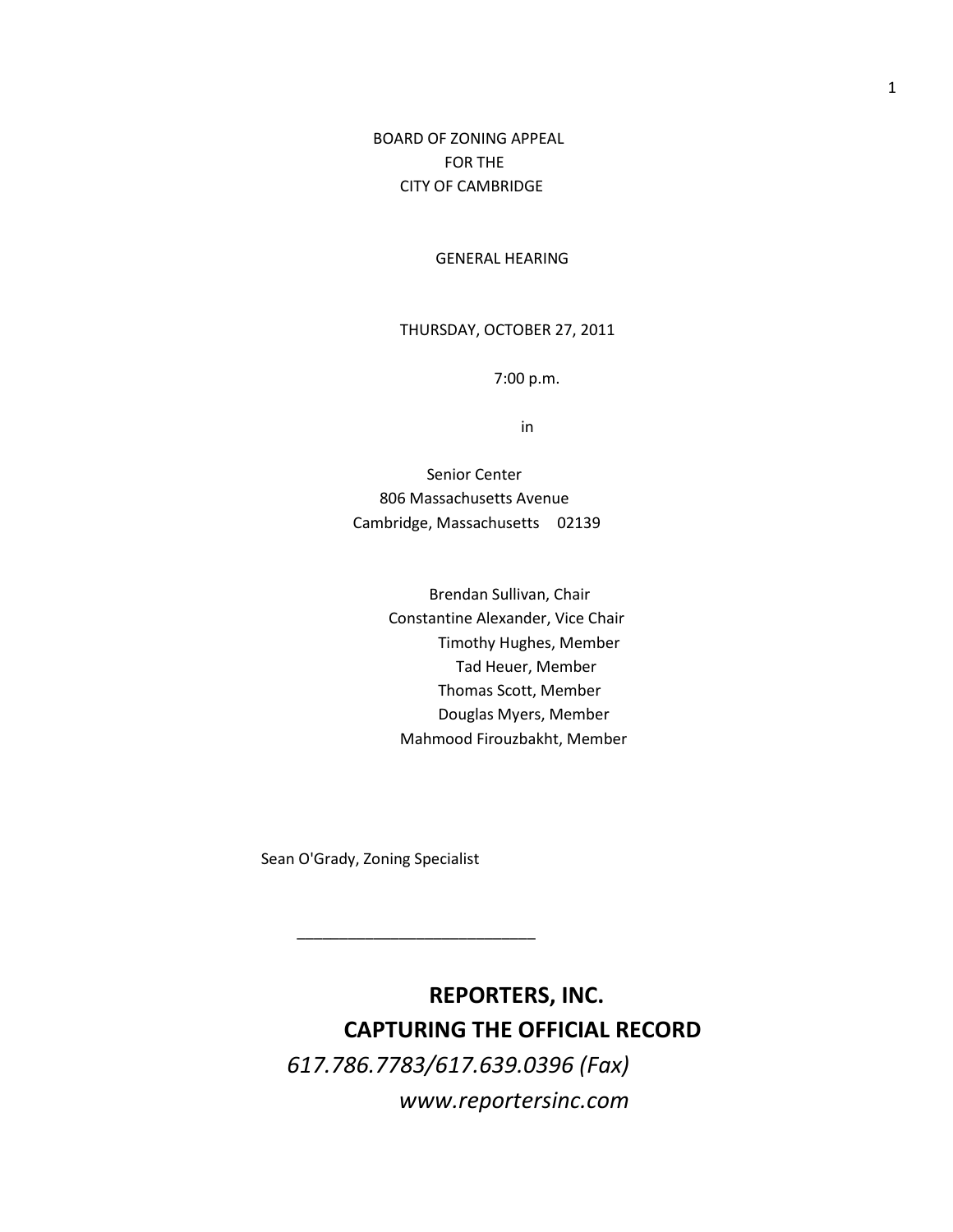| <b>CASE</b> | <b>PAGE</b> |
|-------------|-------------|
| 10118       | 15          |
| 10126       | 7           |
| 10108       | 3           |
| 10134       | 5           |
| 10147       | 73          |
| 10166       | 94          |
| 10167       | 136         |
| 10168       | 166         |
| 10169       | 177         |
| 10170       | 224/270     |
| 10171       | 174         |
| 10172       | 230         |
| 10173       | 275         |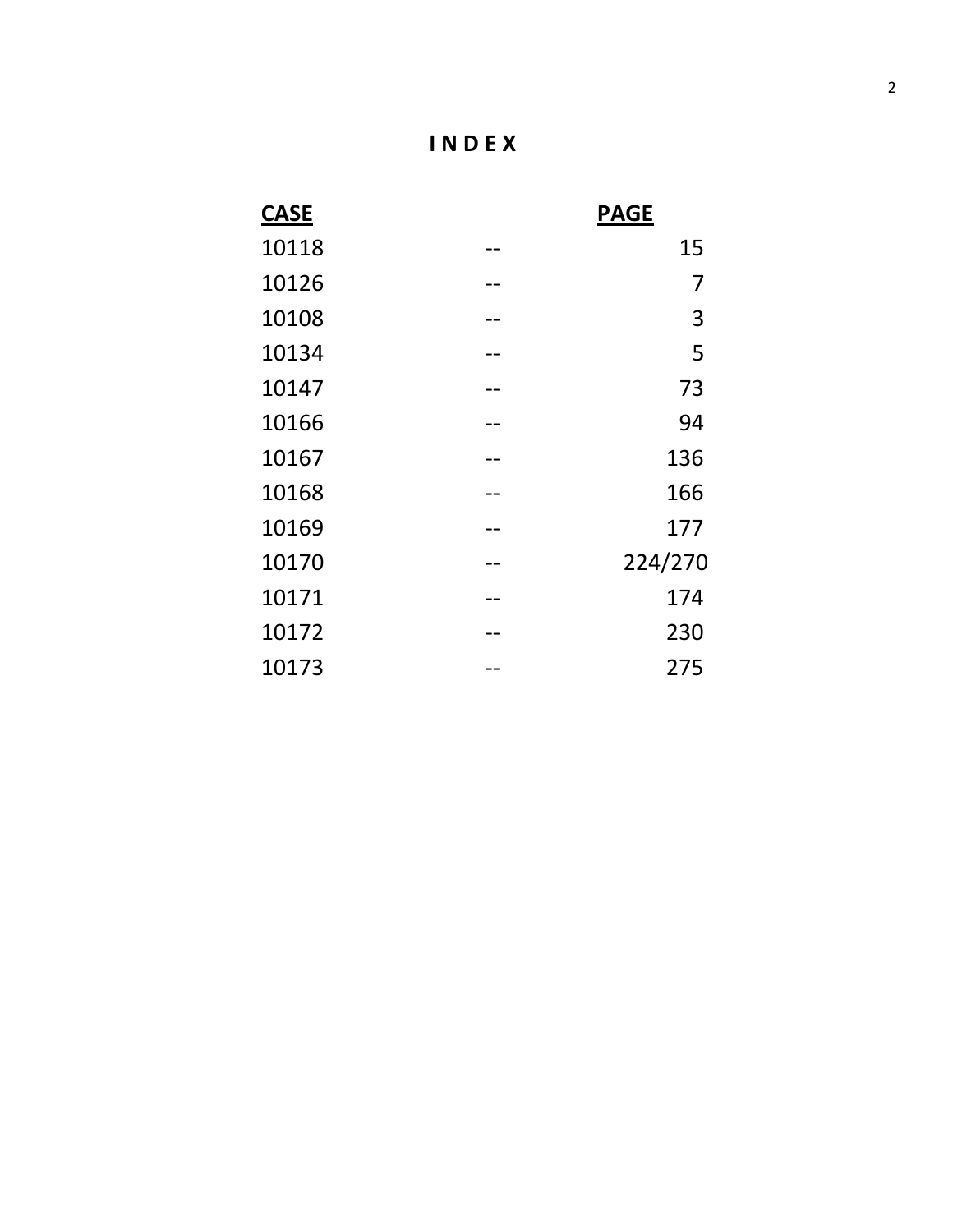# **P R O C E E D I N G S**

(7:00 p.m.)

(Sitting Members: Brendan Sullivan, Constantine Alexander, Timothy Hughes, Tad Heuer, Thomas Scott.)

BRENDAN SULLIVAN: I'll call the meeting of the Board of Zoning Appeal for October 27, 2011, in session.

First order of business is open up case No. 10108, 18 Beech Street. Is there anybody here interested in that matter?

(No Response.)

BRENDAN SULLIVAN: I see none. There is correspondence dated September 13th, at the letterhead of K&L/Gates. (Reading) Dear Sirs: Hope Fellowship Church, the Petitioner in case No. 10108 regarding 18 Beech Street respectfully withdraws its petition for a Variance. Respectfully, Katie Thompson, for the petitioner.

All those in favor of accepting the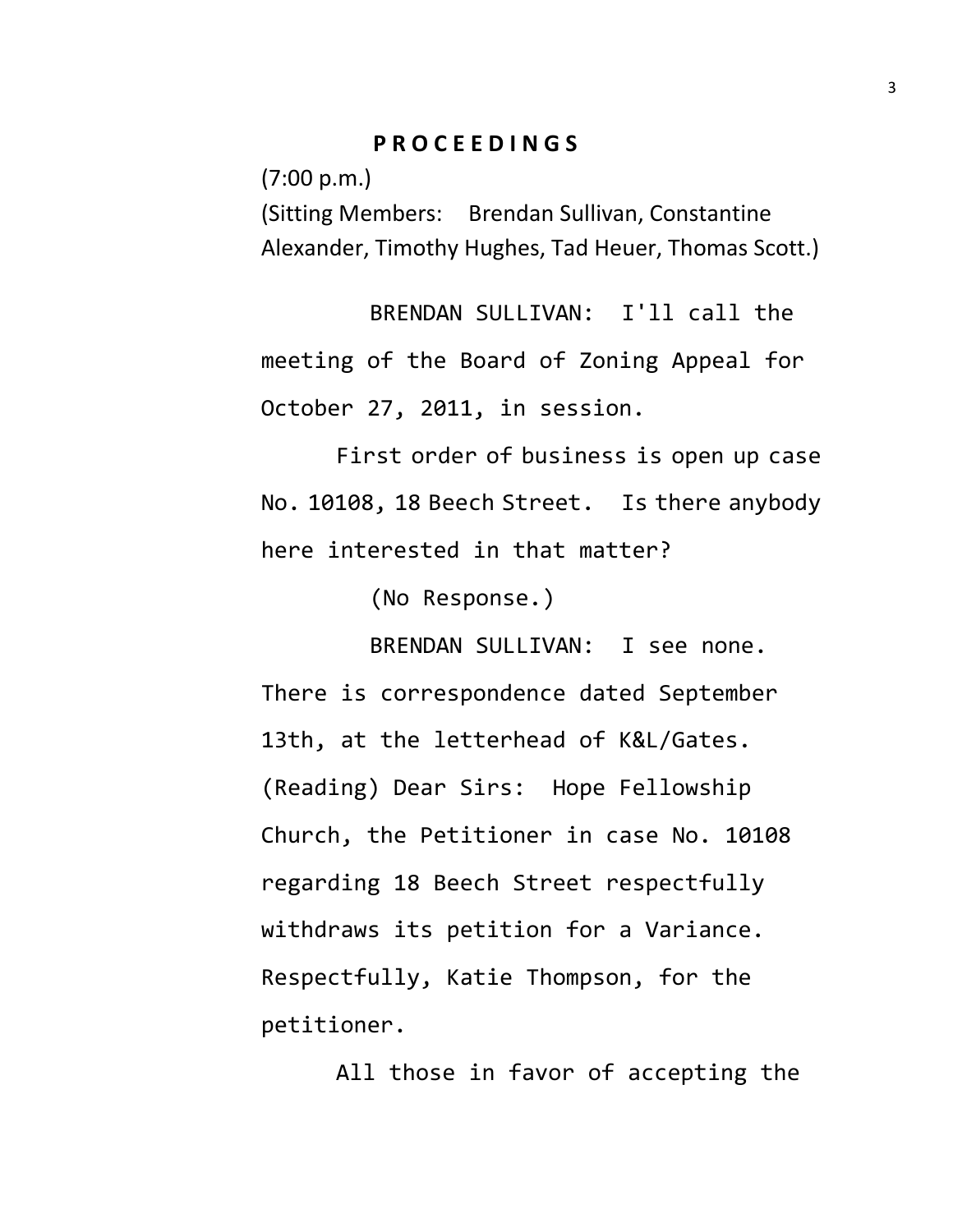withdrawal?

(Show of hands.)

BRENDAN SULLIVAN: Five in favor and the matter is withdrawn.

(Sullivan, Alexander, Hughes,

Heuer, Scott.)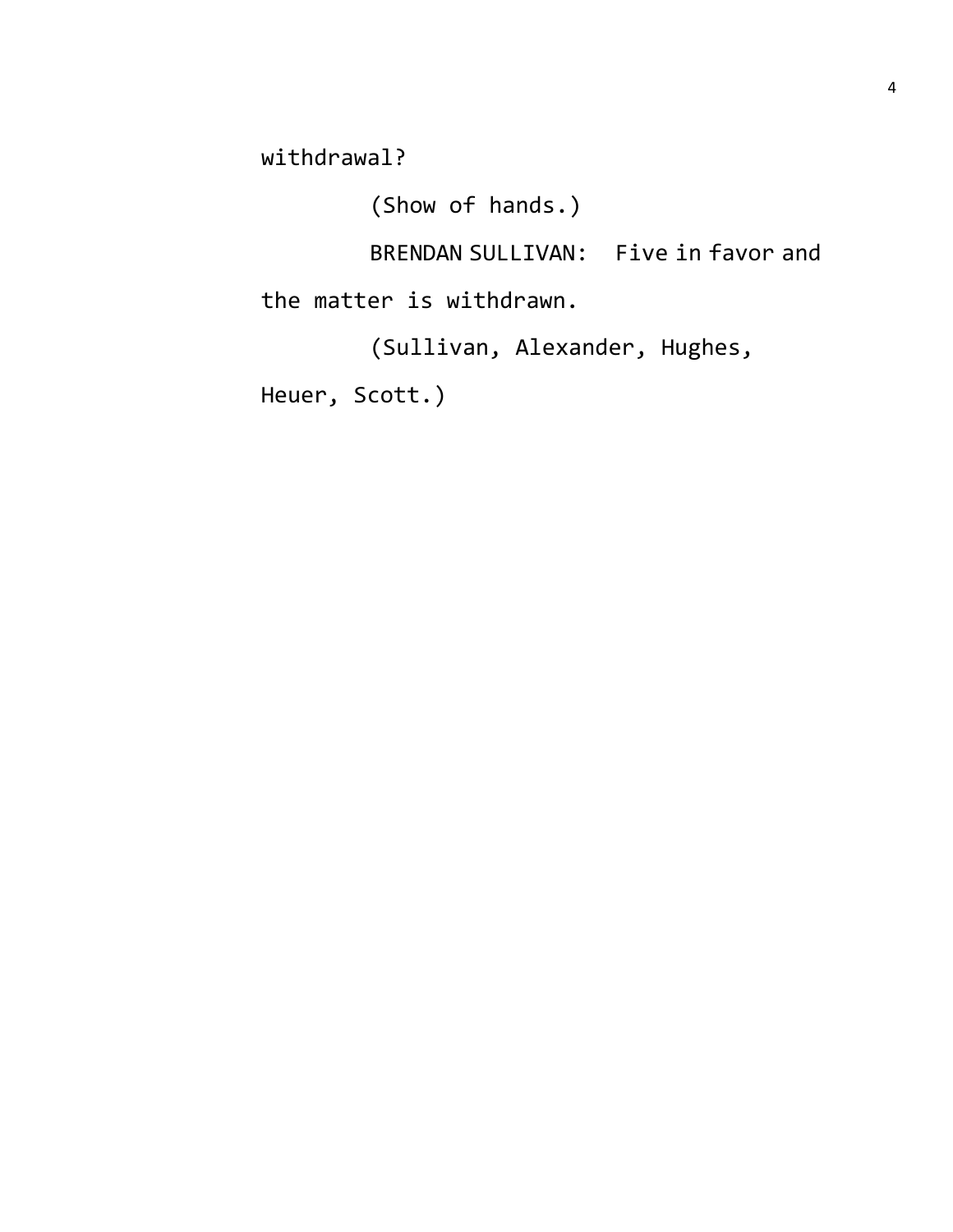(7:00 p.m.)

(Sitting Members: Brendan Sullivan,

Constantine Alexander, Timothy Hughes, Tad Heuer, Thomas Scott.)

BRENDAN SULLIVAN: Case No. 10134, 4 Kimball Lane.

Is there anyone here interested in that matter?

(No Response.)

BRENDAN SULLIVAN: There is correspondence in the file dated October 25th. (Reading) Mr. Sullivan, my husband Nick Ross and I were going to appear before the Board of Zoning Appeal on Thursday, October 27th, to continue our application for Variance to renovate 4 Kimball Lane. However, we have decided not to go ahead with our project and we, therefore, withdraw from the schedule. Thank you for your time. Heather J. Kelly.

All those in favor of accepting the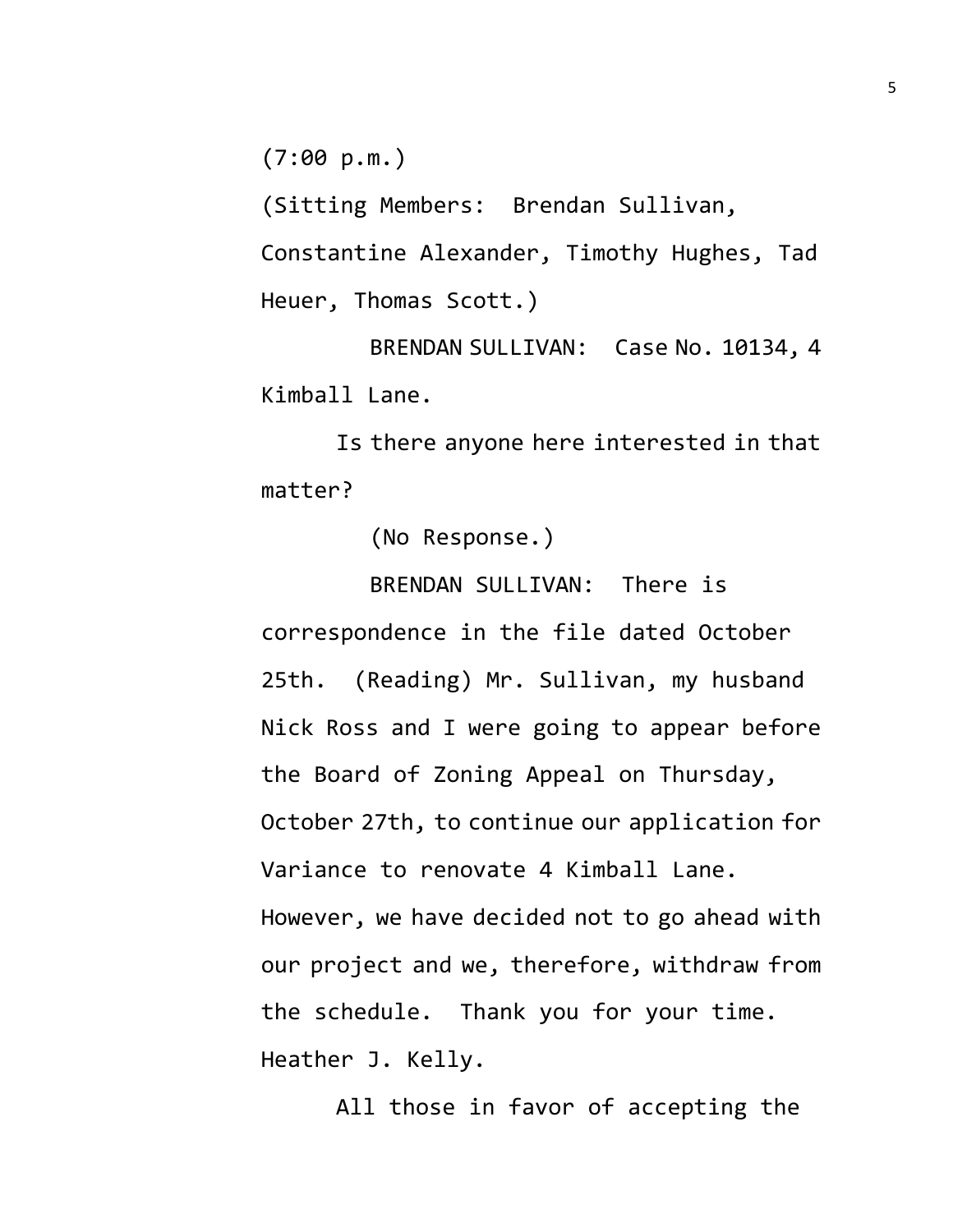request for withdrawal.

(Show of hands).

BRENDAN SULLIVAN: Five in favor.

(Sullivan, Alexander, Hughes,

Heuer, Scott.)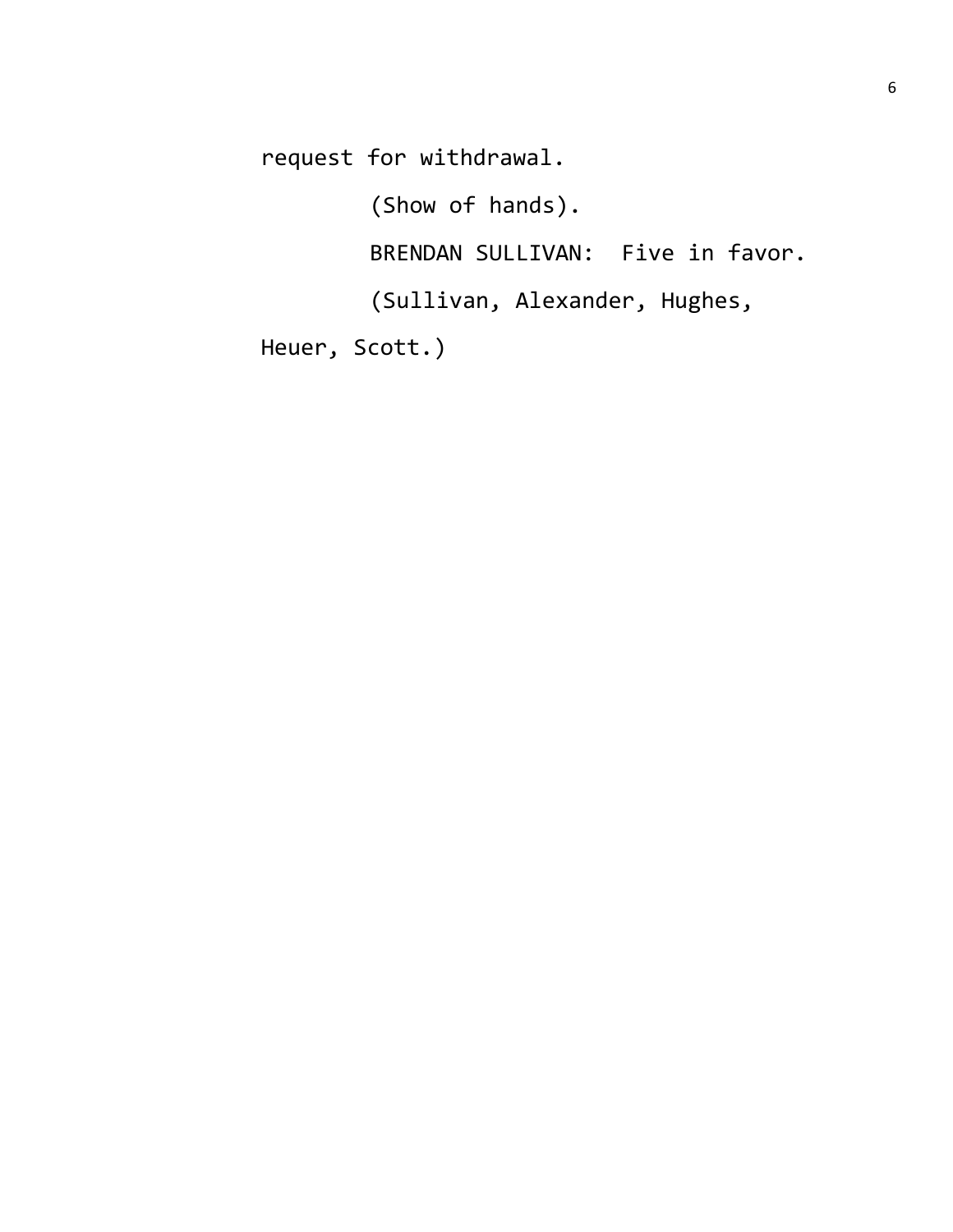(7:00 p.m.)

(Sitting Members: Brendan Sullivan, Constantine Alexander, Timothy Hughes, Tad Heuer, Thomas Scott.)

BRENDAN SULLIVAN: The Board will hear case No. 10126, 61 Dudley Street.

Is there anyone here interested in that matter?

MARGARET BOND: Yes.

BRENDAN SULLIVAN: If you would introduce yourself for the record and please spell your last name.

MARGARET BOND: Meg Bond, B-o-n-d. BRENDAN SULLIVAN: You just want to add to the letter?

MARGARET BOND: Well, mainly I want to say we're working hard to address the concerns you raised about the streetscape, about the FAR. We've been playing with designs to go out which was the recommendation that a few of you made. And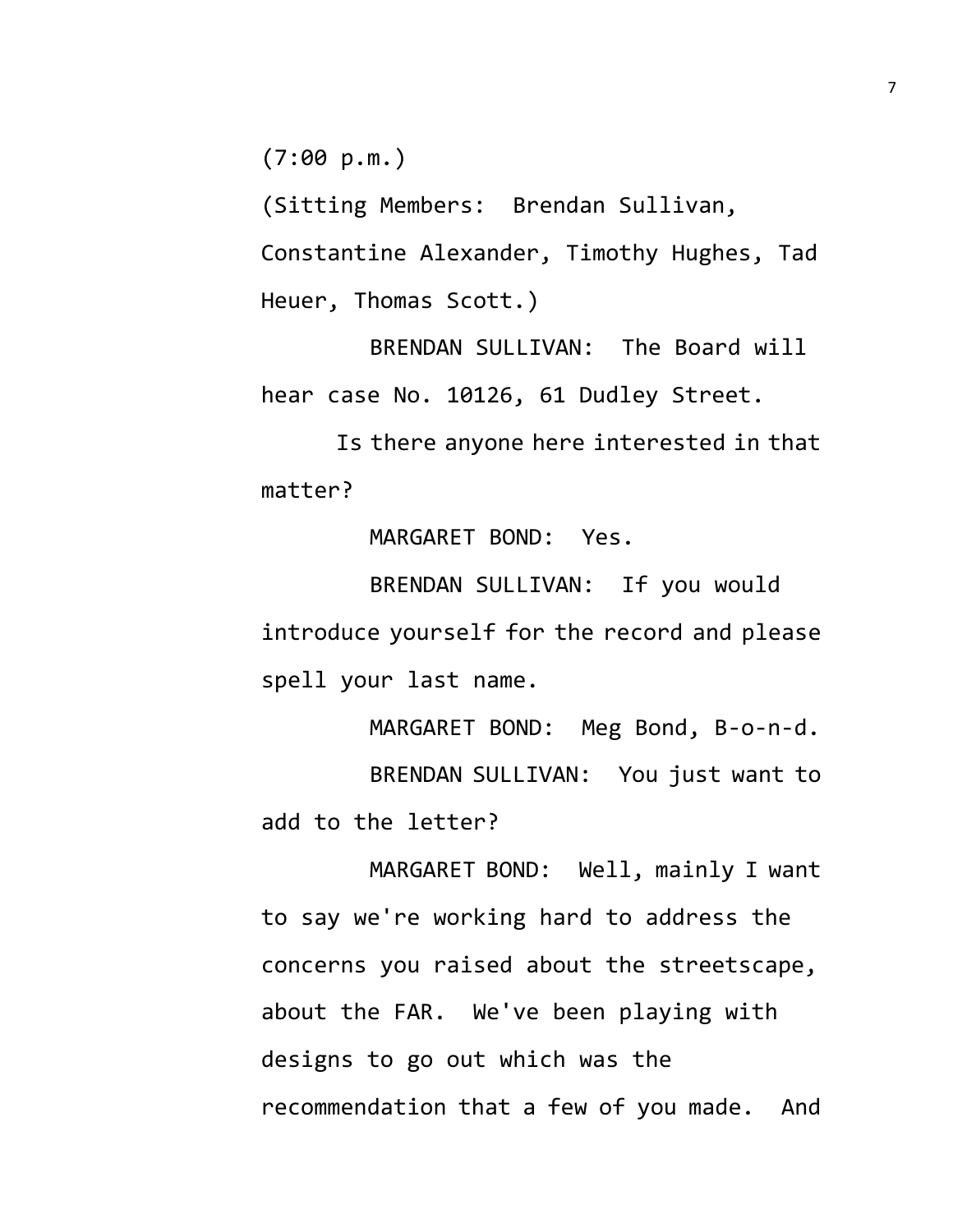it took us a while, but we've hired an architect. Arch Horst is working with us from Black River Architects. I think we're just about at the design. We're trying to be very responsive. We need to finalize it. We need to run it by neighbors. We need the  $-$ 

TAD HEUER: You need to plan for Halloween.

MARGARET BOND: Well, yeah, we need to do that, too. But really, we're trying to work with the comments that you made last time, and we just would like a continuance if that's at all possible.

BRENDAN SULLIVAN: Okay. We'll continue this matter depending on what the bottom line is that you settle on may require a new petition, but at least we'll keep this one alive.

MARGARET BOND: Okay. What would require a new, just for clarification?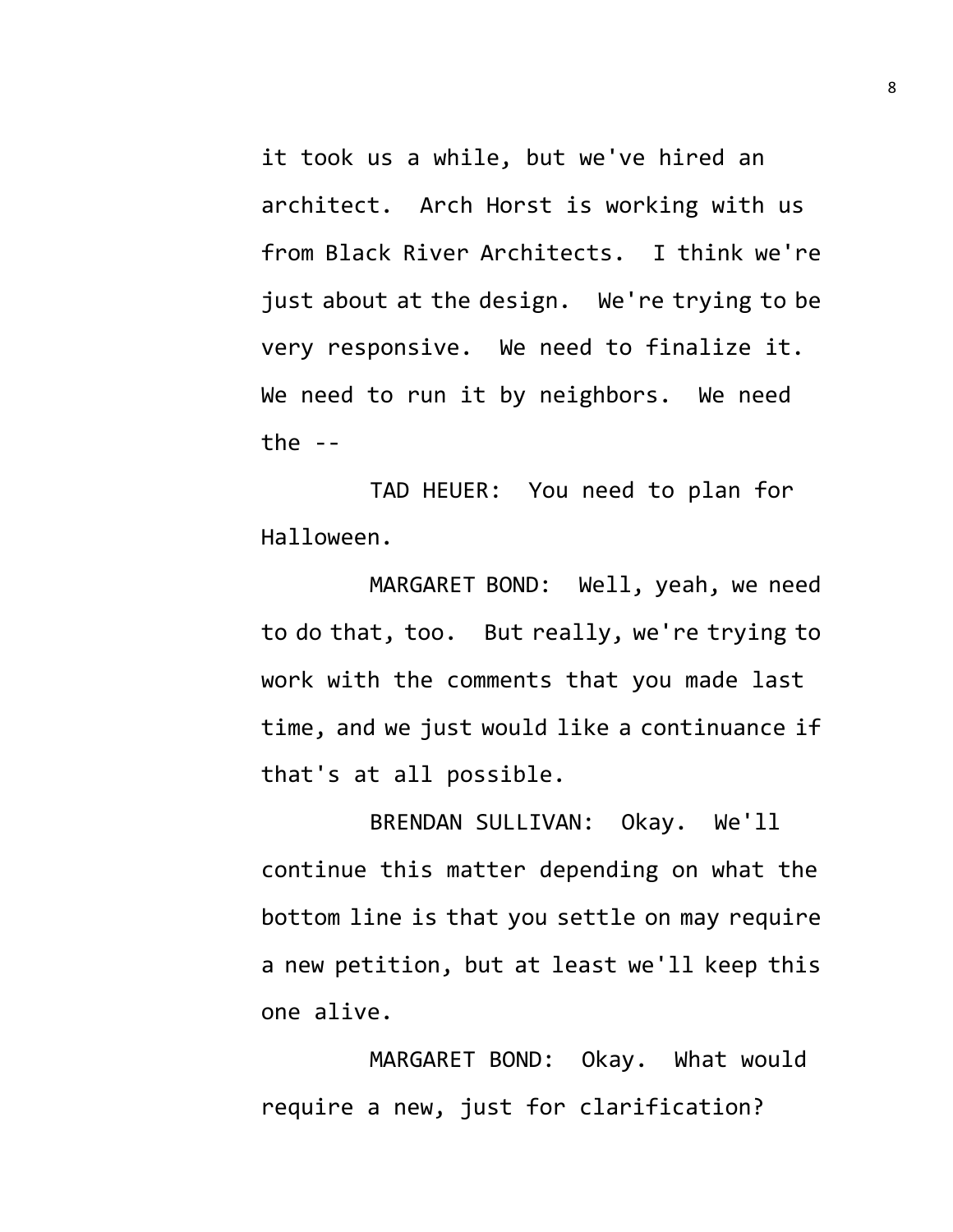BRENDAN SULLIVAN: Well, if it's substantially different than what the initial proposal was, obviously a new application form is going to have to be filed to reflect the changes.

MARGARET BOND: If we plan on that and we realize we need a survey if we're going to go out the back.

CONSTANTINE ALEXANDER: Actually, Brandon, I think the relief, the nature of the Zoning relief changes.

BRENDAN SULLIVAN: Well, if it changes, yes. The difference --

CONSTANTINE ALEXANDER: If you're seeking the same Zoning relief, I forget what it is, but you have a dramatically different design that's okay.

MARGARET BOND: Good, because it is a dramatically different design. Because that's  $-$ 

CONSTANTINE ALEXANDER: Well, you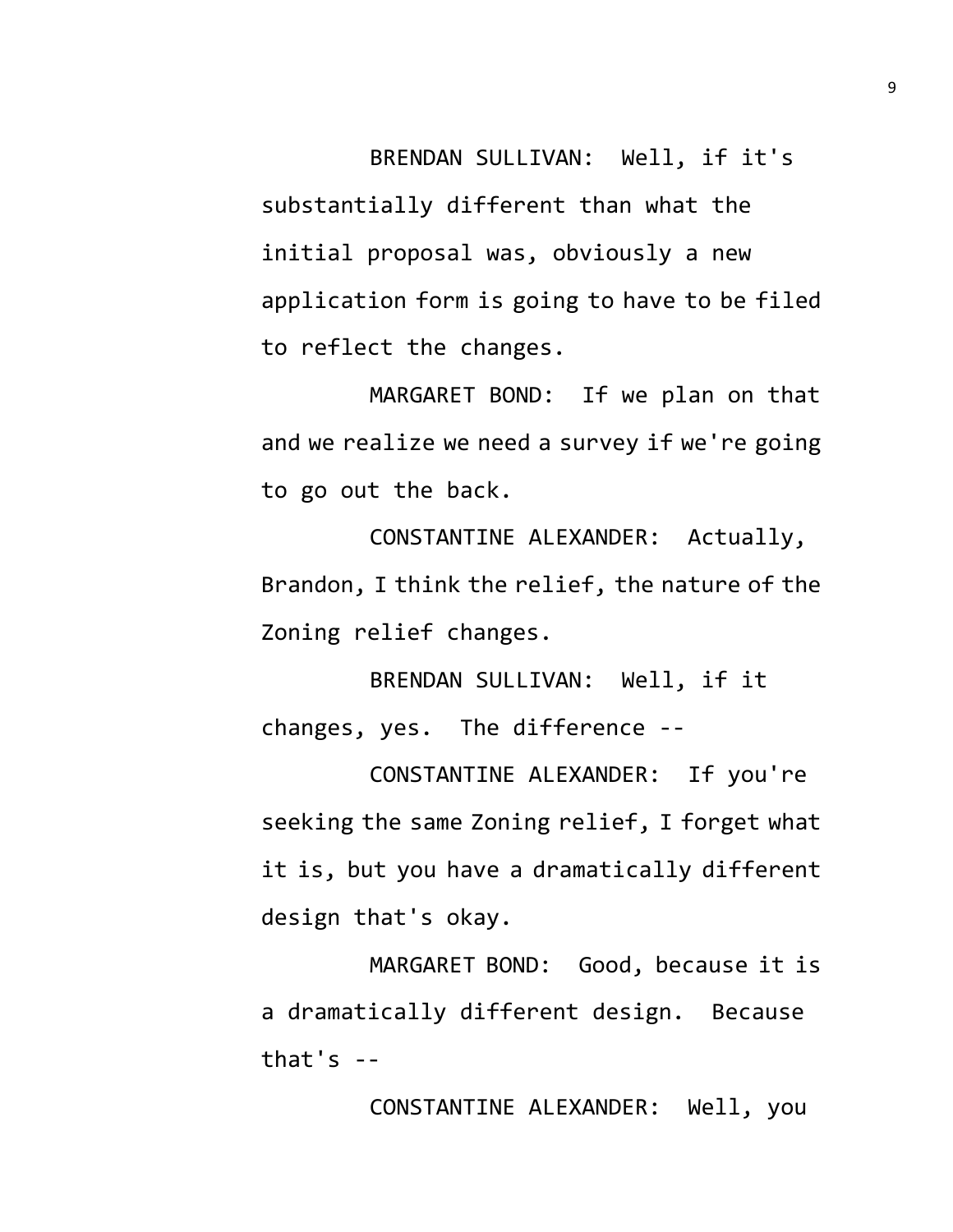have to make sure that design doesn't in turn cause you the need to seek additional relief. Check with your architect.

BRENDAN SULLIVAN: If you fall within all those sections that you initially asked for relief, even though the number's being changed, that's okay. If there's some additional relief which bumps up against another section of the Ordinance --

MARGARET BOND: Okay, I'll rely on the experts on that one.

BRENDAN SULLIVAN: You can talk to Sean. Sean will review it anyhow, and he can make that determination.

MARGARET BOND: Oh, okay.

BRENDAN SULLIVAN: But for this, we'll continue. What time frame do you -- MARGARET BOND: Well, we were hoping for December, but my husband's going to be out of town. I think you have meetings on will 8th and the 15th? I don't know if you have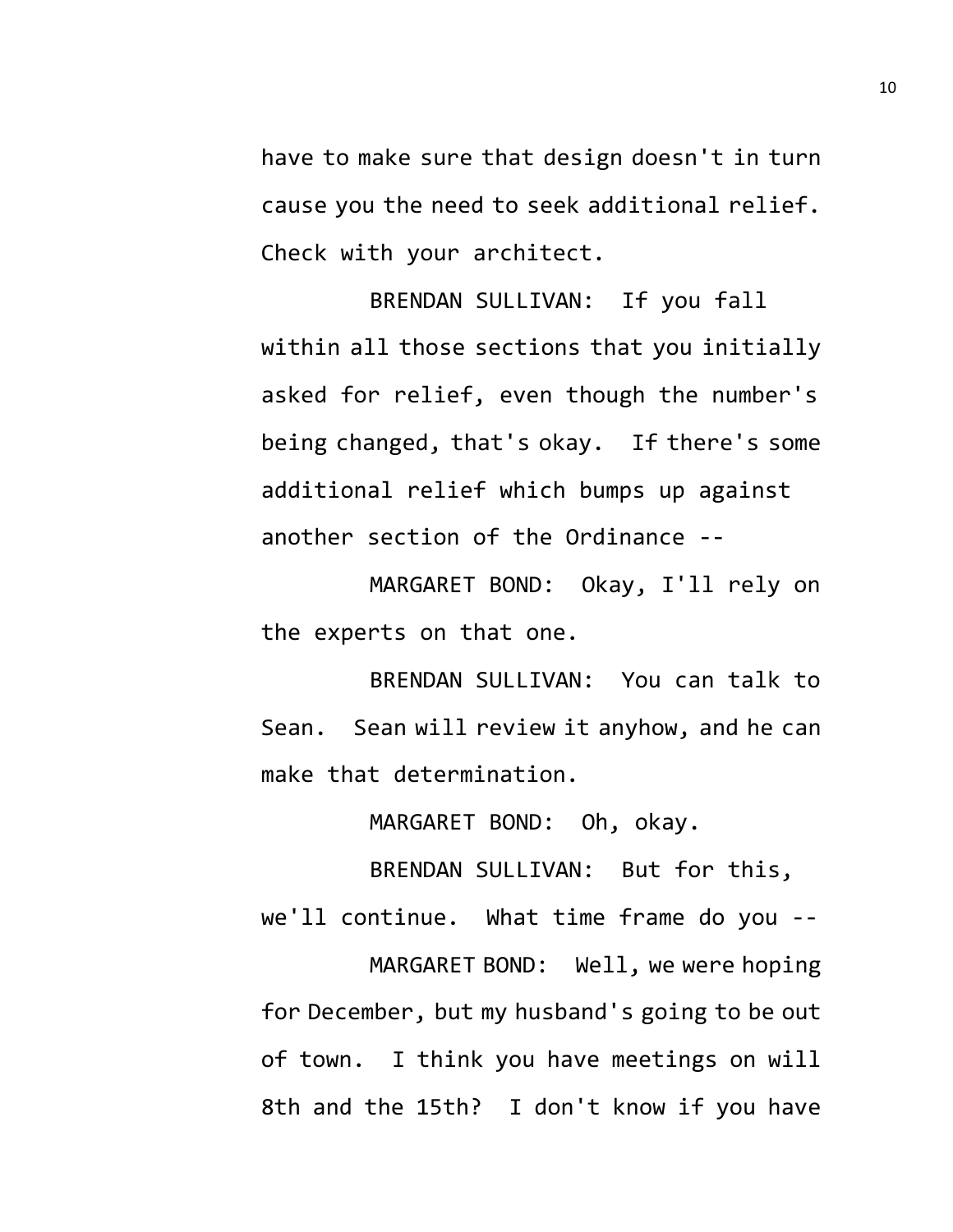any --

BRENDAN SULLIVAN: 1st and 15th. MARGARET BOND: Oh, 1st and 15th. SEAN O'GRADY: Both of those have three already. You have an opening on the 12th of January if you want that or whatever you please.

BRENDAN SULLIVAN: Okay.

TAD HEUER: When is he away?

MARGARET BOND: He's doing so much travel for work. I thought it was the 8th and 15th to check. He's here on the 15th and that would work for us.

BRENDAN SULLIVAN: I may not be here on the 15th that's the problem.

MARGARET BOND: Oh, okay.

BRENDAN SULLIVAN: So December 1st before we kick it over into January.

MARGARET BOND: I think it's going to have to be in January. I don't think he's in town on the 1st.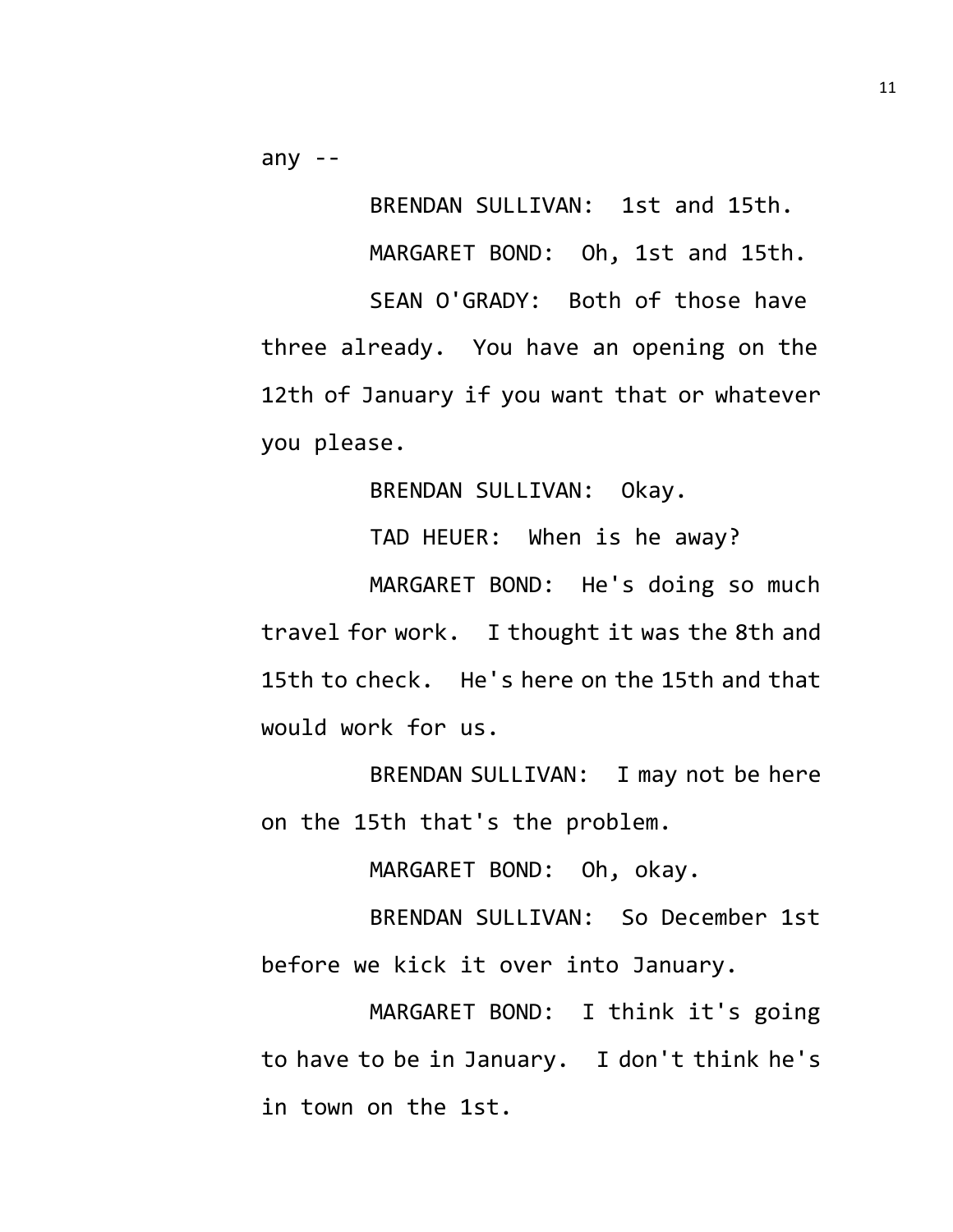BRENDAN SULLIVAN: Okay. Your

project is not going to --

MARGARET BOND: No, but we'd like to go forward.

BRENDAN SULLIVAN: So January? MARGARET BOND: January? SEAN O'GRADY: 12th. BRENDAN SULLIVAN: January 12th. MARGARET BOND: If it turns out that's not going to be able to work with him being out of town.

BRENDAN SULLIVAN: Sure, we can continue it again.

MARGARET BOND: Thank you very much. BRENDAN SULLIVAN: Okay. On the motion to continue this matter until January -- just before you leave for a second.

CONSTANTINE ALEXANDER: Yes, don't leave.

BRENDAN SULLIVAN: On the motion to continue this matter for January 12, 2012, on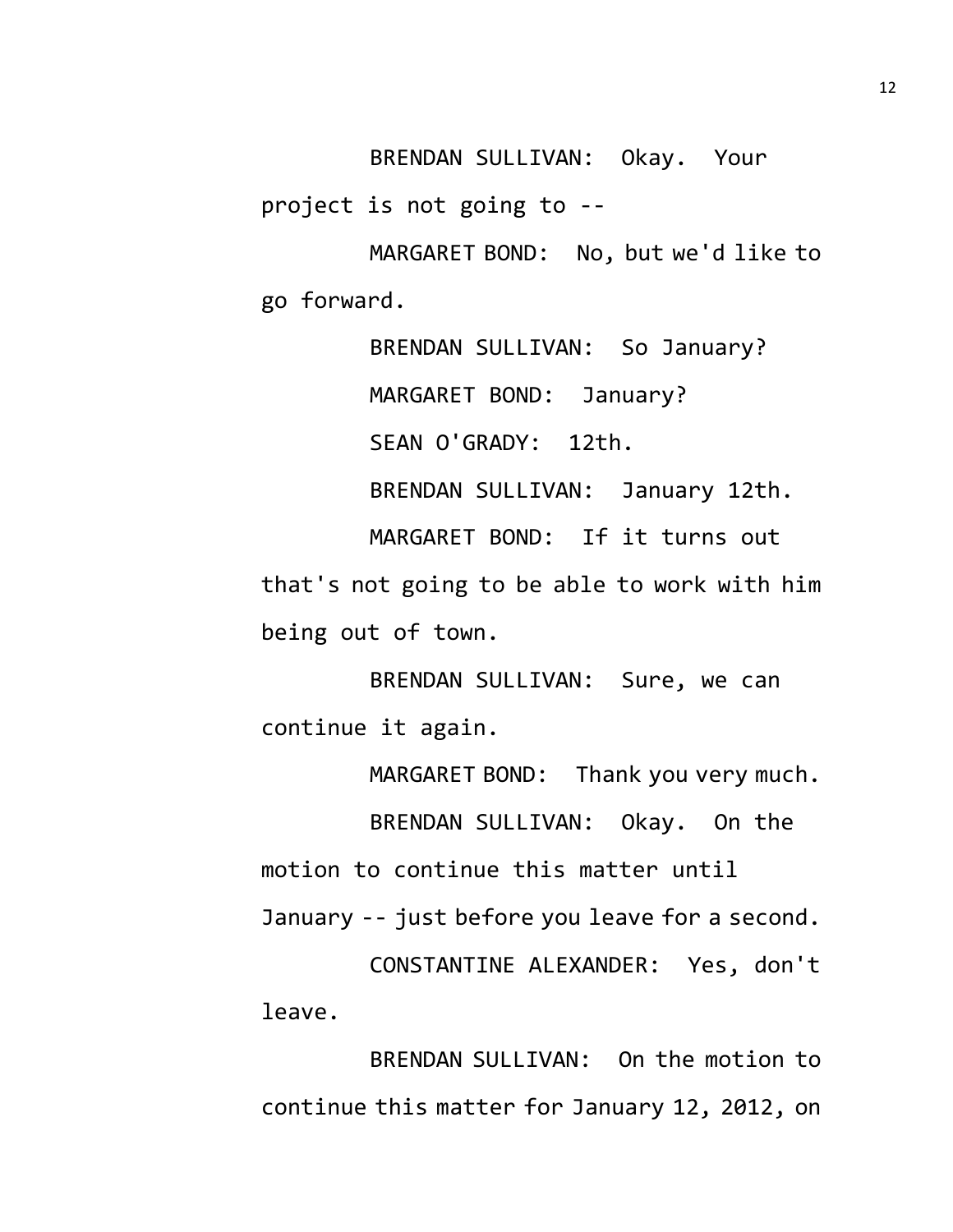the condition that the Petitioner change the posting sign to reflect the new date of January 12th and the new time of seven p.m. And that it be maintained as per the statute, which is for the prior 14 days prior to the January 12th hearing.

CONSTANTINE ALEXANDER: Any revised plans have to be into the file no later than five p.m. on the Monday before.

MARGARET BOND: Okay, no problem. I think with a January --

CONSTANTINE ALEXANDER: The dimensional form revised, too.

MARGARET BOND: I think with the January date. But thank you for the reminder.

BRENDAN SULLIVAN: Is Michael still your counsel?

MARGARET BOND: Yes.

BRENDAN SULLIVAN: Yes. Be in contact with Sean anyhow.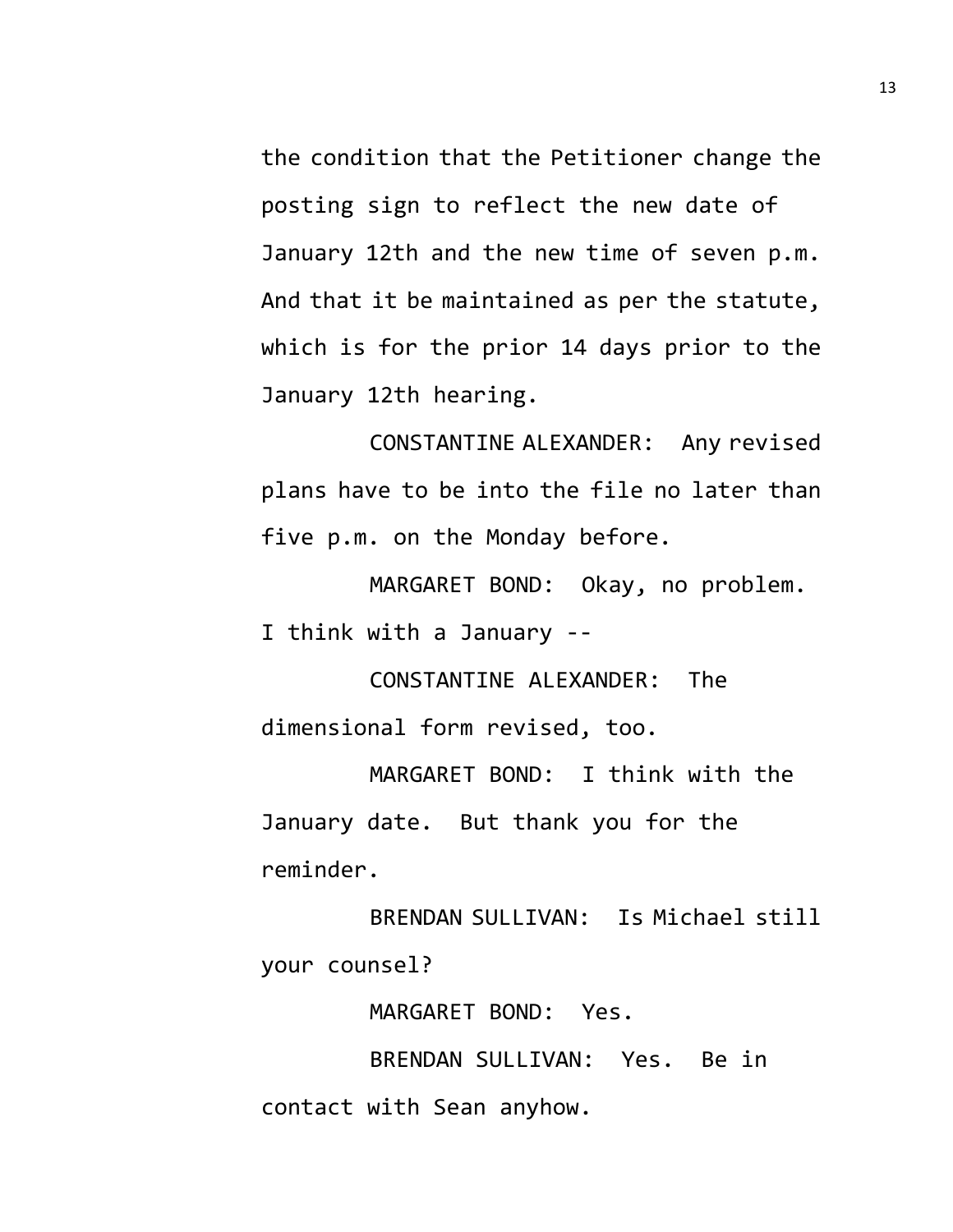MARGARET BOND: Thank you very much.

CONSTANTINE ALEXANDER: We didn't take the vote.

BRENDAN SULLIVAN: All those in favor of continuing the matter. (Show of hands.)

BRENDAN SULLIVAN: Five in favor.

(Sullivan, Alexander, Hughes,

Heuer, Scott.)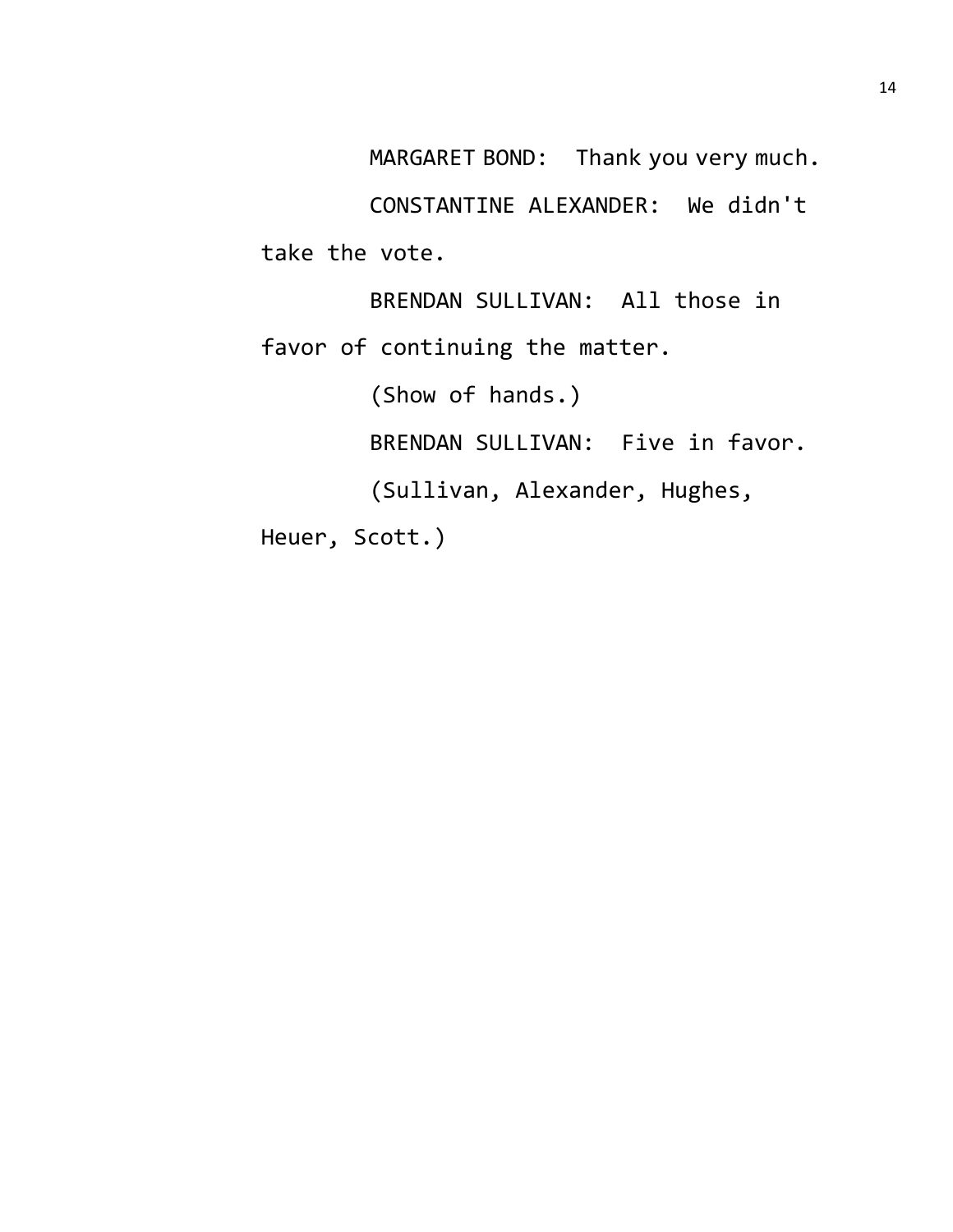(7:05 p.m.)

(Sitting Members: Sullivan, Alexander, Hughes, Heuer, Scott.)

BRENDAN SULLIVAN: The Board will hear case 10118, 459 Broadway. All those interested in this matter, please come forward.

Whoever is going to speak.

RICHARD ROSSI: Let me begin, Mr. Chairman. Richard Rossi for the City of Cambridge. In a moment Mr. Metzker to my left and Michael Black who has been our construction project manager, will explain the details of the relief we're seeking.

I think that this is a really important aspect of the high school project as it relates to the experience that the students will go through. You know, as we think about this, I think we've done a good job in treating this in a very tasteful way. I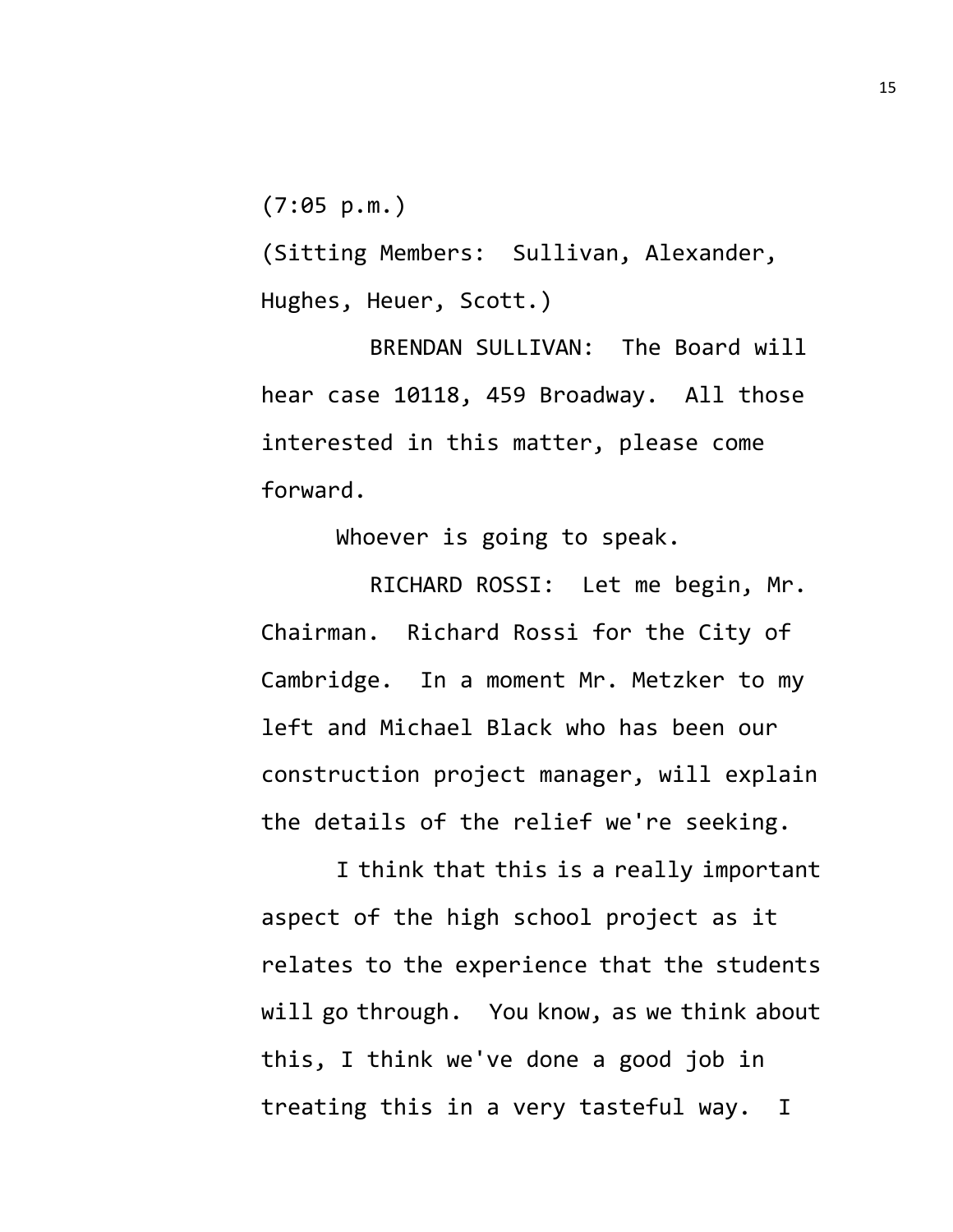think it's a moderate sign. I don't think it's anything -- that it's not like a commercial sign in any way where people would feel that every night when they looked out of their window if it's midnight or one in the morning, they're going to see this lit sign and it's going to draw attention. I think this is, you know, very limited. The hours are limited. The uses are limited. And it's really part of the students's educational experience. I would say, you know, the way I would describe it would be like building a beautiful football field like we did at Russell Field and not being able to have a scoreboard. I mean, for the students in the arts I think this is really important to them, you know, to be able to see that marquis, to see what's displayed, and get a feeling of the true experience. So I think in that sense I ask you to think about this, this way and not think about it as a sort of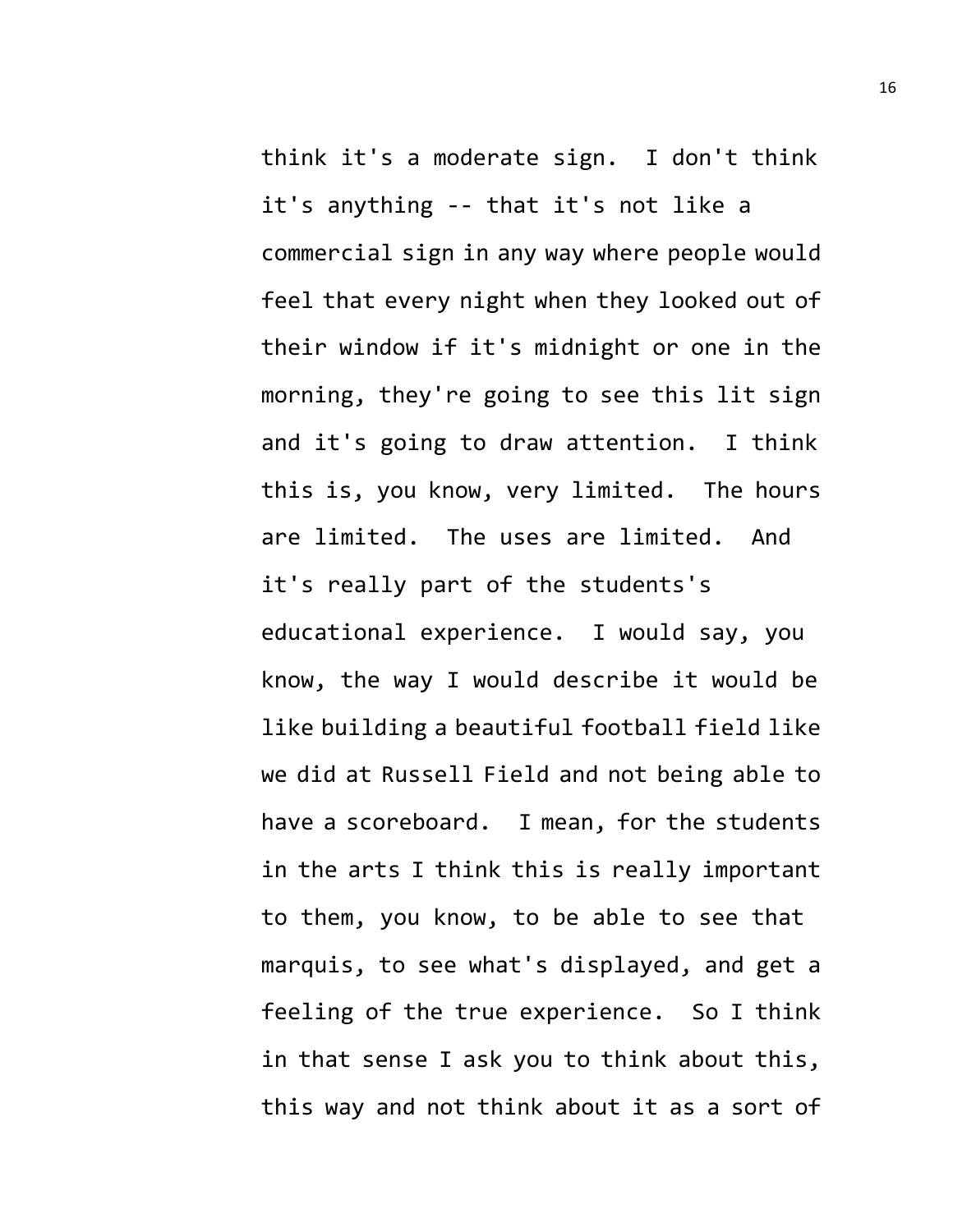a commercial kind of sign. I think, Mr. Metzker will also point to some studies that we've done to try to show you on what the affect will be on the abutters. And we reached out to the Cambridge Neighborhood Association and all, and I don't think we have many objections at all, if any. With that I would ask George and Michael to talk a little bit about the details.

GEORGE METZKER: I'm George Metzker, M-e-t-z-k-e-r, 130 Bishop Allen Drive. We've provided some additional information from last time describing the sign and the issue of hardship that Mr. Rossi has just talked about.

The high school, as you all know, is home to a very rigorous arts program that consists of all kinds of performances and symposia in addition to just being an arts venue. As part of the renovation of the high school, which has just been reoccupied, not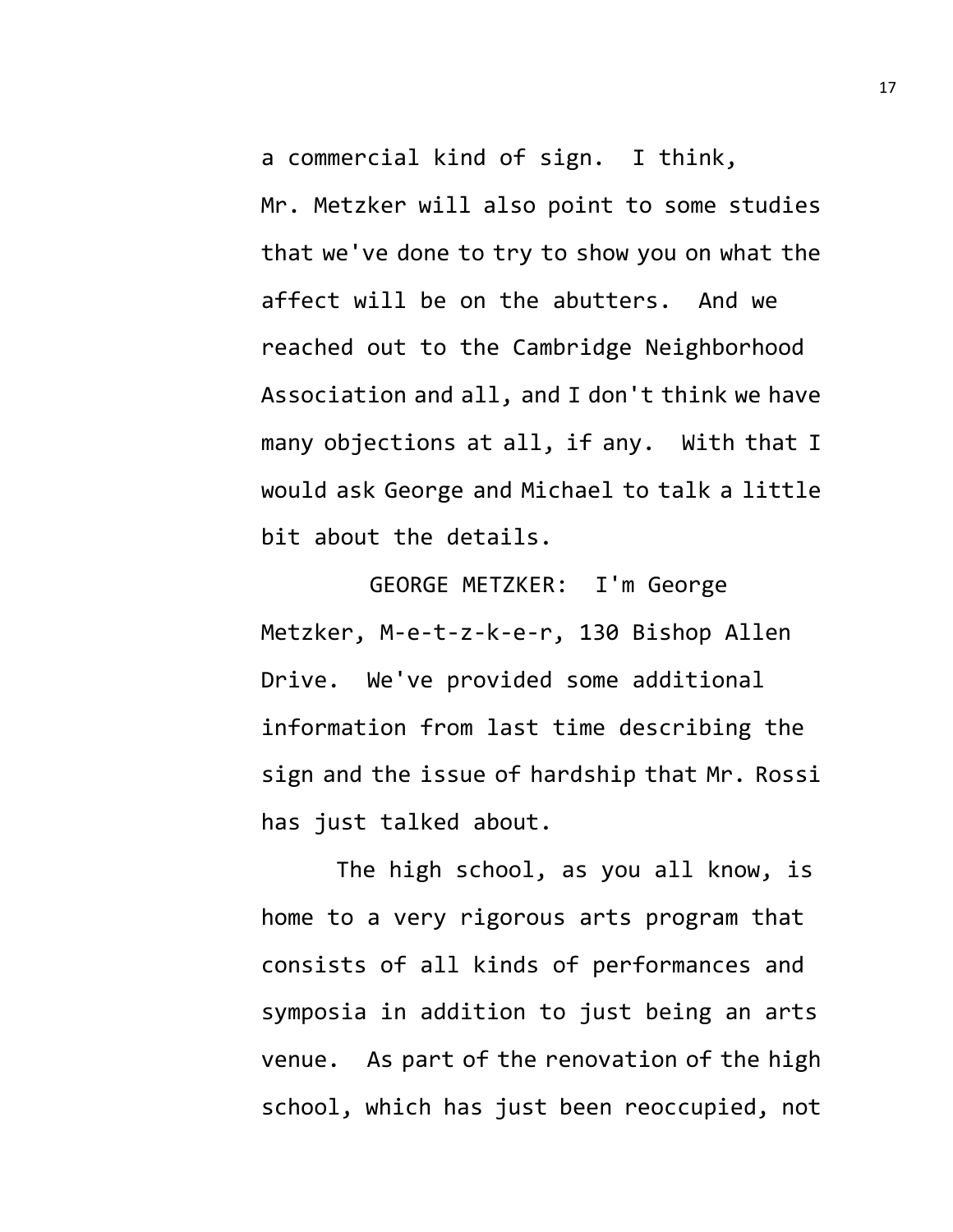quite complete, but almost. What was a former entrance to the arts building is now a ticket concession, and also is the location where the sign is located. The logic, as we have put it forth to you is, that this is the high school, of course, is an accepted use in the district. A light, an internally lighted sign and a moving sign are not in any residential district, but because these are accessory to a conventional use, a conventional kind of program for the high school, we believe that it would be unreasonable to deny it on the grounds that it is as Mr. Rossi said likened it to a commercial sign. I will describe it in some detail, but let me also say that the sign -- all the other signage conforms. It is those two issues that do not conform.

The sign is computer controlled, so therefore, it is controllable in terms of when it is on and when it is off. Whether it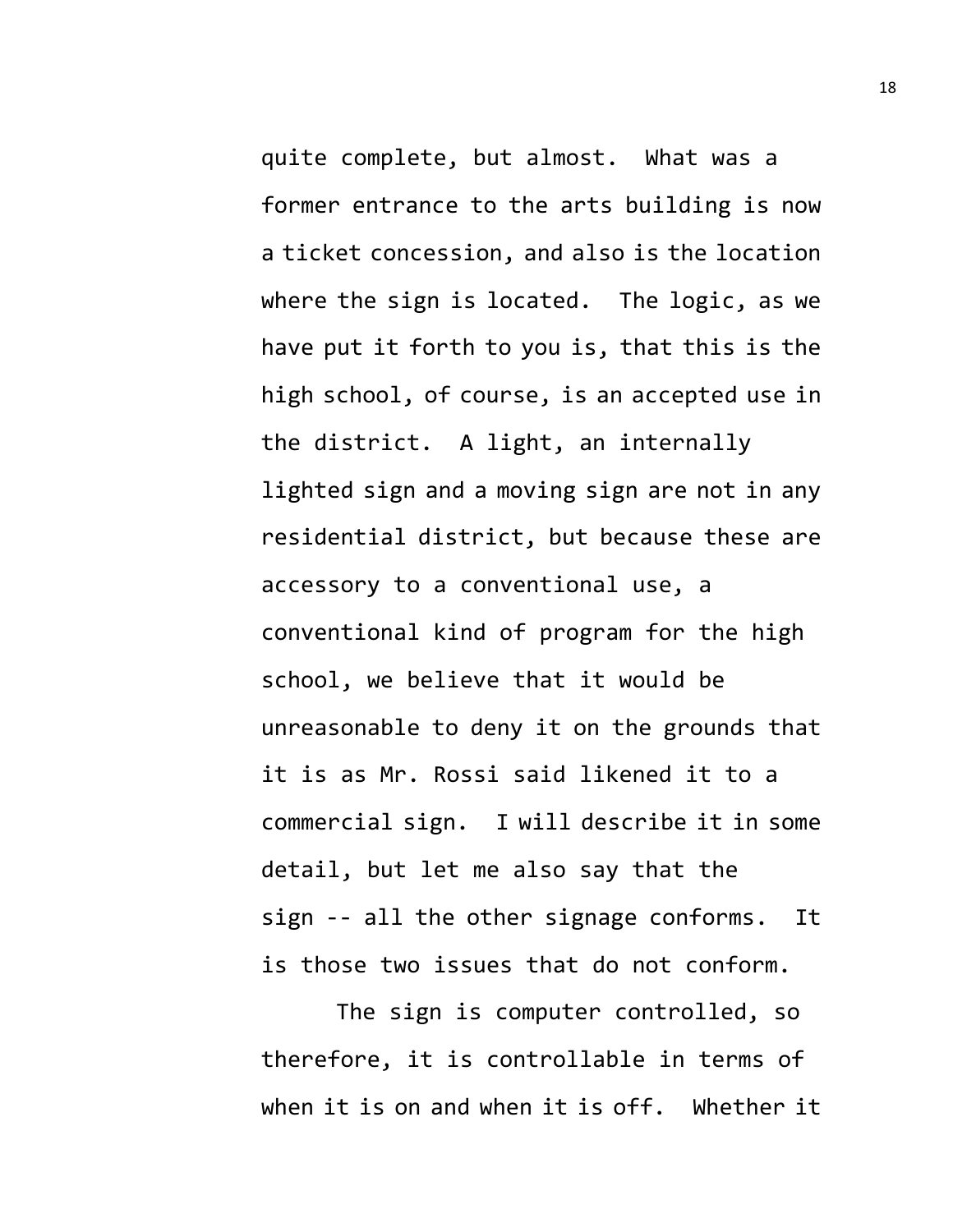is moving and whether it is not moving. How bright it is. It has controls that allow it to dim at night so that its brightness can go down appropriately at night so it is not a glaring sign. In our discussions with the steering committee of the Mid Cambridge Neighborhood Association, which I believe you have a letter from a representative of that, we discussed the fact that the high school is very amenable to having a dialogue as they now already do with the neighborhood association to address any issues of the operation as it comes up. But they were satisfied that the ability to manage it would mitigate any potential issues. And the high school is committed to doing that.

The sign, and I have smaller copies for you here, which -- there are also some enlargements of the photographs.

MICHAEL BLACK: So the sign is, as you all probably know, the high school as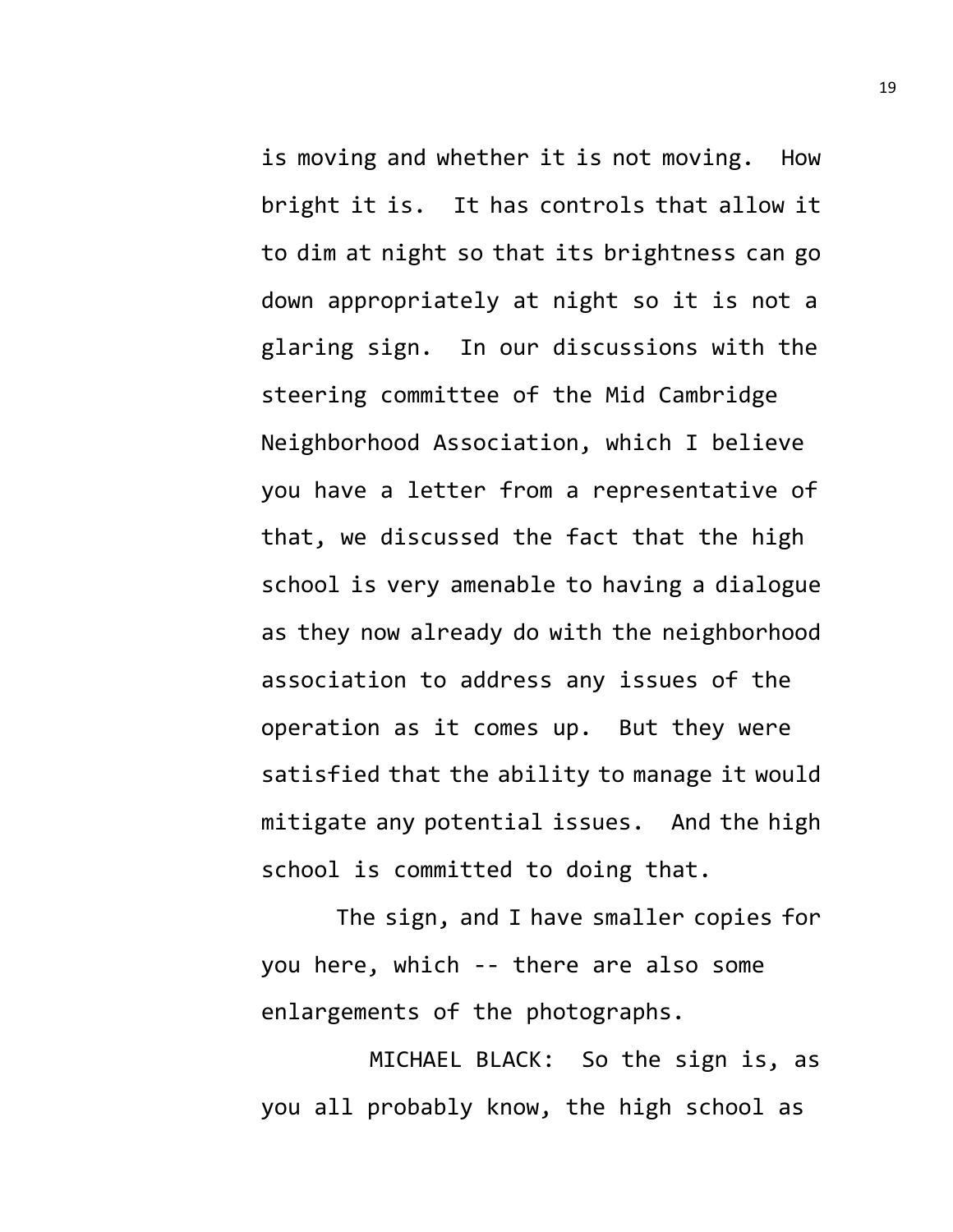you're facing on Cambridge Street, and what we call the Cambridge Street triangle, which has all been reconstructed. This is the canopy of one of the high school entrances in the arts building. That will have, it does not now have, this sign which consists of about a 13 feet wide sign; one foot, ten high box of the electronic sign; and another foot of the letters. The letters are backlit. They are conforming. It is merely the sign here which is internally lighted. It's LED sign, and it is controllable so it also has motion.

You can see that on another --

TAD HEUER: Sorry, Mr. Metzker, do you also have a height issue as well? Or you don't have a height issue?

GEORGE METZKER: We do not have a height issue.

TAD HEUER: You're under 20 feet on this sign?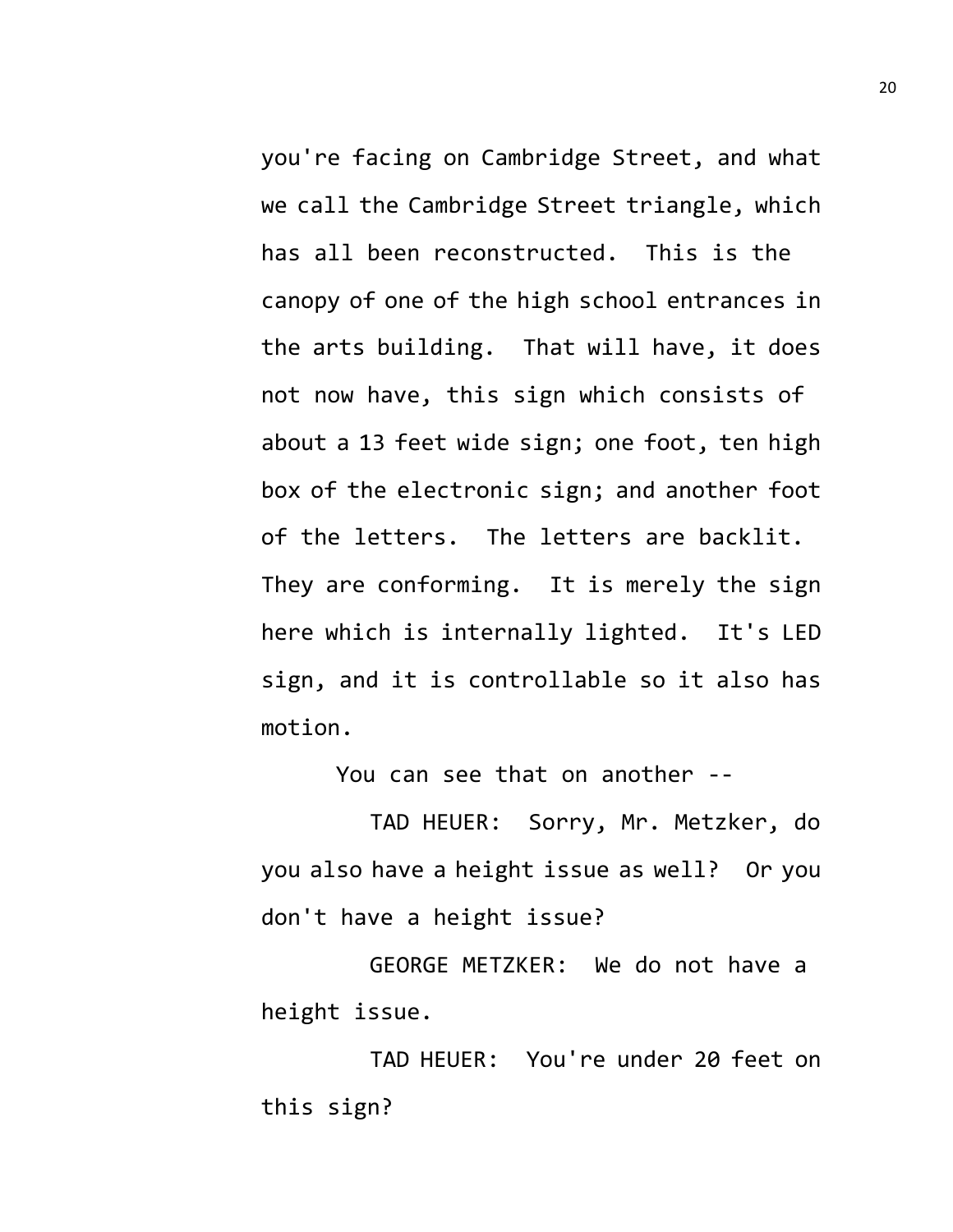GEORGE METZKER: Correct.

This happens to be the music hall at Smith College. It happens to be adjacent to a residential area. And we're really talking about something like this. It's about the same height, but less than half as long as this one is.

And you've all seen this sign everyday on our street. It is very similar in size to that as a matter of fact. So, this is a photo montage on an existing photograph to show exactly how it would appear in its size in that particular location.

This is the detail of it. These are letters that are illuminous plastic which are backlit. They're two inches thick, and they glow from the light that is behind shining up onto them. And then the box, this is a box that's one foot, ten inches high and about eight inches deep and in which the LED lighting is contained.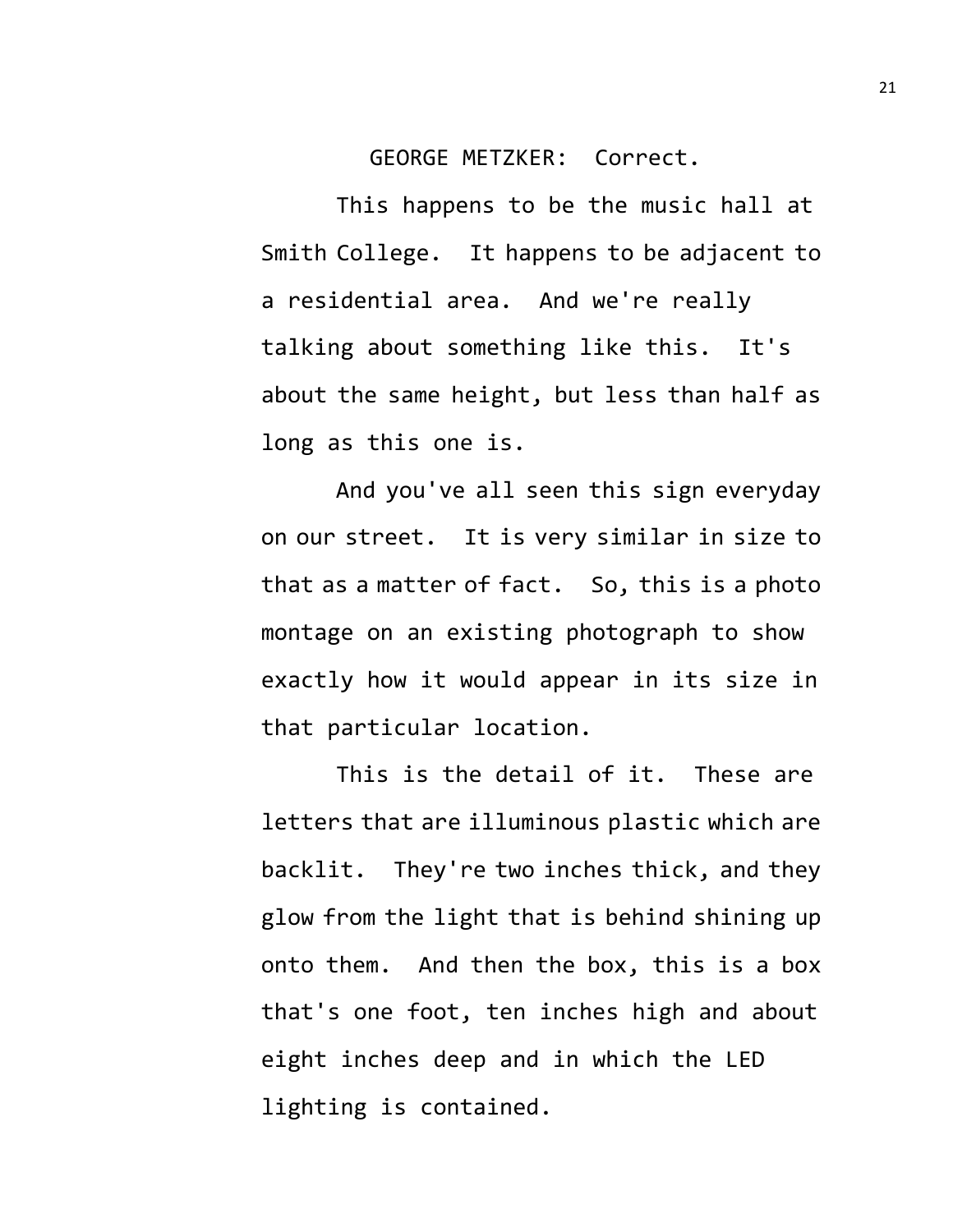So this can be up to two bands of letters going across as big as many as this, as few as that, and it's that kind of a sign that you actually see quite a few places.

I think the fact that it is very controllable, and part of its control is that it can be managed by the art students themselves, so it's part of the whole experience of arts and performance and production that the high school is so well known for over the years. That is really a curricular element of the school as well. So, we believe, and in our discussion with the neighborhood -- well, with those of the neighborhood we did discuss, we didn't speak to everybody, although it's my neighborhood, too, that there's general support that this is an important element of the high school. And it would be a hardship to not be able to present and promote the kinds of performances that occur at the high school as represented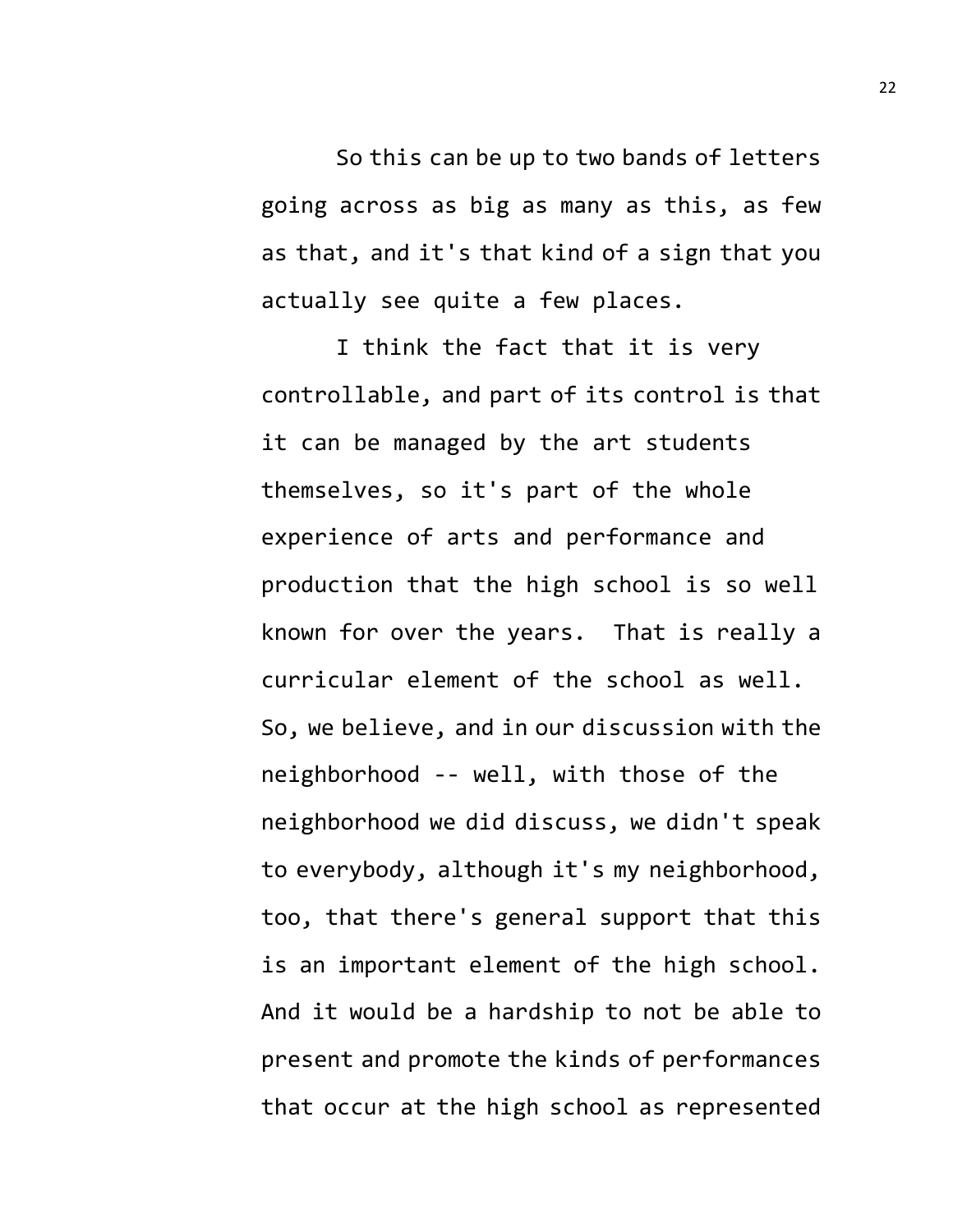by this sign.

CONSTANTINE ALEXANDER:

Mr. Metzker.

GEORGE METZKER: Yes.

CONSTANTINE ALEXANDER: As I recall, the letter of support from the Mid Cambridge --

GEORGE METZKER: Steering Committee.

### CONSTANTINE

ALEXANDER: -- Conservation District recommended that we impose some hours on when the sign would be on, the illumination.

GEORGE METZKER: Okay.

CONSTANTINE ALEXANDER: Mr. Rossi alluded to that, too. Or do you have a proposal to make or do you not --

GEORGE METZKER: No, I would only say that the high school, in the discussions involving them, are very open to coming to guidelines about how the sign should operate.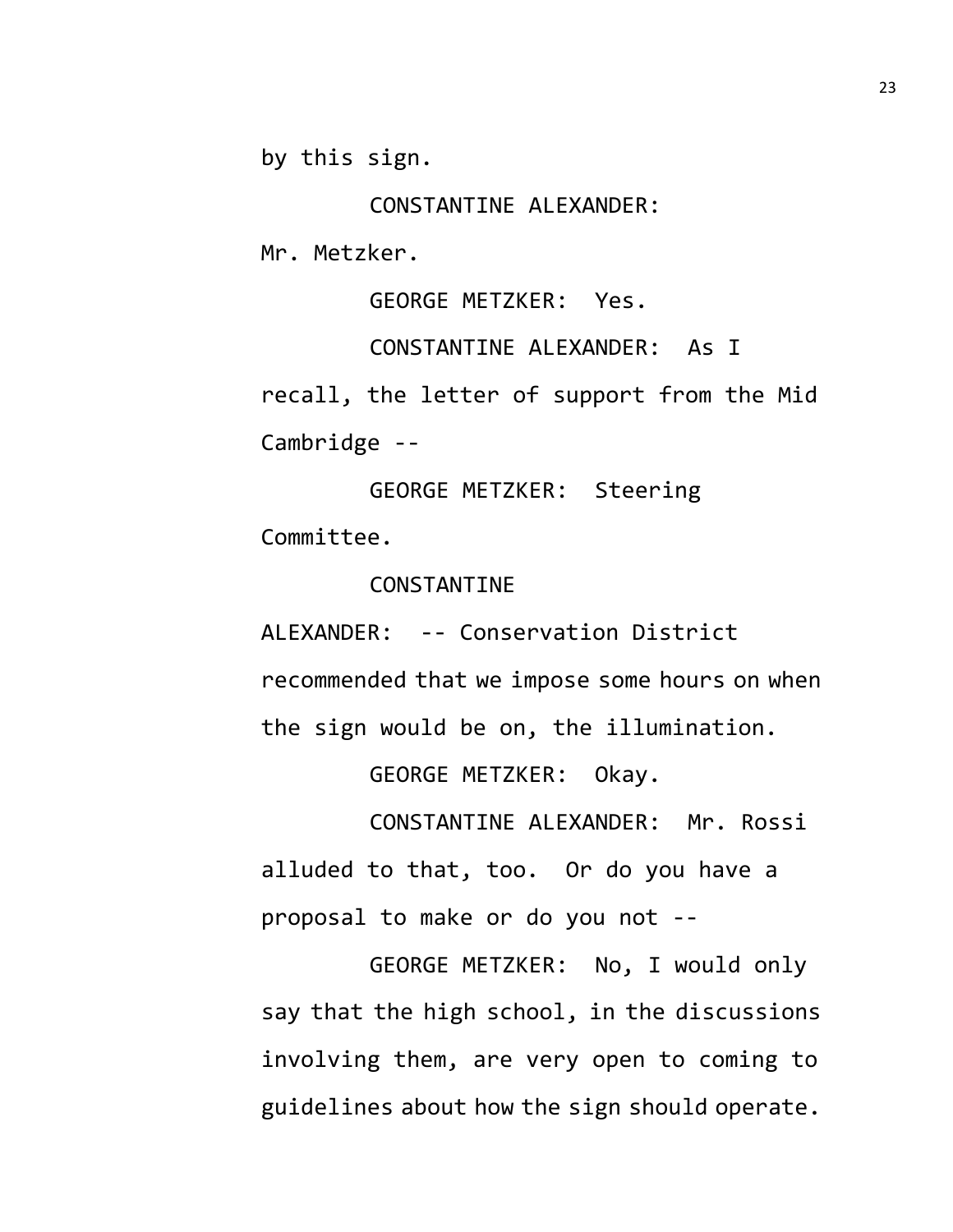There's no intent to leave it on all night. There's no reason to actually.

CONSTANTINE ALEXANDER: That was the point.

RICHARD ROSSI: Yeah.

GEORGE METZKER: There are daytime events here and there are evening events and there might be some public service kinds of things that would be announced here that would be appropriate.

CONSTANTINE ALEXANDER: What do you think the high school would need?

GEORGE METZKER: Go ahead.

RICHARD ROSSI: I was going to say I would probably want to talk to them more or you know, maybe see what they propose for that. I would think that certainly it should be done by 11:30 at night at least. I would think there would be times it would go longer than that. Plus remember pretty much all summer long they won't be using it. You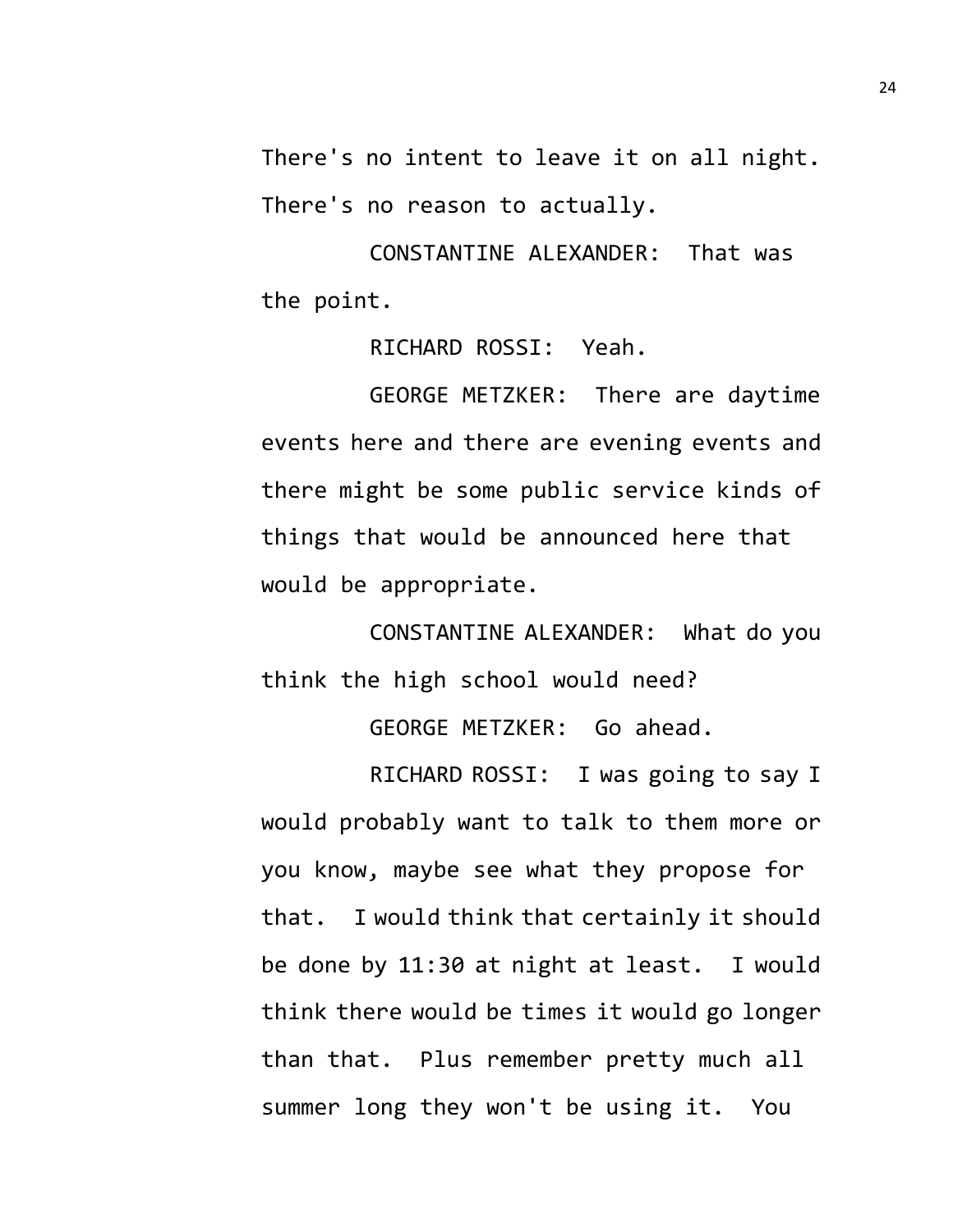know, unless maybe there's a Board of Zoning Appeal, they might want to put the Board of Zoning Appeal meeting at the high school. But I think, you know, in times when the school is closed, the sign won't be in use. So, you know, you might pose some general guidelines, that, you know, if there were any objections --

GEORGE METZKER: Let me describe a little bit about the impacts and Michael and I could also respond to.

This is the plan of the high school on Cambridge Street. This is the arts building. This is the Rindge building. This is the media caf, and this is the old Rindge building here. This is Felton Street.

This is the canopy in which the lighting occurs. And these are four different points along the street, which you have blowups of on your paper that show the views.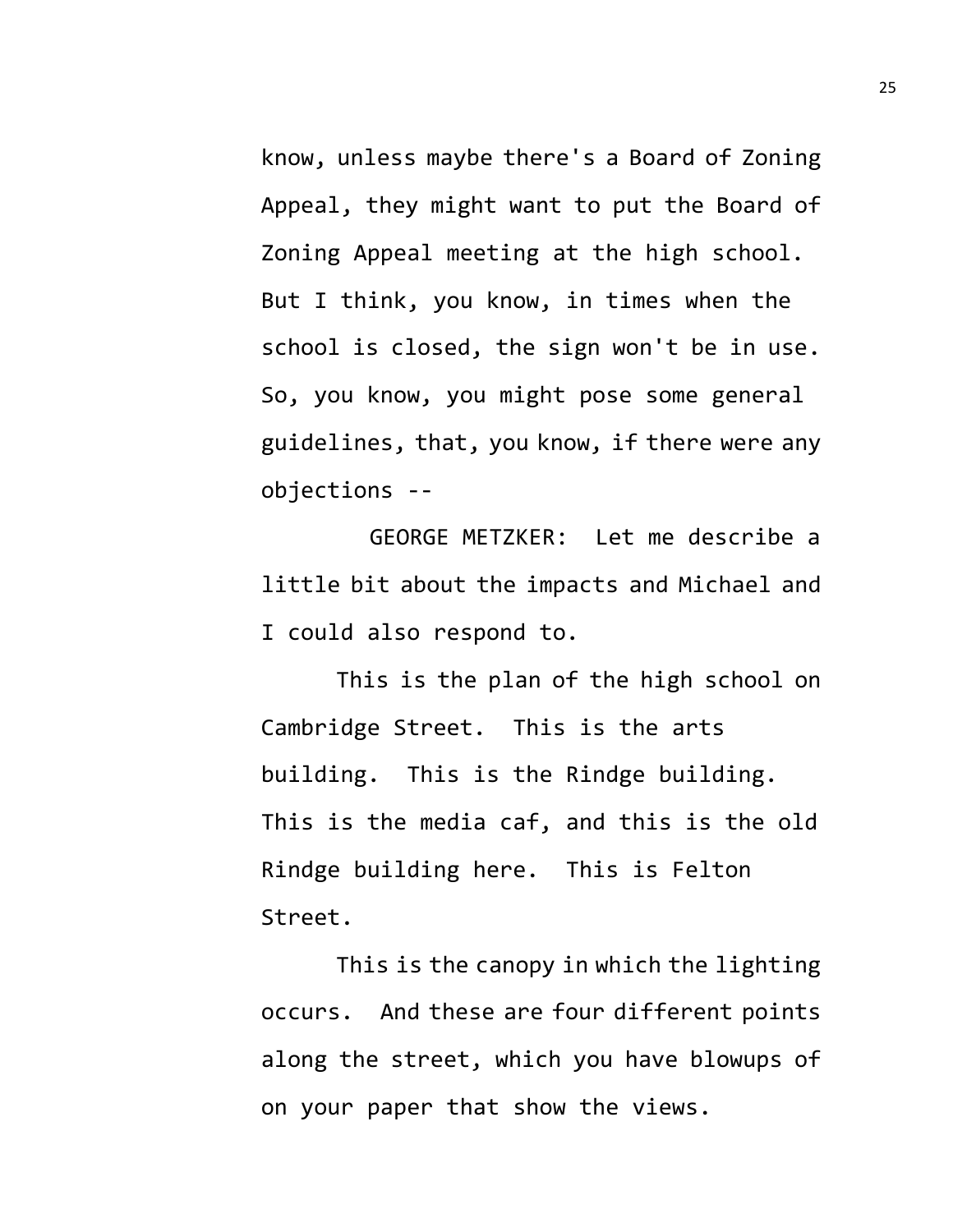This sign is how far from the street? UNIDENTIFIED FEMALE: Straight up to the street 70 feet.

GEORGE METZKER: 70 feet from here just to the property right along across the street it's 15 feet to the property line directly. And you can see from these various different points, this is 275 feet. It's right here. You can barely see it. And we've imposed the light on it although, you know, it would be relatively low lit in the daytime. You could see along various points along the street until you get over here, in which you're eclipsed from the angle of the canopy and you can't see it at all.

So there are five residences here that are in either direct line or somewhat acute line from the thing, but in distances from anywhere from 130 to 275 feet away. So I think that certainly reduces the impact in contrast to if something that were right on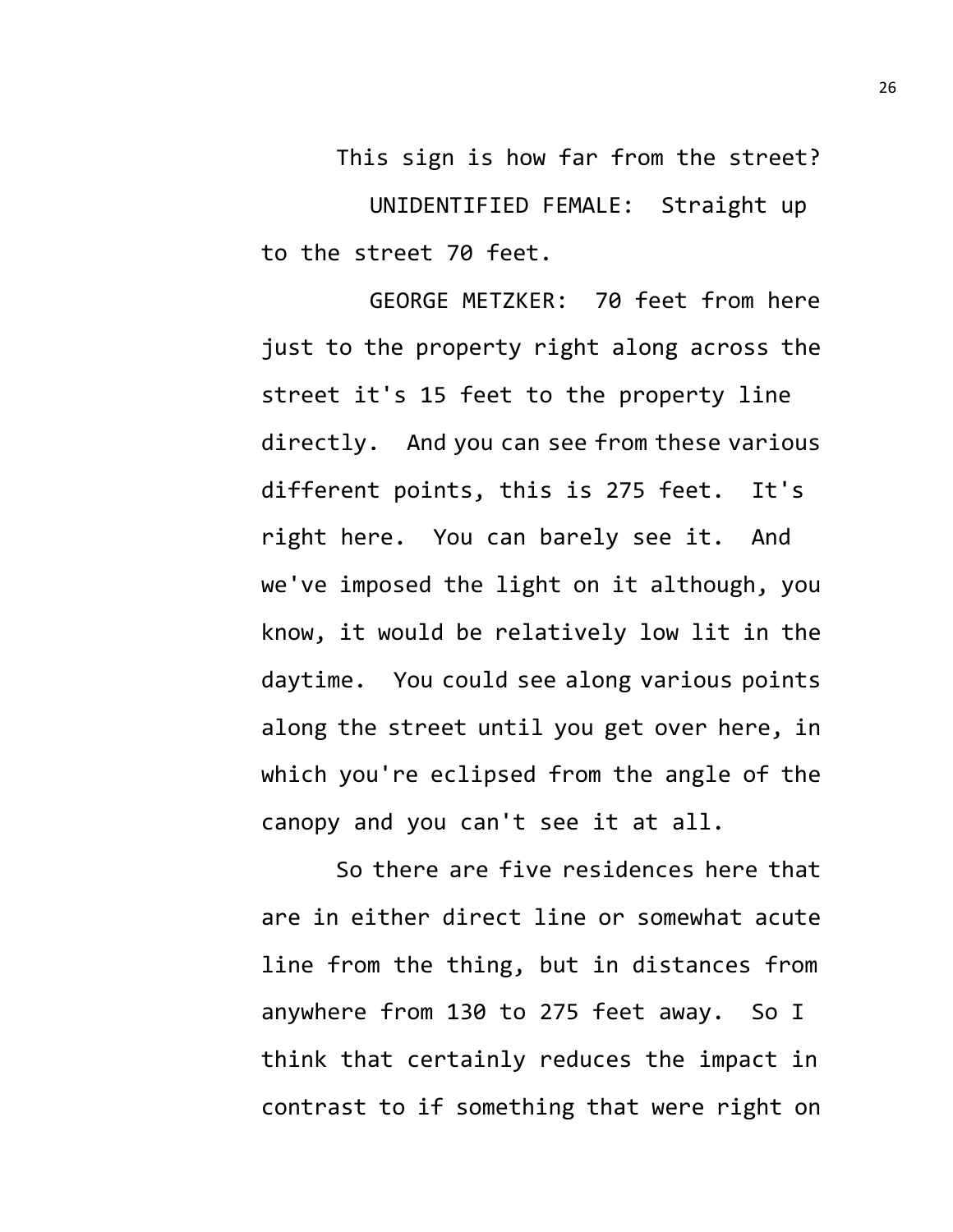the street across the street from the residences.

In terms of -- I mean, we have dealt with the neighborhood on any number of issues. The whole design of the plaza out here, the trees. All sorts of issues, and I think the high school and the neighborhood have a very constructive working relationship. The high school is certainly willing to continue that so that whatever is appropriate for this and any of the other high school issues, that these are issues that get discussed and would be agreed upon between the neighborhood and the high school. So, I can't give you times because I don't know what would be appropriate, but I think what would be appropriate --

BRENDAN SULLIVAN: I suspect that they --

GEORGE METZKER: -- would be what everybody agrees to.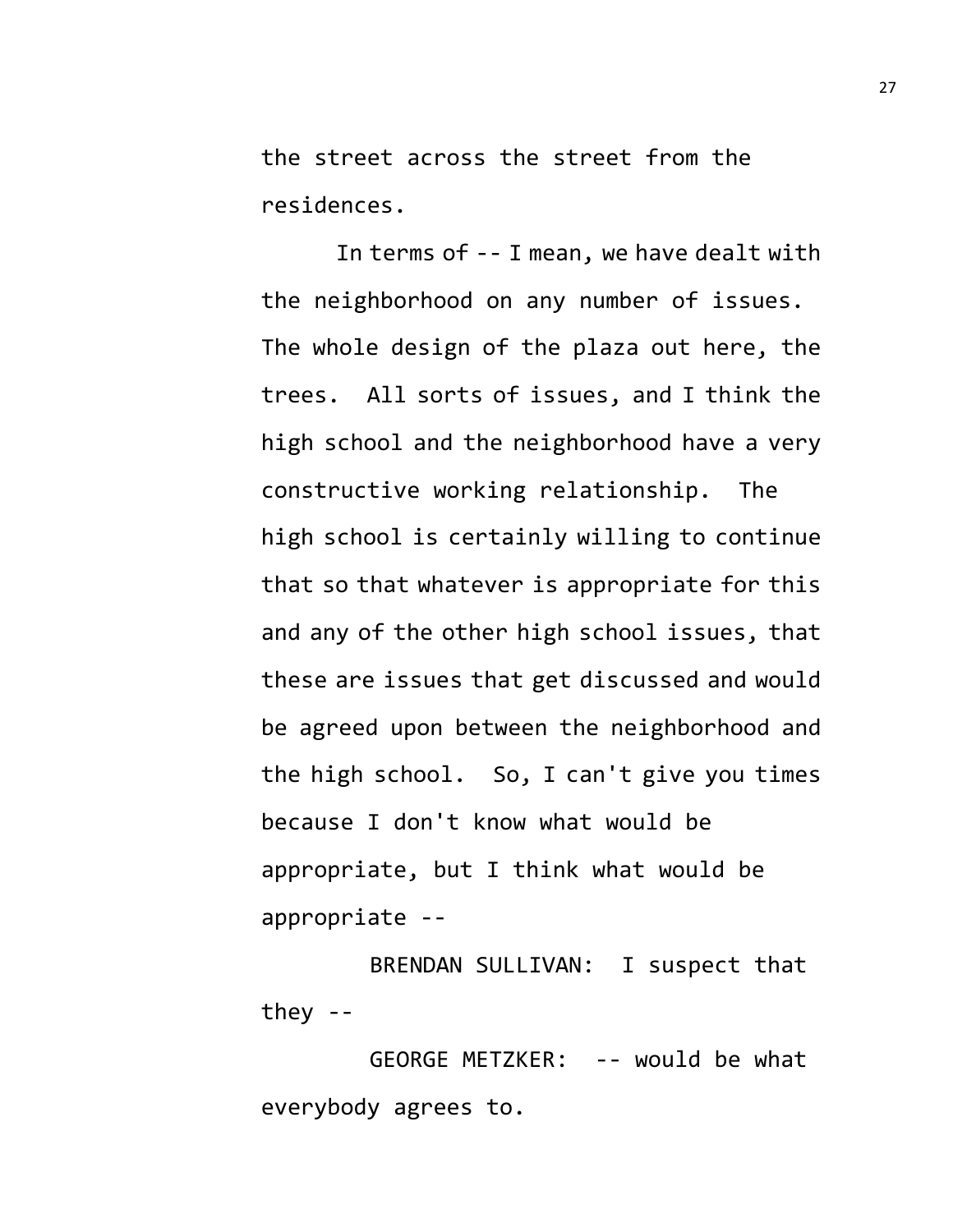BRENDAN SULLIVAN: You know, I suspect they don't have very far to go should there be a complaint or a problem with the sign.

GEORGE METZKER: Right.

BRENDAN SULLIVAN: It would be immediately dealt with I would suspect.

RICHARD ROSSI: This is about trying to create a good feeling between the community and the school. It's not a --

BRENDAN SULLIVAN: And aside from having the --

GEORGE METZKER: The Mid Cambridge Neighborhood Board member lives right here.

BRENDAN SULLIVAN: Besides having a school-oriented purpose, there's also a message board maybe to the citizens as far as snow emergency in effect or no school tomorrow to the students. And so that it goes beyond just what's happening in Fitzgerald Auditorium. Or the possibility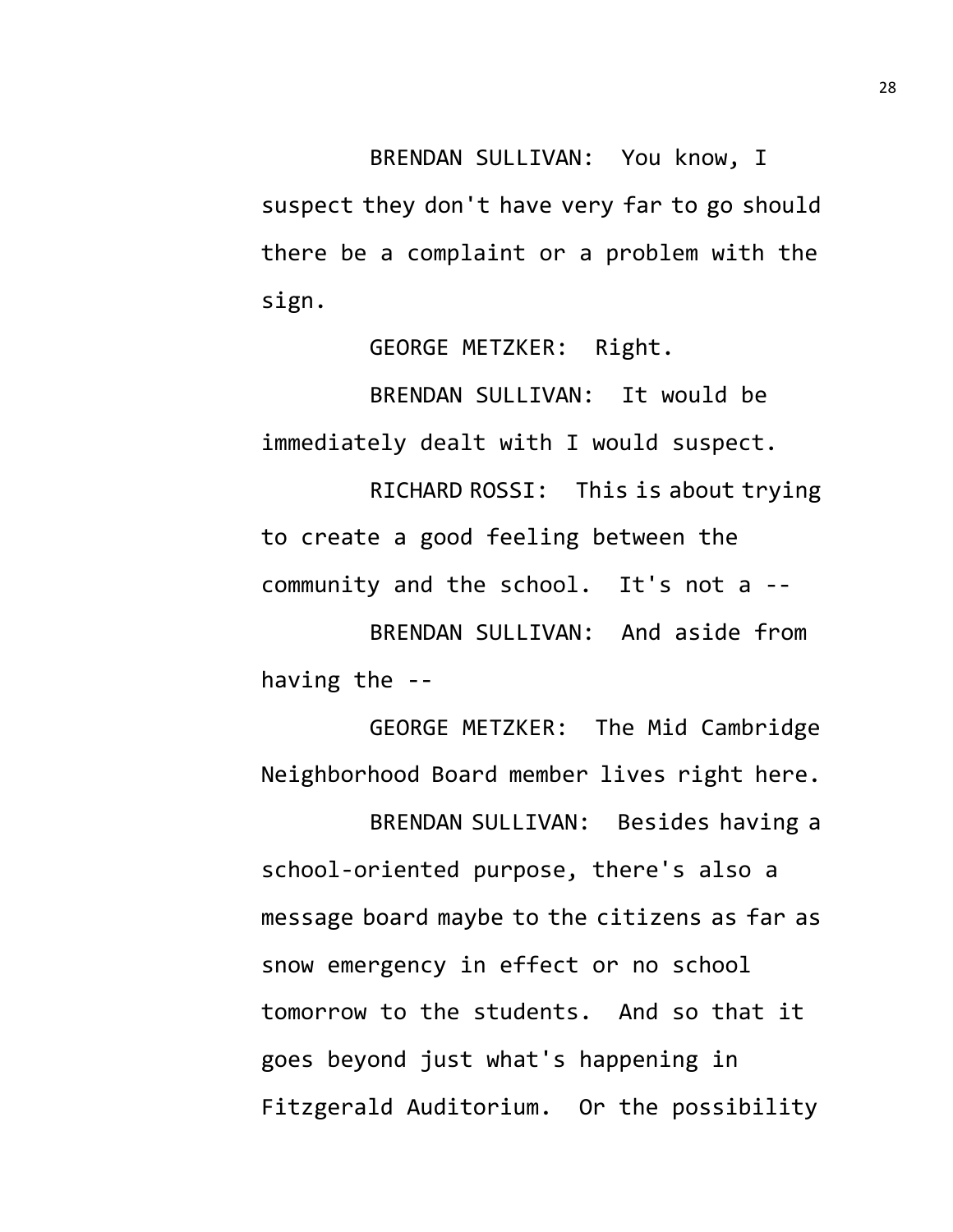is there.

RICHARD ROSSI: Yes, community notices.

BRENDAN SULLIVAN: Okay.

MICHAEL BLACK: If I could just add as far as what we learned -- Michael Black, for the City of Cambridge -- as far as the hours of operation, as I was working with George and his team and the school, I did learn through this process that the high school, during the school year, is probably one of the most used buildings in the City of Cambridge. Pretty much at -- the custodial staff shows up at five. A lot of the cafeteria staff shows up around six, and the building is active until about eleven o'clock every night. And so, for those hours of operation, it's amazing. We're in the building right now and when I left just know, you'd swear to God that the school was in session there were so many people in the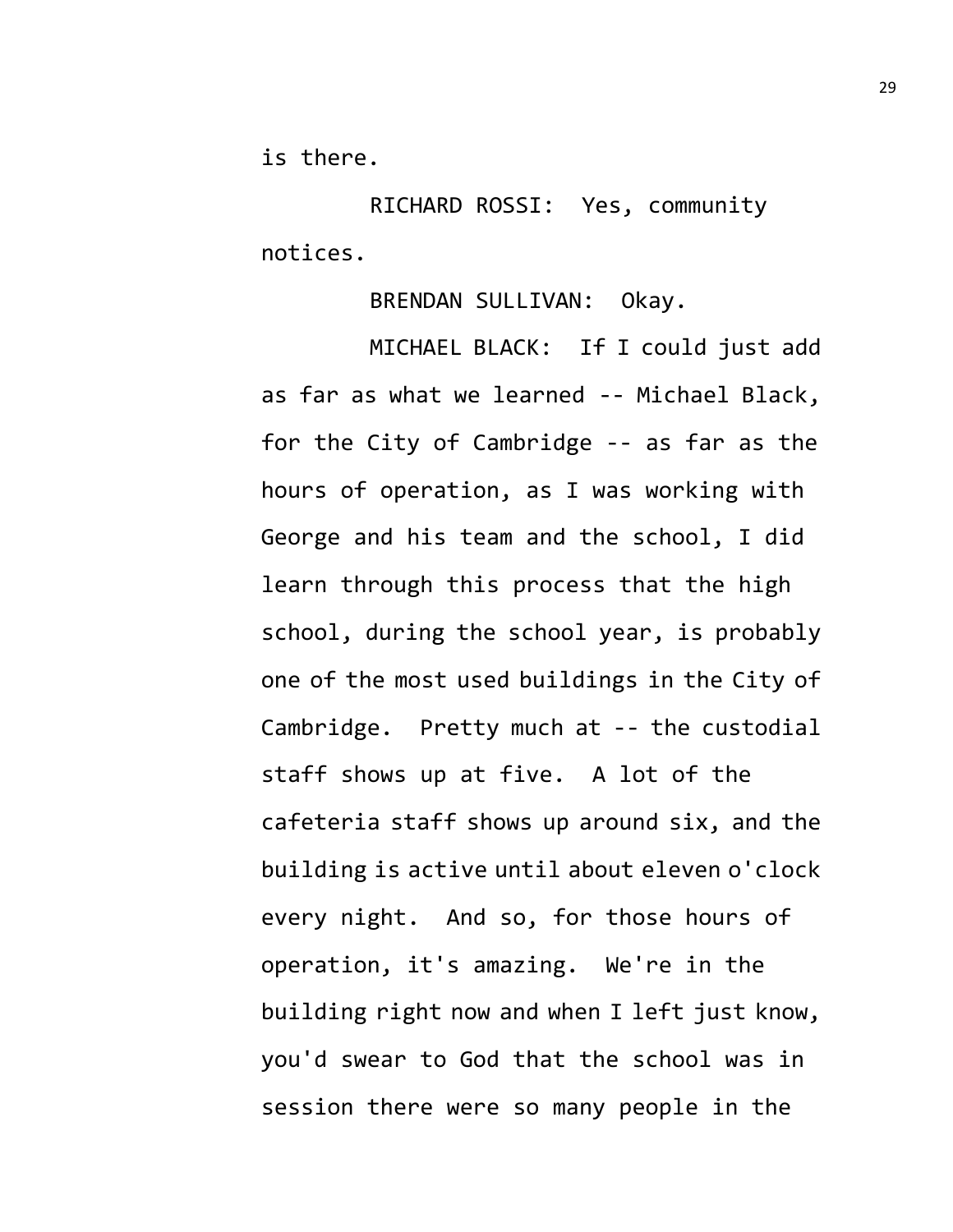building.

The other thing is that right now this building is the public can go in there in case of a disaster. So in that particular case, again, from a public safety standpoint, you can use some of the signage there to draw people in. We have --

RICHARD ROSSI: It's an emergency shelter.

MICHAEL BLACK: It's an emergency shelter.

RICHARD ROSSI: For hurricanes and stuff.

MICHAEL BLACK: So we have a very good building now to contain that. We have, you know, we even have air conditioning in certain areas. We have a kitchen. So, again, this could help draw people in in a disaster. And just to repeat what George has said, we do have a lot of signs on this property. I forget how many, but there's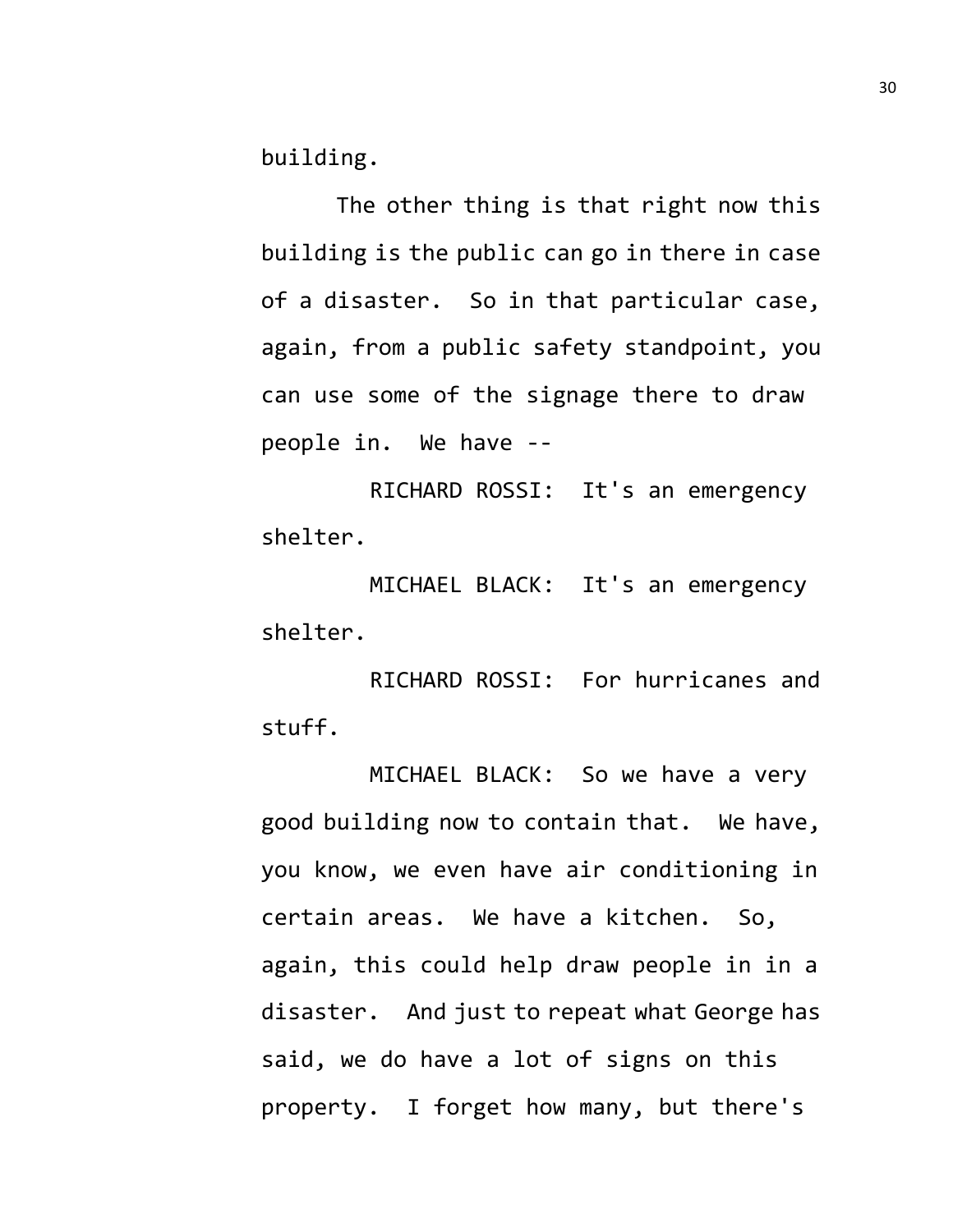many. And all of them conform. This is the only one we're having an issue with.

BRENDAN SULLIVAN: The letter in the file from the Mid Cambridge Neighborhood is dated August 18th and the review was on April 4th. So many months away. And I'm just wondering, George, if the sign that was proposed to them is the exact same that's being proposed to us?

BRENDAN SULLIVAN: Because there were some, obviously conditions that would be part of our decision in here. And no problem complying with this?

GEORGE METZKER: That's correct.

GEORGE METZKER: Correct.

BRENDAN SULLIVAN: Okay.

Is there anything else to add on this?

GEORGE METZKER: The only thing I'd note is that the sign as proposed is allowed in districts with which theatres are allowed, and so therefore it does conform to other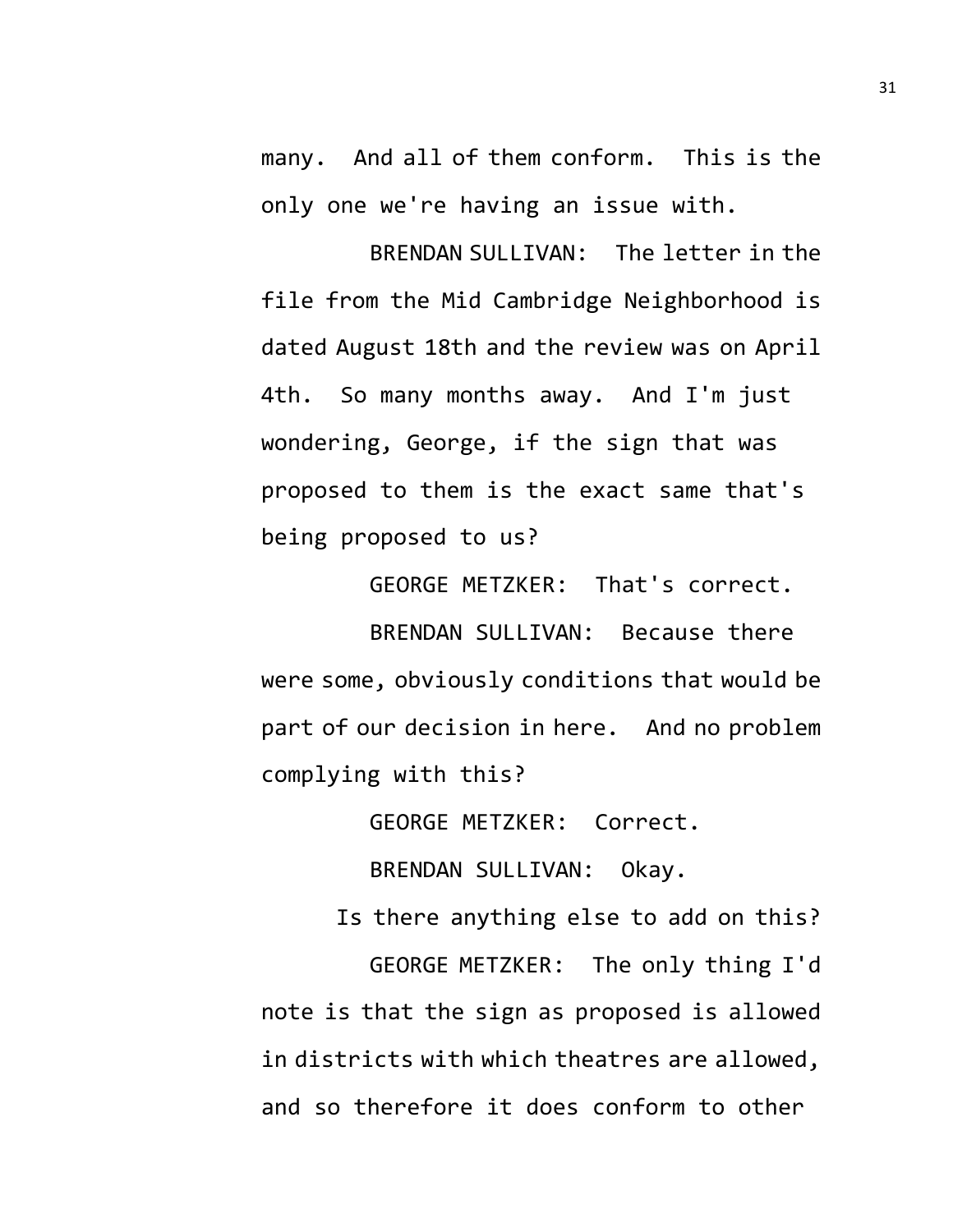aspects of the code. But because of the circumstance of this being a theatre in a high school, which is an allowed use in a district where theatres are not an allowed use, that's the hardship basis that we contend.

TAD HEUER: Isn't that just the way the City Council wrote the Ordinance?

GEORGE METZKER: I'm sure it is. BRENDAN SULLIVAN: Okay, let me -- any questions by the Board at this point?

CONSTANTINE ALEXANDER: No, I raised mine.

THOMAS SCOTT: Where is it controlled from? Where is the computer?

GEORGE METZKER: It actually can -- I'm not sure we've decided, but it can be controlled from any computer within the high school's network that has the sign access to --

THOMAS SCOTT: It could be changed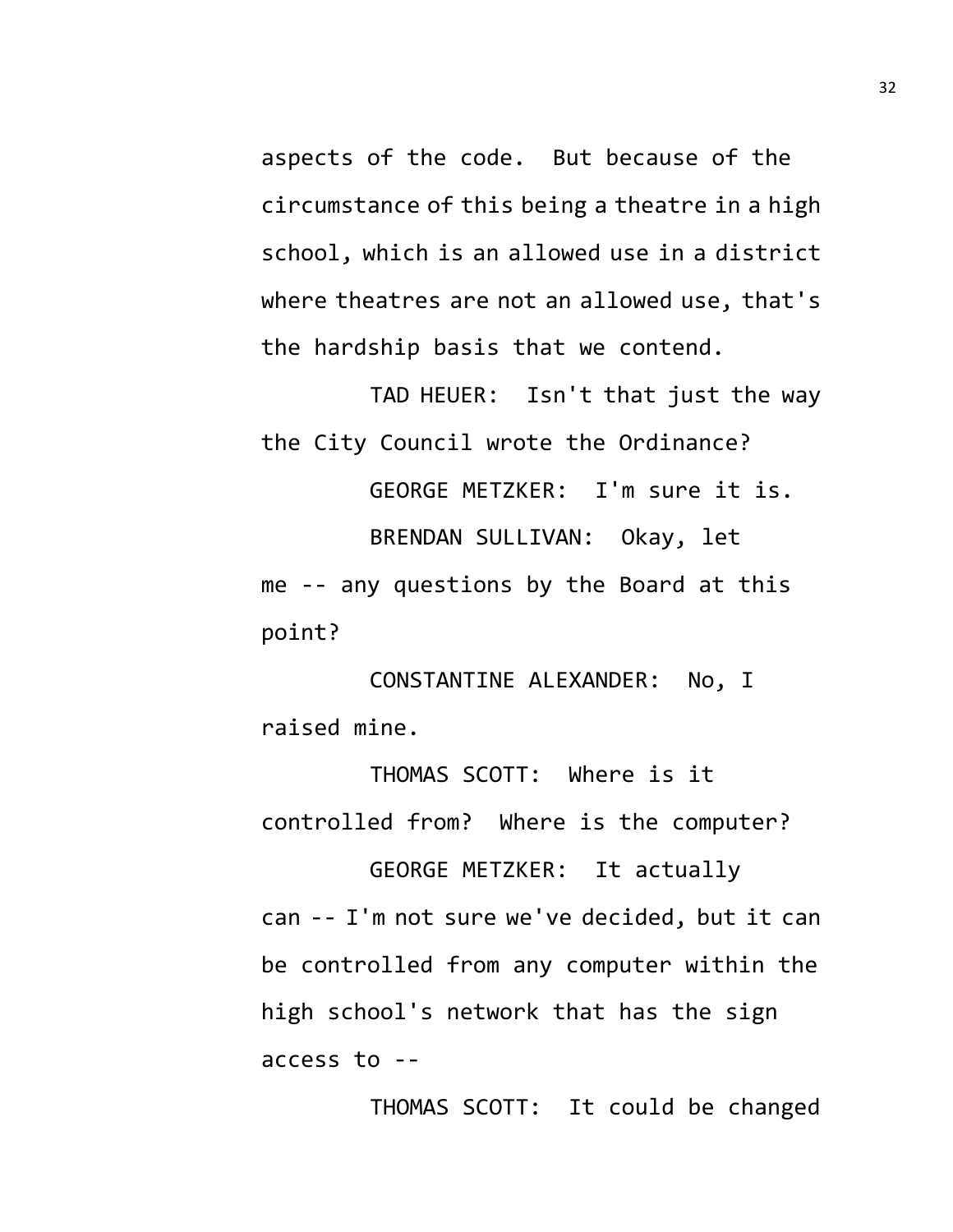quickly if need be?

GEORGE METZKER: Yes.

THOMAS SCOTT: Or shut off?

RICHARD ROSSI: Shut off, yes.

BRENDAN SULLIVAN: Tim, any

questions?

TIMOTHY HUGHES: No. BRENDAN SULLIVAN: Tad? TAD HEUER: I have many but I'll wait.

BRENDAN SULLIVAN: Let me open it to public comments. Is there anybody here wishing to comment on 459 Broadway?

(No Response.)

BRENDAN SULLIVAN: I see nobody in attendance.

There is a correspondence from the Mid Cambridge Neighborhood Association dated October 15th. (Reading) I'm writing about the above-referenced case on behalf of the coordinating committee of the Mid Cambridge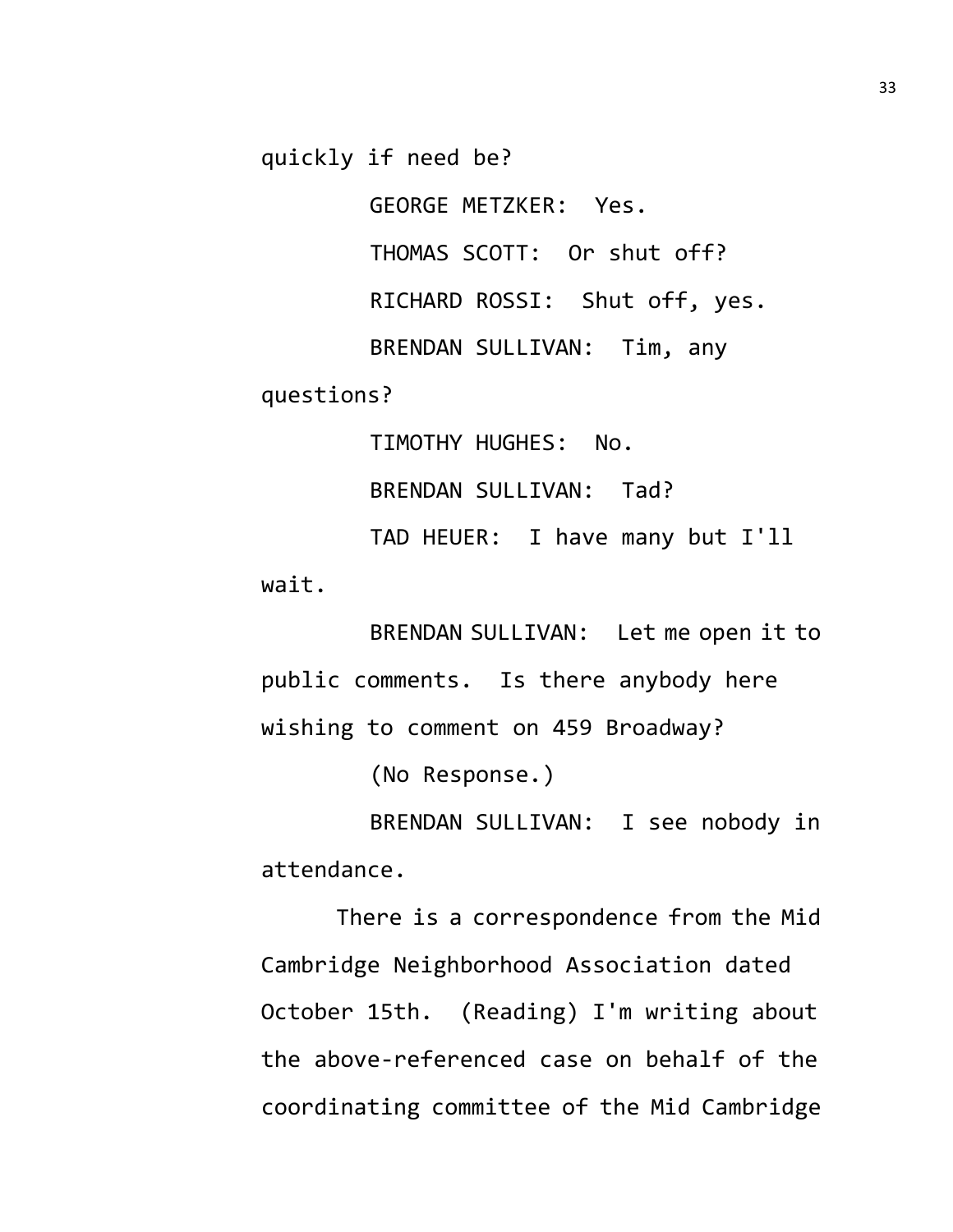Neighborhood Association. We would like to publicly thank George Metzker for meeting with us about the CRLS signage on the Cambridge side of the (inaudible). We greatly appreciate the awareness that this might cause some concern for some Cambridge Street residents, but because of the angled placement of the sign, we have concluded that only a few would be potentially affected. While the MCNA did attempt to reach out to potential affected neighbors, we did not hear back from the vast majority. One person wrote back to say she thought it was a nice idea. The coordinating committee members concur and do not think it will propose a hardship to the limited number of potentially affected Cambridge Street residents. Further we have been assured that the sign can be turned off after performances which might, should mitigate any light impact on our neighbors. So while the full MCNA is not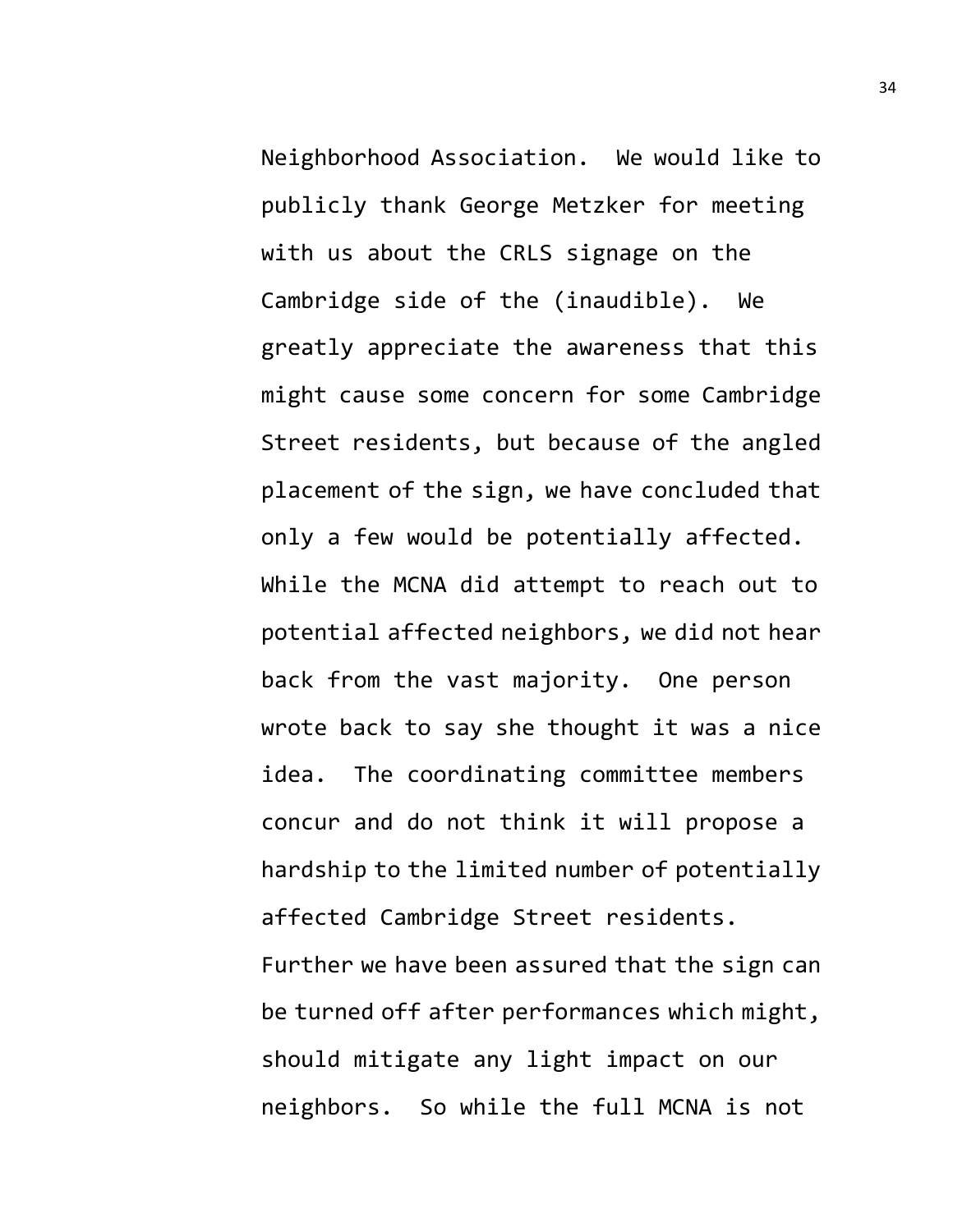endorsed or approved the sign, the coordinating committee would like to add its support for the proposed sign. Signed Joan Pickett, MCNA President.

On the letterhead of the Cambridge Public Schools from Elaine T. Koury, K-o-u-r-y, coordinator Visual and Performing Arts Department. (Reading) I'm writing to support the request for Cambridge Rindge and Latin to install a sign identifying the Fitzgerald Theatre on CRLS arts building as well as a programmable LED panel to announce upcoming student events. The sign will allow us to announce upcoming student performances to those members of the Cambridge community who might want to attend. Once again, we are honored to be finalists in the Massachusetts High School Drama Competition, and were recognized by Boston Magazine as being one of the best art departments for public or private in the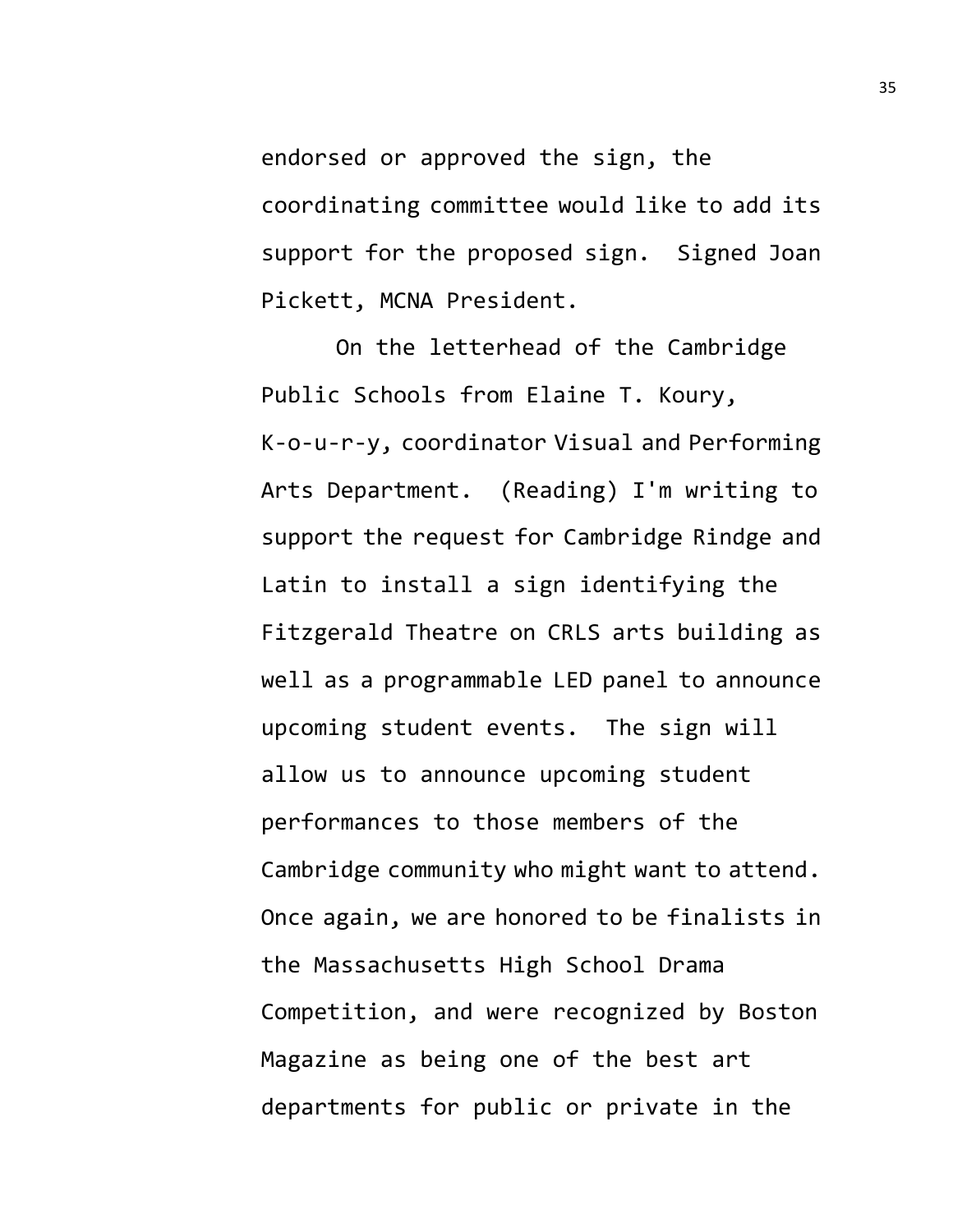state. The sign will give us a way to let the whole city know of achievements like this.

On the letterhead from the Cambridge Public Schools from Jeffrey M. Young, Superintendent. (Reading) I am writing to support the request of Cambridge Rindge and Latin School to install the sign identifying the theatre on the arts building located on the Cambridge Street side. As you may be aware, the student, parents, and staff at CRLS are extremely proud of any of the aspects of the award-winning arts program. Installation of the sign will allow greater identity to the school and the arts program. I respectfully request your approval.

On the letterhead of the Cambridge Public Schools from Susan Holm, H-o-l-m, teacher in charge. (Reading) Enclosed are petitions signed by a number of individuals which total over 105. It is our hope these would be useful in our request for the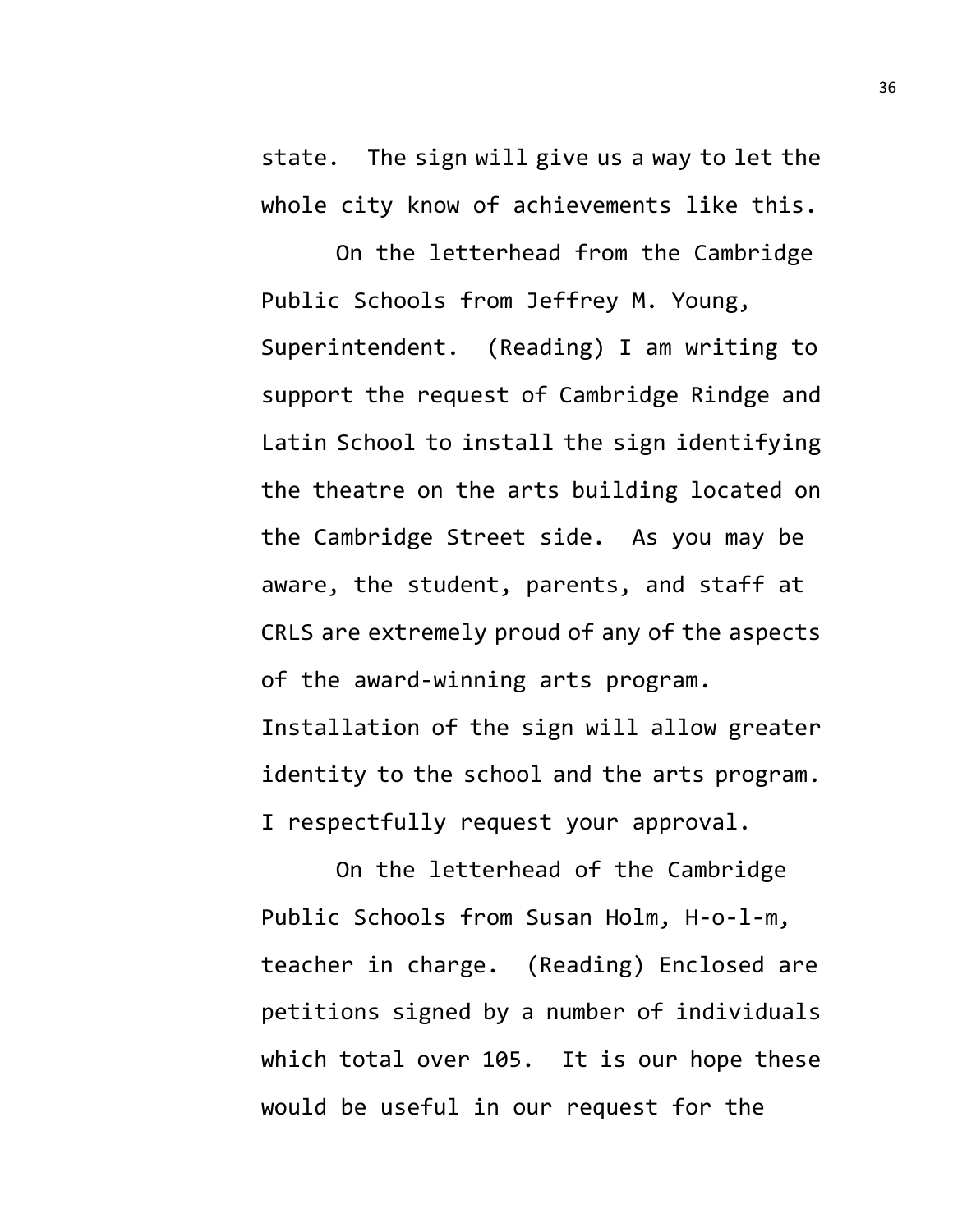approval of the sign.

And from the Mid Cambridge Neighborhood Conservation District dated August 18th, the project proposal for 459 Broadway that includes an illuminated sign facing Cambridge Street was reviewed by the Commission on April 4th. At that meeting the Commission voted to grant the project of the Certificate of Appropriateness and did not take issue with the design or location of the illuminated sign. The only condition of the approval was that the school administration should limit the hours of operation for the sign taking into consideration the residential properties on the opposite side of Cambridge Street to ensure that it would not be illuminated at all times.

And there is a number of conditions attached to the Certificate of Appropriateness.

And I will end public comment at this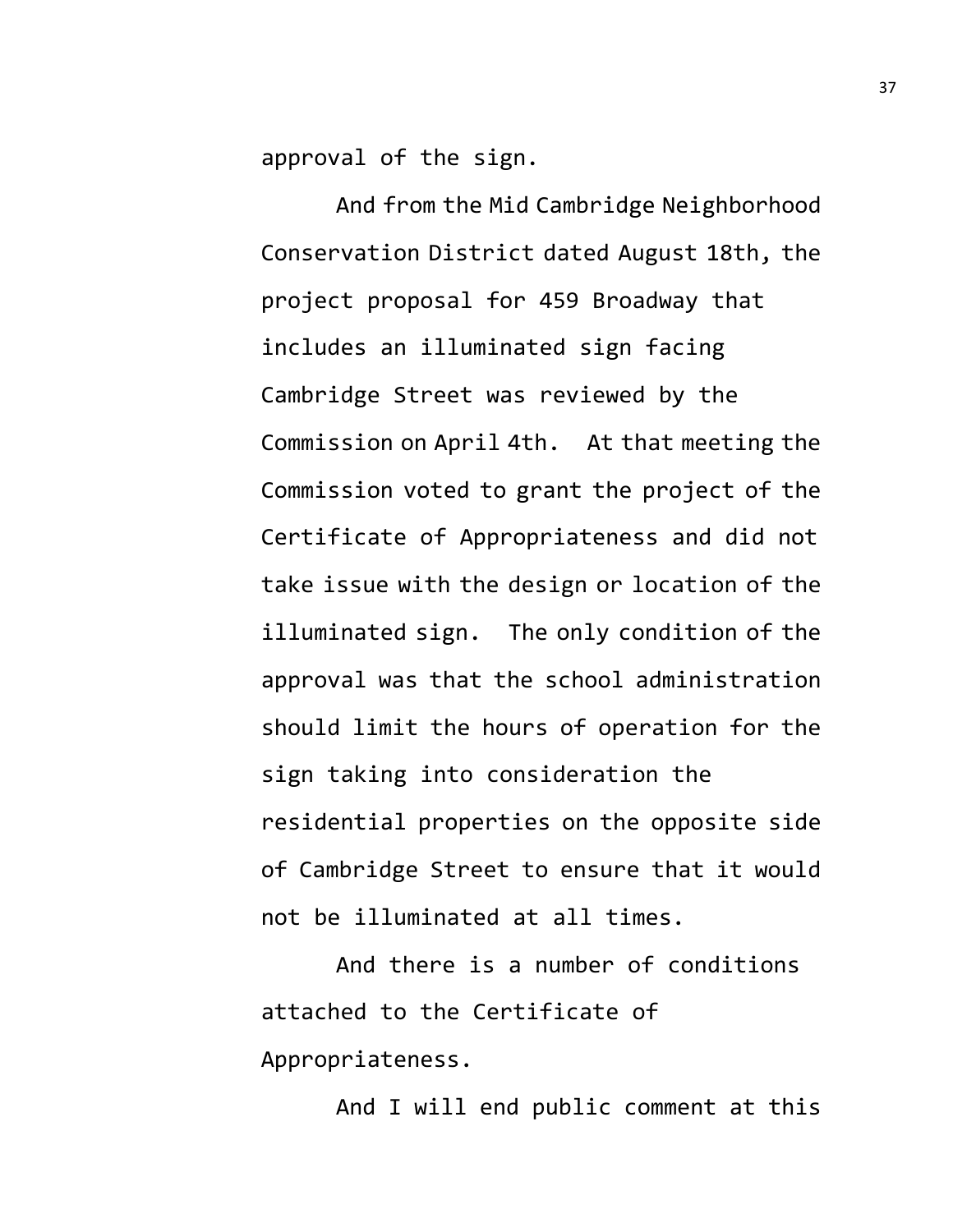time.

Okay, anything else to add? Anything further?

GEORGE METZKER: No, thank you. BRENDAN SULLIVAN: Any other questions at this time?

TAD HEUER: I have several.

BRENDAN SULLIVAN: Okay.

TAD HEUER: The letter from the Mid Cambridge folks suggests that the sign will be turned on, or it's their

understanding -- (reading) suggest that we have been assured that the sign can be turned off after performances which will mitigate any potential light impact on our neighbors.

Is it your understanding that they, their understanding, is that the sign will be used for more than performances or do they believe that it's only going to be used only for performances?

GEORGE METZKER: I think when we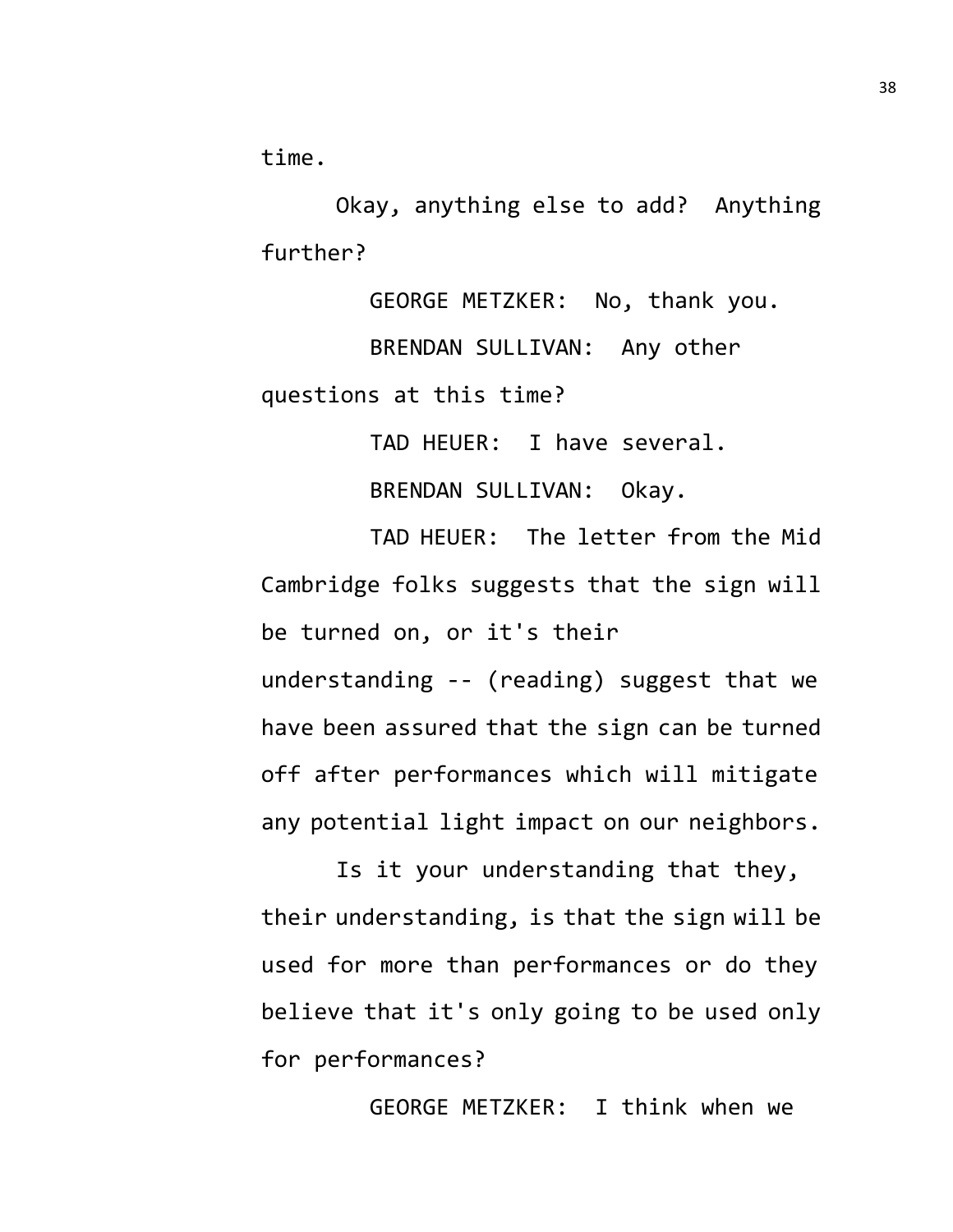talked about it, we talked about many of them are parents, so they know that the theatre is the site of many different things. The evening ones are primarily performances, but they do have symposia and mastery classes.

RICHARD ROSSI: They have awards nights for the students.

TAD HEUER: But we've also been discussing things like public safety announcements and no school and what else is happening in the community. I'm trying to get a sense of is this a community notice board or is this an announcement for events in the theatre?

GEORGE METZKER: Its purpose is to announce events in the theatre.

TAD HEUER: But it would also -- would you -- would the city oppose a condition that it be used only for advertising events in the theatre? RICHARD ROSSI: Well, I mean that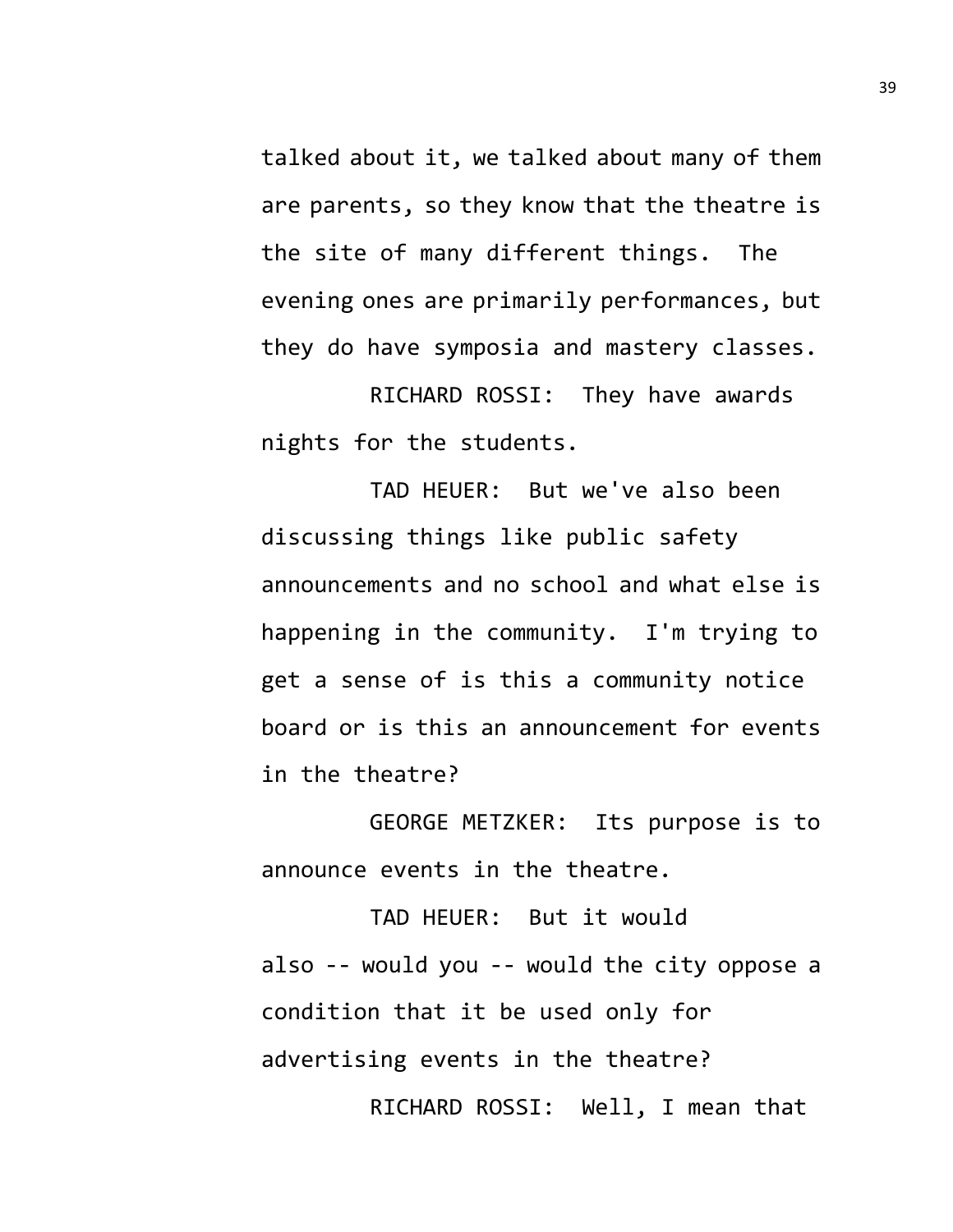would limit how -- it may be that the community wants to see it for more notices. I would -- yeah, I would say I propose that.

TAD HEUER: All right.

RICHARD ROSSI: I mean, I agree, absolutely, wholeheartedly that it would be a limited use; meaning it's not going to be on every day of the week, every week of the year. It will be limited. But why would we not want to say something like school canceled with the date. Or, you know, awards night or something like that, that wasn't a play.

TAD HEUER: What about farmer's market in Harvard Square this weekend?

RICHARD ROSSI: I don't think it will be used for that.

GEORGE METZKER: If I could add, I don't think the high school certainly has an interest in those kinds of announcements. RICHARD ROSSI: Right.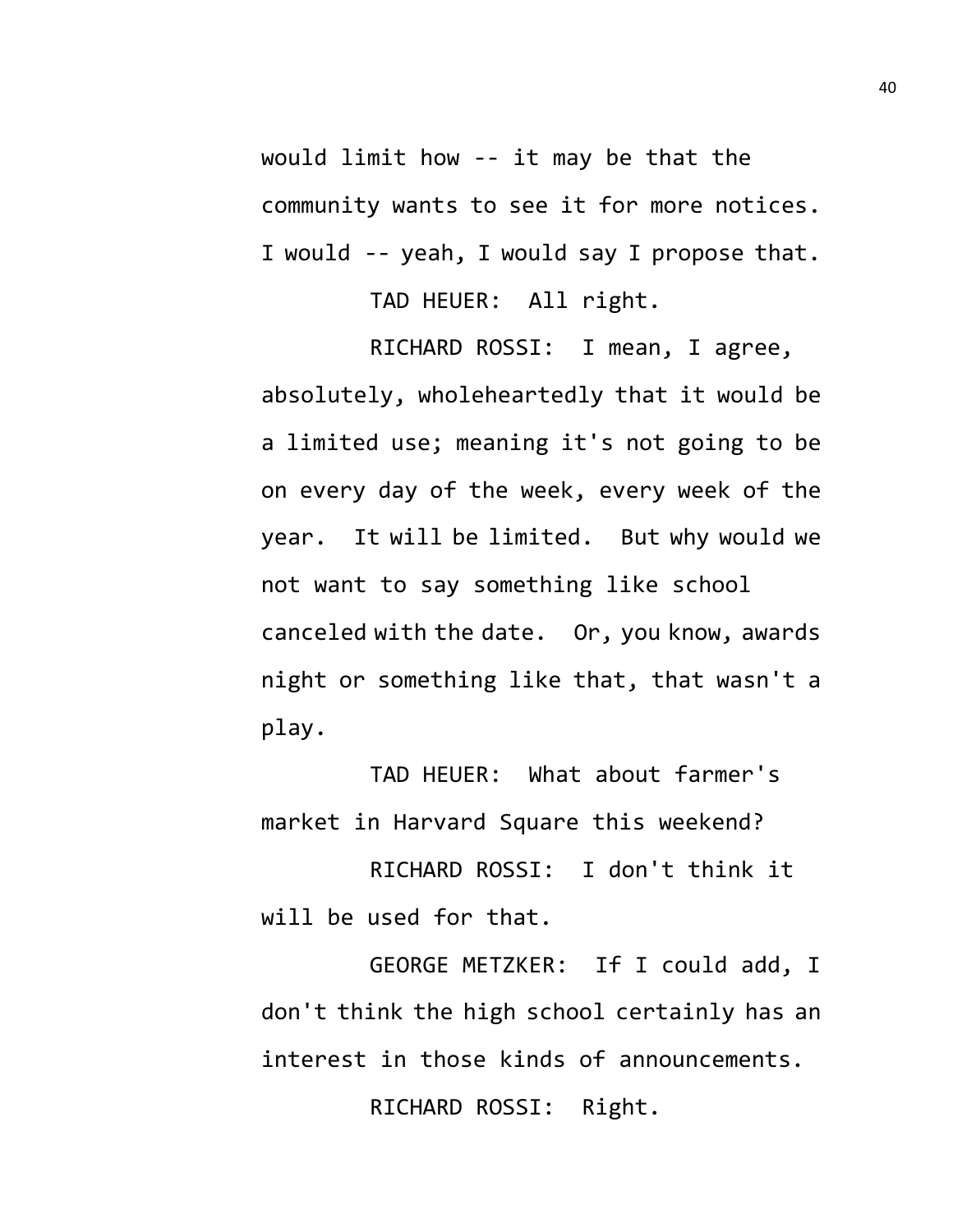GEORGE METZKER: So there would be no intent in that, but the high school controls it.

TAD HEUER: Street closure on Broadway.

RICHARD ROSSI: No.

GEORGE METZKER: Well, I would think that  $-$ 

RICHARD ROSSI: That sign would never be used for that.

GEORGE METZKER: Well, there was no intent to do that.

CONSTANTINE ALEXANDER: I think what Mr. Heuer is getting at --

GEORGE METZKER: If the neighborhood wanted that, it might be left to them.

RICHARD ROSSI: That's the question I would say, that the neighborhood at some point in time sees more value with the sign and might ask us to do something that we would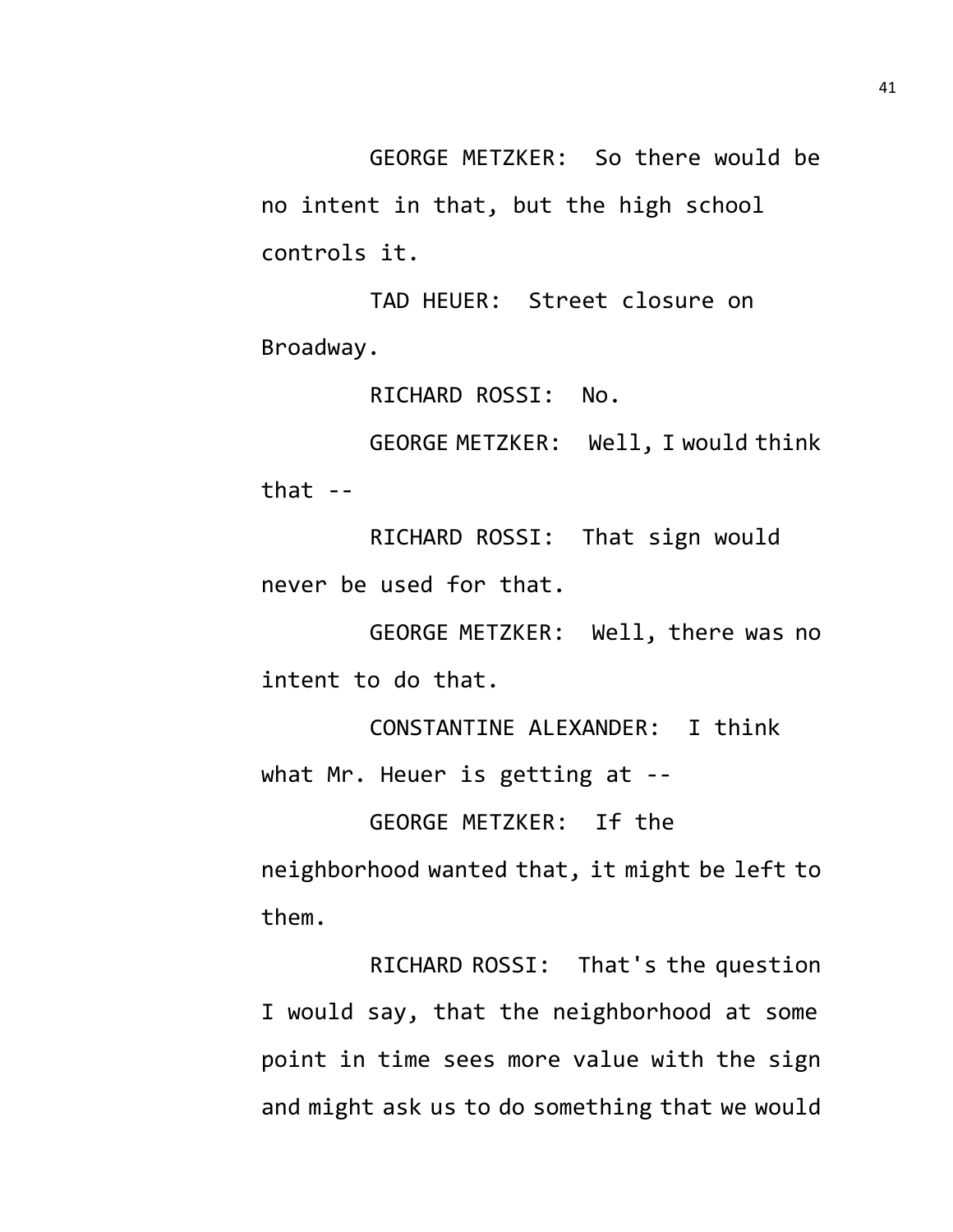be limited to do. I think George's point this is not an operation that the high school is going to have 24 hours a day and have somebody sitting in the computer, putting up all kinds of signs and setting up a whole protocol. I think it has a limited use.

TAD HEUER: I think that's kind of my question. That, you know, what we've heard is that it's going to be a limited use sign, and I have no reason to doubt anyone here saying that is true. You've also said it could be controlled by anyone who has access to this computer. The distinction between your conception of what it will be used for and what someone who is able to run a sign would use it for, I submit it has the potential to vary widely. And that's something I think I would want to see strictly limited expressly by any Variance that we were to grant, because I would be opposed to this becoming a general purpose on frequently 42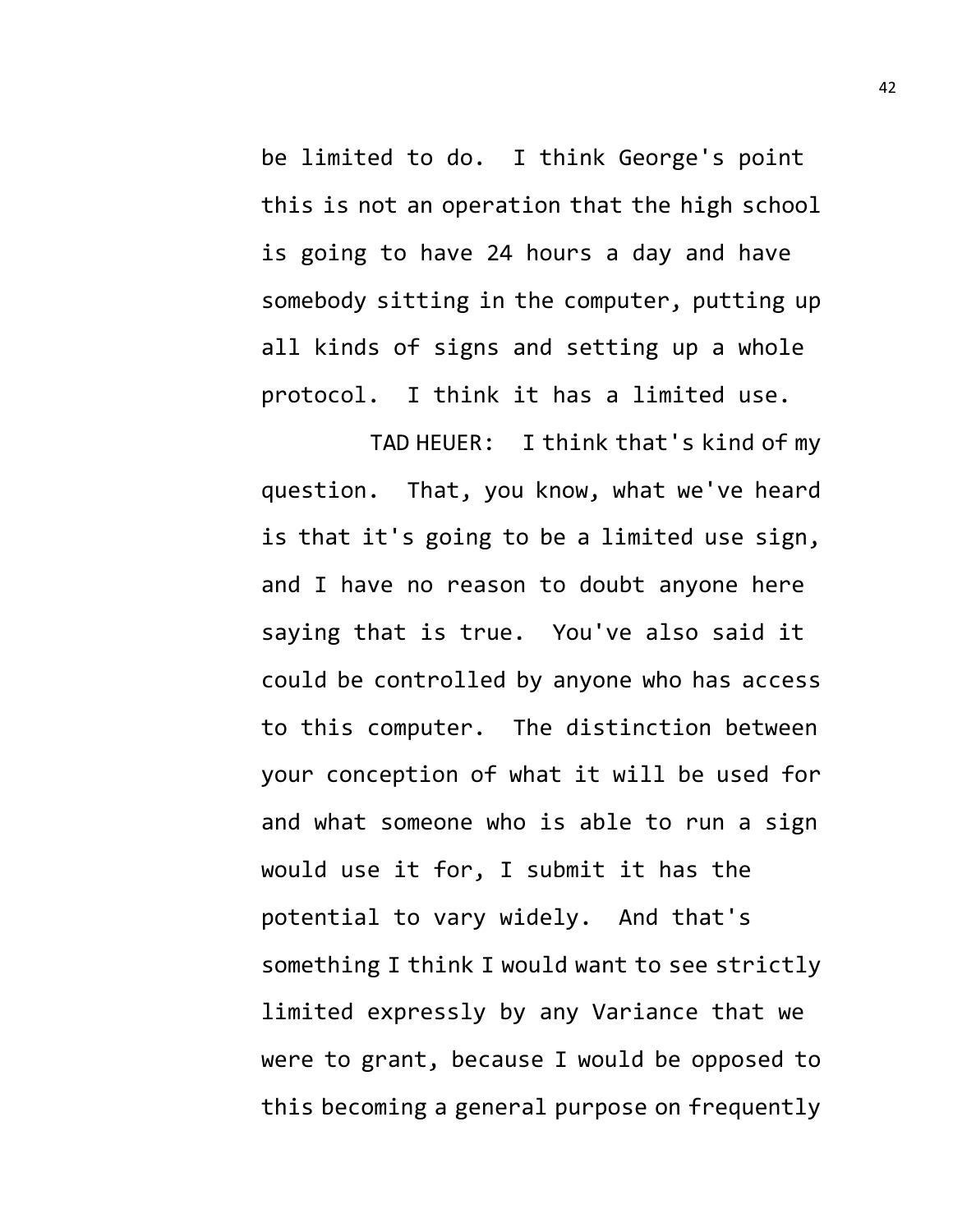used sign. I mean, their condition, if you look at 7.15 C, that limits signs in a residential area that are illuminated, that are shut off by eleven. I mean, I would, you know, certainly there are other restrictions that it would govern, very strict, but one of the things I would like to see if we do grant this, is that there be very strict restrictions on when it can be used, when it can be turned on, when it can be turned off. For instance, I would submit that if there's a performance that starts at seven at night, the sign doesn't need to be on at eleven. Everyone who wants to go to it is already in. You know, it probably could be turned off, you know, half an hour after curtain. And you've got, you know, I mean, I'm balancing the need to have a changing marquis that it's an illuminated sign that can be moving, not of which would be allowed by the Ordinance in the City of Cambridge.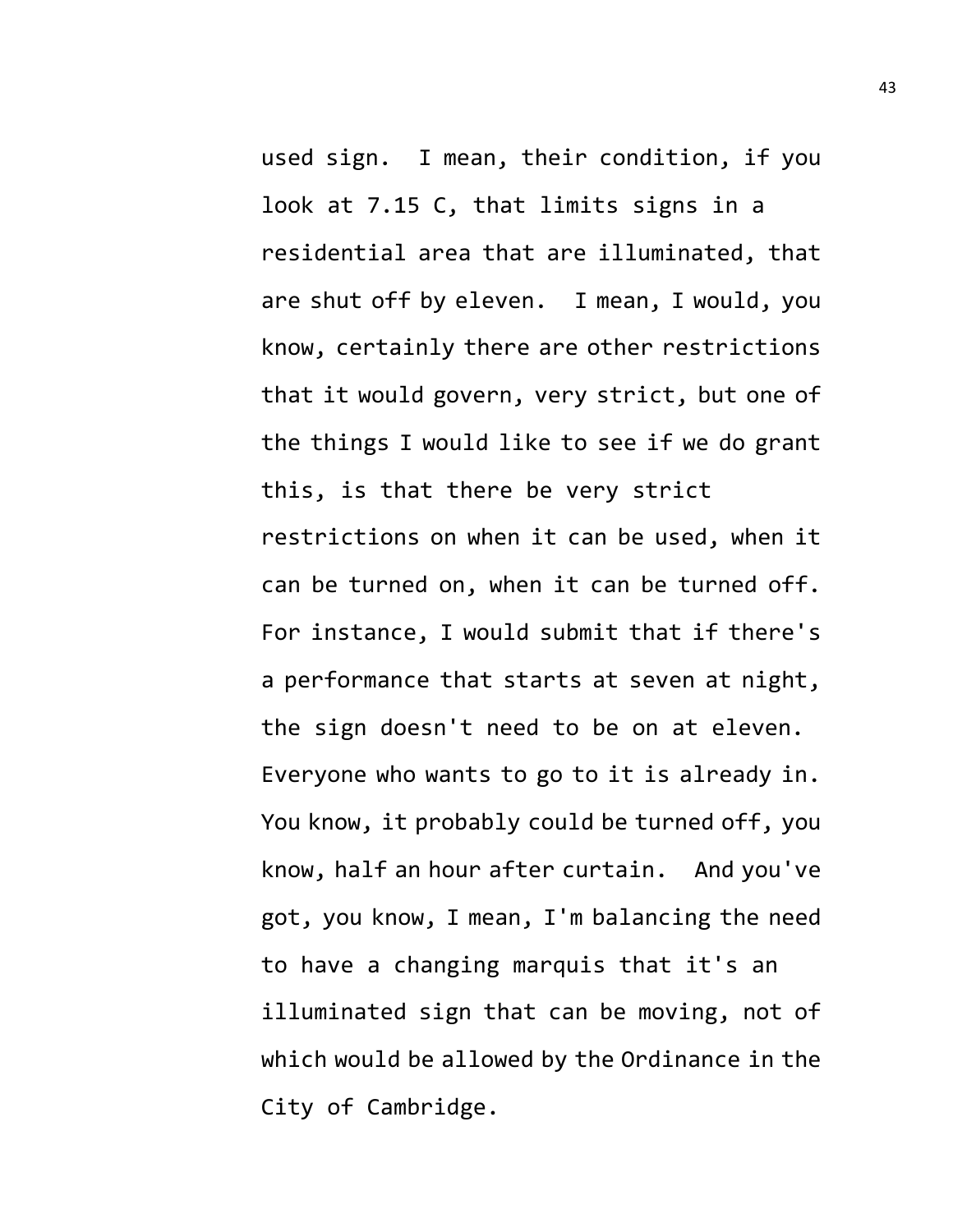GEORGE METZKER: Well, I would only add that the high school always works very hard that the relationships with the neighborhood are good and respectful. And there is a dialogue that constantly goes on there to the things that you're talking about are on their side. I don't think any of the things that you're talking about are unreasonable. I think it's just a question of whether you believe that that's something that could be left to the neighborhood and the high school or whether you wish to put reasonable restrictions on it.

CONSTANTINE ALEXANDER: If I can just pick up what Mr. Heuer's point that he was getting at which I was, too. I think one condition would be the sign would be used for school purposes and any other public -- any other purpose in the public interest. Not for just, you know -- like street closings, like, whatever. It's tied to something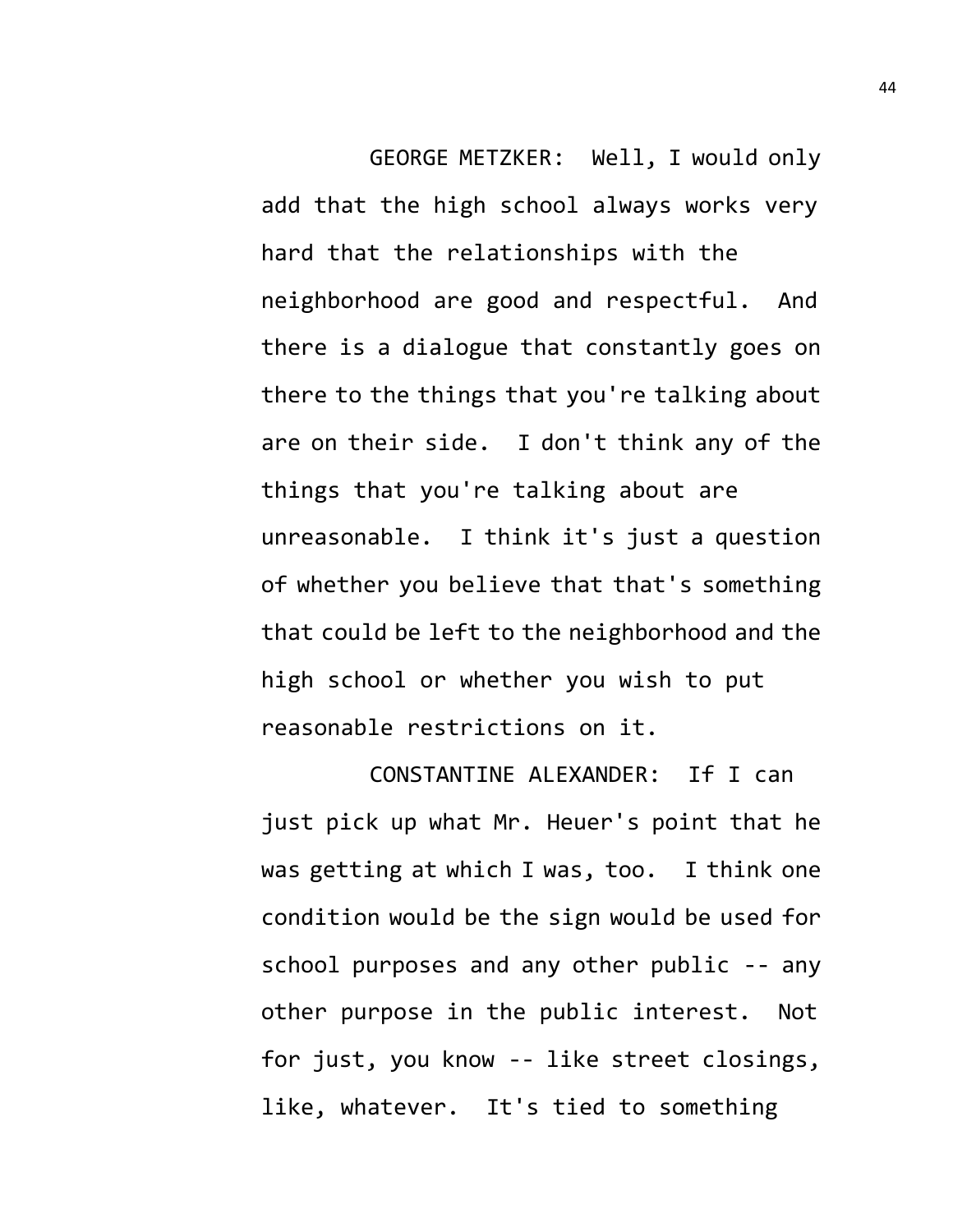specific. It's not, you know, carte blanch to use the sign for whatever you want. Recognizing that you probably wouldn't do that. But our job is to make sure that when people less reasonable than you are sitting in high school or City Hall, they use the sign for purposes of what it was intended. I think Tad agrees with me. I think one purpose is let's say what you can use the signs for and give you cart blanche, I would anyway, for any high school purposes. And then beyond that, compel -- some words, compelling public interest or a necessary public interest, and that would be the purpose.

The other question is we still haven't -- we've been dancing around, are the hours of operation there.

> TAD HEUER: I'll get there. CONSTANTINE ALEXANDER: I'm sorry? TAD HEUER: No, go ahead.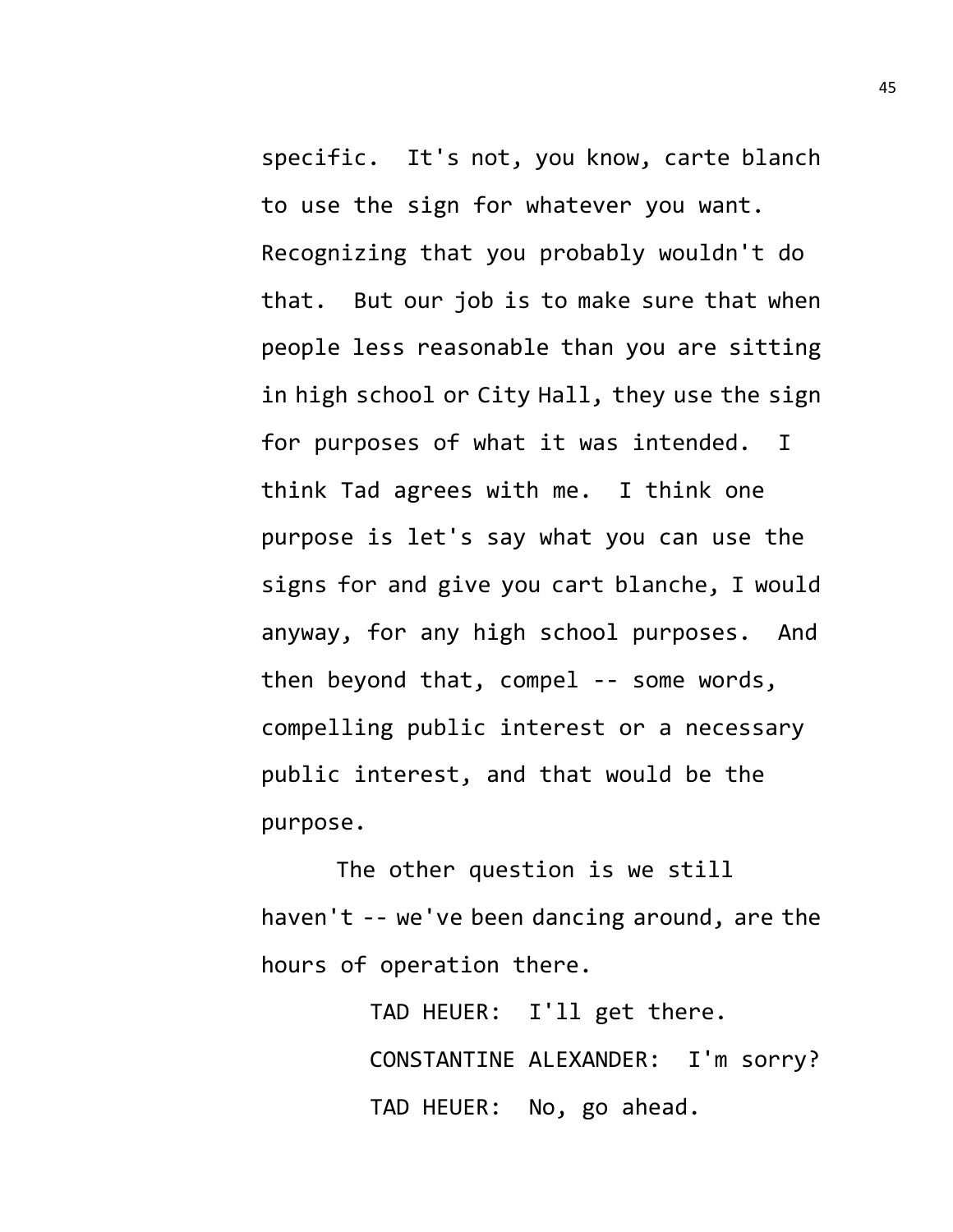CONSTANTINE ALEXANDER: Okay, the hours of operation. I keep hearing Mid Cambridge Historical said there should be hours limited. But I haven't heard any hours being proposed. I asked you for that, and you haven't given us anything. We're not trying to be difficult, but we think there need to be some guidelines. And we have to look to you, I think, in the first instance to tell us what works for you so we can react to that.

RICHARD ROSSI: I wouldn't want to see you say a half hour after the performance begins. I'll give you my same example.

If this were a baseball game, a high school baseball game, and if this were a high school campus where it was big enough to have a baseball field, you wouldn't shut the scoreboard off after the first half of the first inning.

TAD HEUER: But you'd still be using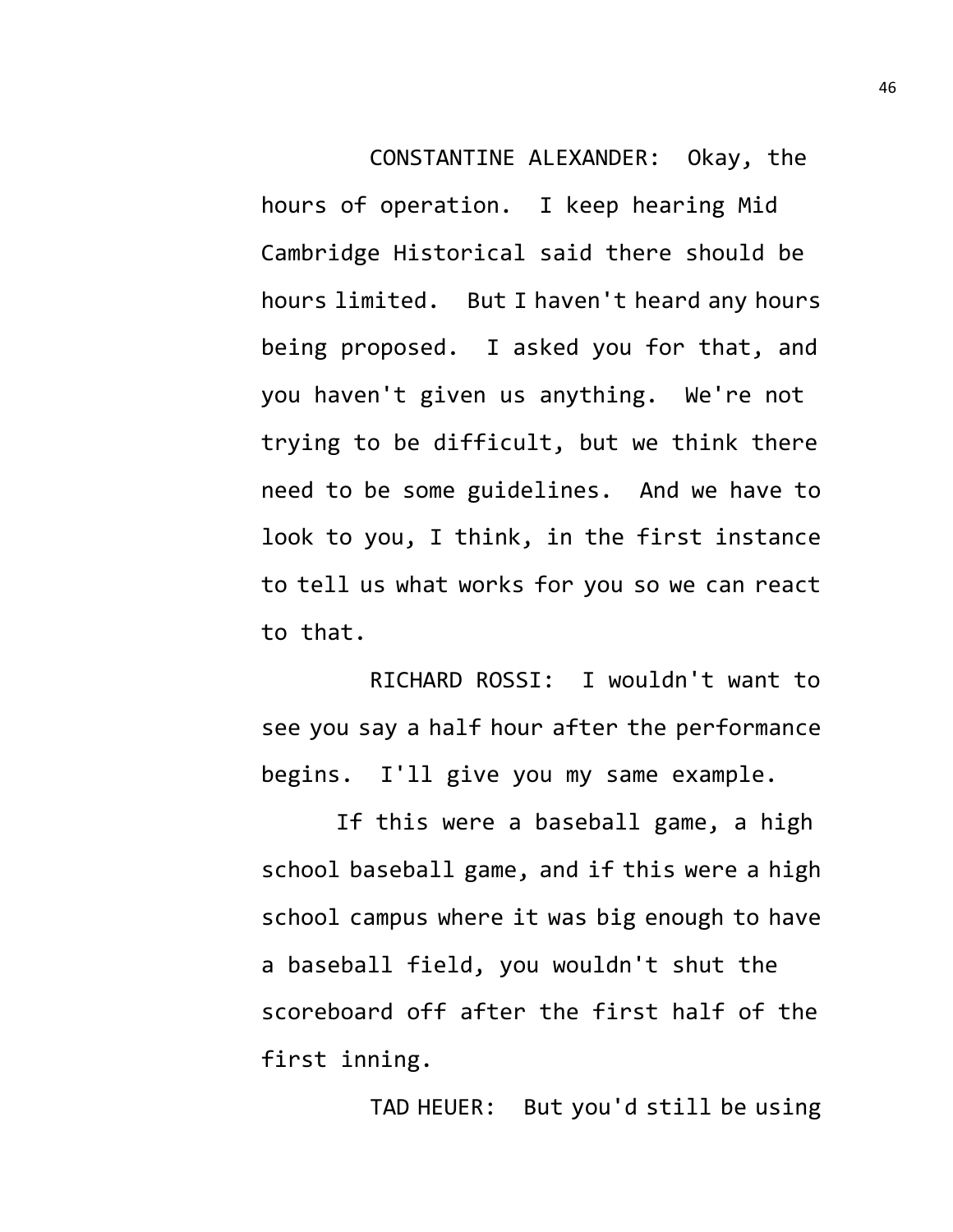it because there's a game; right?

CONSTANTINE ALEXANDER: You can shut the scoreboard off after the game over.

RICHARD ROSSI: There's no intent here to cause any aggravation to the neighborhood. This is about an educational program and just sort of creating a good experience for these kids. And I think that, you know, if you came up with something reasonable, like eleven p.m. is, you know, the latest time it could be on, I think they would do whatever they can to make that happen and not try and --

BRENDAN SULLIVAN: I don't see any -- to me I think it's going to self-police itself, if you will, that it's not going to get out of control, because I think that the neighbors will just pick up a phone and call. And I think that the matter will be taken care of. I don't think it's going to become a texting thing, if you will, where all of a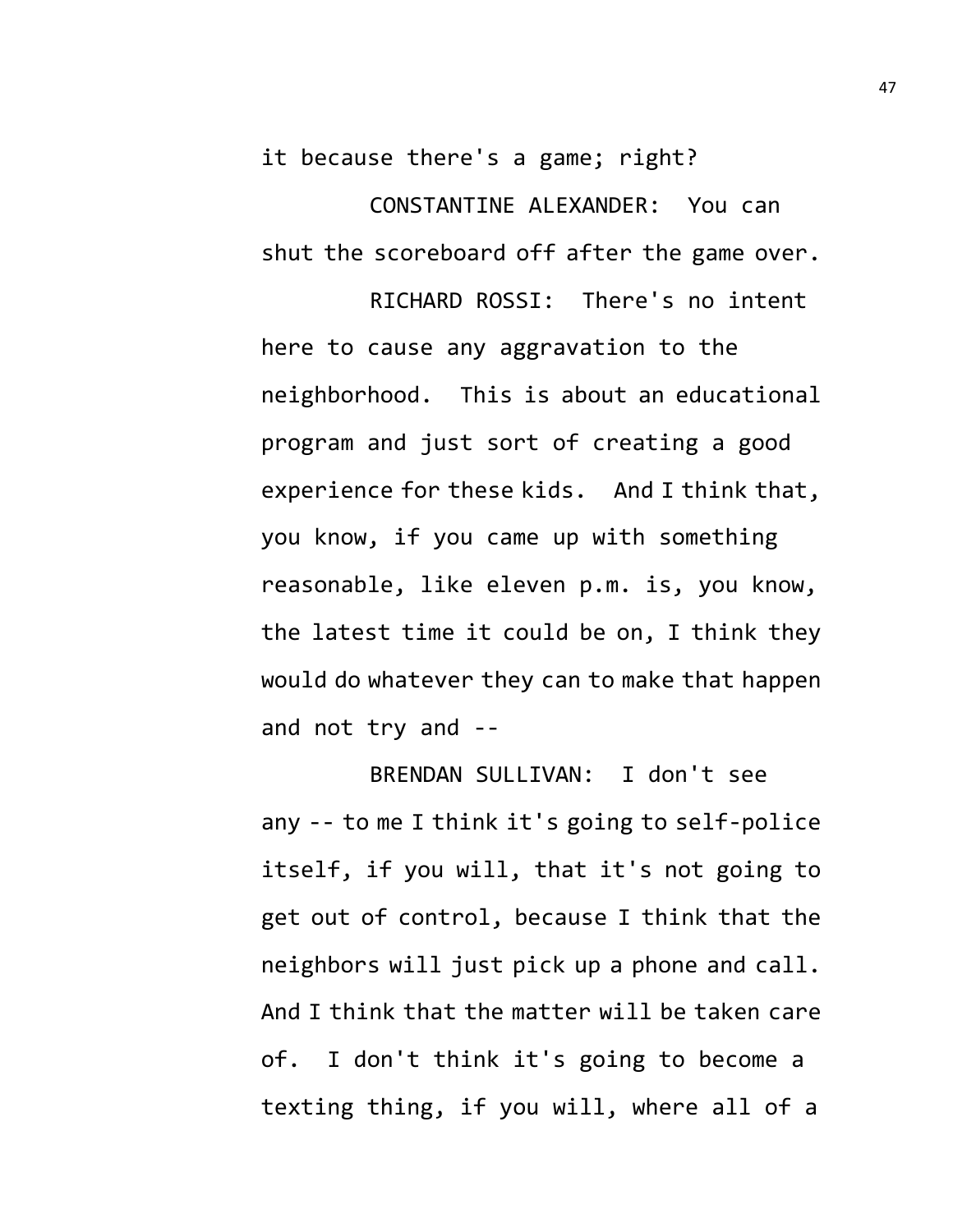sudden somebody sits down and just spews out all this --

RICHARD ROSSI: We're not going to show the stock market.

BRENDAN SULLIVAN: Right.

And I think it's going to be -- I think, I don't have any concerns that it's going to step over the line or get out of bounds or become a nuisance. I don't. And I think that should it put its toe over the line, that a call to City Hall will correct it.

RICHARD ROSSI: I can assure you I've dealt with the neighborhood now around there for 20 years, from the library project and the war memorial project and the high school project. And they would be on our doorstep in one second if we were causing them any pain, believe me.

BRENDAN SULLIVAN: However, it's whatever you --

CONSTANTINE ALEXANDER: Well, I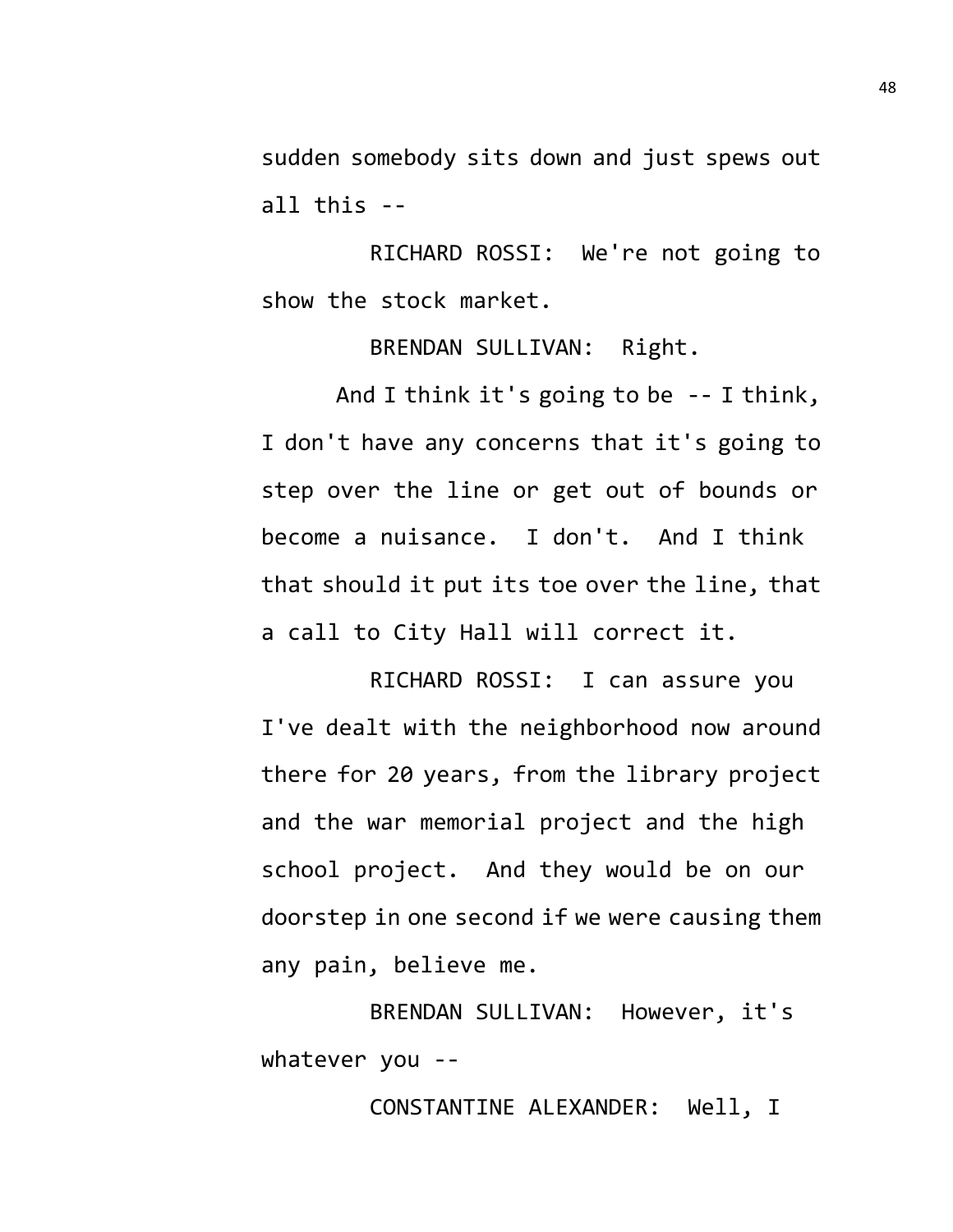mean I've said my piece. I don't know how other people feel. I don't see what the problem is. Mr. Rossi even agreed we can have certain hours that the lights can't be on. It should be off between eleven p.m. and six a.m., seven a.m. in the morning.

RICHARD ROSSI: I think that's reasonable.

> BRENDAN SULLIVAN: So eleven to six? TAD HEUER: Can I keep going? BRENDAN SULLIVAN: I'm sorry, yes.

TAD HEUER: When you brought the sign up the first time, you said the sign was going to be -- or is capable and you've alluded to that this evening, capable of being in motion.

GEORGE METZKER: Correct. I said that tonight.

TAD HEUER: Right. Would you accept a condition that it not be a sign that moves, that it's a static sign that can be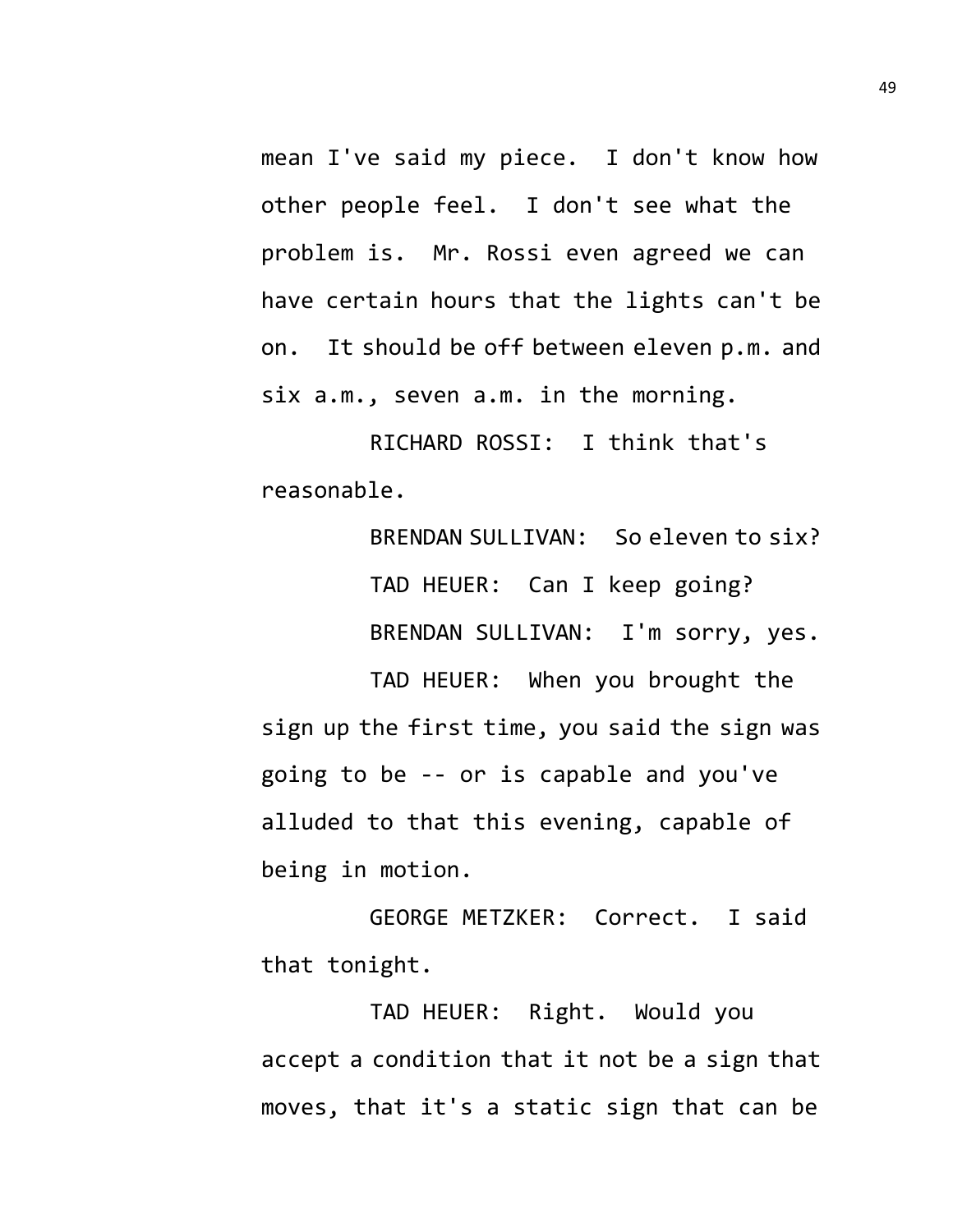obviously changed but that it doesn't scroll?

RICHARD ROSSI: We're hoping you don't vote that.

GEORGE METZKER: Well, then we did specifically talk about that with the neighbors and they did not have an issue with it in terms of what sort of impact that has on the neighbors. I guess in terms of both of these issues, if you wish to impose timelines and others or -- and say or as agreed upon between the high school and the neighborhood, to allow a little bit of flexibility for special circumstances.

TAD HEUER: What about flashing signs?

GEORGE METZKER: I can't speak for the users.

TAD HEUER: What about flashing? Tonight, tonight, tonight flashing sign.

GEORGE METZKER: It can do any of that. It can do any of that. It can scroll.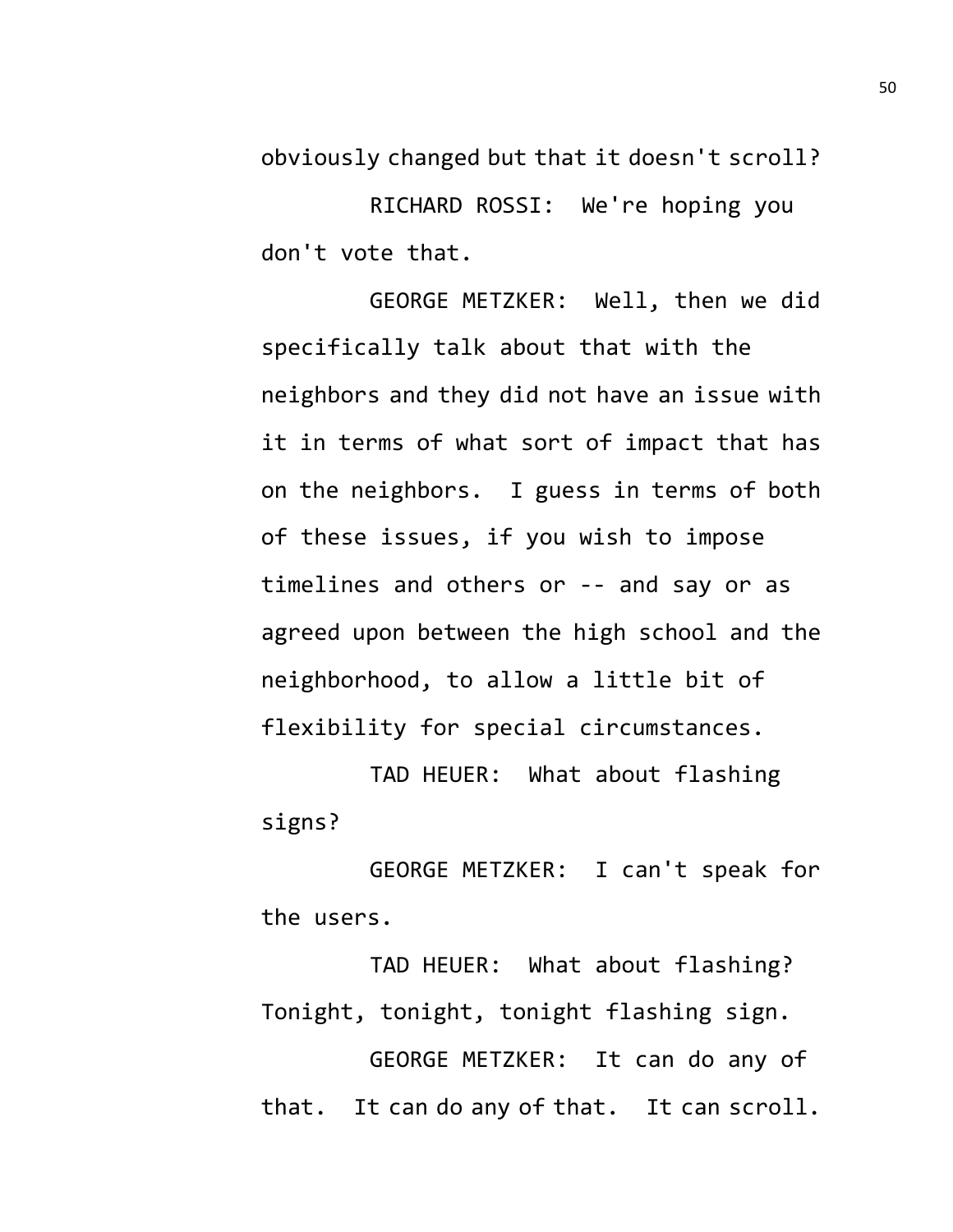It can be very dim. It can be bright. So it is a computer controlled LED display.

TAD HEUER: All right. Here's if I'm being -- so the Ordinance has a couple of things that it doesn't allow. One thing it doesn't allow in 7.15 is moving signs, period. They're not allowed in the City of Cambridge at all except by Variance.

That the sections that you've cited, you've cited a section for, in terms of analogies, which certainly appreciated. You cited the section for cinemas. Cinemas obviously are not allowed in residential district.

GEORGE METZKER: Right.

TAD HEUER: Which in my mind to me you note that all the limitations are met by the proposal. First, I don't think that's true because you could move and that's not allowed.

And second, it's a residential district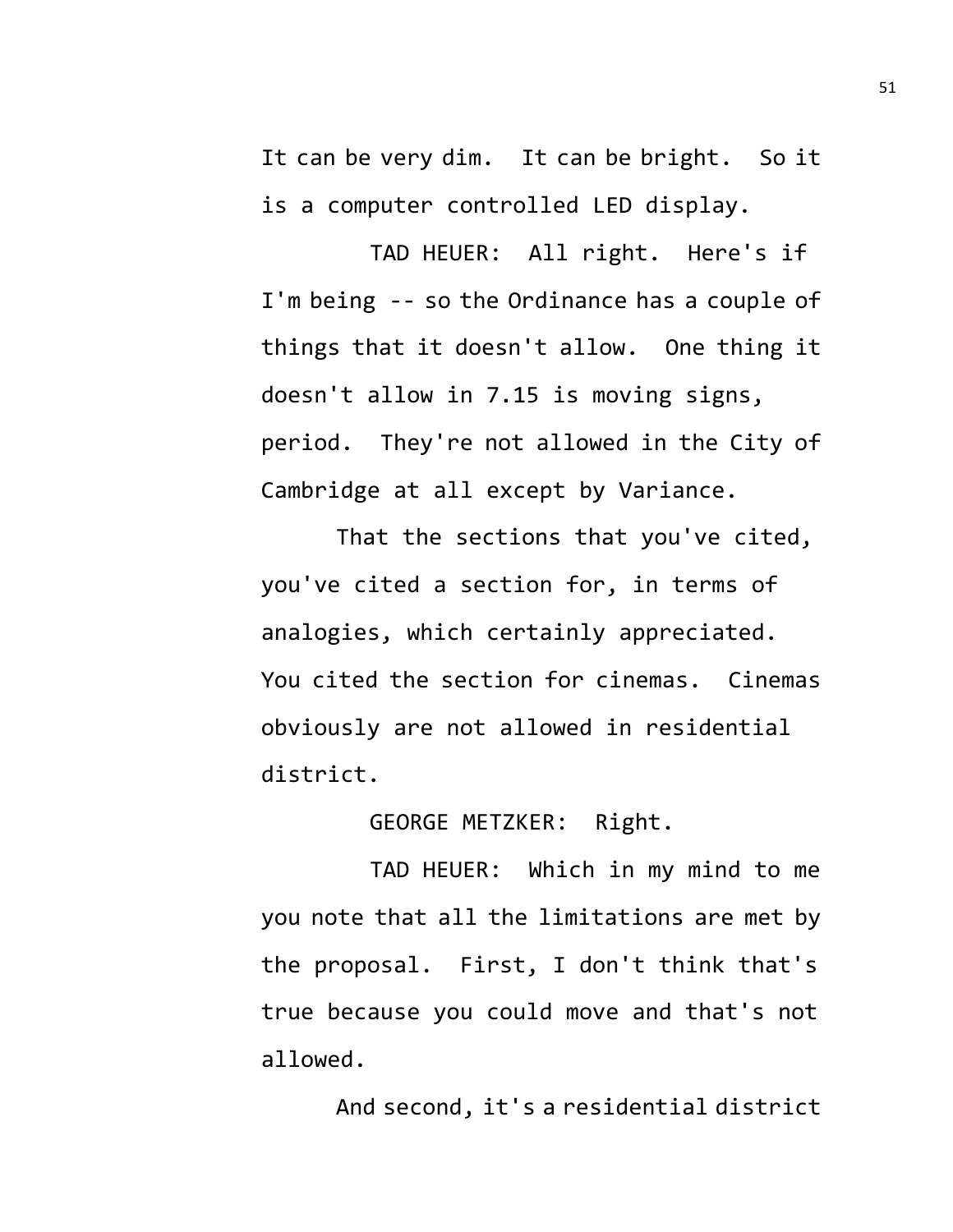so that's -- the raison d'etre of Zoning and they have different districts and they allow different things.

We note that it's a school, and I understand that and I certainly agree that the school should have some ability to advertise what it's doing, but in citing the provision about other non-profits get signs, there's also a clear condition that those signs have to be cloth or canvas. That section really doesn't apply to us either.

What I'm trying get at and get my mind around, let's say we grant the City of Cambridge an internally illuminated sign, neither of which is allowed in this district, and someone who doesn't have perhaps the compelling purpose, and I'm still kind of wavering on hardship here, but certainly I can see that the argument for one, theoretically. I'm not sure I see one practically here.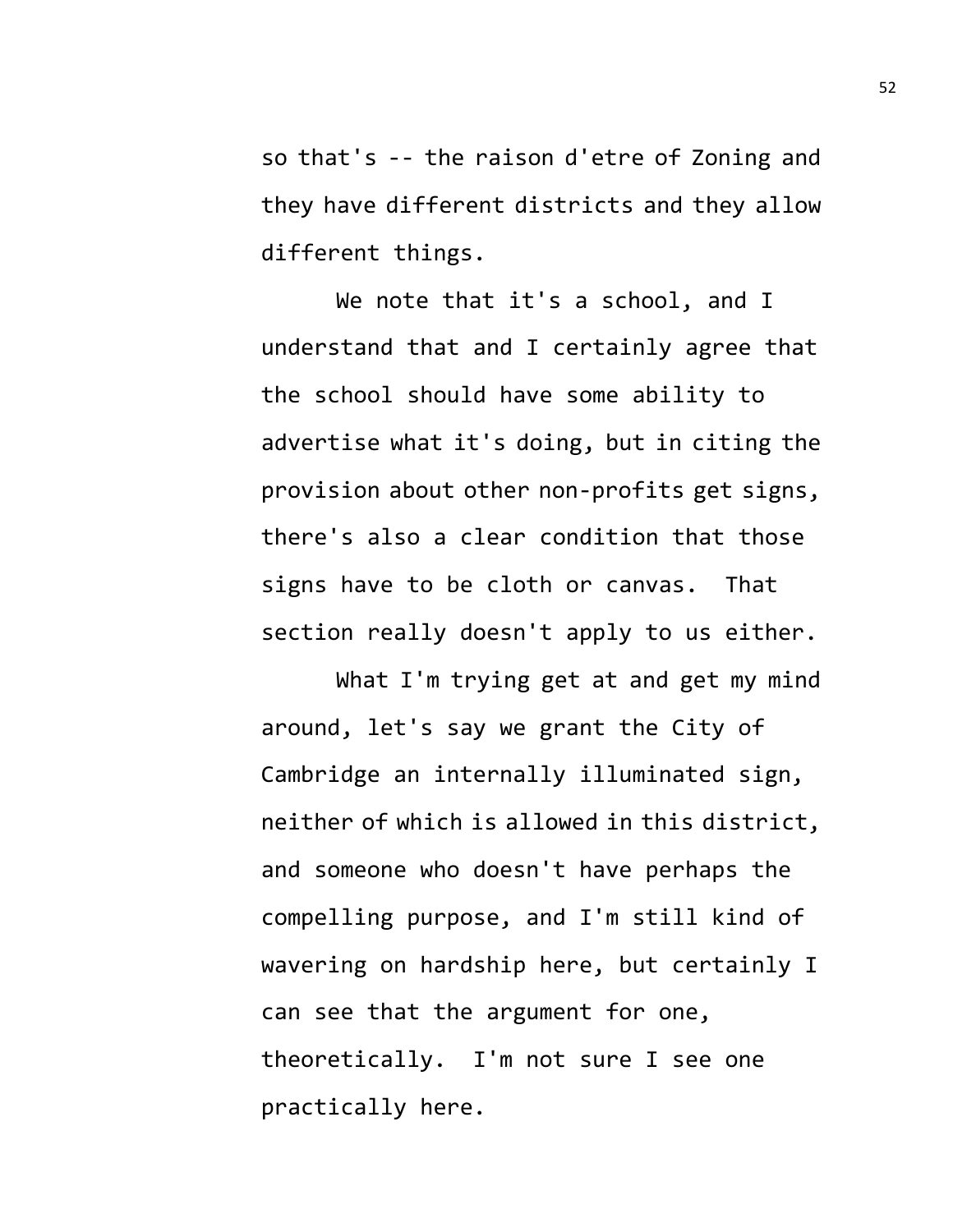Someone comes up and says, you know, I've got something else, I'd like to have an internally illuminated sign in a residential district? I'm trying to see how I say yes to you and say no to them. Because I can certainly see the ERT would love to have a big moving sign and, you know, so would the AMC on Church Street and so would the Kendall Square Cinema. Everyone would love big moving signs, that's what draws people in.

I guess I'm trying to figure out in future cases that we see, not necessarily here tonight, but when I make a vote on this, how do I distinguish this case from a case that many people would say we don't want that because that's why we wrote these prohibitions in the Ordinance to begin with.

GEORGE METZKER: Well, I don't know that I can articulate that for you, but I would say that in this case, in the other sign, in the examples that you mentioned,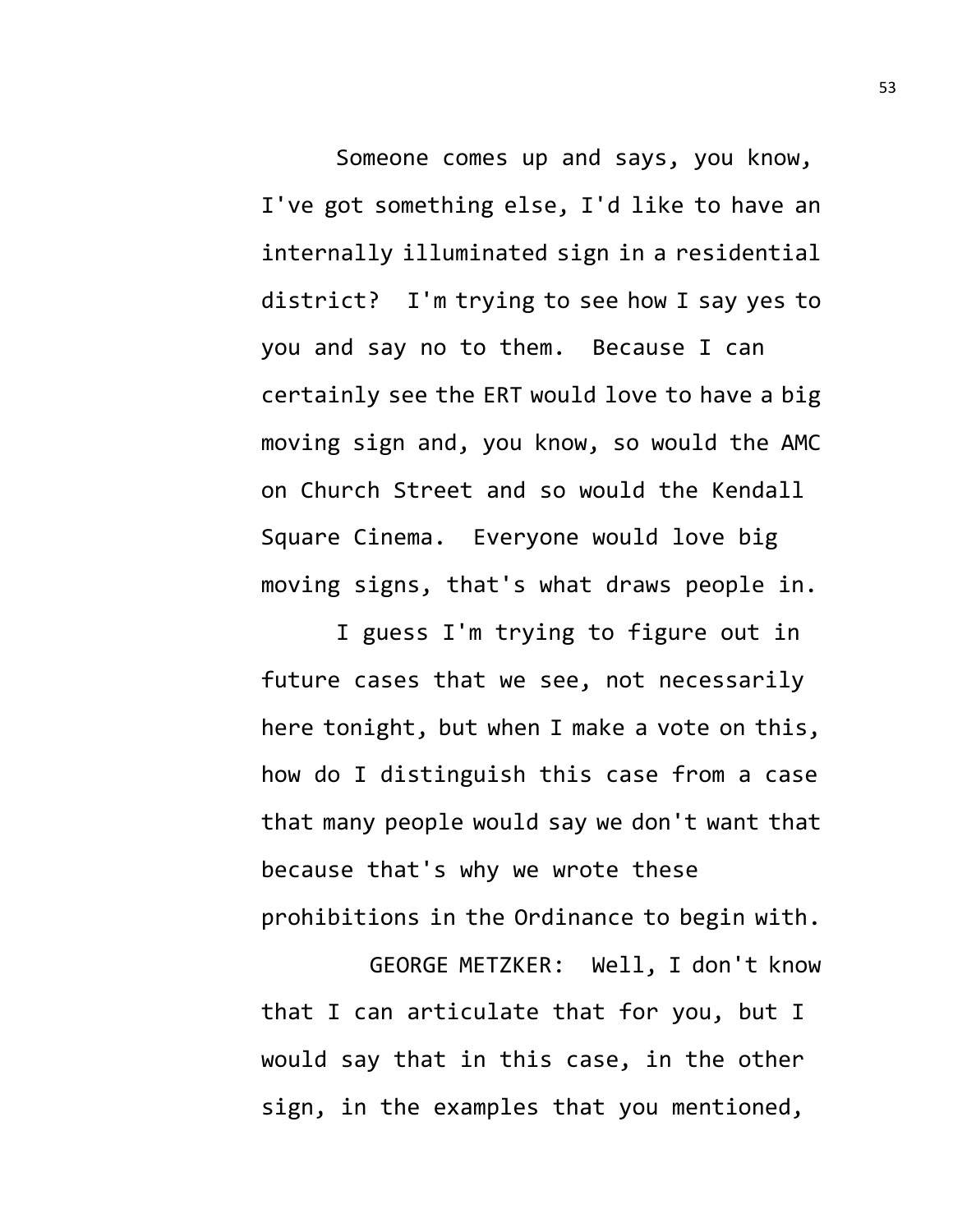there is a commercial motive behind them whether they are non-profits or not. There is no commercial motive behind this sign. And this sign is there for the benefit of the children and students of Cambridge specifically. So there is a compelling public interest in granting this sign that is not in those other examples.

RICHARD ROSSI: And this isn't a particularly large sign. And I think in this case the homework was done with the neighborhood and the abutters to make sure that this isn't something the people are all upset about. I mean, in those other instances you cited, I mean, I have no idea what the neighborhood will be saying to you, what the abutters would be saying to you.

CONSTANTINE ALEXANDER: Mr. Rossi, the dilemma that Tad is trying to get at is you've talked to the neighborhood as it exists today and the abutters as they exist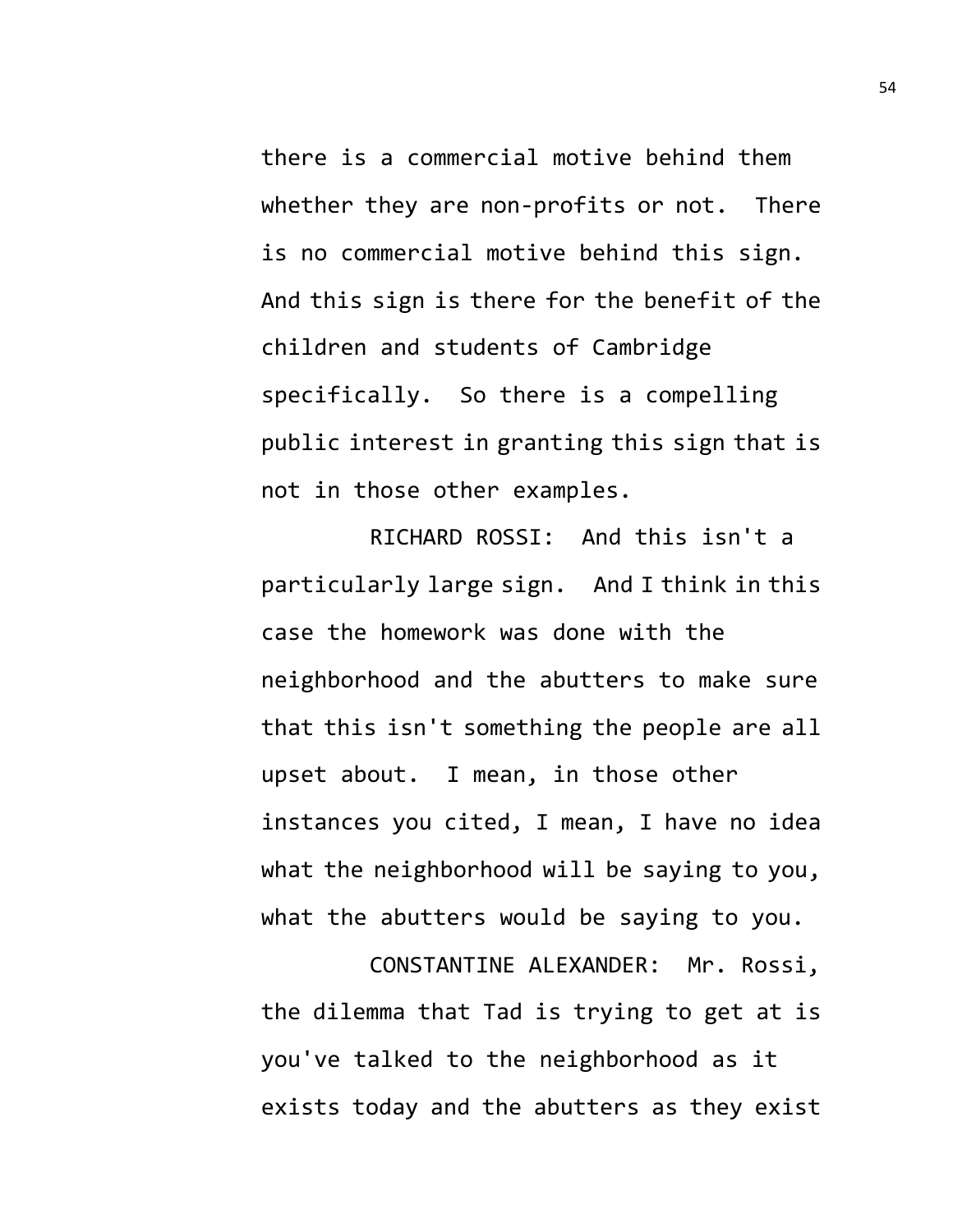today, the relief that you're seeking from us is perpetual. It's a variance in a future. Neighborhoods change. People may move in who have a completely different view about the impact of the sign. What we're trying to do, we're trying to do what's best for the neighborhood as it is today and future neighbors whatever they may be.

RICHARD ROSSI: Well, what I would say to that is that I worked for the city for 40 years and I have experienced firsthand on thousands of occasions what it's like for you who have lived there for ten years moves away or 20 years or 30 years or 40 years or 50 years and somebody moves in there tomorrow wants to move the basketball court, shut the lights off at eight o'clock. You know, have a city the take the tree out, all that stuff, we can't predict for that. I think we've done our due diligence with what we have. I can't predict for the future, but you can argue that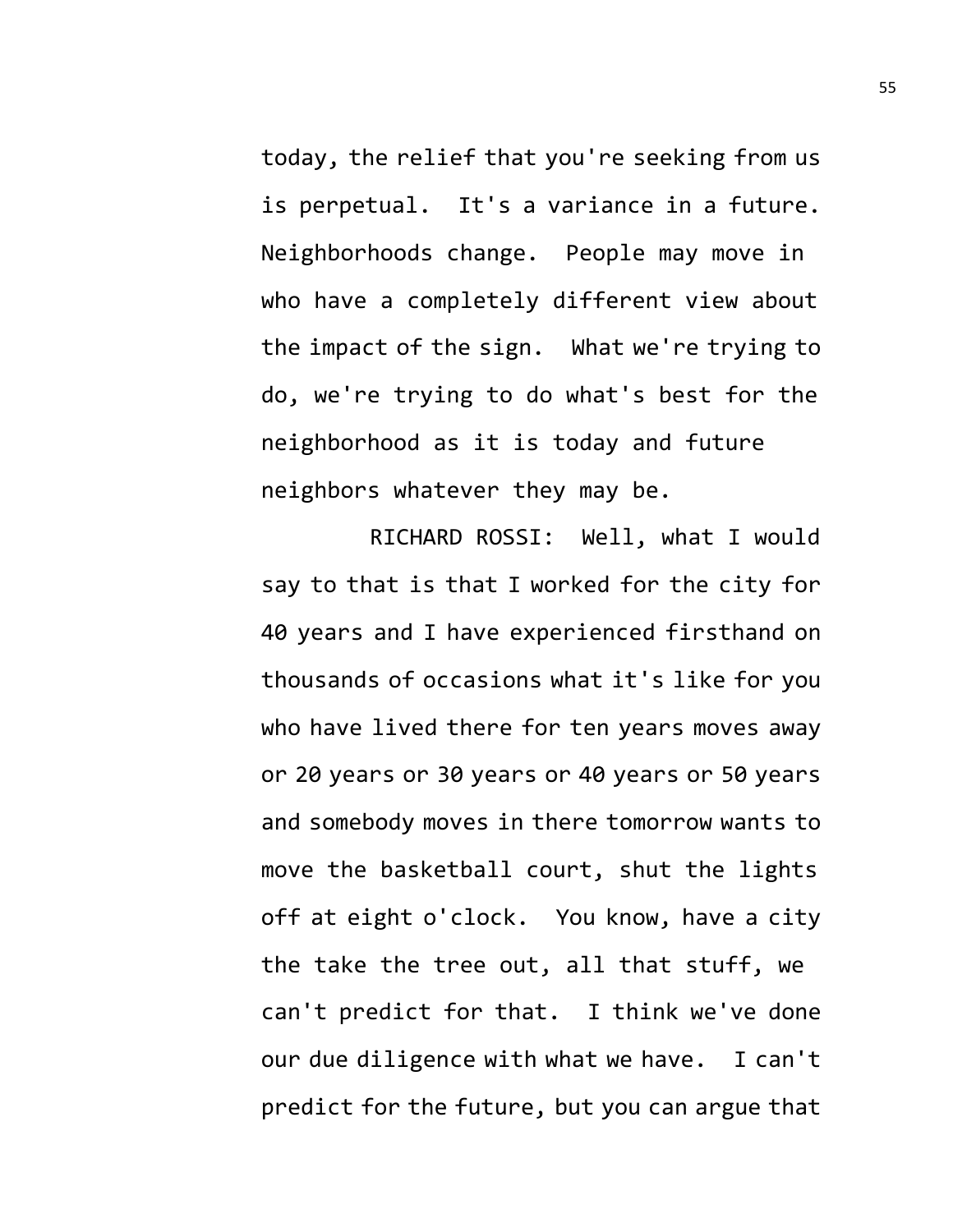every time you vote a variance.

TAD HEUER: And we do. RICHARD ROSSI: That people -- well --

TIMOTHY HUGHES: I don't. I don't make that argument because I think the difference is that these people are -- this sign is being imposed on the people that already live there. People that live into the neighborhood later, are coming in with their eyes open. They're buying their property with their eyes open as to what exists in the neighborhood. It doesn't mean that they won't want a change, but it's not like they don't know it's there, and, you know, so, they make their decisions.

BRENDAN SULLIVAN: We're not going to cater to or satisfy every whim that out there.

RICHARD ROSSI: I think what we've tried to point out here is that visually there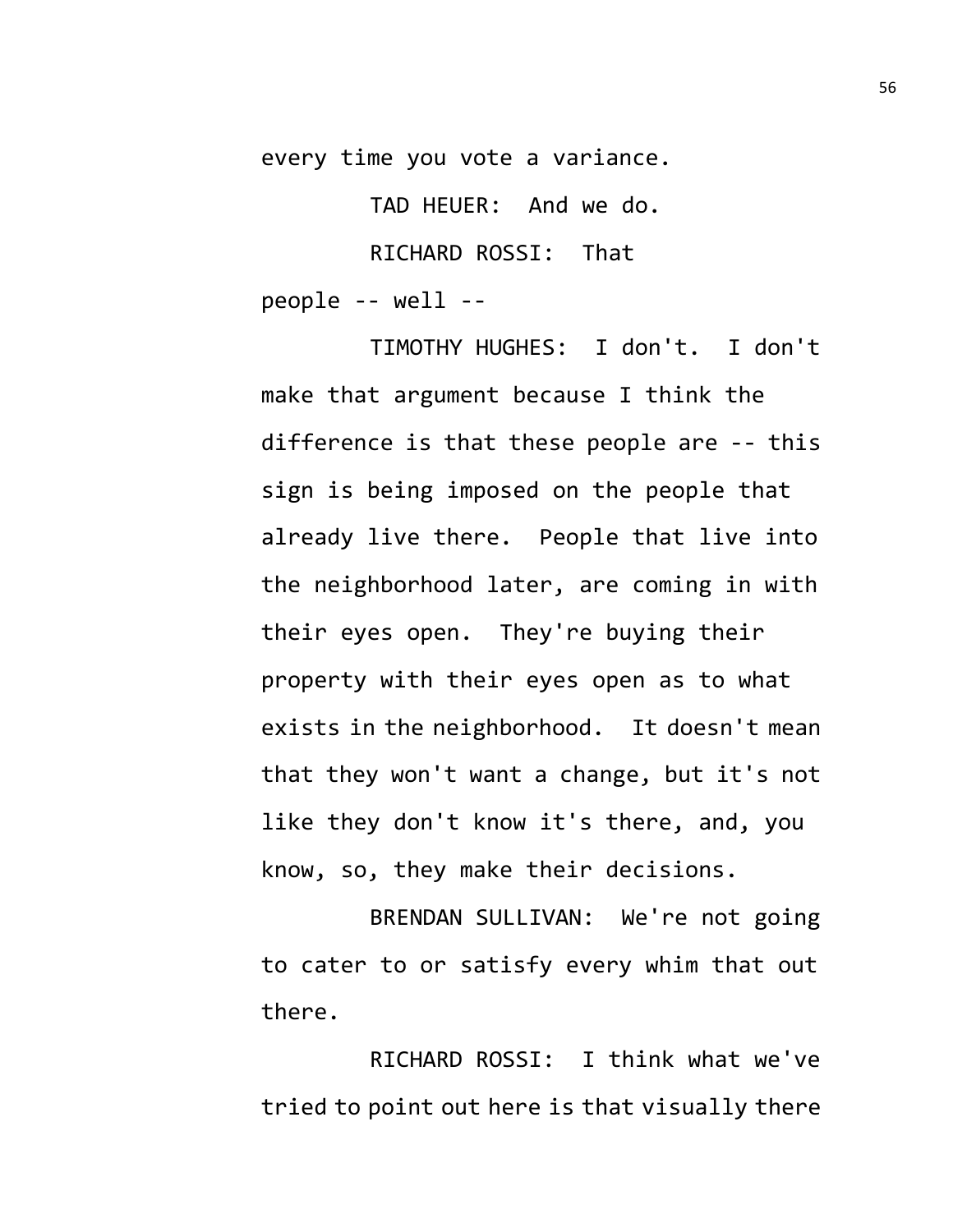are very few properties that really will get to see this. I mean, you're going to have to really, really look hard and long to see it.

THOMAS SCOTT: I think he's right. I think the sign is on the property of the school, visible by the school community, and anyone who ventures onto the property to seek the sign. My, the only thing I would impose on the sign is the time limits. You know, during the school year, from seven a.m. to eleven p.m., but that's it. I don't see any need to impose any other limits on the sign.

TIMOTHY HUGHES: I think it not being scrolling would limit the amount of messaging you can do on a given event. I mean you're limited to a number of characters and then you'd have to change it, you know. What's the difference between scrolling and flipping it every few seconds?

RICHARD ROSSI: One of the things that I think the program is trying to achieve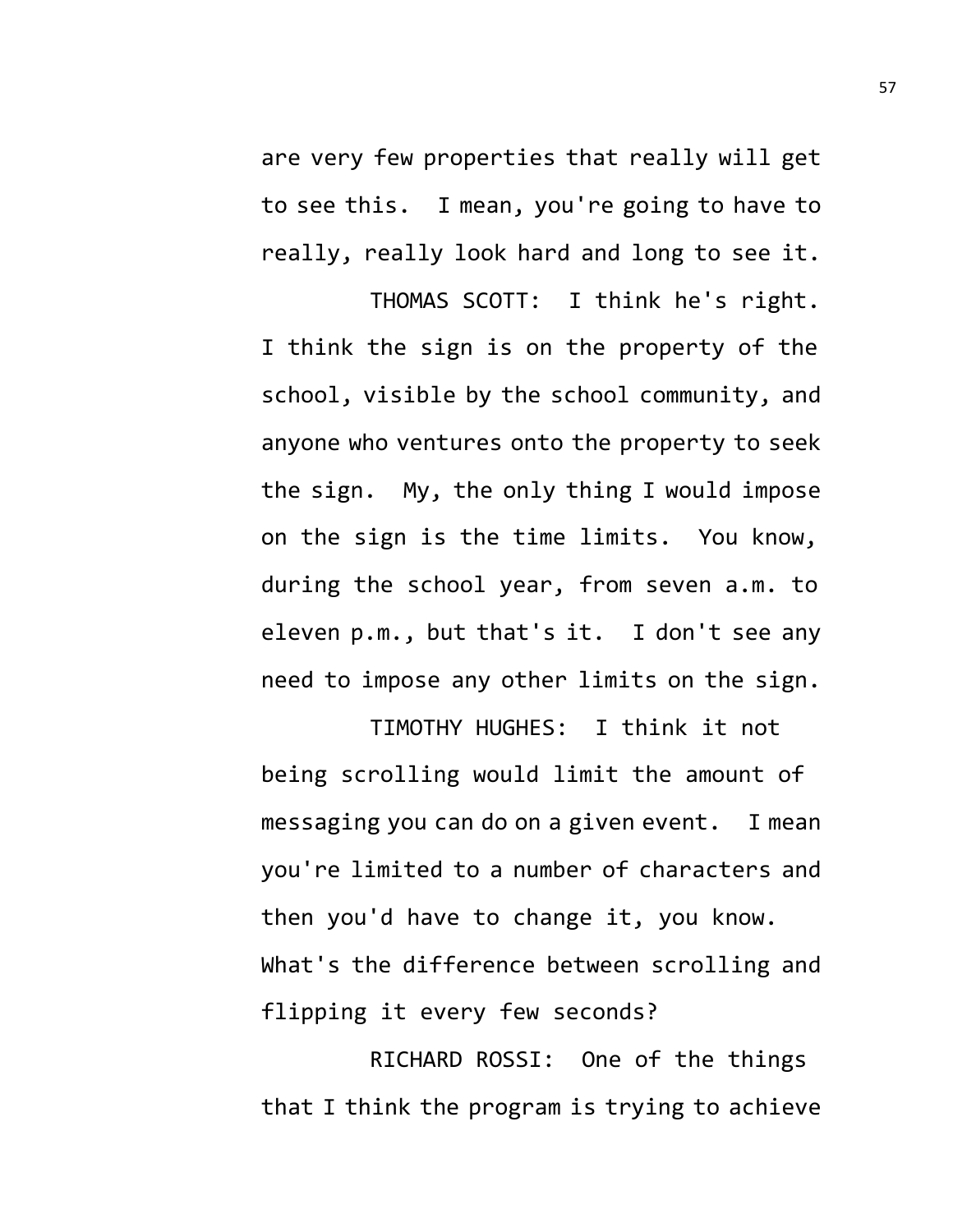is to give those kids in the arts program the real feeling of what it's like to be in a real theatre with this kind of experience. And, you know, walking up there and your parents seeing the, you know, might have who the actors and actresses are or whatever. You know, it's part of what they're trying to achieve in terms of the arts program.

TAD HEUER: Of course, if they were at any other theatre in Cambridge, they wouldn't have that opportunity because there are no places like that in Cambridge.

BRENDAN SULLIVAN: I think what's tainted and poisoned the waters is probably the GBH sign, and I don't see this anywhere near it. I don't think there's any correlation between it, that's all.

TAD HEUER: Well, the GBH sign I don't think, clearly looking at the photo sims which we didn't have last time.

BRENDAN SULLIVAN: Right. But I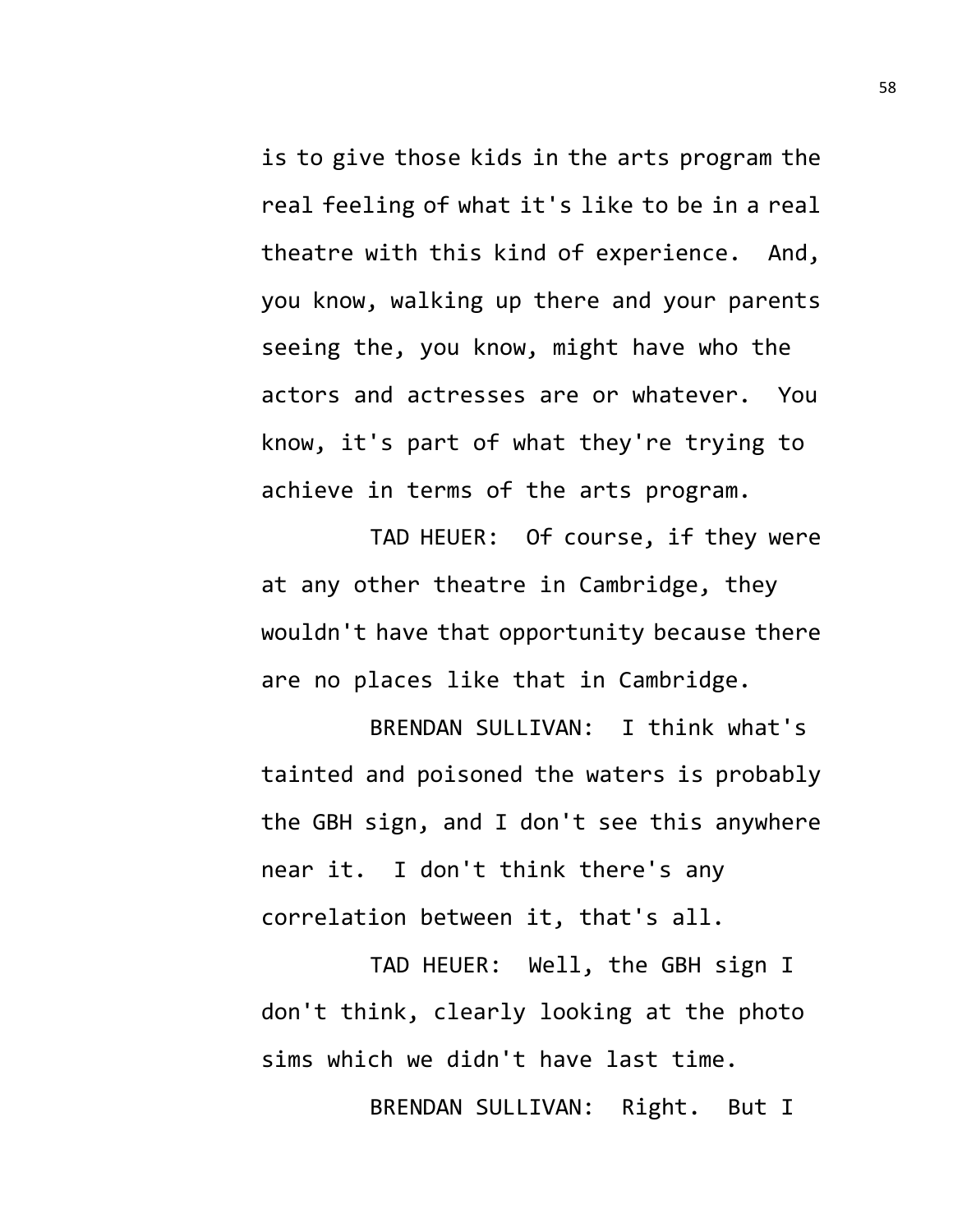think it's not shouting at you.

TAD HEUER: Sure.

Recently Section 7 of the Zoning Ordinance was taken a close look at by others, correct? City Council? Some substantial revisions were made and then were unmade. Purely from our perspective where we take the Ordinance as written, the fact the City Council has looked at making changes to this Ordinance and then elected not to make those changes to the Ordinance, and we're back where we were status quo anti, doesn't that suggest to us that if the City Council had wished to, for instance, say public properties like, you know, the schools, the police stations, fire stations, are exempt from certain of these. You write in a new Section 7.30 that says signs on those entities are deemed for public purpose and they're exempt from Zoning. That didn't happen. The City Council's very recently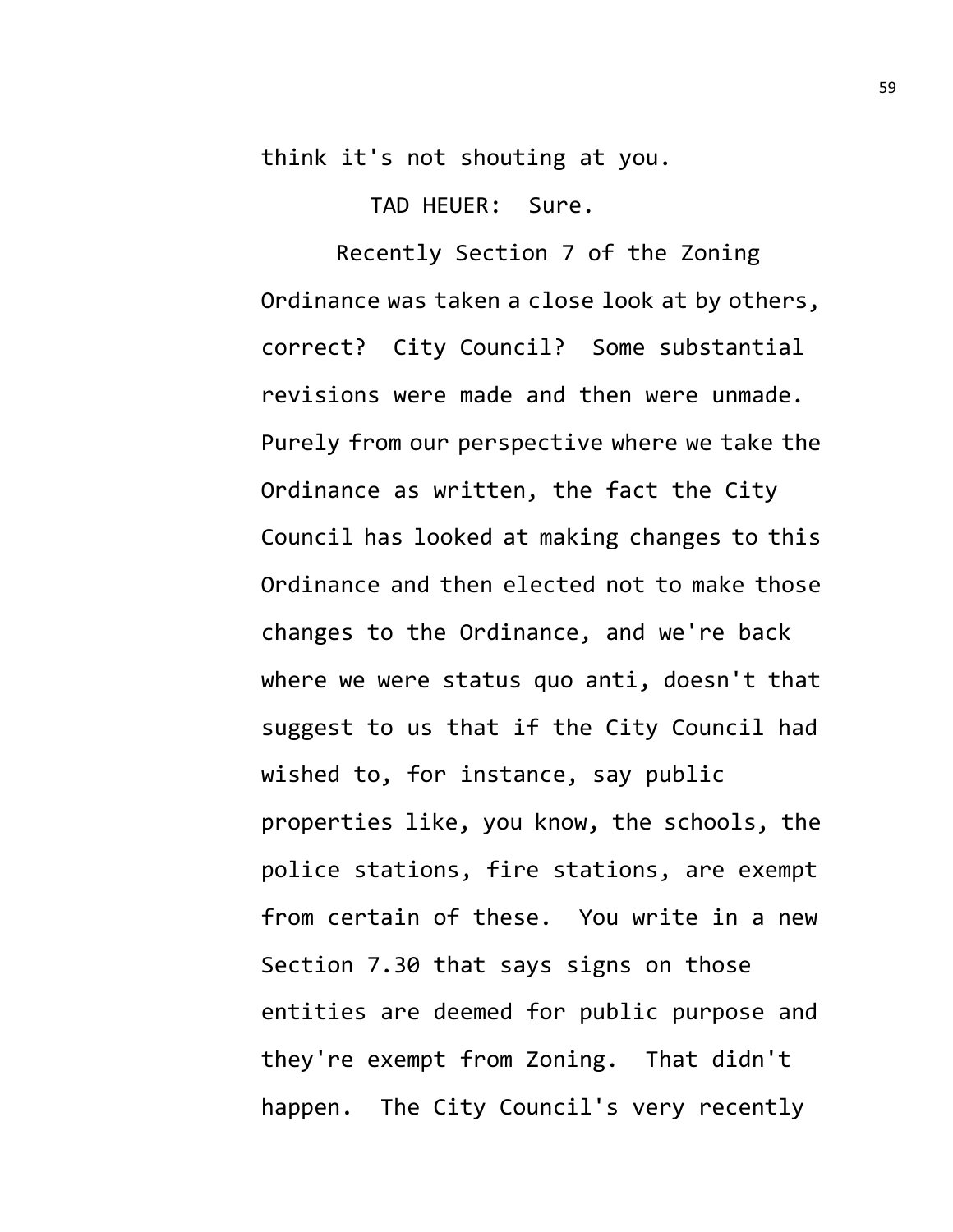looked at the Sign Ordinance and elected to leave it the way it is for whatever reason. Why shouldn't that play into, why shouldn't that be even a stronger element than it would be otherwise that in the last year we've had the City Council looked at the Ordinance.

RICHARD ROSSI: I don't think this particular question with these unique circumstances was posed to the City Council. And just purely on conjecture, I would guess you get eight or nine votes from the City Council if that question were posed to them at that time. Would you approve of a sign like this at the Cambridge Rindge and Latin High School? I think that that would have been something they would have made a change to. But that question was not put to them. I don't think it was thought about.

TIMOTHY HUGHES: I think what I remember about it is that the City Council did make the changes and it had to rescind them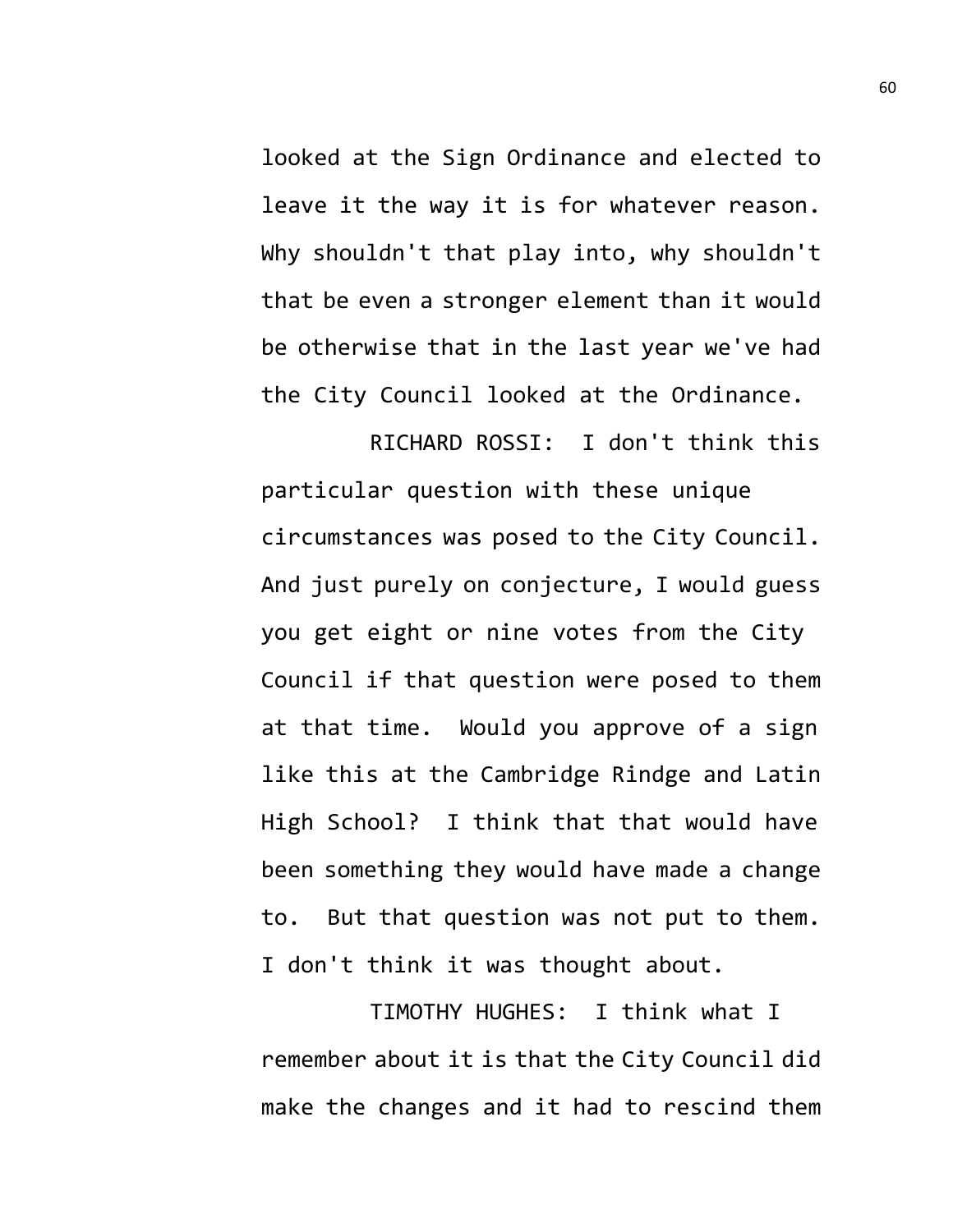because they caved to public opinion, not because they weren't willing to do it. They revisited this Ordinance. They tried to rewrite it. And I'm not sure that what they rewrote was specific about this kind of signage anyway. It was more specific about commercial recognition on buildings.

TAD HEUER: And if they didn't, I think the concern is that they had the opportunity to do it and they didn't. From a legal perspective --

TIMOTHY HUGHES: Everything in the Ordinance --

CONSTANTINE ALEXANDER: I would agree with Mr. Rossi's point of view. I mean, I don't think we can draw any conclusions --

TIMOTHY HUGHES: Right. I don't think so either.

CONSTANTINE ALEXANDER: -- on the fact that the City Council didn't do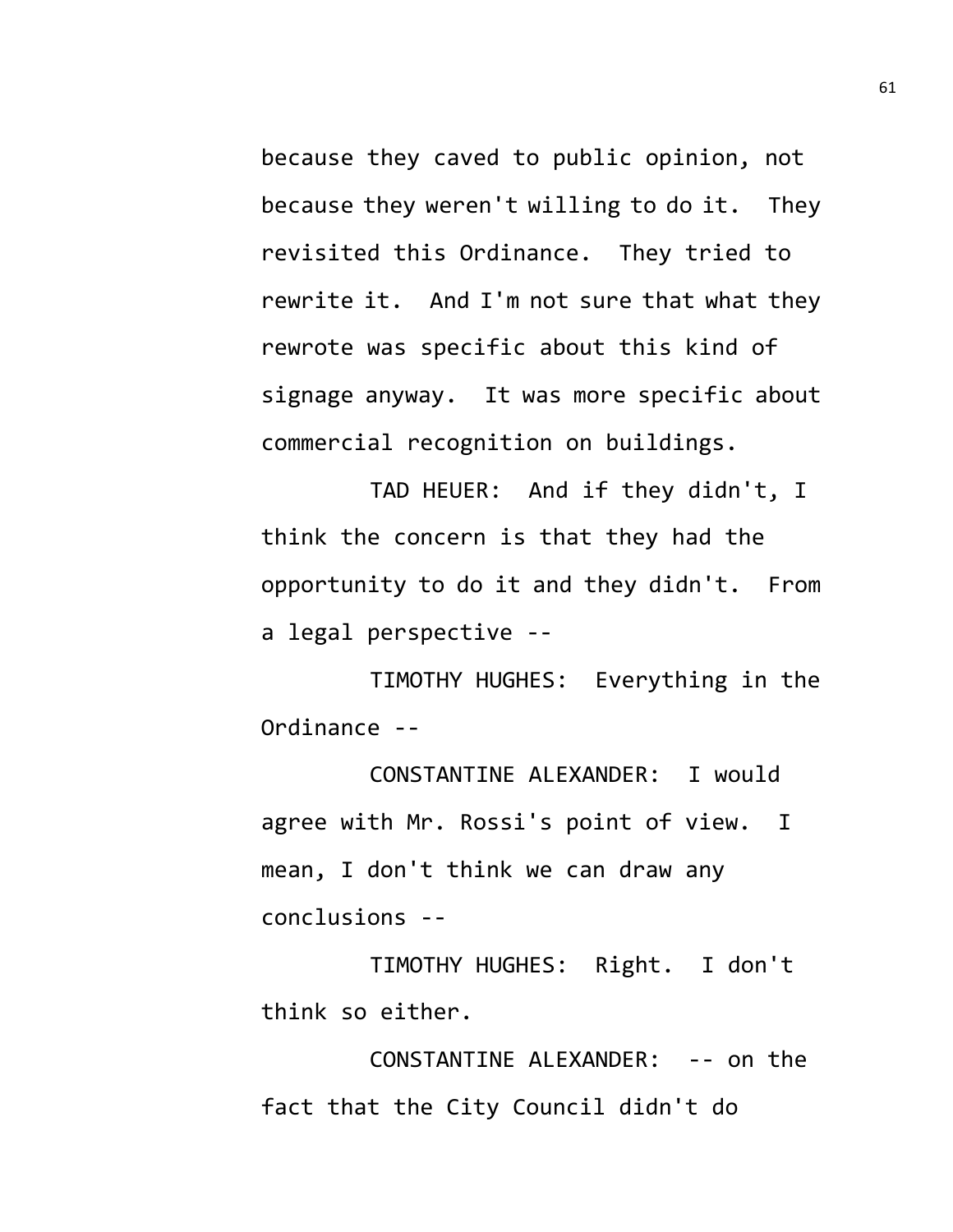anything. It could be a whole host of reasons. The question was never put before them.

RICHARD ROSSI: They love the high school and they love the high school program and they're very supportive.

TAD HEUER: Well, I think my question is, is not the City Council the correct venue for getting it changed that would allow this rather than going through a variance process?

GEORGE METZKER: But we're not here under the -- we're not here trying to change the Ordinance.

TAD HEUER: No, I know.

GEORGE METZKER: We're here under what I think is a very clear example of where a hardship is warranted because of the particular intended use and the circumstances don't allow it in this particular neighborhood. That this is a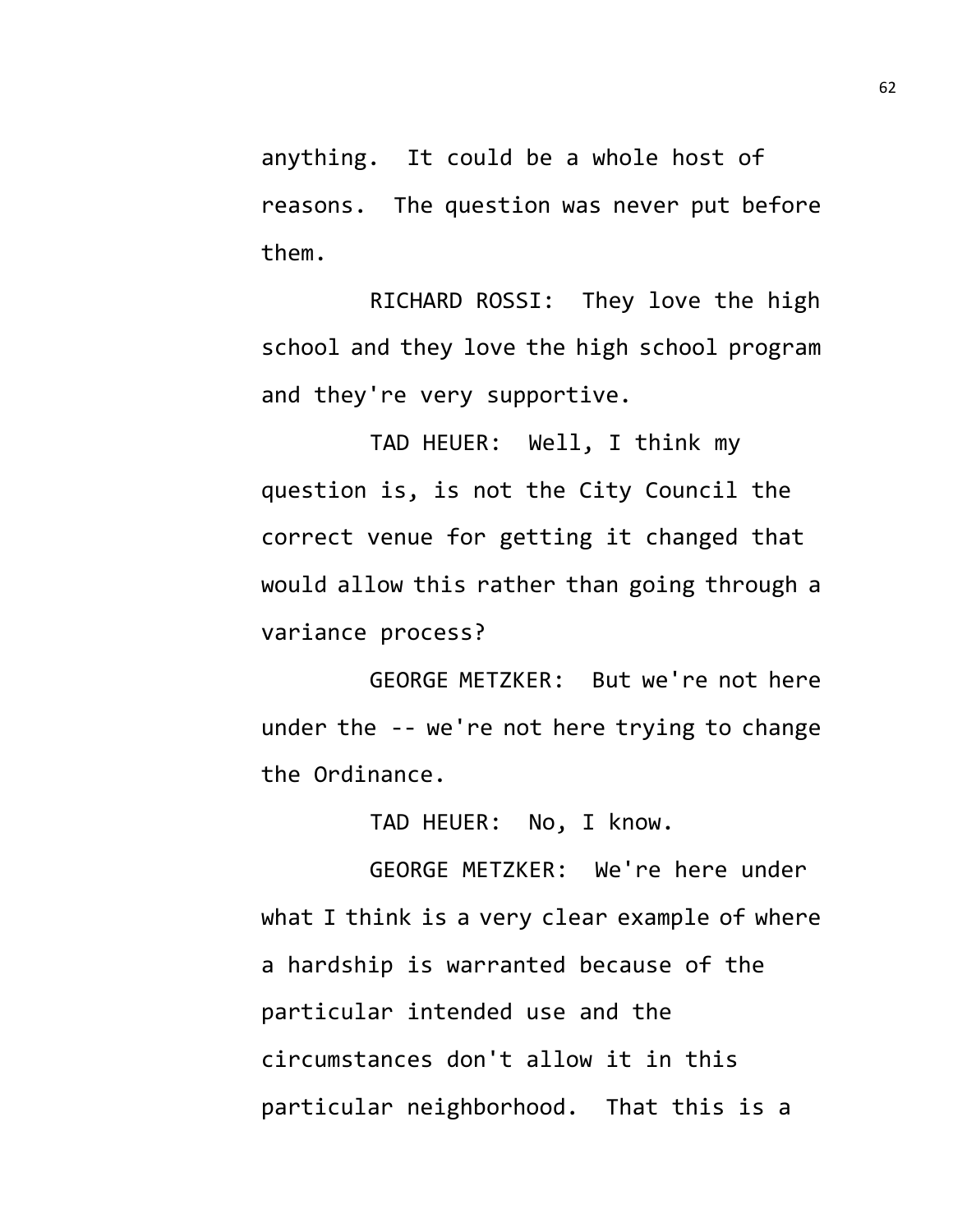unique one time application of the high school. It's the only high school in the city. It's the only theatre like this in the city, and I believe it is exactly what variances are intended for if you should grant it.

BRENDAN SULLIVAN: I'm not sure that City Council would be able to draft anything that would be a one size fits all.

TIMOTHY HUGHES: Right. And I think the fact that we're here adjudicating the Variances is an indication that the Ordinance is not a one size fits all package. You know, we wouldn't be here if we could just cite, you know, chapter and verse in the Ordinance and say you can't do it, you can't do it. What would we be doing?

TAD HEUER: Right, and you need a hardship.

## CONSTANTINE ALEXANDER:

Mr. Chairman, I think the key for me, and I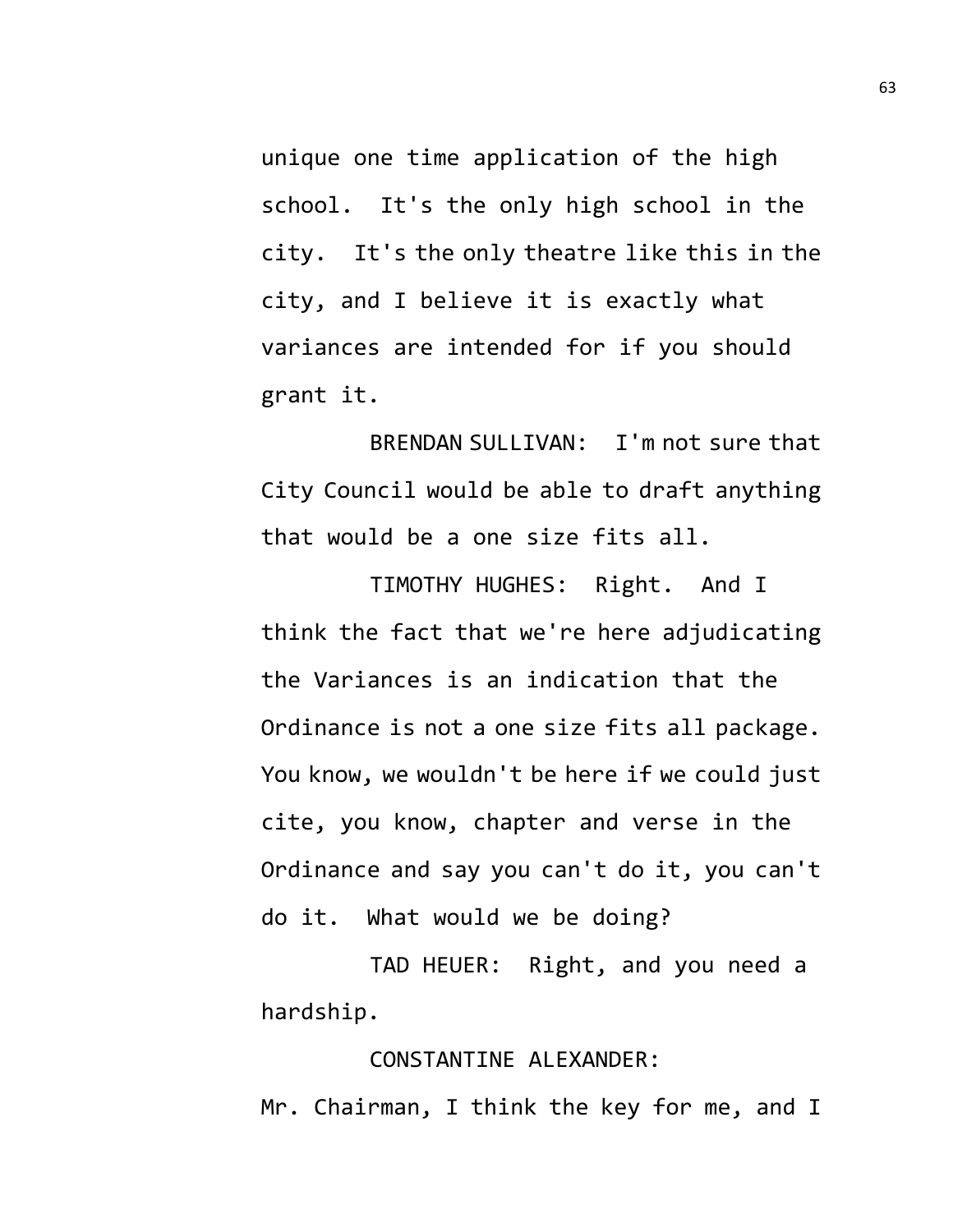agree with Tom, and I raise the point, too, I think we put in a condition regarding the hours of operation makes sense. Beyond that, maybe restricted the kinds of --

BRENDAN SULLIVAN: I heard 11:30 to 6:00 they should be dark.

CONSTANTINE ALEXANDER: I don't know why you need the sign on during those hours. I think beyond that I'm in favor of the petition.

THOMAS SCOTT: I think we just heard that the school hours are really from, certainly by seven a.m. the school is populated. I'm driving by there in the morning and I see it. And I know before that there are a lot of kids that are there.

TAD HEUER: So you would grant out of (inaudible).

BRENDAN SULLIVAN: Yes, right. So eleven o'clock.

TAD HEUER: Well, they've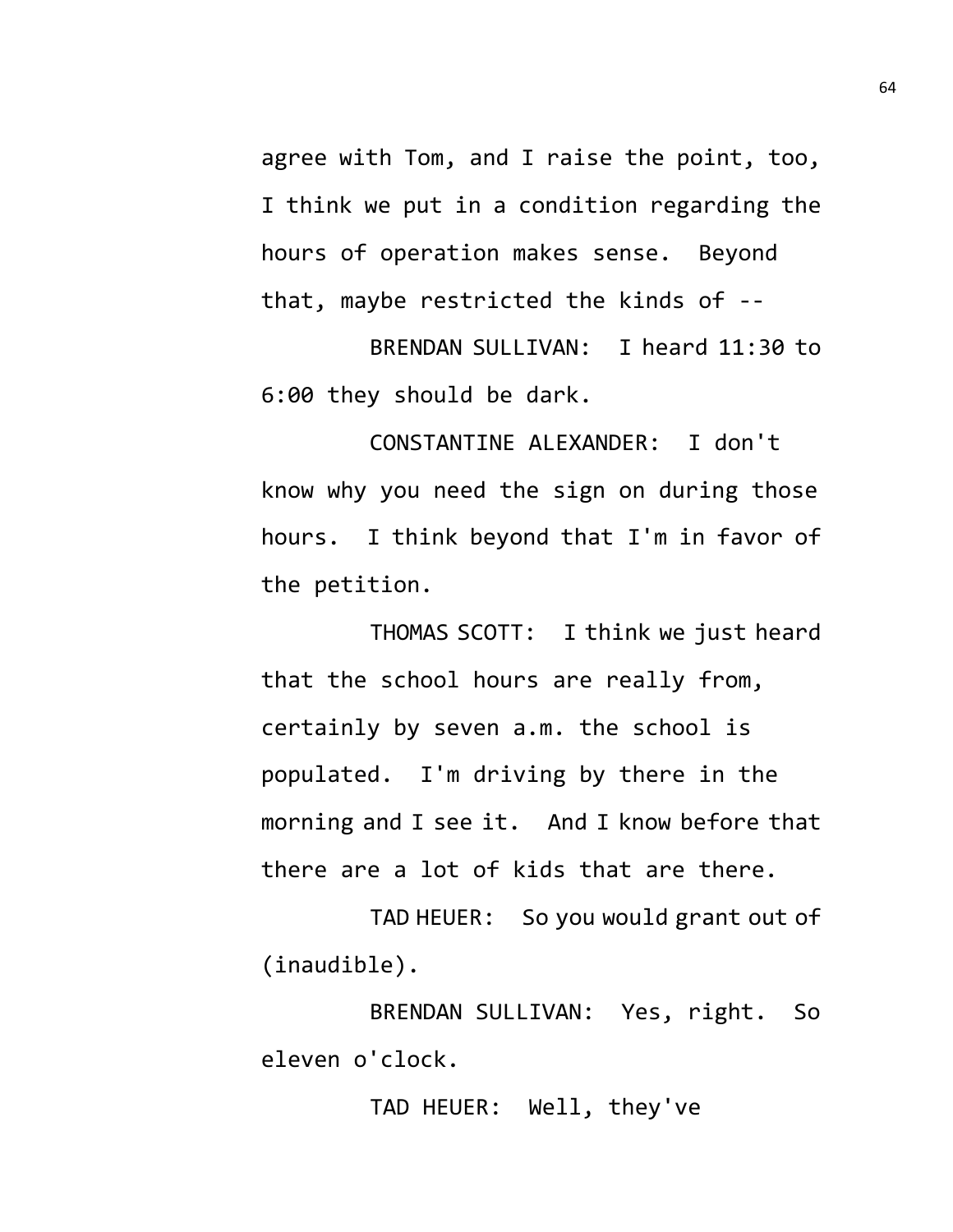advertised for 7.1. We can grant to 11:30 if we want.

BRENDAN SULLIVAN: Well, we can put a restriction of eleven o'clock.

THOMAS SCOTT: Are there performances that occur when the school is not in session? Like, during the summer? Or are there other troops that come in and do performances.

RICHARD ROSSI: No, no. I mean, they may have a summertime event like they have a summer camp, they may put on a performance, but that's rare. It's not a lot of them.

THOMAS SCOTT: Okay.

BRENDAN SULLIVAN: Anything else to add, questions or anything?

TAD HEUER: No.

BRENDAN SULLIVAN: Tim, any

questions?

TIMOTHY HUGHES: I'm good.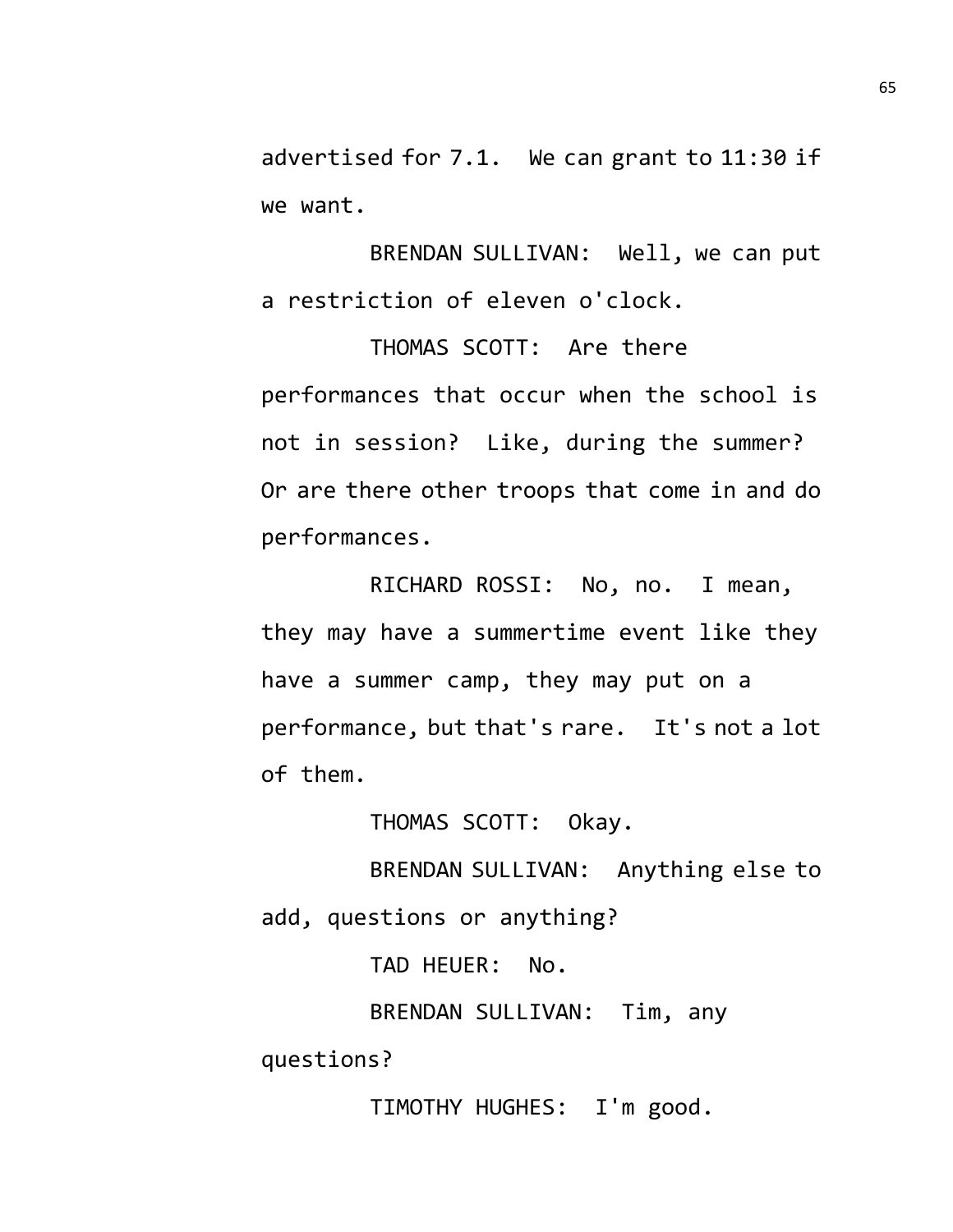BRENDAN SULLIVAN: Gus?

CONSTANTINE ALEXANDER: I've expressed my views. I'm in favor subject to proposing the conditions about hours.

THOMAS SCOTT: I'm the same. BRENDAN SULLIVAN: Ready for a motion? Let me make a motion, then, to grant the relief requested for the installation of exterior signage as per the proposal and the plans and graphics as submitted.

The Board finds that a literal enforcement of the provisions of the Ordinance would involve a substantial hardship to the Petitioner.

The Board finds that the locus of the Cambridge Rindge Latin School, the high school, the high school is home to an arts program of significant scope and achievement, an integral part of the educational experience and the mission of the high school to further knowledge and to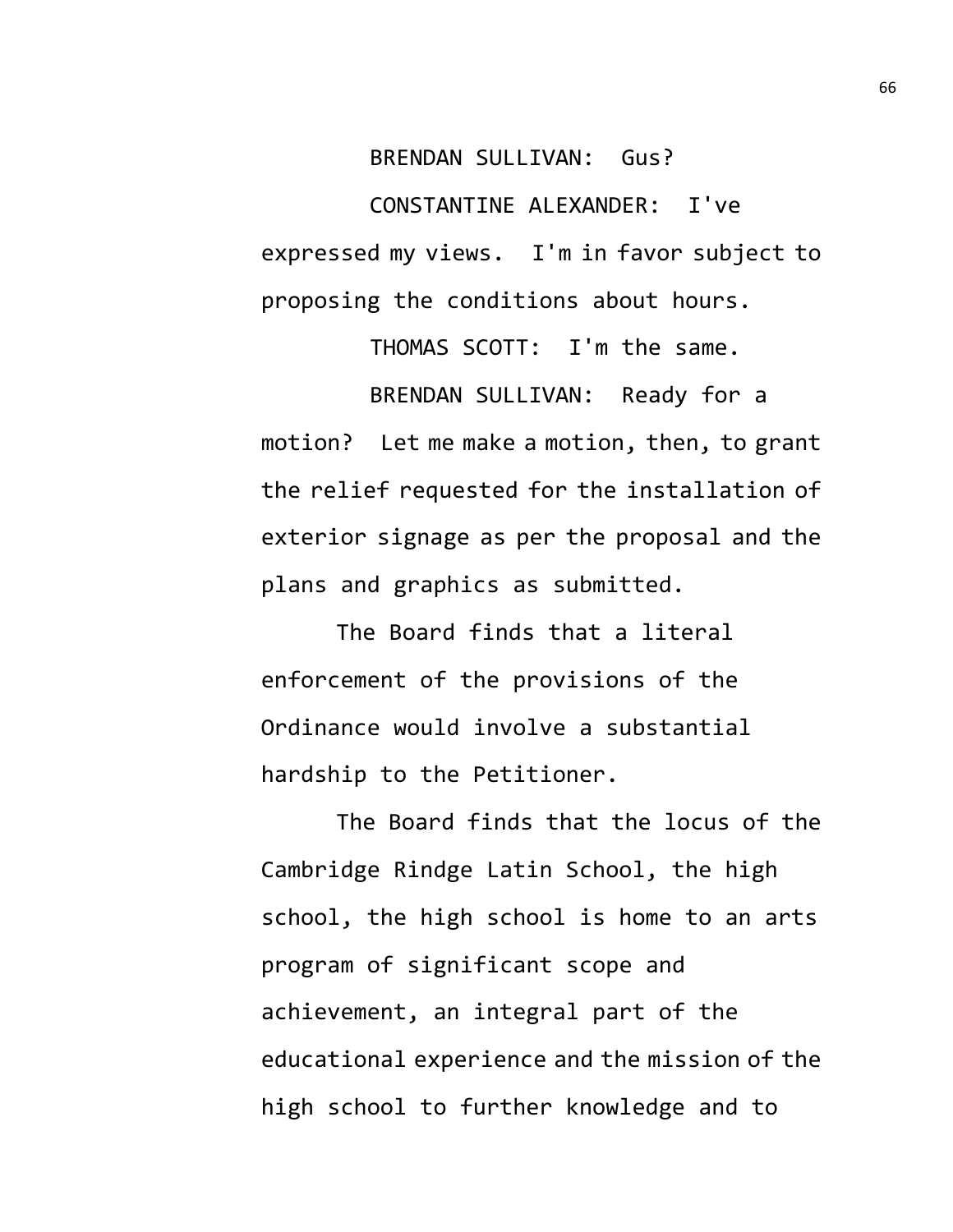prepare students to be better citizens by contributing to the civic and cultural life of the city. The Fitzgerald Theatre contributes to this end by providing a venue for students of the high school and other schools to attend or be part of a performances of drama, music, academics symposium, and conferences of interest. These are events are of benefit and interest to the high school community in particular, and to the City of Cambridge community as a whole.

The Board notes that the Fitzgerald Theatre, were it a commercial, stand-alone entity, would not be permitted in this particular Zoning district.

The Board finds that the Fitzgerald Theatre is a unique and beneficial component at this particular location, and that without relief from the strict adherence to the Ordinance, the high school would be unable to promote, inform, and celebrate the programs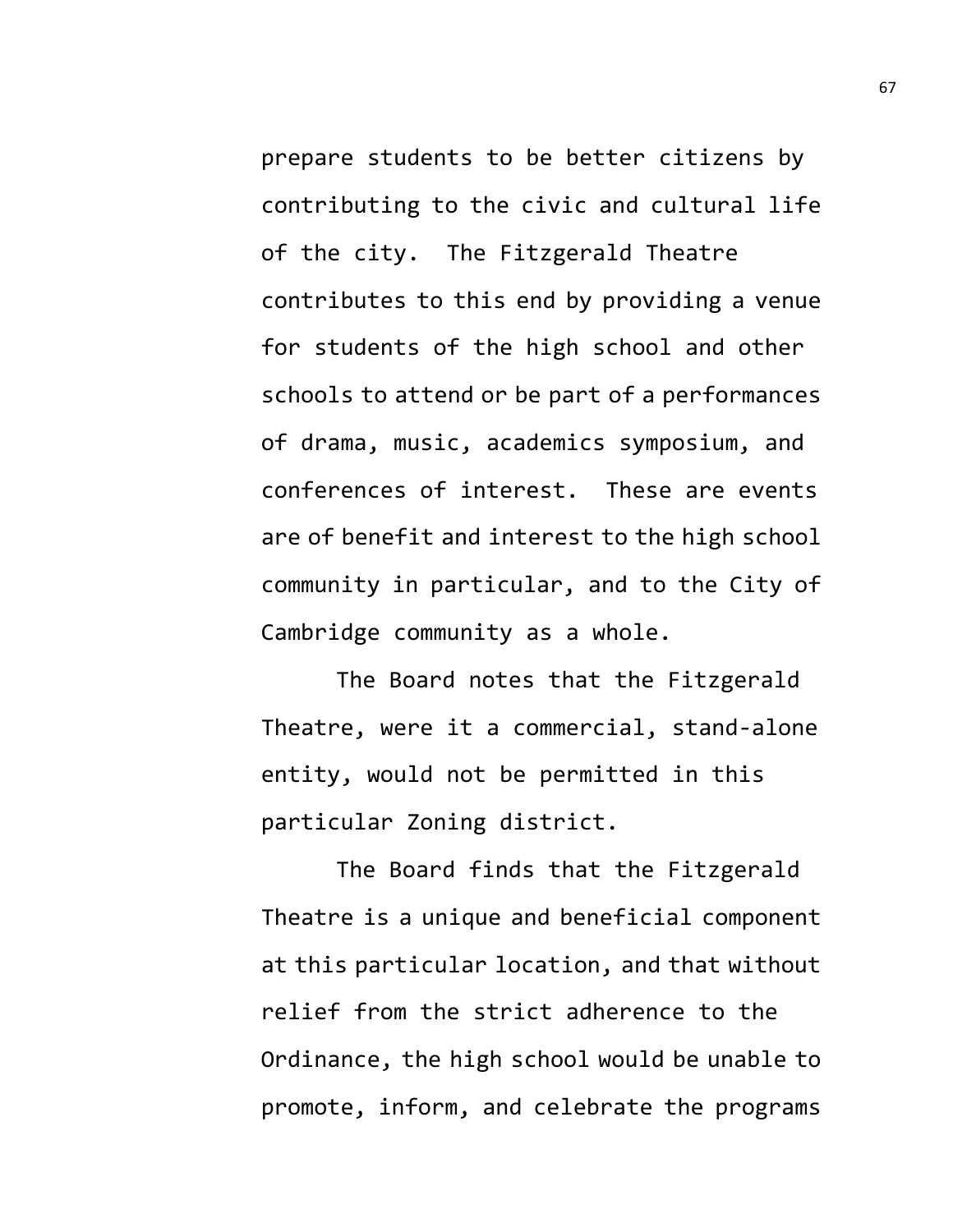of the students in a way that is beneficial and consistent with a vibrant arts program.

The hardship is owing to the fact that the Ordinance does not allow for the proposed internally illuminated marquis sign. The hardship relates to the existing unique geometry of the 1980's art building and a proper and aesthetically pleasing type signage to complement the arts program of the high school. The proposed sign is located well back from the street line and angled at such a manner and at a location on the building that provides an effective mitigation of various impacts that the Ordinance is otherwise intended to address.

A compliant sign would be ineffective and of no value and as such would impose a practical hardship on the program.

The Board finds that the relief being requested from the Ordinance is a fair and reasonable request.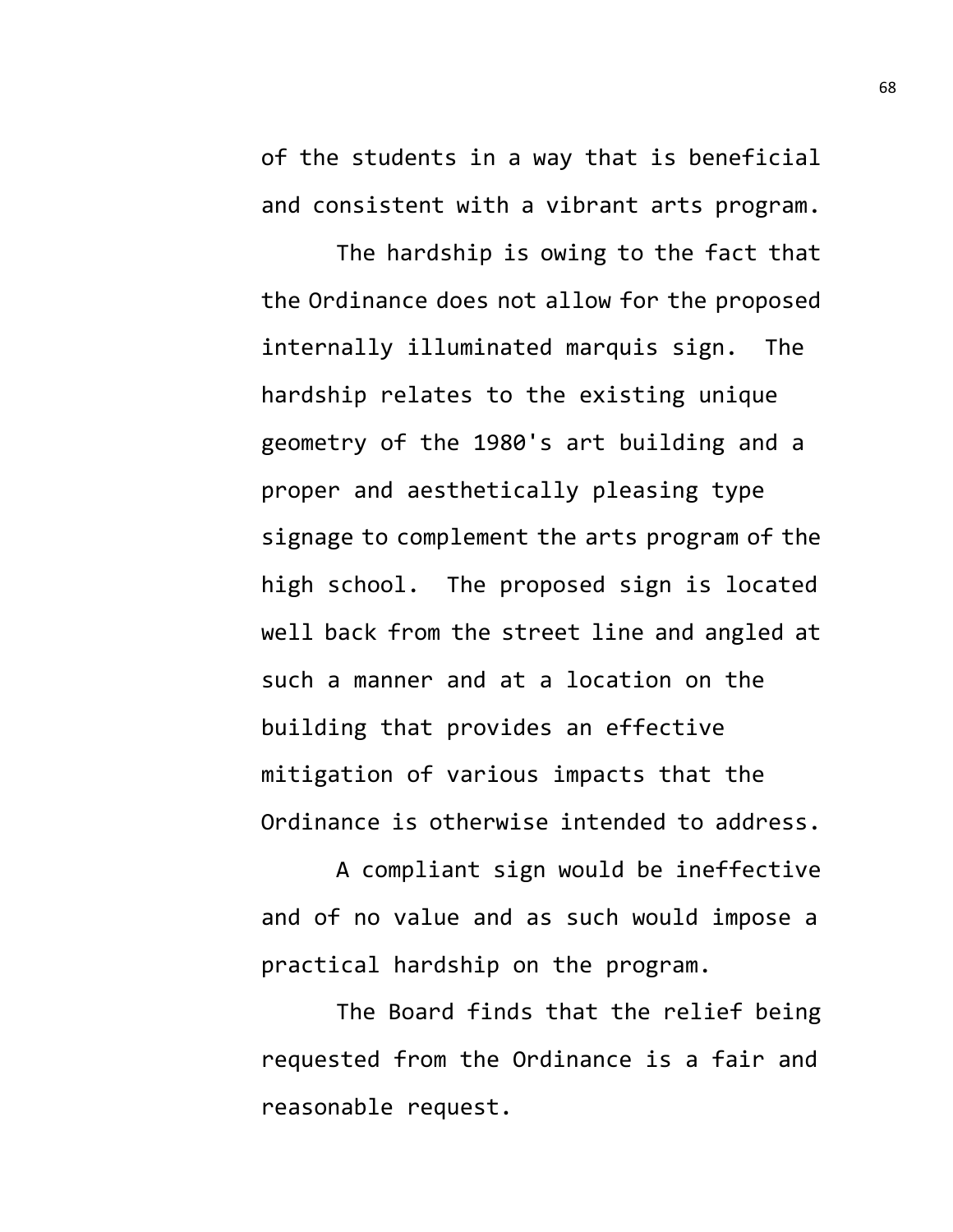Desirable relief may be granted without substantial detriment to the public good.

The Board finds that the Fitzgerald Theatre serves the high school community and the Cambridge community as a public asset and is therefore not similar in purpose or operation to a commercial theatre and any signage associated with that that the Ordinance is intended to regulate.

The Board finds that the type, location, and design of the proposed sign results in a minimal impact and intrusiveness to the surrounding area.

Further the public interest is served by the proposed sign that actively displays information about educational activities at the high school, including public events and performances of a non-commercial nature.

Relief may be granted without nullifying or substantially derogating from the intent and purpose of the Ordinance.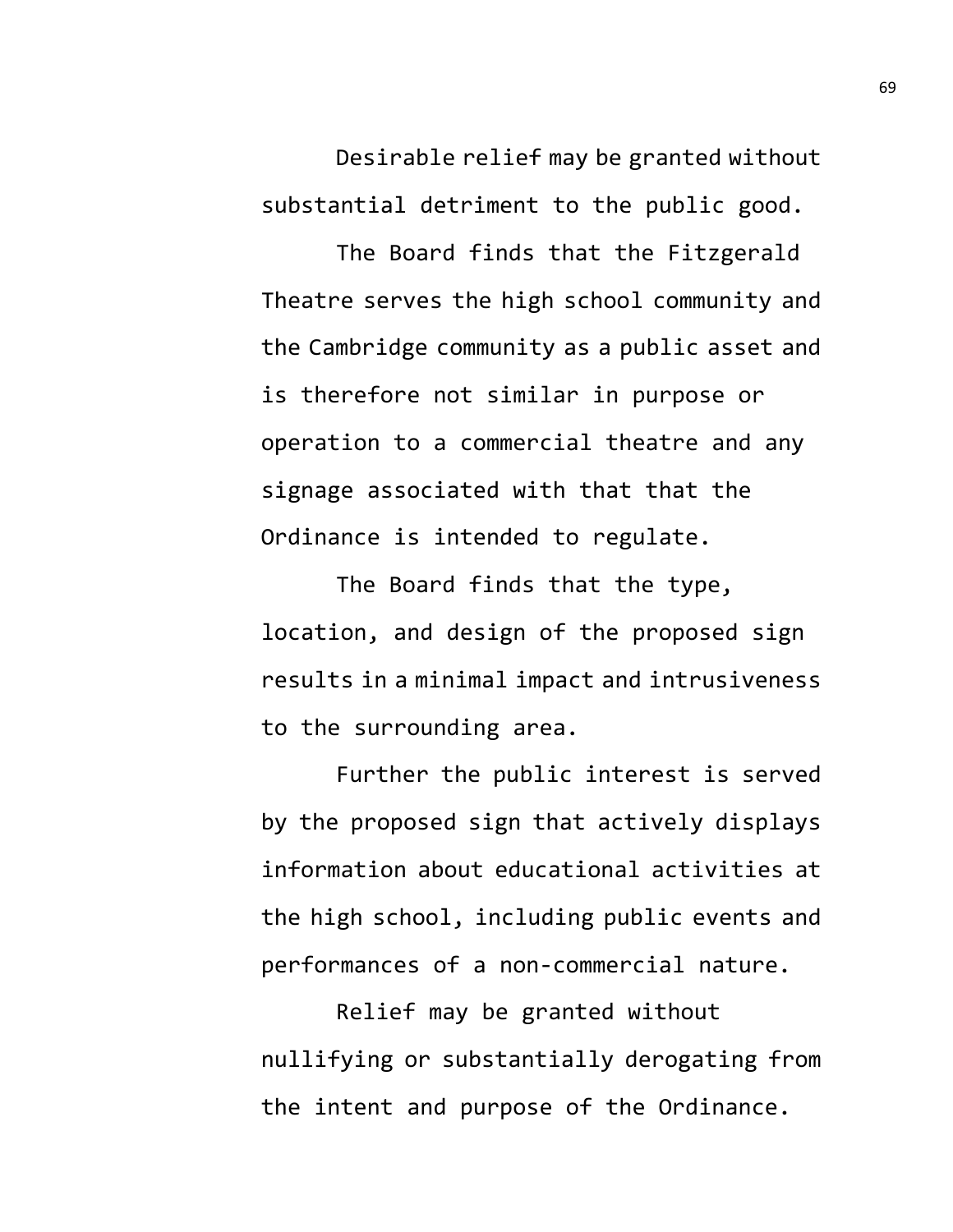The Board notes that Section 7.11.1 A and B notes that the Ordinance has been implemented to improve the aesthetic and physical appearance of the city, and to observe and enhance the substantial governmental interests of the City of Cambridge and its historical culture and aesthetic qualities.

This type of signage proposed is in keeping with the dramatic artistic and cultural events taking place at the school.

Public interest is further served by the specific nature of the proposed signage which is electronically controlled, can be dimmed, activated or turned off in accordance why the schedules that are agreeable to the neighbors. And as noted, is located to be minimally intrusive with regard to light and glare on any residences.

The Board also notes that letters from the Mid Cambridge Neighborhood Conservation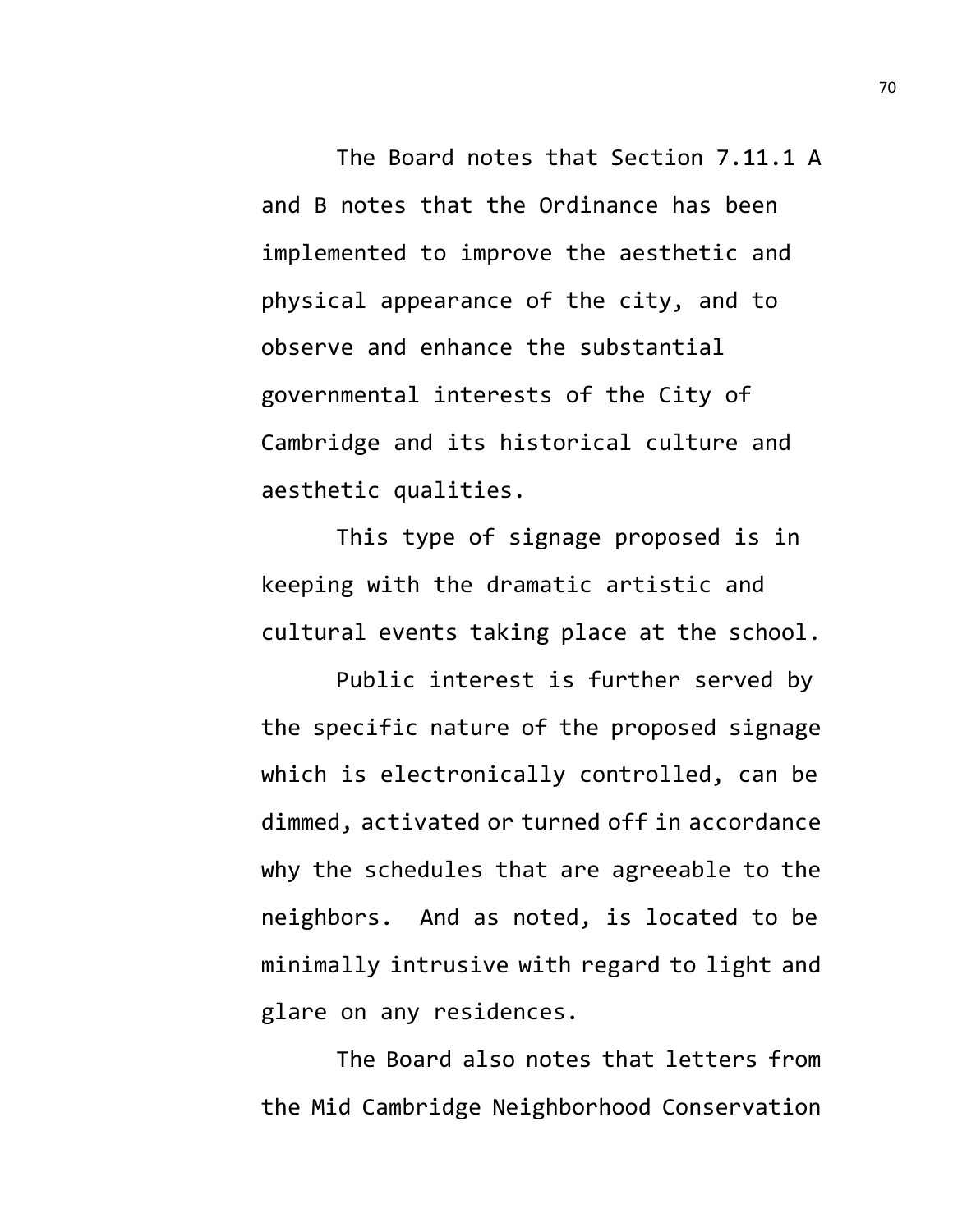District and incorporates as part of its decision, also a letter of support from the Mid Cambridge Neighborhood Association and many letters of support contained in the file.

As part of the granting of this Variance, the Board will impose a condition that the sign be turned off, be dark from  $11:30 - -$ 

CONSTANTINE ALEXANDER: I heard 11:00.

BRENDAN SULLIVAN: -- p.m. until 7:00 --

GEORGE METZKER: 6:30.

CONSTANTINE ALEXANDER: 6:30 a.m.

BRENDAN SULLIVAN: A.M.

Any other conditions? I'm sorry.

As per the plans and graphics submitted and initialed by the Chair.

You're not going to make any changes obviously at this point.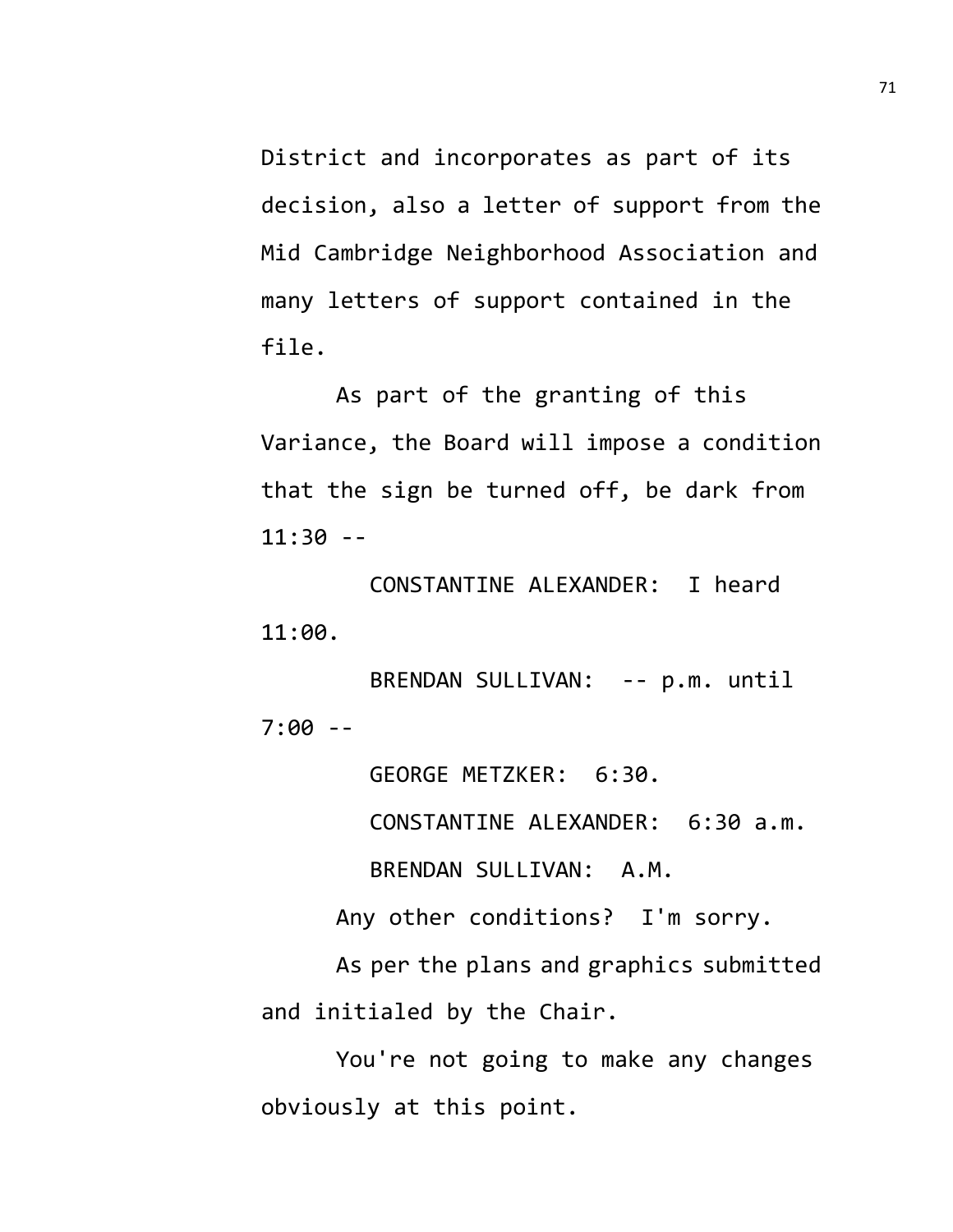All those in favor of granting the relief.

(Show of hands.)

BRENDAN SULLIVAN: Four in favor.

(In Favor: Sullivan, Alexander,

Hughes, Scott. Opposed: Heuer.)

BRENDAN SULLIVAN: Descending comments?

TAD HEUER: No.

BRENDAN SULLIVAN: Okay.

GEORGE METZKER: Thank you very

much.

RICHARD ROSSI: I want to thank you. You did something really great for the students and the parents and faculty of that school.

TAD HEUER: Good luck.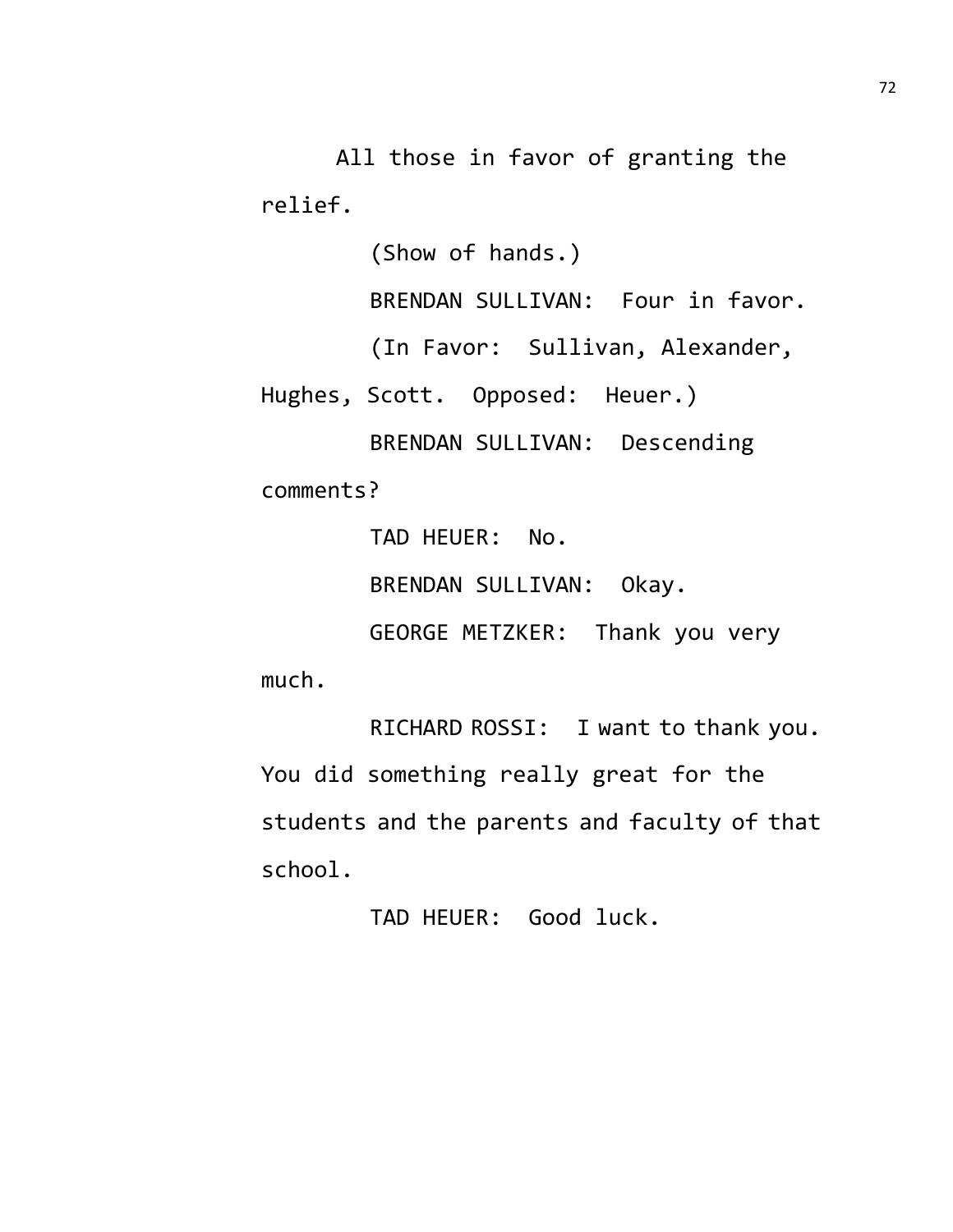(7:55 p.m.)

(Sitting Members: Brendan Sullivan, Constantine Alexander, Tad Heuer, Thomas Scott, Mahmood Firouzbakht.)

BRENDAN SULLIVAN: The Board will hear case No. 10147, 131-137 First Street. Is there anybody here on that matter?

Okay, if you would please introduce yourself for the record. And whoever is going to speak.

COLIN WEHRUNG: Colin Wehrung, C-o-l-i-n W-e-h-r-u-n-g.

DAVID CODY: David Cody, C-o-d-y.

BRENDAN SULLIVAN: Okay. I notice that in your pleadings here you said: Although the Petitioner has not filed under Article 6, the Petitioner intends to comply with as many sections as is realistically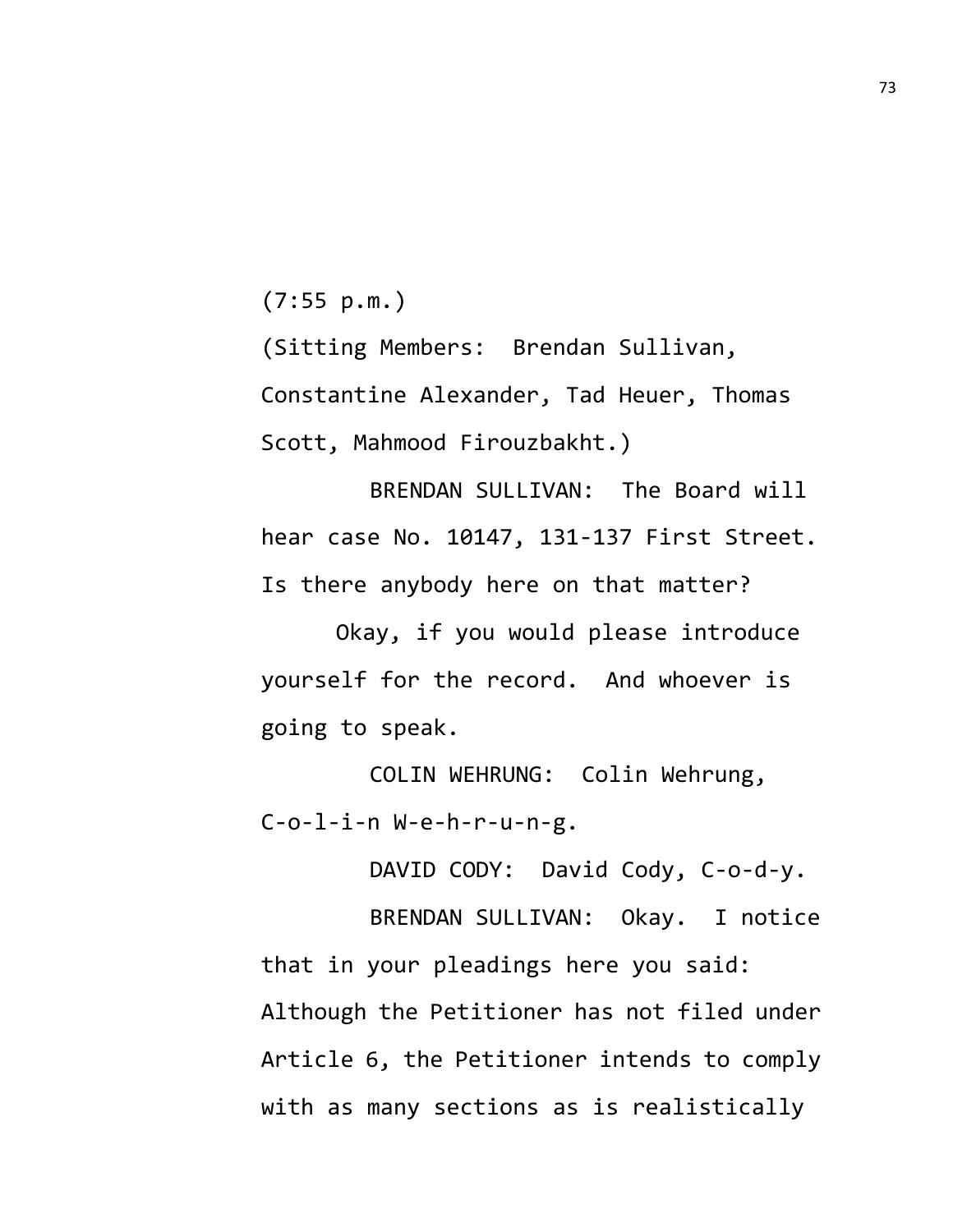applicable to this project. Which leads me to believe that you probably should file for relief under Article 6 and state, you know, what you can comply with and what you need relief from. I don't know if that has been pointed out to you or not.

## CONSTANTINE ALEXANDER:

Mr. Chairman, I'm also concerned about the nature of the plans that are in the file. I don't think they meet our requirements.

BRENDAN SULLIVAN: As to information?

CONSTANTINE ALEXANDER: Well, I mean, it's sort of a concept plan. There are no dimensions. There's no siting of where the light poles are going to be. We typically, you know, if it were a building, we would never accept those kinds of plans to grant relief. I don't know how we can do it on something like this.

DAVID CODY: Did you get a copy of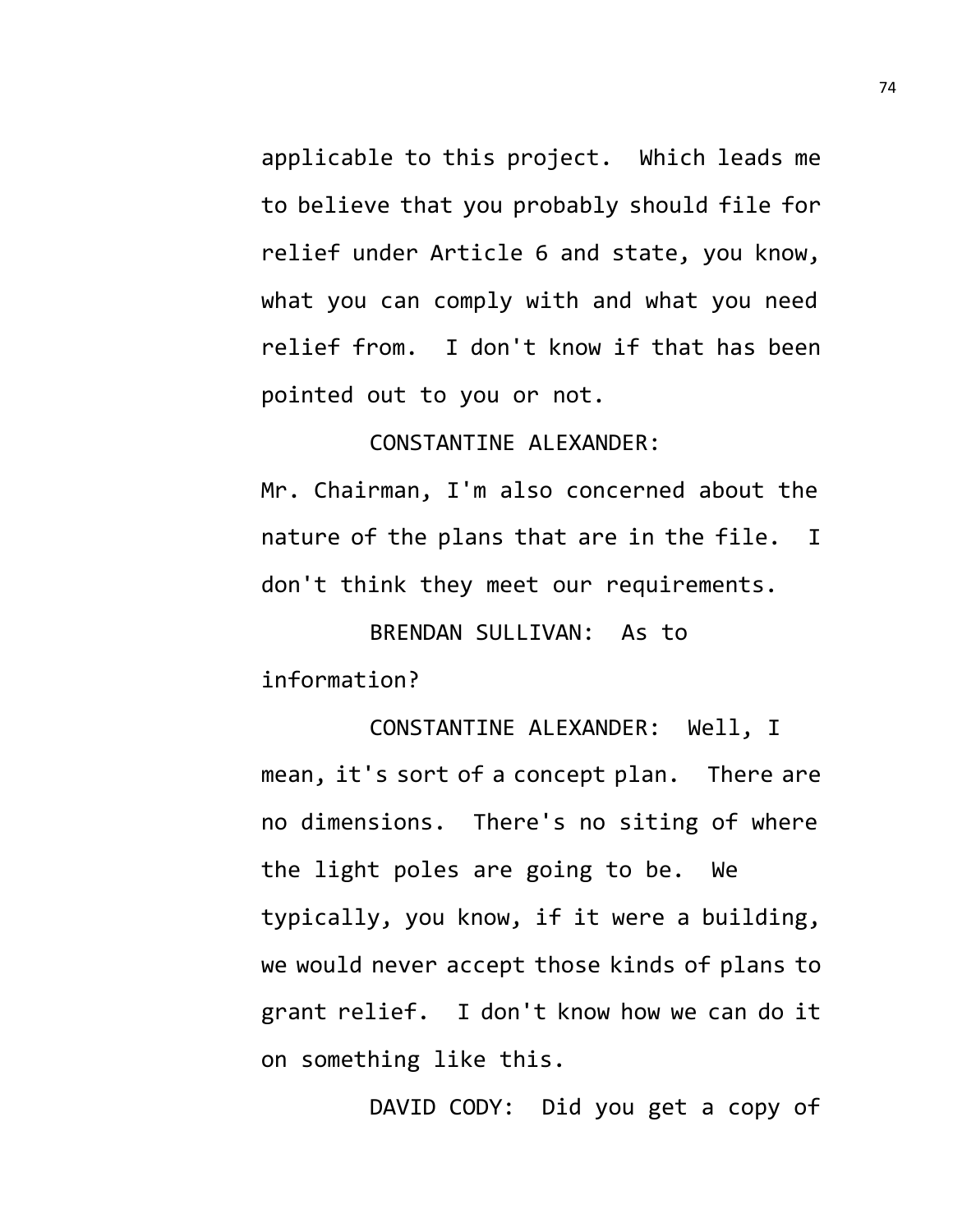the plans that were submitted earlier?

CONSTANTINE ALEXANDER: I don't know if it was in the file. Yes, that's what I saw in the file. But I don't see any dimensions on there. I don't see how big -- where things are going to be located. And where are the light poles?

DAVID CODY: The light poles are here, and it should have been what was also the filing for our first date dimensions that a lot of people have this one.

CONSTANTINE ALEXANDER: We don't have it in the files.

BRENDAN SULLIVAN: Let me say that I think that your concept is fine. It's just that, and I think we said this in the initial hearing, that it's new and we just want to make sure that we get it right. And there seems to be a little bit more -- less questions than we had the first time. But I'm not sure that we are really totally there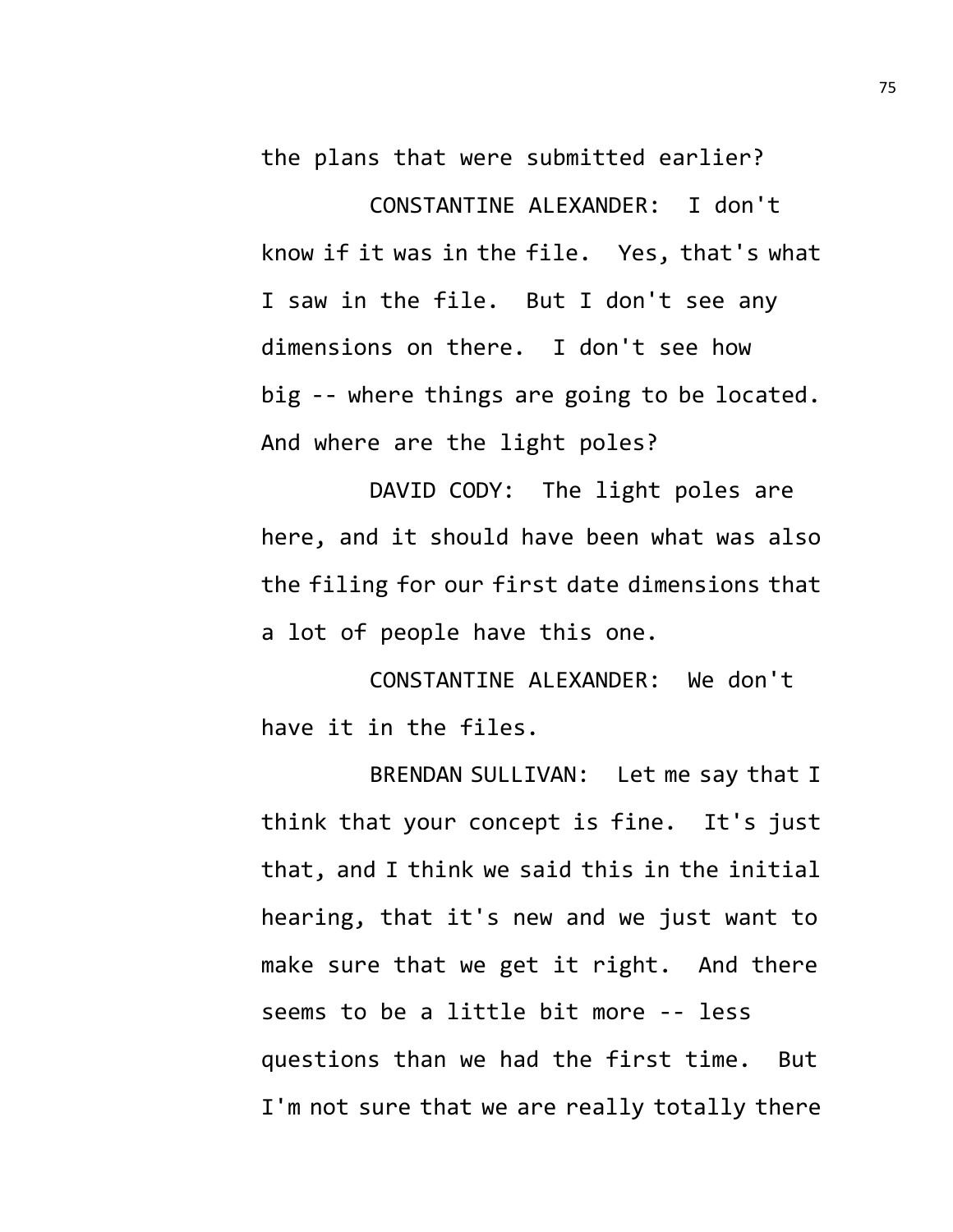yet. And, again, with regard to what I think may be fatal, is a requirement to file under Article 6 parking because unless you can comply with it in toto, then you're not asking for any relief. If you're not asking for any relief from it and you say that you will try to comply with as many as possible, it seems that you're going to need some relief from Article 6 which is parking.

COLIN WEHRUNG: I'm not saying that we're not filing under that article, but in spirit of the parking lot article, I would try to meet as many of those requirements as possible because this isn't necessarily a parking lot.

TAD HEUER: So if you're not a parking lot, what are you?

COLIN WEHRUNG: I mean, I don't know what we are.

TAD HEUER: Because I don't think -- I see three options for what you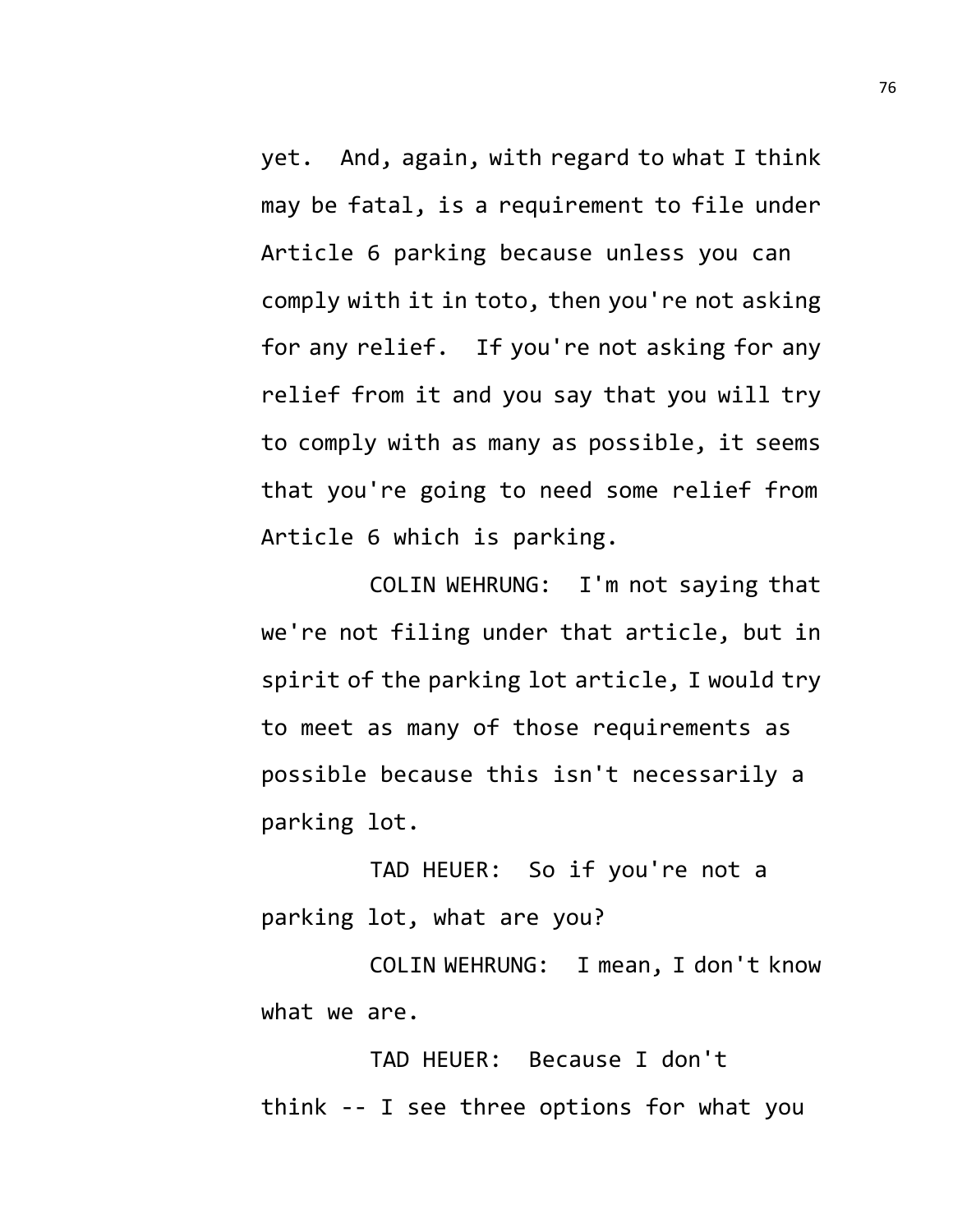could be. You could be a buildable lot, and these are structures. I would suggest you really don't want to go there because then you're into a whole host of issues about, you know, what a structure needs to do and everything else. And the fact that you've now changed your proposal to say these structures are going to be moving in and out; right?

COLIN WEHRUNG: Once in the morning and once --

TAD HEUER: Right. So the fact that you now have vehicles on an empty lot I think makes you more of a parking lot than a structure lot because these are vehicles not structures. And I think that your other option is to go under the catch-all which we use literally once in a blue moon, probably less than a blue moon. Last time I remember us using it was for windmills prior to the Wind Ordinance, and that's something I don't,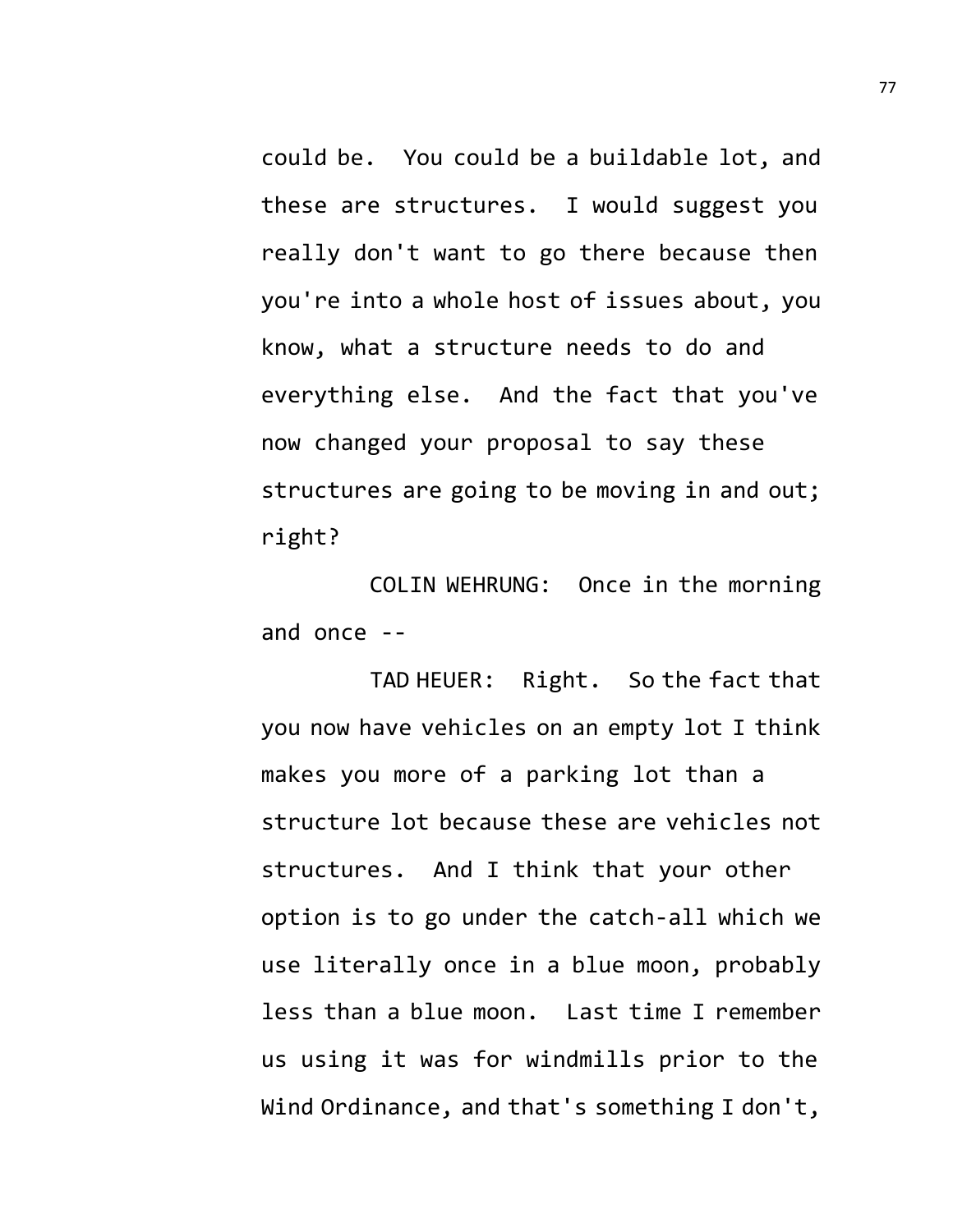I would not be in favor of.

I think your best shot here in terms of having to put what your plan is into somewhere in this Ordinance book is that you're a parking lot. If you're none of those things, I think I'm not sure we can grant anything because we don't know what you are and you don't fit into any category. If you don't fit into any category, there's no zoning that applies to you which means that it will be difficult for us to grant you a Special Permit or a Variance. I think your best shot is to call yourselves a parking lot, even though it's an unusual parking lot, because you are having vehicles enter and egress and remain situated for a fixed period of time and then remove themselves. And comply with the provisions of 6, Article 6 that deal with parking. And, yes, I understand that, you know, a lot of these things essentially you can do by right. Things you can't do by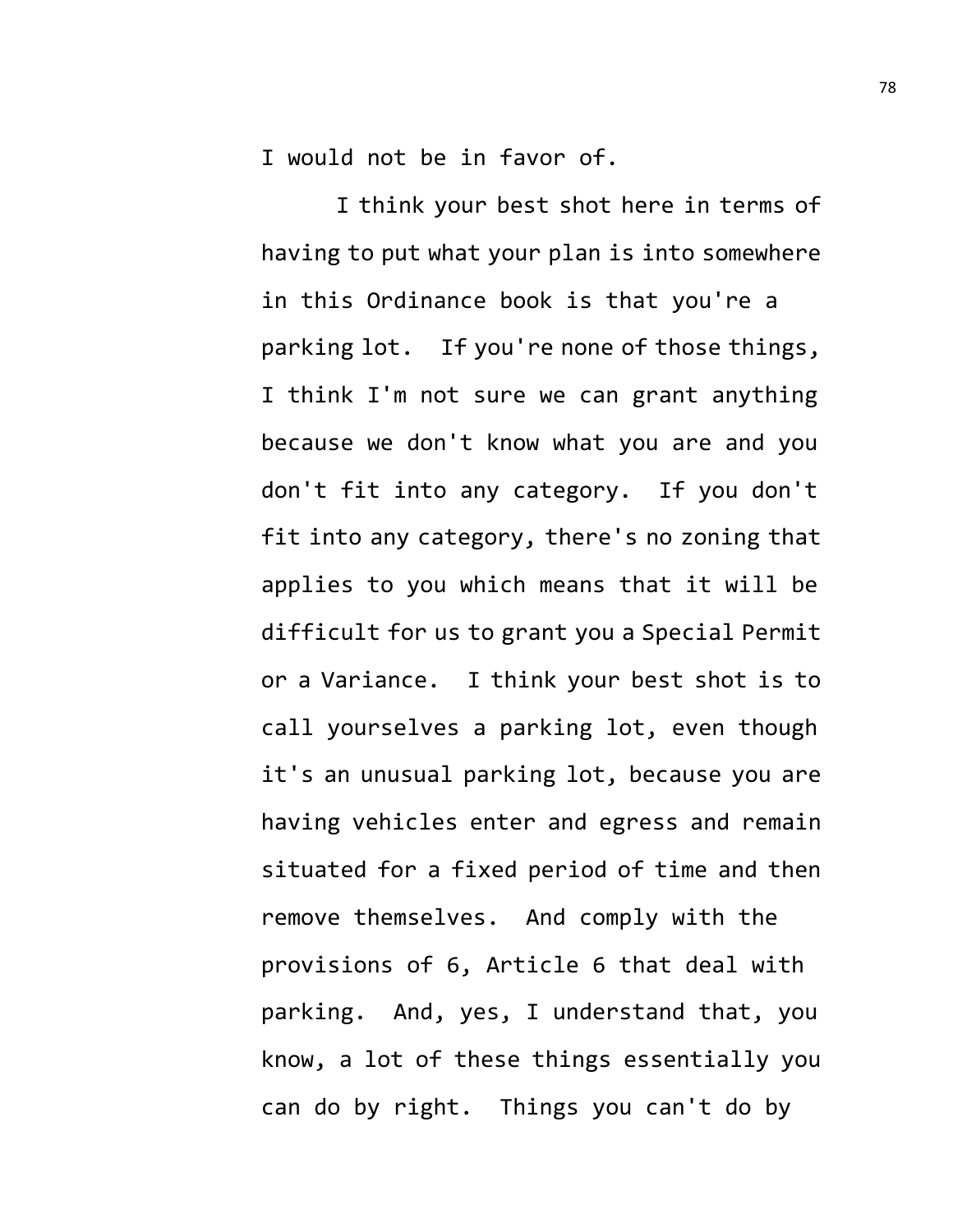right, that's why you need Article 6 relief, and that's something you need to receive. I think you need to advertise for that and ask for that item.

COLIN WEHRUNG: Well, not saying that we're meeting, you know, some of the provisions in the Article 6 parking lot rules, and we can say that part of this project we have to comply with what we spelled out in the plan.

TAD HEUER: But that's what everyone wants to do; right? You want to comply with by right and not what you can't.

COLIN WEHRUNG: I'm not trying to -- I mean, I'm not trying to skirt the issue. I'm trying to get to the meat of the bone to say, you know, how can I do this? Granted, you know, there's nothing for us to go on with the city.

Another issue for us is we're restricted with the lease that we have that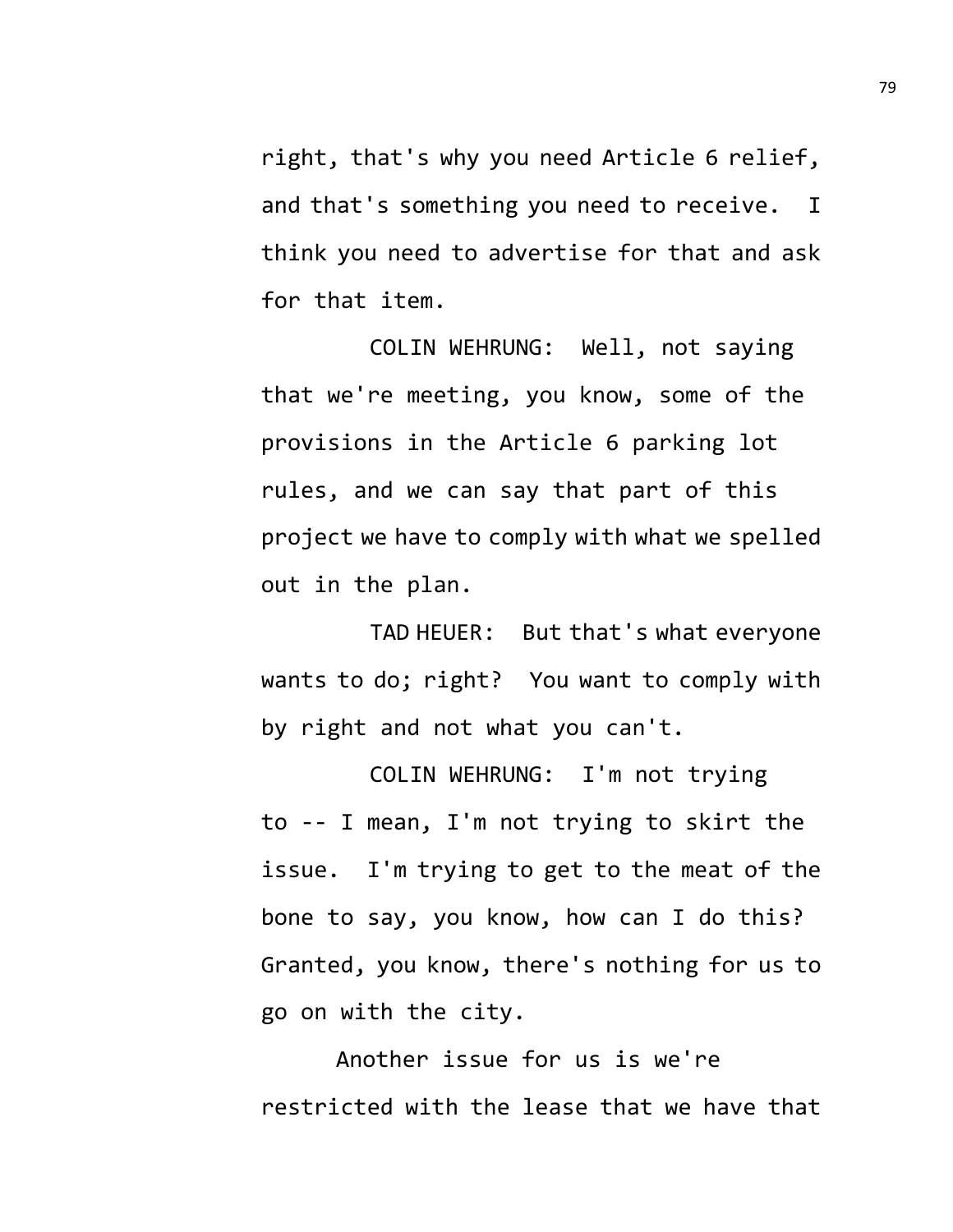is, that we can't operate a parking lot on here and that's actually a restriction on the lease. So I don't know what the ramifications of that would be.

TAD HEUER: How is parking lot defined in your lease?

COLIN WEHRUNG: I guess how the city defines a parking lot.

BRENDAN SULLIVAN: Well, that would -- your deed restrictions is that you're not operating a commercial parking lot.

CONSTANTINE ALEXANDER: Yeah, I'm sure it's that. I don't think you're a parking lot for voting purposes would mean you're a parking lot for purposes of your lease.

DAVID CODY: I mean, after talking to the Traffic and Parking Department, technically if we had a permanent structure, which would have been here originally. We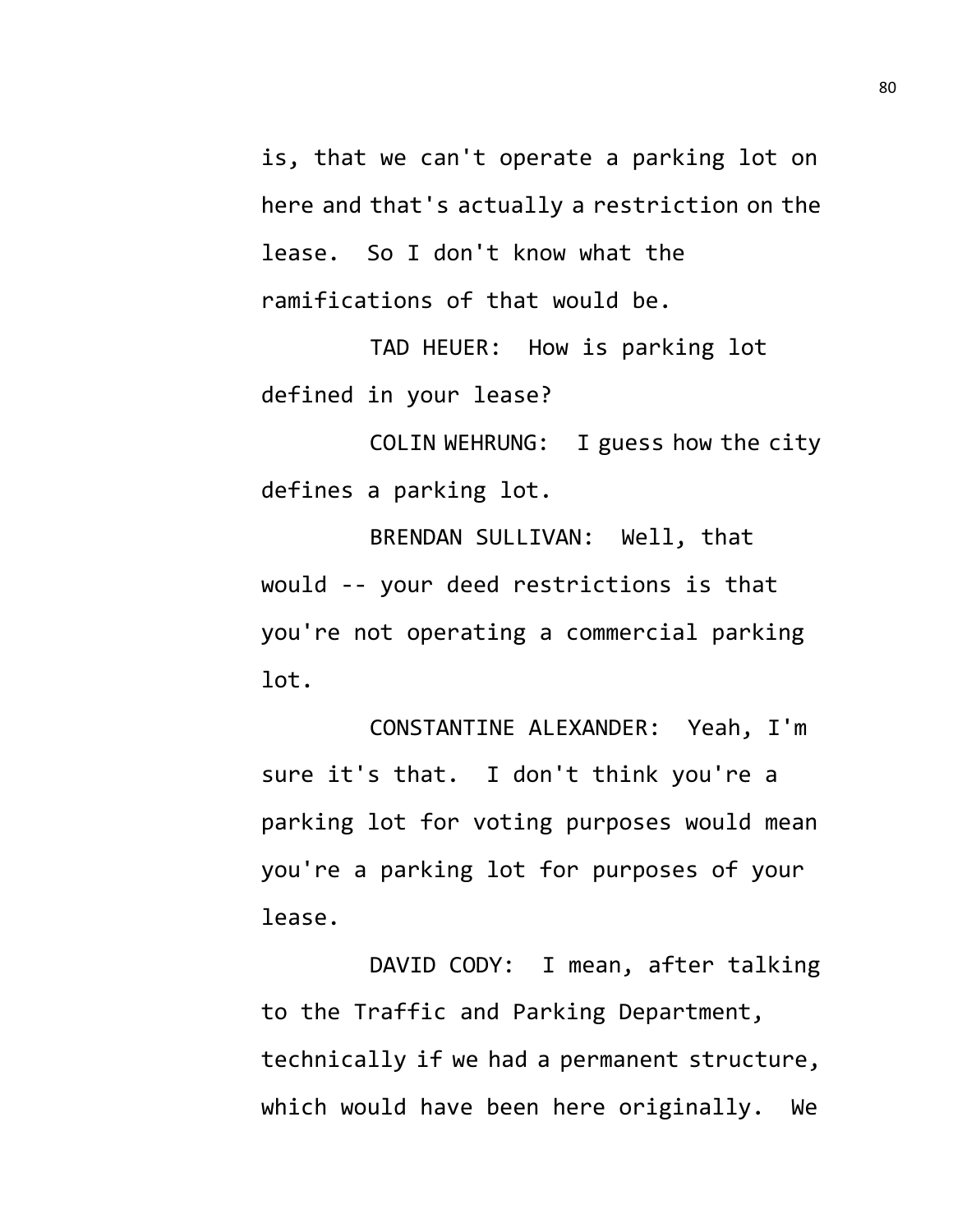would be allotted 20 parking spaces for employees of said that -- which is -- so you can't rent those parking spots out, according to the parking, rules that are in place now. So that's where that line sort of either gets crossed or it's a little blurry, because in essence it's, you know, these vehicles are more of a permanent structure than a vehicle. They will be there for eight to ten hours or more.

TAD HEUER: That's almost my drive to work. I drive to work, I park at eight in the morning and I leave at six at night.

DAVID CODY: If we didn't have to leave, as is by the laws of Massachusetts now as far as vehicles having to go to their commissaries, the trucks would like to be there. So I think that with the food truck industry expanding in Boston these kitchens really being commercial kitchens on the vehicles, those laws might change, but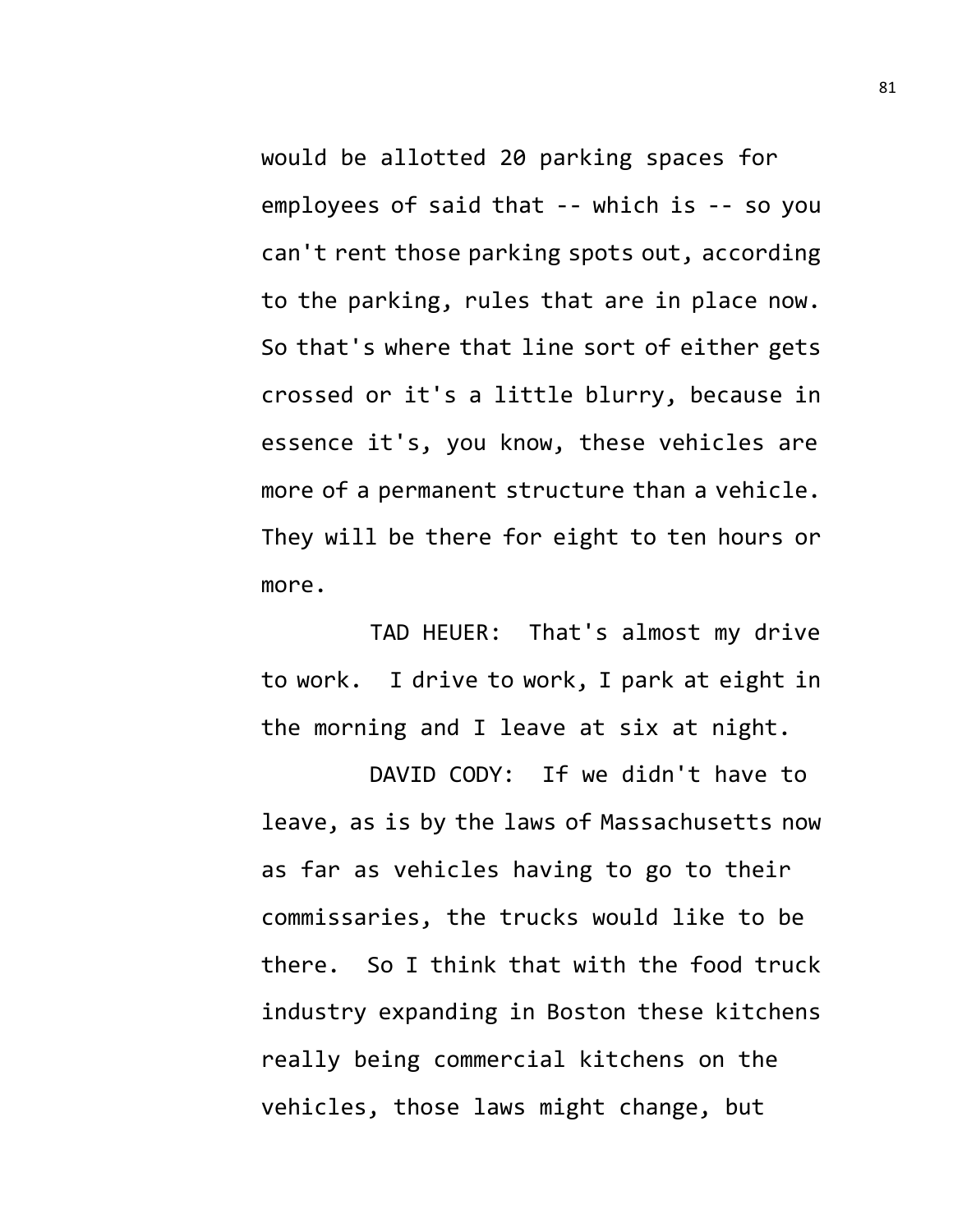obviously you can't go.

MAHMOOD FIROUZBAKHT: I don't know really know if there's a lot of use in going back and forth in discussing and arguing whether you should come back and apply to get relief under Article 6. I think you kind of need to do that to get passed this Board. So I don't think you can convince us otherwise. I think that was a concern we had last time. So I'd rather not take up the Board's time going back and forth with you, because you've gotta do it. If you want to do this, you gotta get relief under Article 6. You have to come back and reapply and it's got to be re-advertised. Quite frankly I think that's a benefit to you, because then you have more coverage given that this use is just so unique, and it's not clearly set forth, you know, in the code. I think it gives you more cover to have this additional relief so that if there's any doubt in the future whether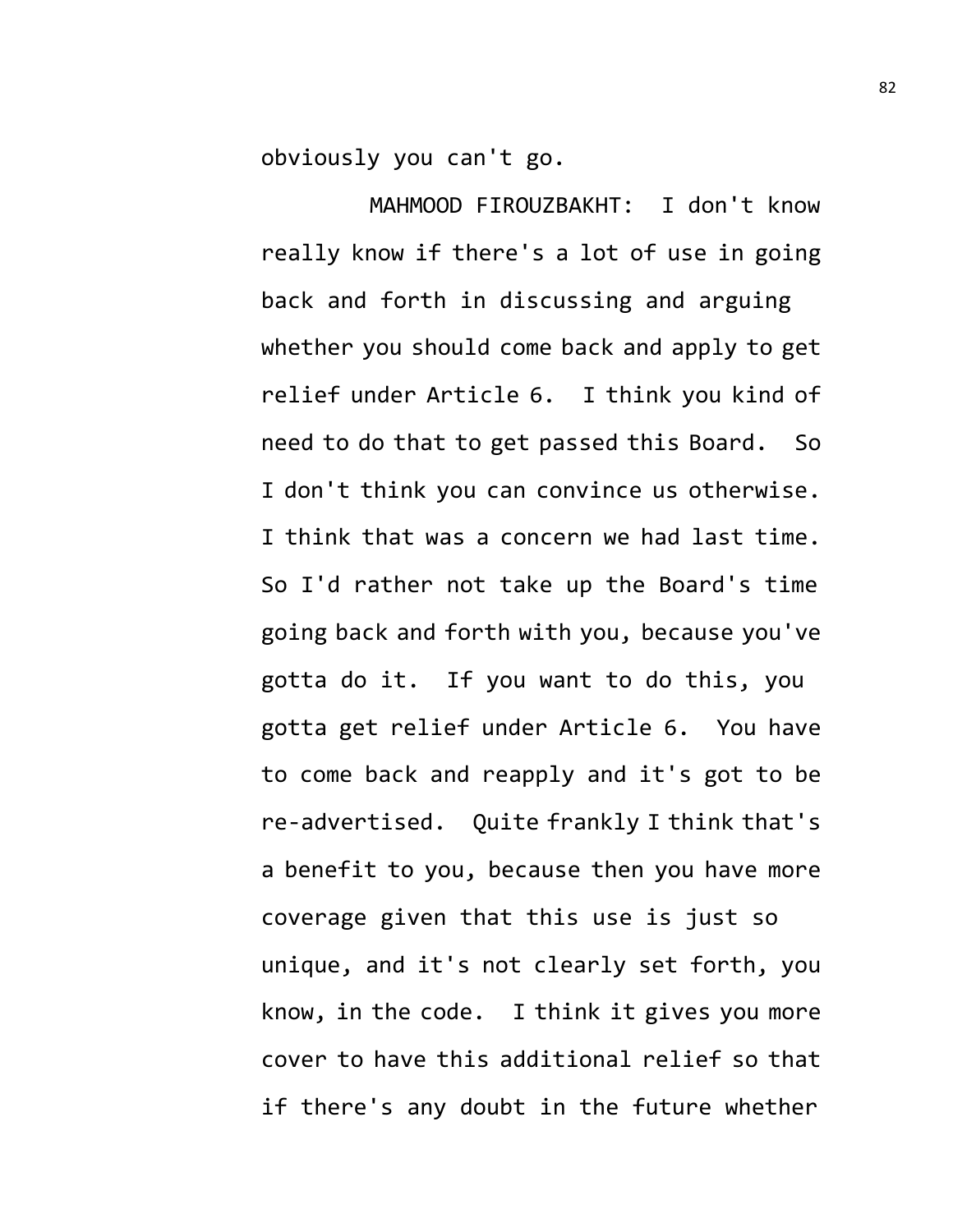you've gotten the requisite relief that you need to do this very unique use, you know, you've covered your bases. So, I think that's where we're headed. Let's not waste that much more time arguing about it.

CONSTANTINE ALEXANDER: I agree with Mahmood.

BRENDAN SULLIVAN: I think it's probably just that you're going to have to sit down with Sean; is that correct, Sean? And just show either where they comply or don't comply with Article 6. And it appears that they're not in compliance with Article 6, and hence would have to seek some relief from one of the tenants of it.

SEAN O'GRADY: Yes. It's not like I didn't say it.

TAD HEUER: I mean, I think with that if you come back when, I think, as Gus mentioned, we would want to see a lighting plan. I think I would like to see a security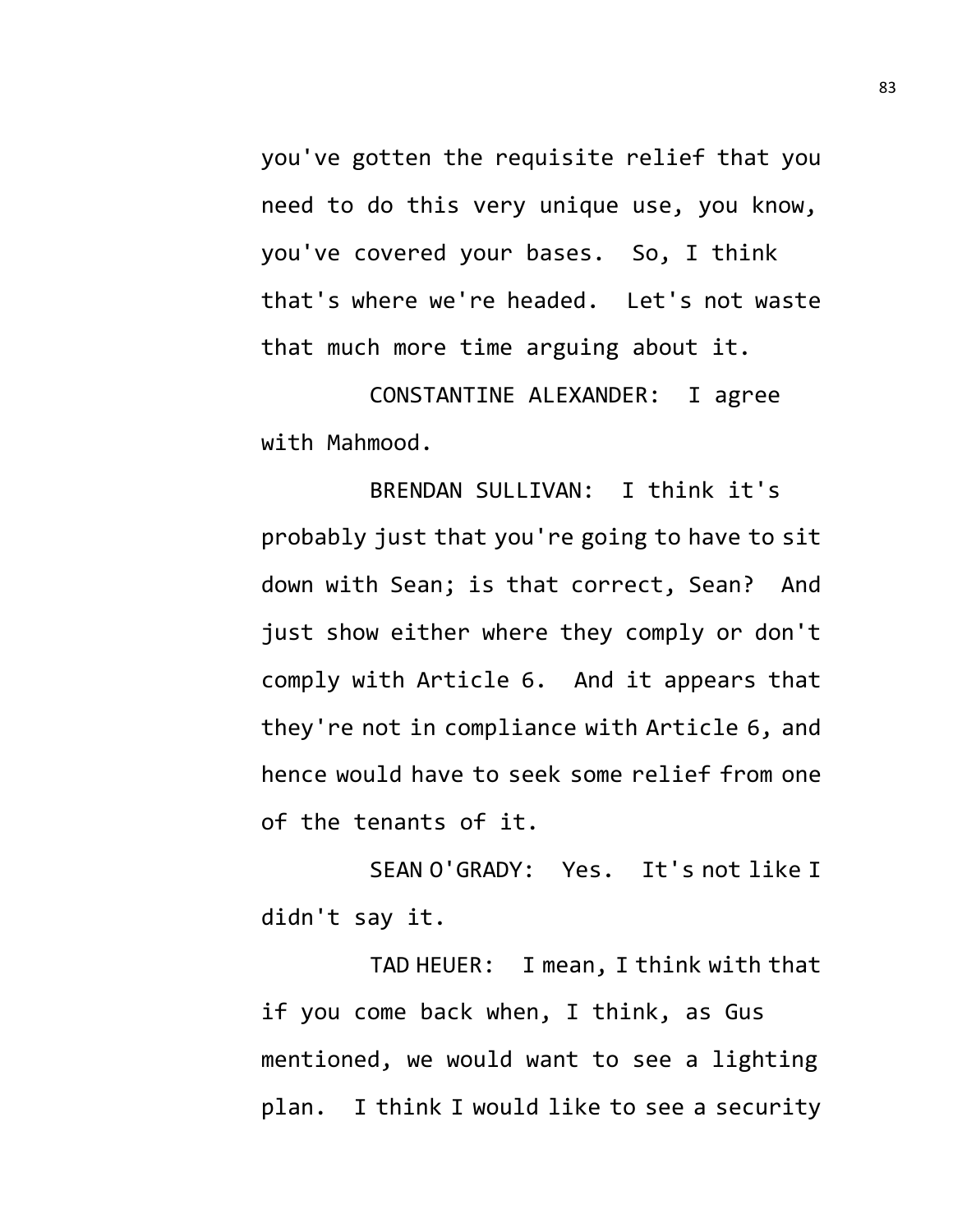plan, at least in the front of the lot, and I think there absolutely needs to be -- and I'm not sure if we mentioned last time, I'm fairly certain we did, there needs to be some kind of template, contractual agreement that you're going to have with each of your vendors that memorializes everything that we would be asking you to do if you were the fast food entity. So we have all these findings we need to make, you know, everything from, you know, how you dispose of your trash, we use every effort to put biodegradable materials, and things like that. Usually as we discussed last time, we grant that to the vendor. Right? Here you're acting as kind of the middleman umbrella for that, and you're gonna be licensing essentially sub-entities under our Special Permit to vend. We would need to see an assurance that in granting you a Special Permit, they would be compliant, required to comply or their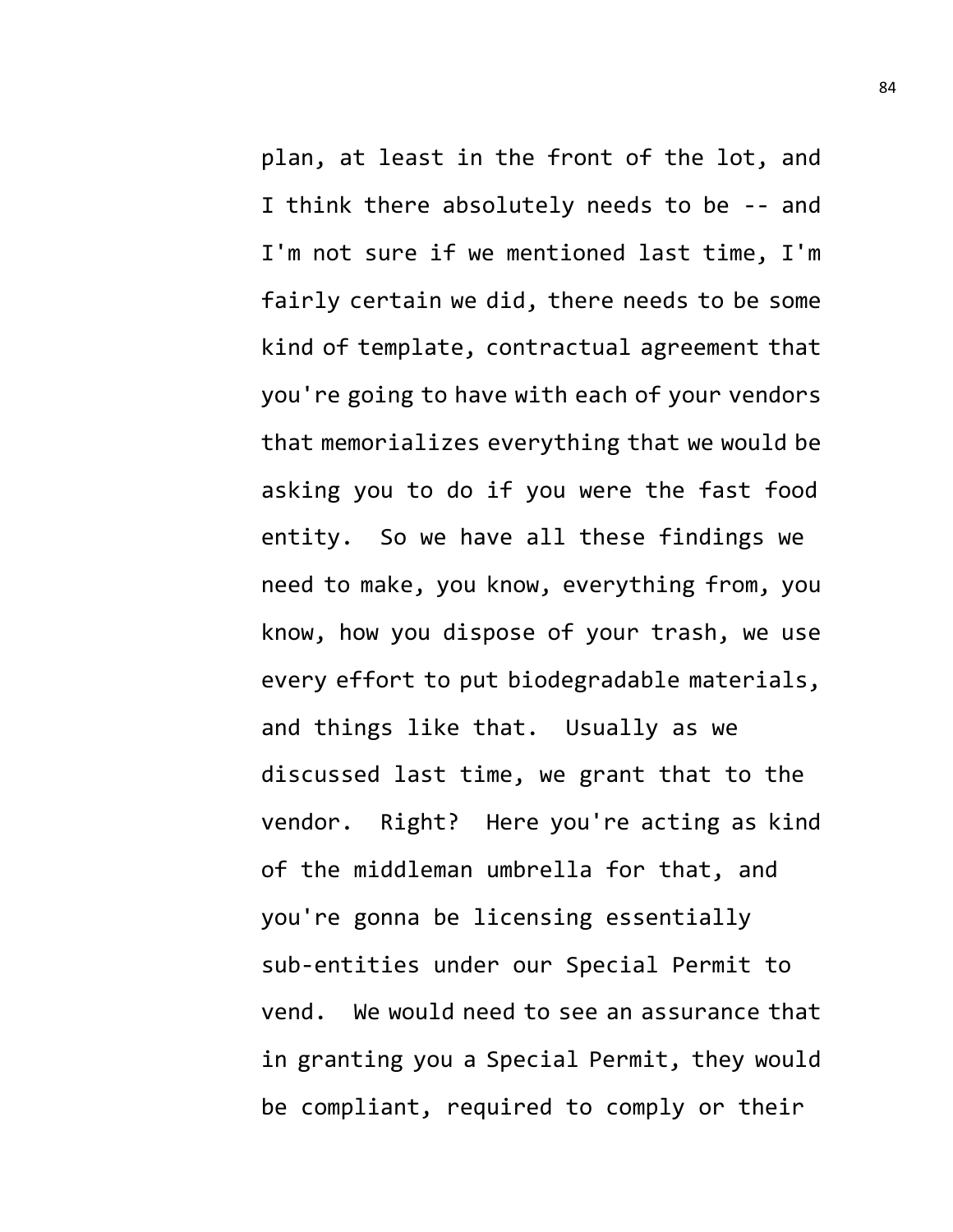contract would be invalid with everything that we're requiring you to comply with. I'd probably go forward and require that every time you got a new vendor, you recorded that against your deed. But we would -- I would personally need to see something like that because this is, like, Mahmood has said, so unique in a situation where you're getting -- fast food operators were not the actual permittees from the Board, I would personally like to see that level of iron-clad assurance as to how they would be held to the conditions that we're imposing on you.

CONSTANTINE ALEXANDER: And just to follow up a little bit on that. One of your dilemmas, if we grant relief, we're going to impose on all five conditions as you can tell. And as Tad has pointed out, you're going to have to get all of your trucks, people to agree to comply with those conditions. If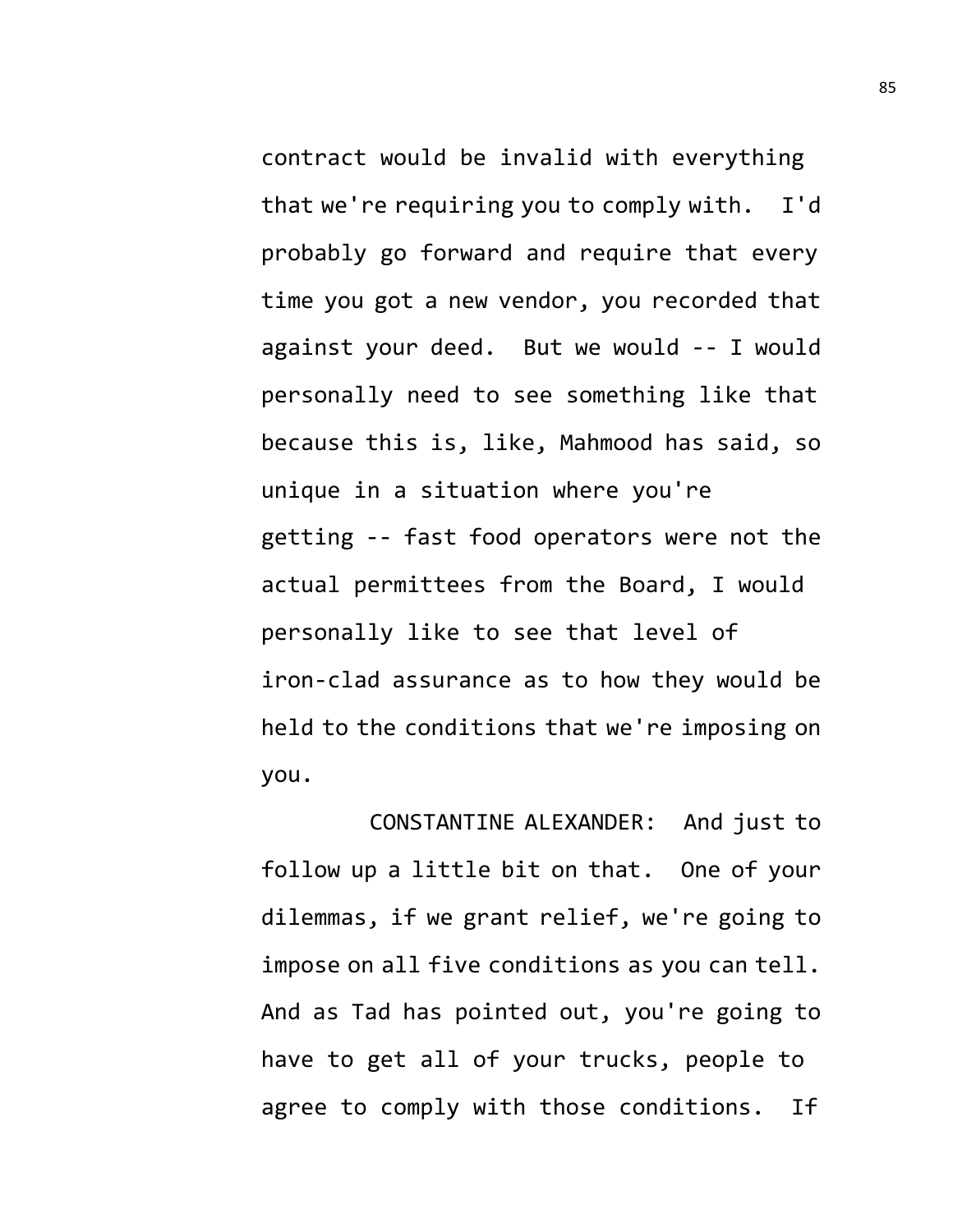one of them doesn't, breaches this agreement with you, our Variance is going to be yanked. You're going to be in breach of contract to everybody else because they're not going to be able to operate anymore. That's the dilemma with your business model. You should think that through because that's your problem. You could be put into jeopardy by one of your tenants breaching its agreement with you. And you've done everything you could do, now we're going to shut down every other vehicle on your lot and you're going to have your hands full dealing with those people because you're going to be in breach of contract with them. Just think this through, guys.

MAHMOOD FIROUZBAKHT: I don't want to sound negative because actually -- I go to food trucks at downtown Boston all the time. So I like the idea. I like the concept, you know, and I'd like to see it done right. And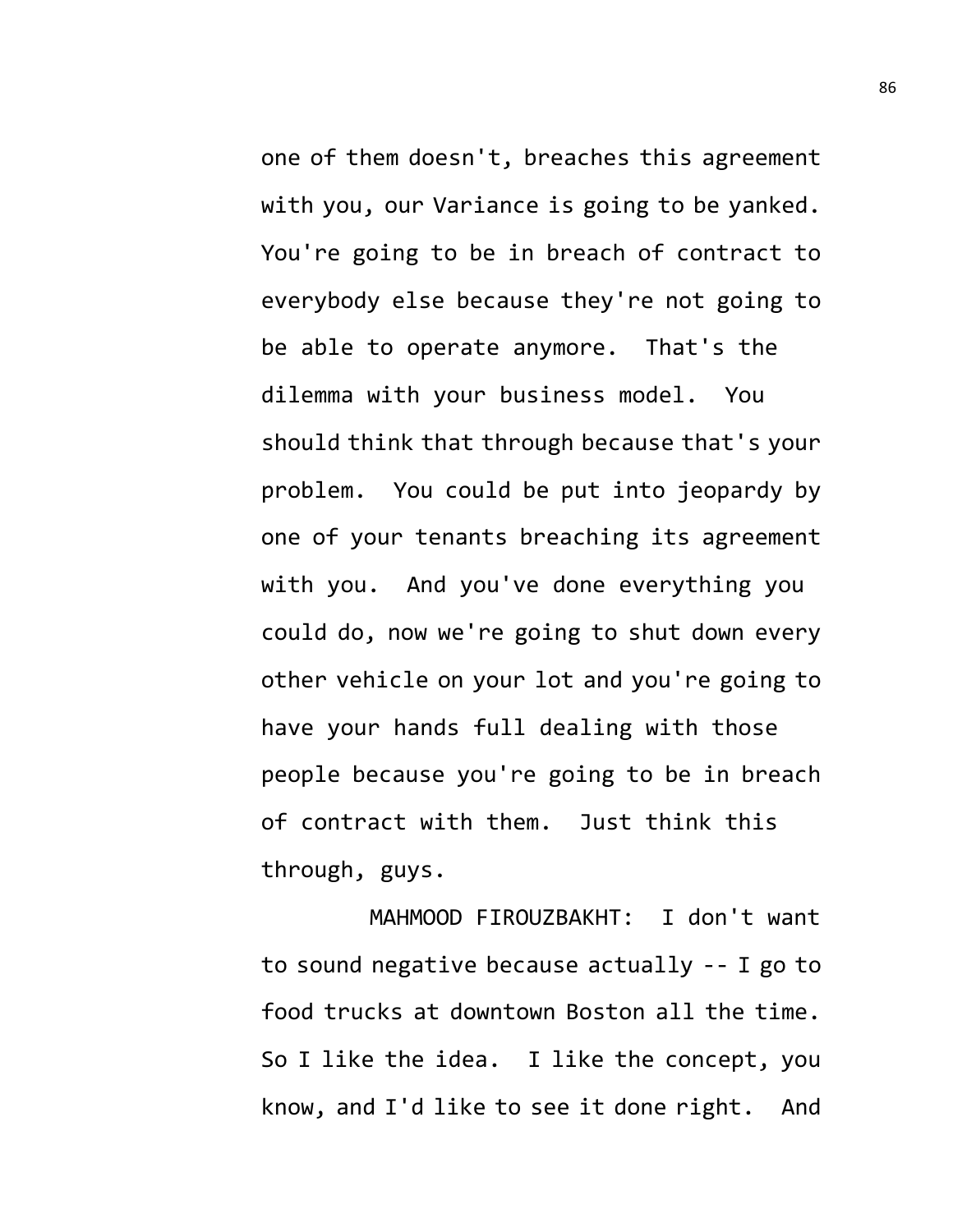I think that's kind of what we're getting, at because it hasn't been done before, you know, we want to make sure that you get the requisite approvals and you do it correctly. And so if you're willing to go through that process, then, there's definitely, you know, a hope for this kind of a project.

BRENDAN SULLIVAN: We're trying to help you. I know you're saying, well, you're not being, you know, you're being difficult. No, we're not being difficult. We have to get it right, that's all. It's very different than what we're used to with fast food. It's usually tied to a specific operator. And we've got six different operators. And now we've got six different operators and we just have to get it right. That's all. And for your sake, also, it's got to be legally tight anyway. And so, I think what you're hearing is that we need to have one more go-round with this thing. Sit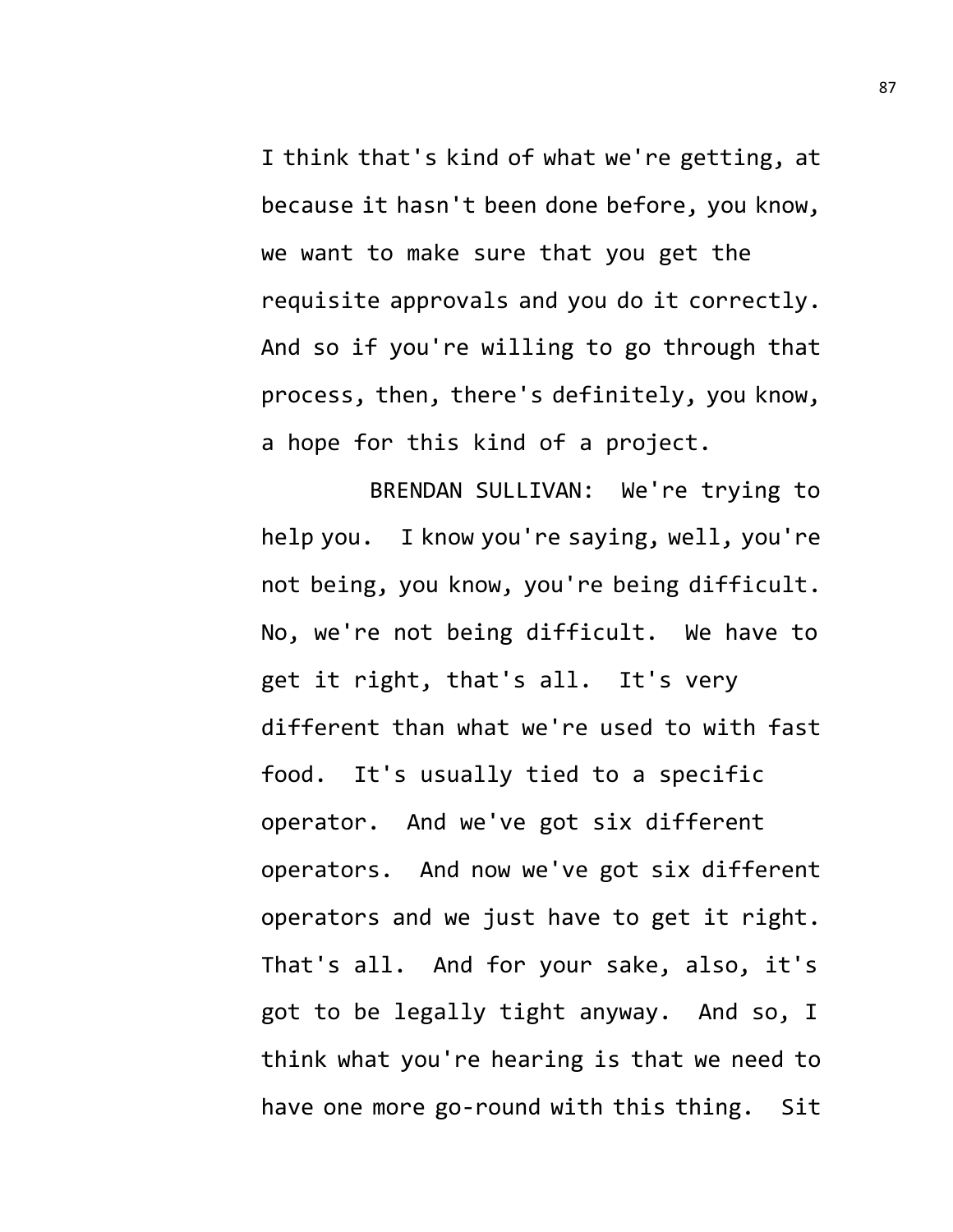down with Sean and find out exactly what is missing and then tidy up that part of it if you will.

DAVID CODY: Okay.

BRENDAN SULLIVAN: I mean, there's I think some sympathy here for what you're trying to do. We just have to get it to right, that's all.

Sean, what -- how much time -- when did -- let me ask you, when did you want to operate or get operating?

> DAVID CODY: April. BRENDAN SULLIVAN: April? SEAN O'GRADY: We've got January

12th?

BRENDAN SULLIVAN: Anything before that, December?

SEAN O'GRADY: 1st. You've got December.

> BRENDAN SULLIVAN: December 1st? SEAN O'GRADY: Yes. You've got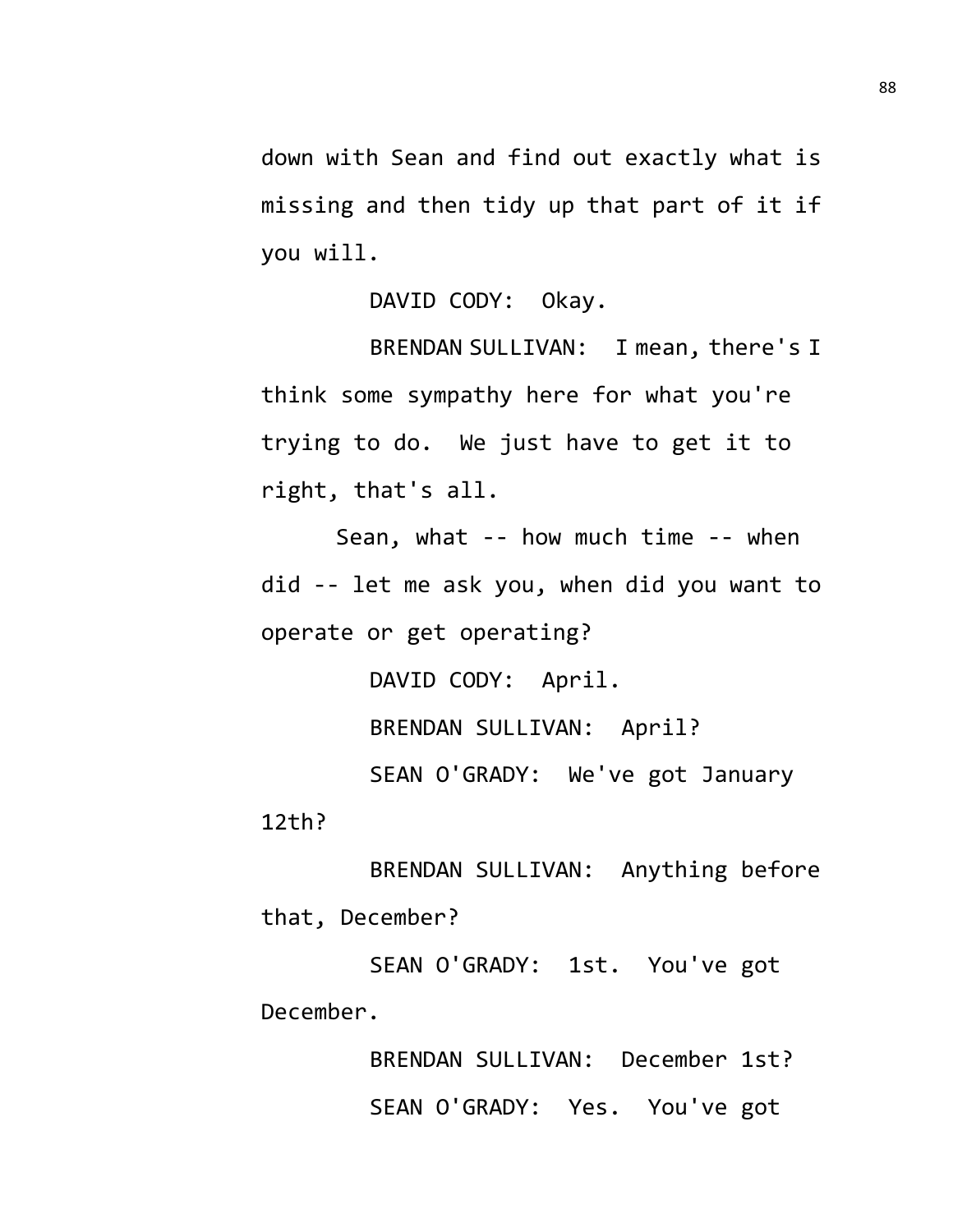three cases on December 1st.

BRENDAN SULLIVAN: Can we do December 1st?

CONSTANTINE ALEXANDER: Brendan, do they have to re-advertise?

TAD HEUER: Yes, they have to re-advertise.

BRENDAN SULLIVAN: Well, I'm just thinking of continuing this.

DAVID CODY: We have to re-file then under Article 6? We discussed that a while ago and that's why we didn't -- we'd have to start from scratch.

BRENDAN SULLIVAN: This is just to continue this particular case anyhow.

DAVID CODY: Right.

COLIN WEHRUNG: If we're not going to be able to go forward than what are we continuing to?

BRENDAN SULLIVAN: Well, at least we can continue this so that we keep this one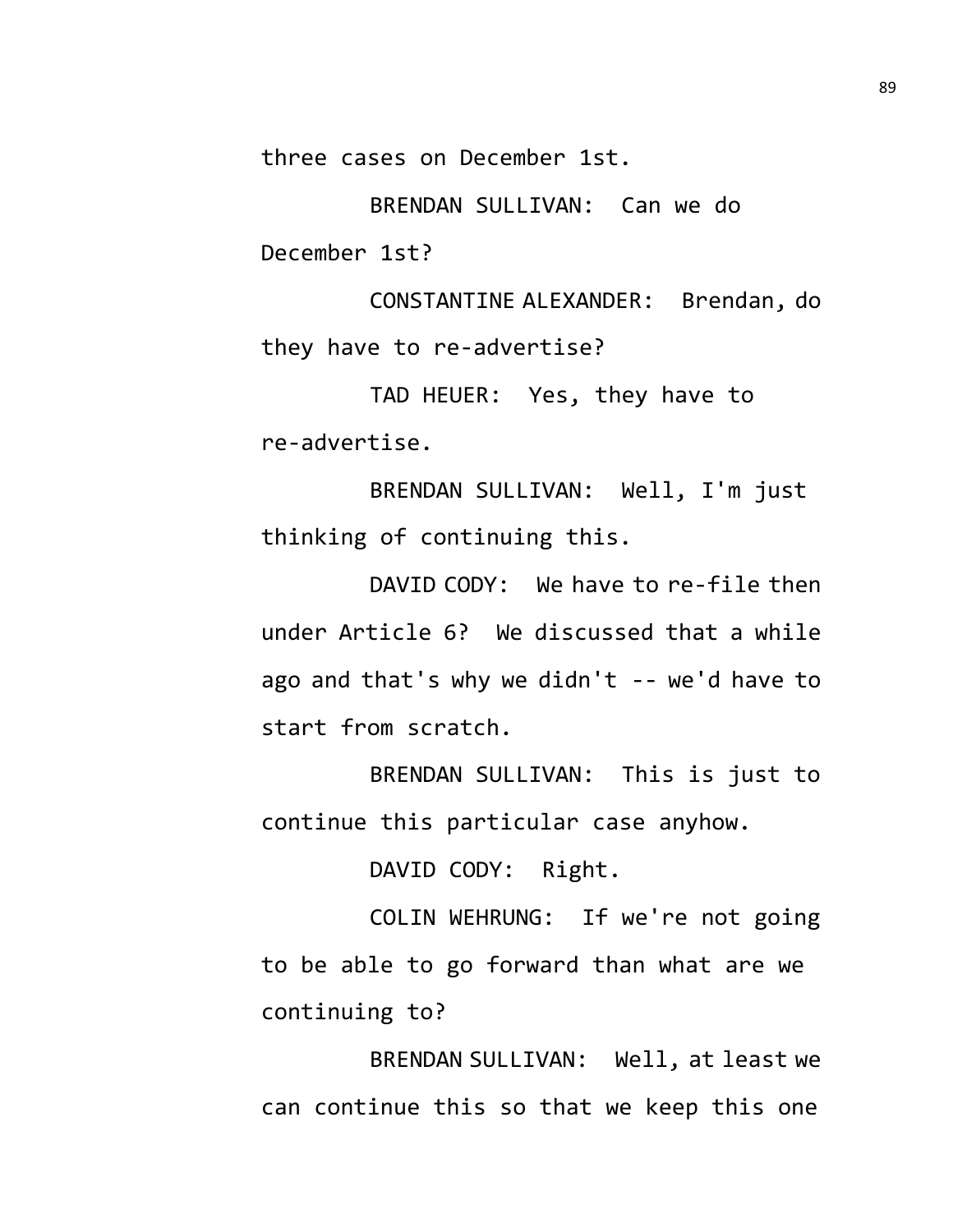active. At least it has a beating heart so that you don't want to get into repetitive petition problems. So we want to keep this one active. If there was another one that tidies up all the loose ends, then we hear that one and then this one goes away after that, that's all.

TAD HEUER: And that being said, when I looked at your narrative, it seems at least in my read through, that you were saying the only violation of Article 6, and there may be others that arise and will make this not relevant, the only violation you had was on the side lot lines of a five-foot buffer. And, you know, if there's a way that you can say we can do that by right, we can make a five-foot buffer and re-organize where the truck spots are or whatever it is, and that's the only Article 6 relief we needed. And if we don't need that because we've made a change in the plan that allows us to do it by right,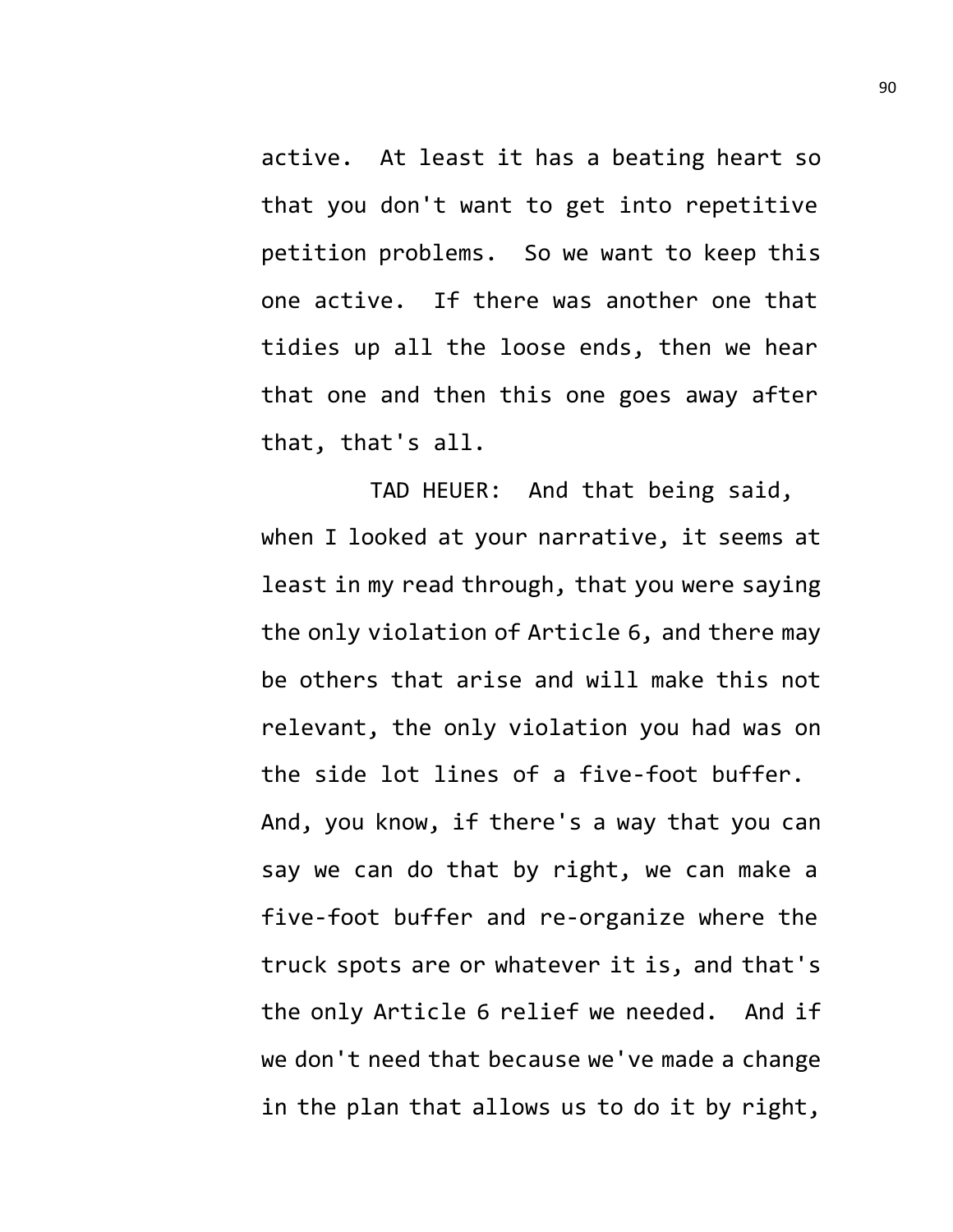you can come back and operate under this same petition. It's only if you actually need it, you say there's no way I can make this scheme work unless we get relief under Article 6 that you would need to re-advertise and do what you need to.

Does that make sense?

DAVID CODY: Yeah, I can answer that question right now. We applied with the fire department and if they're going off to Boston but the vehicles remain ten feet from each other.

TAD HEUER: Okay.

DAVID CODY: So if we were to move things closer in as far as an ability, for instance, for a fire truck to get in and out of the lot, it's not required. We wanted to go a little above and beyond because of the safety concerns to make sure safety vehicles can get in there. So if we end up going by those five feet, then we're done.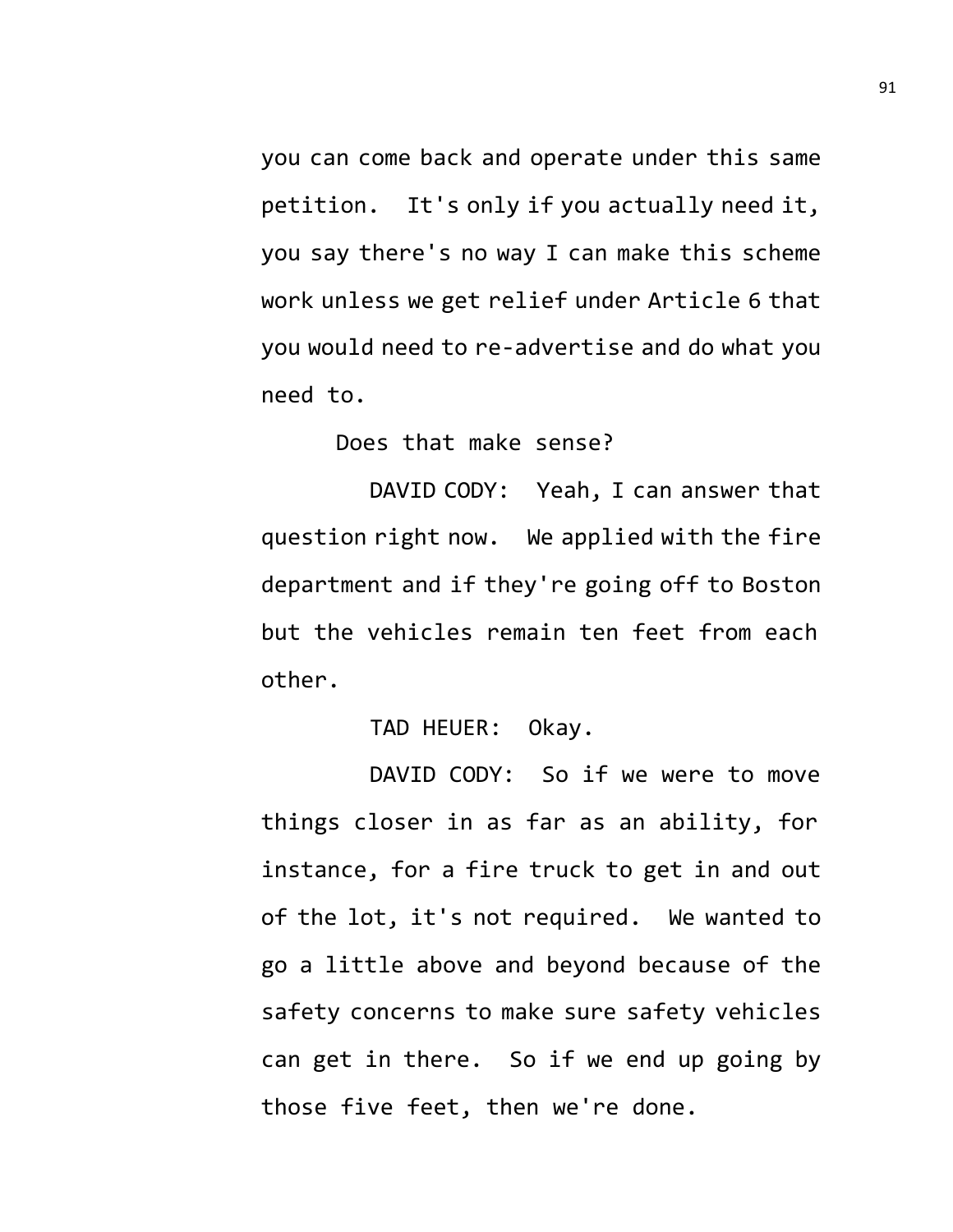TAD HEUER: I understand. Okay. BRENDAN SULLIVAN: Anything else? I guess my suggestion would be to mark this up for December 1st.

SEAN O'GRADY: Okay.

BRENDAN SULLIVAN: And have a conversation with Sean as soon as possible. December 1st, does that work --

DAVID CODY: Sure.

BRENDAN SULLIVAN: -- for you guys? Okay.

Let me make a motion, then, to continue this matter to December 1, 2011, at seven p.m. on the condition that the Petitioner change the posting sign to reflect the new date of December 1st, time of seven p.m., and that the sign be maintained as per the Ordinance which is 14 days prior to the hearing. And that any changes or additional information be in the file by the Monday at five p.m. prior to the December 1st hearing regarding this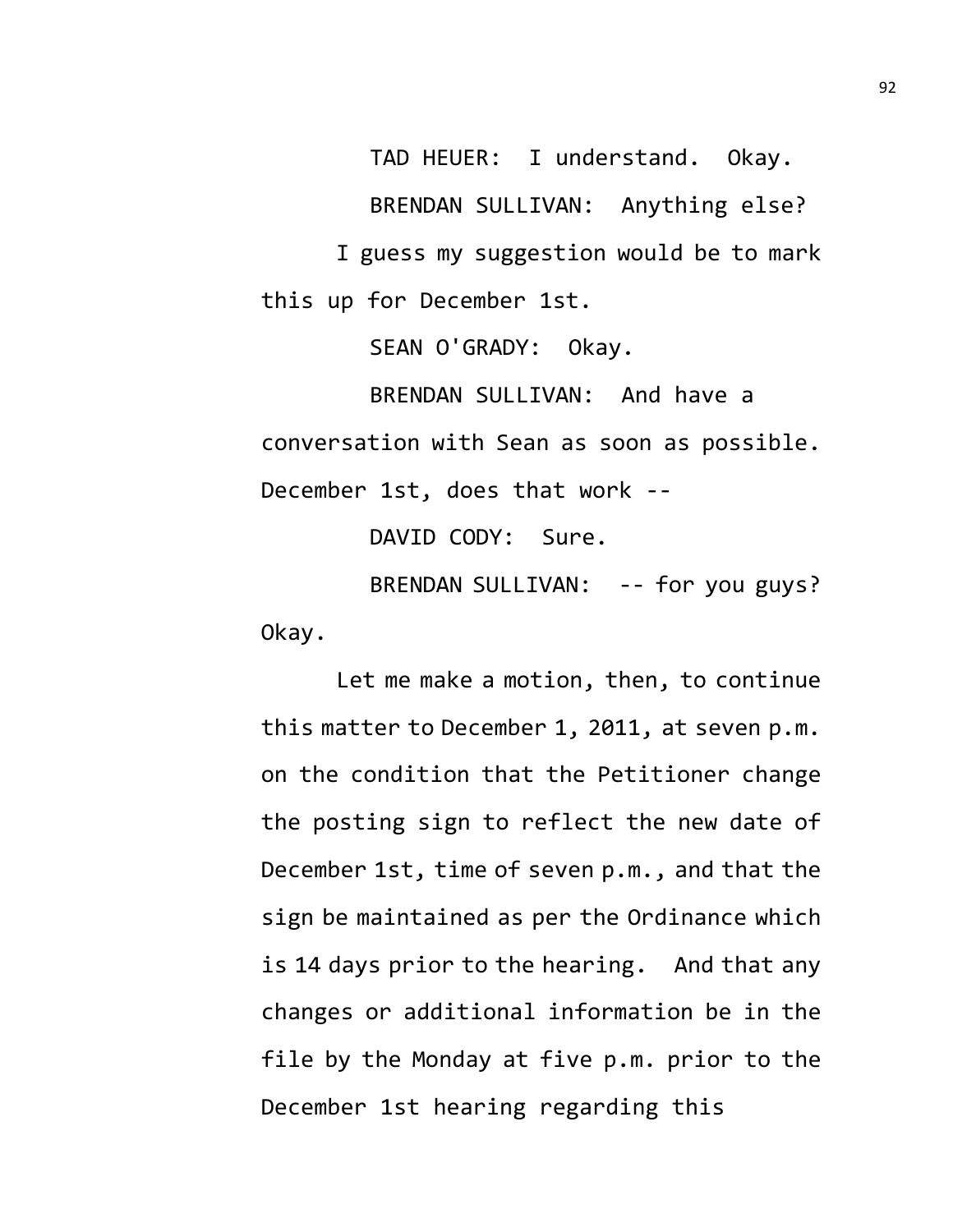particular petition. If that's another petition, that's another whole matter. And Sean will help you through that, too.

So, on the motion to continue this to December 1st?

(Show of hands.)

BRENDAN SULLIVAN: Five in favor of the continuance.

(Sullivan, Alexander, Heuer, Scott, Firouzbakht.)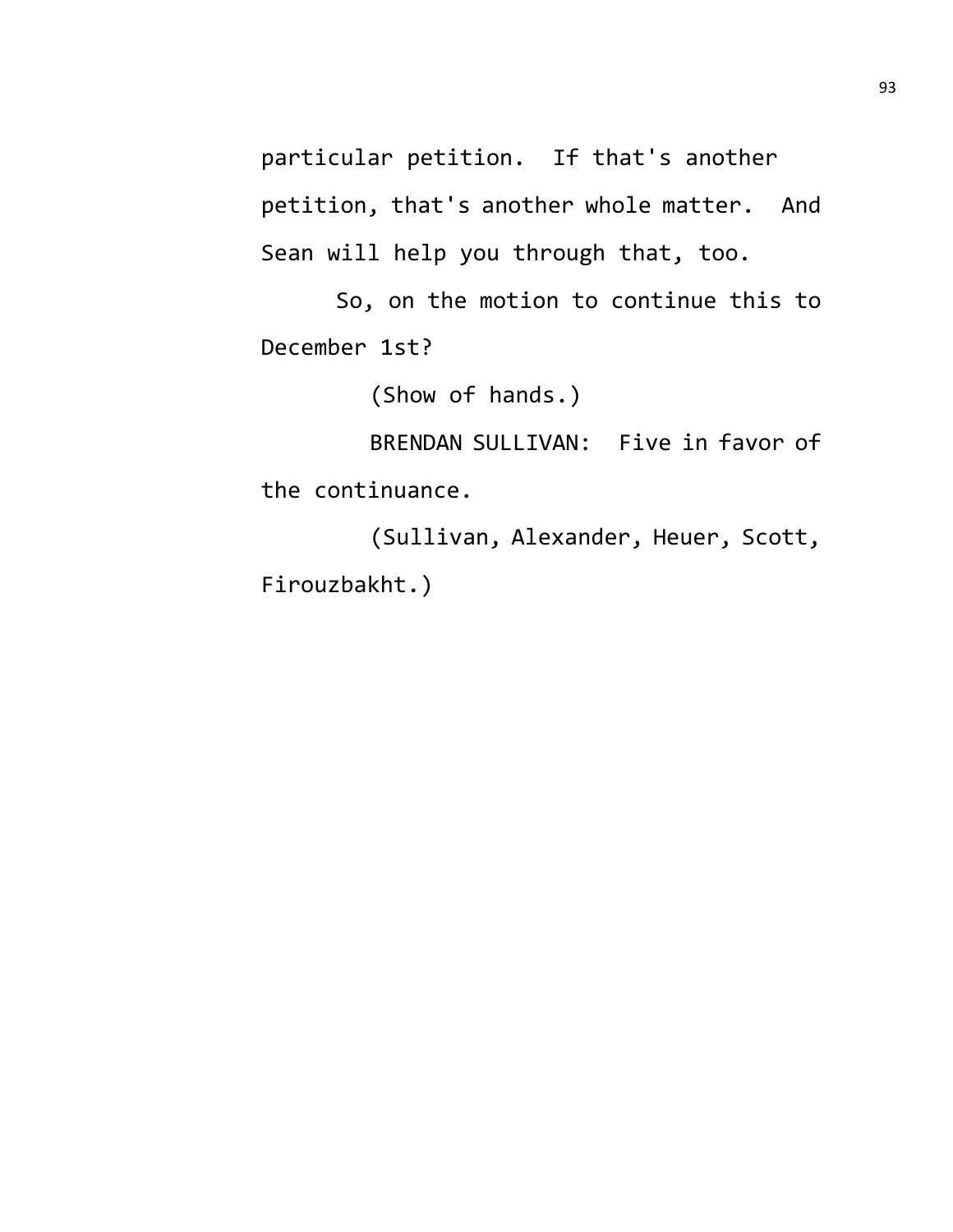(8:10 p.m.)

(Sitting Members:

BRENDAN SULLIVAN: The Board will hear case No. 10166, 5 Western Avenue. Whoever is going to present, if you would please say your name and address and spell your last name for the record.

JOHN WOODS: My name is John Woods. I work for the Cambridge Housing Authority. The Cambridge Housing Authority's address is 675 Mass. Ave. here in Cambridge. The Cambridge Housing Authority is acting on, as a development agent, on behalf of the City of Cambridge to redevelop the former Cambridge police headquarters at 5 Western Avenue.

I'm joined tonight by my colleagues from the Cambridge Housing Authority, Kyle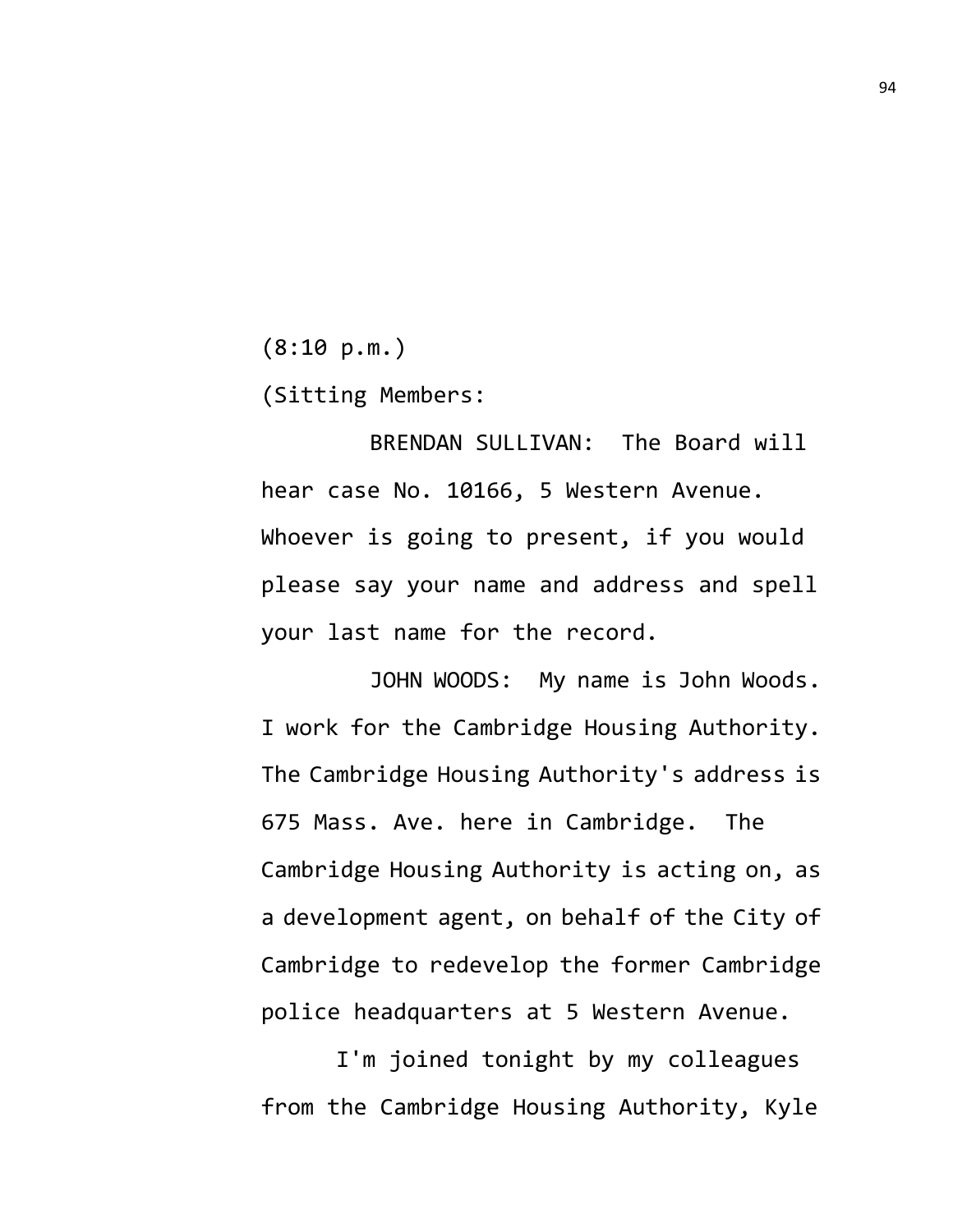Sullivan, Terry Dumas is in the back, as well as Michael Black from the City of Cambridge. And I see Rich Rossi is here, too.

In addition I'm also joined by Nancy Goodwin from Feingold, Alexander and Associates who is providing the design services for this exciting project. I'll be very brief in terms of describing what we're planning on doing at the 5 Western Avenue site. But what we're hoping to accomplish is to turn a vacant city-owned former Cambridge Police headquarters into a location for -- long-term location for the Cambridge Housing Authority as well as a series of city agencies. We'll do this by -- and we'll accomplish this by preserving the historical nature of the building, and also creating an energy-efficient structure. In fact, we're going for gold LEED standard on this particular property.

So in addition to the Cambridge Housing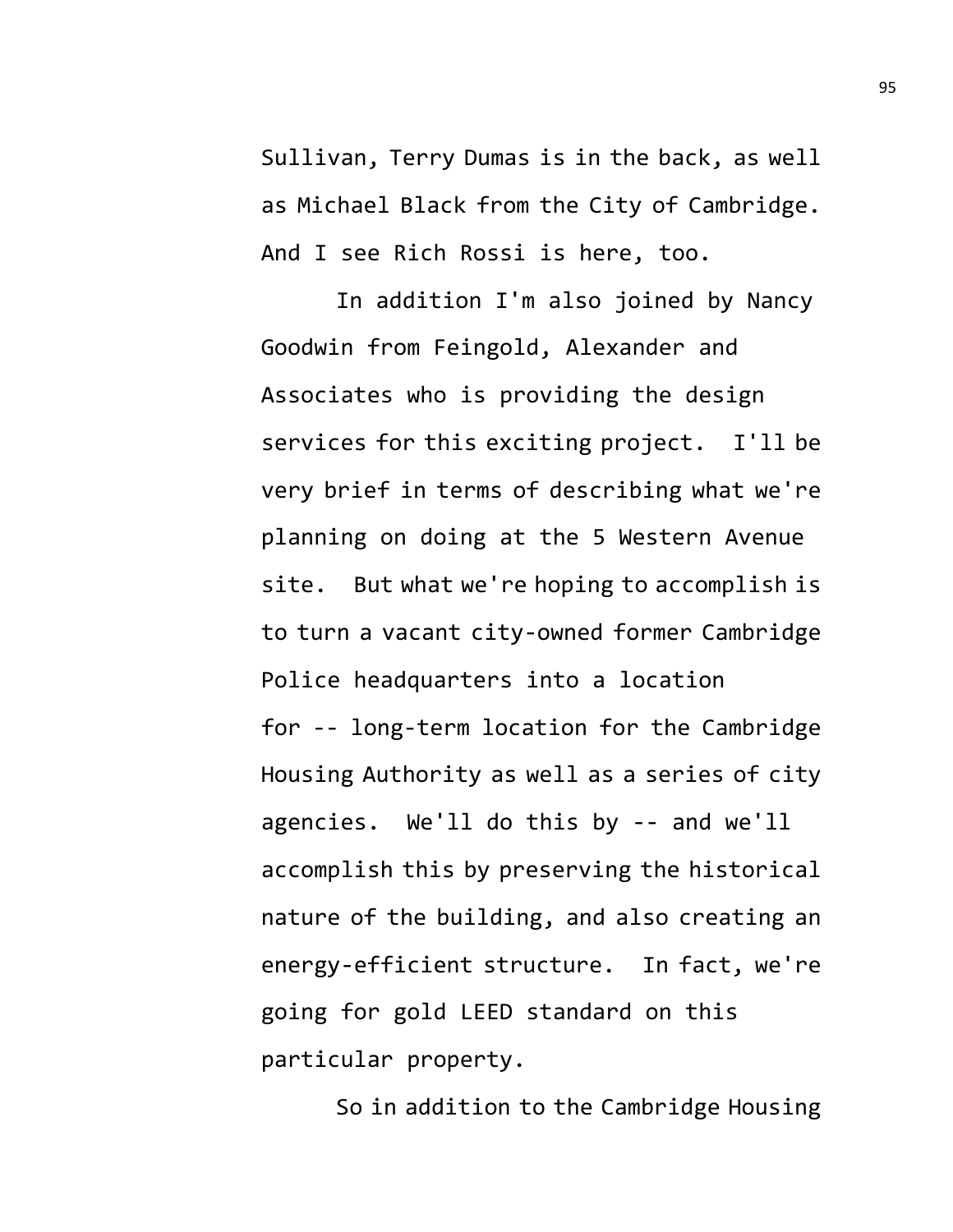Authority moving in the refurbished property and using it as its headquarters, there will be two city agencies that will move from another location within Central Square over to this property. Those agencies are the Cambridge Multiservice Center and the Cambridge Learning Center. In addition, there will be storage space made available for the Cambridge Elections Commission.

So we're here tonight, we're here before you tonight to seek relief for an increase of FAR to allow us to construct 1822 square feet of additional floor space within the structure itself, and to seek a Special Permit related to the reduction of parking for those 1822 square feet.

As you know, in June we requested and received a Special Permit from the city's Planning Board for the restoration of the building into the uses we're describing. That Special Permit provided us the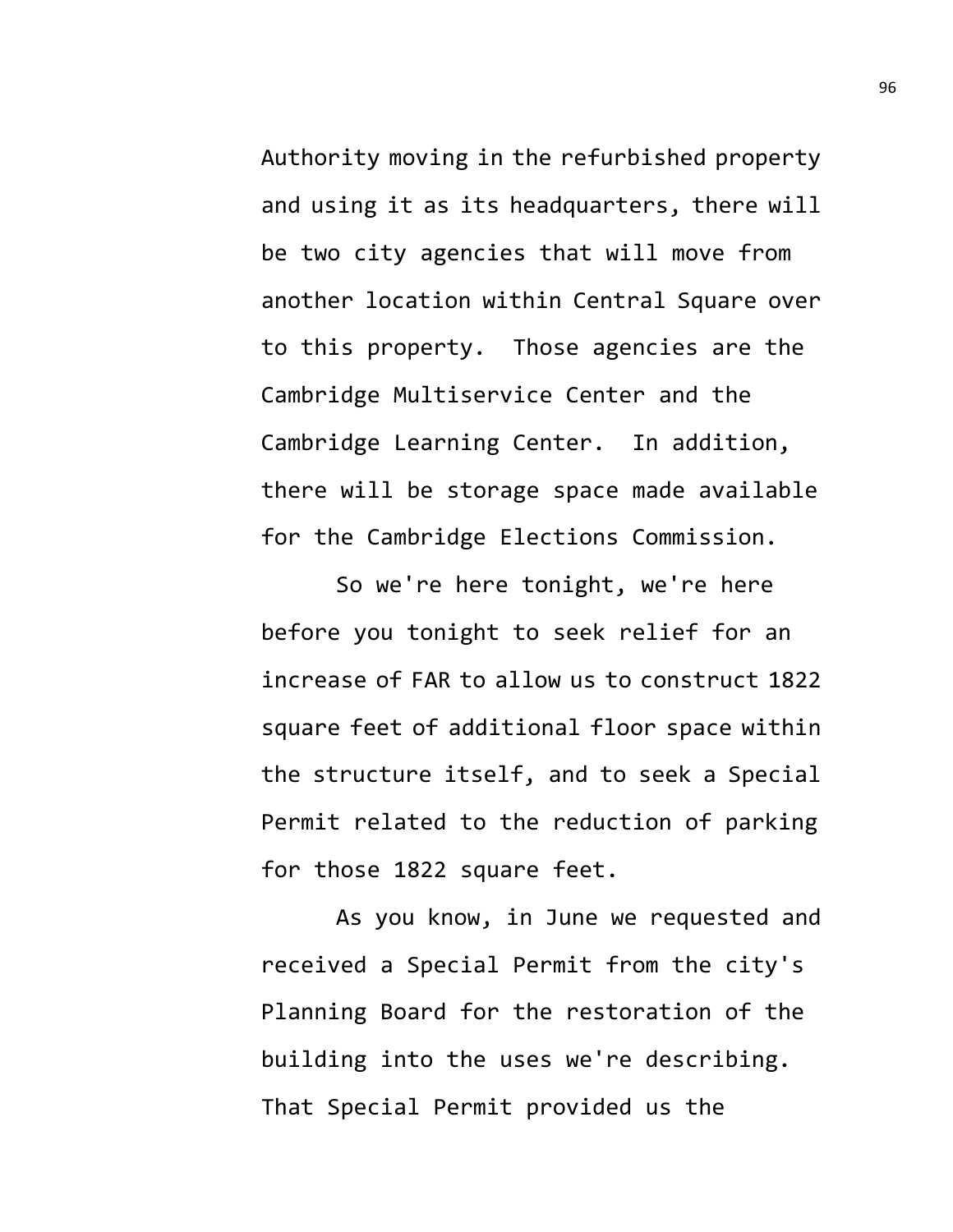authorization to develop 59,670 square feet of the 61,498 square feet we intend to develop, to accommodate the seeds of the CHA and the city agencies.

I'll turn over the presentation of how and where this extra floor space works into the design of the building, and then obviously we'll be available to help answer any questions that you might have. So I'll turn it over to Nancy Goodwin at this point who will take you through the process for the extra space.

NANCY GOODWIN: It's not a lot of square footage we're adding, but it's a very important amount of square footage to satisfy the programming needs for the Cambridge Housing Authority. They're going to be located on the top two floors of the building and one of the areas we are claiming. This is the existing auditorium in the building. It's a high, very high space. More than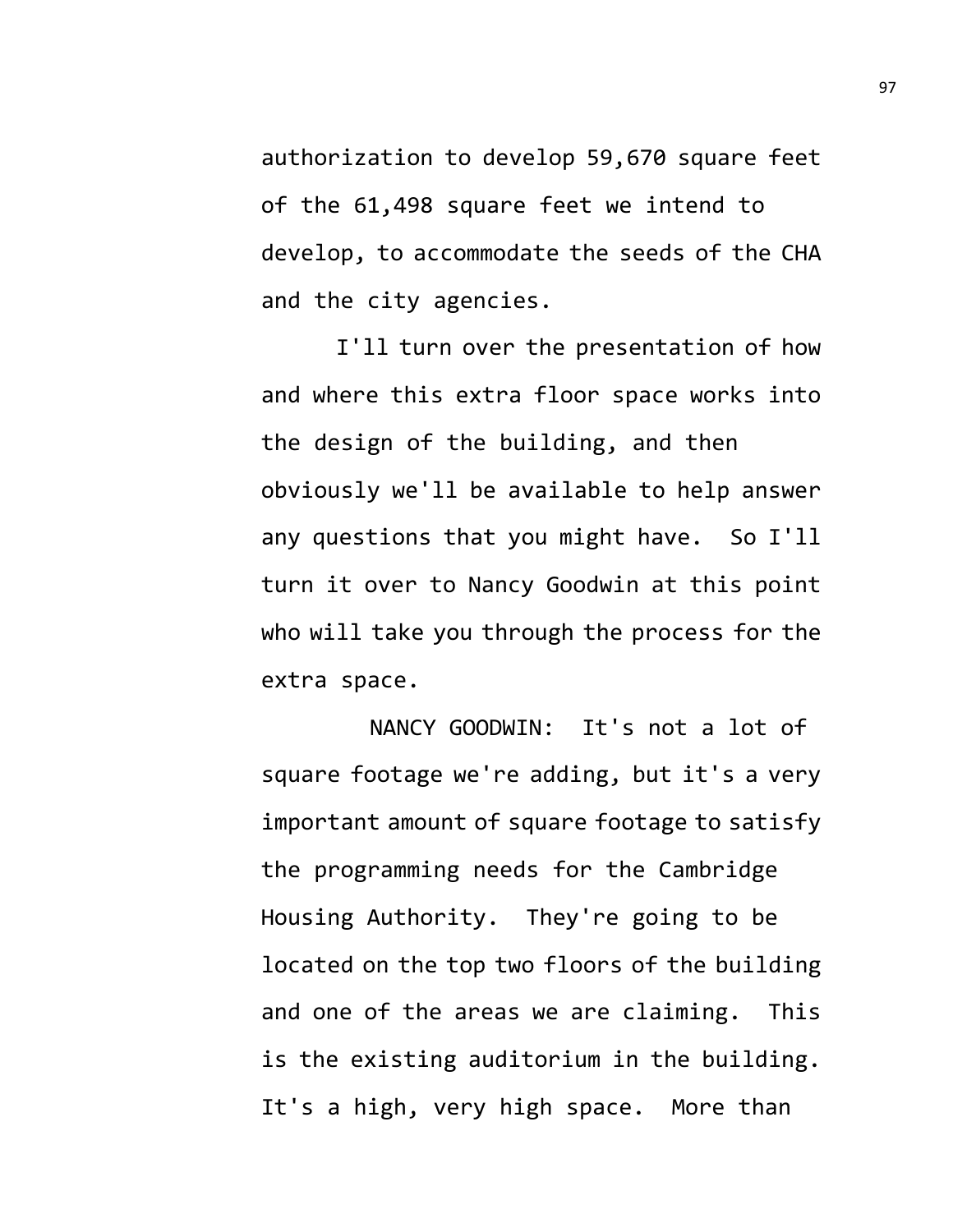double height. This is the part when you look at the outside and it has the portholes along the street, and it's an opportunity to develop what we're referring to now as a loft, because we have another mezzanine in the building, of approximately 1800 square feet in that volume. We're keeping it open around so that we still have the area of volume of the space, but inserting this piece to accommodate ten people in the conference room.

It's an FAR change from I think 4.22 to 4.36.

JOHN WOODS: That's correct.

BRANDON SULLIVAN: Any questions?

TAD HEUER: Can you talk about, and it's directly what you were just talking about, but I think it mentioned the porthole question? I was just looking at the elevations. Can you tell me what's happening with that, that upper level of the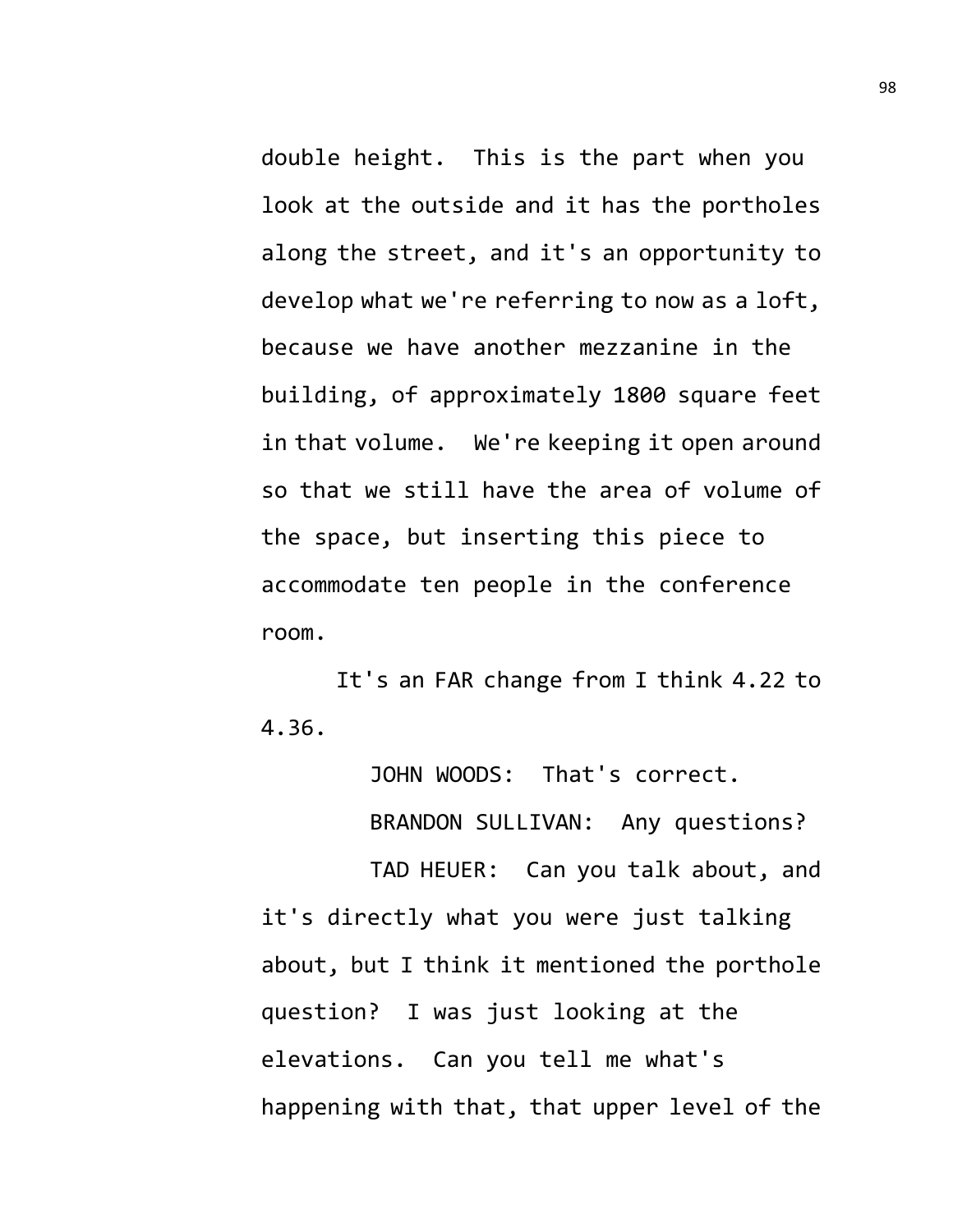roof? Because it looks like on one it looks like the parts are being removed. Is it getting removed and replaced or is there a different roofing that's going there?

NANCY GOODWIN: Well, we're sharing the mansard roof of the building basically. Yes.

TAD HEUER: Okay.

NANCY GOODWIN: The copper roof.

Most of the windows in the building have already been replaced. We'll be repairing the portholes.

JOHN WOODS: And we're working Charlie Sullivan throughout the process and actually very happy with the opportunity to restore some of that ornamental ironwork.

NANCY GOODWIN: I also brought along a rendering of what it's proposed to look like. So you can see it actually helps the volume of the space, I think, to produce this new office area for the Housing Authority and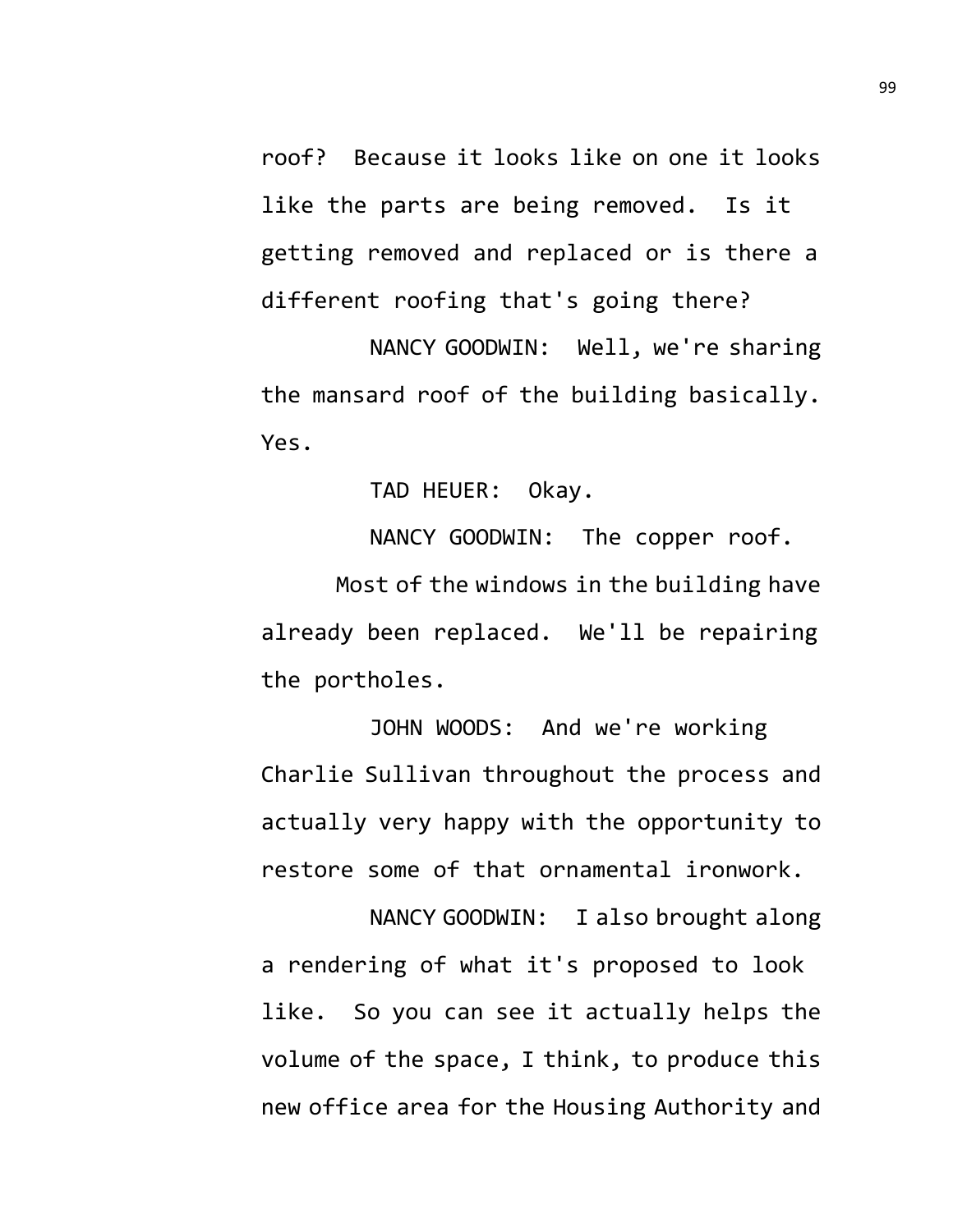we've kept it open, as I've said, around the perimeter so we still feel the volume but you have the space.

CONSTANTINE ALEXANDER: What was the space used for when it was the police department, this area?

NANCY GOODWIN: Well, originally it was an auditorium for another group that was in the building. Most recently they were using it as a gym. It was a gym exercise space.

TAD HEUER: This is a somewhat unusual question that you don't frequently hear from the Zoning Board. But is there a reason why you didn't try to put more, maybe it's just the spaciousness I'm seeing to the left. Is there a reason you didn't try to get more space in that mezzanine by pushing it out toward the back wall?

> NANCY GOODWIN: Code. TAD HEUER: Okay.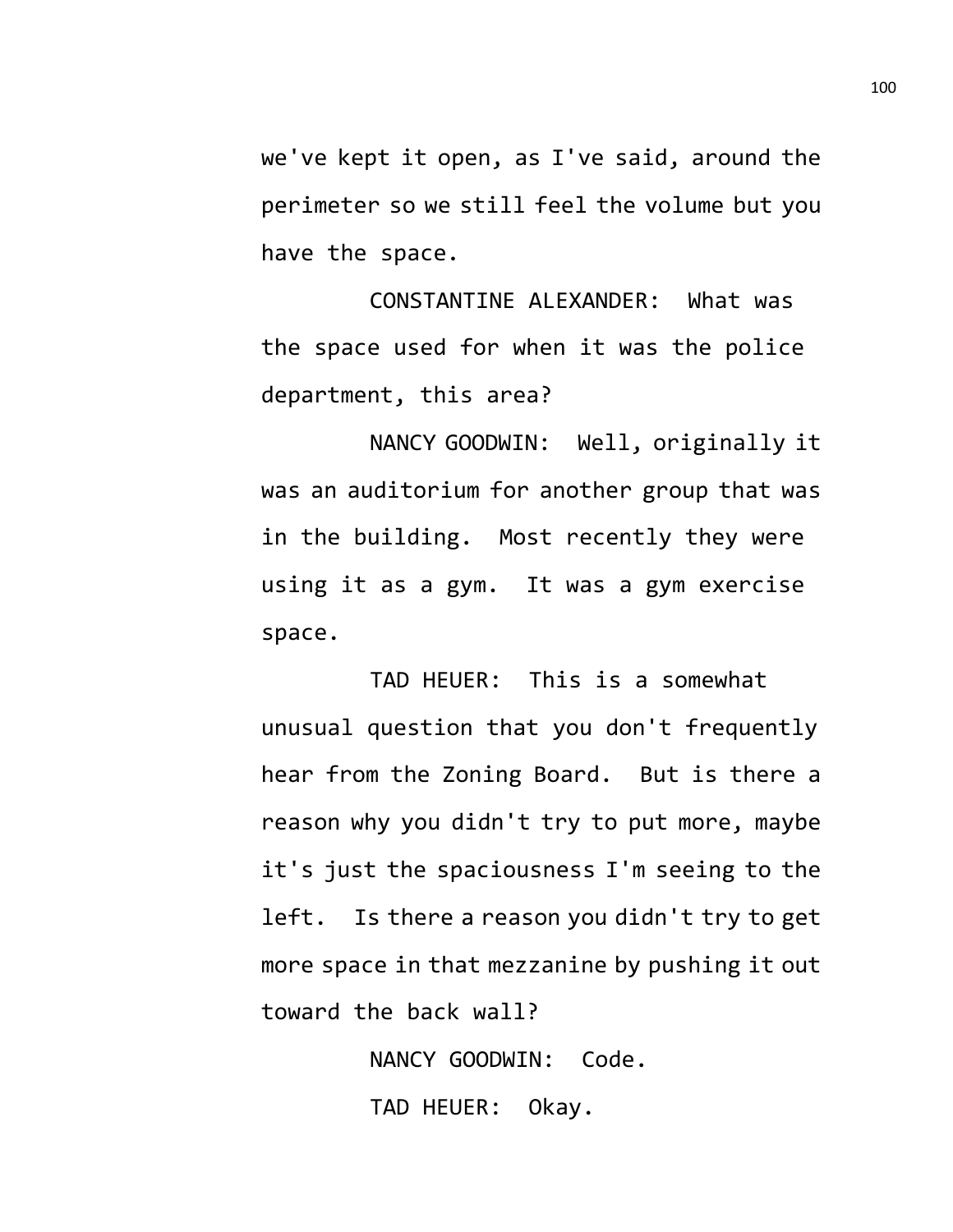NANCY GOODWIN: Code limits the space.

TAD HEUER: Okay.

BRENDAN SULLIVAN: That space is of no value -- the present space is of no value at all to the proposed tenants.

TAD HEUER: The double heightness of it?

BRENDAN SULLIVAN: Right, the height of this.

And you, however, do have a need for some more office space. At the current building as -- well, obviously you can chop it all up anyhow, but you need to capture this space, not use all of it, but to some degree to create more office space.

JOHN WOODS: That's correct.

BRENDAN SULLIVAN: Because you're three city departments moving into this building.

JOHN WOODS: That's correct.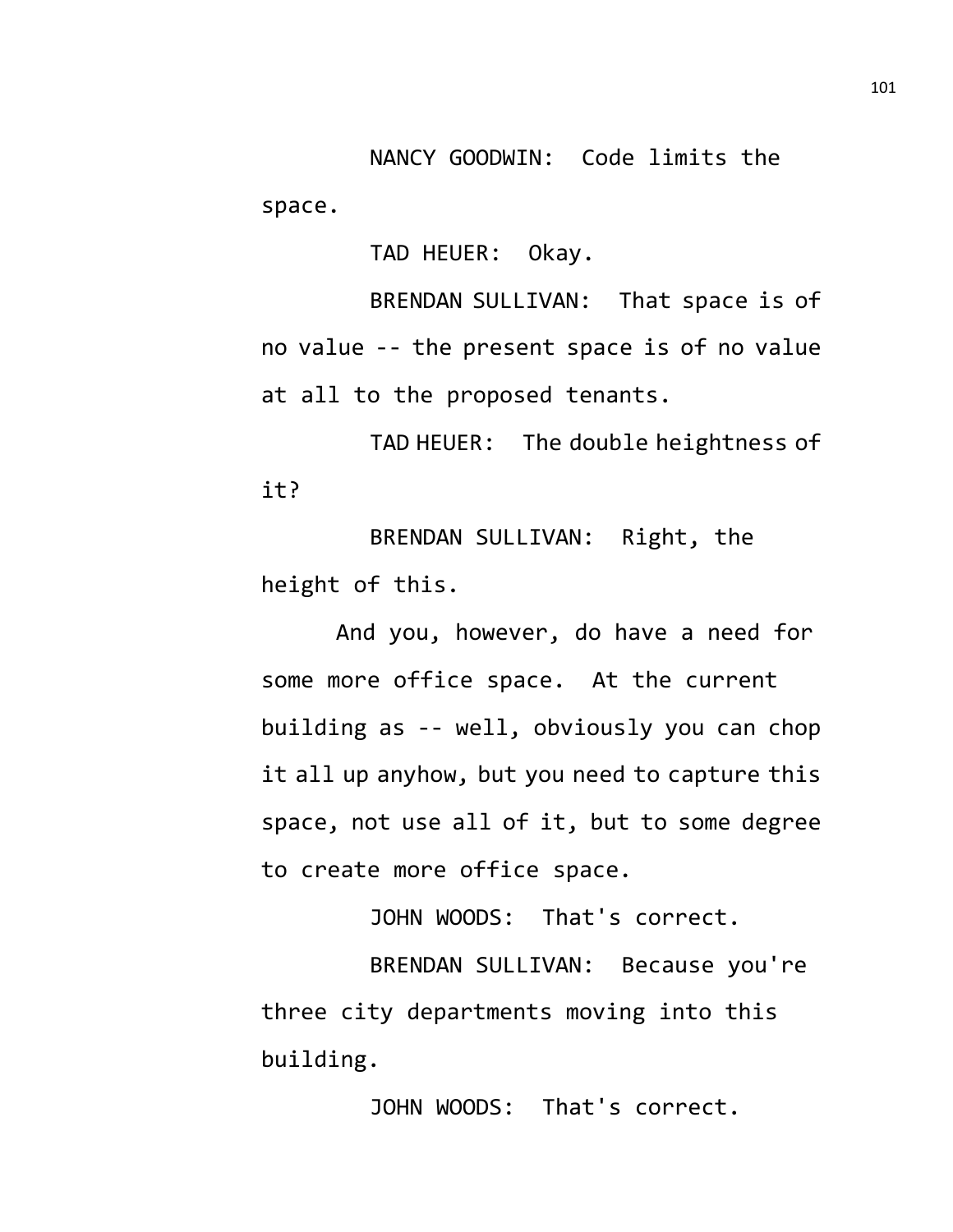There's actually ten work stations created by having this additional square footage as well as a conference room that is needed for the CHA use.

BRENDAN SULLIVAN: Okay.

TAD HEUER: And what's the handicap accessibility of the new --

NANCY GOODWIN: There's a new elevator that will go from the basement to this added floor.

TAD HEUER: Oh, okay.

NANCY GOODWIN: So it will be fully accessible. This is the site of the current elevator location and we're replacing it with a new elevator.

The Housing Authority is actually using some of the attic space, too, as storage. And so we're maximizing the space for them that we can. So but this is the only used space.

TAD HEUER: Could you talk about the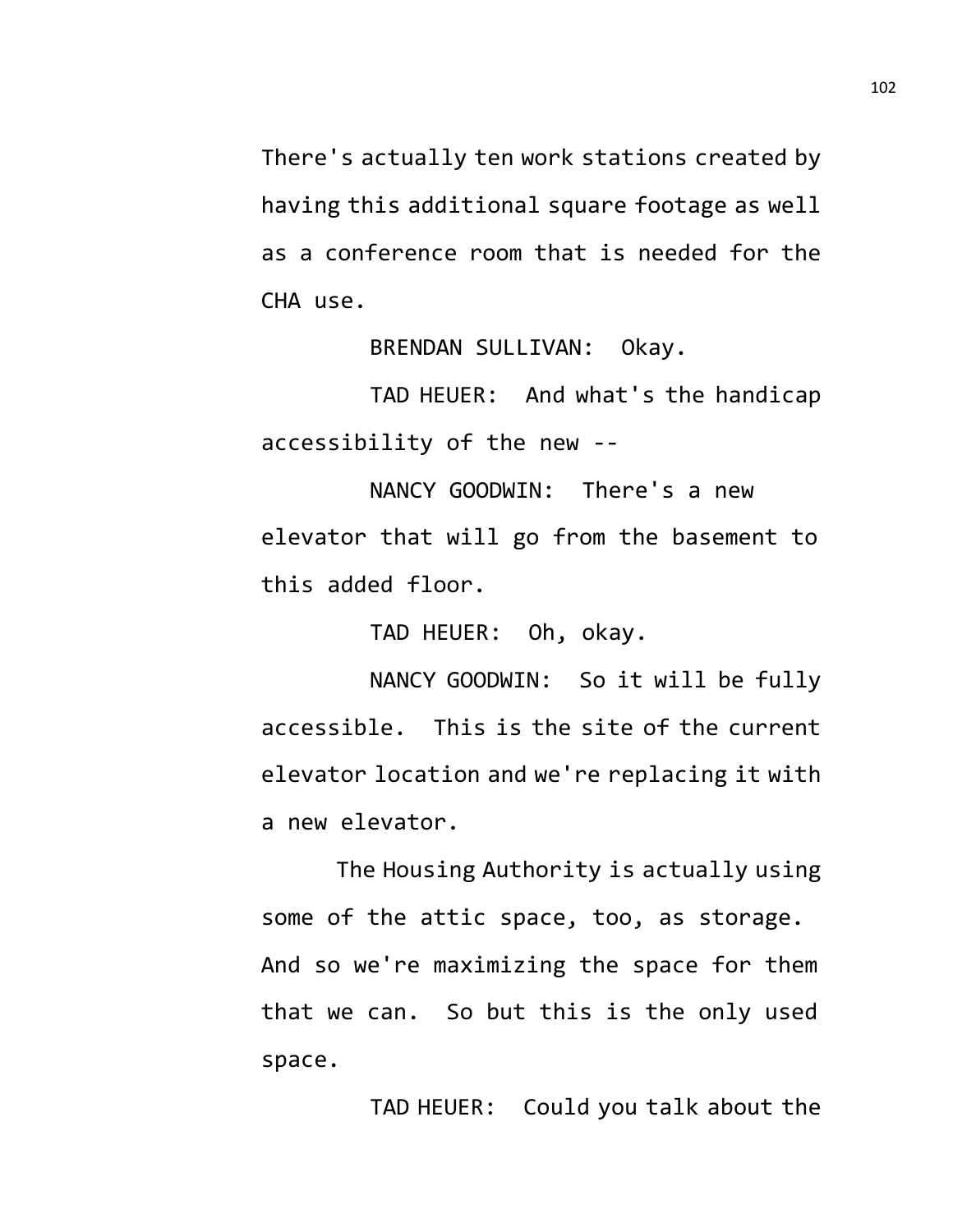other half of the petition, the parking element, and just walk us through, you know -- certainly I think we know that at least for the record, you know, it's in Central Square. You're close to other means of transportation that are not, you know, automotive driven.

JOHN WOODS: Exactly. We had a traffic impact study actually as part of the Planning Board Special Permit process. Although I think you all are aware of the fact that the Central Square Overlay District provides a waiver for the parking requirements, there are 13 spaces in the basement that will be newly lined out in accordance with today's standards. But the vast majority of the information that we got from the traffic impact study showed a dramatic decrease in terms of the traffic impact from the former use as a police station.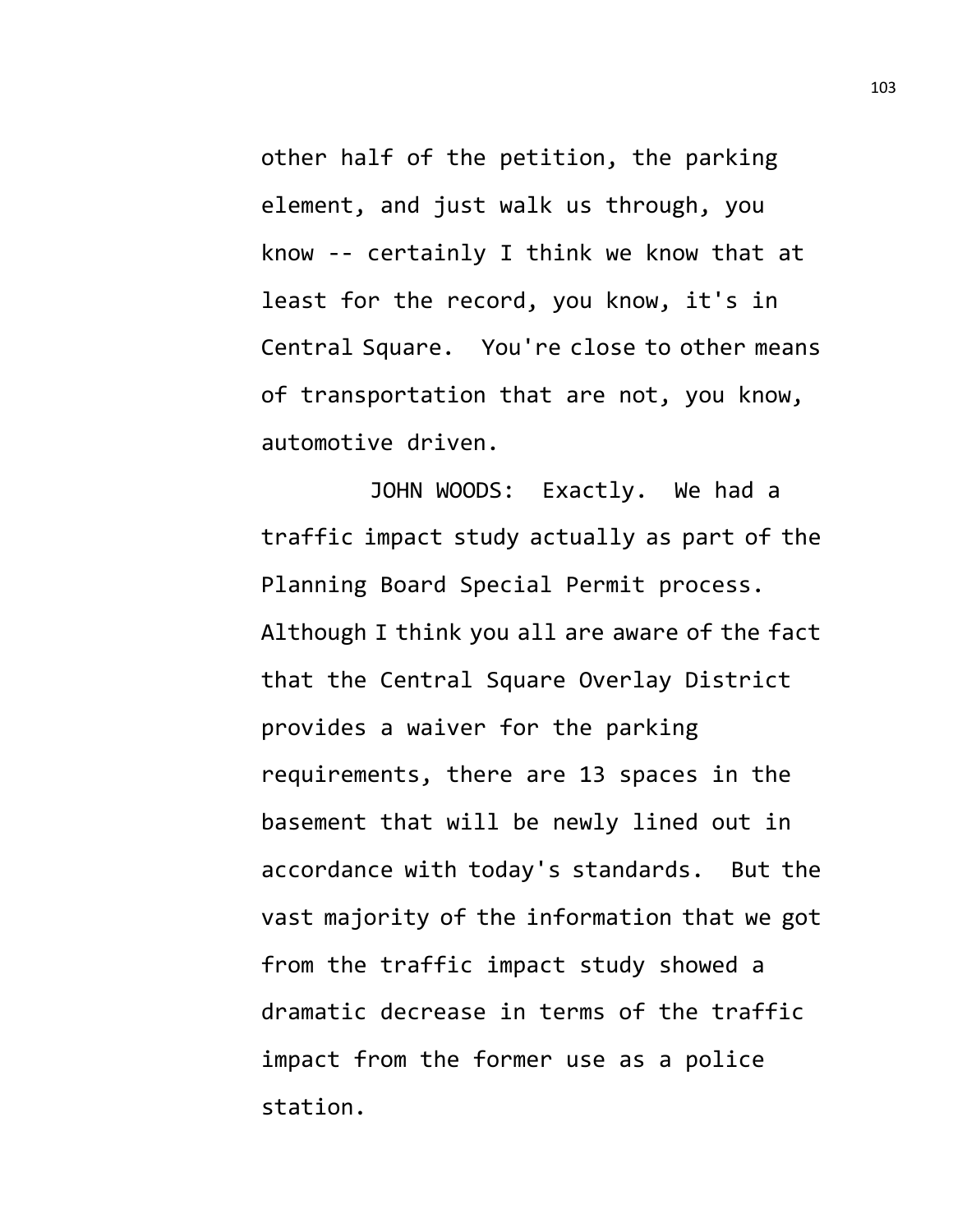## CONSTANTINE ALEXANDER:

(Inaudible).

JOHN WOODS: Yes, yes, it was very dramatic. But in addition to that, both the CHA and the city agencies all have programs currently and will incorporate them into future uses that encourages employees to use public transportation, that encourage employees to bring bicycles to the workplace. In fact, that's part of the LEED gold requirement. So there will be showers as well as bicycle set-asides.

In addition, the ZipCar is also utilized currently and will be continue to be utilized. So the hope is by moving all three of these agencies from other parts of Central Square into this Central Square location, there will be very minimal impact on the traffic.

CONSTANTINE ALEXANDER: Sir, do you have a lot of clients -- I don't want to refer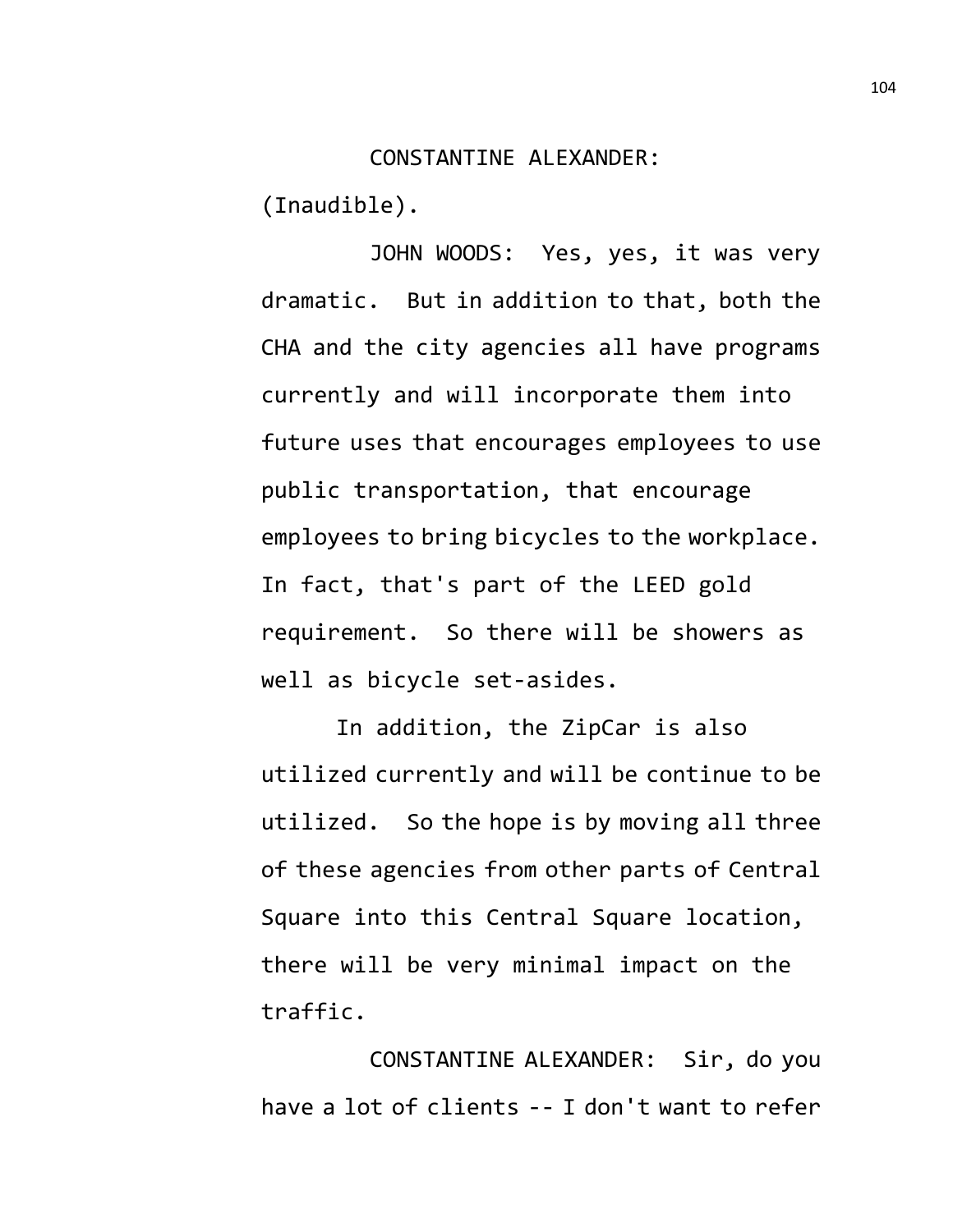to them as clients, but people that come to do business to do business with you, come to the CHA or is it mostly --

KYLE SULLIVAN: What we have are residents who come and fill out applications. People who come to recertify Section 8.

CONSTANTINE ALEXANDER: And having a central location in Central Square for your operations with the access to public transportation is really furthering the public good.

KYLE SULLIVAN: This is keeping us in a more permanent place.

CONSTANTINE ALEXANDER: You will be able to discharge your responsibilities and benefits more effectively having the location here with the space you need.

JOHN WOODS: Absolutely. Three steps from the Red Line is very important. Both the clients, as well as the staff, who use the public transportation quite a bit.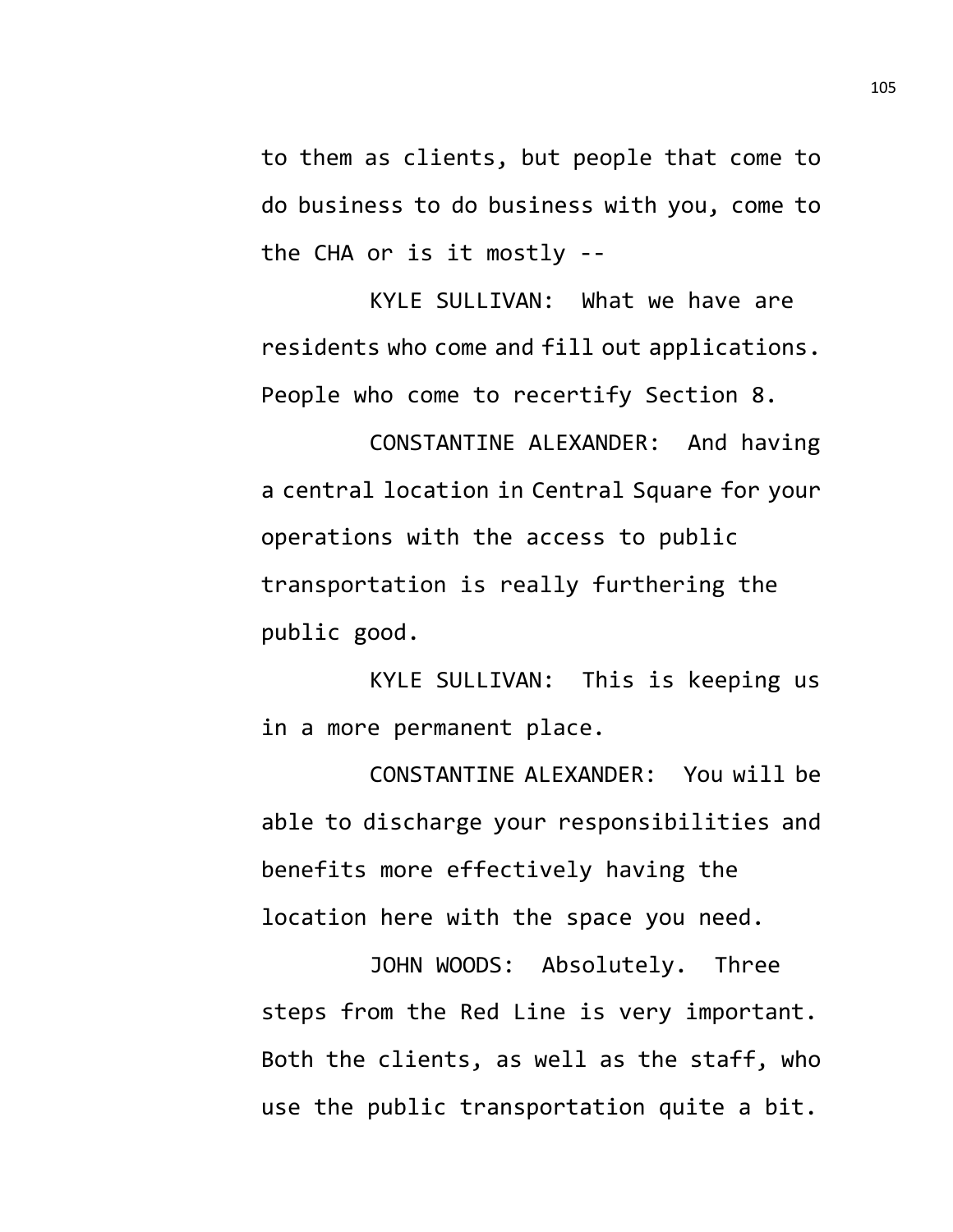NANCY GOODWIN: There are a great number of bus lines as well.

BRENDAN SULLIVAN: Currently you're at 675 Mass. Ave., 166 Prospect, and 119 Brookline. And you have leased parking spaces which total 24. The building, you're proposing to have 12. Do you maintain any of those other parking spaces or will you abandon those?

JOHN WOODS: No, I assume we'll continue to at least try to find alternative parking spaces, not those in particular. At 675 those spots are actually connected to the lease arrangement.

BRENDAN SULLIVAN: So those will be abandoned?

JOHN WOODS: Right. So we're in the process now of trying to identify additional parking spaces.

BRENDAN SULLIVAN: And the 24 that you currently lease, they're totally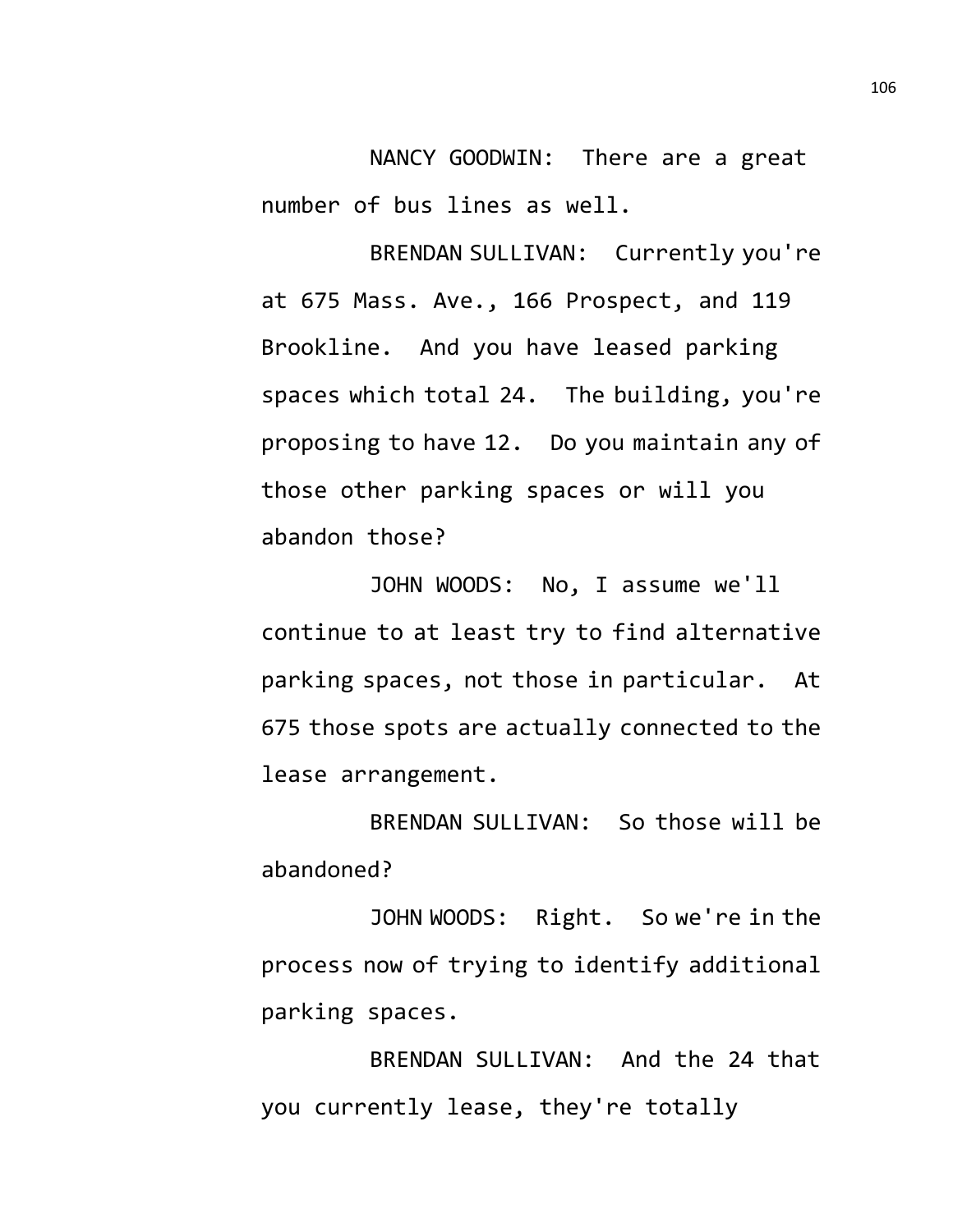utilized?

JOHN WOODS: Yes, I would say yes. BRENDAN SULLIVAN: Okay. So the 12 that are gonna be proposed in the building will be obviously more than utilized and looking for other spaces to accommodate --

JOHN WOODS: Yes.

BRENDAN SULLIVAN: -- mostly staff I would think; is that correct?

JOHN WOODS: Yes. There will be some adjustments necessary for, you know, staff for both the CHA and obviously for the city agencies. But, again, there's plenty of other options available from the public transportation.

BRENDAN SULLIVAN: And there was no other area that you can increase the parking spaces within the building?

> JOHN WOODS: No. BRENDAN SULLIVAN: It's 12? JOHN WOODS: Yes.

107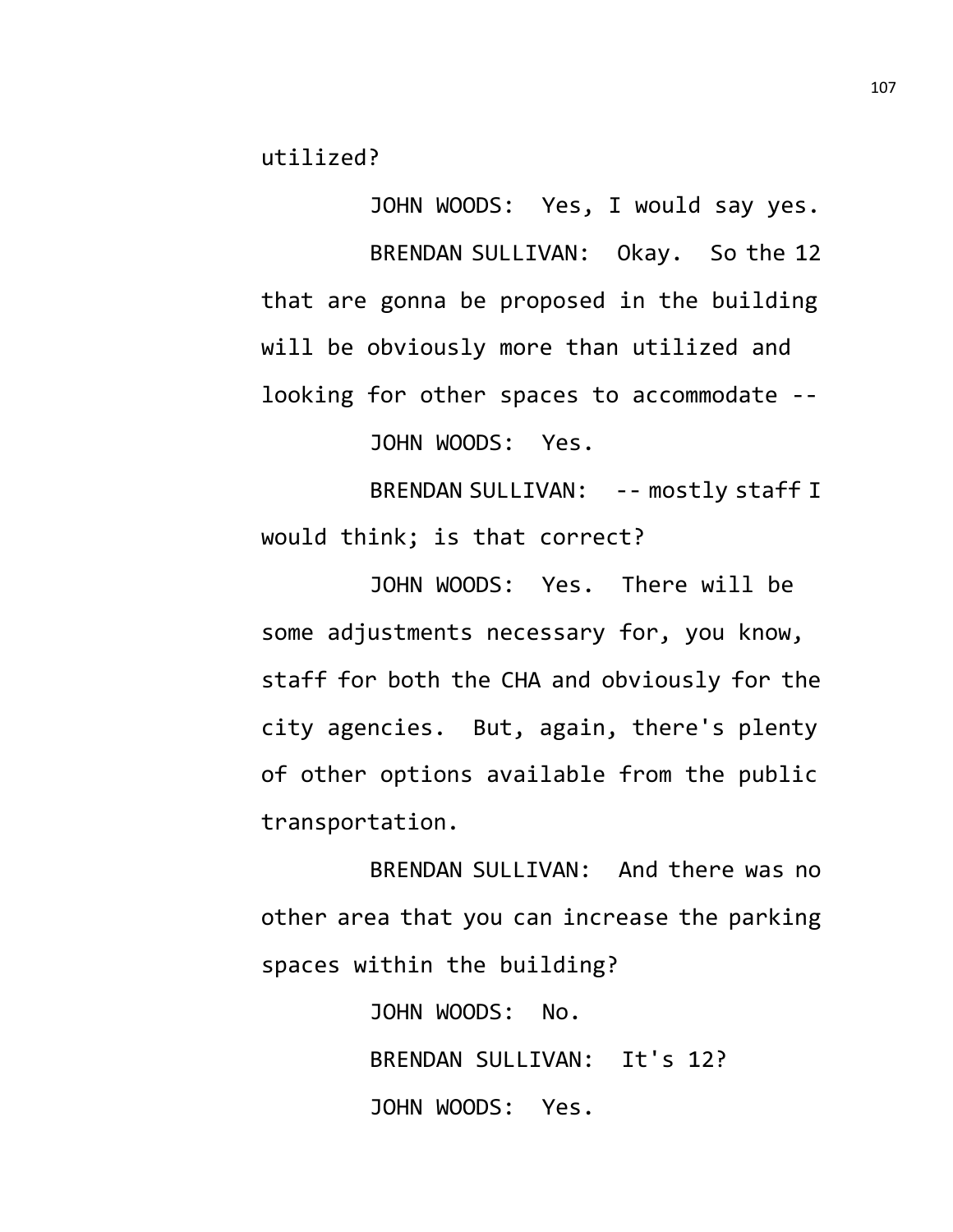BRENDAN SULLIVAN: Okay.

JOHN WOODS: And, again, the fact on the FAR issue, too, one of the things that we sort of were committed to was making sure that we weren't making any negative impact in the existing historic property. So we're making everything work within the walls that are there.

BRENDAN SULLIVAN: Right. It's totally interior anyhow, what is proposed? JOHN WOODS: Yes.

TAD HEUER: And you're zero lot line on all sides; right?

JOHN WOODS: Right.

TAD HEUER: So even if you wanted to put things elsewhere on your lot, you have no more lot?

KYLE SULLIVAN: Right.

BRENDAN SULLIVAN: What is the date of the building?

JOHN WOODS: 1933.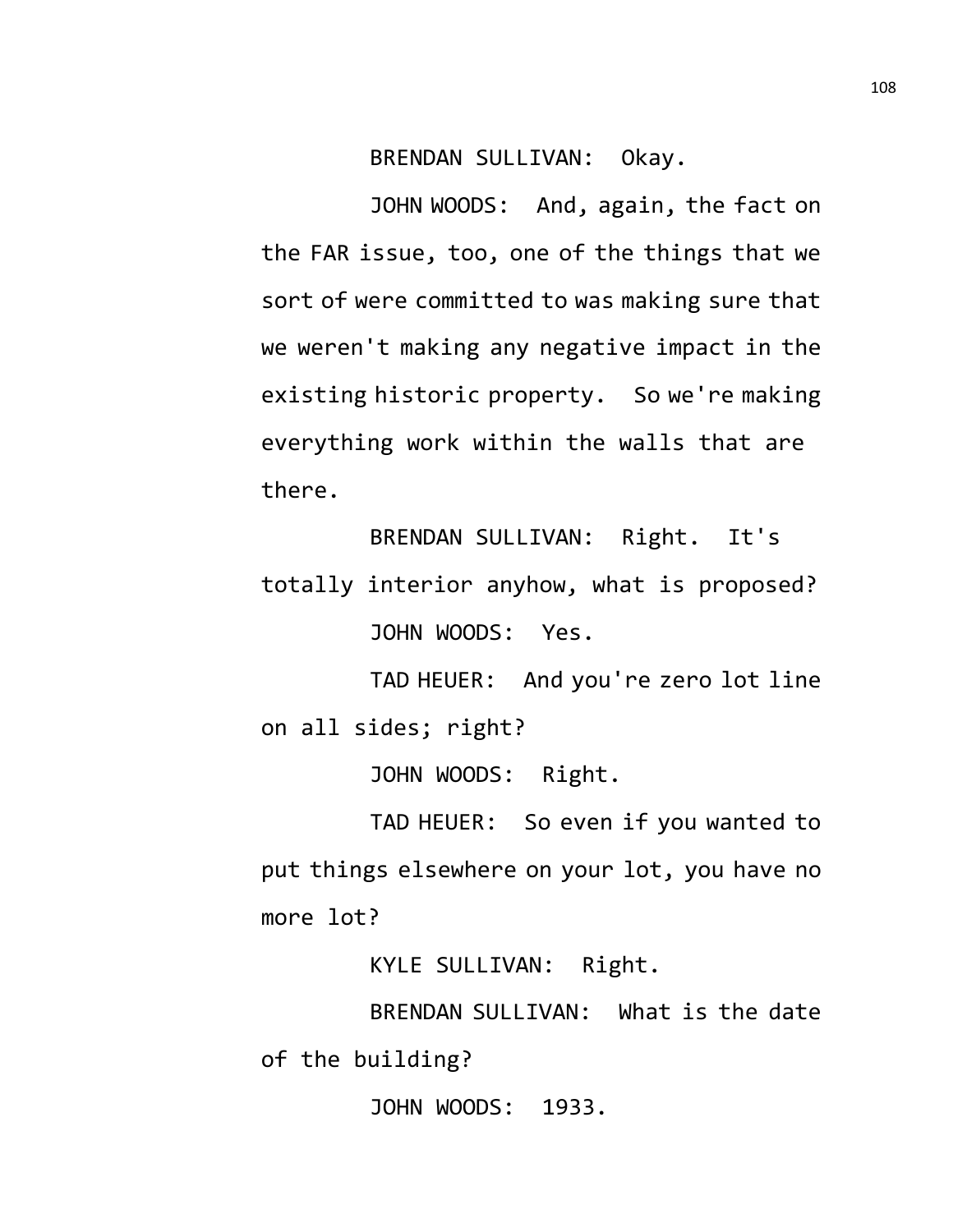BRENDAN SULLIVAN: Okay. So it

predates whatever we have before us?

JOHN WOODS: Yes. I think 1941 was....

BRENDAN SULLIVAN: Correct.

Any other questions?

(No Response.)

BRENDAN SULLIVAN: Let me open it public comments.

Is there anybody here who would like to speak on the matter at 5 Western Avenue?

ATTORNEY ROBERT SNYDER: Yes, I would.

BRENDAN SULLIVAN: Please identify yourself for the record.

ATTORNEY ROBERT SYNDER: Yes. My name is Robert Snyder. I'm an attorney. I'm here with Michael Simon who is a general partner of Central Liberty Partnerships which owns and operates several abutting buildings to this location. Now, I suggest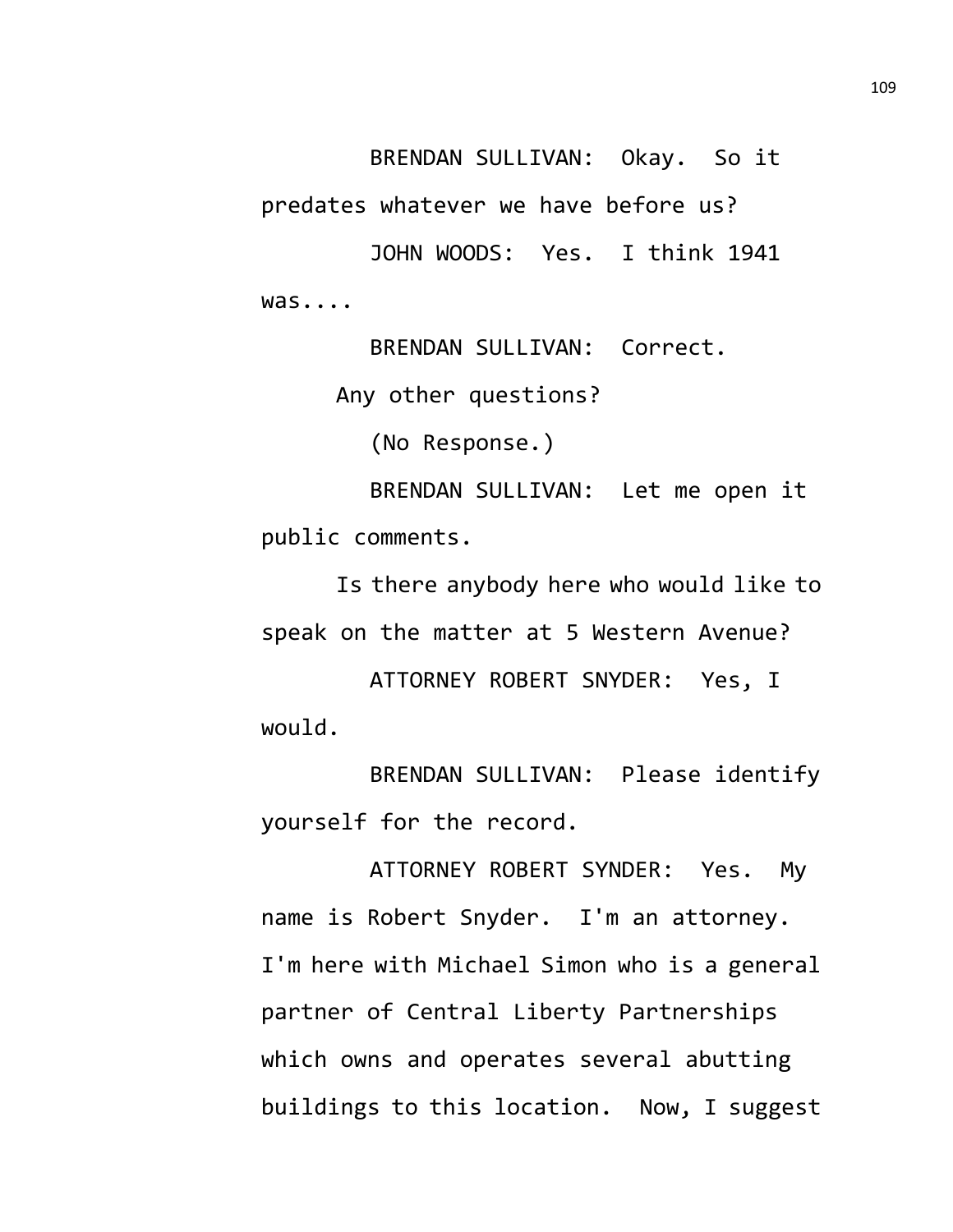to you that we should start thinking about this, on the Central Square Overlay, which gives this Board specific instructions to be very careful about making any changes to Central Square. And I suggest to you now that I don't think there's enough information that you have to construct Special Permit conditions that make sense. Now, I know that you've heard tonight that there's a representation that this building will be used less intensely than the police station. And I suggest that that is not correct. If you look at this building in the way it's designed, it has a lot of little office spaces. There are a lot of employees there. They're also going to have a lot of people coming for housing for filing applications. That's not the way a police department runs. I have personal experience with the Boston Police department, their headquarters are not run that way. Police departments people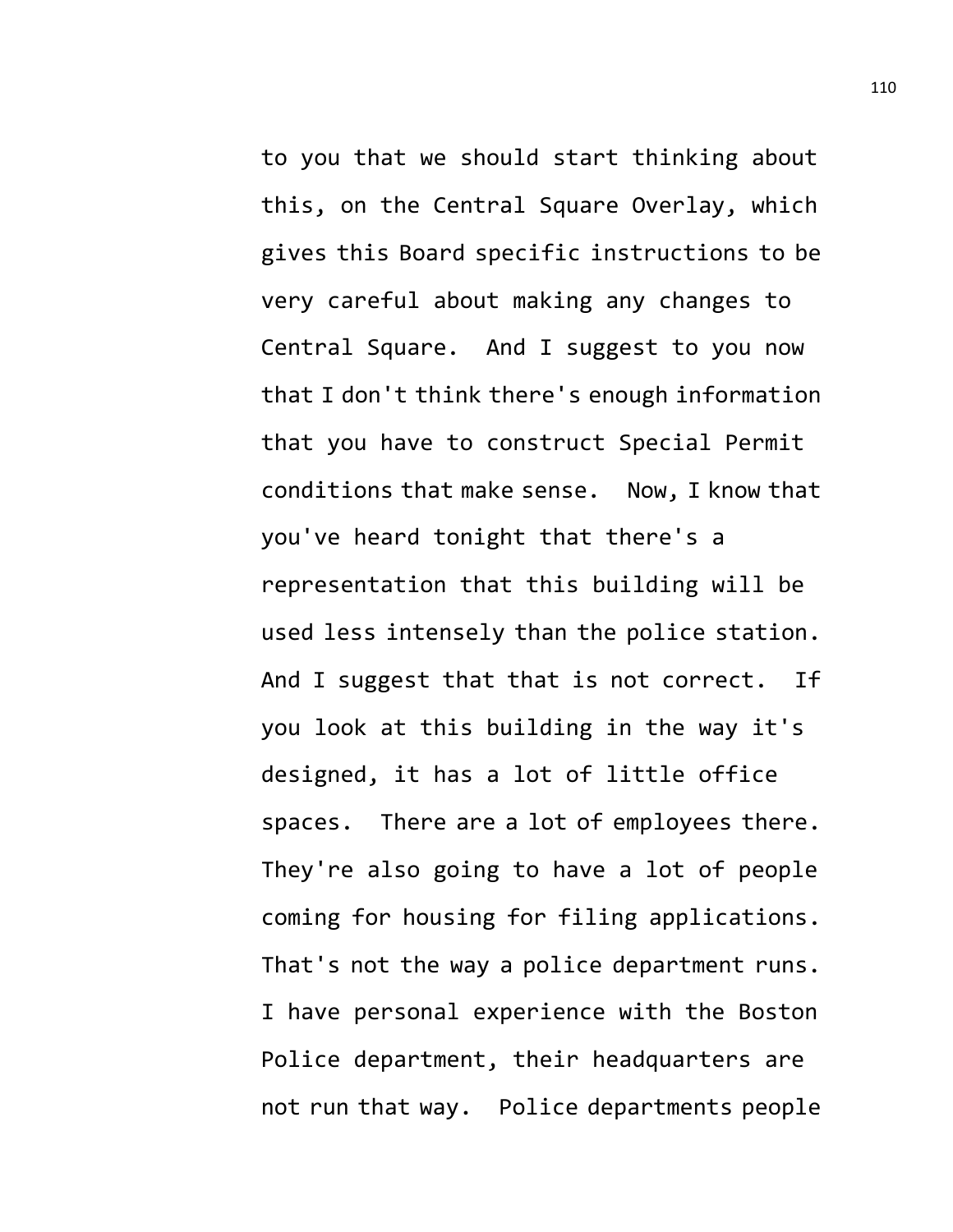tend to come, you know, in waves and then leave.

Secondarily, one of the things that you're asked to do here is to approve the mezzanines. That makes the building more intensive because there's going to be more square footage in the building now than it was when the police station was there. So that is a logical inconsistency. And by the way, we have no objection to this building being modernized, being improved, being expanded inside. We're here because, because every car that's added to the parking area around Central Square is going to decrease the parking spaces for our tenants in the square.

So, my basic point is, let's not rush into this. You say that there's a, there's a traffic study, but it's from the City of Cambridge. You know, we -- members of the Board, you took an exam they required this year on conflicts of interest.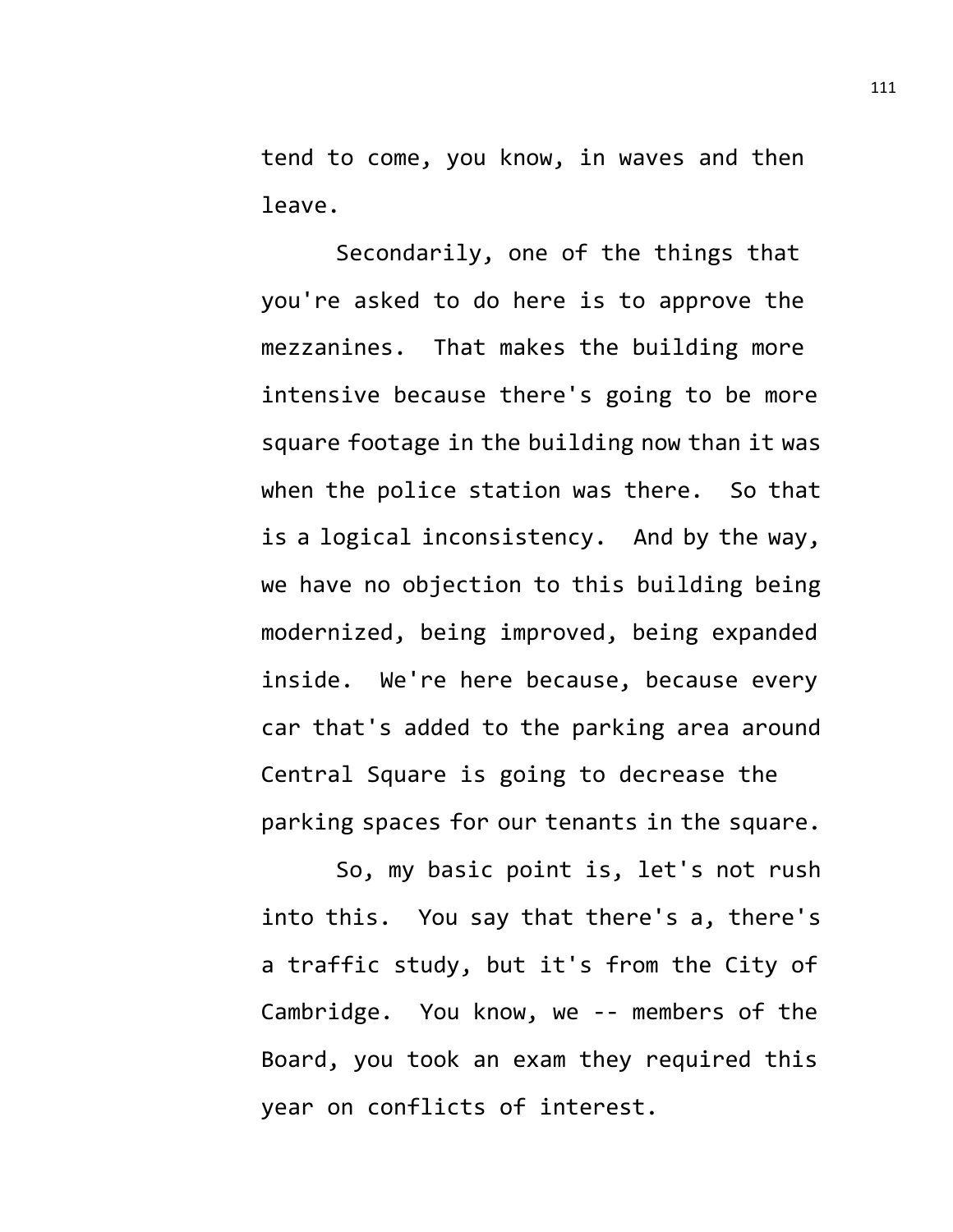Massachusetts is very specific about conflicts of interest. By definition, a traffic study from the City of Cambridge may be competent but it has a conflict, built in conflict of interest, and I think it's unreliable for that purpose. Now I think that prior to the time you act on this before you can construct sensible Special Permits, I think there should be an independent parking study and traffic study paid for by CHA so that you will have better information on what's happening.

Now, I heard you suggest that in addition to the 12 spots, they should get some accessory spaces. Two points on that:

If they get accessory spaces that are generally available now, then they've deducted spaces that Central Square has used prior to this time. If they get accessory spaces that I think that they should, then the spaces should be additional spaces then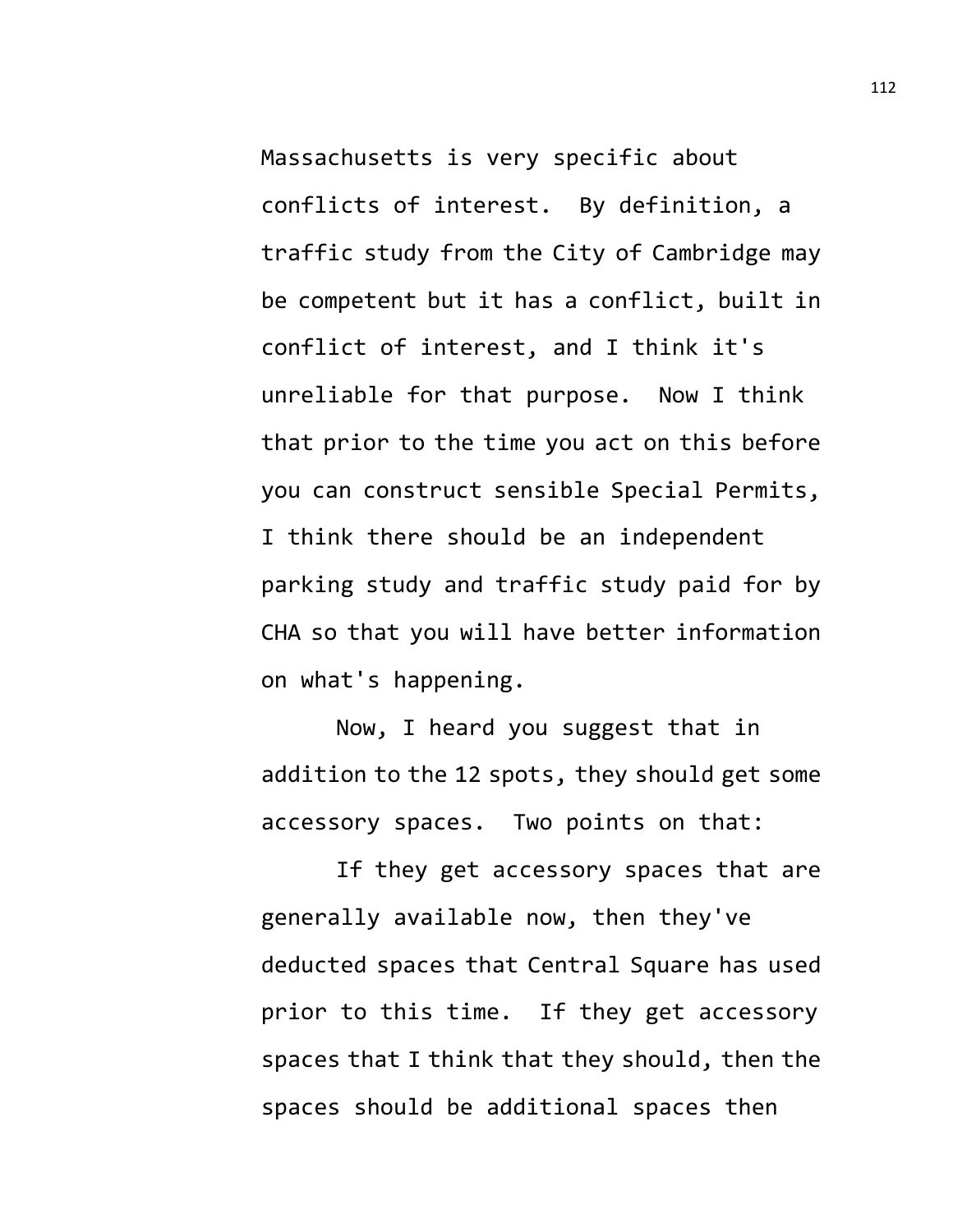already exist. I mean, without looking at the Ordinance, every by-law, Zoning By-Law, every Ordinance that deals with parking, when we read it, says one per bedroom, one per two employees, and whatever it is. Those standards have come down to us based on years and years of experience in hundreds of thousands of cases of municipalities that have to deal with parking.

Now, if you know, you looked at the Ordinance and you'd say well, you should have 20 spaces for this building and the amount of people in it and the difference is 12 to 20, well that's not such a great -- but you're dealing here with a small percentage. The most -- if this building was decided on a straight parking requirement, you'd need like 60 to 70 spaces. I mean, the amount of spaces here of 12, and even bringing in 26, is minute compared to what it is. So, I suggest that you really need to look at this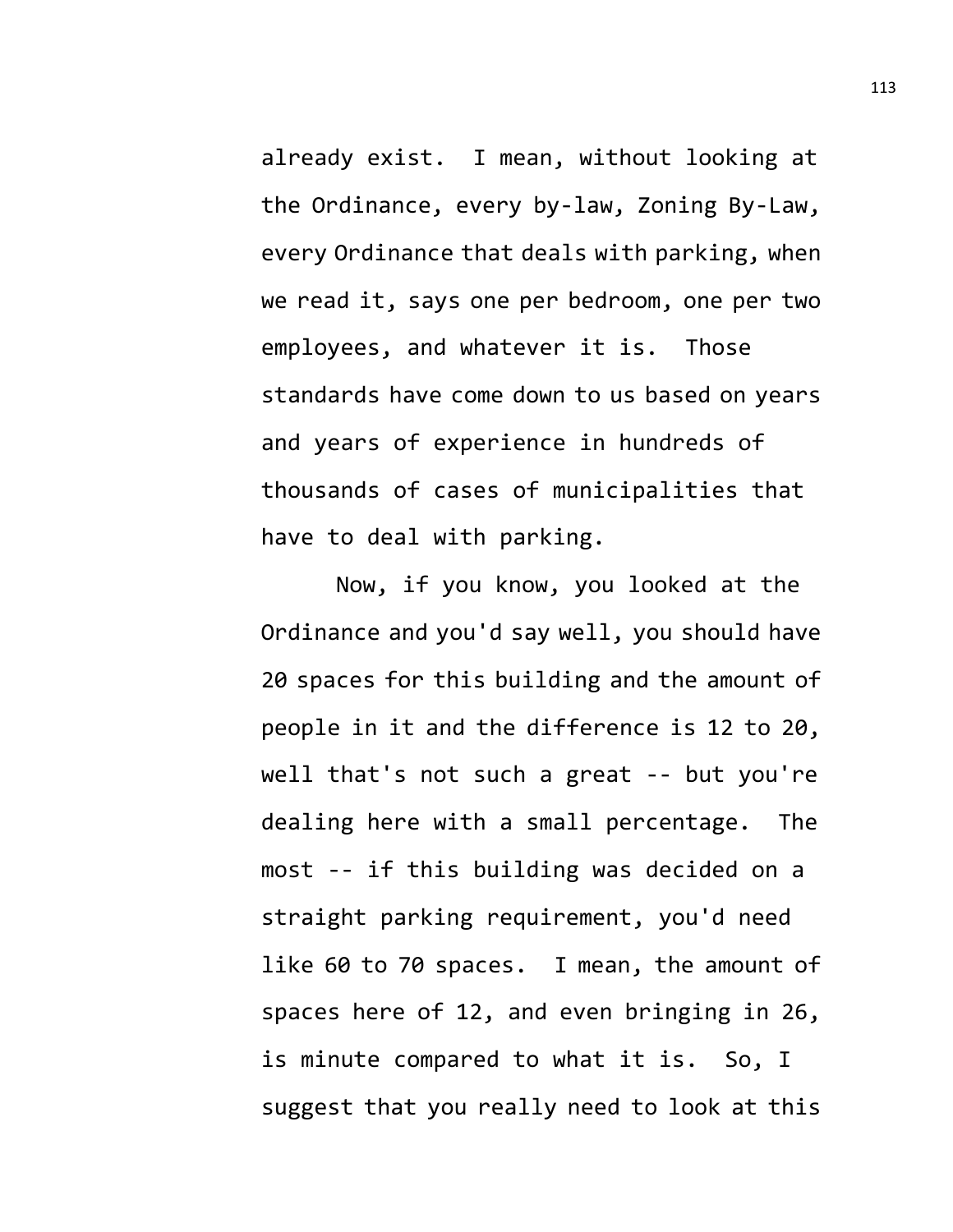as a factual basis, considering how sensitive the area is, and get an independent study on what's really needed and then construct Special Permits and requirements for parking additional to exist --

CONSTANTINE ALEXANDER:

Mr. Snyder, are you aware, have you seen the report of the Central Square Advisory Committee?

ATTORNEY ROBERT SNYDER: No, we didn't have notice of it and we haven't see the traffic report. I understand, Mr. Alexander, but it comes from the City of Cambridge.

CONSTANTINE ALEXANDER: Now, wait a minute, our Zoning By-Law is setup, we have a whole procedure with respect to how we're going to have developments take place in Central Square. And the Zoning By-Law contemplates this group, which is not a function of the City of Cambridge, it's an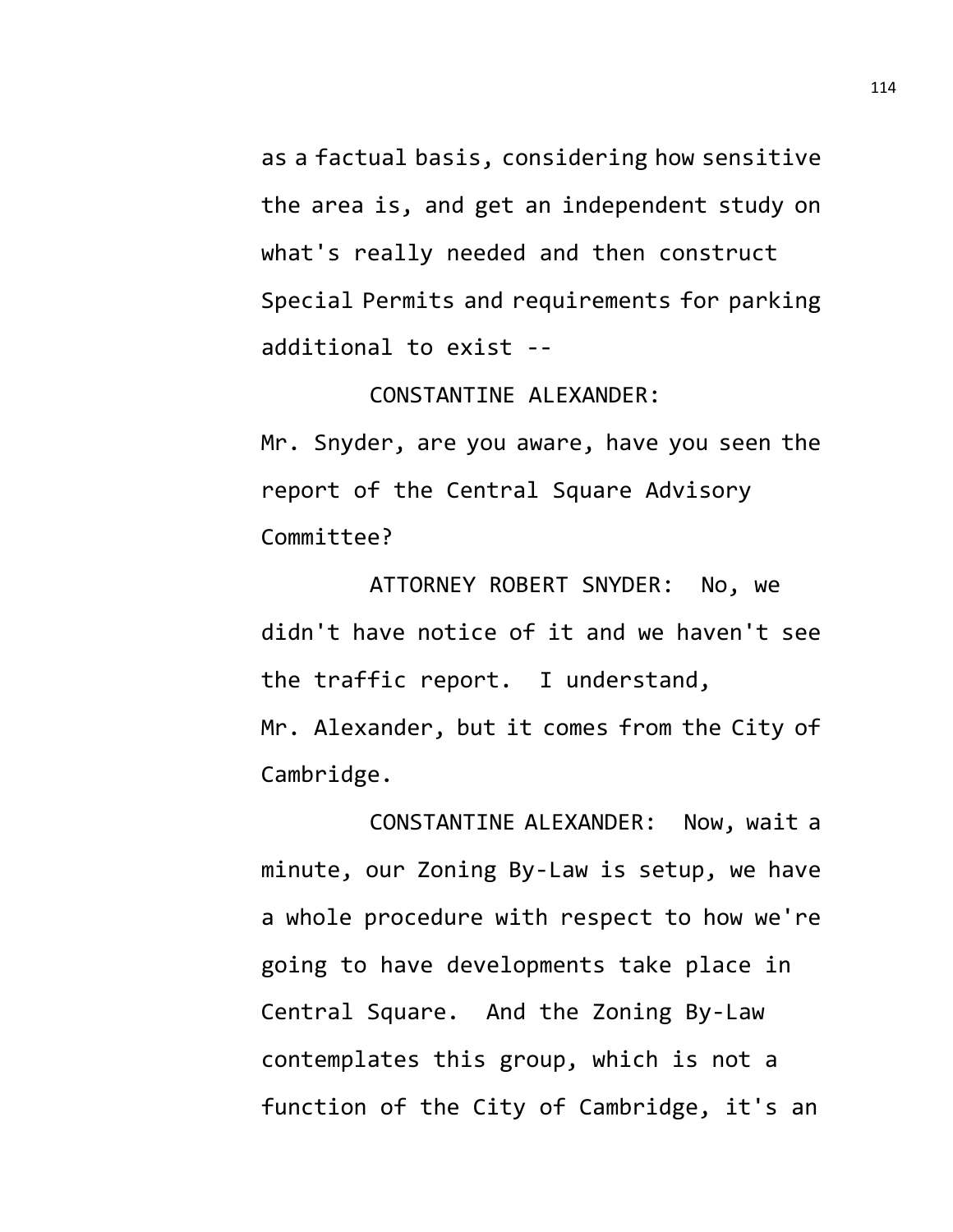advisory committee to be the watch dogs, provide the information that you say we need to have. They provided us that information. So I'm a little puzzled why given the report of the Central Square Advisory Committee, why we need more?

ATTORNEY ROBERT SNYDER: I haven't seen that. That wasn't provided to my client.

JOHN WOODS: I'm more than happy to share that with you.

BRENDAN SULLIVAN: Hold on.

ATTORNEY ROBERT SNYDER: And that was not provided to my client ahead of time. BRENDAN SULLIVAN: It's all in the file.

CONSTANTINE ALEXANDER: It's all in the file.

BRENDAN SULLIVAN: And it's subject to review for at least the last month.

ATTORNEY ROBERT SNYDER: I saw your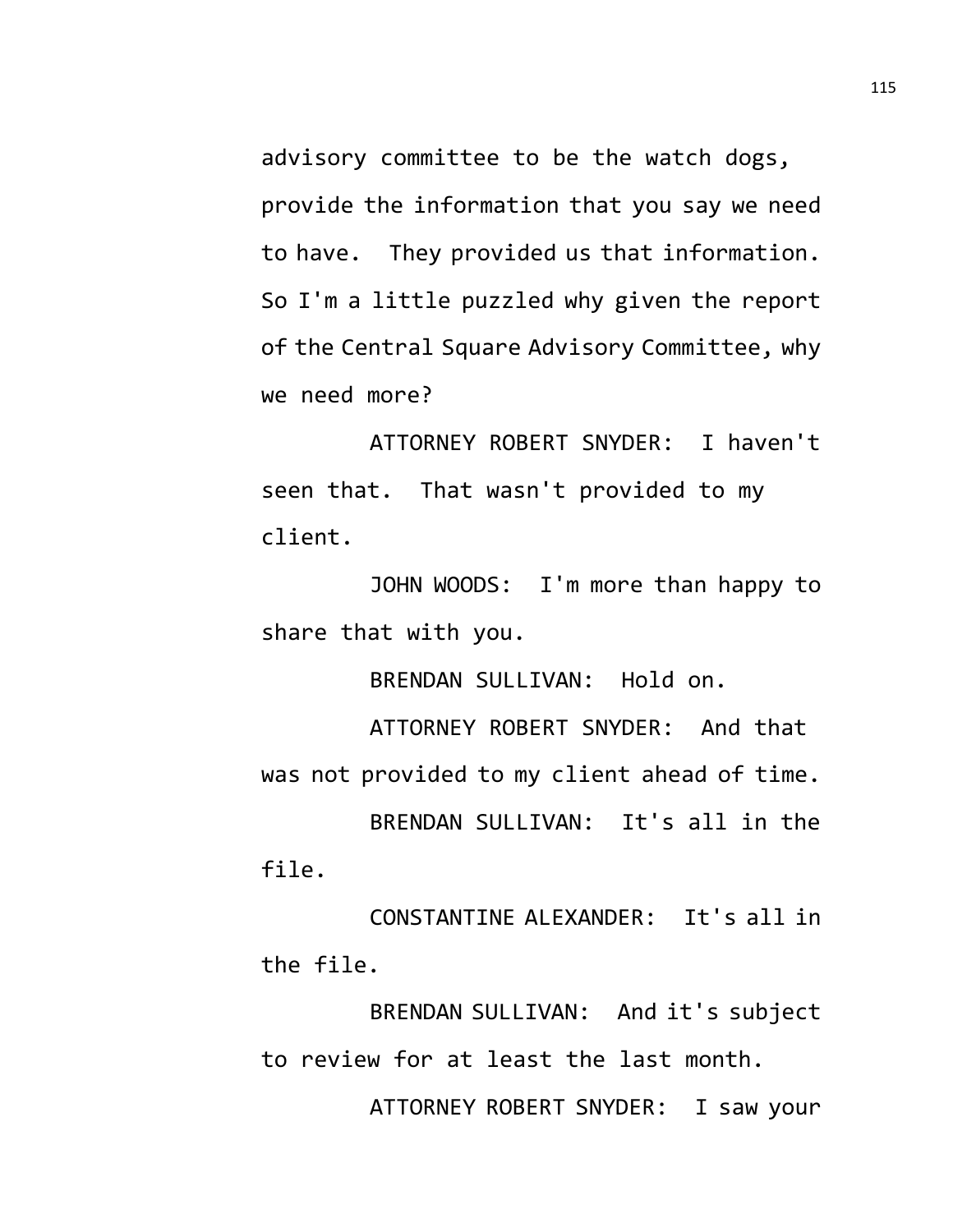file, and I didn't see any of that report in here.

BRENDAN SULLIVAN: Well, it's here. And it's been available as far as, you know, we not having enough information, we have enough information. I would proffer that you don't have never information to comment.

ATTORNEY ROBERT SNYDER: I admit that we did not get the information prior to this time.

BRENDAN SULLIVAN: Okay. Well, again, I'm not going to --

ATTORNEY ROBERT SNYDER: My client got notice just last week that this hearing was on.

BRENDAN SULLIVAN: Okay. All right. Thank you.

Anybody else?

RICHARD ROSSI: Richard Rossi, the City of Cambridge. I just want to point out the City of Cambridge did not do a traffic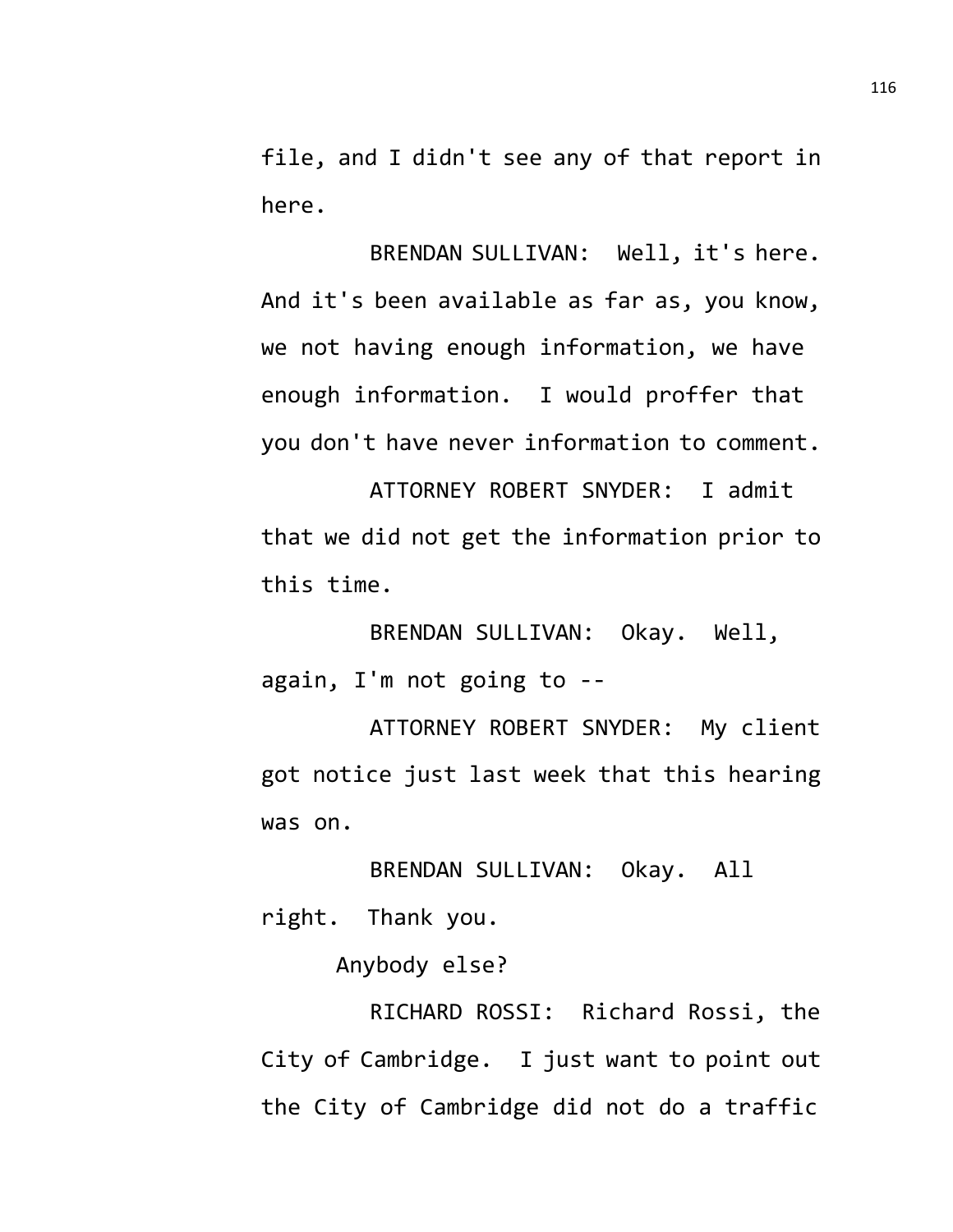study for this project. I think John can explain to you how that was done. So it's not a bias study by the City of Cambridge. And in terms of parking, for all the years the police department was there, we had about 230 personnel, most of whom who drove to work. They're all gone from Central Square. They used to take up a great number of spaces in the Green Street garage which I think now opens it up to a lot of public parking because you don't have police officers going in there every shift. That used to be a 24-hour, seven-day-a-week operation and that ceases with this project. We were able to take, right on Green Street, right opposite Mr. Simon's property right on Green Street, we took spaces that were dedicated only to police parking and put in metered parking. So all businesses I think gained by that. I think this project has a much, much less of an impact in terms of parking on the Central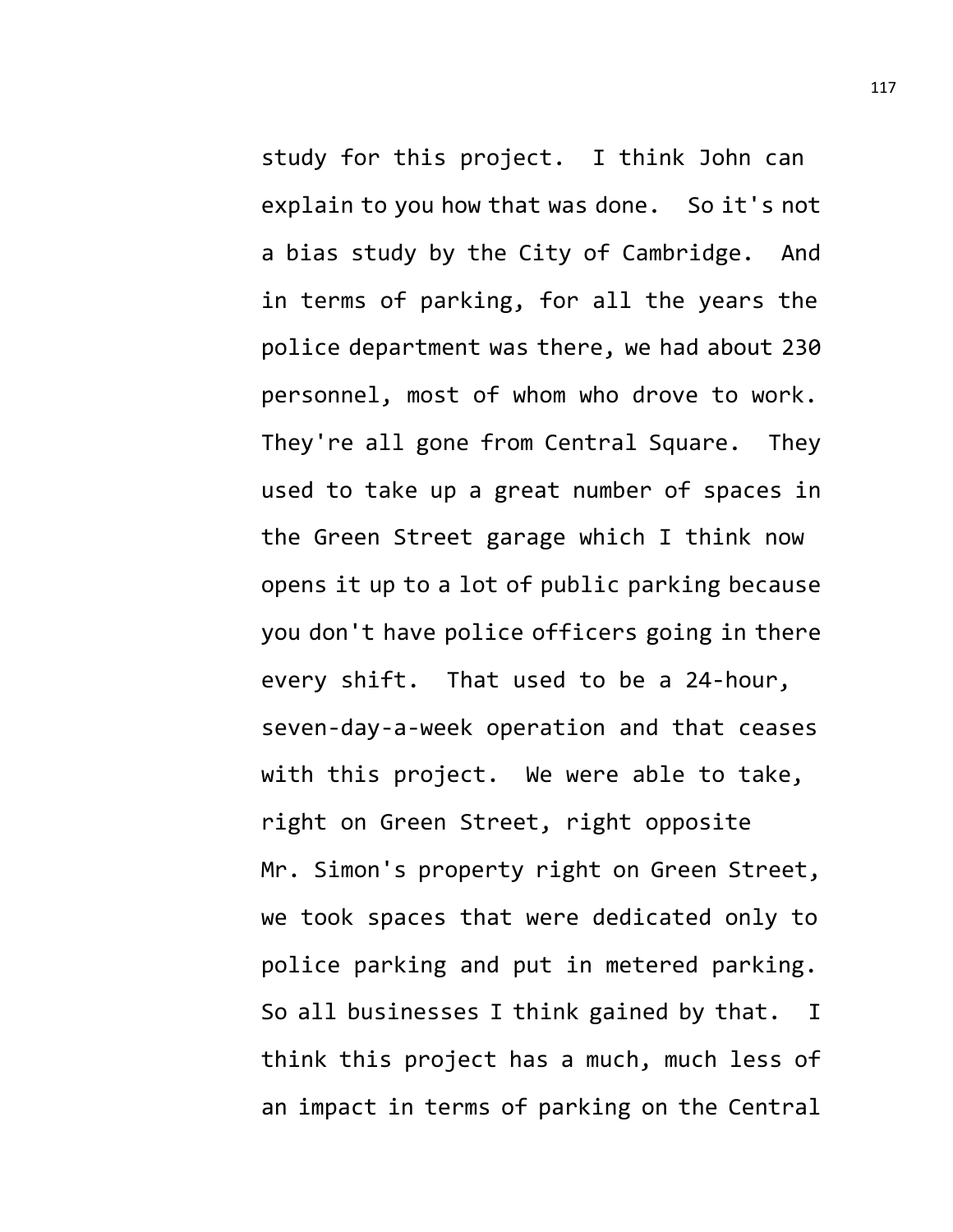Square area. I think it's a win for Central Square.

BRENDAN SULLIVAN: Anyone else like to speak on the matter?

MICHAEL SIMON: Yes. Michael Simon. I'm in the square a lot and I talk with tenants, and we've been through a terrible recession and a number of our tenants, you know, economic times have changed since the police station was there. And those parking spaces that, you know, we've had a lot of parking since the police station moved out, we've, you know, we've enjoyed it. And the businesses, small businesses that are struggling to survive are very, very worried about, about what's going to happen when those parking spaces are gone again. And specifically trying to pick up furniture, there's a furniture store across the street. We're trying to -- people trying to provide important services to the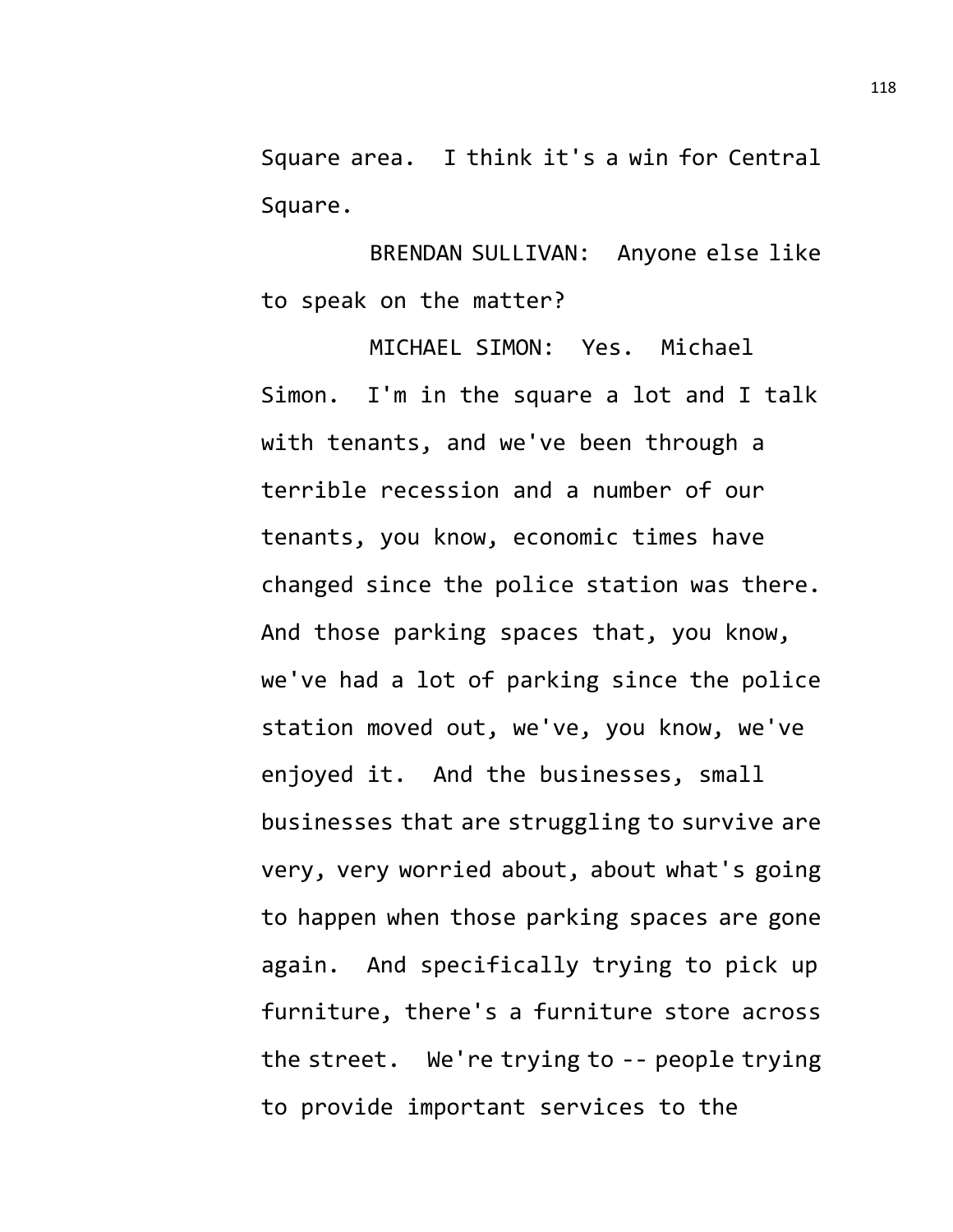community. I think we're in a different time now and it's hard to compare the time when the police station was there, because it's much harder on the tenants now. It's much harder on small businesses than it was, and I think it's a much more important issue than it was back then.

BRENDAN SULLIVAN: Thank you. Anybody else wish to comment on the matter? (No Response.)

BRENDAN SULLIVAN: I see nobody. There is correspondence from the Central Square Advisory Committee. (Reading) On June 28th Central Square Advisory Committee reviewed the proposed development plans for the former Cambridge Police headquarters. This development proposal is being submitted to the Cambridge Planning Board. The project will not create an expansion of the building footprint, but will increase the FAR from 4.22 to 4.36 with the addition of a new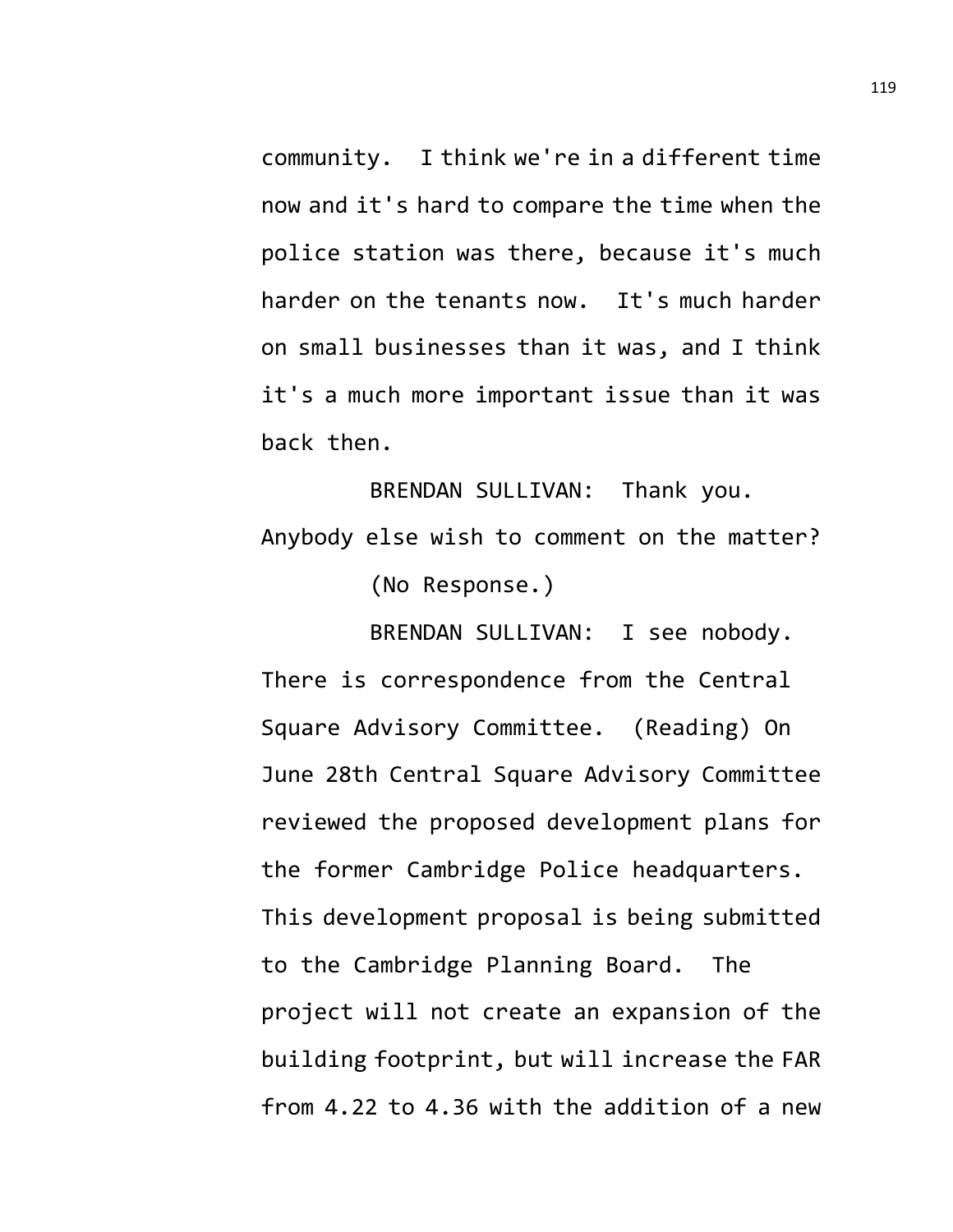mezzanine above the fourth floor. Members of the Central Square Advisory Committee strongly support the project as a very positive usage for the site and consider it a win/win project for the city as it improves and brings activity to a much needed site and consolidates and allows of expansion for existing programs. Overall the committee fully supports this project as a wonderful addition to Central Square.

There is correspondence from the Planning Board dated October 24th. (Reading) The Planning Board granted a Special Permit for the restoration and renovation of the Cambridge Police Station into office space for the Cambridge Housing Authority, the community learning center and the multiservice center. Their decision is attached. This proposal has been reviewed and found to be an appropriate reuse of the existing building. The Planning Board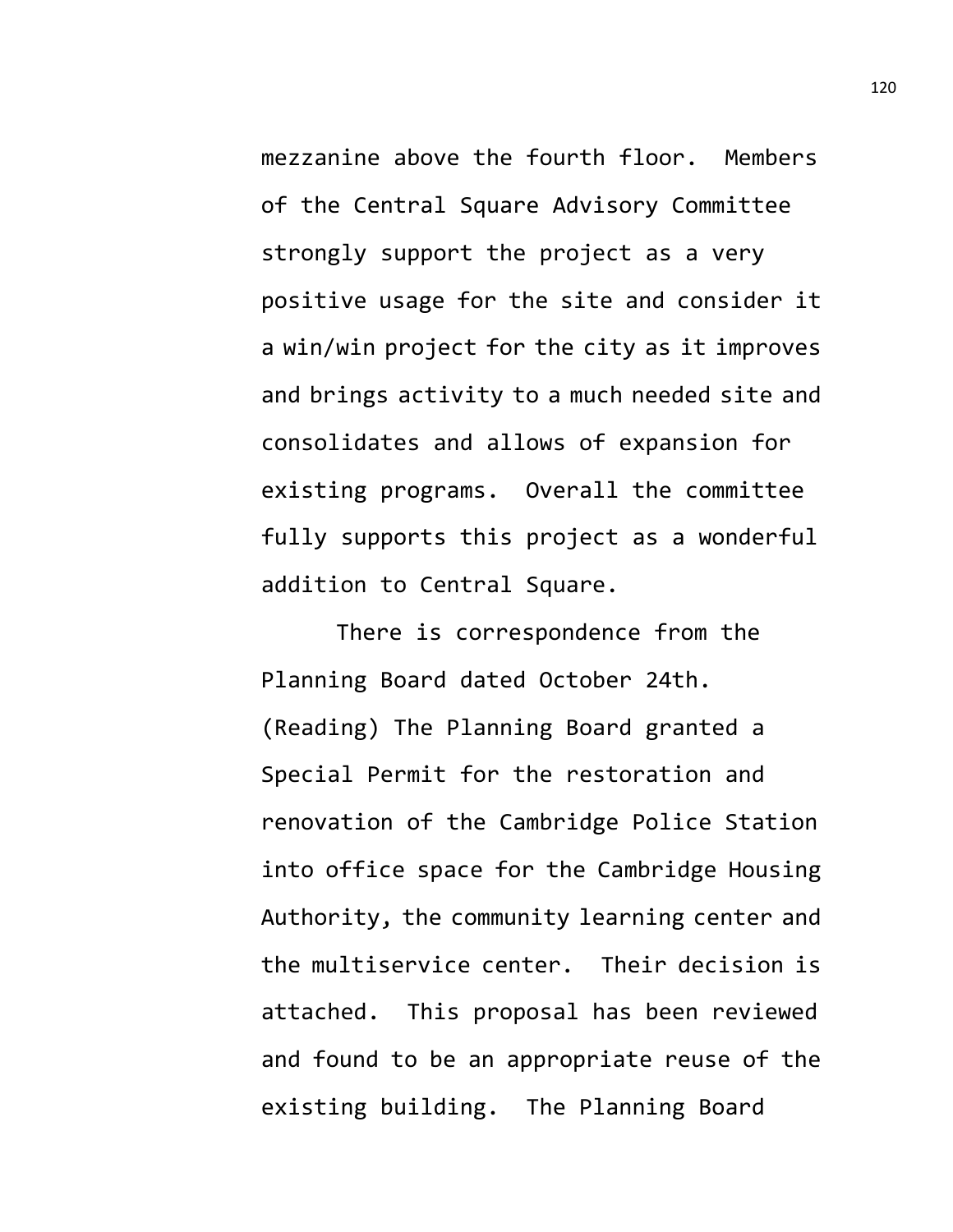supports the Variance request for the new common areas as a significant improvement to accommodate the agencies that currently are located in Central Square in less than optimal spaces.

And that is the sum and substance of the correspondence.

Okay. Anybody else acknowledge the receipt of the traffic study?

Okay. Is there anything else you want to add?

JOHN WOODS: I did clarify that we did pay for a private firm to come in and do a traffic study at great expense.

BRENDAN SULLIVAN: Again, and the matter that is before us is not the building in toto but in fact the fourth floor in-fill.

JOHN WOODS: Okay.

BRENDAN SULLIVAN: And what impact that 1800 and some odd square feet will have on Central Square.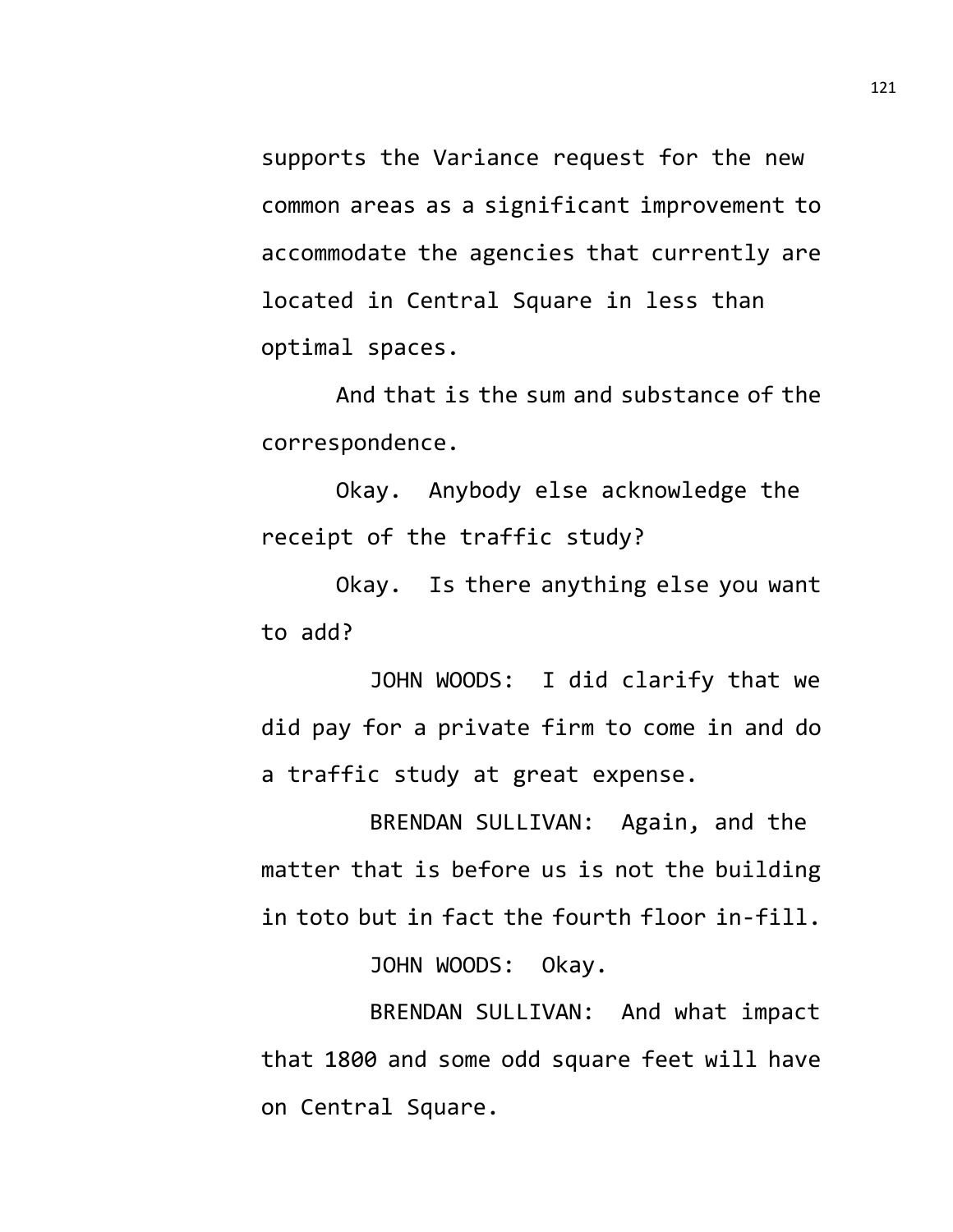JOHN WOODS: Yes.

BRENDAN SULLIVAN: Let me close that part of it.

Gus, any questions?

CONSTANTINE ALEXANDER: No, I have no questions. I am in support of the petition. I would go back to the Zoning Ordinance which says the Central Square Overlay District that we're -- that we were reading from 20.304.13 E, it states and it's expected that in making decisions regarding Special Permits and Variances within the overlay district, the Board of Appeal will give due consideration to the report and the recommendations of the advisory committee.

And it doesn't say we have to follow them, but we're supposed to give due consideration, and we actually have to correspond with the committee if we don't agree with them.

I think this is the independent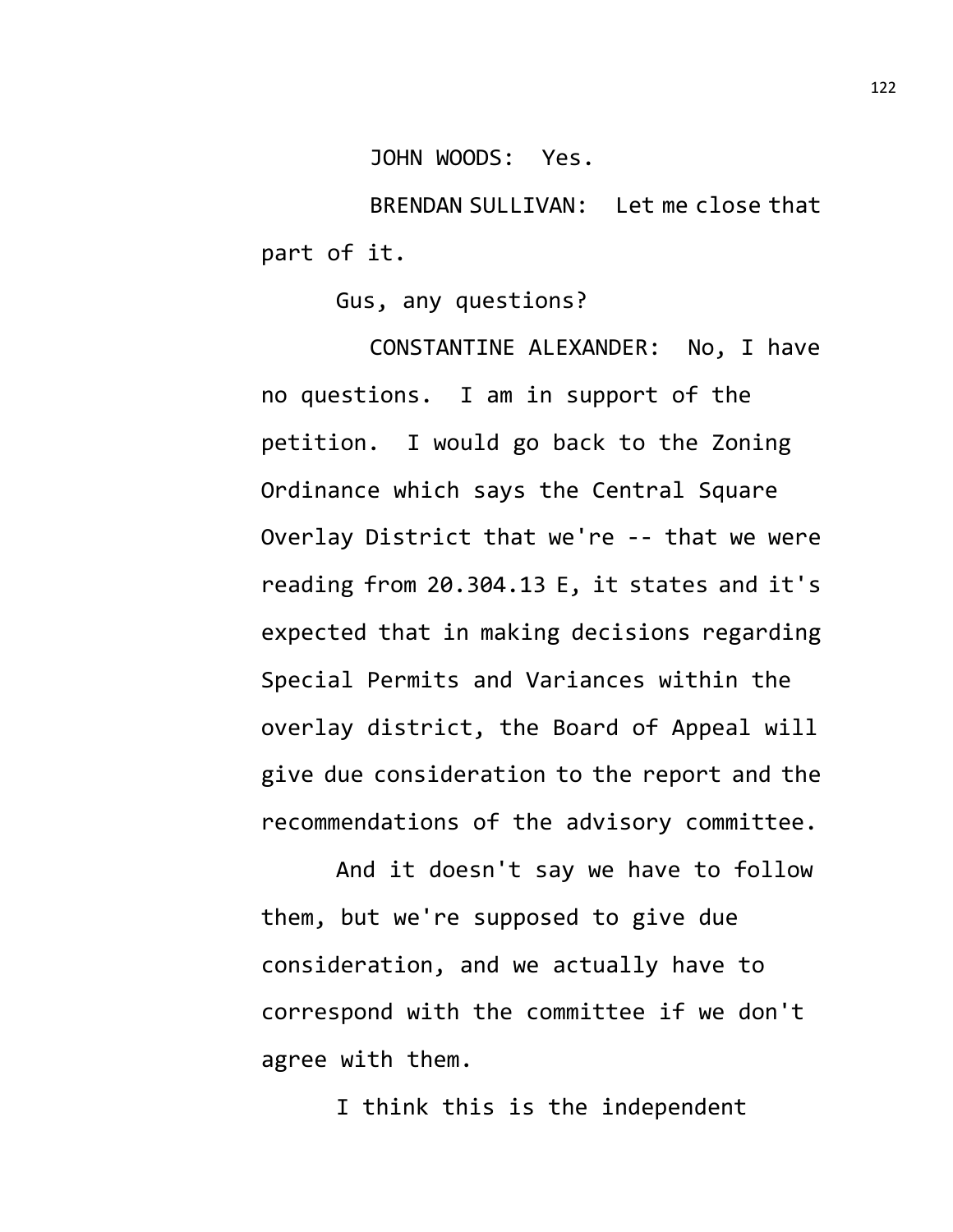watchdog that our city intended with respect to the district. They have done their job. They've given us a report, positive. We also have the recommendation of the Planning Board. So the bodies that are of this, of the community which are responsible for planning, all support this. And given that, I have trouble disagreeing with them. So I'm going to vote in favor.

> BRENDAN SULLIVAN: Tom? THOMAS SCOTT: I'm all set. BRENDAN SULLIVAN: Doug?

DOUGLAS MYERS: One question.

Considering the report of the advisory committee, what will be the process or the policy regarding the use of a public use of conference space?

JOHN WOODS: We will make the -- there's a large conference room, boardroom actually for the Cambridge Housing Authority on the third floor which we'll make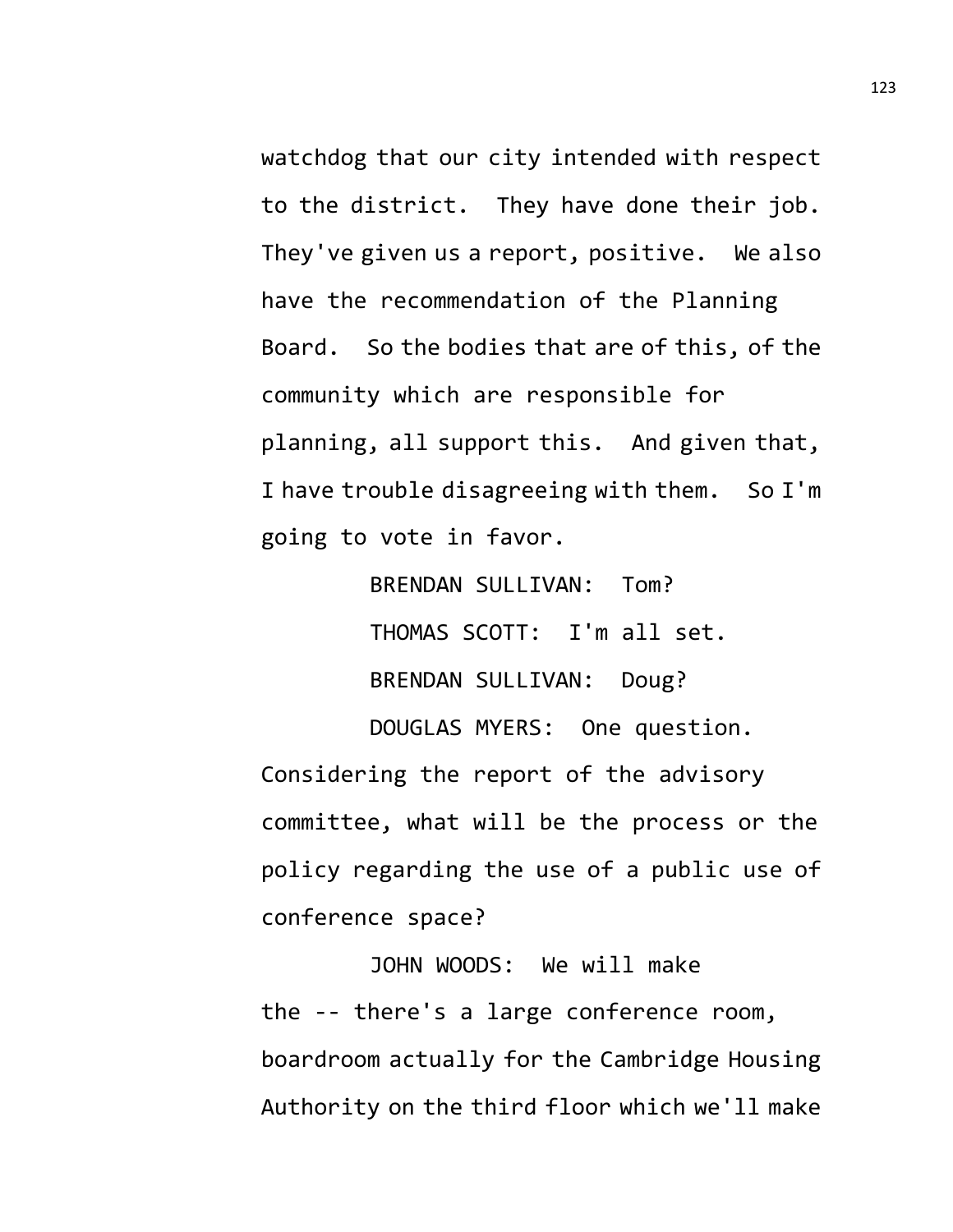available on a, you know, scheduled basis for the public to use. It's primarily going to be used for Cambridge Housing Authority uses, but if other public agencies would like to use it, people can certainly make it available to them.

NANCY GOODWIN: Fourth floor. JOHN WOODS: Fourth floor. DOUGLAS MYERS: What about the general public?

JOHN WOODS: Well, I can't say that we would say no, but we don't necessarily think it's going to be made available or -- we're not going to seek out opportunities to allow it to be used. We feel that there are other spaces that may be more appropriate for them within Central Square. Of course, as a member of the Central Square Community, we'll certainly work with a group who may be interested in it. DOUGLAS MYERS: So it's not your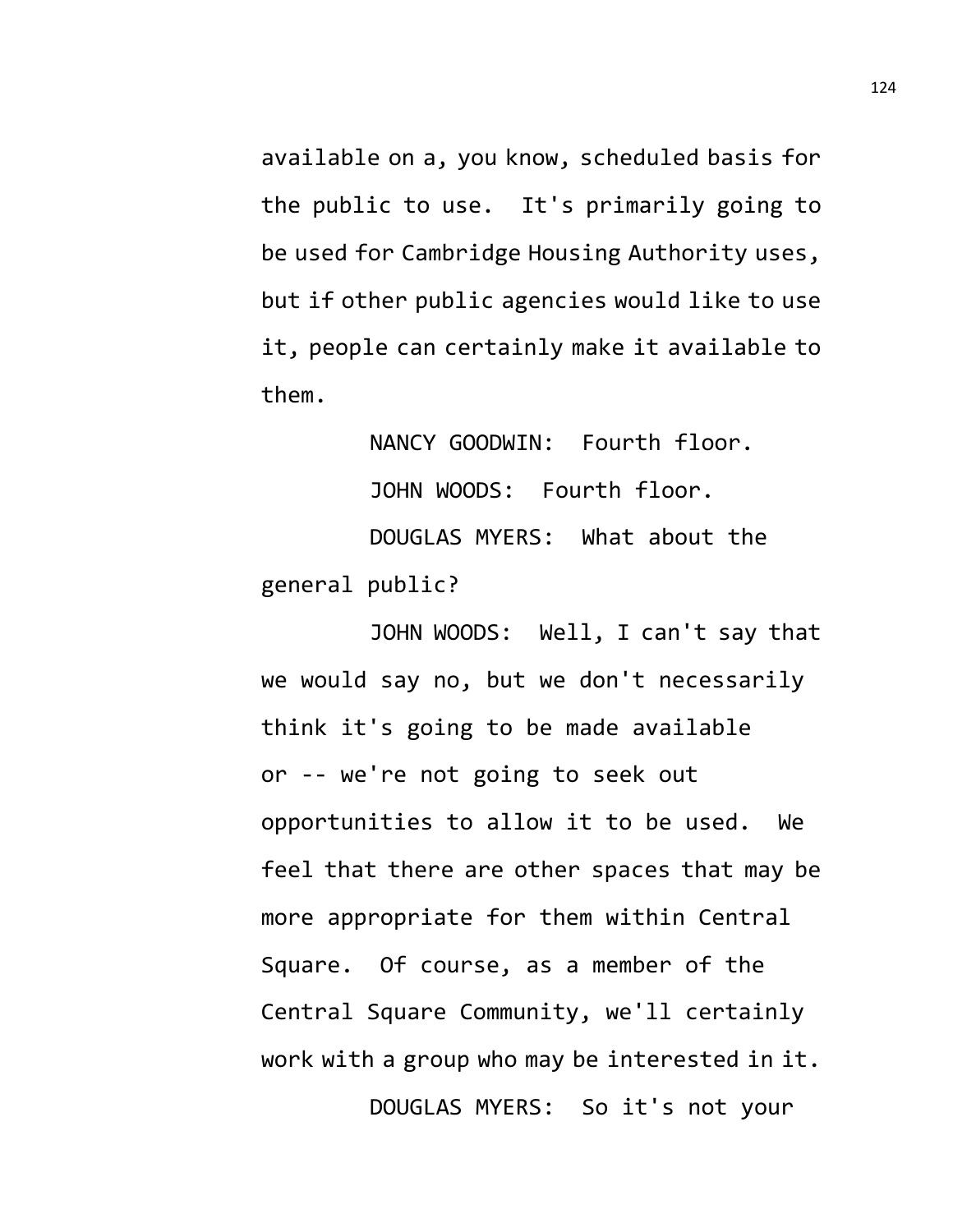policy that the general public would be excluded?

JOHN WOODS: That is correct. That is correct.

TAD HEUER: Do you have anything else?

DOUGLAS MYERS: No further questions.

## BRENDAN SULLIVAN: Tad?

TAD HEUER: No. I think it's a very sensitively designed project. I think it's a great adaptive reuse of a major building in the middle of Central Square. I think it's an intelligent use. I think you want to be balancing, you know, the mix of certainly governmental functions with commercial and non-profit functions in that area, but given that you're currently spread all around, you know, this area, you know, it's not like you're drawing people in from very far away. You're just far away enough to create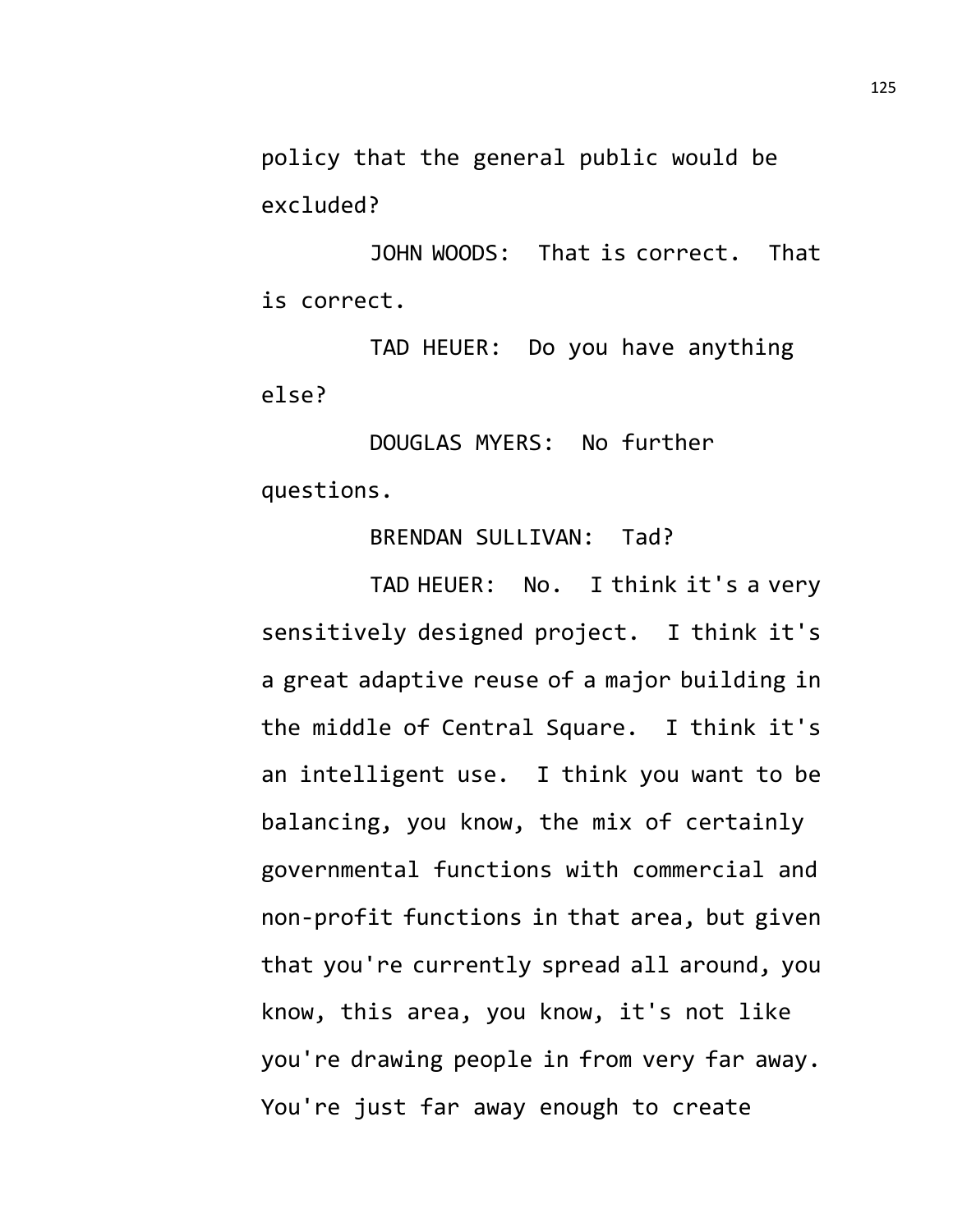problems I imagine in terms of coordination --

JOHN WOODS: That's right, yes.

TAD HEUER: -- and still have them all in a single place, not only to serve the public very well, because they have essentially a one stop shop for all these things, it allows to coordinate your staff better. It means that you also are freeing up some of these other sites for uses that may be appropriate in just one of these places, or you can abandon them if you don't need those leases anymore.

JOHN WOODS: That's correct.

TAD HEUER: Which I think that's also to the public benefit.

JOHN WOODS: Yes.

TAD HEUER: I also think it's important that the Board understand, and I think we do that, you're asking for two different types of relief. You're asking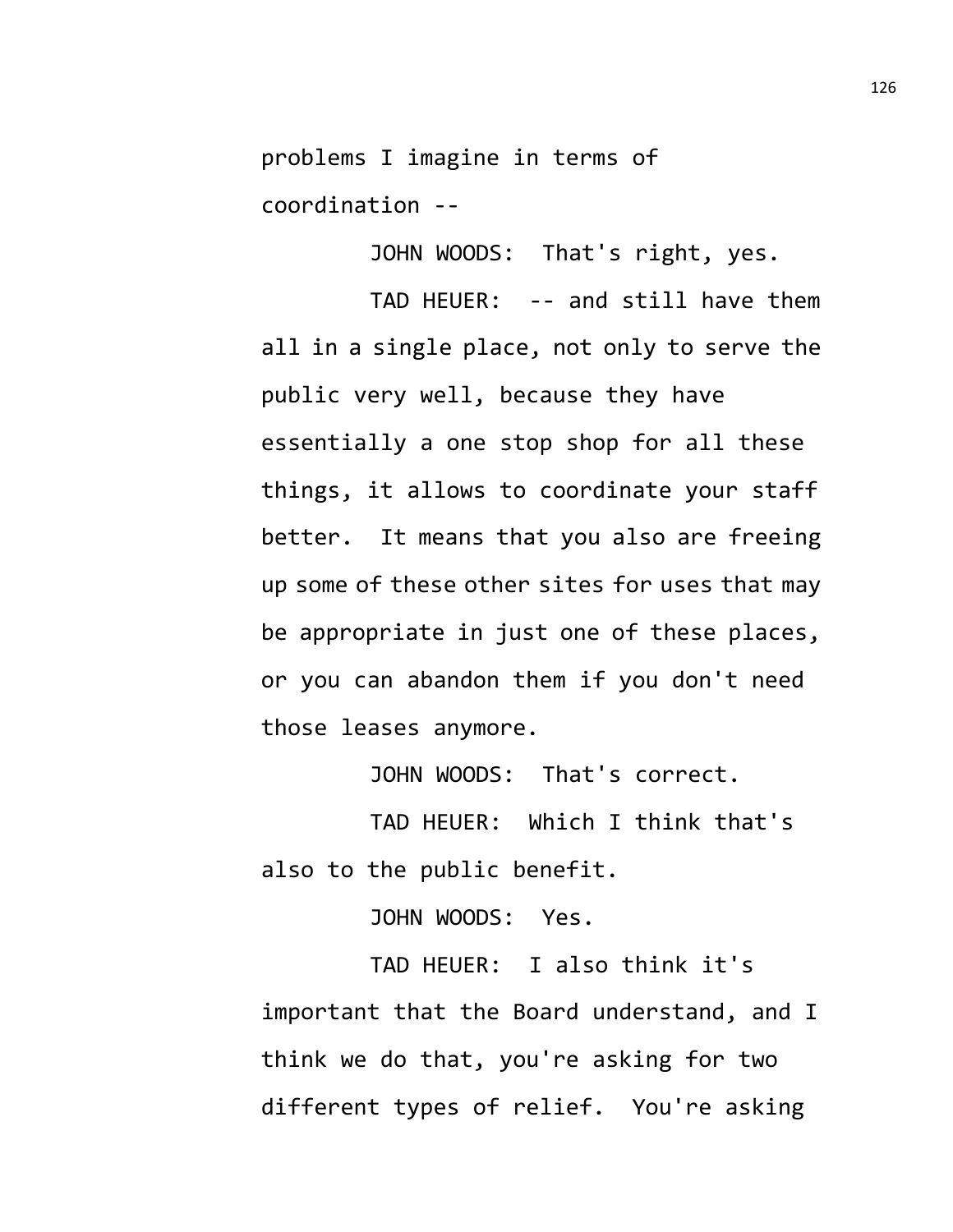for a Variance, which is the higher standard for the space. And I do think having this double height essentially useless headroom in the building that you can't use for anything else, but would have to pay to heat, particularly if you're looking at gold LEED certification. You've got all kinds of problems dealing with, you know, an auditorium that is in a building that doesn't need one. Or a gymnasium where the building doesn't need one. I think the standards for a variance are met because you do have a hardship that you've got a lot of wasted space in something where it can very easily be used in a very sensitively designed addition that doesn't expand the footprint or do anything else.

And the parking issues that we're discussion are actually under the Special Permit standard. That's a lower standard. And the Ordinance says that we should be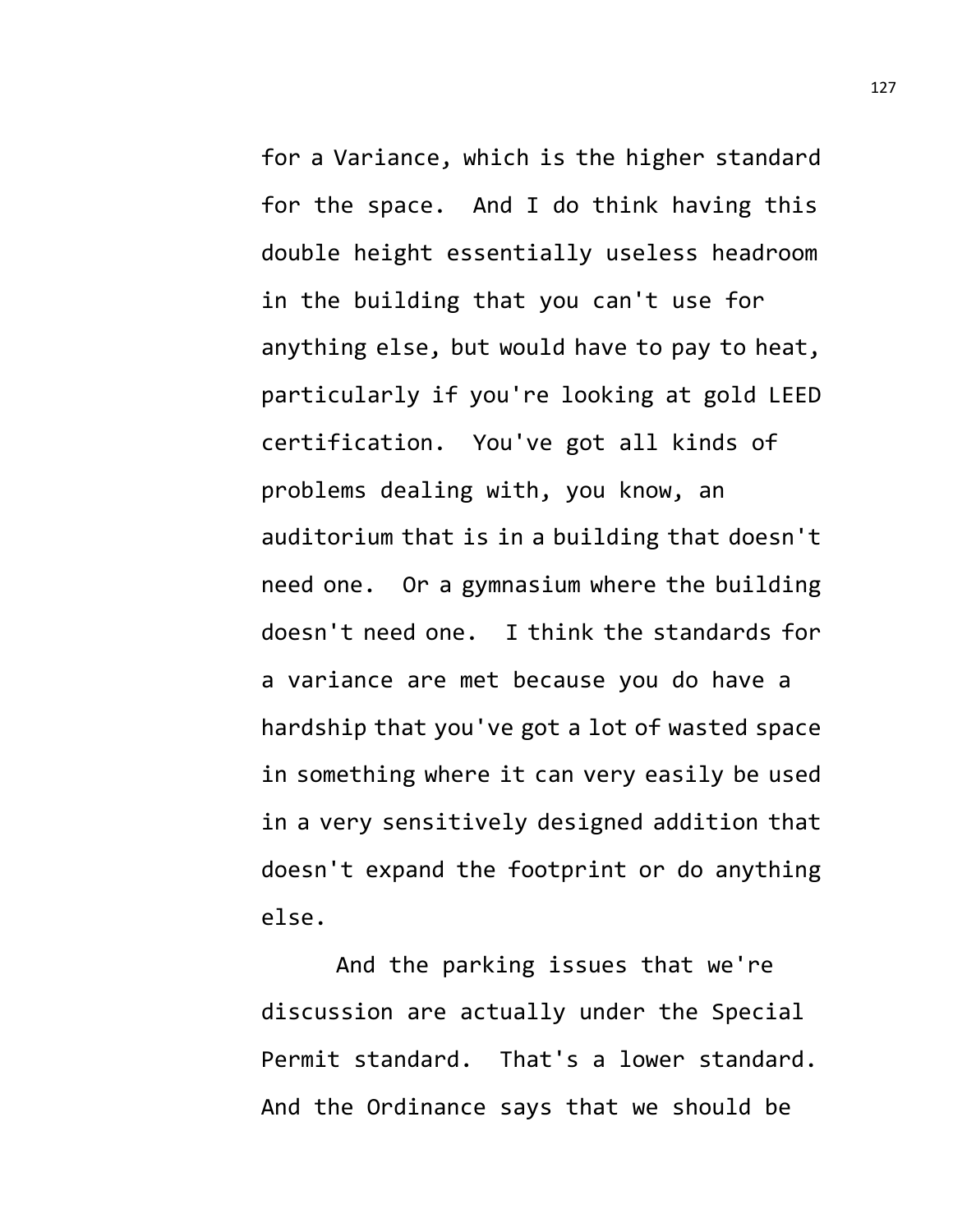granting those unless we find a reason that we shouldn't essentially. And here I think the fact that, you know, as you've discussed, you have the traffic study. I would agree that the intensity of the use is going to decrease dramatically from the police station. You know, you're no longer 24/7. You're no longer multiple shifts. You're no longer, you know, coming in and out with all kinds of automotive uses, non-automotive uses. You have people arriving in the morning and leaving. And you do have people coming in to use your services, I would suggest, you know, maybe marginally more if you're a police station, but certainly not outweighed by way of the fact that you have headquarters of a major urban police department there that's no longer there. And I think the fact that you have the Red Line literally on your doorstep, as well as numerous bus routes on your doorstep, and I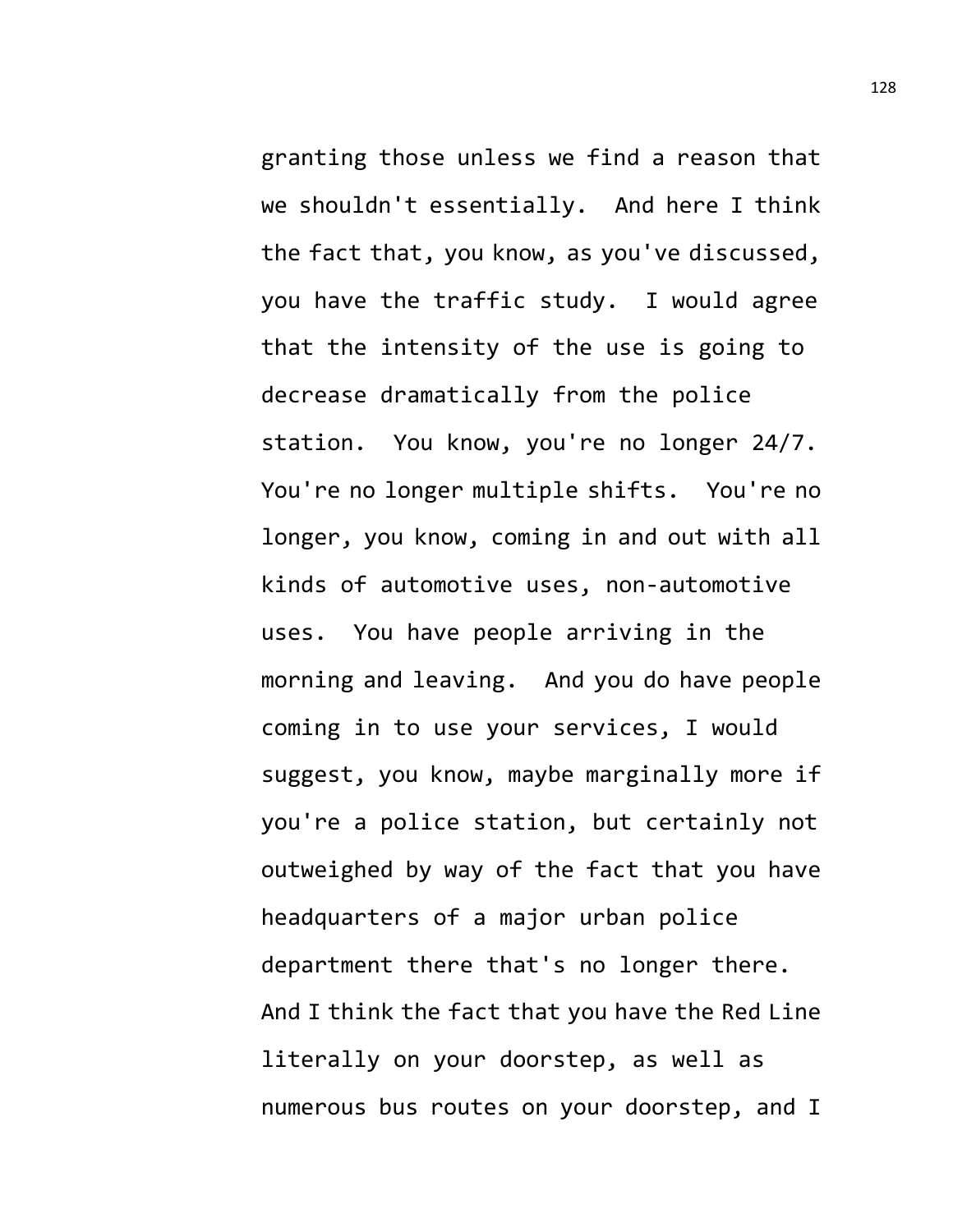would imagine that many of your tenants, particularly if you were Section 8 tenants, aren't necessarily people -- they're living in Cambridge perhaps because they don't have a car because it's much easier for them to get to work and using public transportation. I don't think you would have, you know, a huge amount of influx of visitors coming by car or both because of the nature of the circumstances and because of the ease of the transport that you would be providing. All of which I think is the public good. And I think for all of those reasons while certainly hear, Mr. Simon's concerns, and I would encourage you to work with him on those aspects and with his tenants, I think the project as a whole certainly meets for both of its standards both of the tests that we would apply and I would be in favor of it. BRENDAN SULLIVAN: Sounds like a

motion.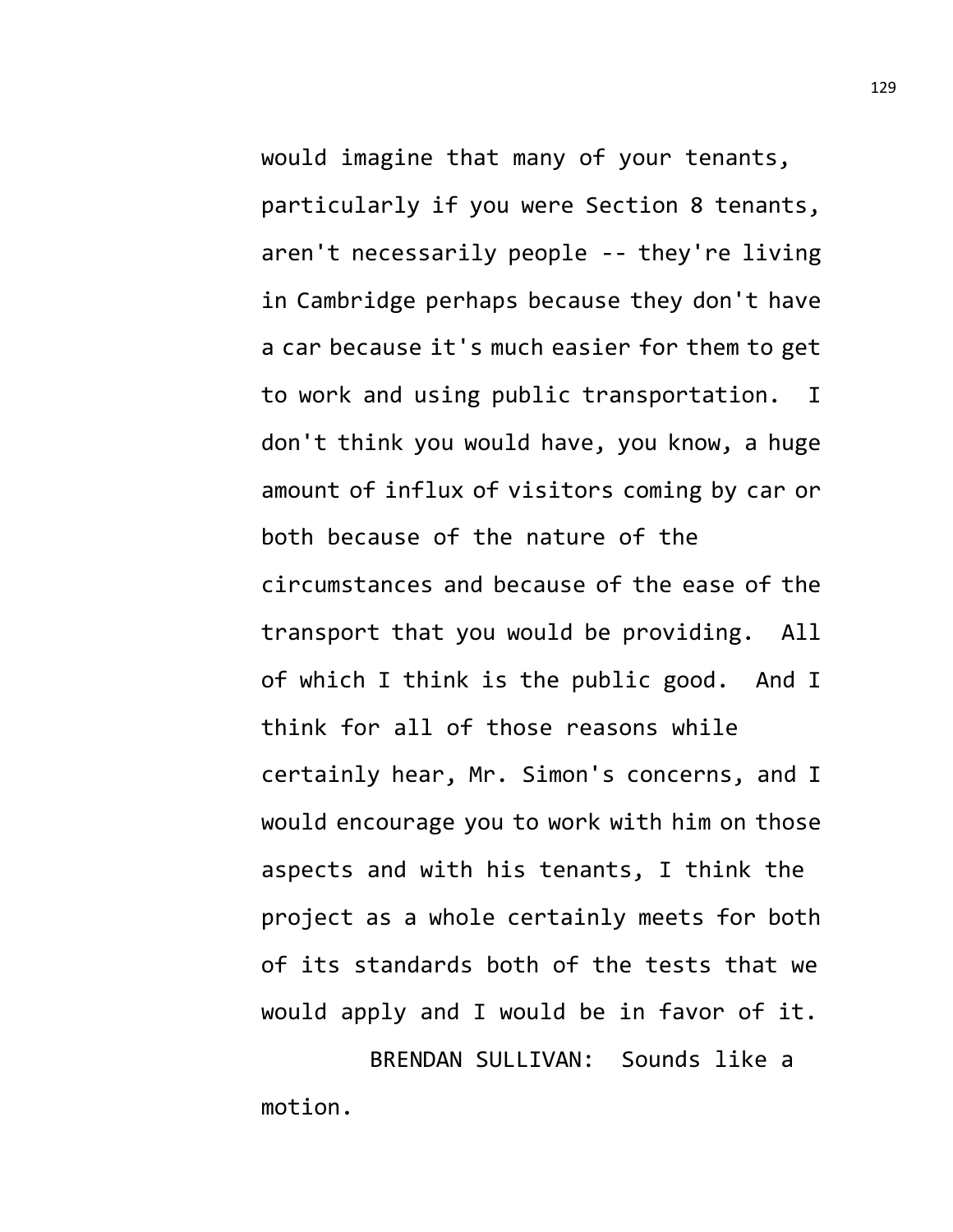Let me make the motion to grant the relief requested as per the application and the plans contained therein to construct a mezzanine fourth floor level that would increase the FAR from an additional eight -- I'm sorry, it would increase the floor area an additional 1820 square feet.

The Board finds that a literal enforcement of the provisions of the Ordinance would involve a substantial hardship to the Petitioner.

The Board notes that the structure was originally used as a police station which has been abandoned, and the building is in need of major overhaul and abating processes which would be financially prohibitive unless the building can be made more efficiently used by the addition of this particular interior space. The planned joint reuse of the building by the City and the Cambridge Housing Authority for uses at the site is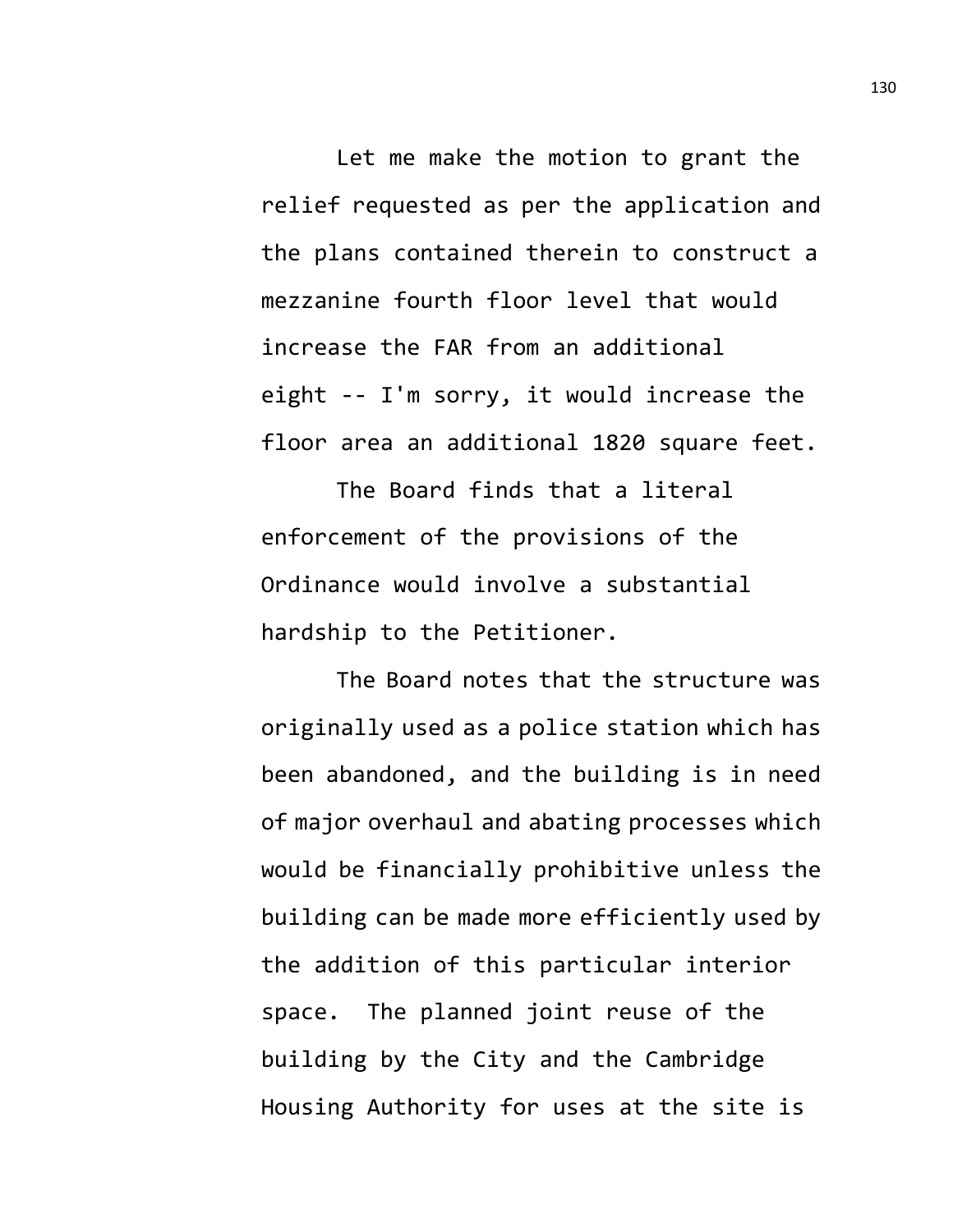jeopardized if the use cannot be properly accommodated. Resources above the City and the Cambridge Housing Authority are necessary in order to accomplish the project. The project becomes financially unfeasible if the projected uses cannot be accommodated because of inadequate space and the joint development cannot proceed as planned.

That hardship is owing to the fact that the building, built in 1933, predates the Zoning Ordinance and is non-conforming so that any additional floor area would require some relief from this Board.

The Board finds that the building is an unusual structure and has the existence of an auditorium at the fourth floor level with an extremely high ceiling which has become of no value whatsoever and can be better used to be captured for office space.

The Board finds that desirable relief may be granted without substantial detriment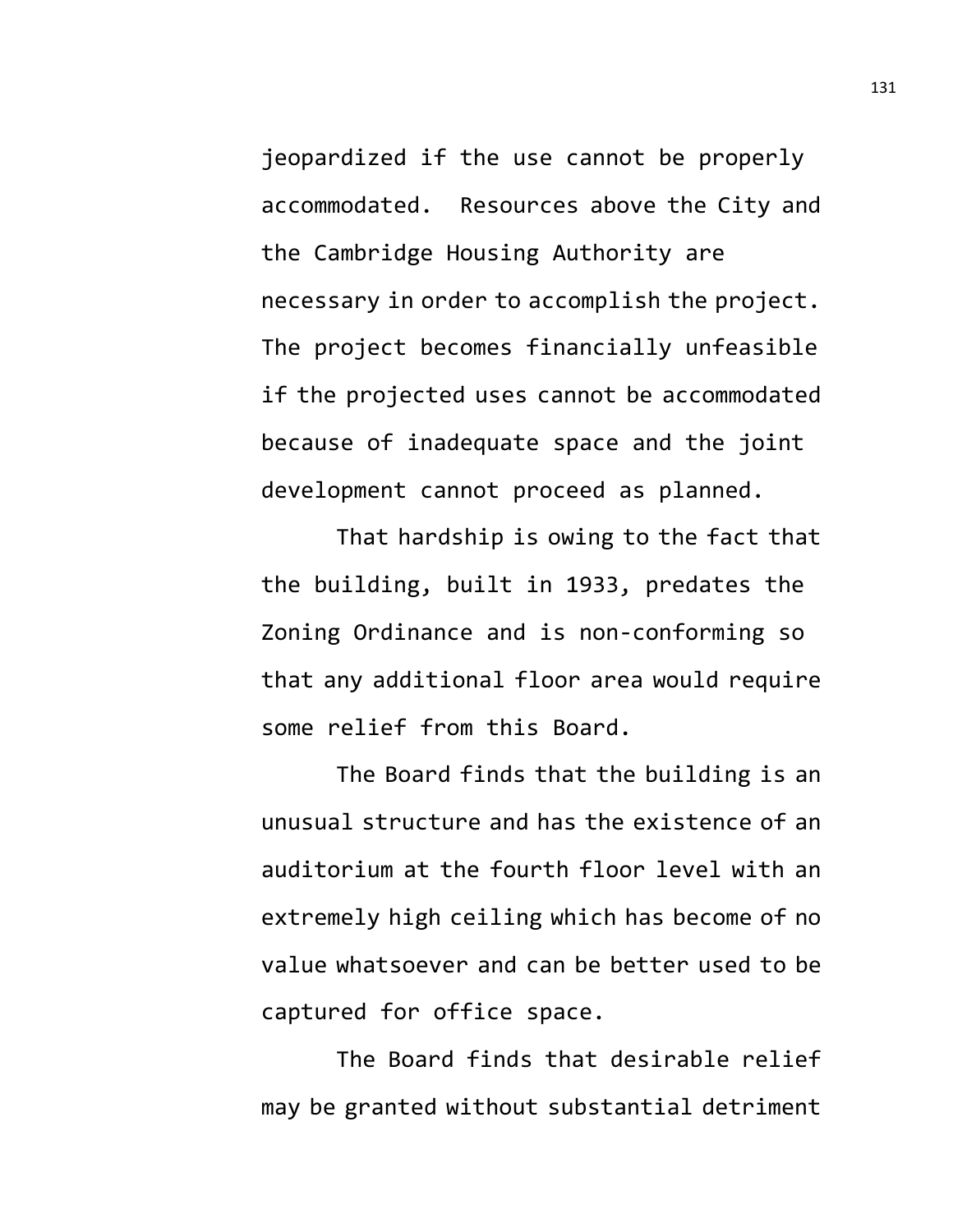to the public good. And relief may be granted without nullifying or substantially derogating from the intent or purpose of the Ordinance, and also finds that is compliant with Section 20.30, the Central Square Overlay District requirements.

And the Board notes the letter from the Planning Board and from the Central Square Advisory Committee in favor of the project.

All those in favor granting the relief as per the plans submitted.

(Show of hands.) BRENDAN SULLIVAN: Five in favor. (Sullivan, Alexander, Heuer, Scott, Myers.)

BRENDAN SULLIVAN: Regarding the parking, which is a Special Permit, the Board finds that the -- let me make a motion to grant the relief from the parking requirement at 5 Western Avenue.

The Board finds that the requirements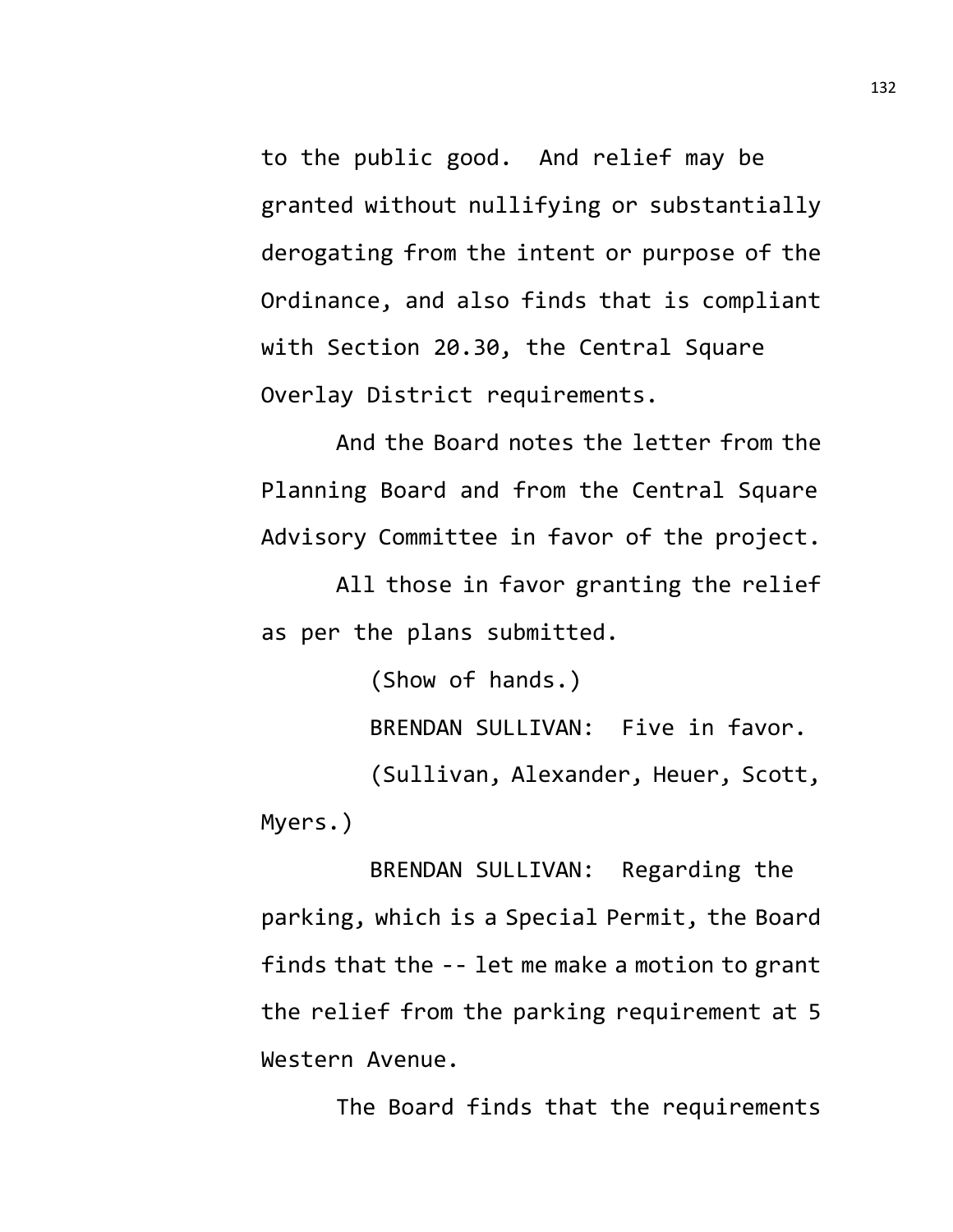of the Ordinance can be met.

The Board finds traffic generated or patterns of access or egress would not cause congestion, hazard or substantial change in established neighborhood character.

In fact, the Board finds that the proposed use would be less intense than the previous use as a police station.

[The] Board finds that continued operation of or development of adjacent uses as permitted with the Zoning Ordinance, would not be adversely affected by the nature of the proposed use, and that there would not be any nuisance and hazard created to the detriment of the health, safety or welfare of the occupant of the proposed use or to the citizens of the city.

And that the proposed use would not impair the integrity of the district or adjoining districts or otherwise derogate from the intent and purpose of the Ordinance.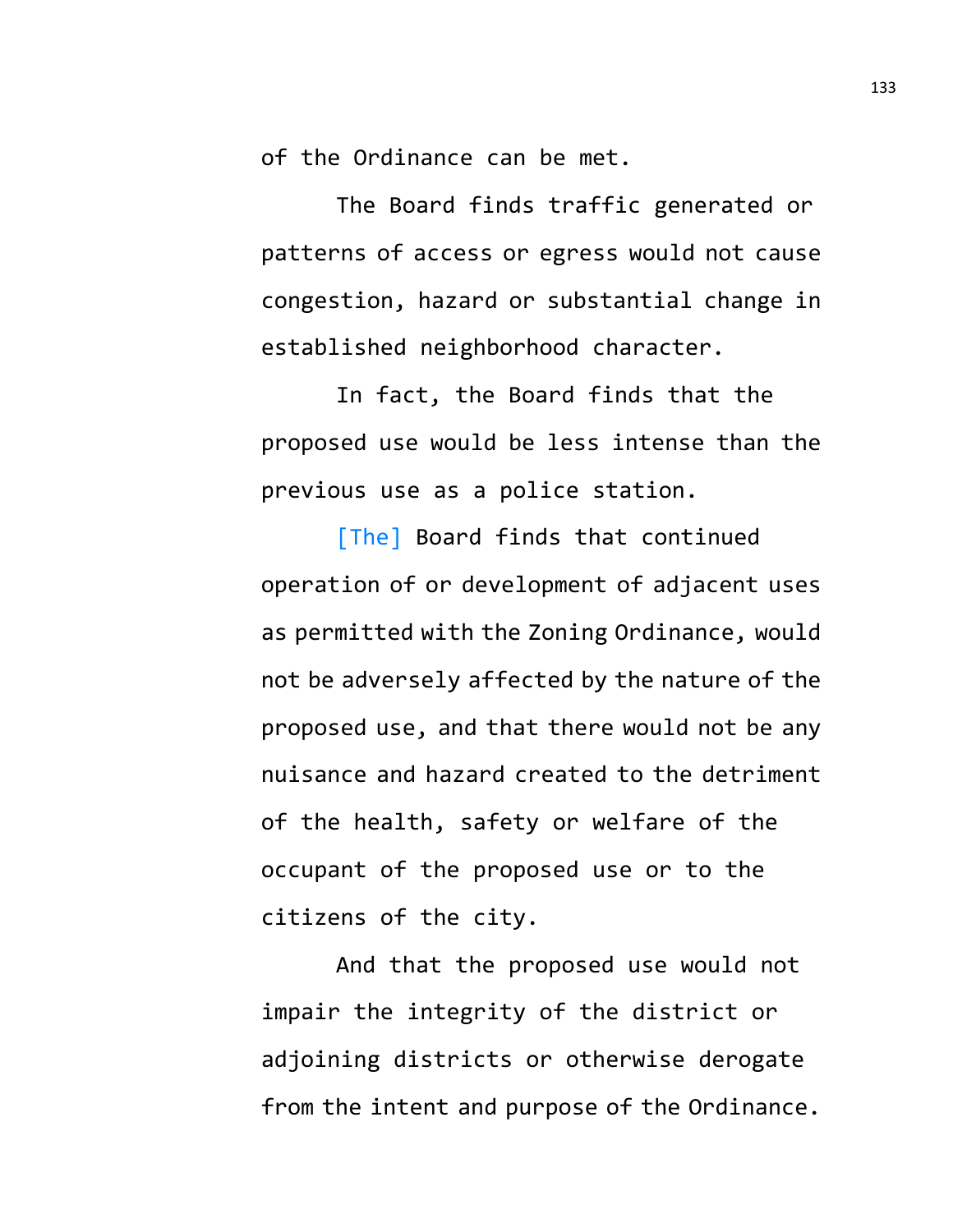All those in favor of granting the Special Permit for the reduction of the parking.

CONSTANTINE ALEXANDER: Did you touch on all the things on the 6.35.1? BRENDAN SULLIVAN: Which one? CONSTANTINE ALEXANDER: I just want to make sure.

BRENDAN SULLIVAN: Which one, Gus? CONSTANTINE ALEXANDER: I'm trying to find it. The parking. The Special Permit, it was under 6.35.1. Let's just look at it for a second and see what....

BRENDAN SULLIVAN: I was trying to incorporate all his findings.

The Board finds that the requirement of 6.35.1 can be met to reduce the amount of required parking. The availability of surplus off-street parking in the vicinity of the use being served by the Green Street garage, also the proximity of the MBTA rail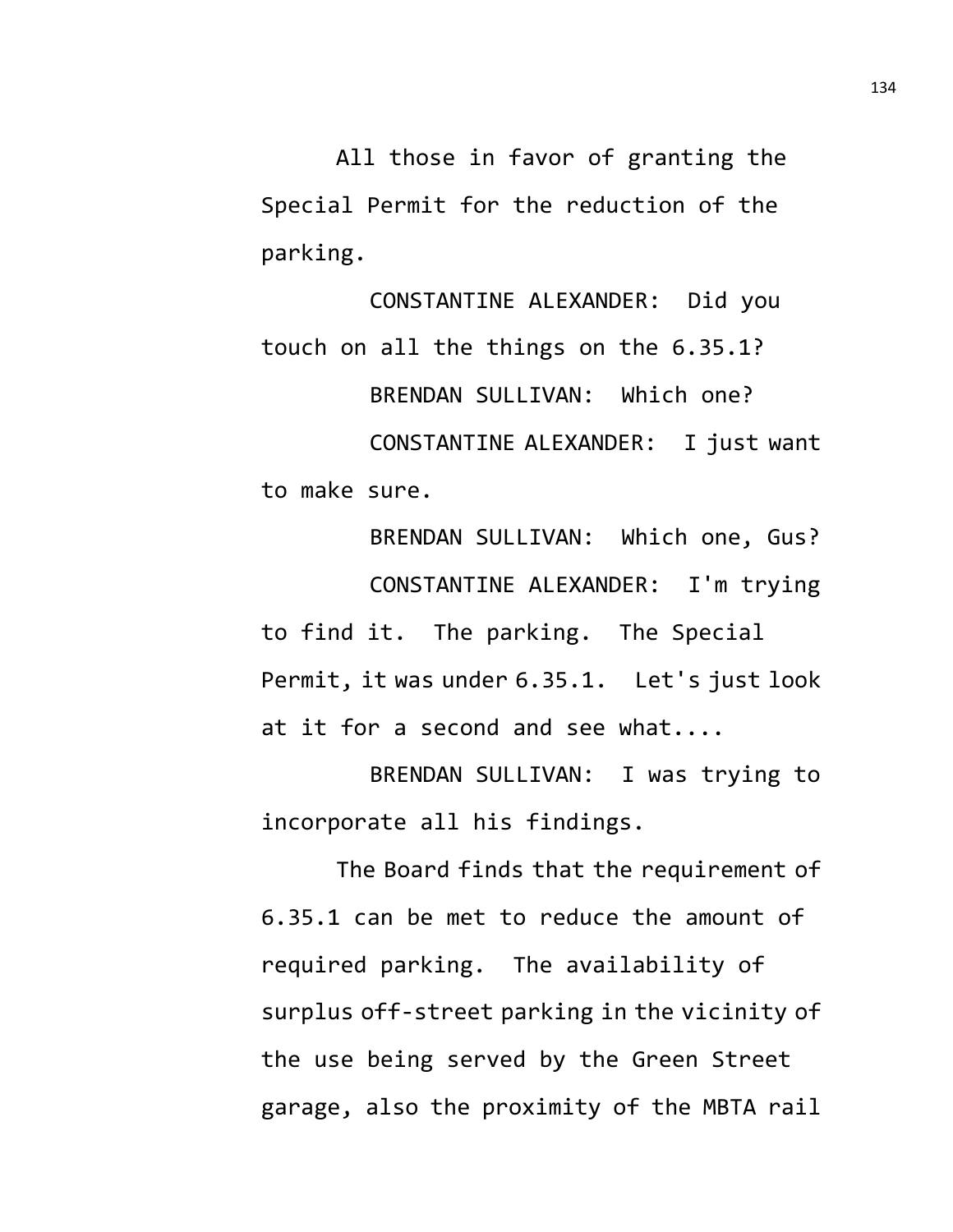and bus lines are available.

CONSTANTINE ALEXANDER: Just to go further back into the earlier part. Based on the findings you made earlier, we make a determination that the lessor amount of parking will not cause excessive congestion, endanger public safety, substantially reduce parking availability for uses or otherwise adversely impact the neighborhood.

So I think we made all those. I just want to reiterate we made -- the evidence that you've cited before supports the findings that I suggest we will make.

BRENDAN SULLIVAN: If we incorporate 6.35.1 in the decision.

Okay. All those in favor of granting the Special Permit for the reducing of parking?

> (Show of hands.) BRENDAN SULLIVAN: Good. (Sullivan, Alexander, Heuer, Scott,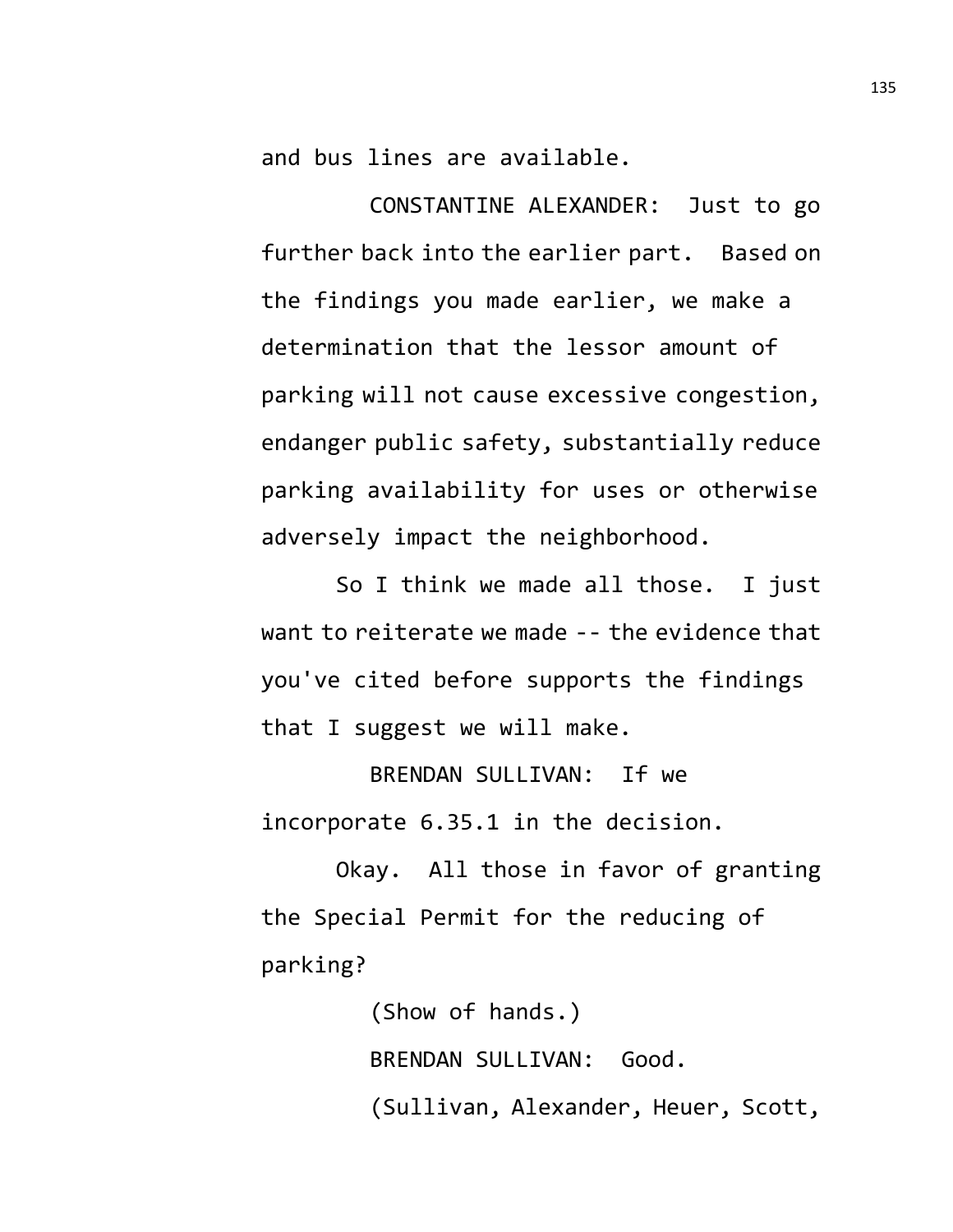(8:50 p.m.)

(Sitting Members: Brendan Sullivan,

Constantine Alexander, Tad Heuer, Thomas

Scott, Mahmood Firouzbakht.)

BRENDAN SULLIVAN: The Board will hear case No. 10167, 5 Callender Street.

Would you please introduce yourself and spell your last name for the record.

DAVID GIBBS: David Gibbs,  $G-i-b-b-s.$ 

JOSE MENDEZ: Jose Mendez, M-e-n-d-e-z, director of marketing and outreach.

BRENDAN SULLIVAN: Okay.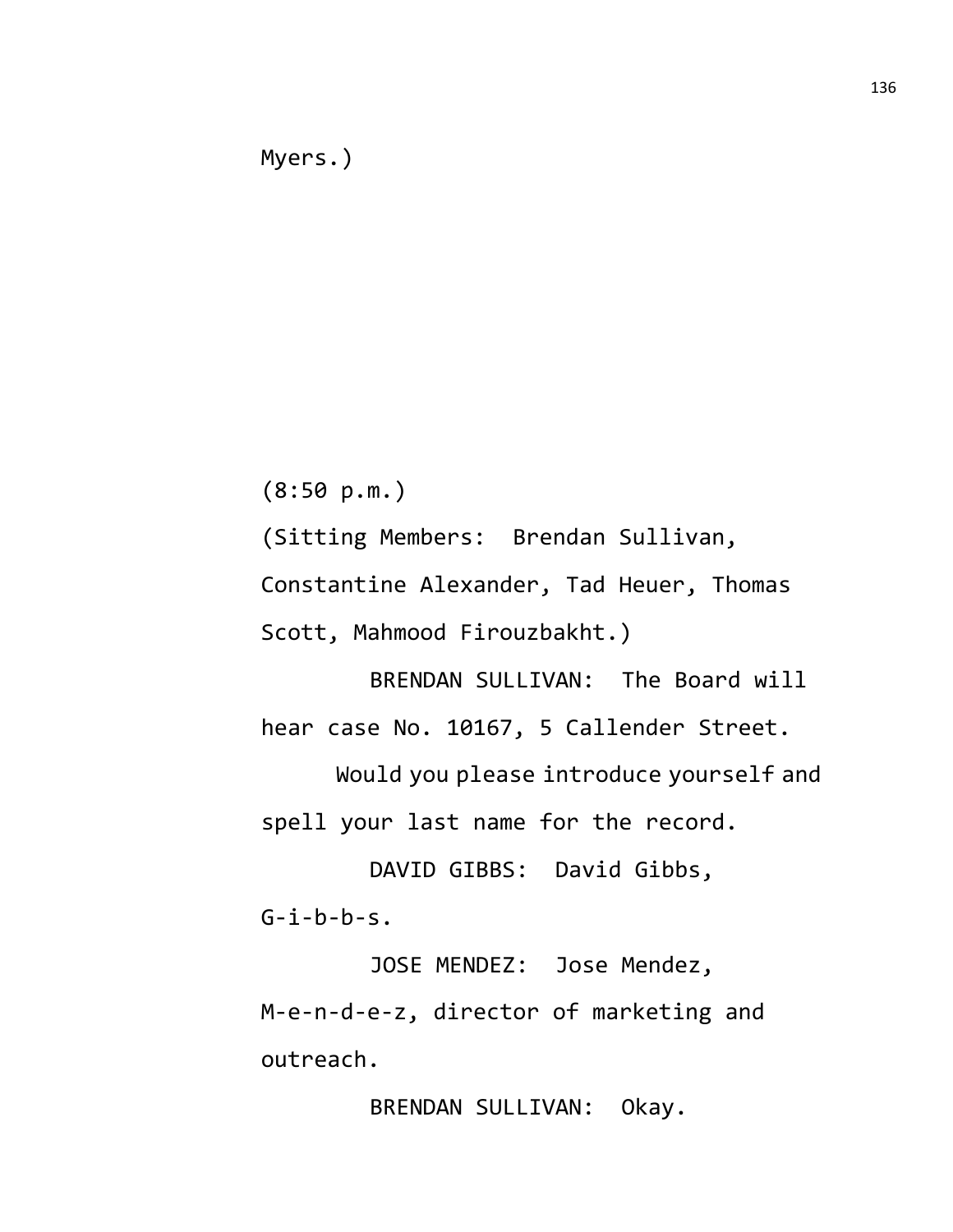DAVID GIBBS: We are requesting relief, and I'll be quite honest with you, I'm not exactly sure what we are requesting relief from, but we have been advised that we need a variance in order to conduct a winter farmer's market in our gymnasium.

CONSTANTINE ALEXANDER: The issue is the gymnasium is located in a residential district and you're a business and that's why you need a variance.

DAVID GIBBS: Yes.

CONSTANTINE ALEXANDER: Just for the record.

BRENDAN SULLIVAN: And what brought the community center to this point of offering a farmer's market? What's spurred it on?

DAVID GIBBS: Sure. An ongoing effort on our part to serve the needs of the community in as wide a variety of ways that we can. You may know that we have a large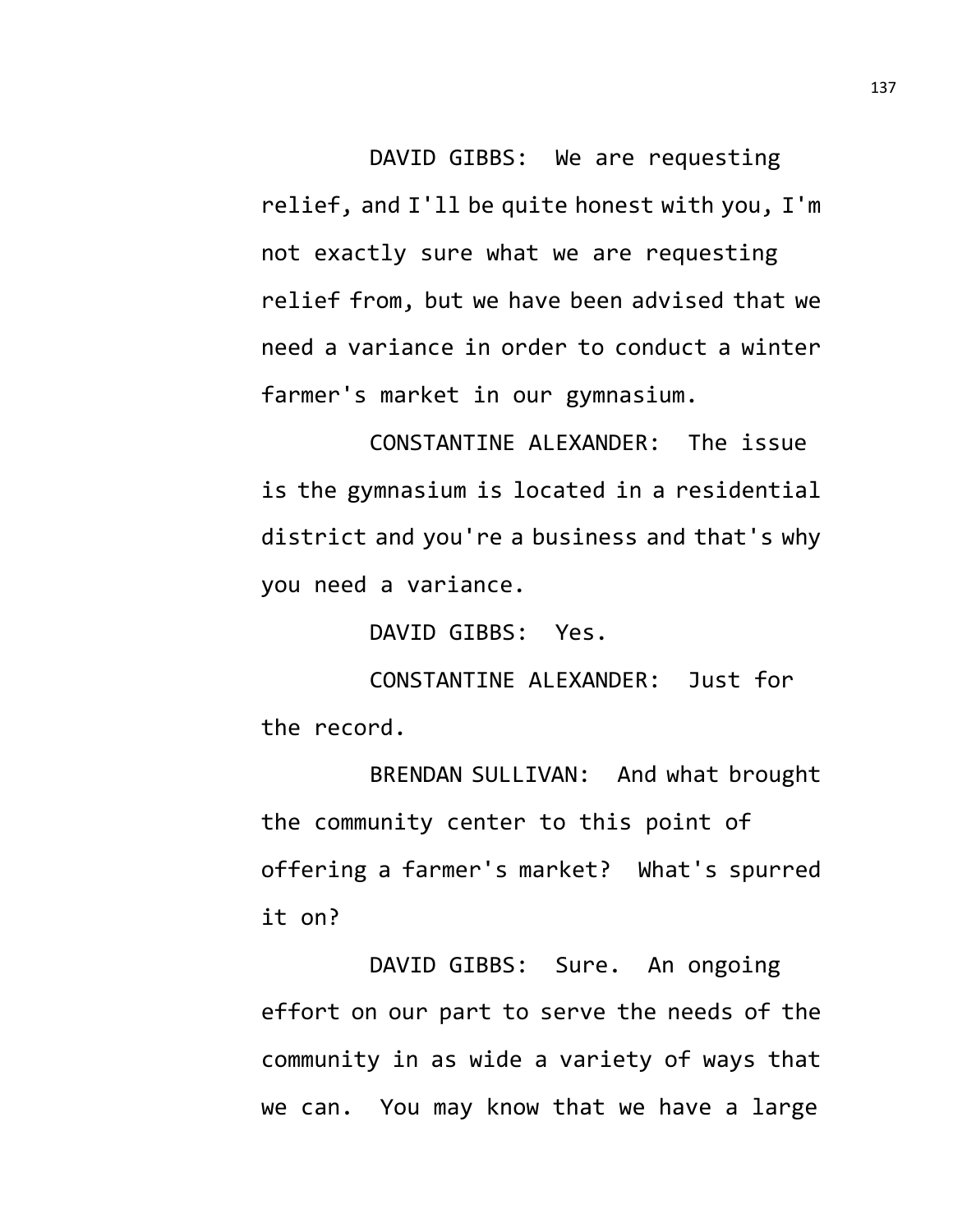facility which is essentially empty on weekends, and this idea, I don't remember the exact genesis of it, I know that Jose is one of the first people who said to me, hey, how about this? The more we thought about it, the more it seemed like a great way to address several of the concerns that we have at the community center.

No. 1, we'll be able to assist local farmers with their business.

No. 2, we'll be able to bring in fresh produce, healthful food into a neighborhood that has a lot a low income tenants in the immediate vicinity.

No. 3, we can play off of the market to offer things like preventive health classes, nutrition classes, cooking classes, parenting classes around healthy eating kids.

BRENDAN SULLIVAN: All tied in food related?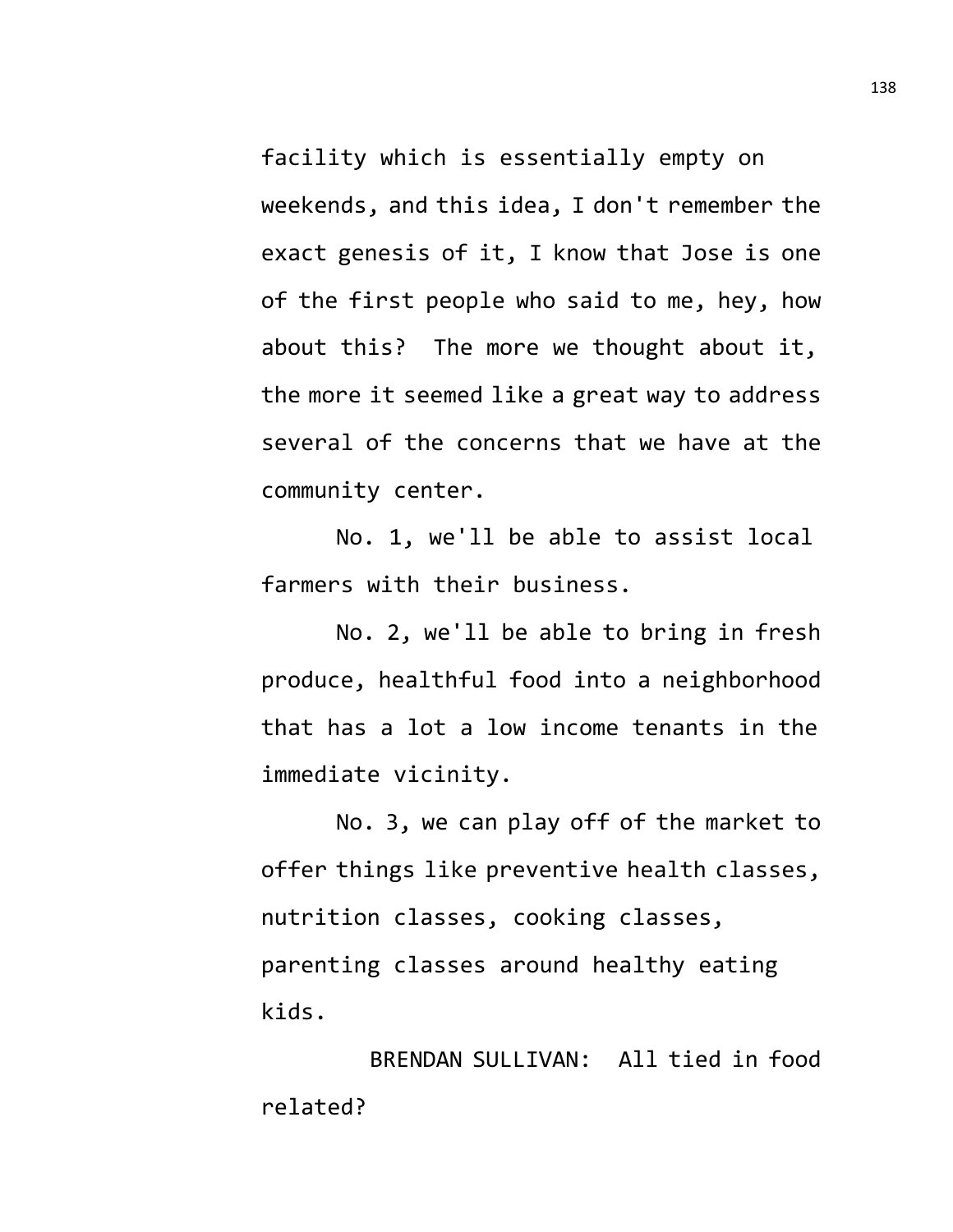DAVID GIBBS: All tied in food related, exactly. We already run a diabetes support program which focusses heavily on eating habits, lifestyle issues as it relates to diabetes. And this just seemed like a really great way to tie in the whole lot of these things.

CONSTANTINE ALEXANDER: Did you consider any other locations in the City of Cambridge?

DAVID GIBBS: We did not at first. And we haven't considered any other specific locations. The main reason, honestly, is because we have the space that's available to us. There are some drawbacks to this space, and Mr. Rossi has been extremely helpful to us in working issues around traffic, parking, snow removal, that sort of thing. I won't deny for a minute that there might be a better space somewhere in the city, and we would certainly be open to thinking about that in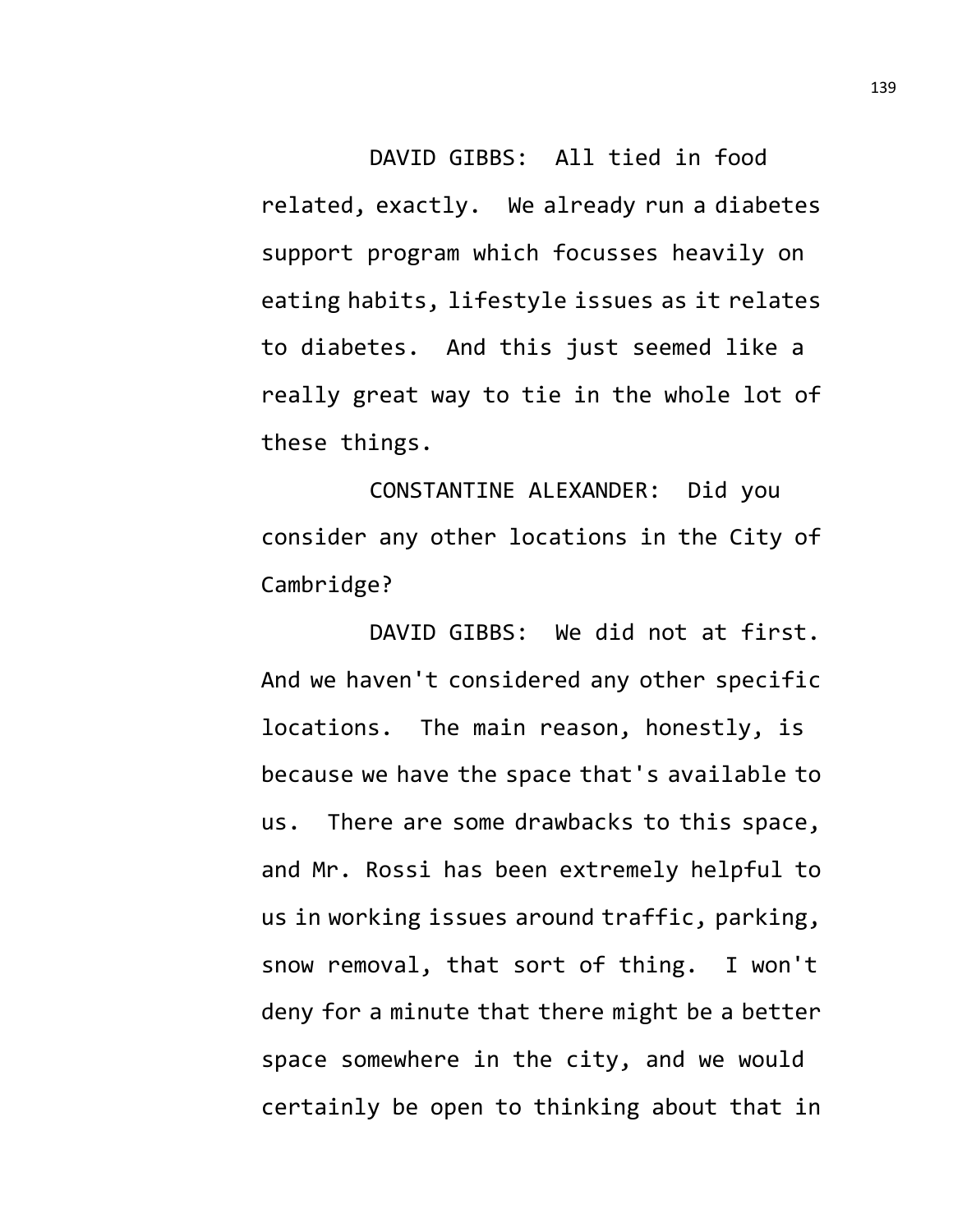the future, but rather than wait and take the time, and frankly the expense, we're not a wealthy organization, so taking the time and expense to explore other venues, we felt that it was relative to try it here and see how it goes.

BRENDAN SULLIVAN: Are there other farmer's markets? I know there's one in Charles Square and I know there's one in Main Street and all the way down to the T.

DAVID GIBBS: That's right.

BRENDAN SULLIVAN: Are there any others that you know of?

DAVID GIBBS: There are -- in Cambridge and Somerville there are, I believe, ten farmer's markets.

CONSTANTINE ALEXANDER: Summer. That's the key. But not in the winter.

DAVID GIBBS: In the winter there is one in Somerville on Highland Avenue.

CONSTANTINE ALEXANDER: But none in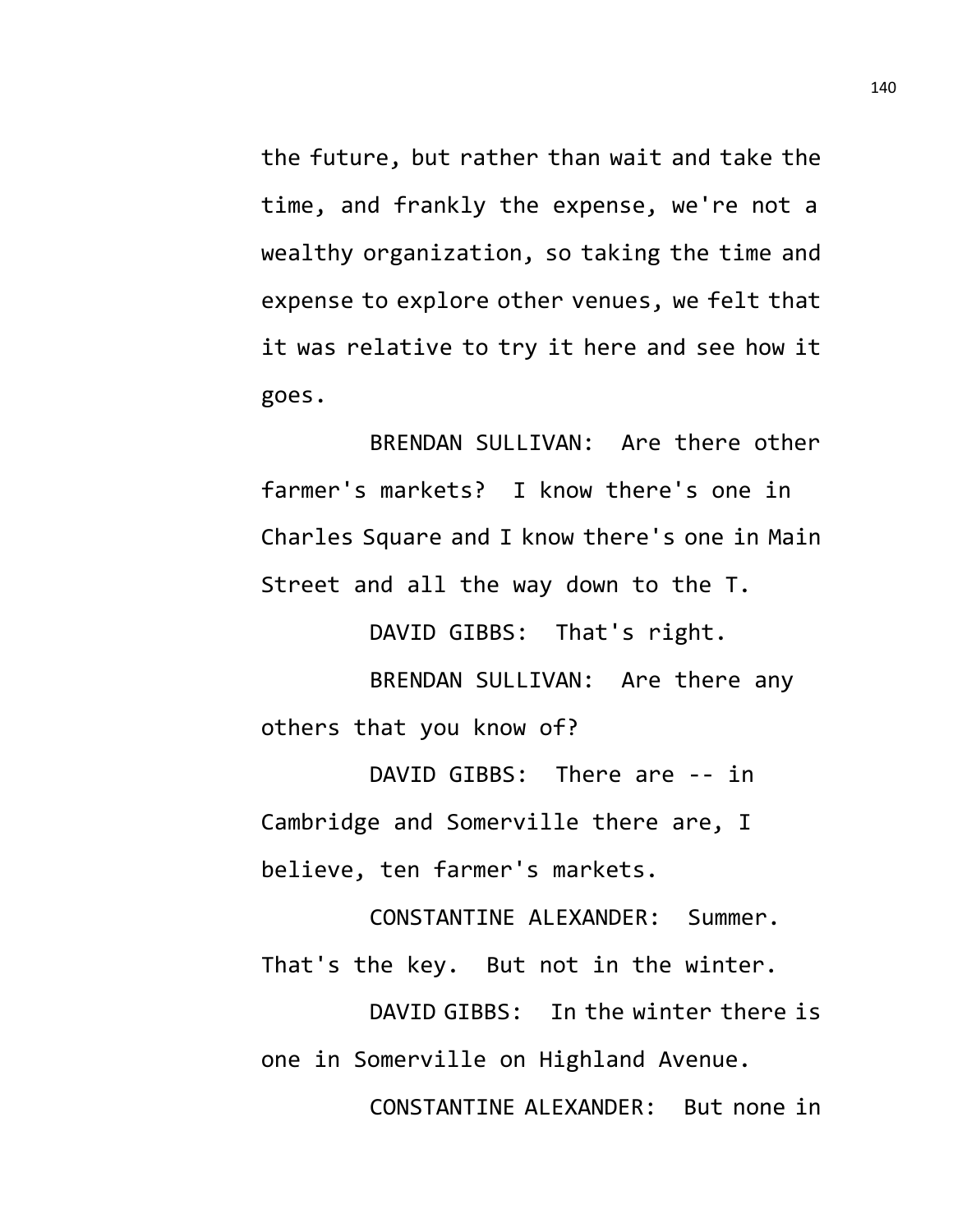Cambridge?

DAVID GIBBS: Correct, there are none in Cambridge.

BRENDAN SULLIVAN: That's what I was getting at, your application is somewhat unique.

DAVID GIBBS: Correct.

BRENDAN SULLIVAN: Where it is indoors and where it would not be available to the community, your proposal would be during probably a much more needed time if you will.

DAVID GIBBS: Yes, that's right.

CONSTANTINE ALEXANDER: Have you considered the fact that given in the summer, there are markets everywhere so most people can walk to the market in their neighborhood.

DAVID GIBBS: Right.

CONSTANTINE ALEXANDER: This is going to be the only winter market for the whole city. So people are more likely -- you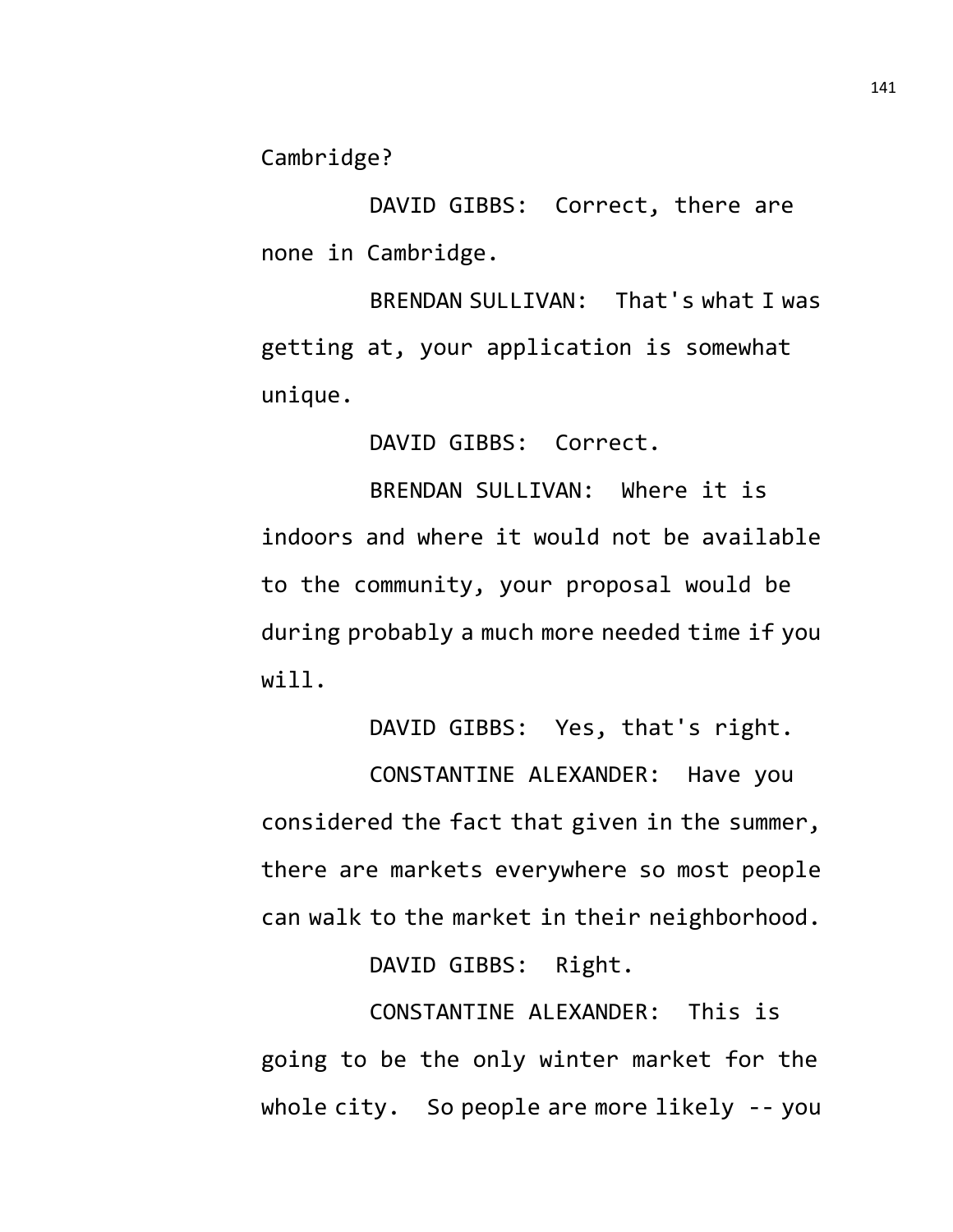might either attract people driving to use it --

DAVID GIBBS: We --

CONSTANTINE ALEXANDER: -- and that exacerbates parking issues. Did you give any thought to that?

DAVID GIBBS: We have definitely given thought to that. We are going to do everything we can to discourage people from driving. We are going to be very explicit in our publicity to that effect. At present we do not have any dedicated parking for people to use. And the neighborhood, as you probably know, is a fairly, you know, tightly packed neighborhood already. So, we, have however, gone to all of our neighbors. We've had a community forum at the center asking them to come and give us their feedback on that. And the feedback is uniformly they're in favor of this happening. We are -- I'm sorry, we're --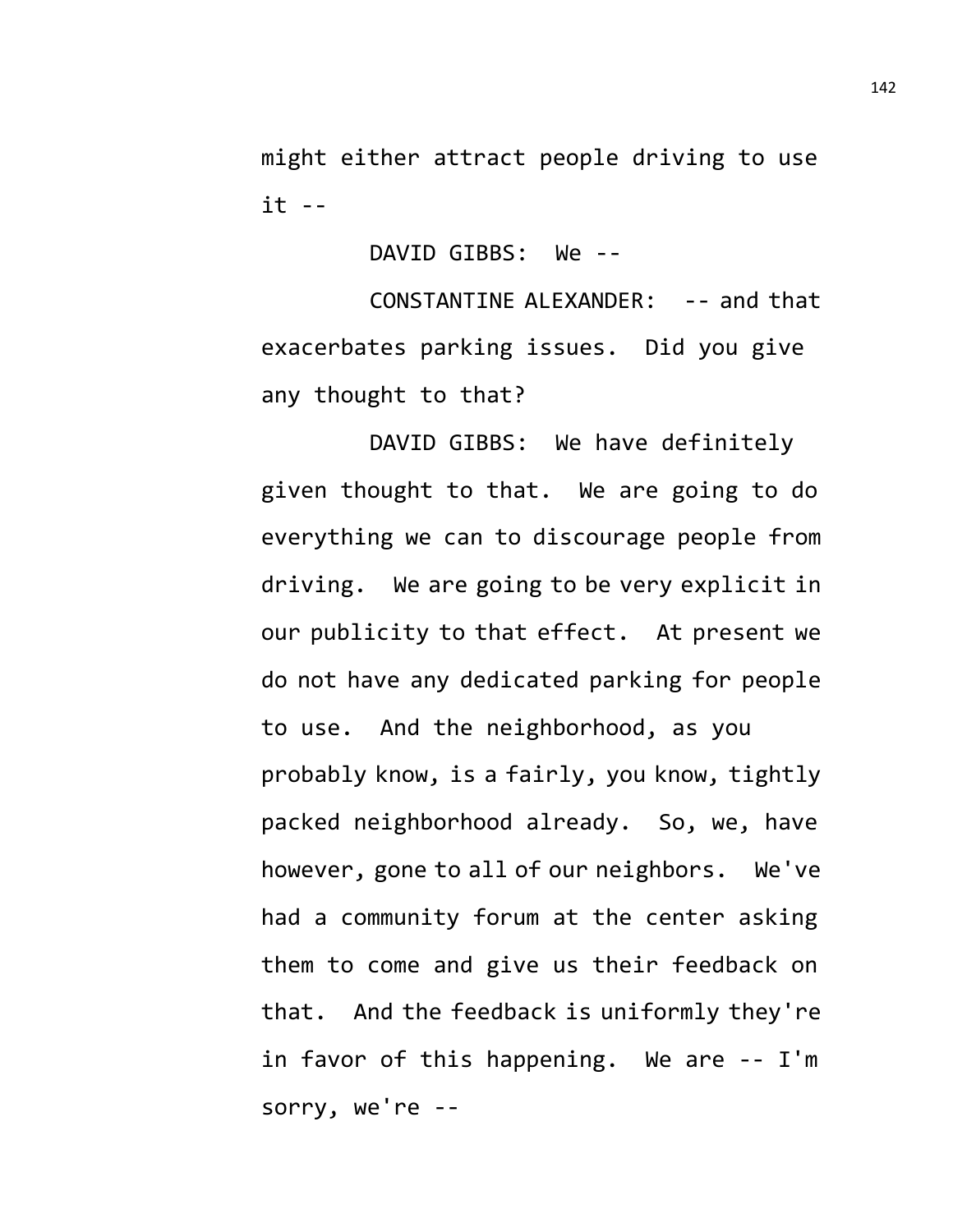CONSTANTINE ALEXANDER: Go ahead.

DAVID GIBBS: The idea has been suggested that we approach a couple of other businesses that have parking structures in the neighborhood; Harvard University has an underground structure under the park at Memorial Drive and Western I believe. And there are a couple other possibilities. But we don't, we don't honestly have that for customers. We are paying a great deal of attention to parking for the vendors themselves, and our plan is that the vendors will drive up in staggered shifts on Saturday morning. We'll have volunteers there to help them quickly unload their trucks. The trucks will then go to a designated parking off-site and then will return at the end of the day.

CONSTANTINE ALEXANDER: Going back to customers. Is it not true that you're a reasonable walking distance from the T?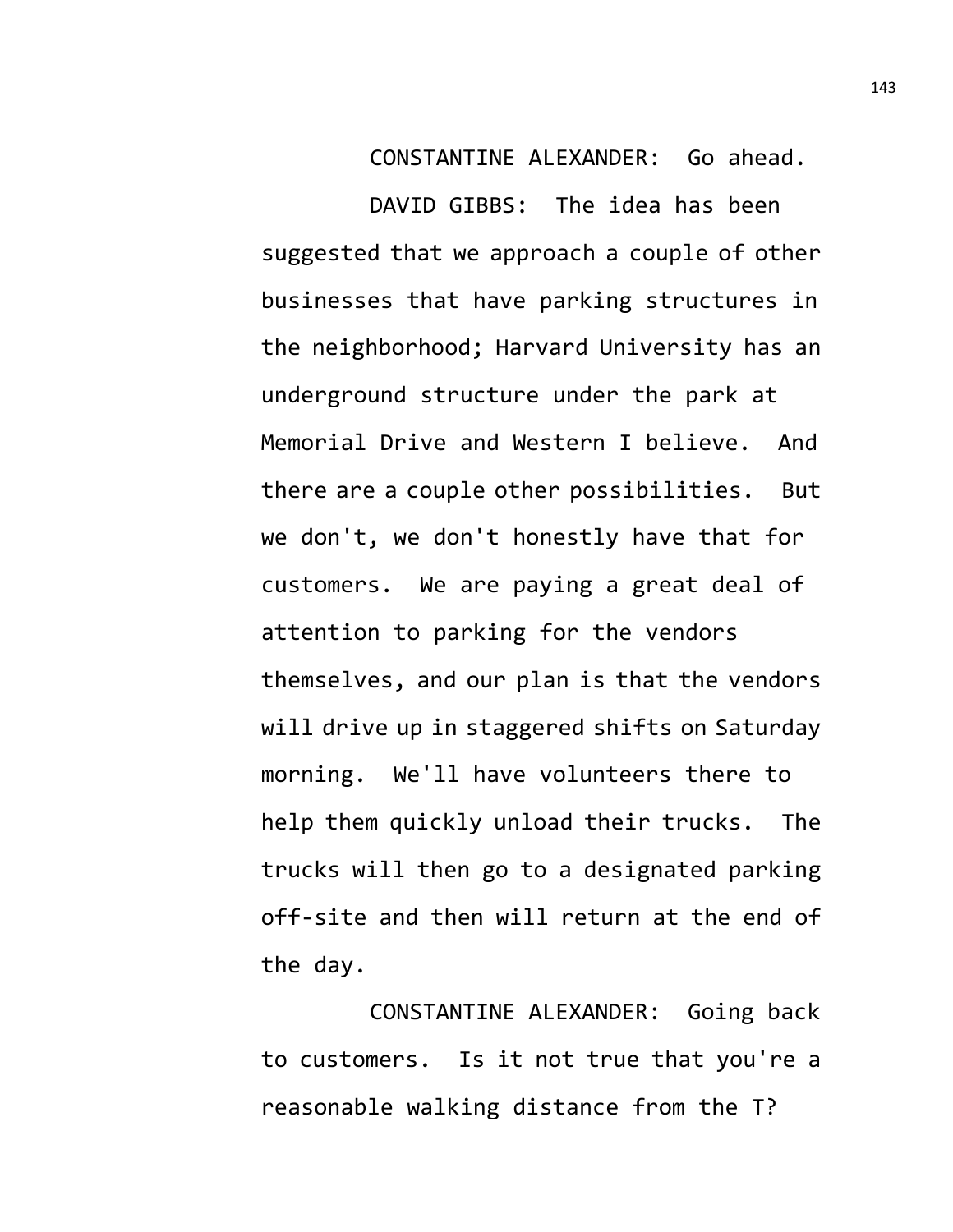DAVID GIBBS: We're seven minutes to public transportation.

CONSTANTINE ALEXANDER: So, therefore, you have public transportation that minimizes the need for people to drive.

DAVID GIBBS: Yes, absolutely.

TAD HEUER: That's seven minutes in the summer.

CONSTANTINE ALEXANDER: Say again? TAD HEUER: That's seven minutes in the summer.

DAVID GIBBS: We call it nine in the winter, yeah.

CONSTANTINE ALEXANDER: Slip and slide.

DAVID GIBBS: Depending on how well Western Avenue is cleared off.

BRENDAN SULLIVAN: So is your service entrance basically on Magee Street? DAVID GIBBS: The main entrance for the market will be the Howard Street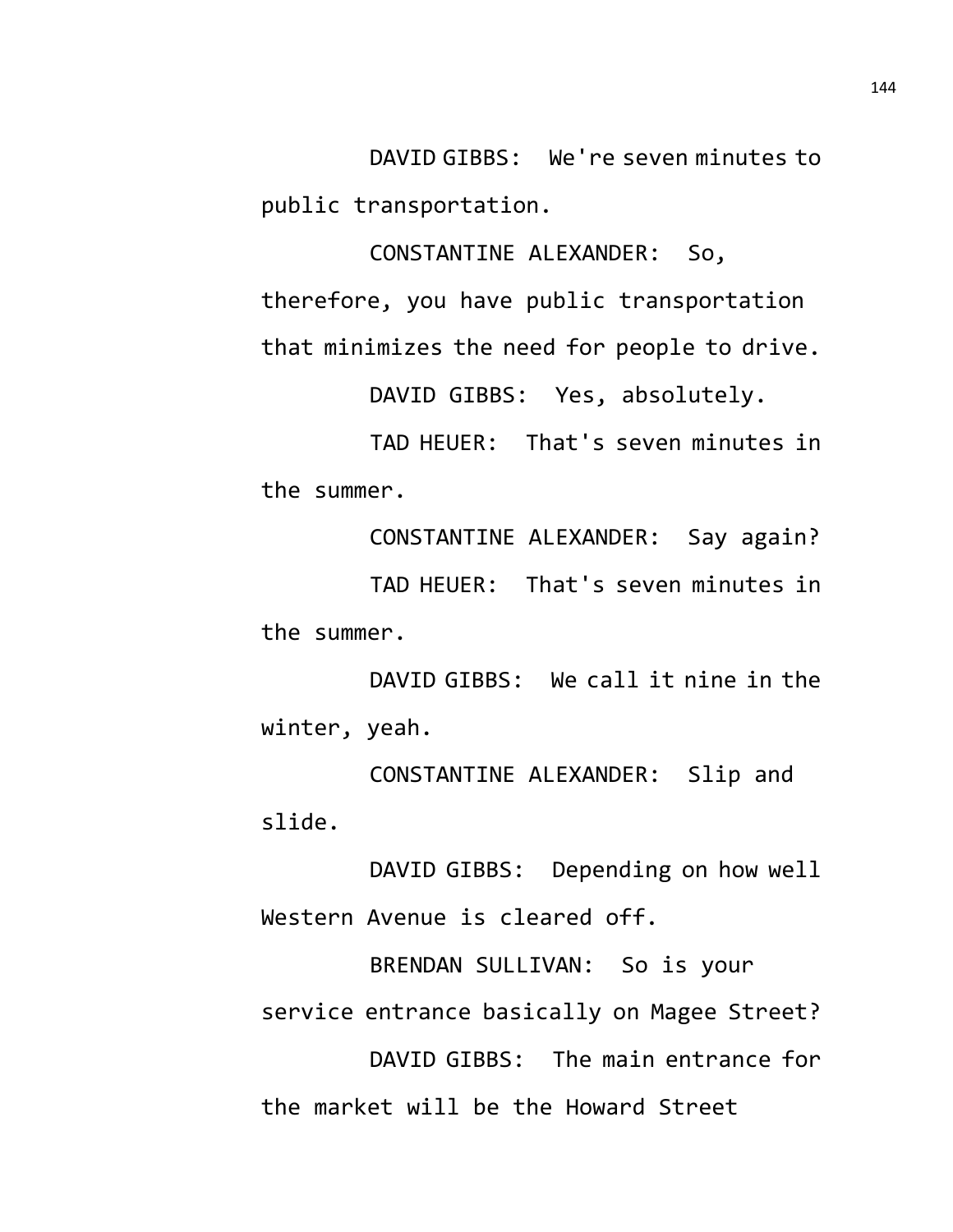entrance. There's no entrance on Magee Street.

BRENDAN SULLIVAN: Howard Street, I'm sorry.

DAVID GIBBS: Howard Street, yeah. It will be the Howard Street entrance. Although we will have an additional entrance on Callendar Street. And we'll probably have folks coming in on both of those entrances.

TAD HEUER: How many vendors do you expect to have or do you have a cap?

DAVID GIBBS: We have a cap based on the size of the gymnasium and what we can reasonably accommodate. We have 18 booths, booth spaces. Some vendors may choose to take up two or three spaces, so 18 is really our maximum.

TAD HEUER: And one of the things, I had the same concern, like, I love farmer's markets. I shop them all the time. The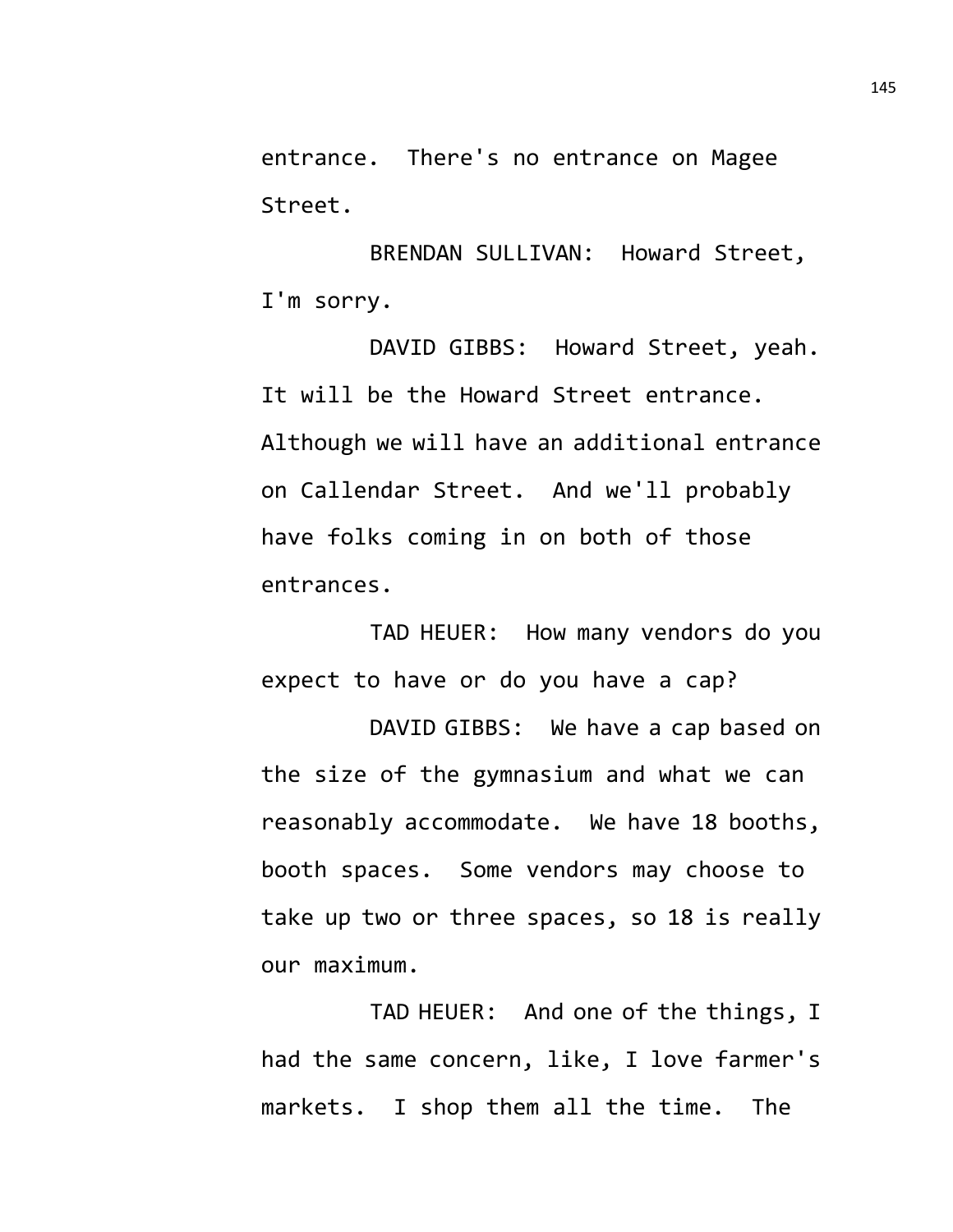question I have is really on this traffic and parking, particularly in the winter, where, you know, obviously that area, as you've said, very tight in terms of the street width. You know, I guess it's a two-way street, but it's really not a two-way street. And I think I'm okay in terms of people coming, because I think people will recognize that. And if you live in Cambridge, you know that there's no parking anywhere so you shouldn't expect to find it. My question is can you walk me through, not what the minute-by-minute, but how you're going to get the vendors in and out particularly in a winter scenario where there might be, you know, one or two spaces there designated snow dump spaces, so you're already taking spaces off the street and things like that.

DAVID GIBBS: Great points. We're actually not taking spaces off the street. There is space between the Howard Street line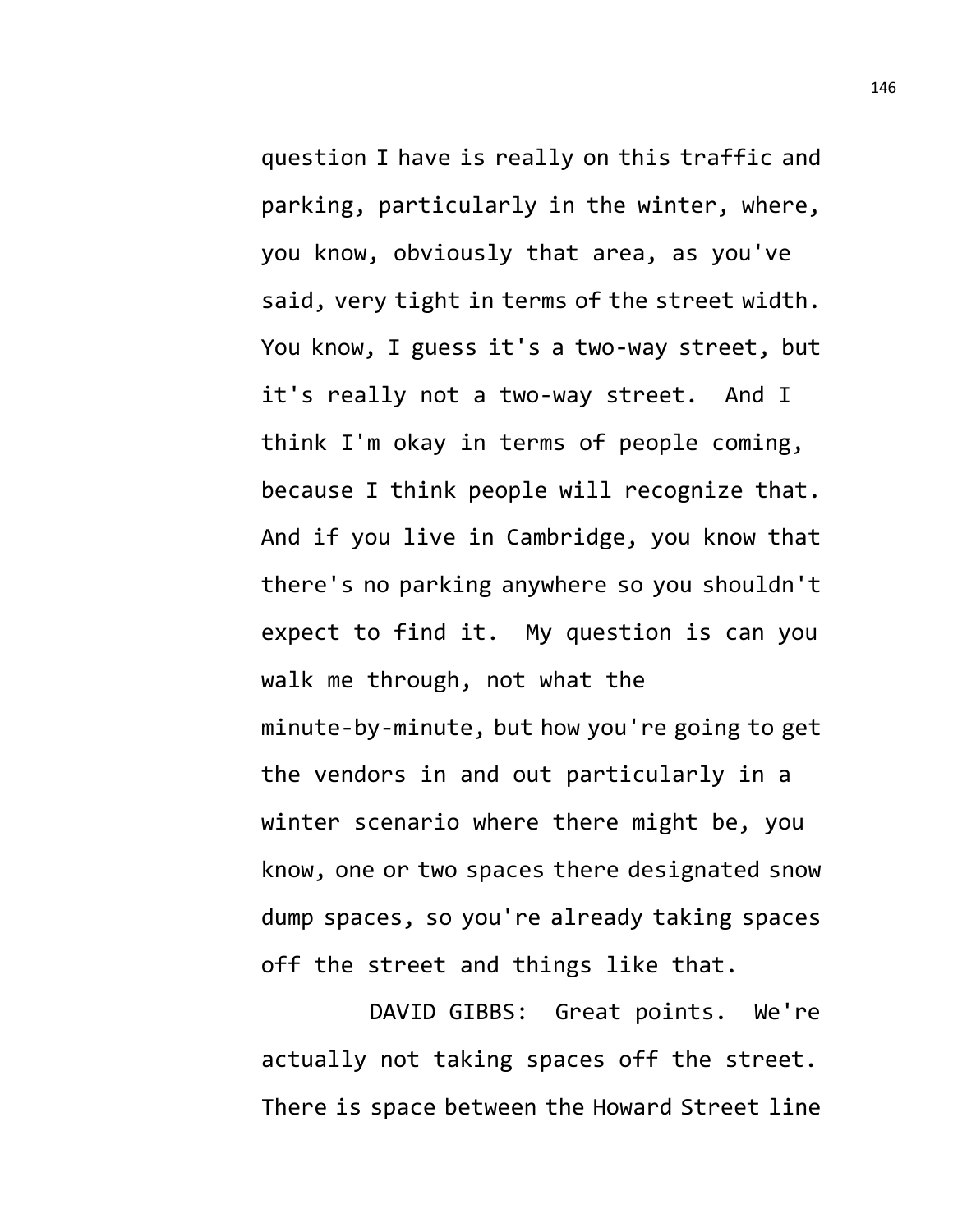and our gymnasium that's -- we can make a big snow pile there. And we've been talking again with the city about specifically clearing off that full section of Howard Street and dumping the snow on our property so that it's out of the way. So we'll have the clear loading and unloading zone right on Howard Street, right outside the gym door. Two or three trucks at a time pull up. Volunteers and farm workers unload the trucks right into the gym. Those trucks go away and the next one comes.

TAD HEUER: And I don't want to make this sound like a ballet. Are you going to be coordinating -- I can imagine everyone trying to get in to get their 8:30 spots.

DAVID GIBBS: No.

TAD HEUER: Are you going to have them staggering where you radio them in and say --

JOSE MENDEZ: Basically, exactly.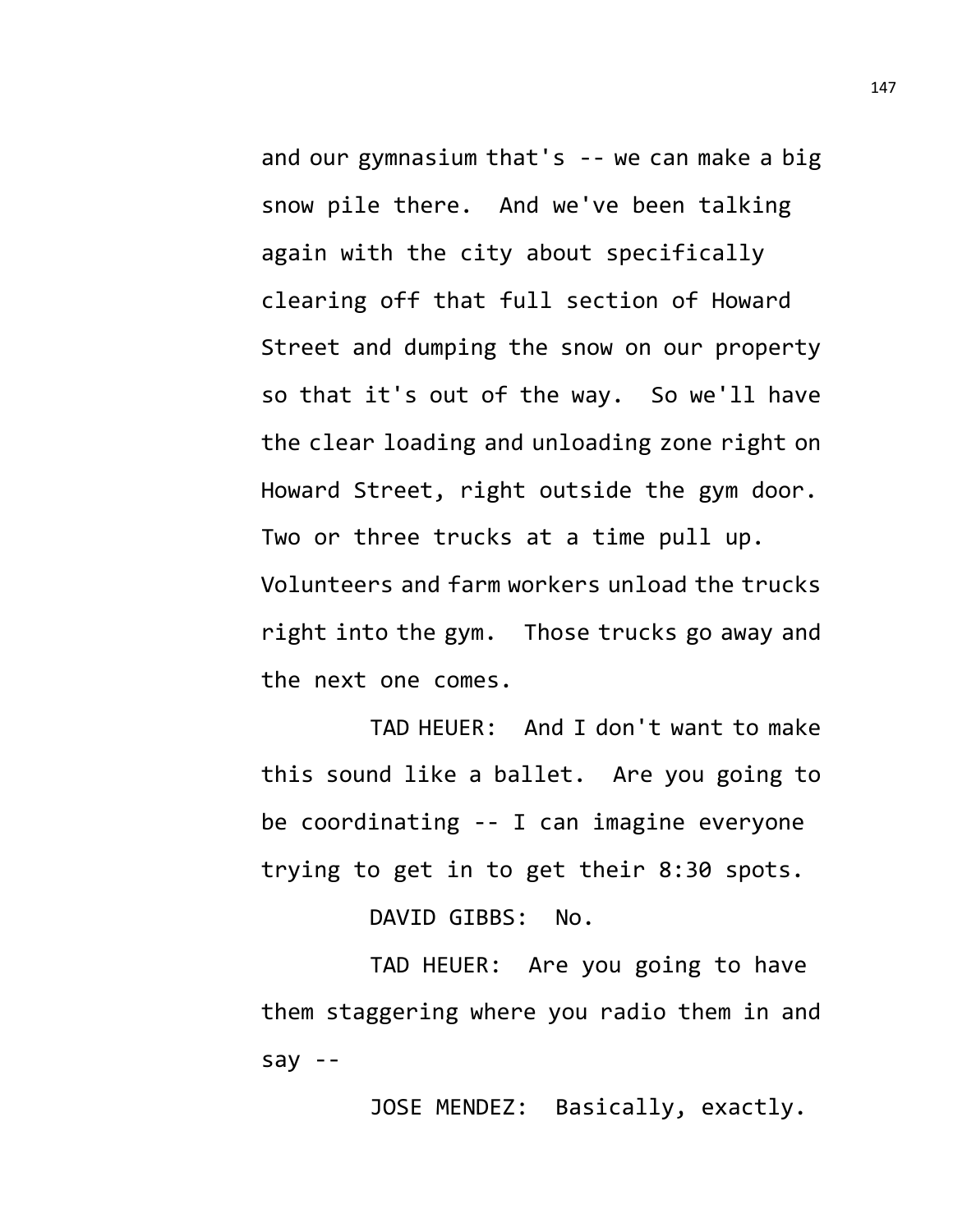From the start of the market, we're anticipating the start time at ten a.m. We'll have vendors come two at a time between eight and ten is when we're going to be staggering those vendors two or three vendors at a time. What's going to be critical is having the volunteer portion to make sure they get their stuff out, sort of drop it off fast and vendors goes in the truck and just goes. And we're already also speaking with Lesley University, MIT, and as well as some of the local high schools that we have the volunteers to make that happen smoothly and quickly.

TAD HEUER: Okay. I mean, I guess the coordinator there will tell your vendors if you're slotted for 9:30, you can't show up at 9:15 just because you're here.

JOSE MENDEZ: That's actually already accounted for in the application. It's stated very clearly their spot may not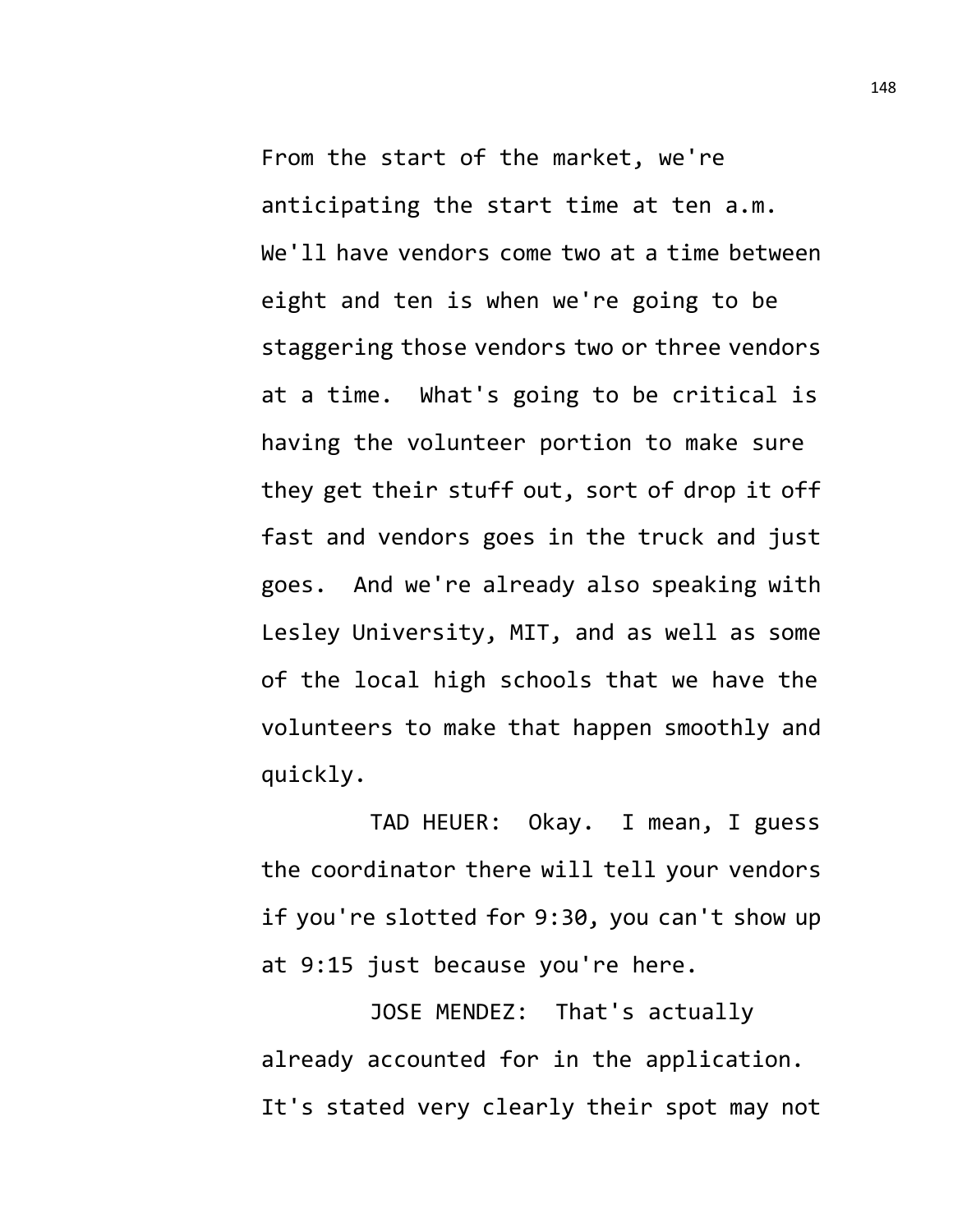be available if they arrive late or early.

DAVID GIBBS: If they don't play by that rule, they're not going to be selling.

TAD HEUER: Right. And where is your off-site parking during the day for them? Is that going to be -- I mean, are they far away? Or are they just --

JOSE MENDEZ: Well, I mean, currently we'll introduce Mr. Rossi about possible parking.

RICHARD ROSSI: So we're looking at several scenarios. One is some parking at the school, the King School and also down by Corporal Byrnes side of the park. So there's one whole side of the park there that we would restrict for truck parking for that time.

I mean, the other thing I just want to mention about the snow clearance. So we had suggested that they speak with the neighbors because of they could coordinate this in a friendly way. In the end it's going to be a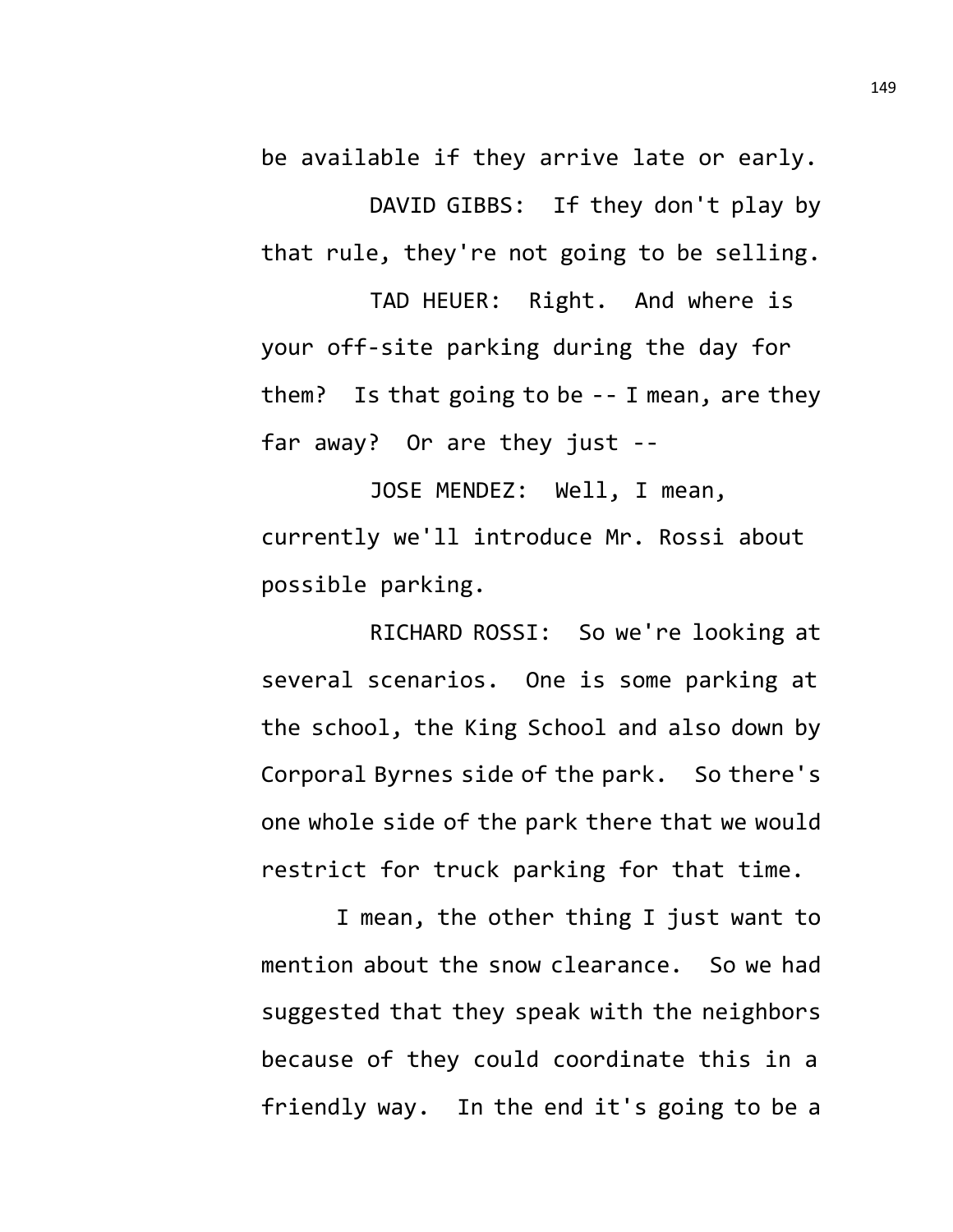bonus for the neighbors because once the market is done on Saturday afternoon, there will be a cleared area because they can park there because it is tight down there. We recognize that. We're going to try to work with them. This is something that the city really sees as a goal. The City Council have been meeting on this for the last year and a half, not just this idea, but trying to find venues for a winter market and they came to us and we thought this was a great opportunity.

TAD HEUER: And I guess, not to say this isn't a good set for it, my other question is have you thought about the King School? It's the same neighborhood, you've got a bit more space to play with, you know, you have parking --

JOSE MENDEZ: That is true. Sure. During the winter months the King School already has programs on the weekends during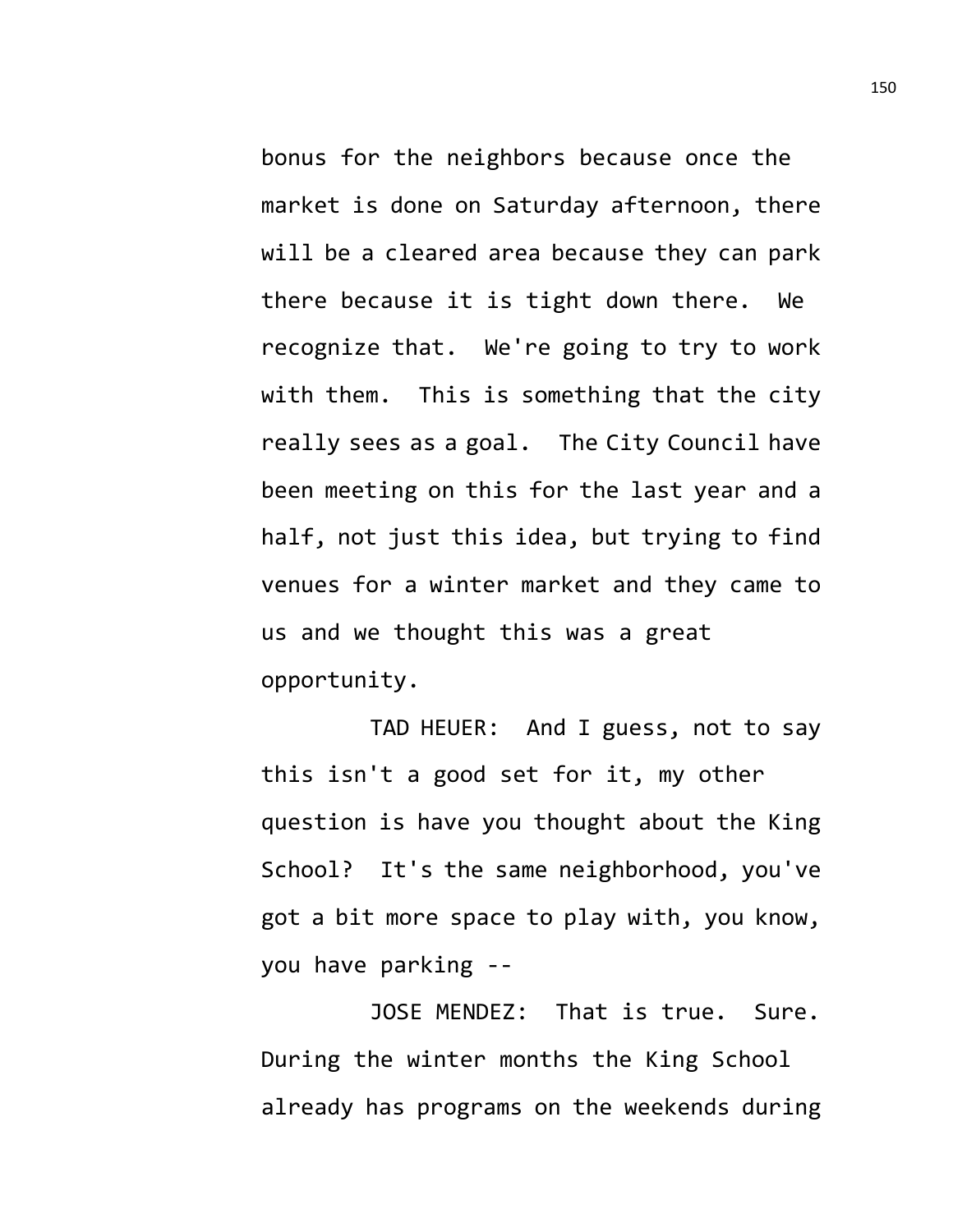that time.

DAVID GIBBS: Not to mention the fact that they're soon to do something substantial to that building. So, or at least in the next couple of years.

RICHARD ROSSI: They'll be back to talk to you about it.

DAVID GIBBS: Different application.

BRENDAN SULLIVAN: Okay, any questions?

CONSTANTINE ALEXANDER: No questions.

BRENDAN SULLIVAN: Mahmood?

MAHMOOD FIROUZBAKHT: Could you talk a little bit more about the vendors, you know, who do you -- do you have folks lined up?

JOSE MENDEZ: Actually, we sent out the application on October 1st to all known vendors and required kind of a mass mail, 60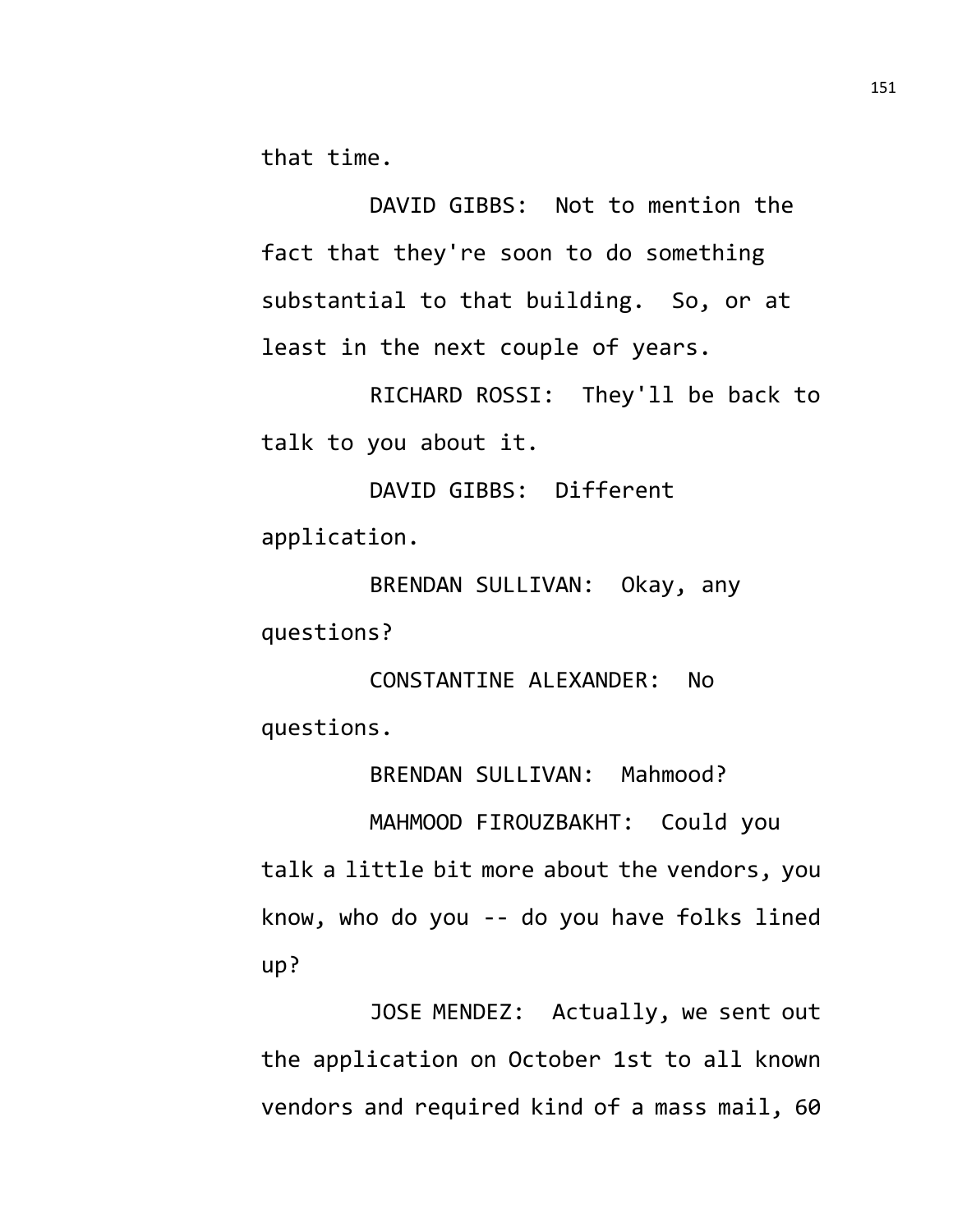plus vendors. At this point we have 11 vendors who have sent in their applications who are ready to go for the season. We're anticipating at least nine or ten more vendors who are going to apply within the next couple of weeks. We're going to be going over those applications assessing what they're going to be offering for the market and letting them know whether or not they've been accepted into the market.

DAVID GIBBS: The goal is to get a good balance of, you know, first produce, second other locally produced items like meats, cheeses, you know.

TAD HEUER: So what you're trying to limit the number of leaks that people are bringing from their winter gardens?

DAVID GIBBS: Actually I think in terms of turnips and kale myself. We'll get a nice variety in there. We're going to allow some produce to be brought in from out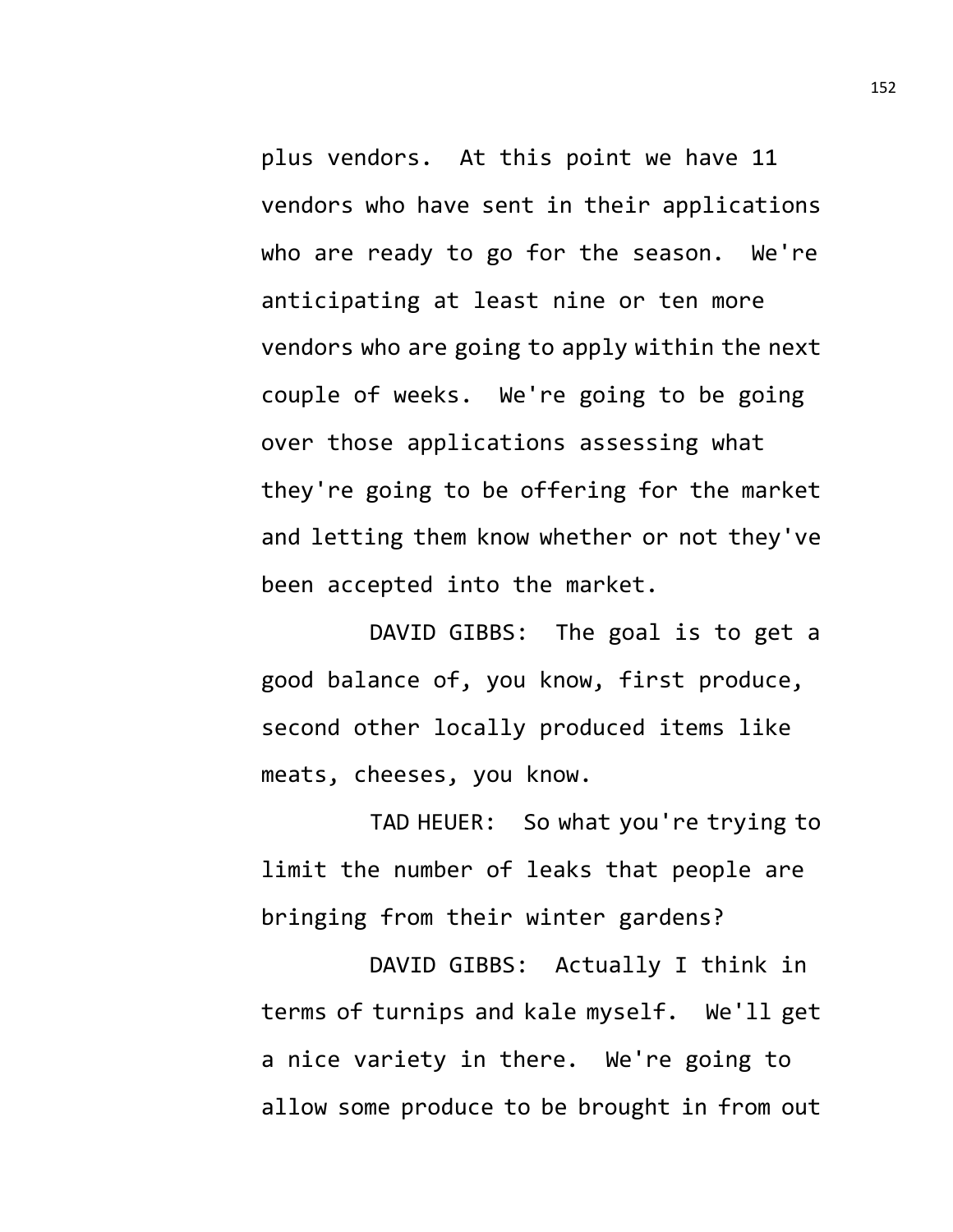of state. There are some of the farmers have suggested that they might want to source products from elsewhere that because of our climate they can't produce them here. The restriction we're putting on that is that whatever they bring in from out of state has to be of a type that could be sold in a similar local farmer's market there. So you won't see Sunkist oranges. You might see an organic orange grower from a small farmer in Florida. Don't know yet.

CONSTANTINE ALEXANDER: So you're not going to be a mini Whole Foods.

DAVID GIBBS: Correct, correct, correct.

And incidentally Whole Foods has been very supportive of this idea. They don't see us as competition which I'm very grateful for. They've been very wonderful about that.

JOSE MENDEZ: They will be giving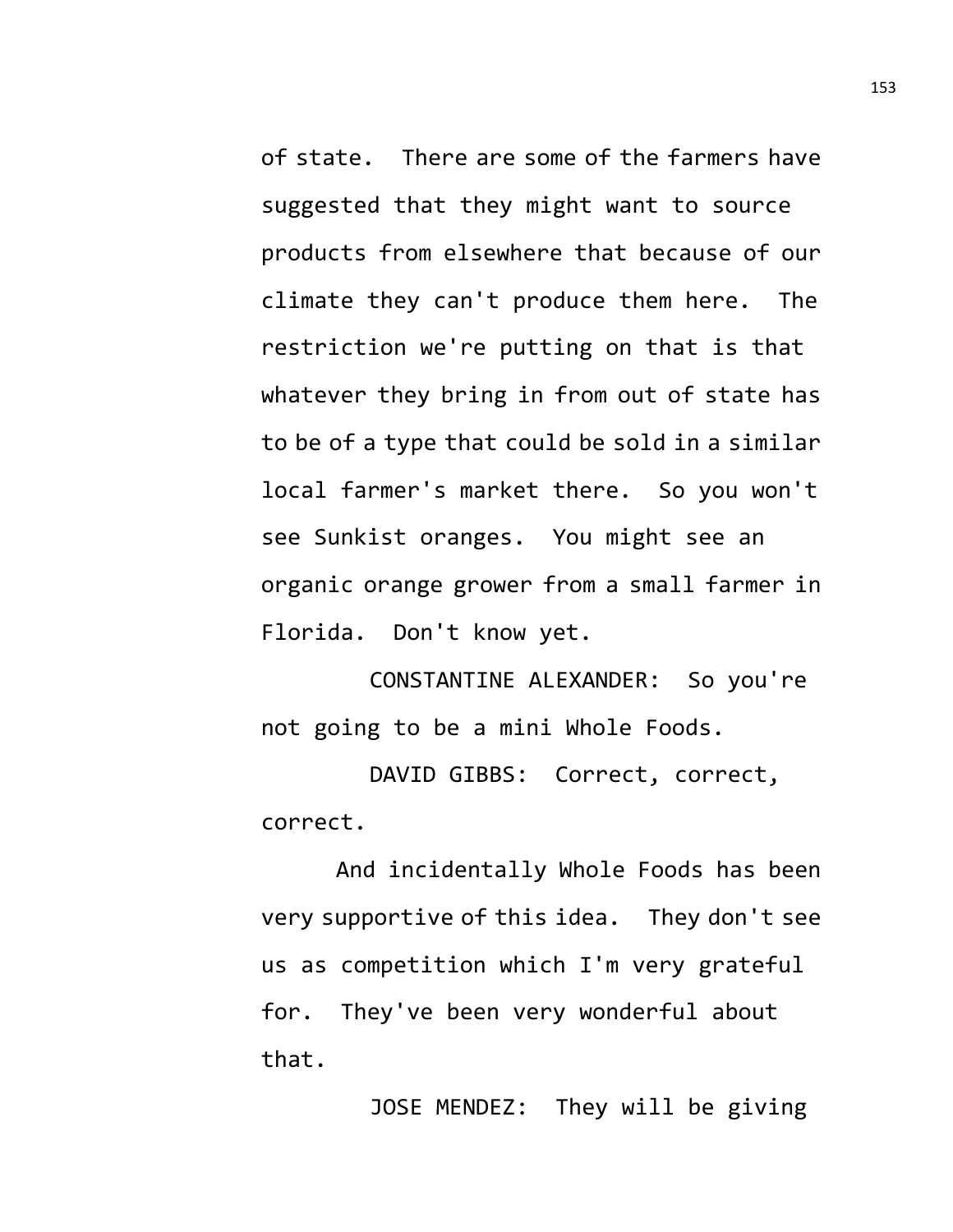healthy eating presentations.

DAVID GIBBS: That's right. They've already signed up to help us do presentations.

TAD HEUER: Do they want to donate any parking spaces to your vendors?

DAVID GIBBS: That's pushing it.

BRENDAN SULLIVAN: Does this have to go before Licensing also?

JOSE MENDEZ: We've already approached Licensing as far as whatever. We are planning to and things of that nature. I already have documentation.

BRENDAN SULLIVAN: That's another level?

DAVID GIBBS: That's right.

The individual farmers have to do whatever they need to do in terms of their own -- the way these are structured, they have to get their own permits to sell whatever they're selling. They have to comply with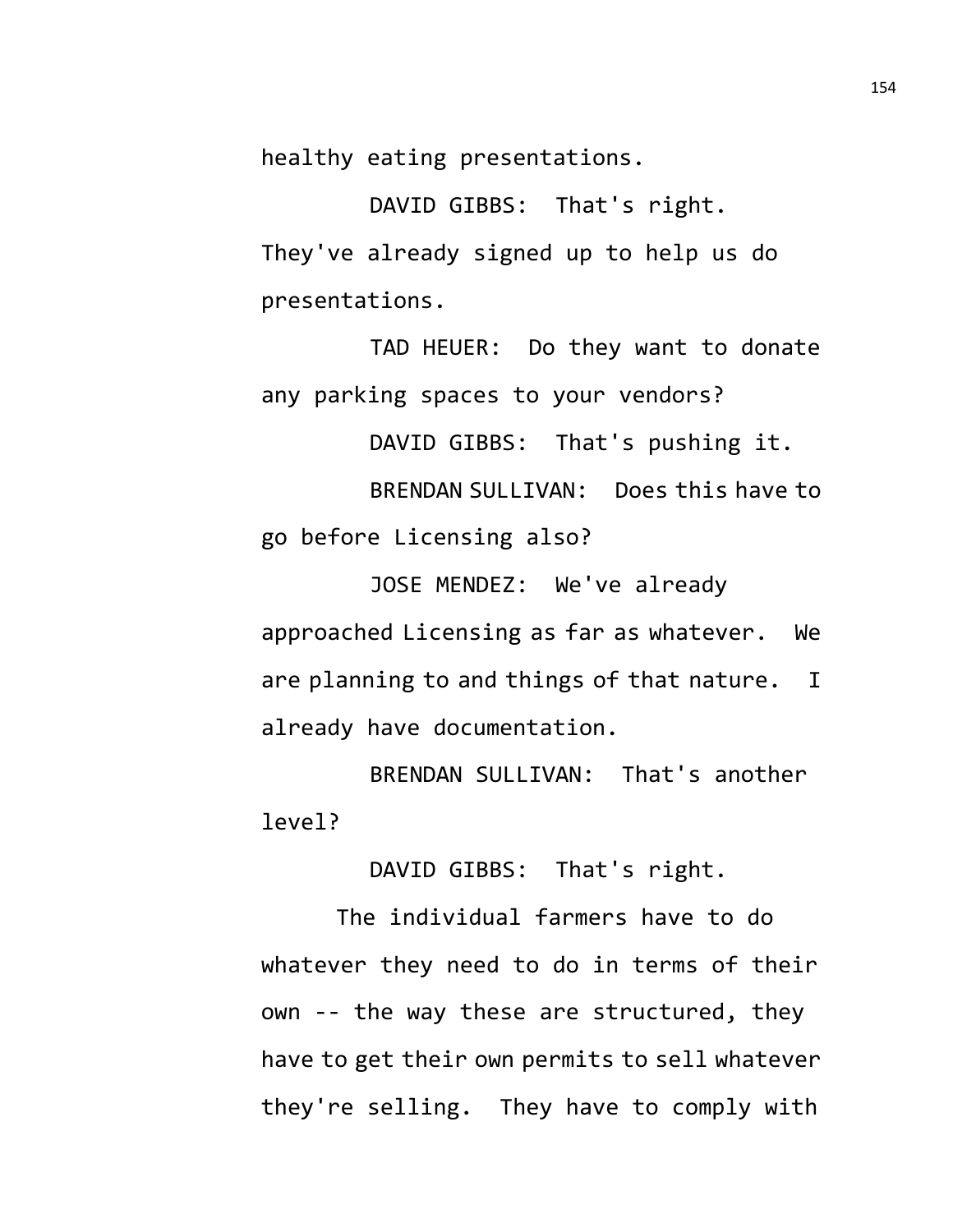state laws on labelling and that sort of thing.

RICHARD ROSSI: ISD. They all get permitted by Inspectional.

DAVID GIBBS: They all get permitted.

CONSTANTINE ALEXANDER: They have to do that now anyway for the summer markets. So it's not like there's anything new is going on.

DAVID GIBBS: Yes, that's right. But. Yes, we are in communication with Licensing about whatever we need to do for this.

BRENDAN SULLIVAN: All right. Let me open it public comments.

Is there anyone here who want to comment on case No. 10167, 5 Callender Street?

(No Response.)

BRENDAN SULLIVAN: I see no one in attendance.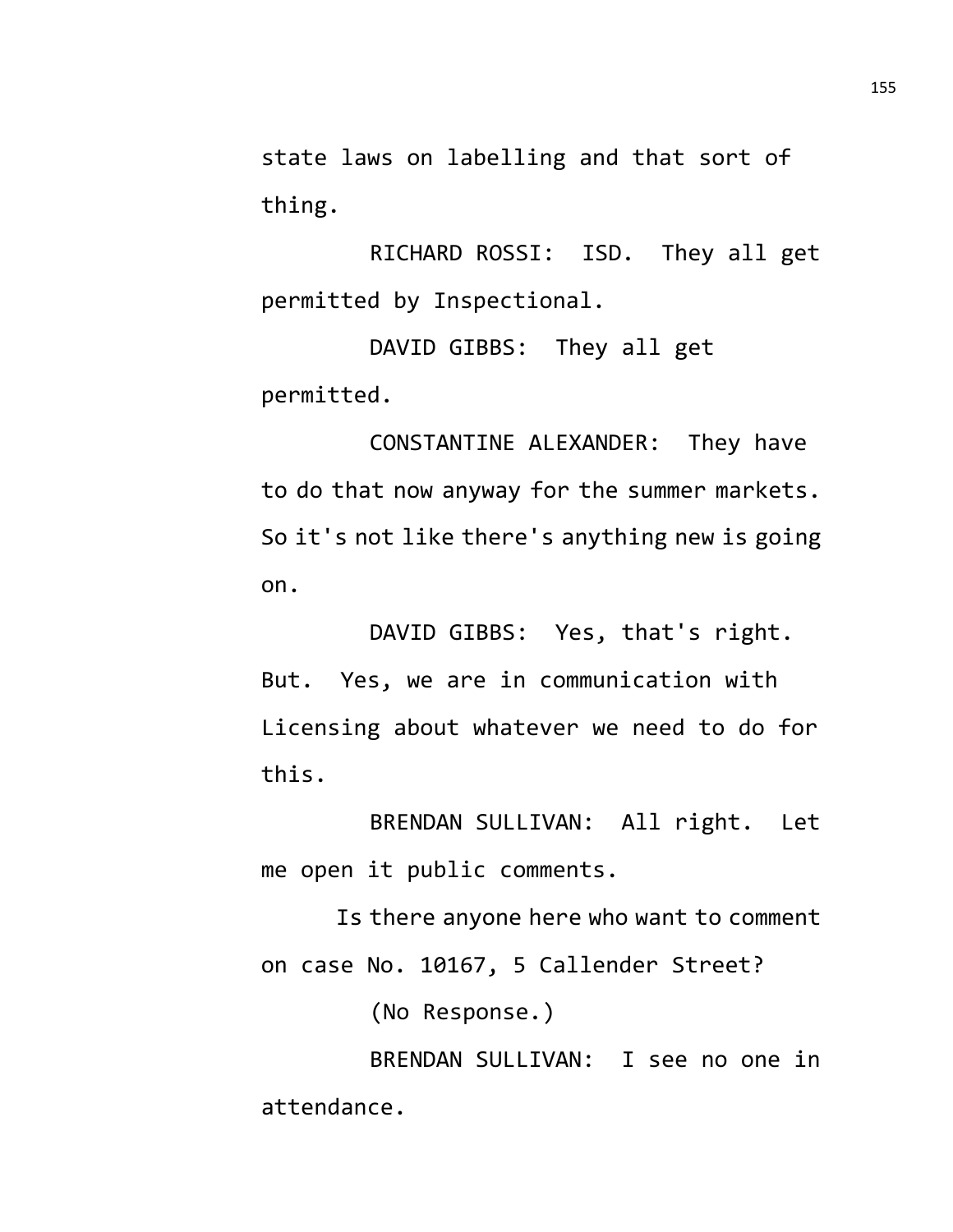There is correspondence on the letterhead of the office of the Vice Mayor. (Reading) I support the Variance needed to operate a farmer's market on Saturdays in the community center gym from January 7th through April 28th. While Cambridge has thriving farmer's markets during the summer and fall, there has been a great deal of interest in a winter farmer's market for the city. This is an excellent opportunity for Cambridge residents to buy fresh fruits and vegetables during the winter months. The winter's farmer's market in Somerville is very popular and residents of Cambridge will benefit from having access to one in their own city. In the Council order I have asked the City Manager and city departments to work with the community center to address the issues of parking and snow removal. I hope the BZA will grant the Variance. Thank you for your consideration. Henrietta Davis, Vice Mayor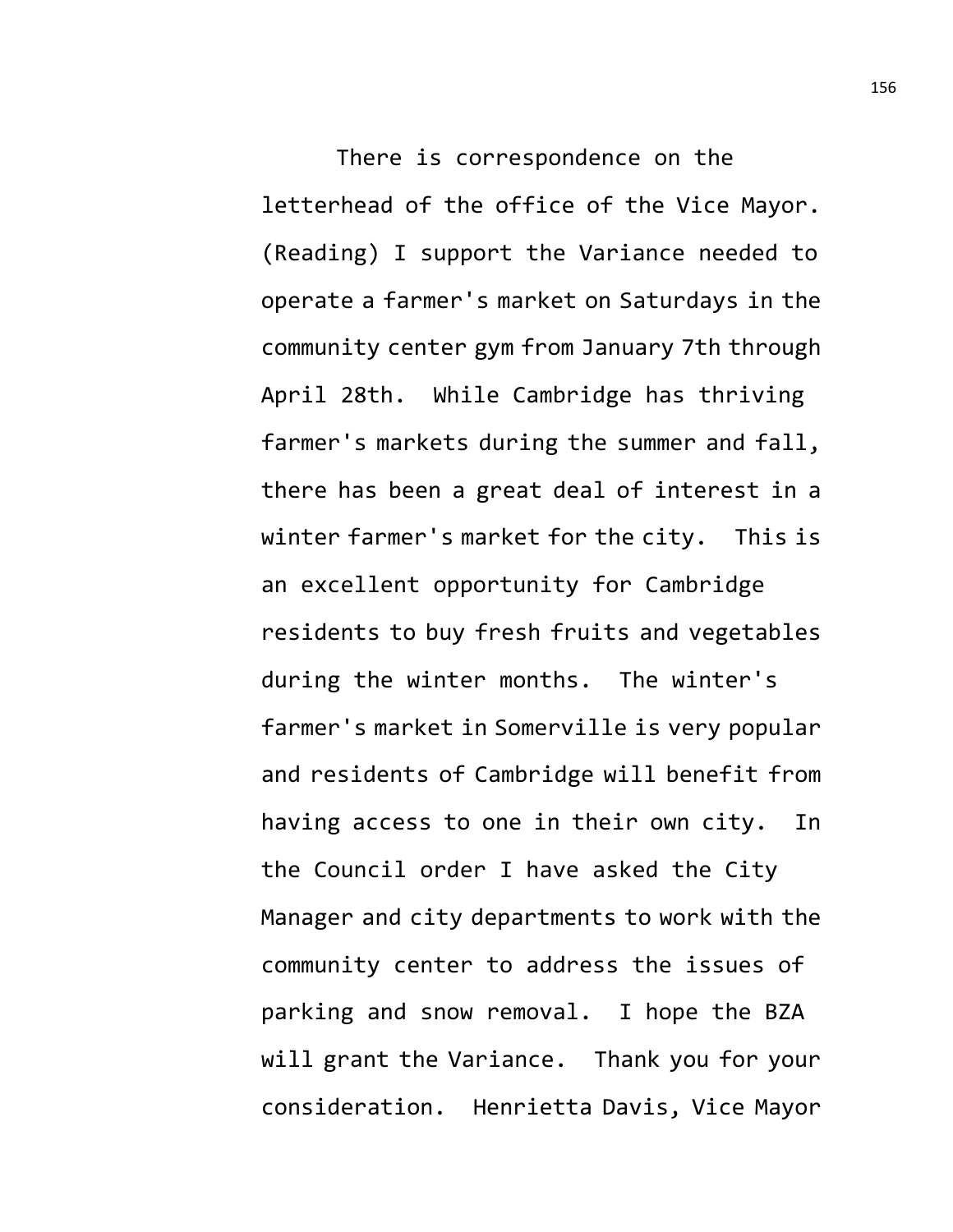of the City.

There is a Council order dated October 3rd in City Council. (Reading) The Cambridge Community Center is actively working to establish a winter farmer's market at 5 Callender Street this year, and now therefor be it ordered. The City Manager be and hereby is requested to ask all appropriate city departments to work with the Cambridge Community Center to solve problems such as parking, snow clearance, and other matters. Adopted on the affirmative vote of nine members no less. Signed by Margaret Drury.

There is a correspondence from the Planning Board dated October 24th. (Reading) The Planning Board reviewed the application for a winter farmer's market on Saturdays in the gym from January to April. The Planning Board supports this request as a neighborhood-focussed opportunity as a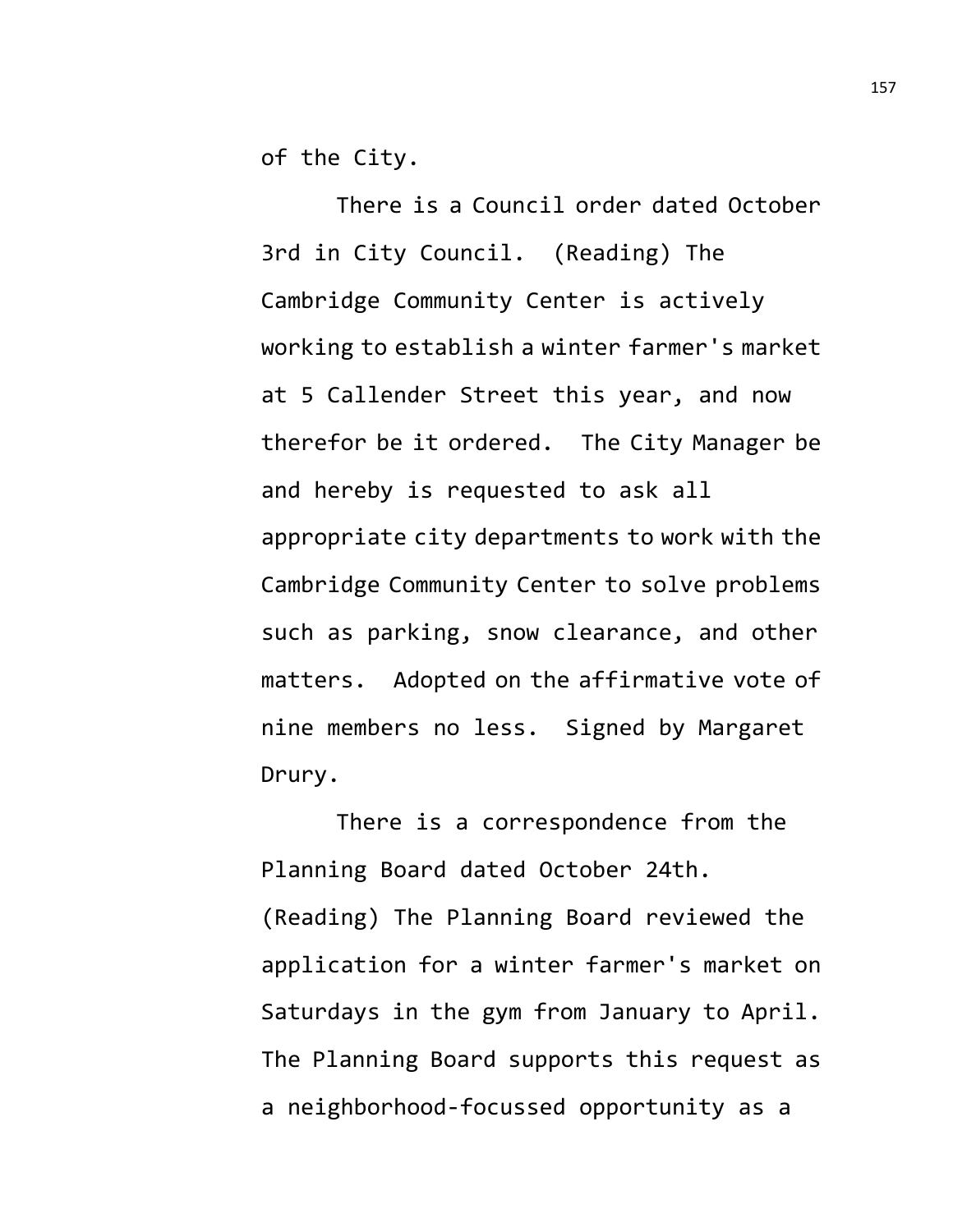terrific use that will have minimal impacts. The Board also supports the locally-focused agricultural activities.

And that is it. We'll close public comments.

Any comments or questions from the Board at all at this point?

CONSTANTINE ALEXANDER: No questions. I've got a comment. I am like Tad, I am very much in favor of what you want to do. I support the farmer's markets particularly in the winter. However, as you've identified, this site does have some problems. And I think it's probably incumbent upon us just to grant the Variance, and I think we should, put a time limit on it to see how it works. I would suggest two years. Go through two winters and we'll see if there are any problems. And at the of two years there are no problems, they can come back and we can give it in perpetuity. But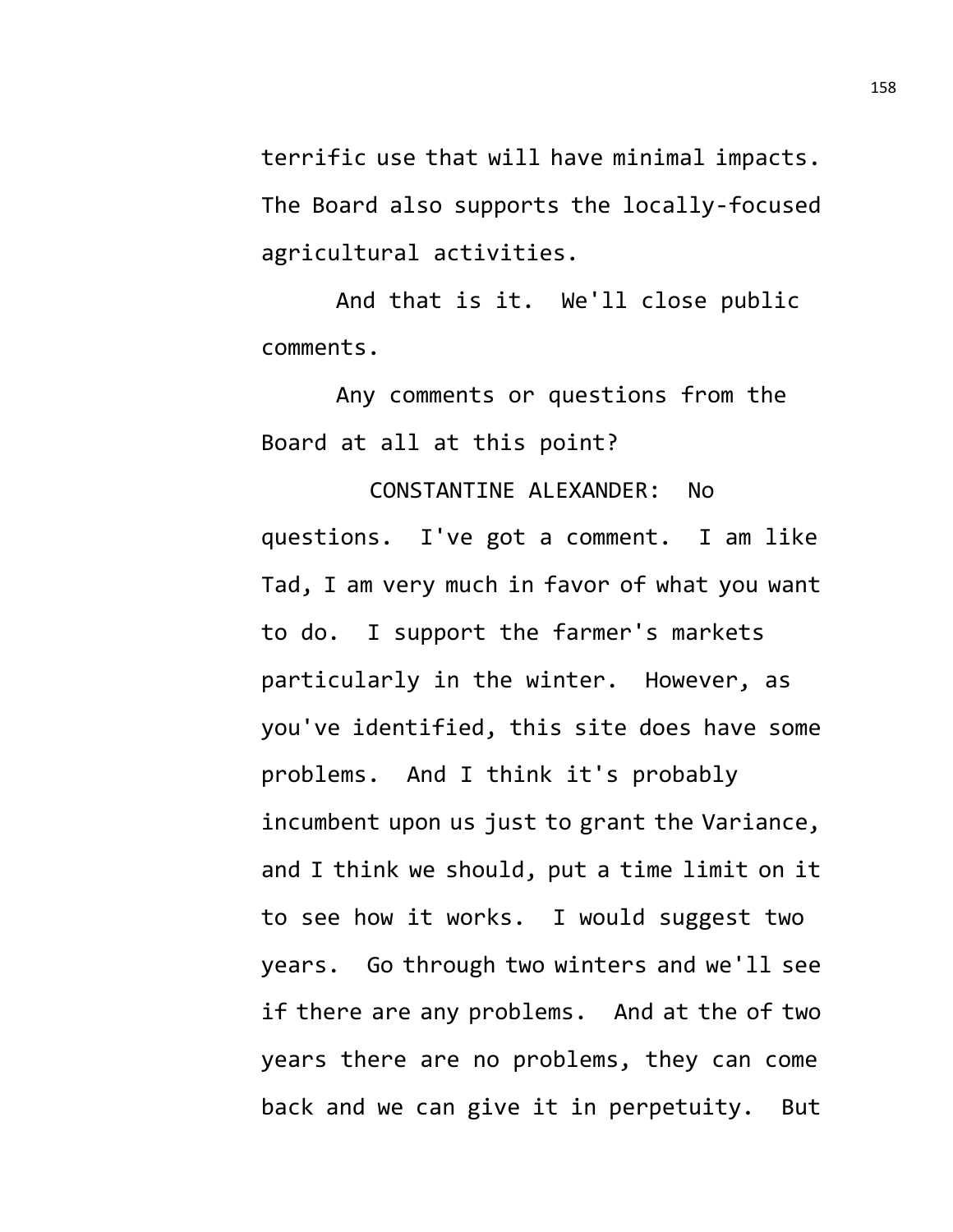I think we should have a little testing period to protect the community.

BRENDAN SULLIVAN: Any problems with that at all?

DAVID GIBBS: I don't have a problem with that at all. I think we're in as much of an experimental mode at this as --

CONSTANTINE ALEXANDER: Yes, let's see how it works.

DAVID GIBBS: Absolutely.

BRENDAN SULLIVAN: That entered my mind, also.

THOMAS SCOTT: How have you addressed trash removal? What will you do about that?

DAVID GIBBS: The farmers are required to remove their own trash.

THOMAS SCOTT: They are?

DAVID GIBBS: Yes.

THOMAS SCOTT: So nothing is left behind?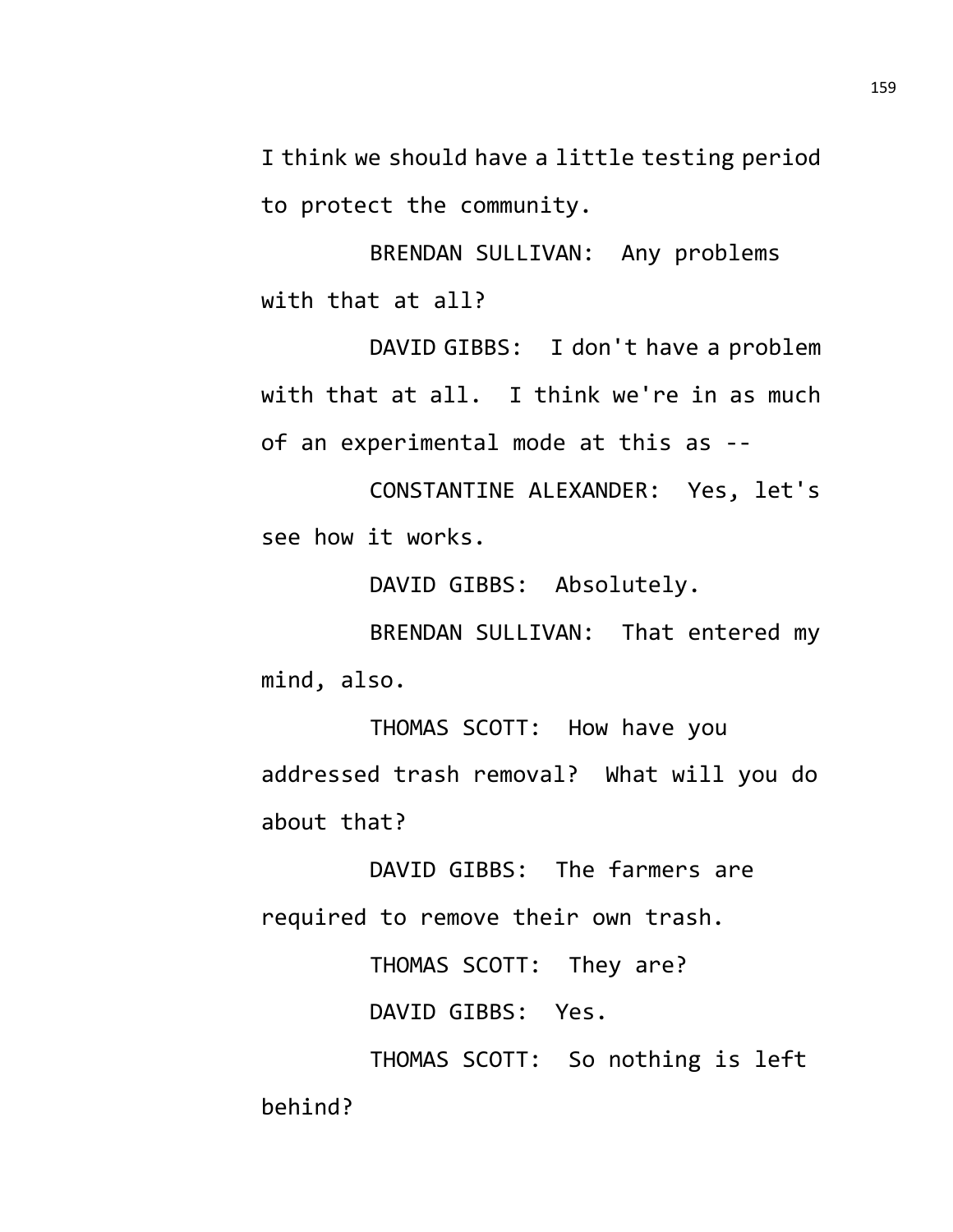DAVID GIBBS: Nothing is left behind. I mean, you know, from our own workshops and activities, there will be trash. But we have adequate means to deal with that.

BRENDAN SULLIVAN: You have the same operation as any other farmer's market except it's indoors, on Saturday, in the winter.

DAVID GIBBS: In the winter, yeah. BRENDAN SULLIVAN: Mahmood, any questions?

MAHMOOD FIROUZBAKHT: No questions. It seems like it's very well thought out. BRENDAN SULLIVAN: Tad?

TAD HEUER: Only a comment on what Gus has said. That the actual petition is for a farmer's market starting January 7, 2012, through April 28, 2012. So they've asked essentially time limited themselves. Do we want to be granting for an additional year beyond what's requested? Can we? It's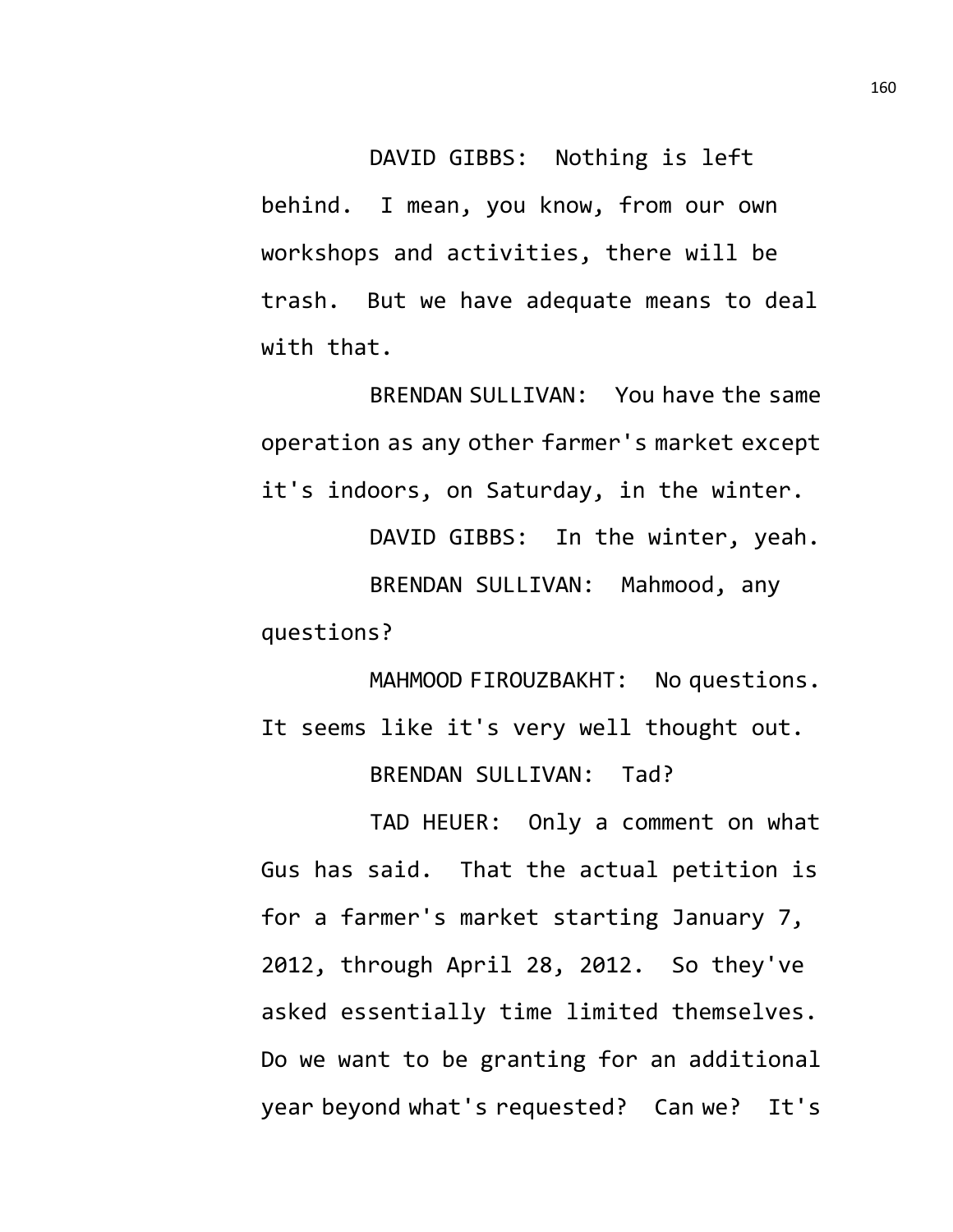six of one, half dozen of the other. I'm just pointing out --

CONSTANTINE ALEXANDER: You only asked for one year? I didn't realize that. DAVID GIBBS: Only one year. CONSTANTINE ALEXANDER: You're right. You're right I didn't see that.

DAVID GIBBS: We don't mind coming in for a year. We can come back again, not a problem.

RICHARD ROSSI: We can come back again. That's one way to do it.

TAD HEUER: So you'll know if it's a workable space.

DAVID GIBBS: If this turns out to be a nightmare for everybody, we'll be looking hard for another place.

BRENDAN SULLIVAN: Should you want to re-up, though, you should mark down Labor Day as an application time and push to the head of the class, but at any time rate not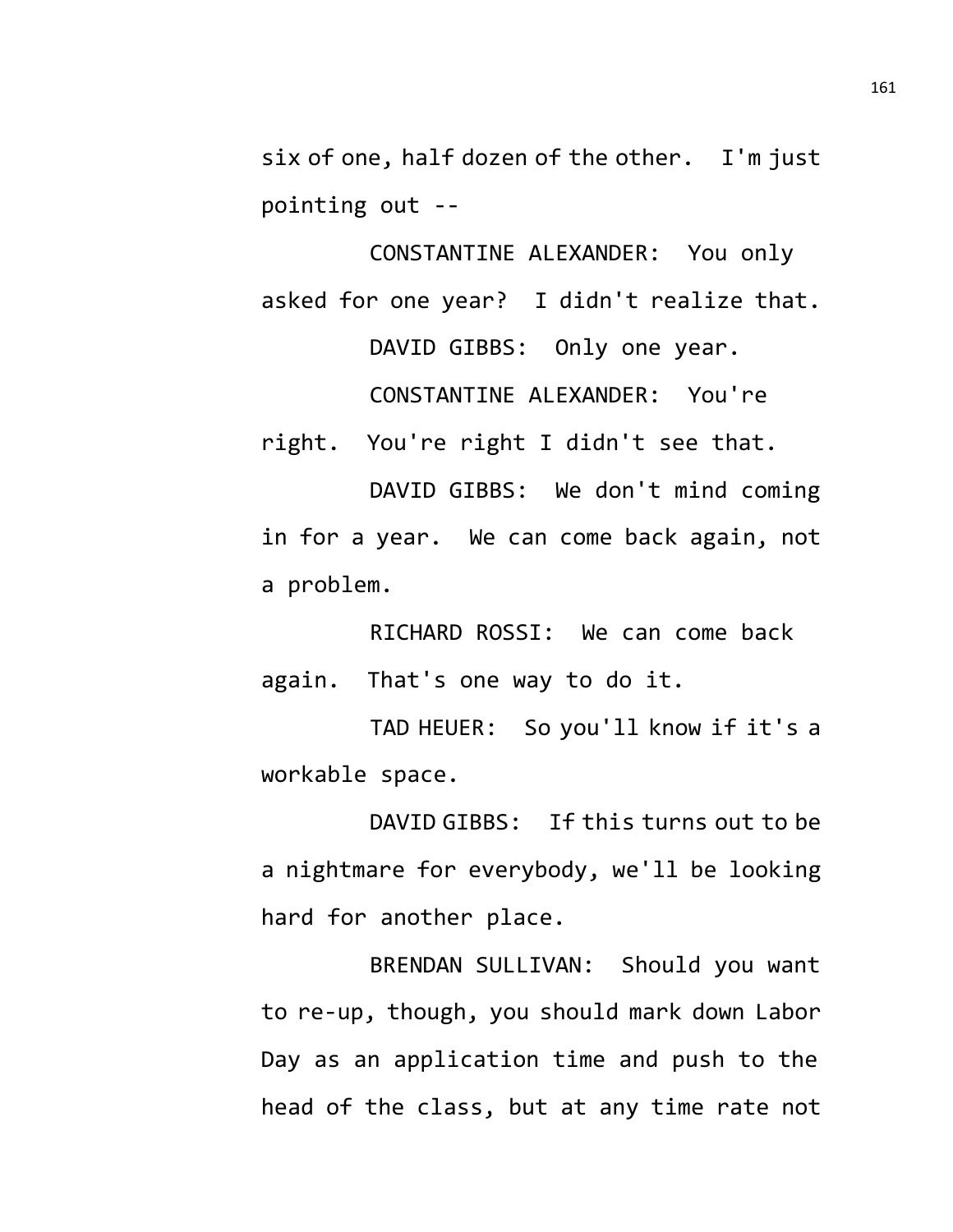wait until October for a January 13th or something like that.

DAVID GIBBS: Sure.

BRENDAN SULLIVAN: All right. Let me make a motion to grant the relief requested for the operation of a farmer's market to be used on Saturdays in the gym of the Cambridge Community Center starting January 7, 2012, through April 28, 2012, between the hours of eight a.m. and four p.m.

The Board finds that a literal enforcement of the provisions of the Ordinance would involve a substantial hardship to the Petitioner and also to the community at large.

The Board finds that the mission of the Cambridge Community Center is to offer a wide range of social, cultural, educational, recreational activities across generation lines to foster positive human values and promote community cooperation and unity.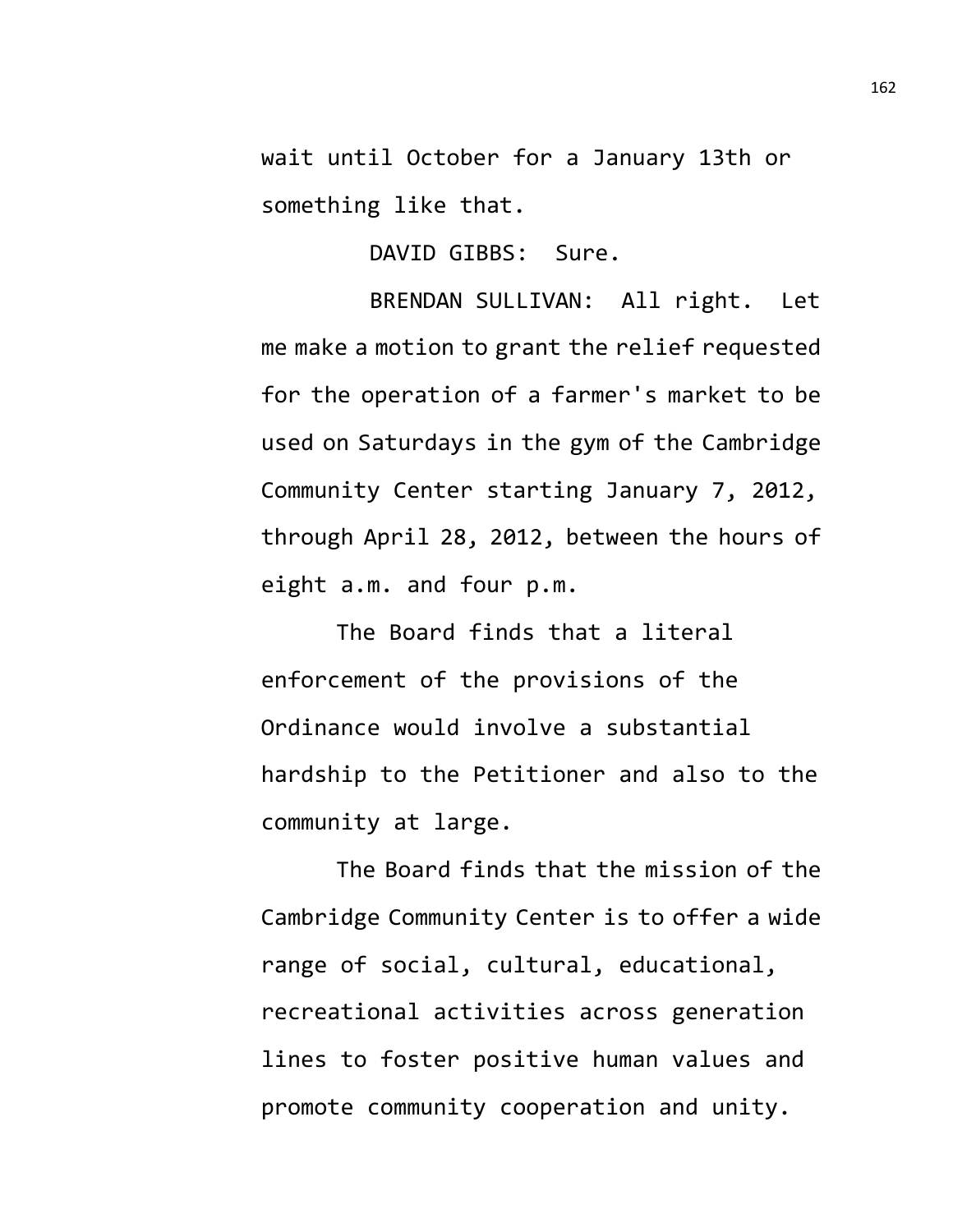The winter farmer's market will allow residents of all income levels; farmers, non-profits, and businesses to reap significant benefits relating to food and nutrition.

That one of the primary focuses of the winter farmer's market is to provide access to high-quality, nutritious food to EBT users.

The winter farmer's market will create a presence that allows the Cambridge Community Center to provide funding for programs such as the double EBT coupon program. Without the requested relief, the Petitioner will be unable to offer these benefits to the community.

The hardship is owing to the fact that the proposed use is not allowed under Section 4.35 A without the use of a Variance.

The Board finds that desirable relief may be granted without substantial detriment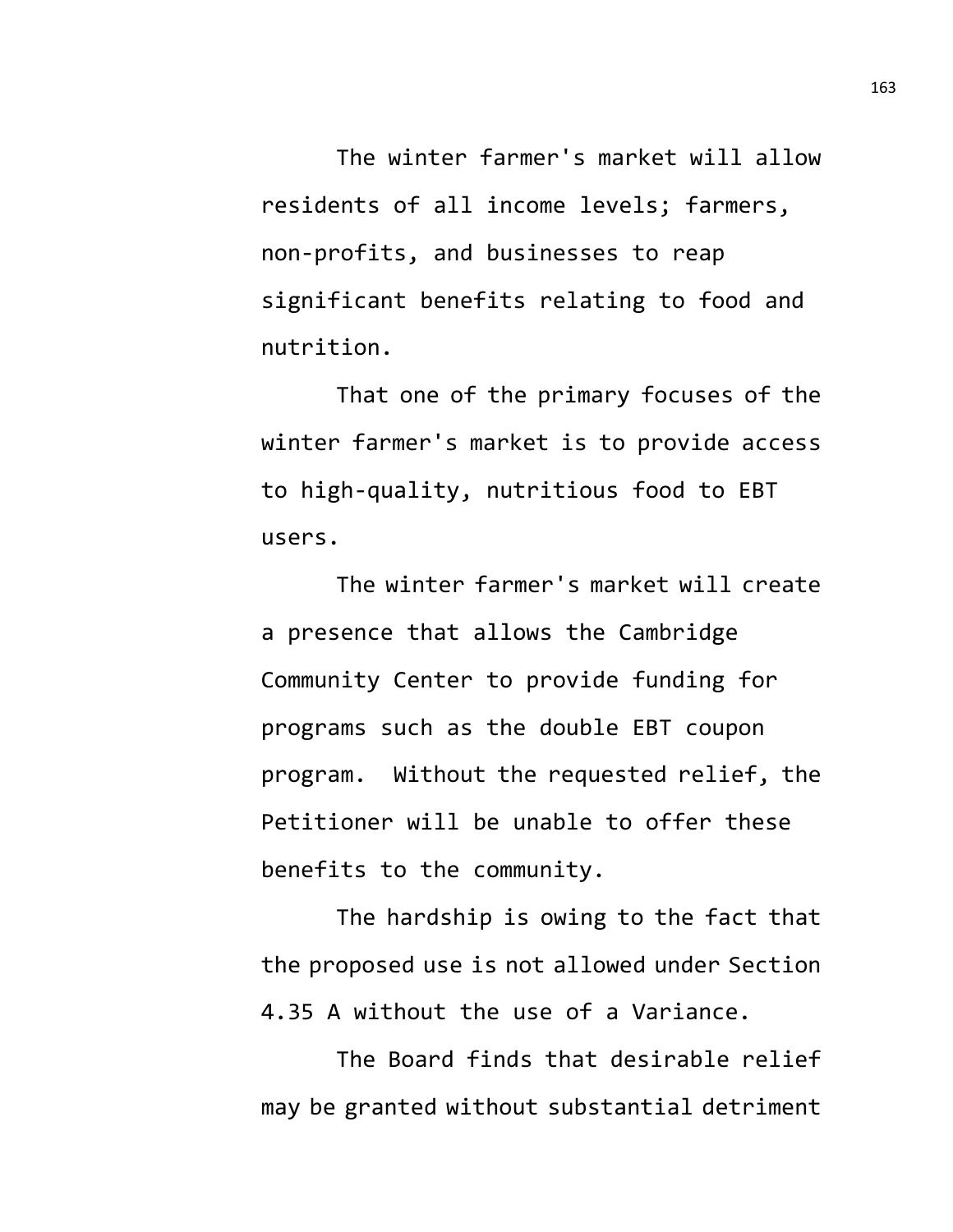to the public good. In fact, the testimony and the letters in support both from Planning and the Vice Mayor and from the Deputy City Manager have attested to the fact that the public will benefit greatly from the proposed use.

And that relief may be granted without nullifying or substantially derogating from the intent and purpose of the Ordinance.

The Board finds that this is a Variance for a one-year period as per the application.

Any other comments?

All those in favor of granting --

TAD HEUER: You may want an additional finding that its value is that it is in a residential neighborhood and that to the extent that they were forced to limit themselves only to areas that were zoned for this purpose, it cannot effectuate the purpose that the Board believes is intended to effectuate.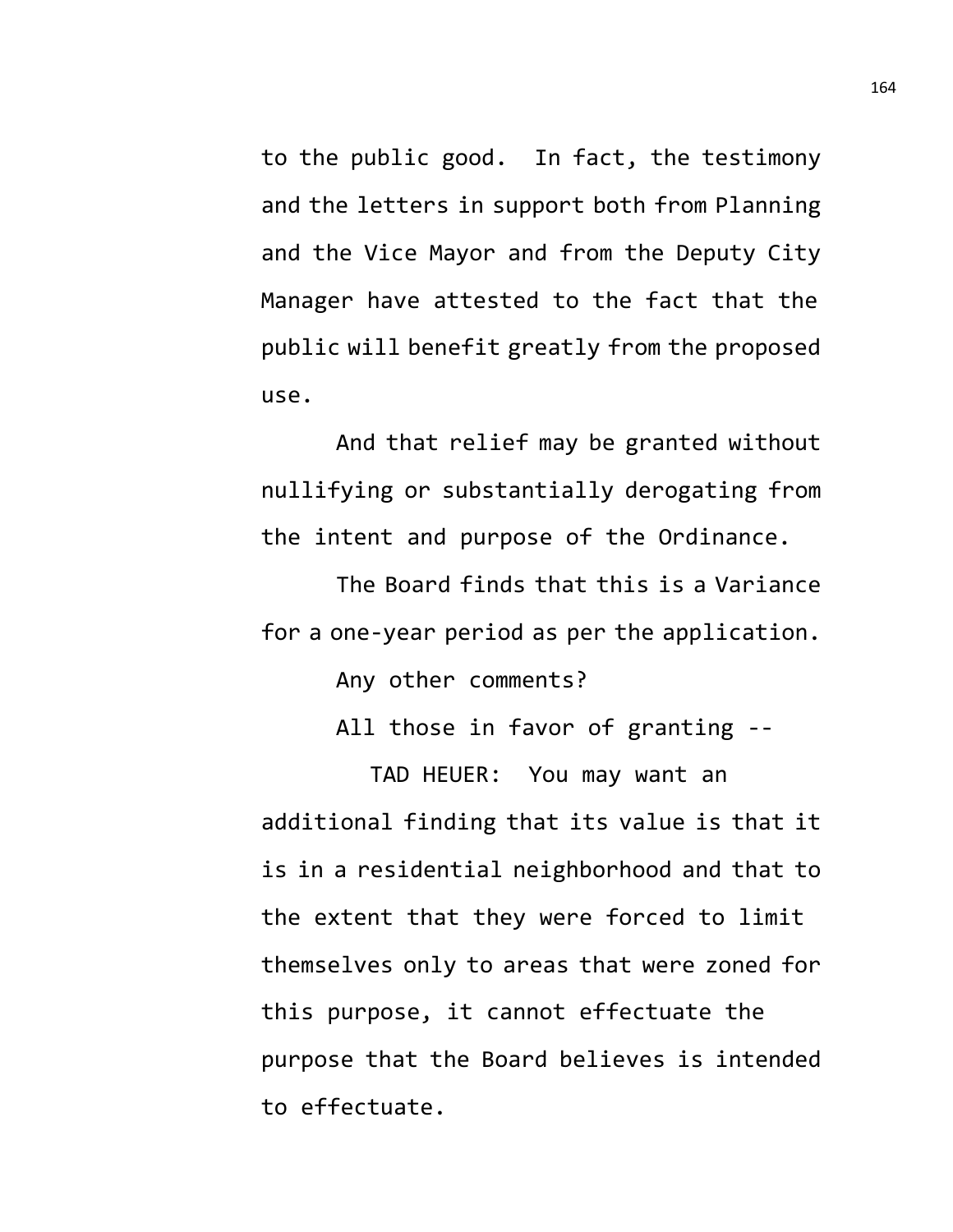BRENDAN SULLIVAN: And it might be out of the reach of the community for which it is intended to serve.

TAD HEUER: Correct. And it is highly time limited both in times of length and day of the week Variance and that's a proportionate response for the Board to make.

CONSTANTINE ALEXANDER: And further, that the premises they're going to be using or it's not used for residential purposes. There is already a non-residential use and all you're going to do is make use of that.

TAD HEUER: Right.

BRENDAN SULLIVAN: All those in favor of granting the Variance?

(Show of hands.)

BRENDAN SULLIVAN: Five in favor. Motion granted. Thank you.

(Sullivan, Alexander, Heuer, Scott, Firouzbakht.)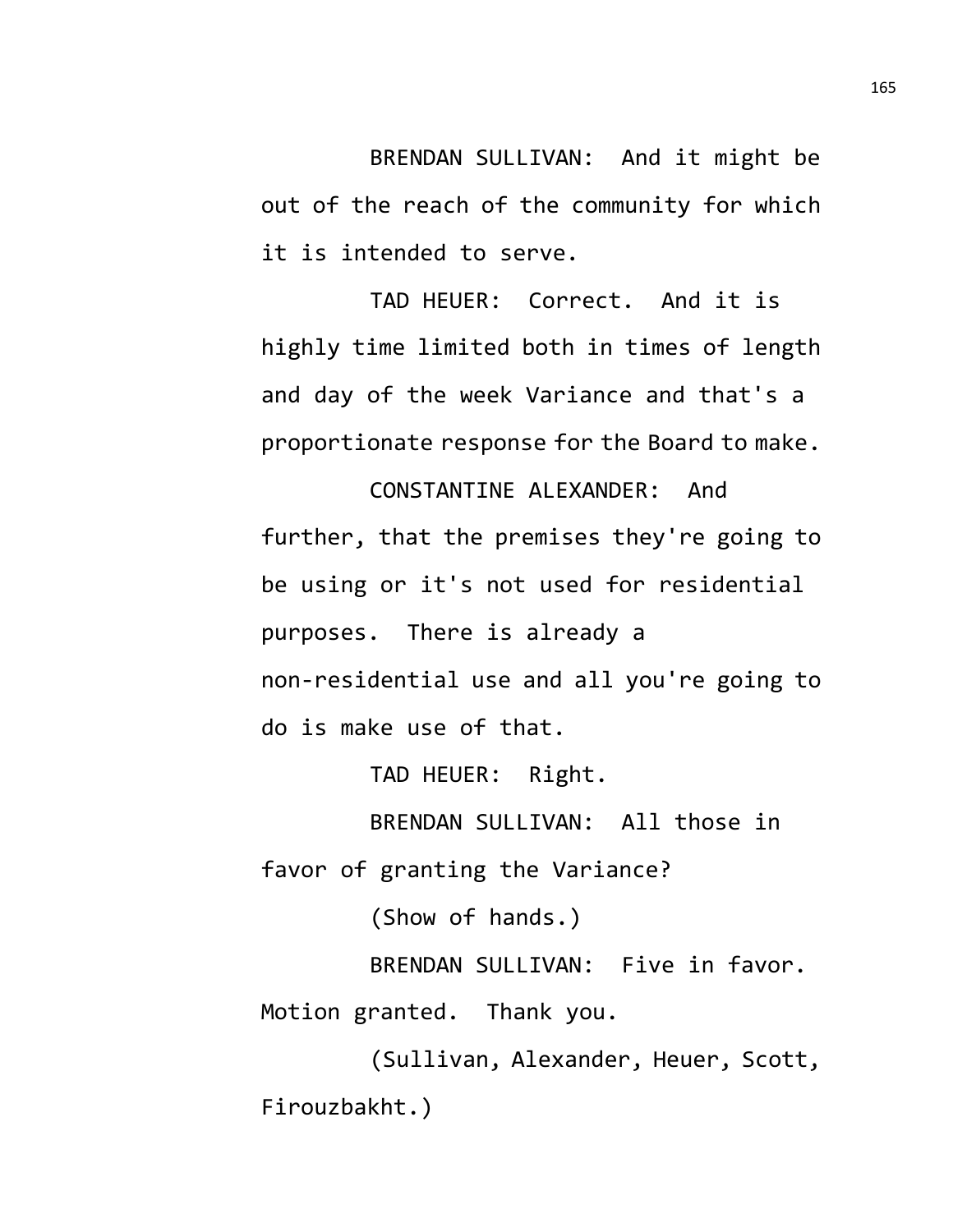(9:10 p.m.)

(Sitting Members: Brendan Sullivan,

Constantine Alexander, Tad Heuer, Thomas

Scott, Mahmood Firouzbakht.)

BRENDAN SULLIVAN: Is there anybody here interested in 2500 Mass. Avenue?

The Board will hear case No. 10168, 2500 Mass. Avenue. Please introduce yourself for the record.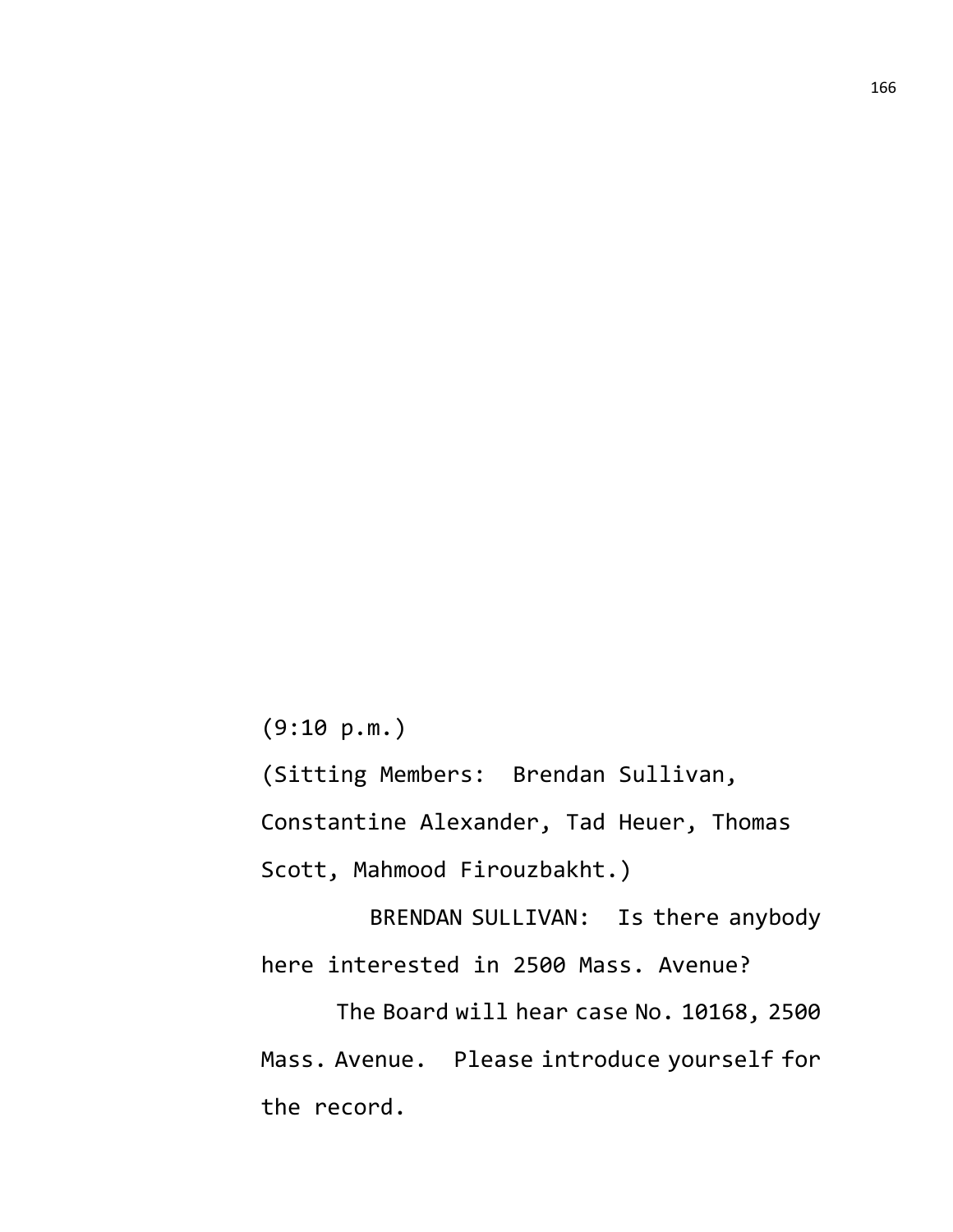NICK HALL: Good evening. Nick Hall, construction manager for the Marino Center at 2500 Mass. Ave.

CARMEN PASCARELLA: Carmen Pascarella. CFO.

BRENDAN SULLIVAN: There is correspondence here requesting a continuance until December 1st. Is that doable? Or should we go the 15th?

SEAN O'GRADY: Both the 1st and the 15th, you have four on one and three on the other. It's up to you.

BRENDAN SULLIVAN: So the 15th would be more doable?

SEAN O'GRADY: The 15th is more doable than the 1st, yes.

BRENDAN SULLIVAN: Is that okay?

NICK HALL: The continuance is requested by the neighborhood association.

BRENDAN SULLIVAN: So it is there, anyhow.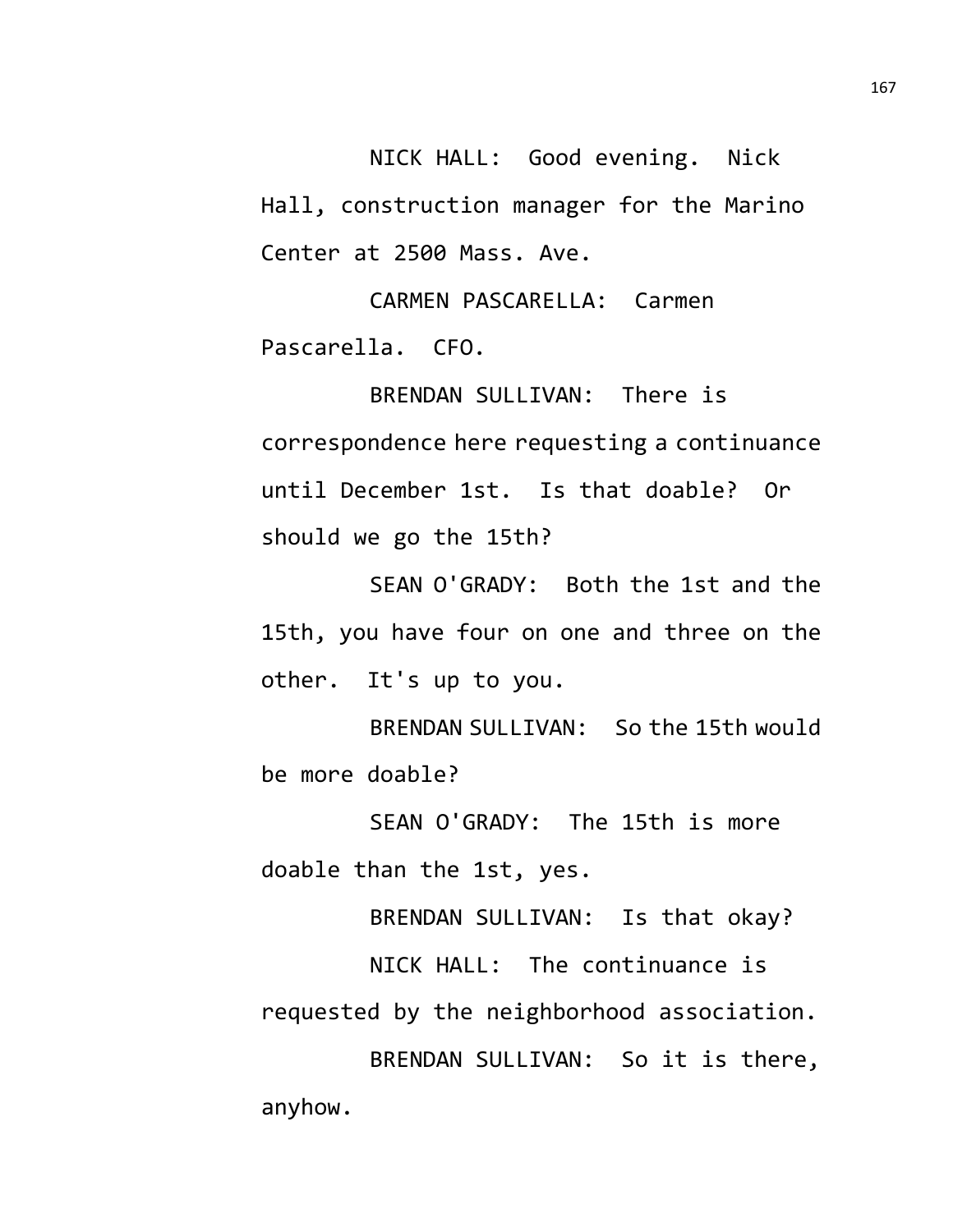CONSTANTINE ALEXANDER: Brendan, I just have a question. Am I correct that the sign that you're seeking permission for is already up?

NICK HALL: Correct.

CONSTANTINE ALEXANDER: Under the circumstances, I think we should make it very clear, at least in my view, this case will not be continued beyond that date, up or down. Because otherwise you're going to get the benefit of the relief without us granting the relief. You don't come in here with clean hands to start with.

NICK HALL: I was going to address it tonight.

CONSTANTINE ALEXANDER: I'm not crazy about giving them as much time to continue the case.

CARMEN PASCARELLA: We were going to deal with it tonight, but we met with the North Cambridge Stabilization and they asked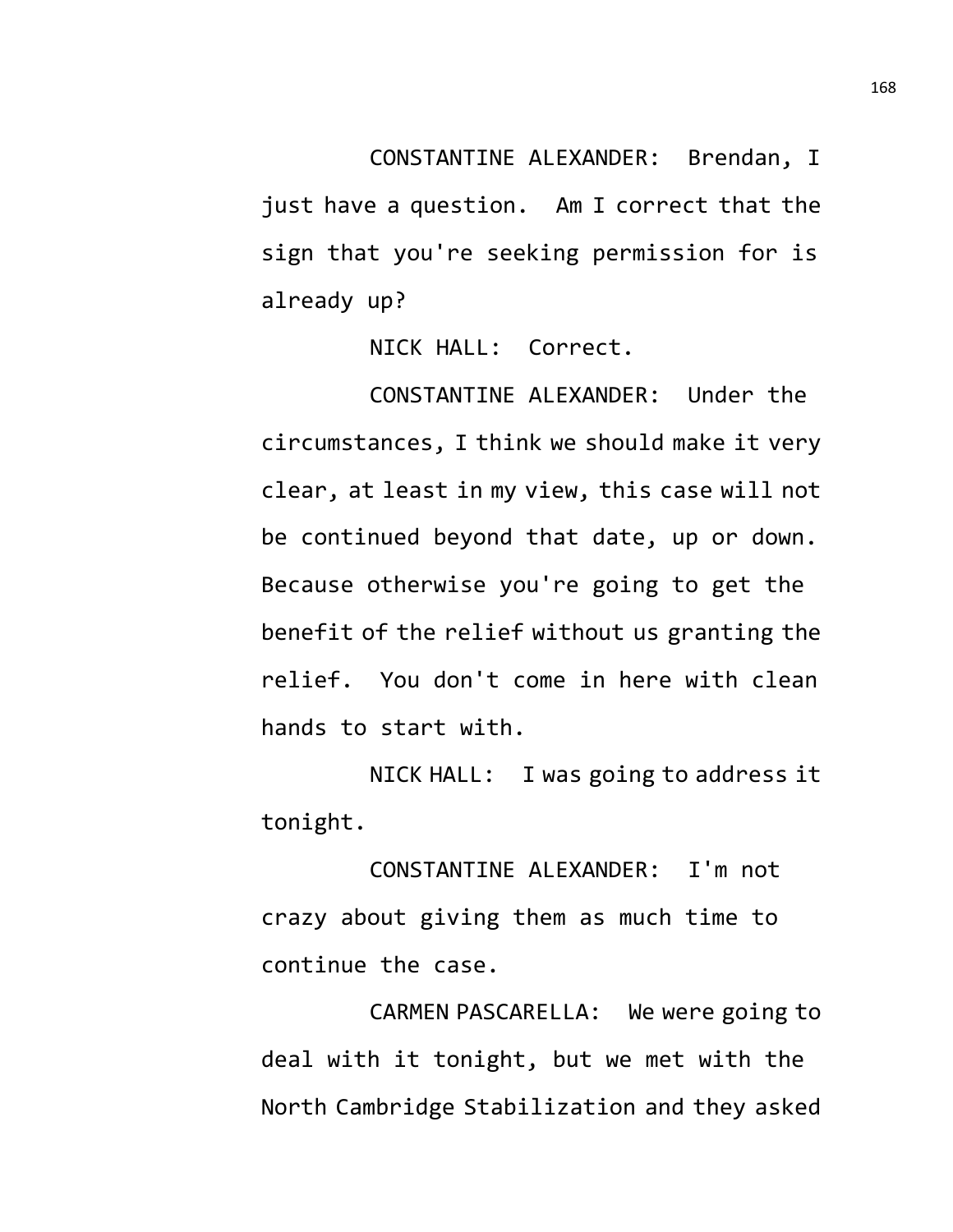us to postpone the hearing.

CONSTANTINE ALEXANDER: I just want to go on record I will not support further continuances.

BRENDAN SULLIVAN: Right. It has to come off on the 15th.

The other thing I want to talk about is this submission, which I mean you might as well have handed it in to us on black paper because it is almost indistinguishable. I would like it to be --

NICK HALL: I have a color version.

TAD HEUER: We're the people making the decisions so give us your best stuff and save the copies for somebody else.

BRENDAN SULLIVAN: Right.

NICK HALL: I don't know how that -- I know color copies went in. Did no one get color copies?

> TAD HEUER: No. BRENDAN SULLIVAN: No.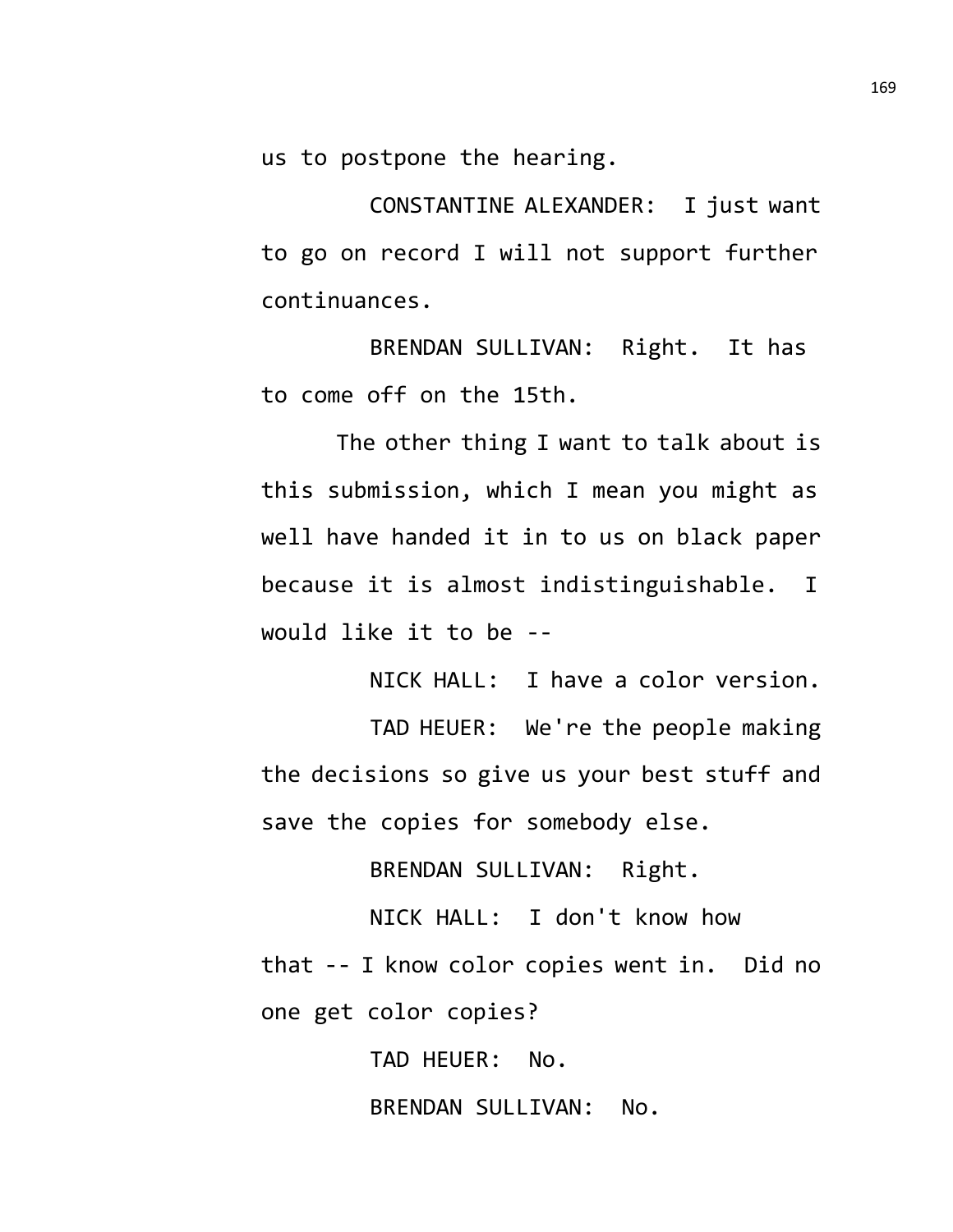Either you can submit that now. You have copies of it now?

NICK HALL: Yes, I have copies of photos.

BRENDAN SULLIVAN: That will supersede. We have other copies. It's just that this was almost ineligible to be reviewed.

Okay, on the motion, then, to -- well, let me read into the record. There was correspondence, (reading) As discussed on the phone today, the Marino Center is requesting a continuance on our hearing in front of the Board. We would request to move to your December 1st meeting if that is doable. Thank you and please let me know if you need any other further information. Carmen Pascarella, chief financial officer of the Marino Center for Integrative Health.

So on the motion to continue this matter to December 15th, on the condition that the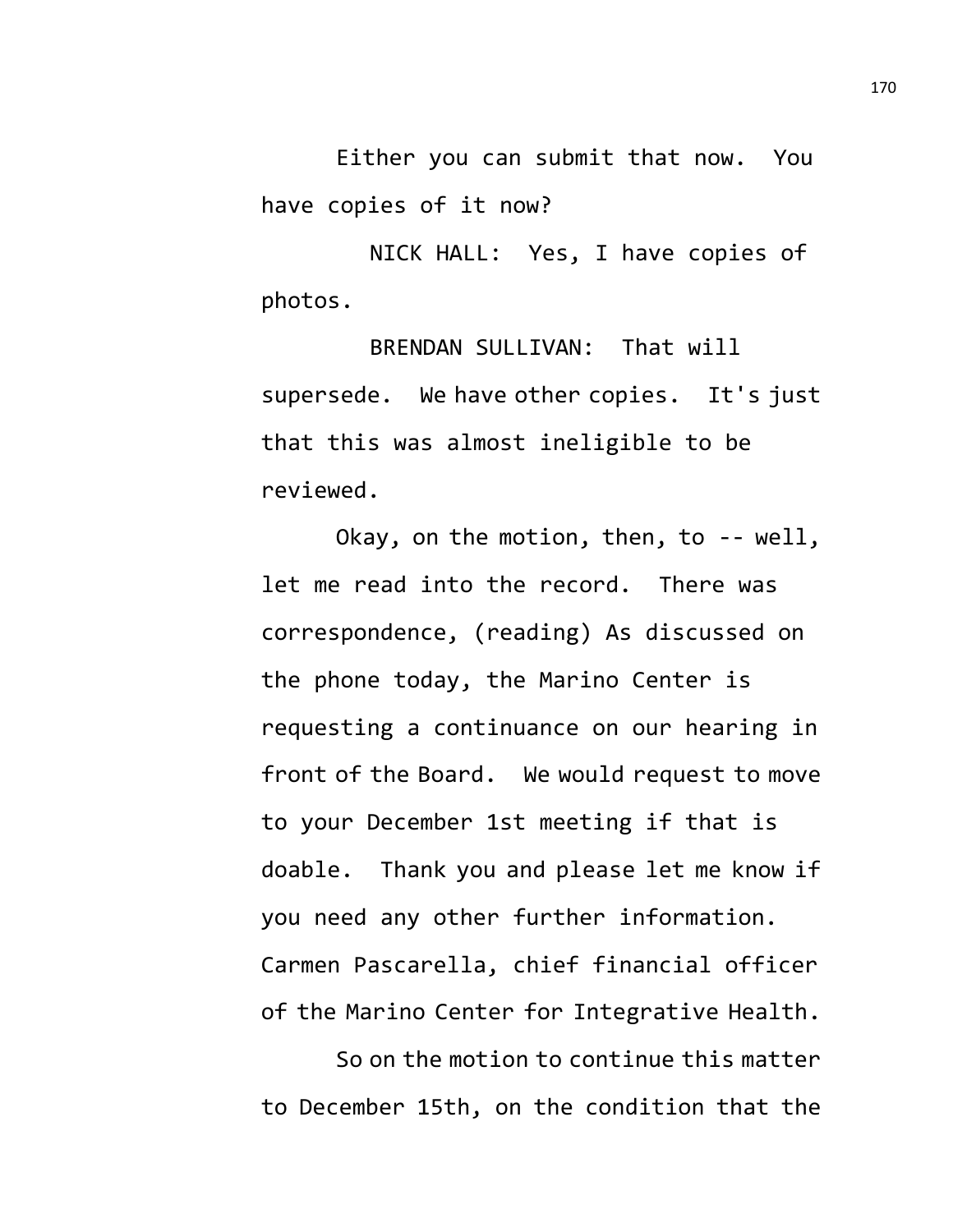Petitioner change the posting sign to reflect the new date of December 15th, and time of seven p.m. And that the sign be maintained as per the Ordinance which, you know, 14 days prior to the hearing.

Sean, a decision, do we know that? The date?

SEAN O'GRADY: The date required by 11/25.

BRENDAN SULLIVAN: So if you would sign a waiver to the requirement you have a hearing date prior to December 25th, then we can continue it until December. By statute we have to hear it within a certain number of days. And the December 15th would be outside of that hearing date, that's all. So that I would ask that you sign, as the Petitioner, a waiver to that, that's all.

TAD HEUER: And can I also ask a question? On the photo simulations that you have submitted, there's a demarcation of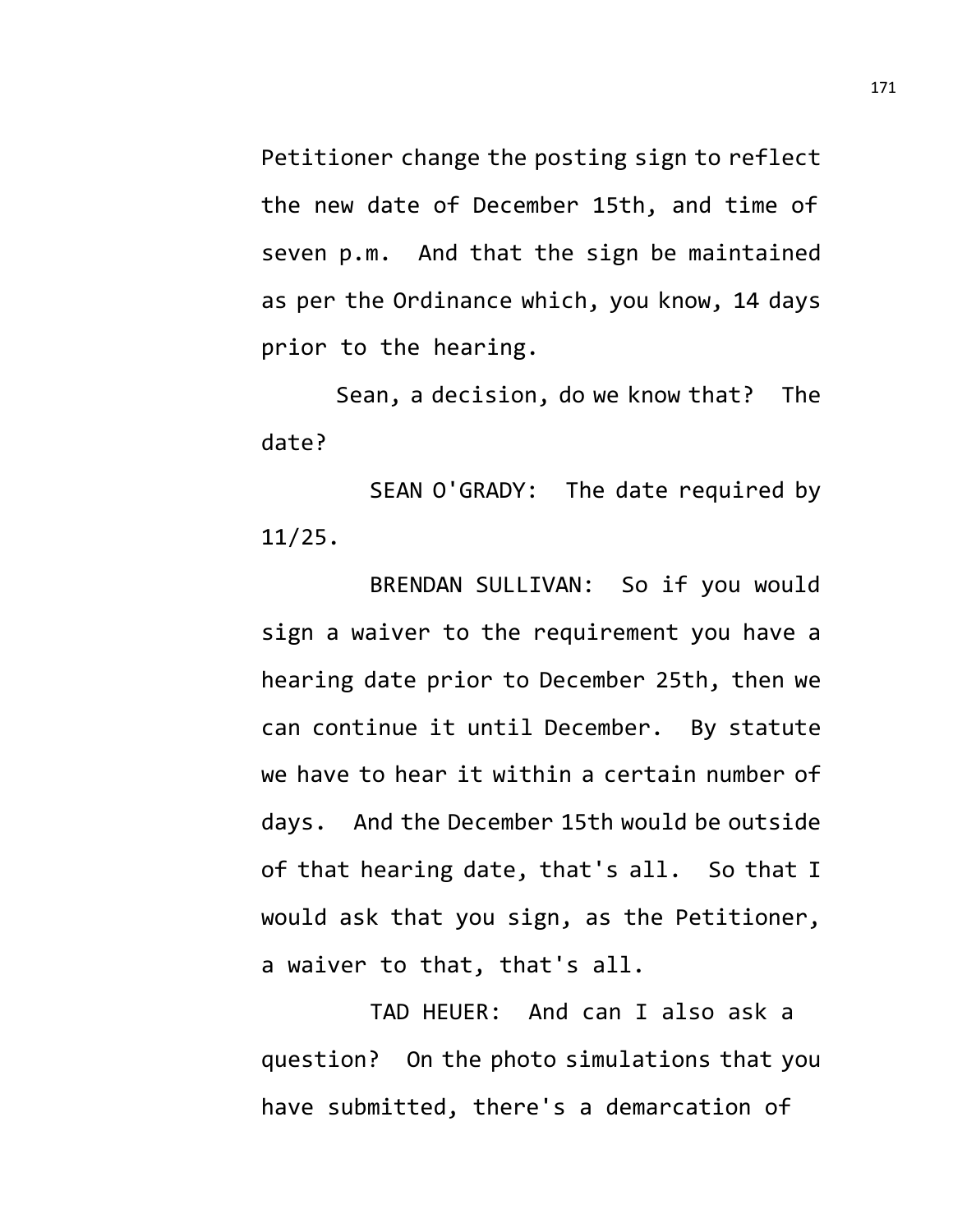current and new. Given that the sign is up, I'm not sure what the difference between current and new is. If it's intended to distinguish between something other than what's there, I would make that clear.

NICK HALL: Current is stating it's -- so you have those color photos, but you didn't get the color --

TAD HEUER: Right.

NICK HALL: I'm just saying that's the current situation showing the sign and the lighting is new. That's what I was indicating.

TAD HEUER: Oh, the lighting is new? NICK HALL: Yeah. Both the sign and the lighting.

TAD HEUER: Okay.

NICK HALL: Double arrow I think there is there, yeah.

TAD HEUER: Okay.

BRENDAN SULLIVAN: Okay. And if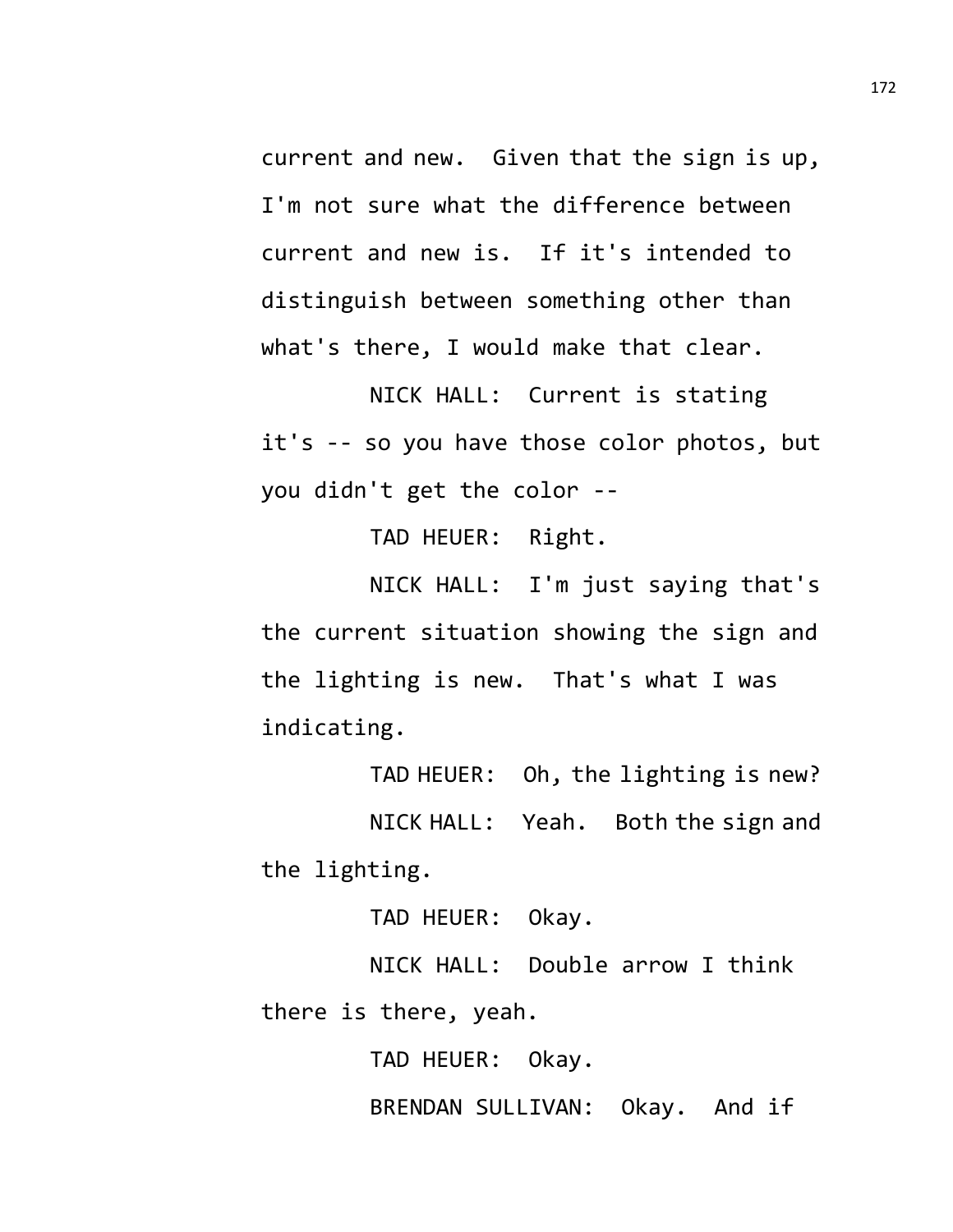there's any changes to the application, that it be in the file by five p.m. on the Monday prior to the hearing of December 15th so it's available for public review.

All those in favor of continuing this matter to December 15th.

MAHMOOD FIROUZBAKHT: This is a case not heard, correct?

BRENDAN SULLIVAN: Case not heard.

(Show of hands.)

BRENDAN SULLIVAN: Five in favor.

See you then.

(Sullivan, Alexander, Heuer, Scott, Firouzbakht.)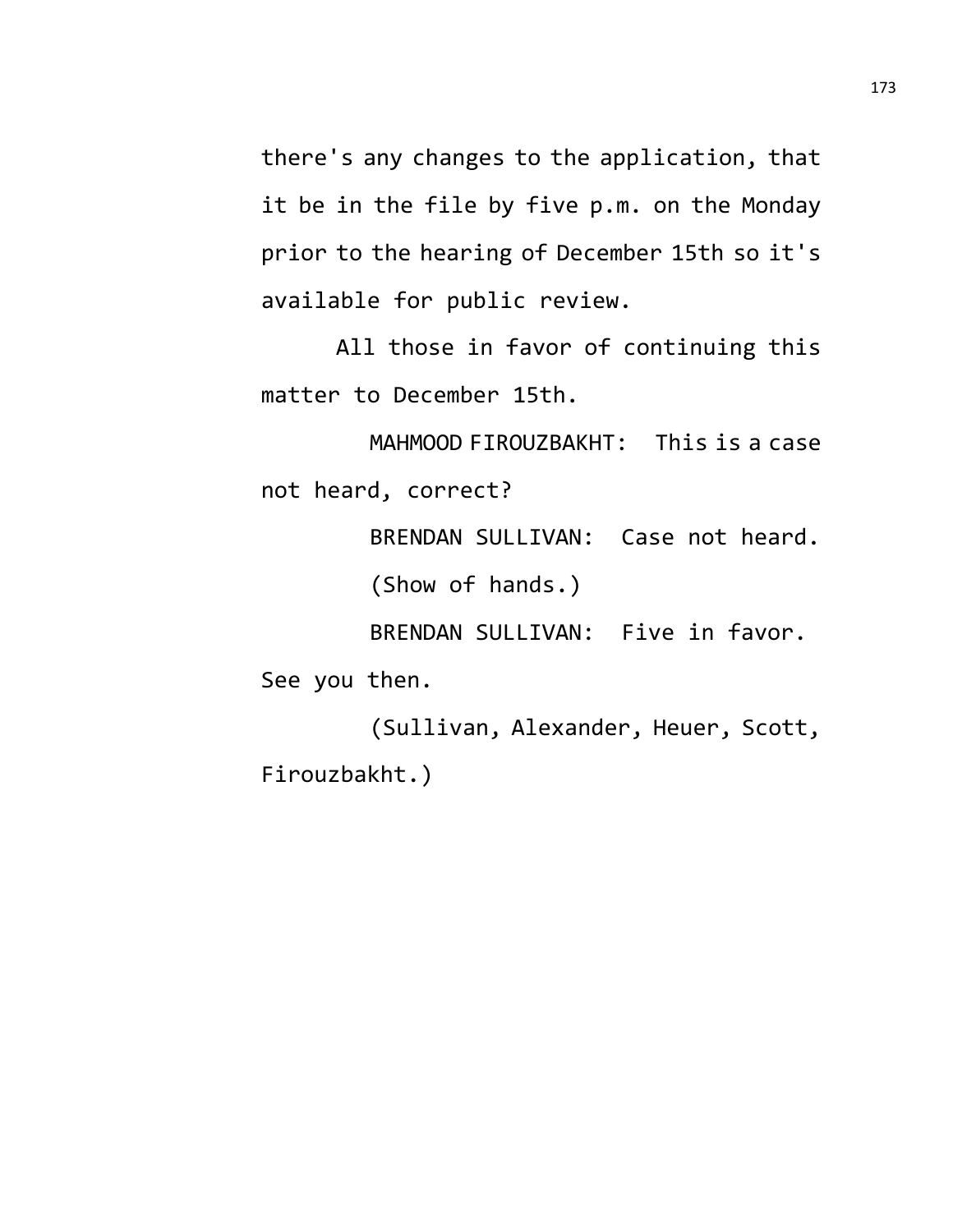(9:15 p.m.)

(Sitting Members: Brendan Sullivan, Constantine Alexander, Tad Heuer, Thomas Scott, Mahmood Firouzbakht.)

BRENDAN SULLIVAN: Anybody here interested in 725 Concord Avenue at all? The Board will hear case No. 10171, 725 Concord Avenue.

(No Response.)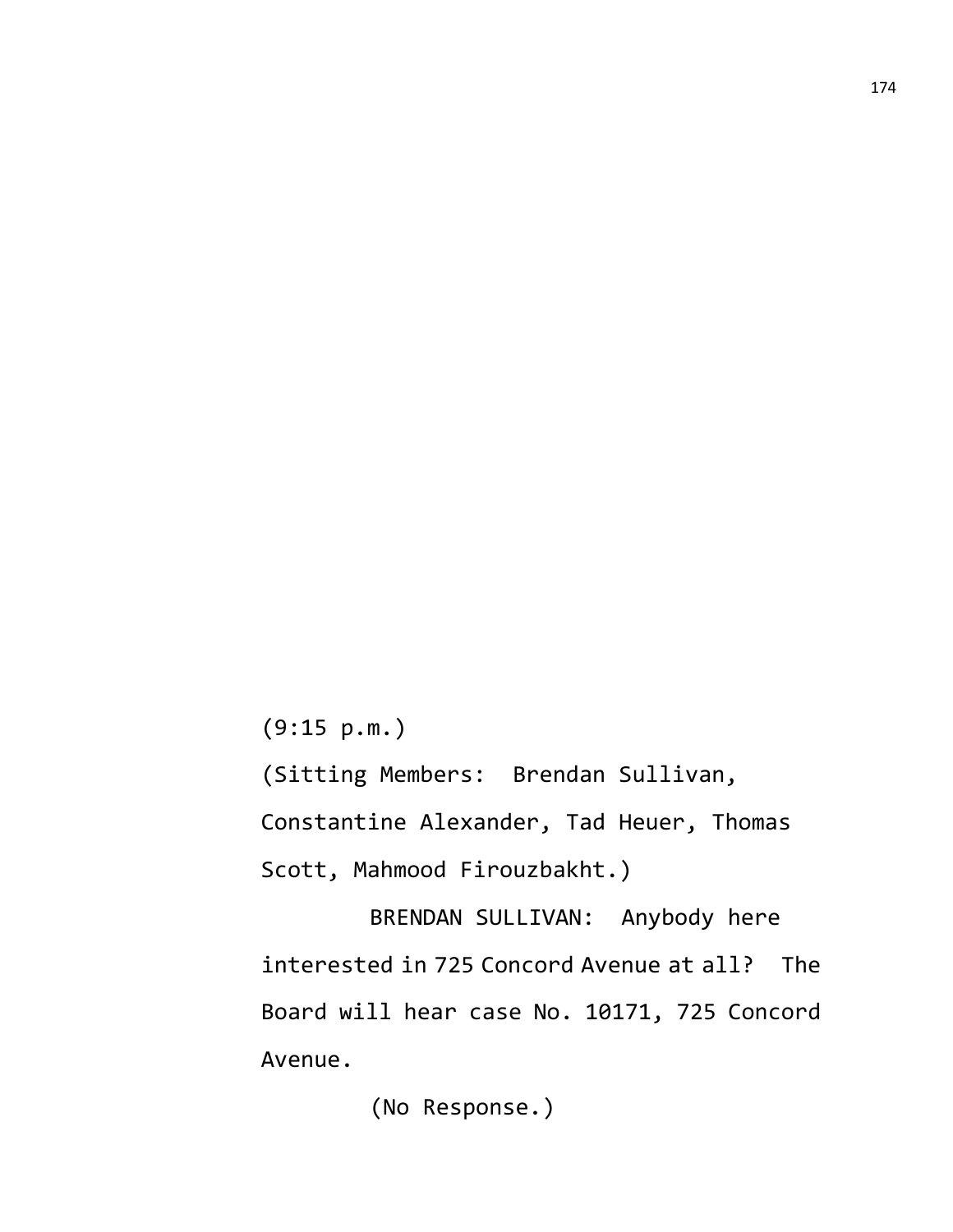BRENDAN SULLIVAN: The Board is in receipt of correspondence from Katherine Rafferty. (Reading) Mount Auburn Hospital respectfully requests that our case 10171, originally scheduled to be heard before the BZA on 10/27, not be presented at that hearing. The hospital shall continue to work with the Planning Board to present a plan that addresses their concerns, while at the same time meets the needs of the patients, family members, and caregivers who have medical appointments at this facility. It is our desire to re-file this application in the early part of 2012.

So a motion to continue this matter. Also they have -- she has signed a waiver. Motion then to continue this matter until....

SEAN O'GRADY: The 12th or 26th of January.

> BRENDAN SULLIVAN: Whatever. SEAN O'GRADY: Call it the 12th.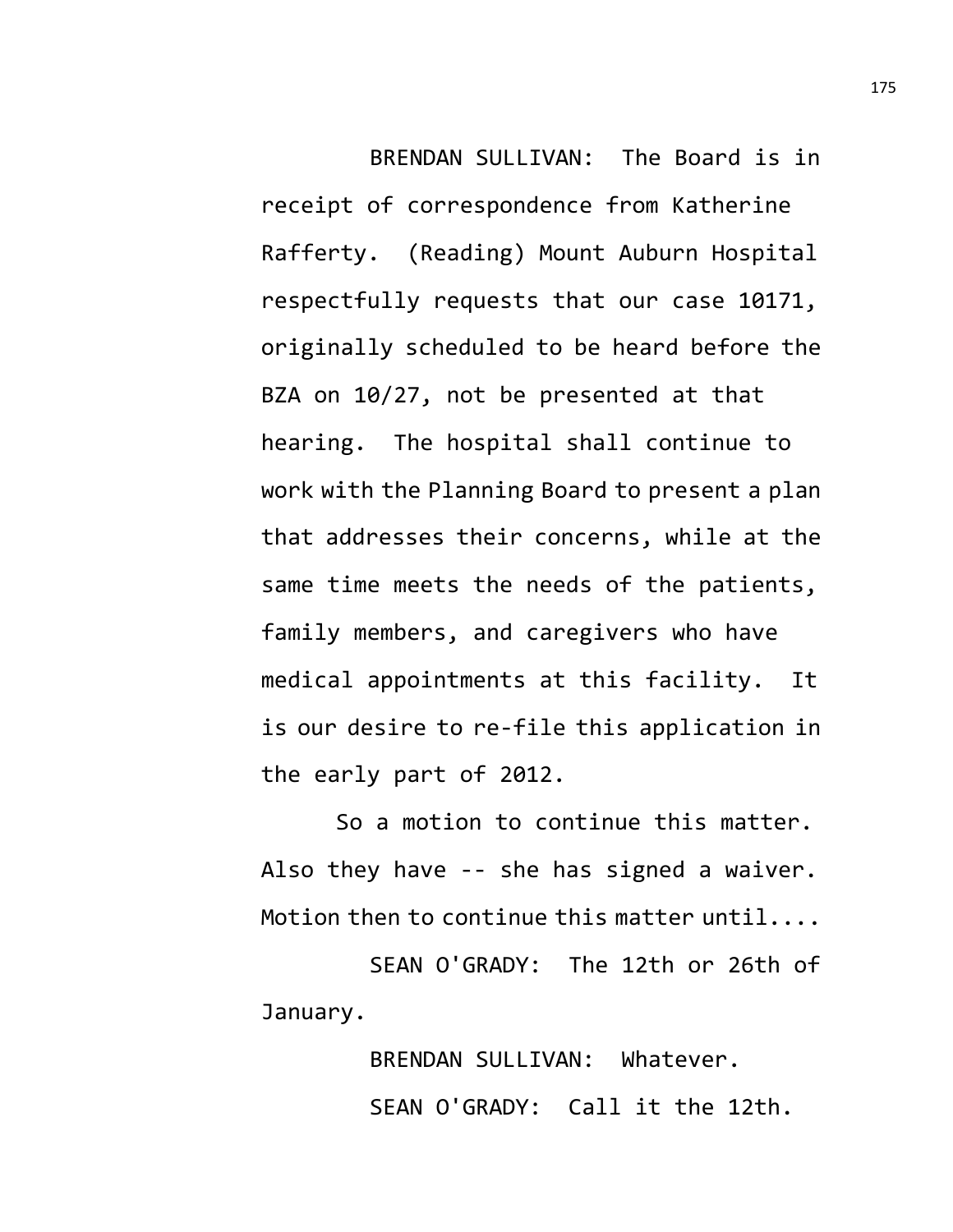BRENDAN SULLIVAN: The 12th.

TAD HEUER: Are they planning on re-filing?

SEAN O'GRADY: I'm not exactly sure as to what's going on. I'll check. I think she misspoke.

BRENDAN SULLIVAN: I'll make a motion, then, to continue this matter to January 12th -- is that correct?

SEAN O'GRADY: Yes.

BRENDAN SULLIVAN: -- 2012, at seven p.m., on the condition that the Petitioner change the posting sign and maintain the posting sign -- change the posting sign to reflect the new date of January 12th and the time of seven p.m., and maintain the sign as per the Ordinance, which is 14 days prior to the hearing. And also that any changes to the submittal be in the file on the Monday prior to the hearing of January 12th.

All those in favor of granting the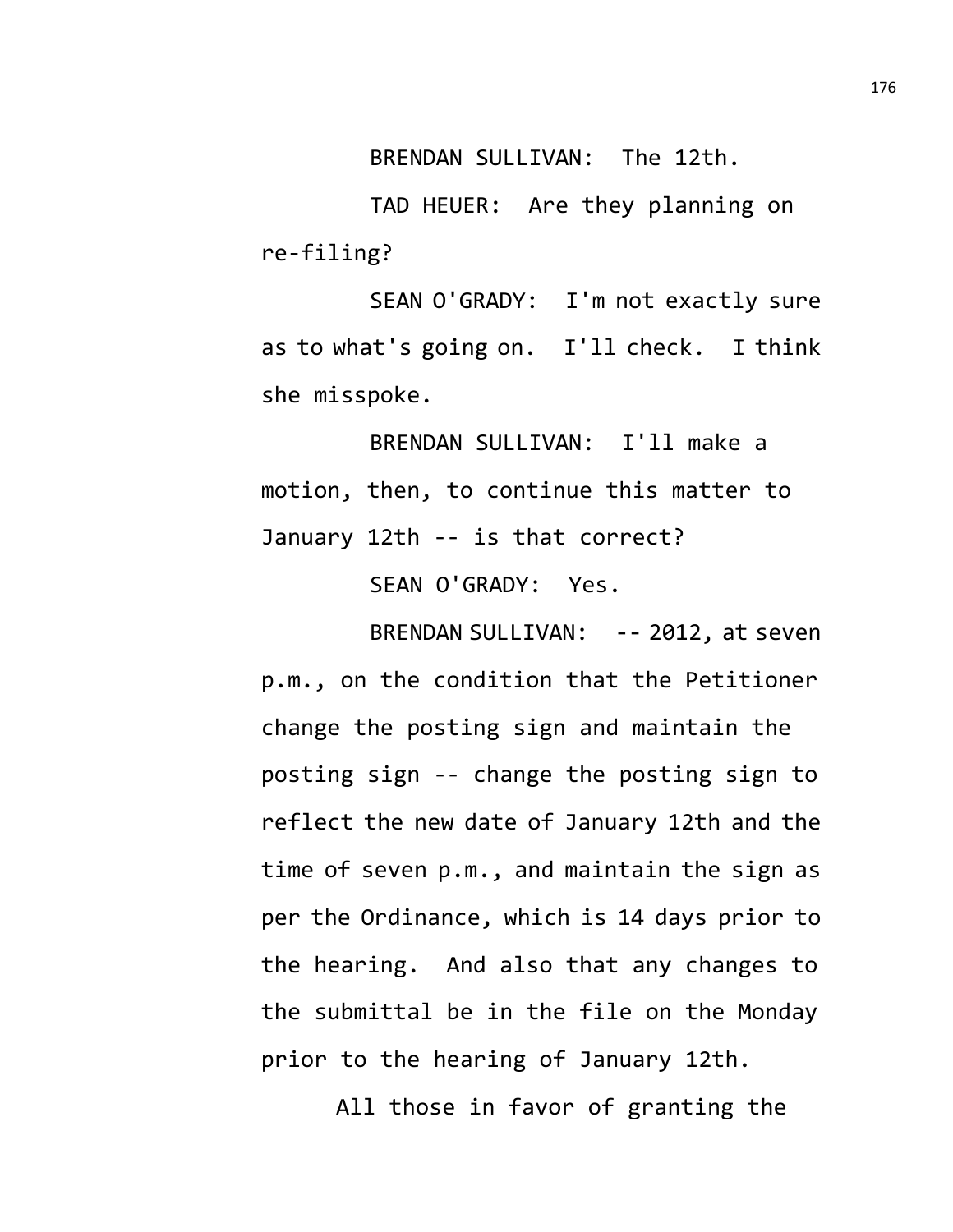continuance.

(Show of hands.) BRENDAN SULLIVAN: Five in favor. (Sullivan, Alexander, Heuer, Scott, Firouzbakht.)

(9:20 p.m.)

(Sitting Members: Brendan Sullivan, Constantine Alexander, Tad Heuer, Thomas Scott, Mahmood Firouzbakht.)

BRENDAN SULLIVAN: The Board will hear case No. 10169, 208 Lexington Avenue. If you please, whoever is going to speak, introduce yourself and spell your last name for the record if you will.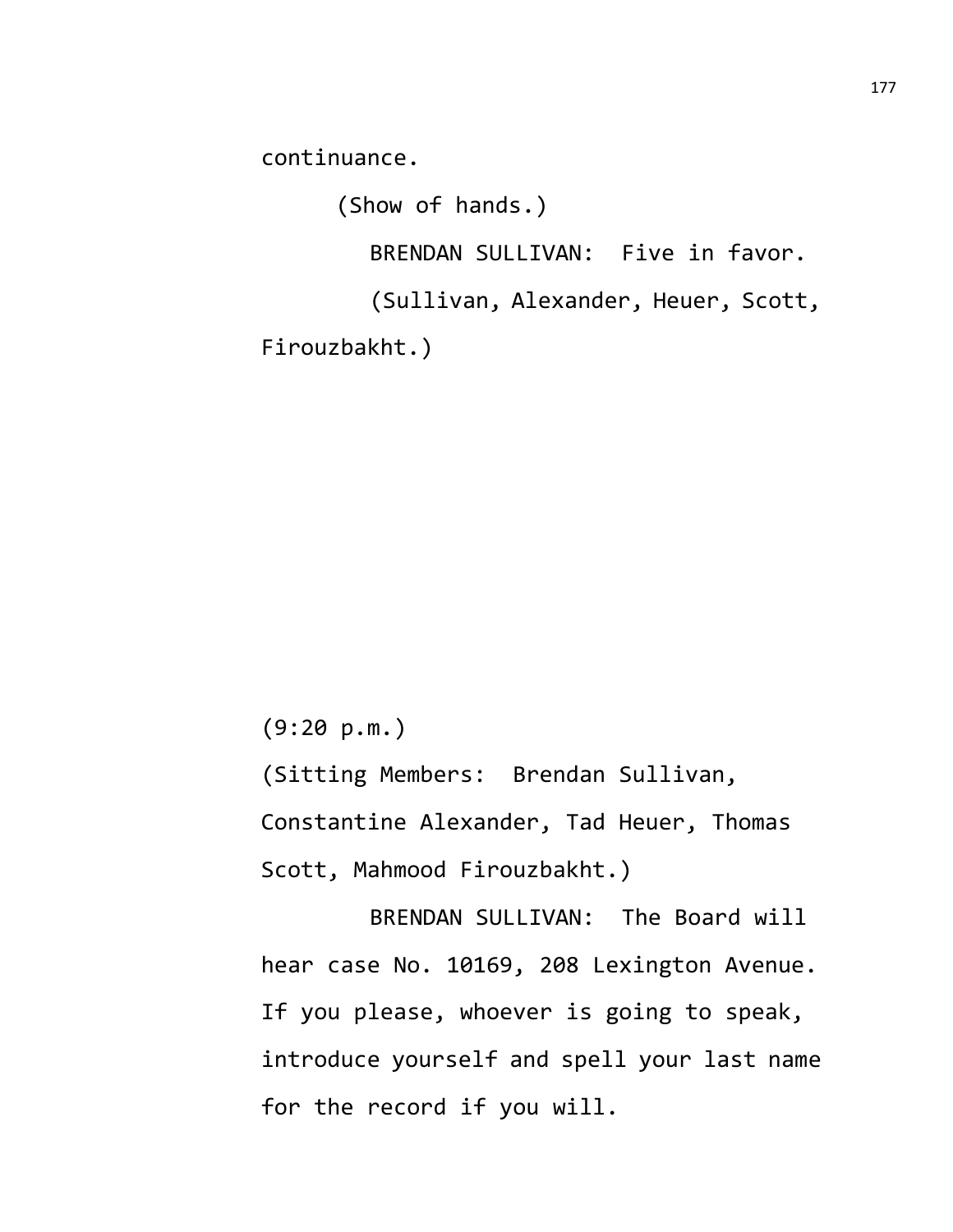MARK WAGNER: My name is Mark Wagner. I'm the architect for 208 Lexington Avenue for Mary Lou Jordan and Peter Harris. You want my address?

BRENDAN SULLIVAN: Yes. Whatever you --

MARK WAGNER: I live in Cambridge Massachusetts, 5 Malcolm Road.

This Special Permit proposal is requesting an addition of a bedroom and a bathroom on the first floor, and a removal of a second floor bedroom at 208 Lexington Avenue. The addition will be one story with a bathroom and a room labelled sun room, but for now it will be a bedroom for Mary Lou and Peter's five-year-old son Nathan. When Nathan is older, he will be able to move to a second floor bedroom, allowing the sun room to become a breakfast room or a garden room. A closet will not be built, that may or may not make it a bedroom in terms of the

178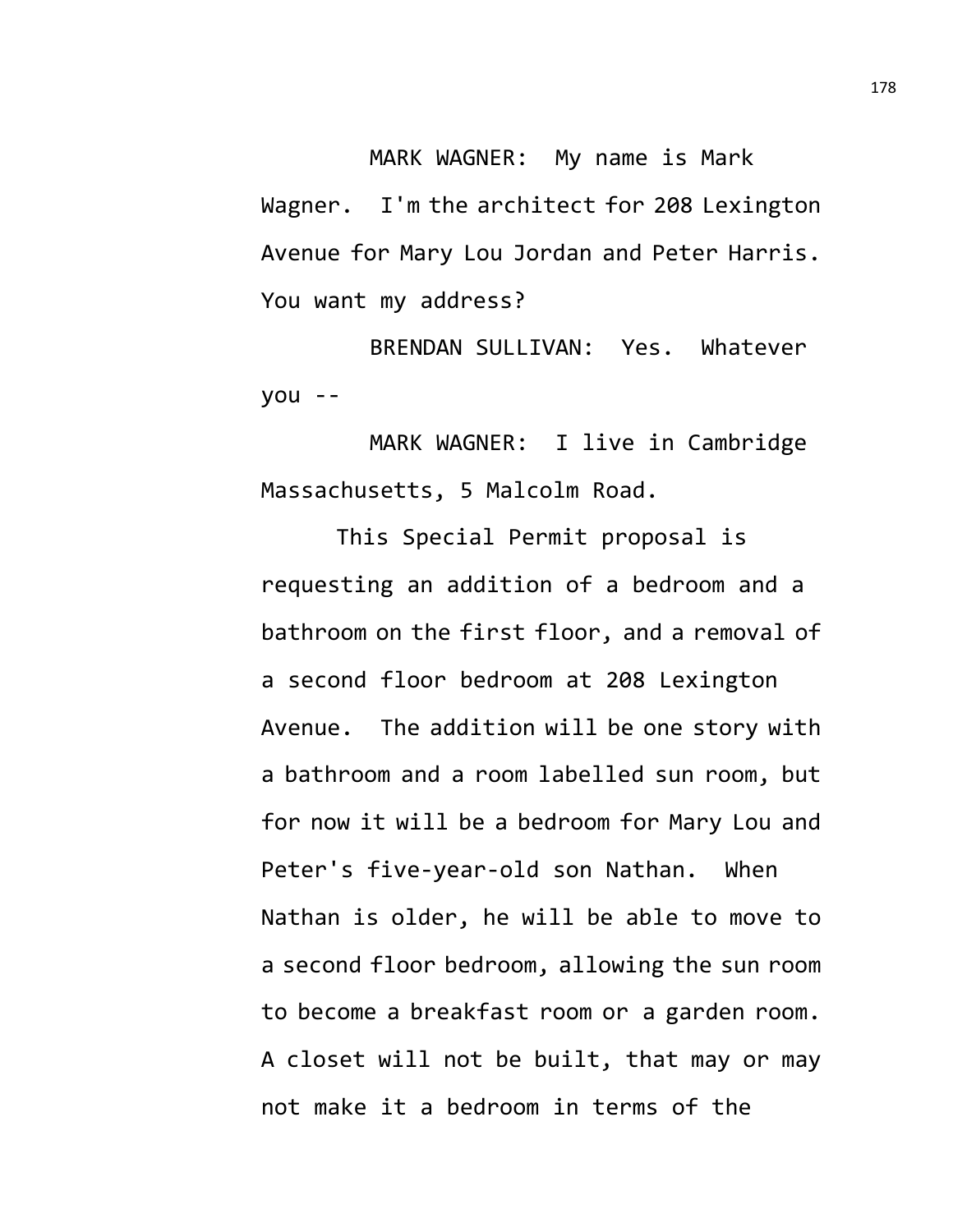legality.

Nathan is presently sleeping in the dining room right now because things are tight and Mary Lou cannot get to the second floor because of her handicap.

A new side exit to the dining room will be added with three steps and a landing so this will allow easier egress to the grade rather than the eight steps that come up to the front right now. And it can be ramped in the future.

Additionally, Mary Lou and Peter would like to remove their two car garage and much of their driveway to create additional garden space. This will increase the lot open space as well.

This house became non-conforming because of the smaller than allowed side yard setbacks in 1943 when the Cambridge Zoning Ordinance came into effect. If the right side of the house was three foot further from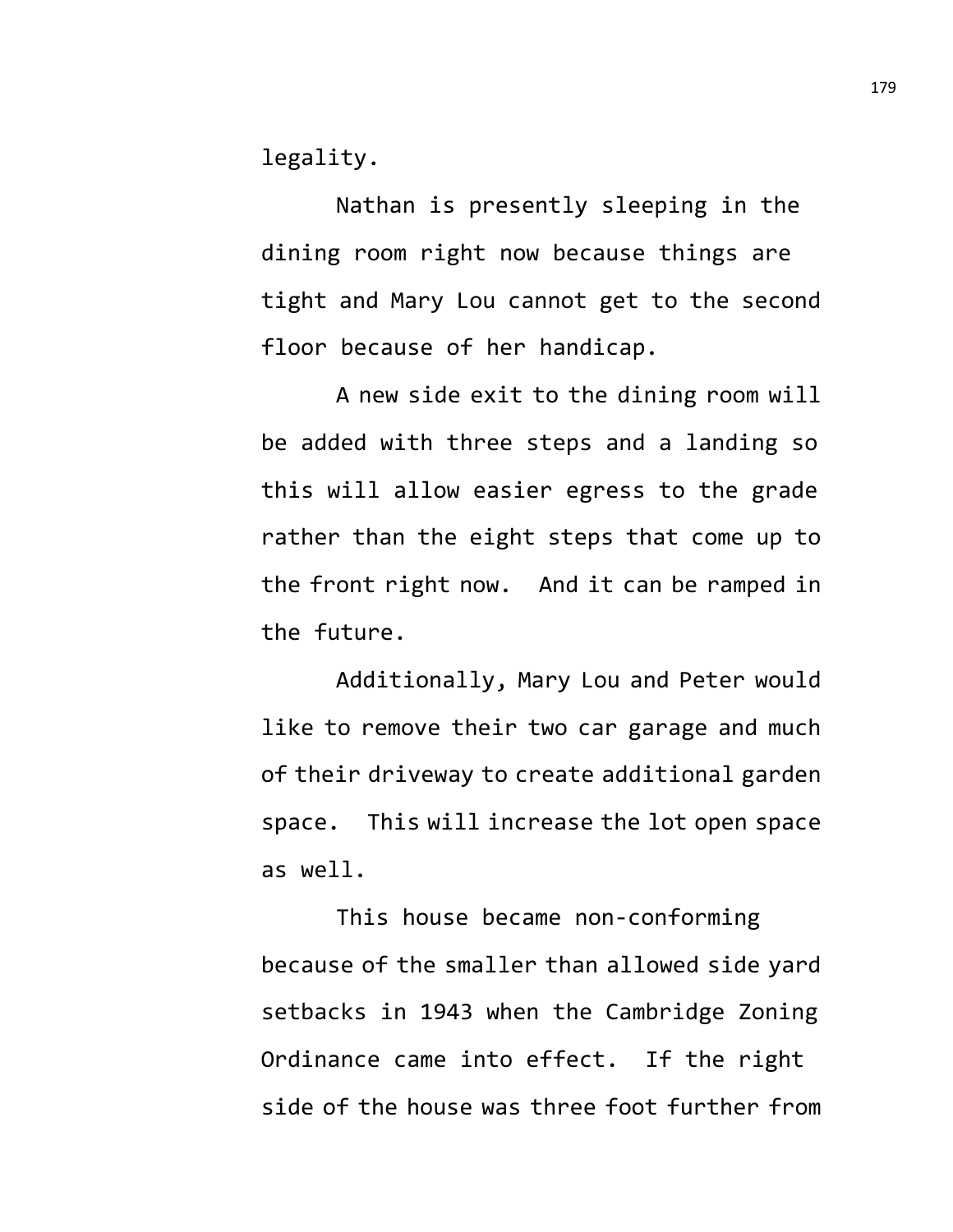the lot line, an additional 644 square feet could be added to this house then what this proposal is proposing right now. This application for Special Permit is in reference to the 8.22.2 C, the Zoning Board of Appeal may grant a Special Permit for the alteration or enlargement of a non-conforming structure provided any enlargement or alteration of such non-conforming structure is not of further violation of the dimensional requirements. This proposal complies with all dimensional requirements. And the non-conforming structure must not increase an area or volume by more than 25 percent since it first became non-conforming, which was 1943 when it, when the Zoning code came in.

In 1943 the area of this house was 2,108 square feet with a 25 percent increase that would allow 2,635 square feet for this house. The floor area of this proposed renovation is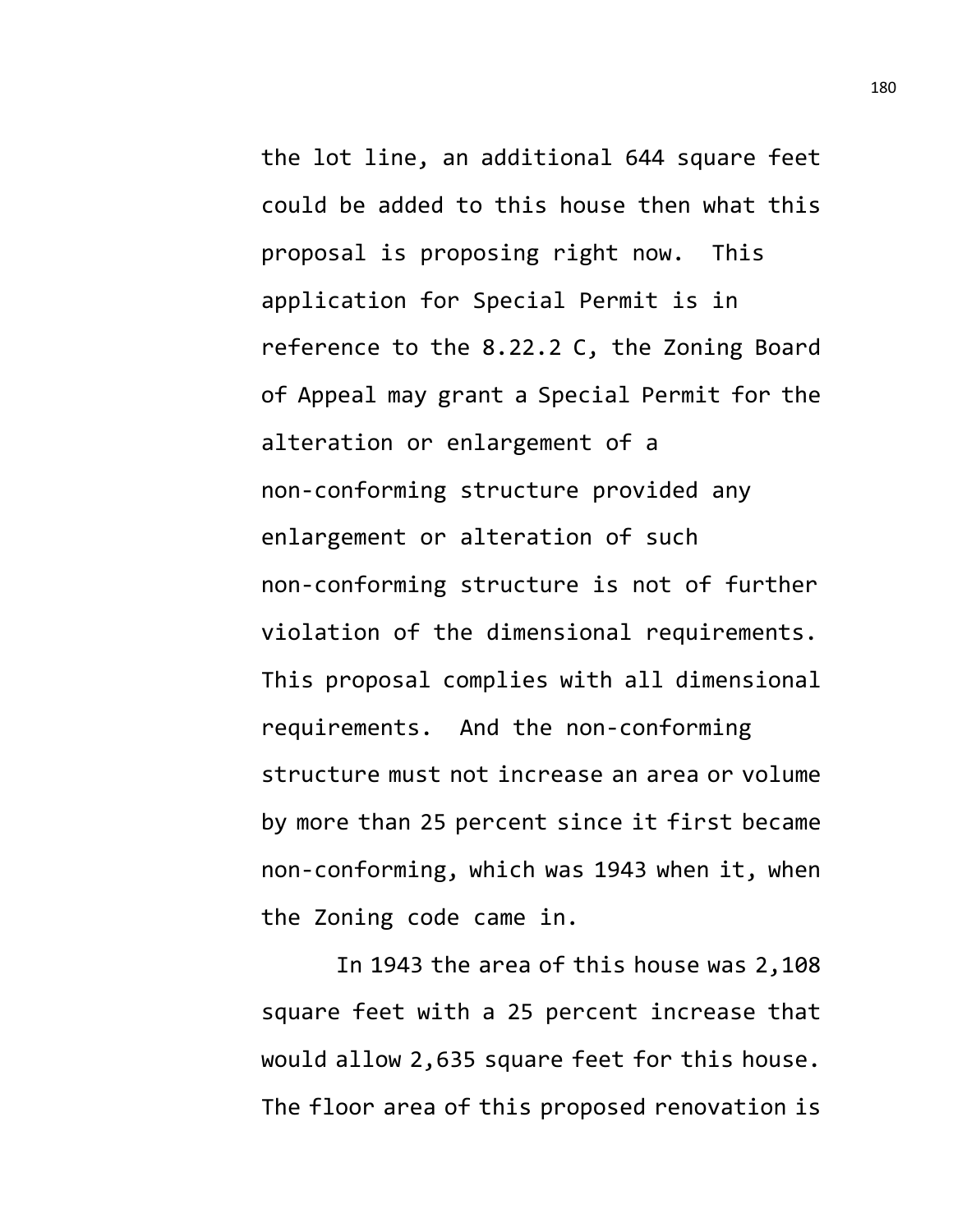2,599 square feet, 36 square feet less than allowed. This proposed renovation conforms to all the Zoning By-Laws in every respect. And this proposed renovation is very important for my clients because of Mary Lou's handicap which I'll let the attorney talk about it a little later. But for Mary Lou, Peter, and Nathan to live in this house, the way houses are used often changes over time. I was told that the room Mary Lou and Peter were using for their bedroom on the first floor was used by Mrs. Mahoney the previous owner also as a bedroom. So I mean, it's not uncommon that people who live on the first floor when handicaps cause, you know, a need for that.

You know, Mary Lou, Peter, and Nathan plan to remain in this house for many years. So this seems to me to be a pretty reasonable request and a pretty modest addition. You have the plans although I can show you them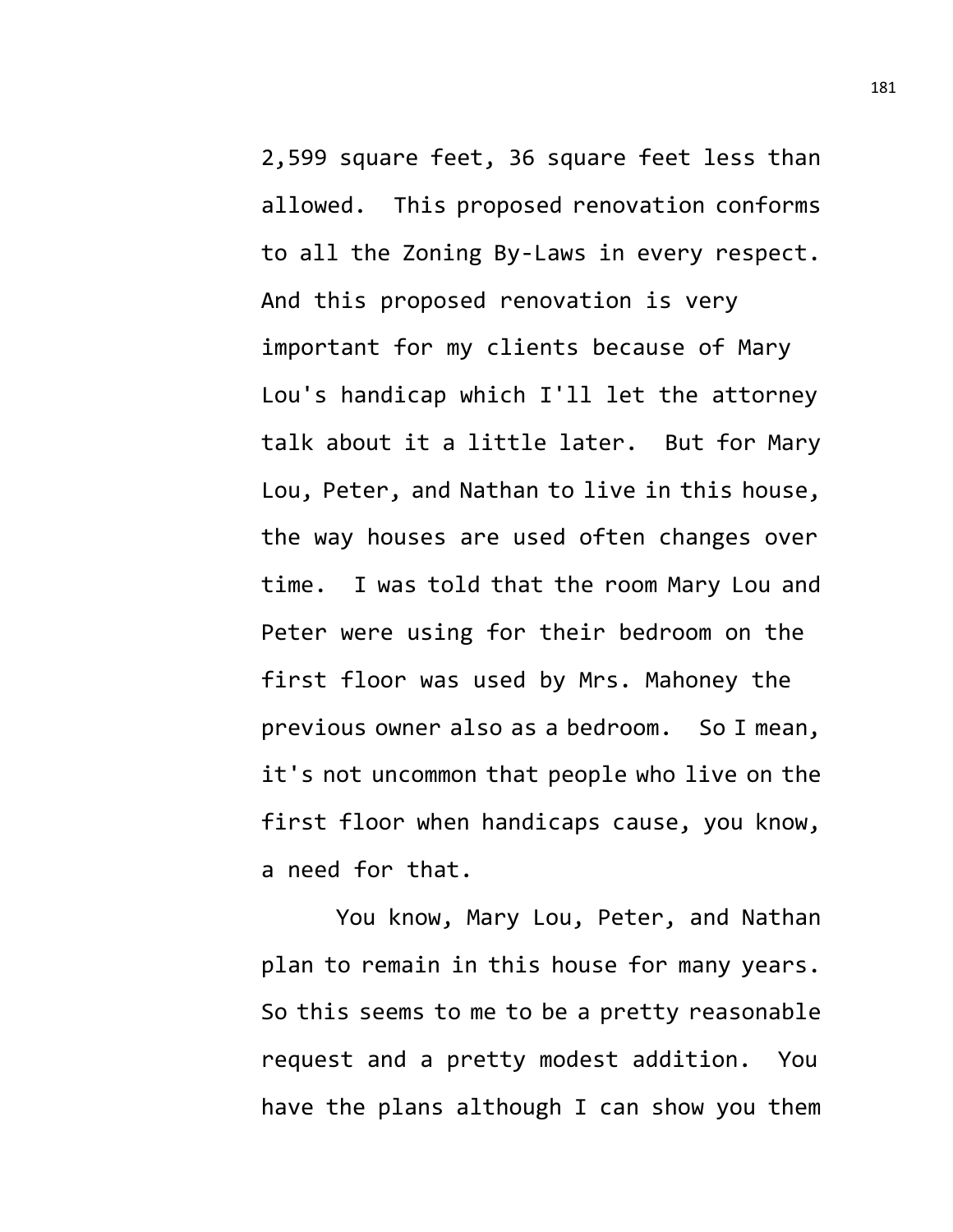if you want to talk about them. Should I talk to you about them?

BRENDAN SULLIVAN: Mark, just to clarify something.

MARK WAGNER: Yes.

BRENDAN SULLIVAN: The reason why you're here is the house is non-conforming.

MARK WAGNER: That's right.

BRENDAN SULLIVAN: And having to do with the right side, pre-existing condition. It's four foot, five now.

MARK WAGNER: 4.5, yes.

BRENDAN SULLIVAN: And the requirement is --

MARK WAGNER: It's seven and a half.

BRENDAN SULLIVAN: Seven and a half. And you have to add up to 20. The addition that you're proposing is compliant with setback?

MARK WAGNER: It's totally compliant. It's eight feet from the lot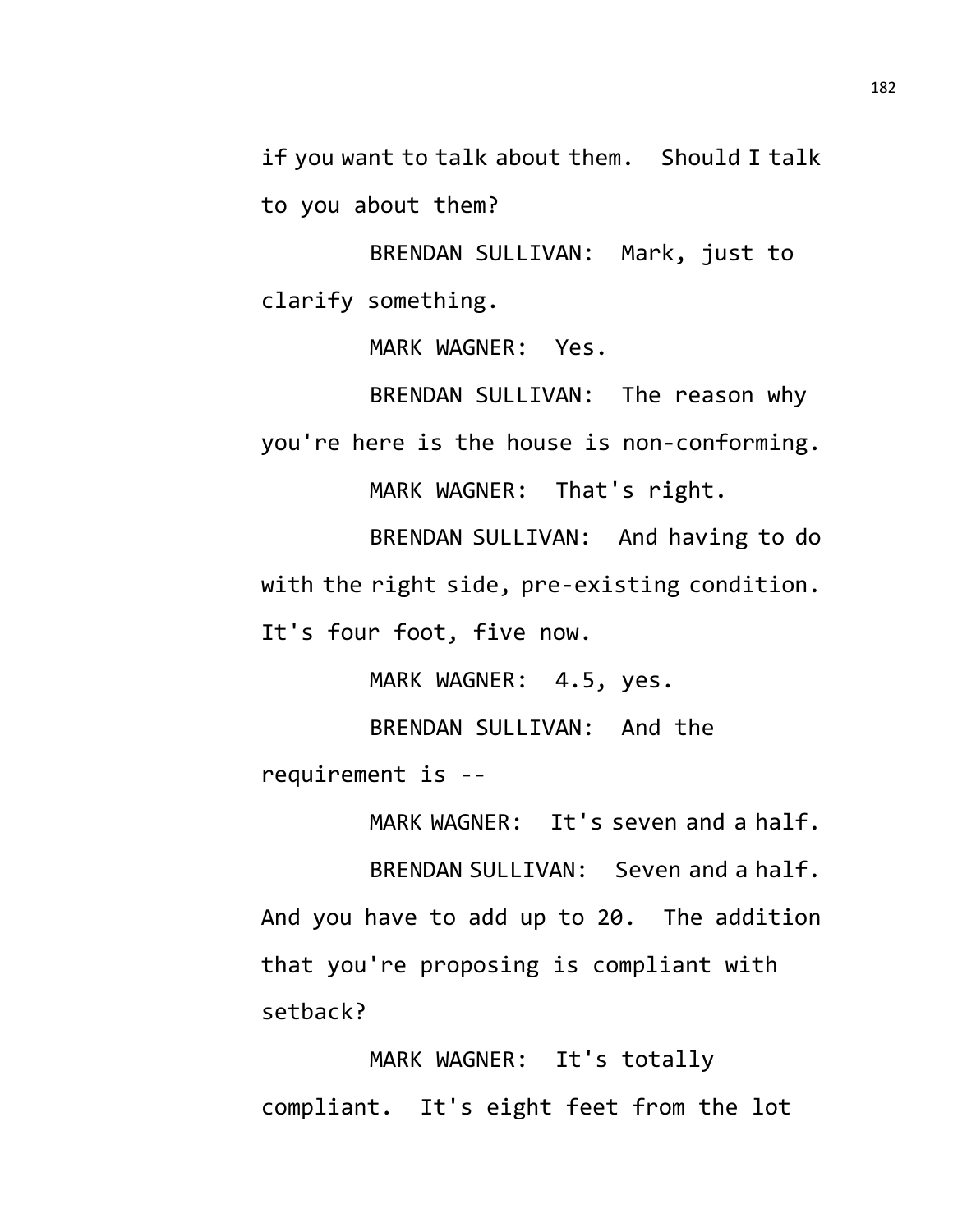line. They're not even making it.

BRENDAN SULLIVAN: And all of the other requirements are in compliance?

MARK WAGNER: That's correct. BRENDAN SULLIVAN: Okay. That's all.

MARK WAGNER: Just to also fill in a little bit on this, I spoke with the abutting neighbor Mike Mahoney several times and gave him the plans that you have right here as well. And after several conversations, I don't believe the Mahoneys want any changes to what was their house. They sold the house to Mary Lou and Peter last year. So, I just don't know that there's going to be any resolution to this, but we're asking for your consideration on this.

And I'd like to have Michael Rossi talk to you a little bit about Mary Lou's handicap as well.

ATTORNEY MICHAEL ROSSI: Thank you,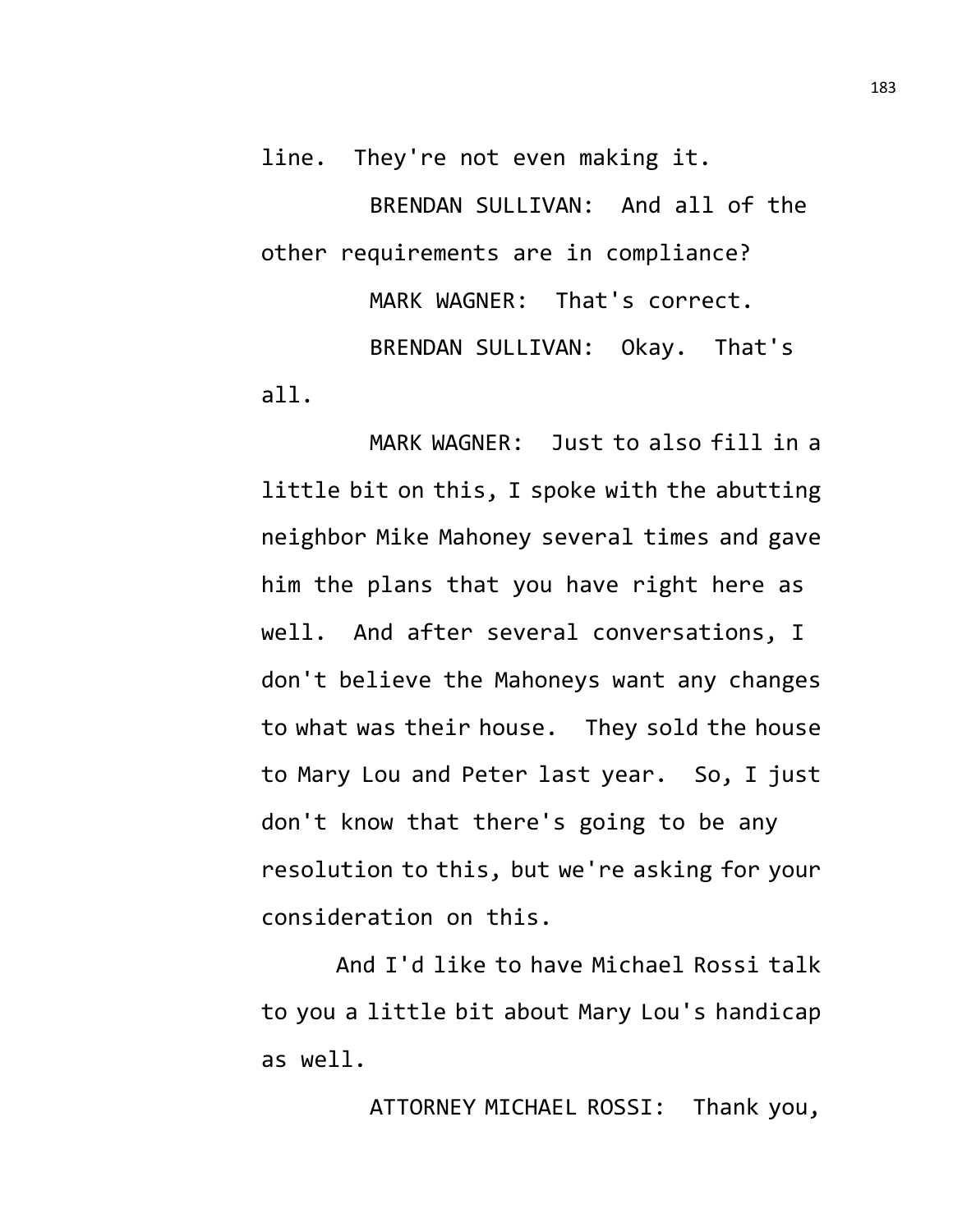Mark, and good evening, Members of the Board. For the record, my name is Michael Rossi. I'm an attorney with the Cambridge firm of Clark, Hunt, Ahern and Embry, here tonight on behalf of Mary Lou and her husband Peter. This is, I would suggest, a classic hardship case. Mary Lou is disabled. In 1998 she was injured in a horseback riding accident, a serious horseback riding accident. She suffered a traumatic brain injury and serious spinal cord damage. She still undergoes treatment today for injuries that she sustained in this accident. Currently she has trouble with mobility. She has trouble with her balance. She has trouble going up and down stairs. And she has cognitive issues as well, issues with her mental functioning that leave her feeling fatigued, disoriented, and associated issues.

One of the physicians that she treats with currently is a Doctor Alec Meleger at the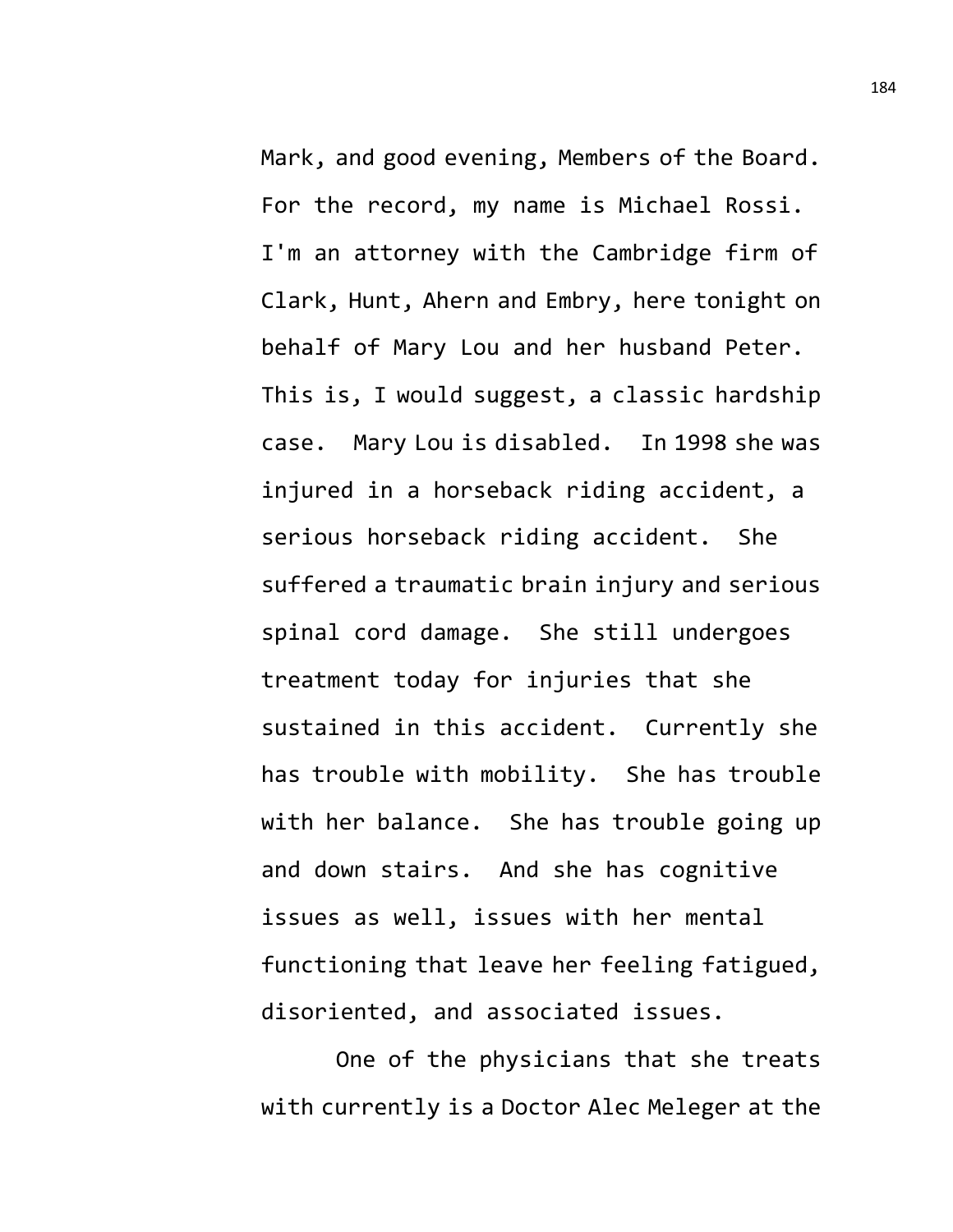Spaulding Rehab. Doctor Meleger has prepared a letter that I would like to make part of the record of these proceedings, and I do have copies of the Board if I may provide them.

CONSTANTINE ALEXANDER: I would point out to you hardship is a requirement for a variance. You're not seeking a variance here.

ATTORNEY MIKE ROSSI: We're not, sir, but I think it's important to understand the request and the context of that. We're seeking something less than a variance, but it's more important to understand the reason behind what it is that we're looking for is due to, in large part, to Mary Lou's disability. And I think that's a very important component to understanding neighbors --

MARK WAGNER: Neighbors have contested her handicap as well.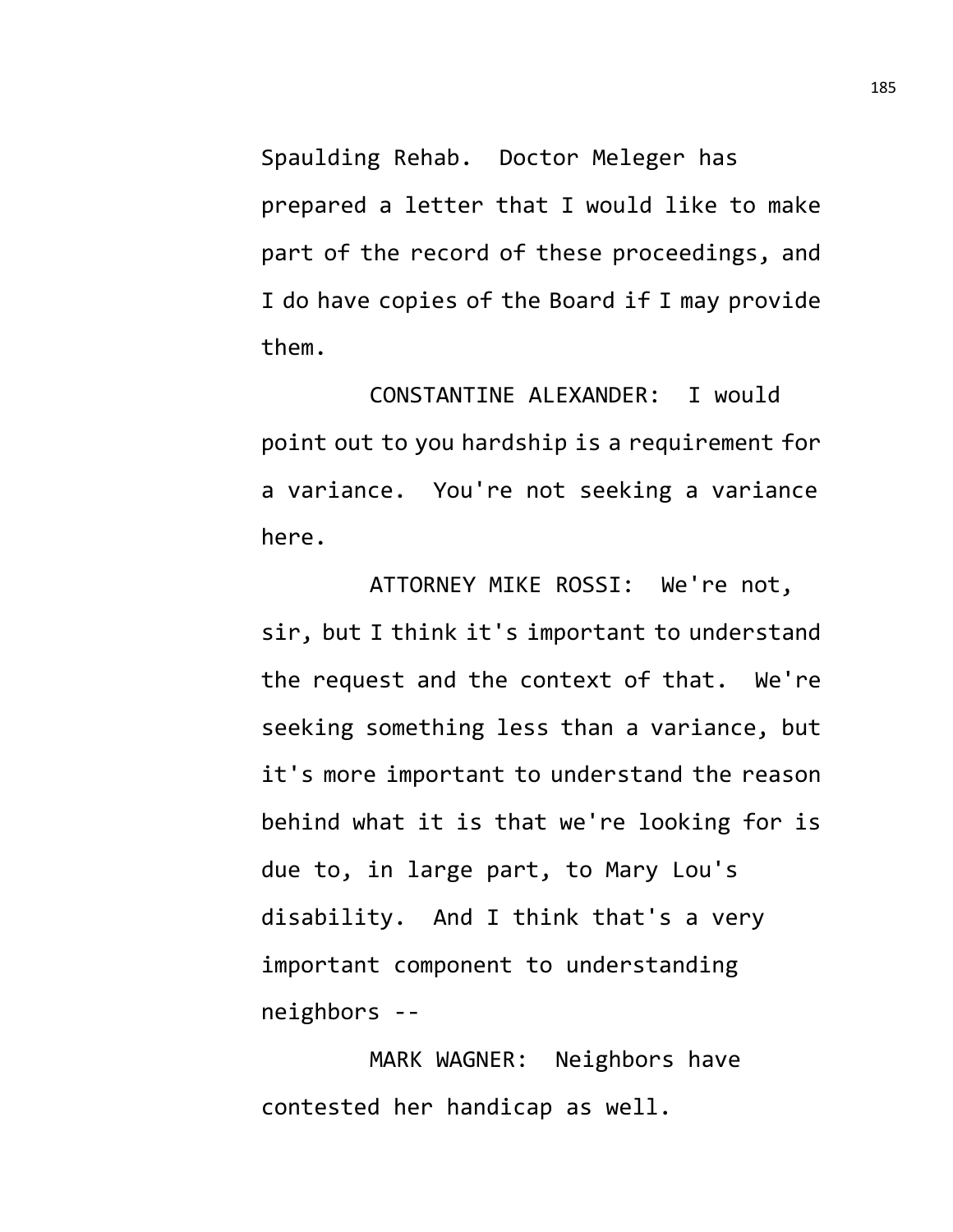## CONSTANTINE ALEXANDER: The handicap to me is irrelevant. The question is if the requirements of our code with respect to all exterior and non-conforming structures.

ATTORNEY MICHAEL ROSSI: And I think this is -- my presentation here is more than that. I think Mark has made clear that it most certainly does. I think this brief background on Mary Lou's history is important to abut some of the issues that have been raised by those in the neighborhood.

CONSTANTINE ALEXANDER: In my mind those issues that have been raised are irrelevant, and I think this presentation would be irrelevant but go right ahead.

ATTORNEY MICHAEL ROSSI: Okay. I'll wrap it up then. I think it's clear from what we've heard so far from the current situation that Mary Lou has is untenable. She has difficulty climbing stairs yet she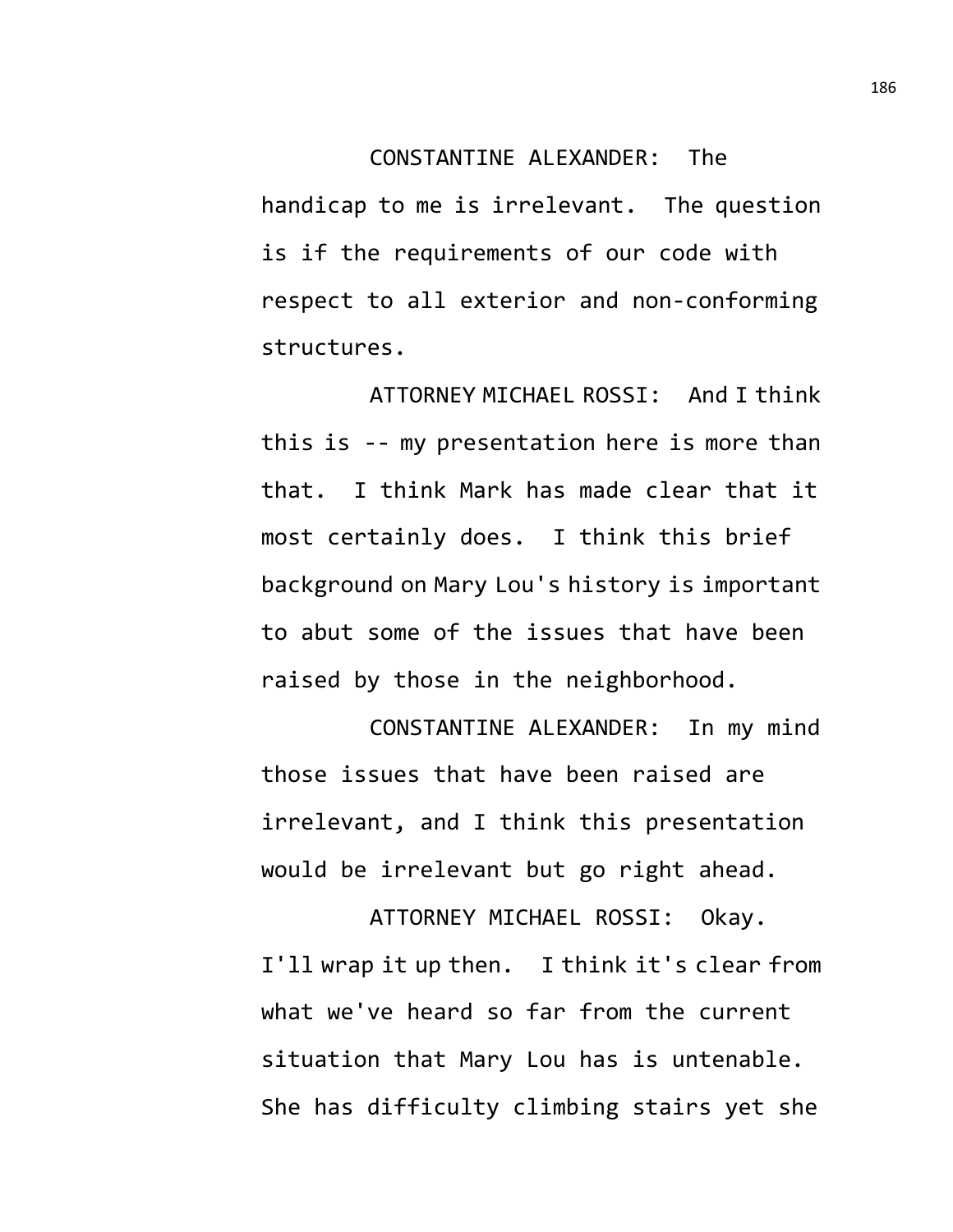got not have a full bathroom on the first floor of her residence.

Her son is currently -- who is five-years-old is currently sleeping in the dining room, on the first floor, because she cannot reasonably or safely access the second floor of the house. So the very modest changes that she's looking to make would accommodate the hardship and the disabilities that she faces. She needs to be able to get around her home safely. She needs to be able to get around her home comfortably. And she's not asking a lot to be able to make that possible. All of the expanded areas that she requested as Mark have said, are fully compliant with the Zoning, with the dimension requirements. There's no nuisance or hazard that are created. And I'll leave it to Mary Lou to see if there's anything to add but I think we've covered it.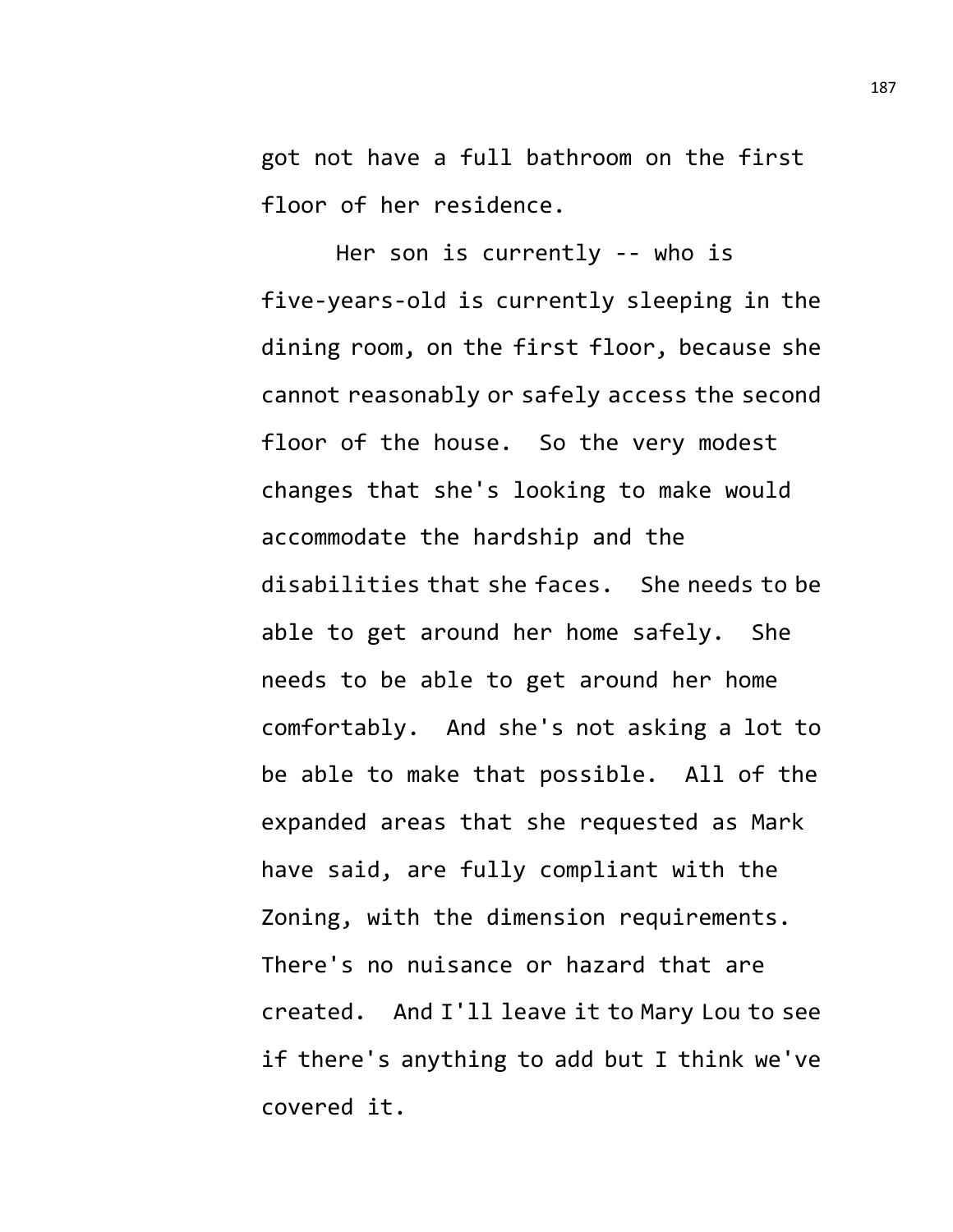MARY LOU JORDAN: I think -- I'm sorry you think I should speak or not? BRENDAN SULLIVAN: Go ahead.

MARY LOU JORDAN: I was in an acute care hospital for a week and then I was at Spaulding Rehab for a month. Dr. Eddie Phillips who's currently the head of outpatient -- there's a rash of very nice people at the Brigham who also look after me now and looked after me then. But one of the things that they emphasized to me from the very beginning, and if you've ever had a relative who's involved in or a friend in therapy, you know they just kick your butt from dawn to dusk. Even if you can't stand, you can't maintain your consciousness, you know, they have you going at every moment. And before you leave there they make it clear to you, if you want to have as normal a life as possible, you have to live as normal as is possible. And I think this can be deceptive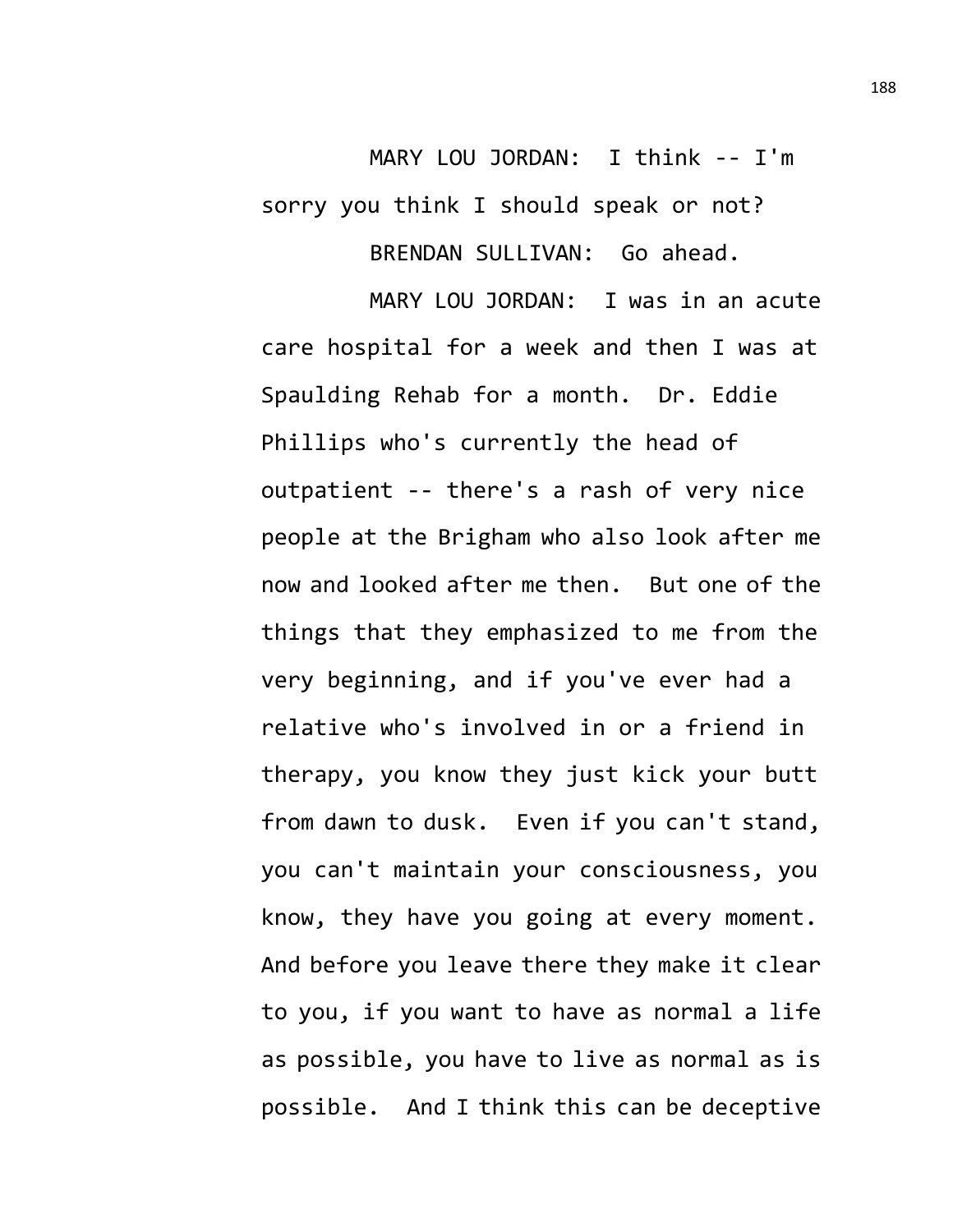for people. But certainly I can't risk falling on the stairs anymore. It's happened a bunch of times. And the older I get, the more dangerous it becomes. And my doctors are really -- they were kind of horror struck, I had to go up a flight of stairs every time I had to take a shower. And the neighbors would be suggesting that I should have to climb a flight of stairs at night to look after my son. Stairs are not my friend, and they're never gonna be my friends. And, you know, that's just what I live with. But I don't trot this out for people. I don't display it to anybody who doesn't need to know about it because it makes people uncomfortable and there's no need for it. But, yeah, so -- yeah, that's all. Sorry.

BRENDAN SULLIVAN: You bought the house, what, was it last year?

MARY LOU JORDAN: Last year.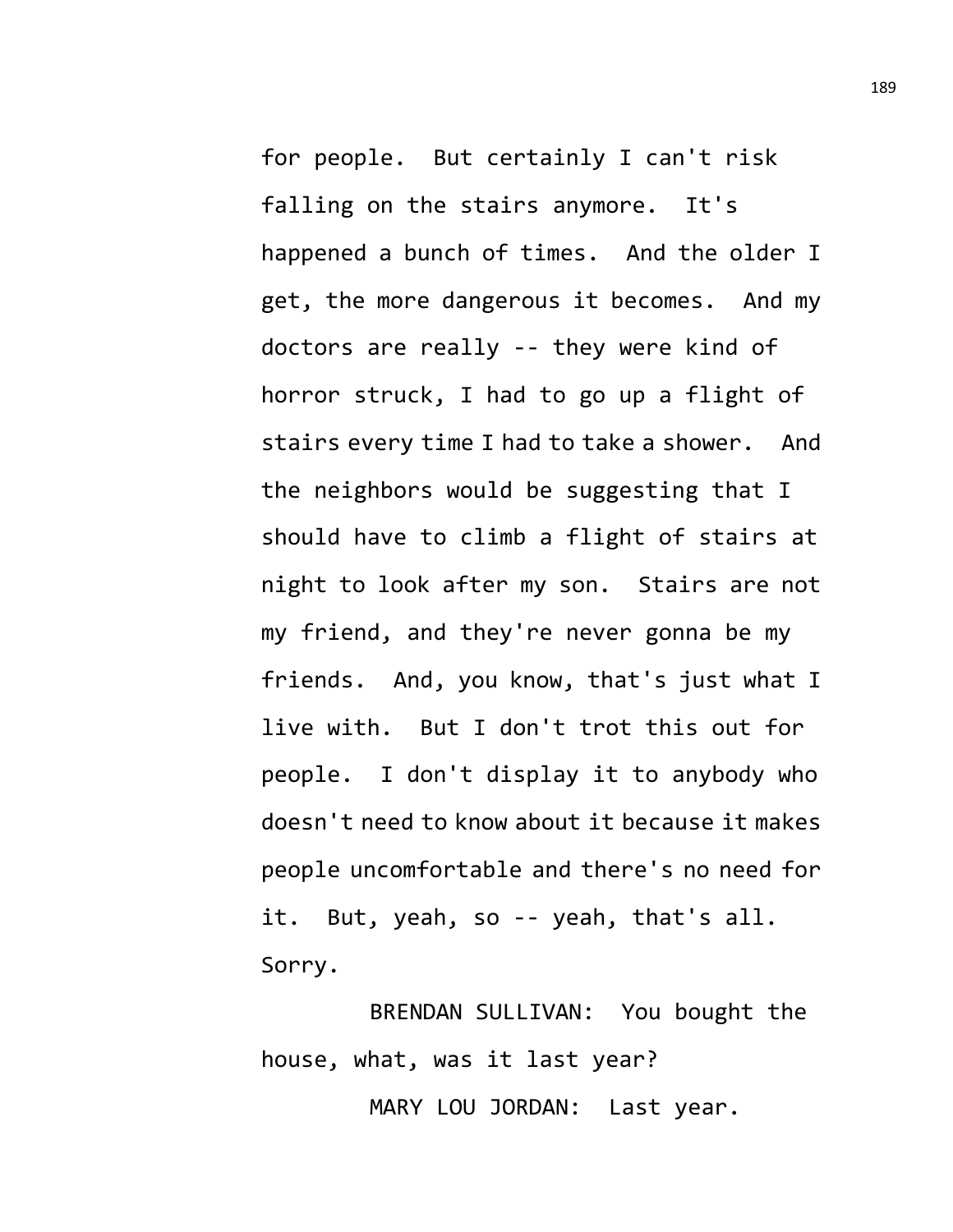BRENDAN SULLIVAN: And in reading some of the correspondence, it appears that you moved from a two-story house or something because it was hard to negotiate. And when you bought this house, and it was only when you walked into the house, did you feel that this was going to accommodate your needs?

MARY LOU JORDAN: Well --

BRENDAN SULLIVAN: Or not.

MARY LOU JORDAN: I made a perhaps a warranted assumption. It's just my naivety. That since the lot was large overall, in the event it didn't work out, we could, you know, squeeze in a full bath. Because there's a half bath on the first floor now, and a small bedroom for Nathan. And also I thought that if we put in a stairway for the long part of the stairs, that that would make the stairs more tenable. But it really hasn't. So, I made some assumptions when we bought the house that it turned out to not be correct.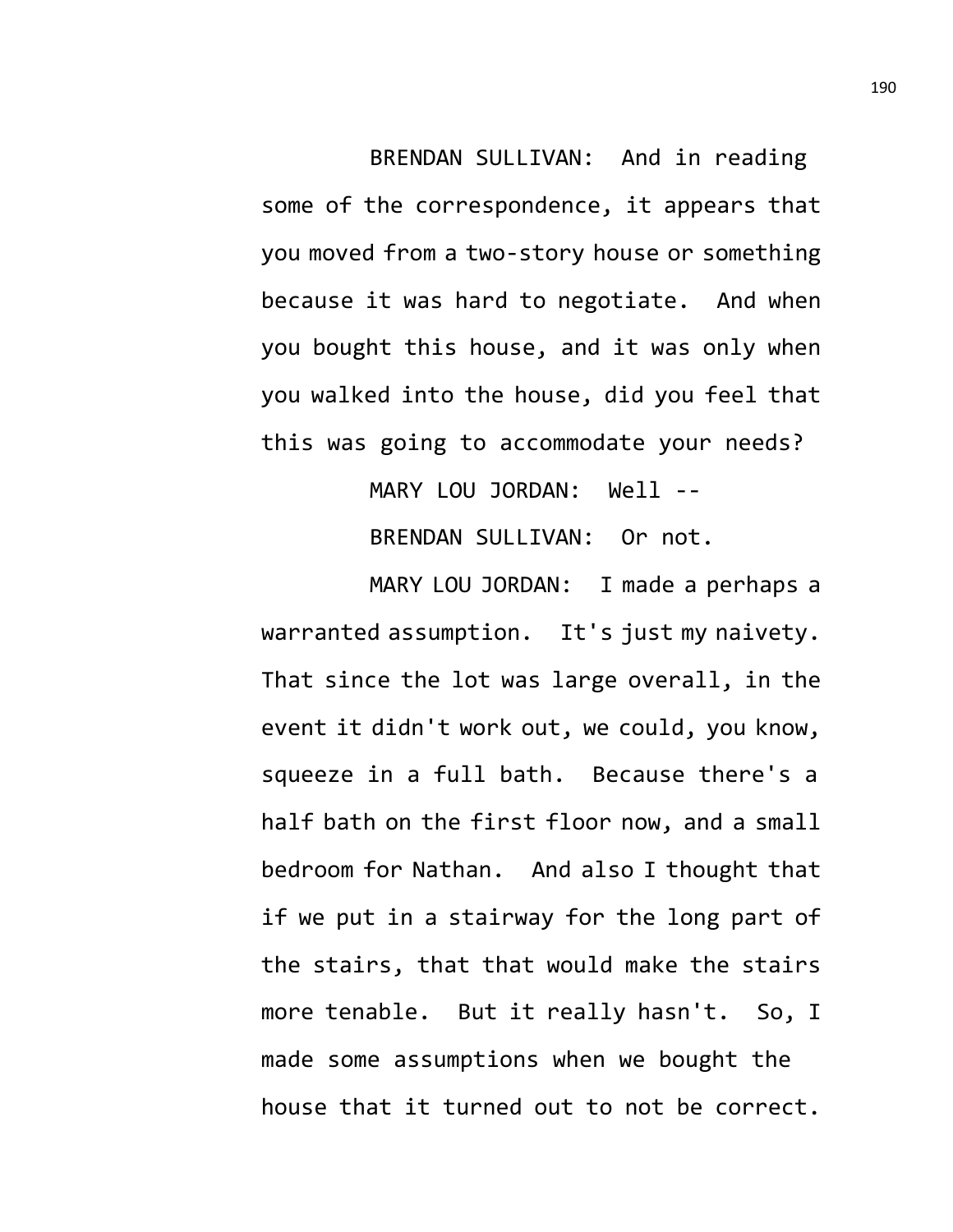BRENDAN SULLIVAN: Okay.

MARY LOU JORDAN: But then Mark came up with this plan.

BRENDAN SULLIVAN: I guess, you know, from my view it's the footprint of the addition which even though it is compliant, still has an impact. Either it be the next-door neighbor, you know. I mean, I went down the driveway and sort of stood, looked at yours where the deck is and said okay, that's open space. And now that's going to get filled in. I mean, I can understand converting, obviously, a bedroom on the first floor. I'm very sensitive to that, and the addition of the bathroom and it be of a certain size that you need to maneuver around that bathroom and make it workable. But it's the sun room I guess and, again, even though it's compliant, it's still, to me it's an impact of filling in, you know, space that's right now is open. That was just my concern.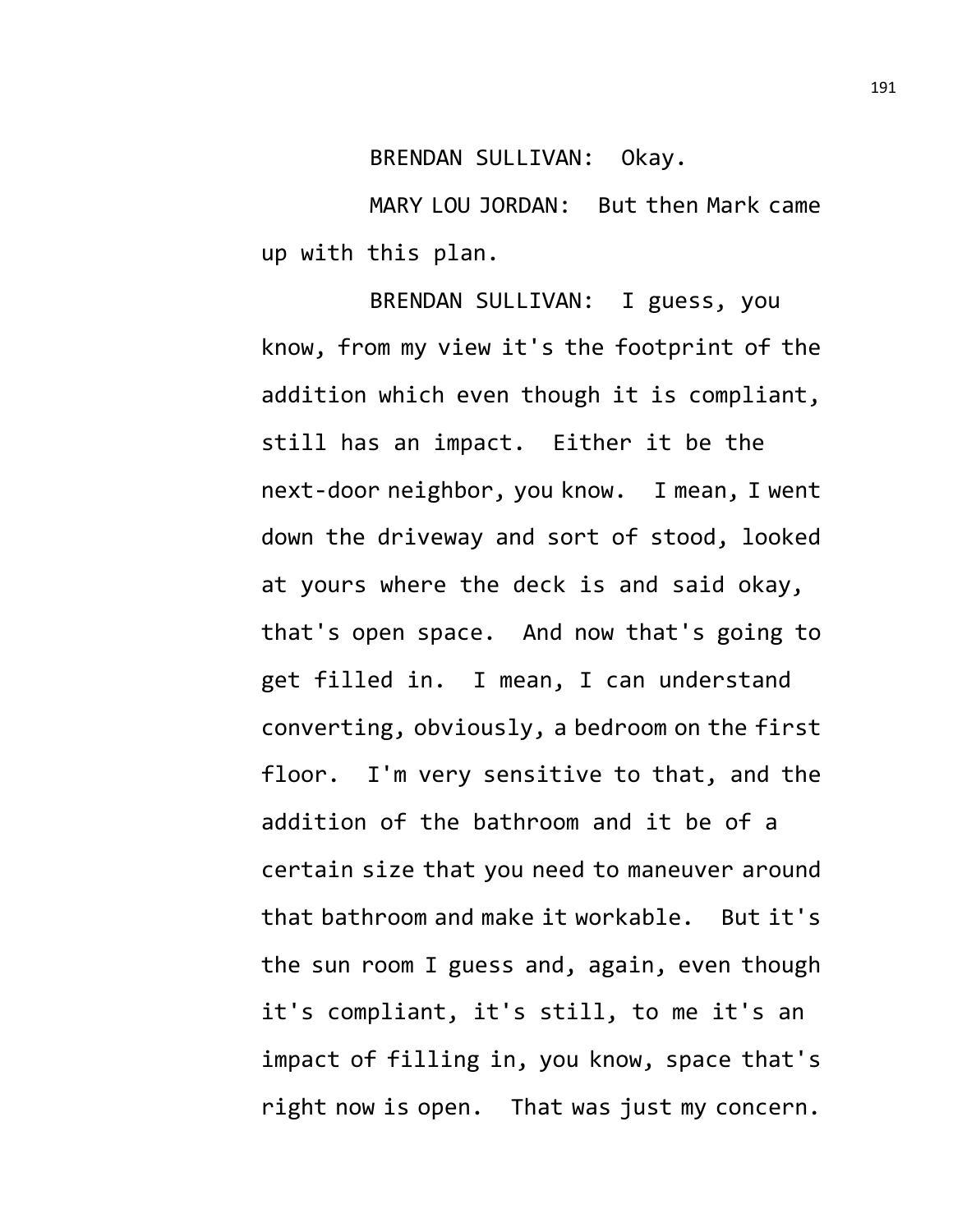ATTORNEY MICHAEL ROSSI: Could I address that?

BRENDAN SULLIVAN: Sure.

ATTORNEY MICHAEL ROSSI: I think that impact needs to be weighed with the impact on Mary Lou and Peter's son. He's five-years-old. And right now he's sleeping in the dining room because he needs to be on the same level that she is. This addition, though it may have some impact to the neighbors, will have the most impact and the most important impact to Mary Lou, because as a mother, she'll be able to have access to her son when he cries out at night and when he needs her attention. And I think that impact needs to be weighed in comparison to the impact on the abutters or anybody else that objects to this.

BRENDAN SULLIVAN: Yes, except that the addition will always be there. Whereas, again, I'm not trying to be insensitive, but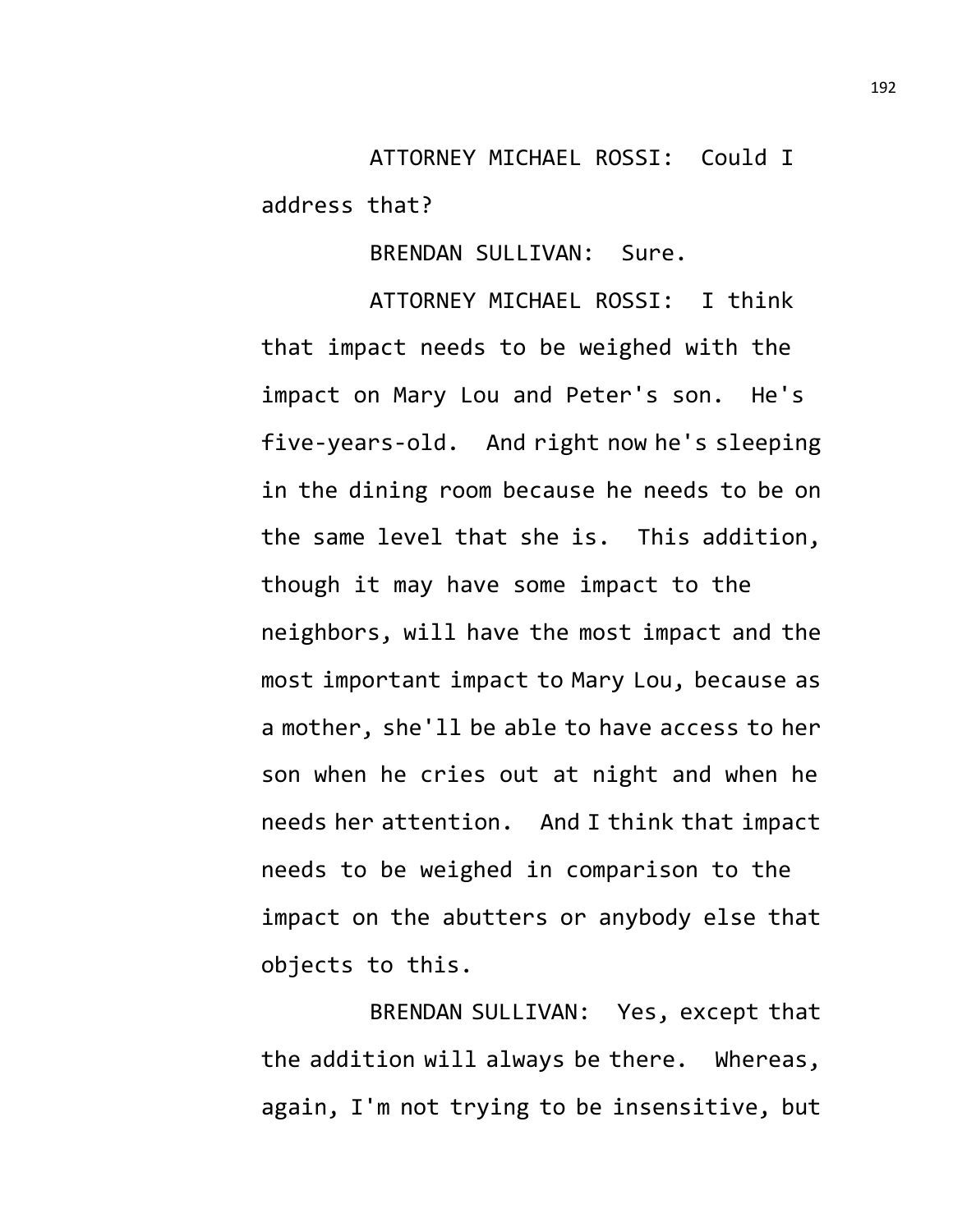whereas the child, the boy will get older, mature and not need, not have that same requirement, that's all. And yet the addition part, that footprint will always be there. That's all.

ATTORNEY MICHAEL ROSSI: And in fairness, too, just in thinking about the impact and the footprint, and I know this doesn't pertain directly to the footprint, Mary Lou and Peter have elected to remove, to tear out the second floor bedroom that's adjacent to this one to diminish -- again, I understand it's not the footprint, the footprint remains the same, but it shows the lengths to which they're going to make the structure as aesthetically appealing as they can to the neighbors. And this is purely about accommodation of her disability.

BRENDAN SULLIVAN: Yes.

TAD HEUER: Do you need the FAR from the garage in order to stay underneath?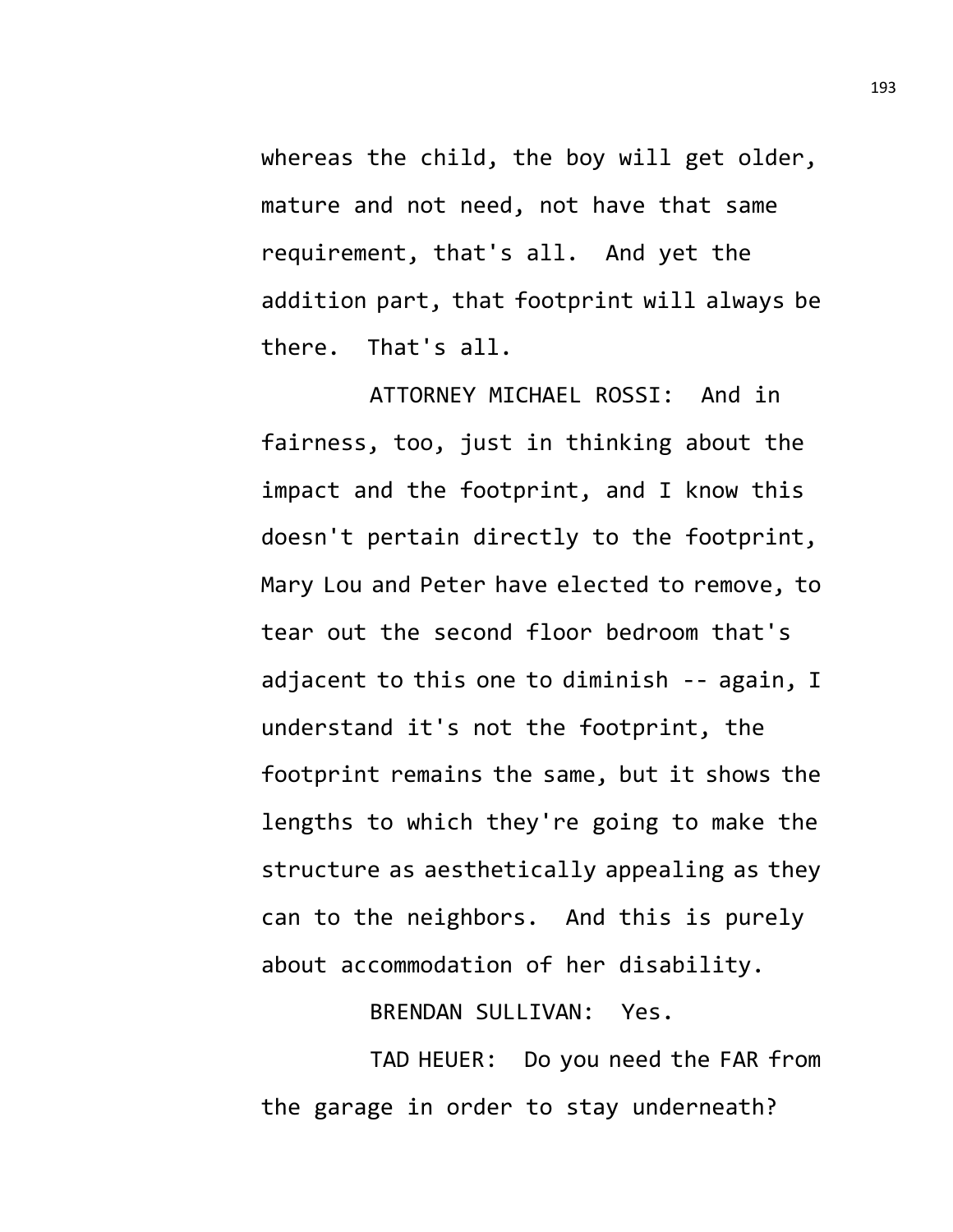MARK WAGNER: The garage has no FAR.

TAD HEUER: Right.

MARK WAGNER: Garages are not FAR. We're removing that anyway, but that's just reducing lot area.

TAD HEUER: Right, that's the only reason I ask is because I agree with you. But on the Special Permit it says you need a Special Permit to remove the garage, and I don't understand why that was true. You don't need it, you don't need it.

MARK WAGNER: You don't really need it to remove a garage or anything. That's just surplus.

TAD HEUER: That's surplus.

MARY LOU JORDAN: Excuse me.

BRENDAN SULLIVAN: You may be enumerating on what the project entails.

MARK WAGNER: I was just describing the extent of the project.

TAD HEUER: I just wanted to make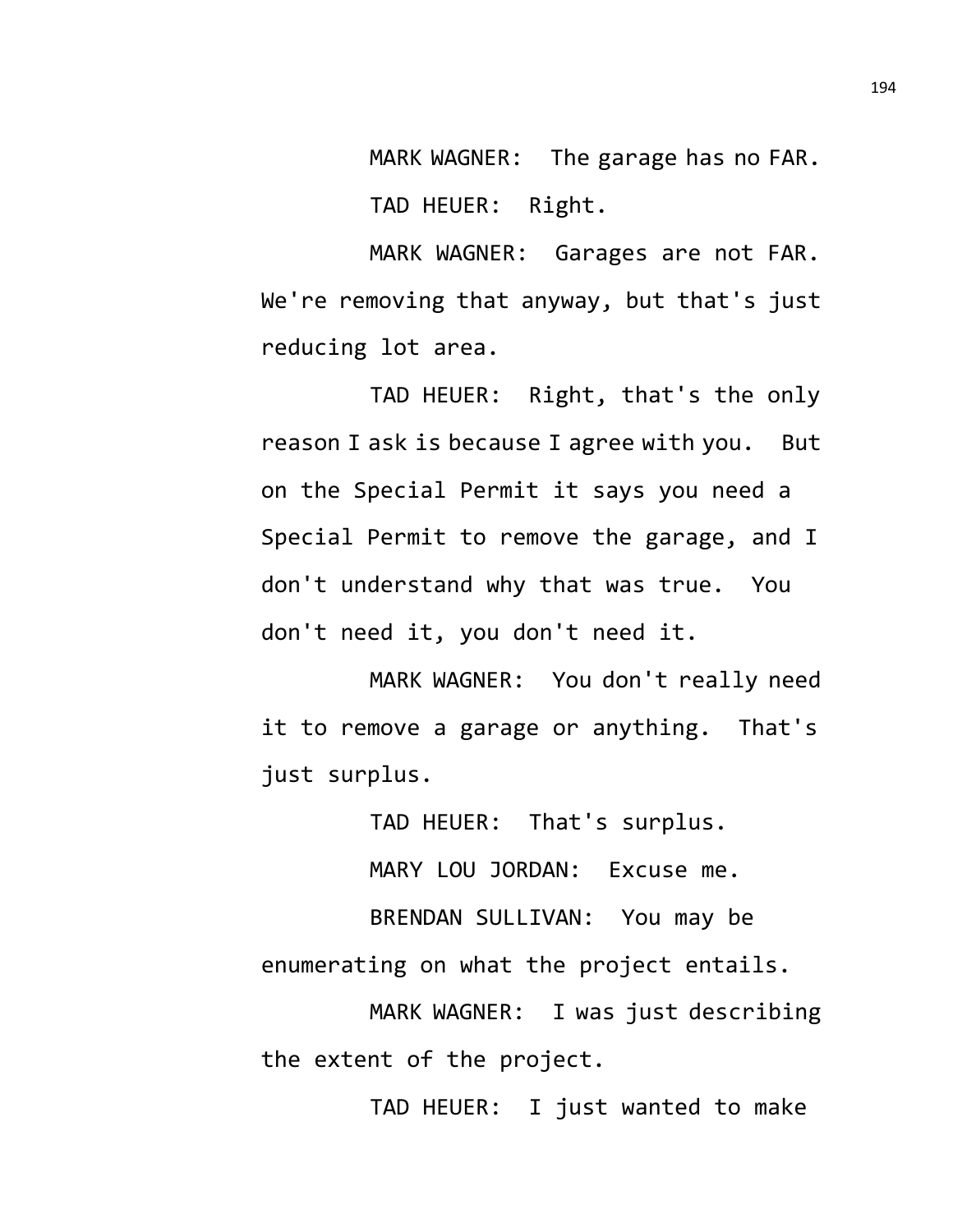sure we weren't granting anything that we didn't need.

MARY LOU JORDAN: Excuse me?

BRENDAN SULLIVAN: Yes.

MARY LOU JORDAN: I think one of the reasons why I have included this is that some of the neighbors have objected to our removing the garage.

BRENDAN SULLIVAN: Well, you can do that as of right.

TAD HEUER: As of right, yes.

CONSTANTINE ALEXANDER: Right.

They could object, but to what?

MARY LOU JORDAN: Yes.

TAD HEUER: And do you need the space from the reduction of the second floor?

MARK WAGNER: Yes.

TAD HEUER: Okay.

MARK WAGNER: Yes. We're removing 249 square feet from the second floor. And we're increasing 262 square feet downstairs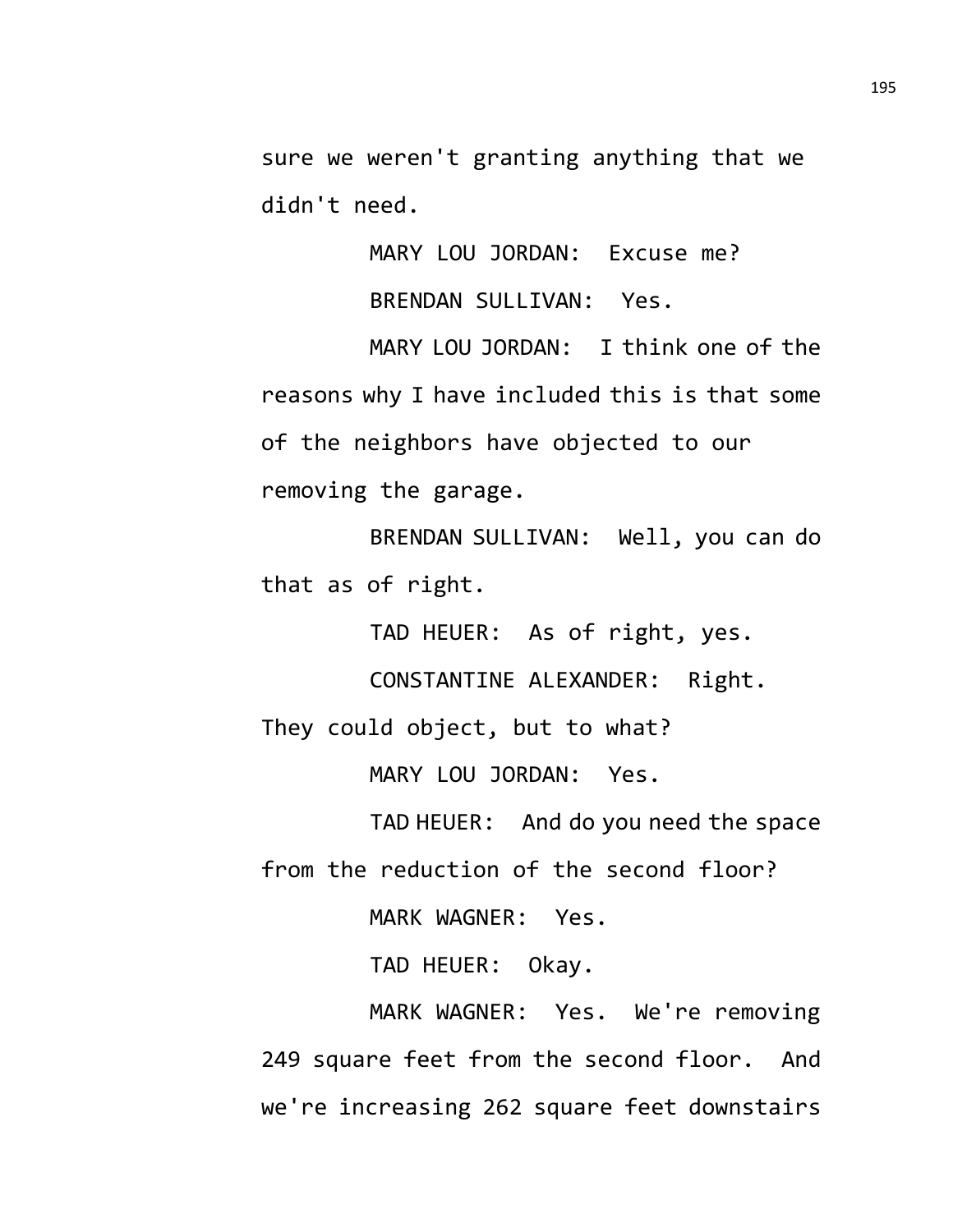with a bathroom and the new bedroom and the bay.

TAD HEUER: So you're proposing it's an FAR swap.

MARK WAGNER: It's an FAR swap basically. And we're still 36 square feet less than -- I mean, we still have a surplus of 36 square feet if we wanted to make it bigger. But, you know, we're not asking that. We're just keeping it modest. It's a small bedroom. It's small room.

MAHMOOD FIROUZBAKHT: Can you just quickly walk us there?

MARK WAGNER: Absolutely. Absolutely. Right now -- this is the 1943 house, okay? At some point, I'm not sure when it was, there was an addition put on right here. There was this second floor and added this pink part right here. There's no record in the Building Department or Historical or anywhere else for that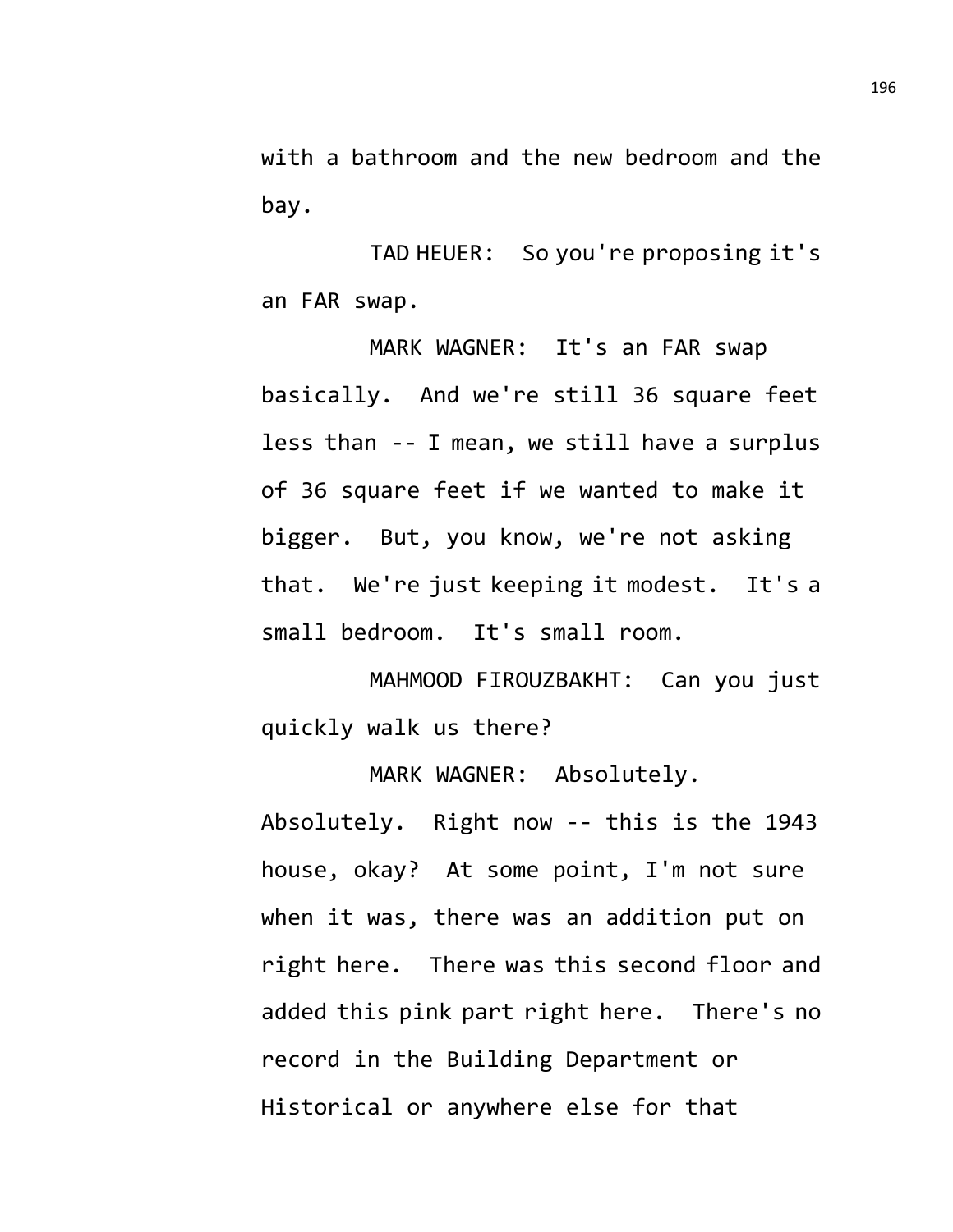addition. Okay? It's a phantom addition.

But, so well, anyway, what we're going to do is remove this second floor, restore it back to where it used to be with a dormer on the back. Very much I can tell by the attic, there's a hole in the attic where there was a dormer right here. Restore that rear gambrel roof on the second floor, and we're gonna add a small addition to the bathroom, a very small room here for a bedroom and/or a breakfast room, which is right now, there's no windows through to the backyard at all. There's a skylight, but there's no way to actually see out of the kitchen which is actually kind of weird as well, too. So this will be easy access to sort of a breakfast area in the future when they use it later. I mean, it's really not excessive. And Mary Lou, because she can't really get around that much, there is a big bow window in there. We're putting in a better bay window that she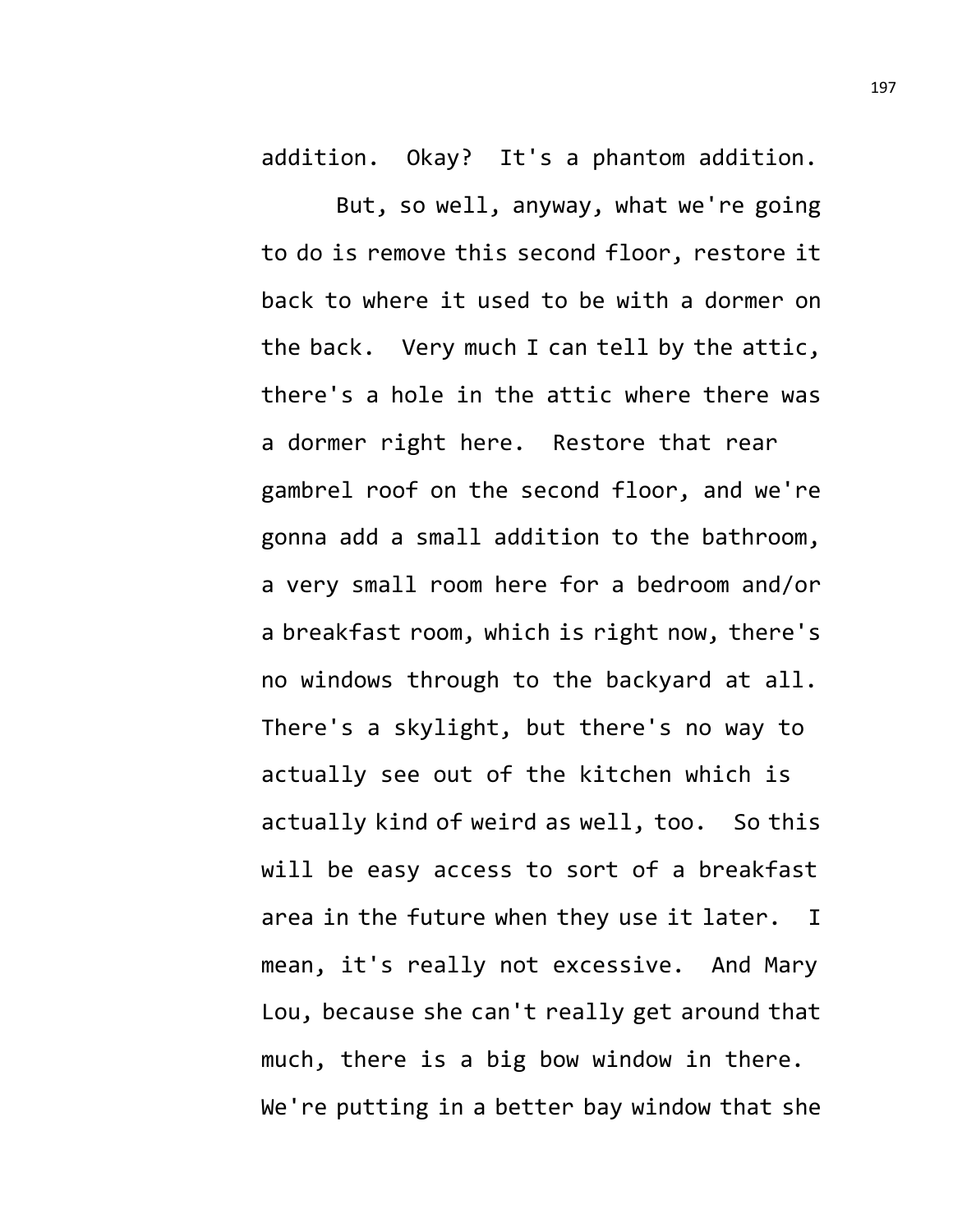can actually get to and look out into the garden a little bit better.

I mean, this is 262 square feet. It's not excessive by any means. And it's, you know, eight feet from the lot line. The shadow from this is going to hit their driveway. It's not going to hit anything more than their driveway, the neighbor's driveway.

TAD HEUER: I want to ask, that as well as the place of the windows, if I'm remembering correctly, the last time months ago we had a question about shadow throw from the addition, and I also asked you questions about, you know, I can't remember whether they were from the Board or from the neighbors about  $-$ 

MARK WAGNER: Right. It wasn't brought up this time.

> TAD HEUER: The blank wall. MARK WAGNER: But, yeah, the blank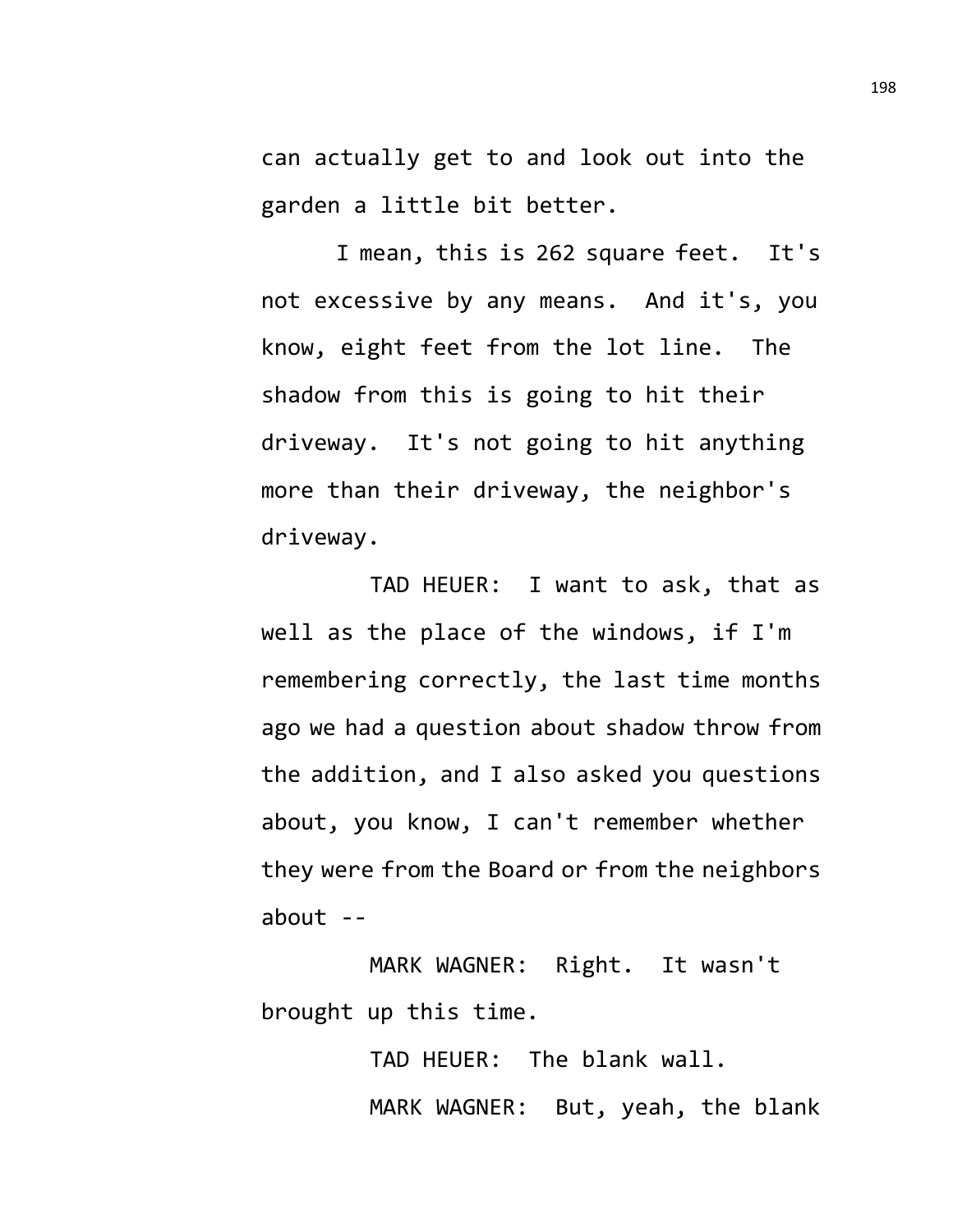wall. Well, this is the bathroom, okay, and this is for privacy. And frankly, Mary Lou and Peter really don't -- I mean, the neighbors are not being very nice. So they're going to put a row of trellises there, and they're going to put vegetation on it, but the neighbor's already talking about putting a six plus fence there to block it so they can't look at the trellises. I don't know what that's all about.

TAD HEUER: So you've added windows in the wall that in the previous iteration didn't have them.

MARK WAGNER: No, there were windows there. There were windows there, yeah.

TAD HEUER: And -- okay.

MARK WAGNER: The other side of this house has more windows facing the garden. And this other side in the back, and this other side, there's a door that comes out so that you can get out to your steps actually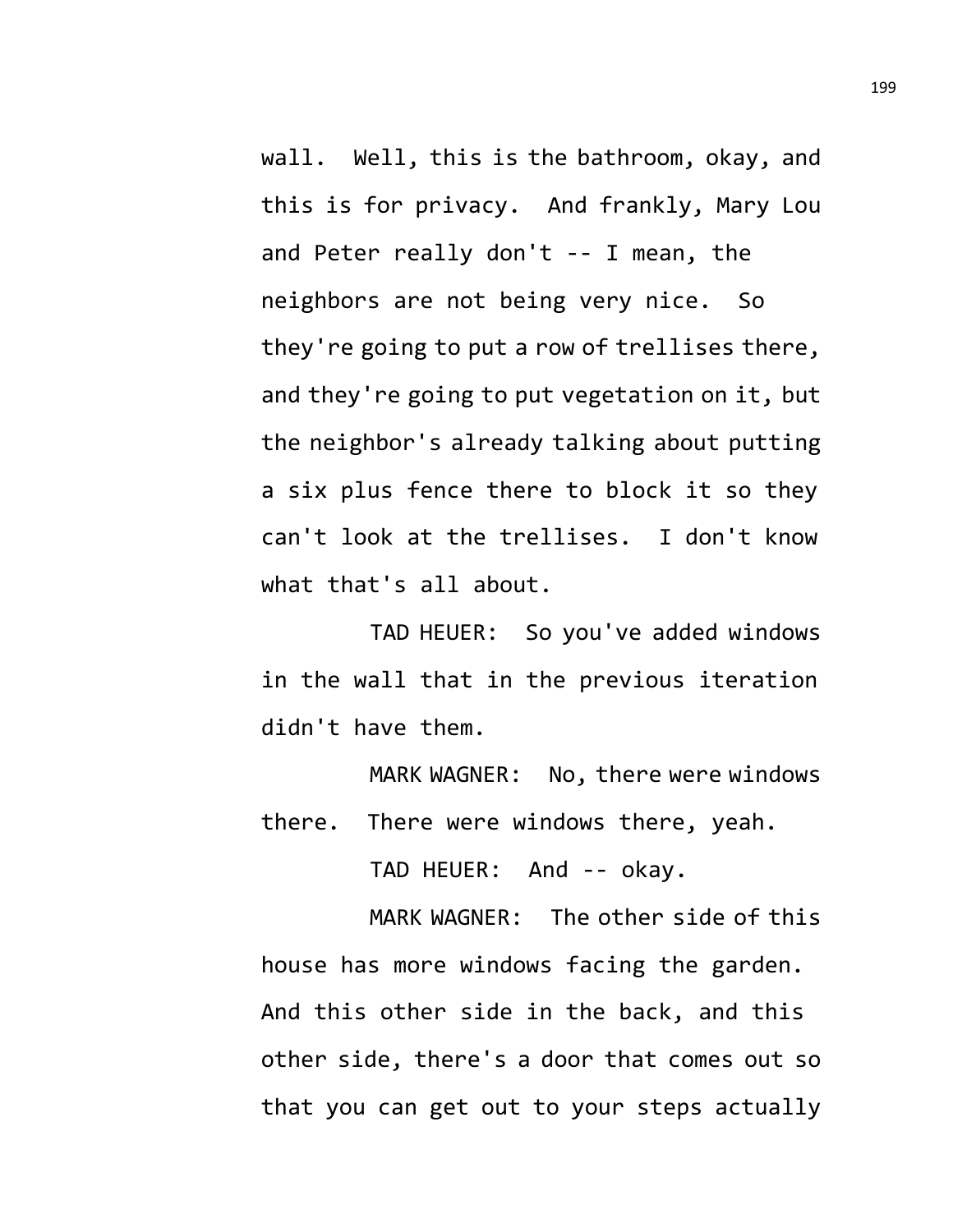and onto the garden.

MAHMOOD FIROUZBAKHT: Can you just switch around to the plot plan again? So in terms of the massing that you're adding here we're talking about --

MARK WAGNER: This part right there, yeah.

MAHMOOD FIROUZBAKHT: And you're getting rid of the garage?

MARK WAGNER: We're getting rid of the garage and we're getting rid of the second floor there, too.

MAHMOOD FIROUZBAKHT: You've got what, how many thousand square feet of land do you have there?

MARK WAGNER: It's a big lot. It's right on the -- actually, 7,225.

MAHMOOD FIROUZBAKHT: Yes, I  $mean$  --

> MARK WAGNER: It's a huge lot. MAHMOOD FIROUZBAKHT: I guess in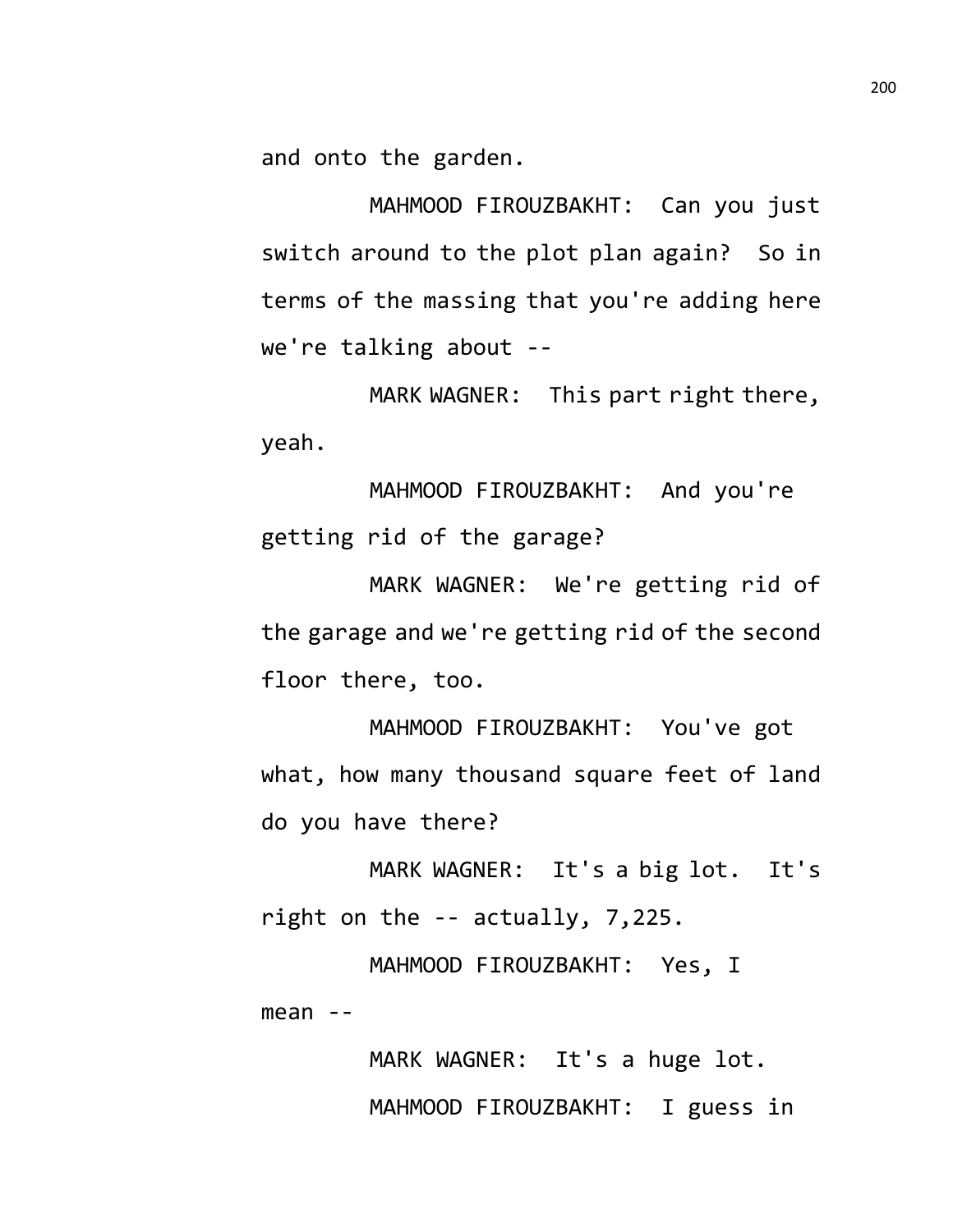terms of massing, and I hear what the Chairman is saying, you know, you're adding massing to the lot, but there certainly seems to be a good amount of lot to provide for that massing.

MARK WAGNER: Right.

MAHMOOD FIROUZBAKHT: You're getting rid of the garage which is a structure kind of in the middle of an open space area. This is -- seems like an appropriate swap.

MARK WAGNER: What Mary Lou wants to do is actually garden and have vegetable gardens. I think that might be some problem for some of the neighbors, too, because they really want a lawn and some shrubs.

MAHMOOD FIROUZBAKHT: At the end of the day we're looking at special condition requirements, right?

TAD HEUER: Right.

CONSTANTINE ALEXANDER: At the end of the day, the standard we've got will fly.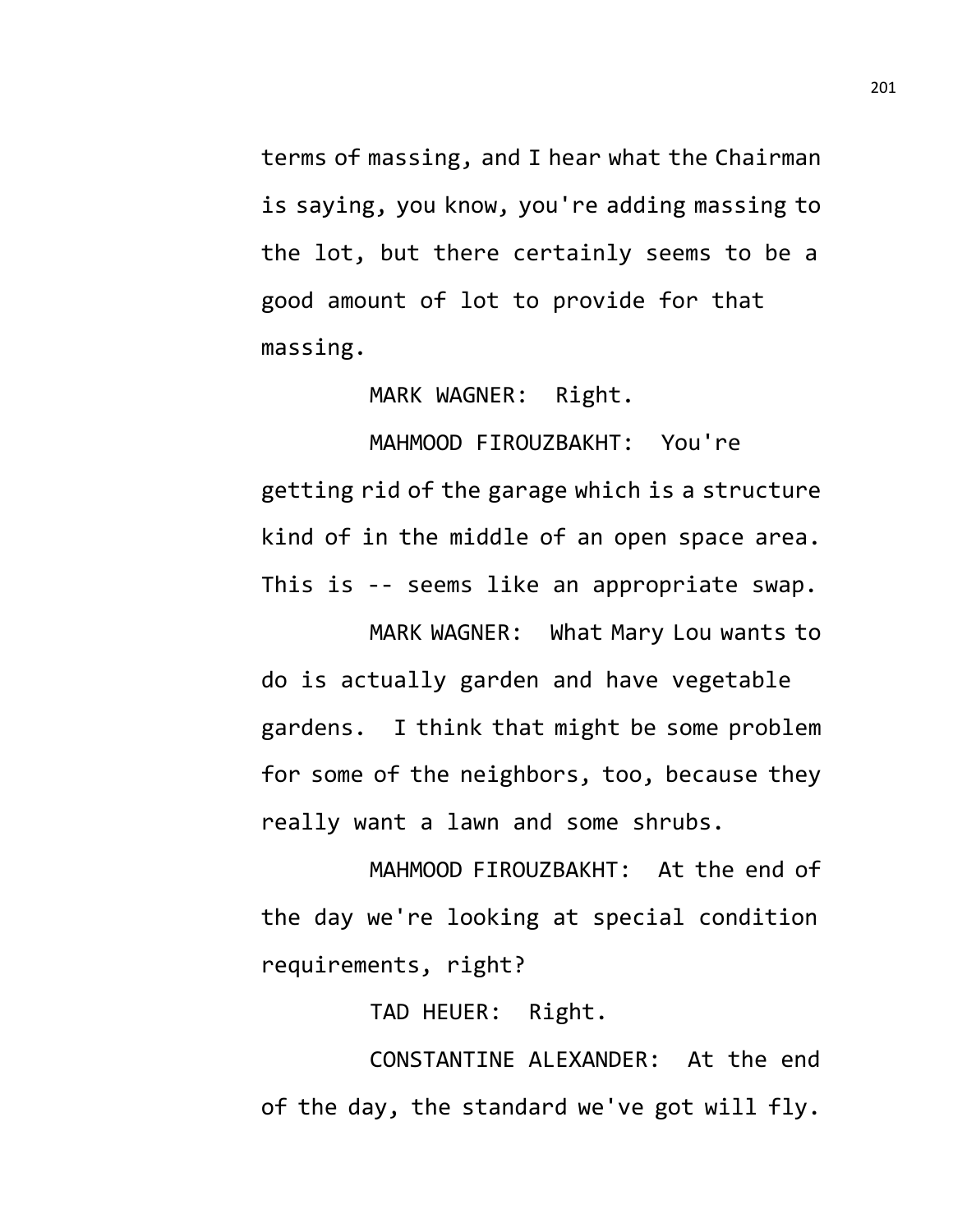We've been going off on personal issues. But the standard under 8.22.2 is whether -- I'll read it. Whether the proposed addition will -- well, we have to make a finding that the proposed work you want to do will not be substantially more -- substantially more detrimental to the neighborhood than the existing non-conforming use. That's the standard we have to apply. That's the basic standard. And then there are these other aspects of Special Permit.

MAHMOOD FIROUZBAKHT: And the non-conformity has to do with setback which this proposed addition does not violate the setback.

CONSTANTINE ALEXANDER: So the question is whether what they want to do is substantially more detrimental to the neighborhood than what's there right now.

MAHMOOD FIROUZBAKHT: Right. I guess in my mind it meets the standard pretty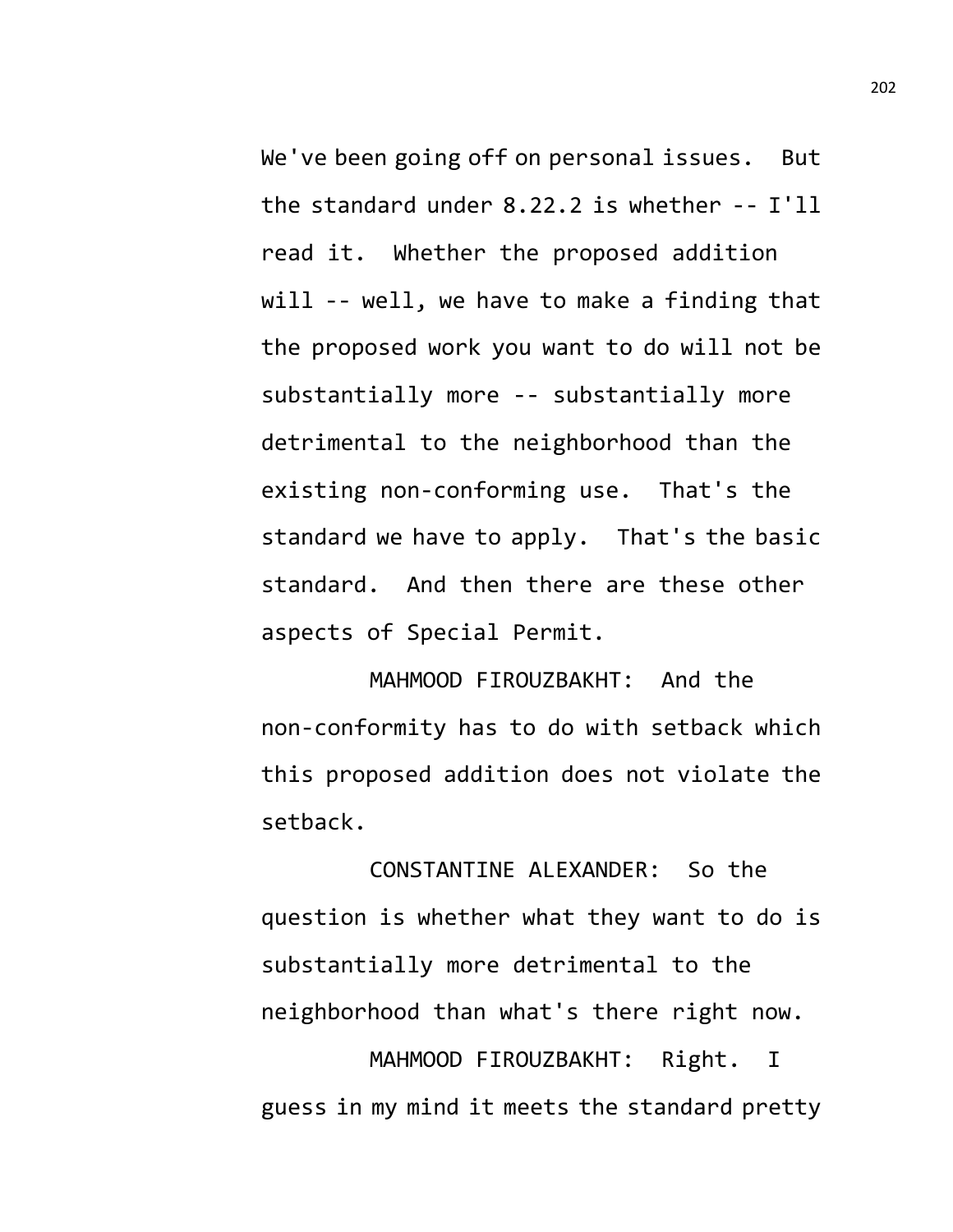clearly. And that's how I would vote on this petition.

BRENDAN SULLIVAN: Okay, any other questions at this time?

TAD HEUER: No.

CONSTANTINE ALEXANDER: No questions.

BRENDAN SULLIVAN: Let me open up to -- you'll have a chance to --

MARK WAGNER: Sure.

BRENDAN SULLIVAN: Let me open it to public comments. Is there anybody here who wishes to speak on the matter 208 Lexington Avenue?

ANN MARIE MAHONEY: My name is Ann Marie Mahoney. I'm a direct abutter. I live at 210 Lexington Avenue. There's two comments I would like to make, actually, two corrections.

The room that is currently Mary Lou and Peter's was a family room and was never used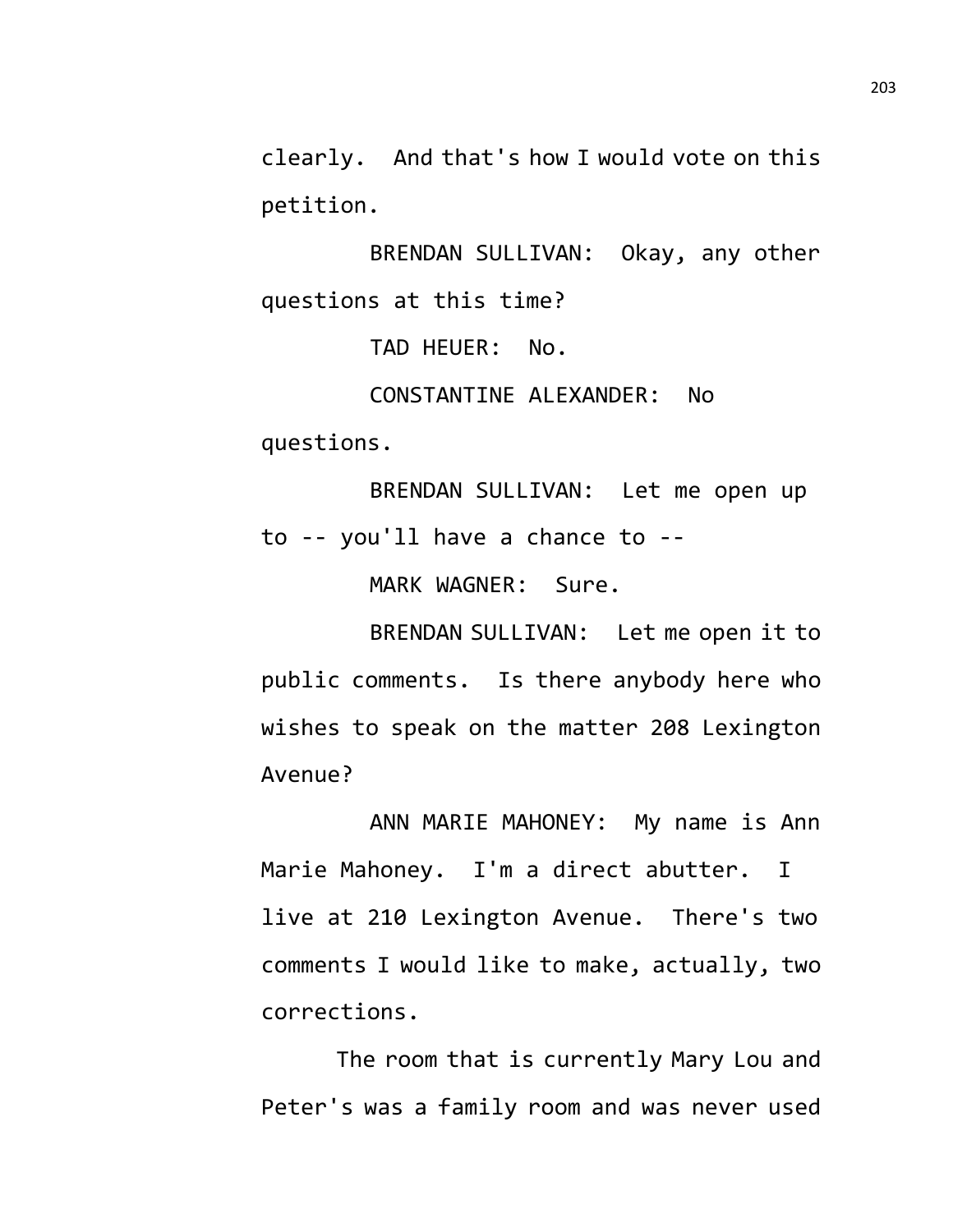as a family room. I lived in that house for -- from 1960 until -- never used as a bedroom. I'm sorry, never used a bedroom. My parents added both the family room and the bedroom in 1962 or '63. My father passed away five years ago, and after he passed away, my mother lived there as a widow in a large nine room house. We offered her to move in with us downstairs. We did our first floor over. She moved in with us. There was never any problem with selling the property. I didn't own the property. My parents owned the property. My mother sold the house. I mean, there was -- my mother wanted to sell the house. She's 90-years-old and she didn't need a nine room home.

And I think one of our major concerns, and it actually was brought up at the first meeting as well, it's not so much the addition, it's our concern as neighbors and as our other neighbors here as well, is what's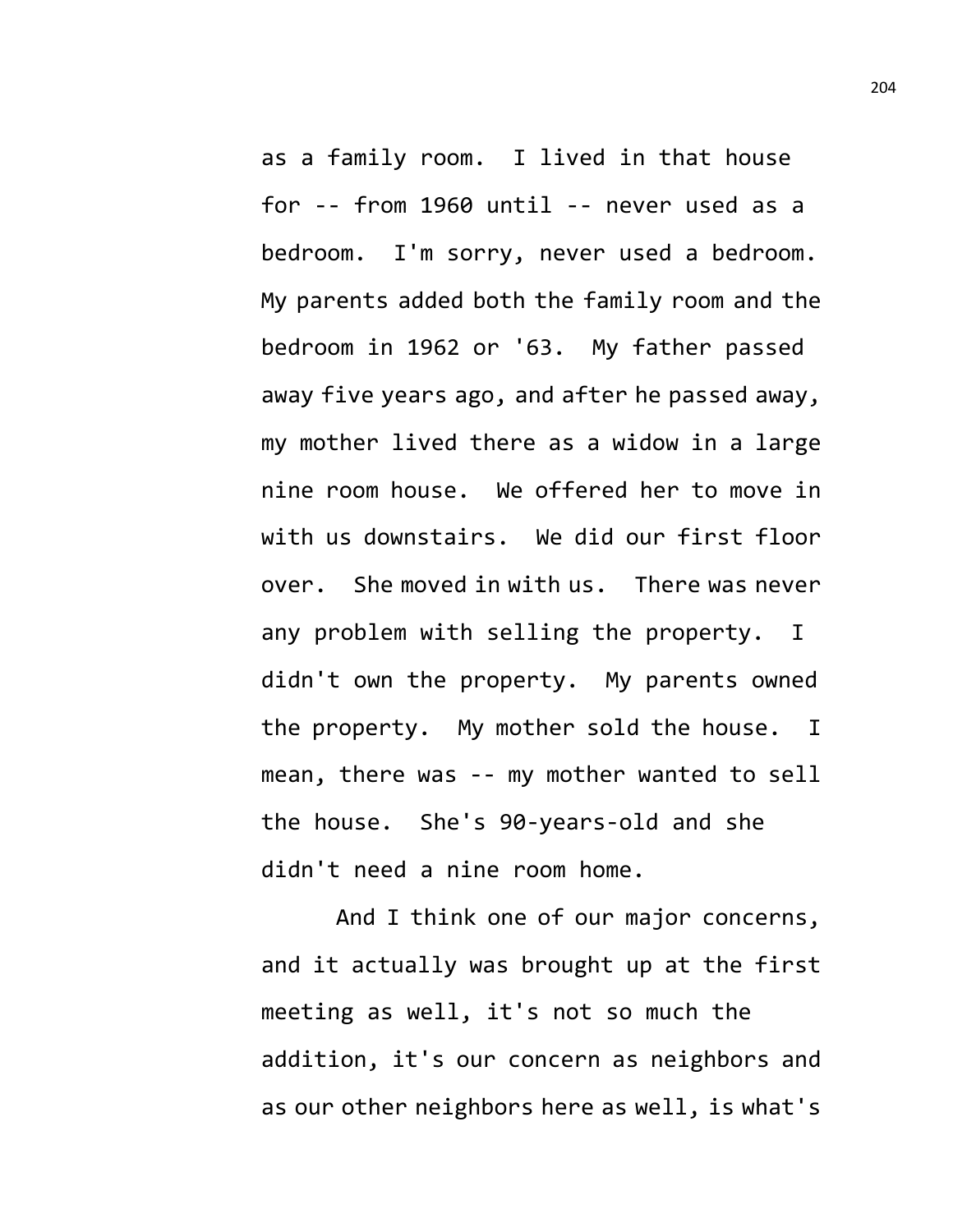gonna happen to that house? The first addition, proposed addition, that was going to go on we said, you know, a family of three, why do you need a six-bedroom home? And our concern -- and I asked Peter one day, I said, I have concerns, what are you going to do with the four bedrooms upstairs? Is it going to become a rooming house? And his comment was, that's a good point. Never, you know, it's not going to be or we're going to utilize it in some other way. So that's a very big concern of mine. And I think that our other neighbors have the same concerns as well.

I mean, so you're going to remove one bedroom, it will become a five-bedroom home, again, for three people? I'm just concerned of what's going to go become of the house and the property.

CONSTANTINE ALEXANDER: Ms. Mahoney, of course if they did do this rooming house and they don't comply with the Zoning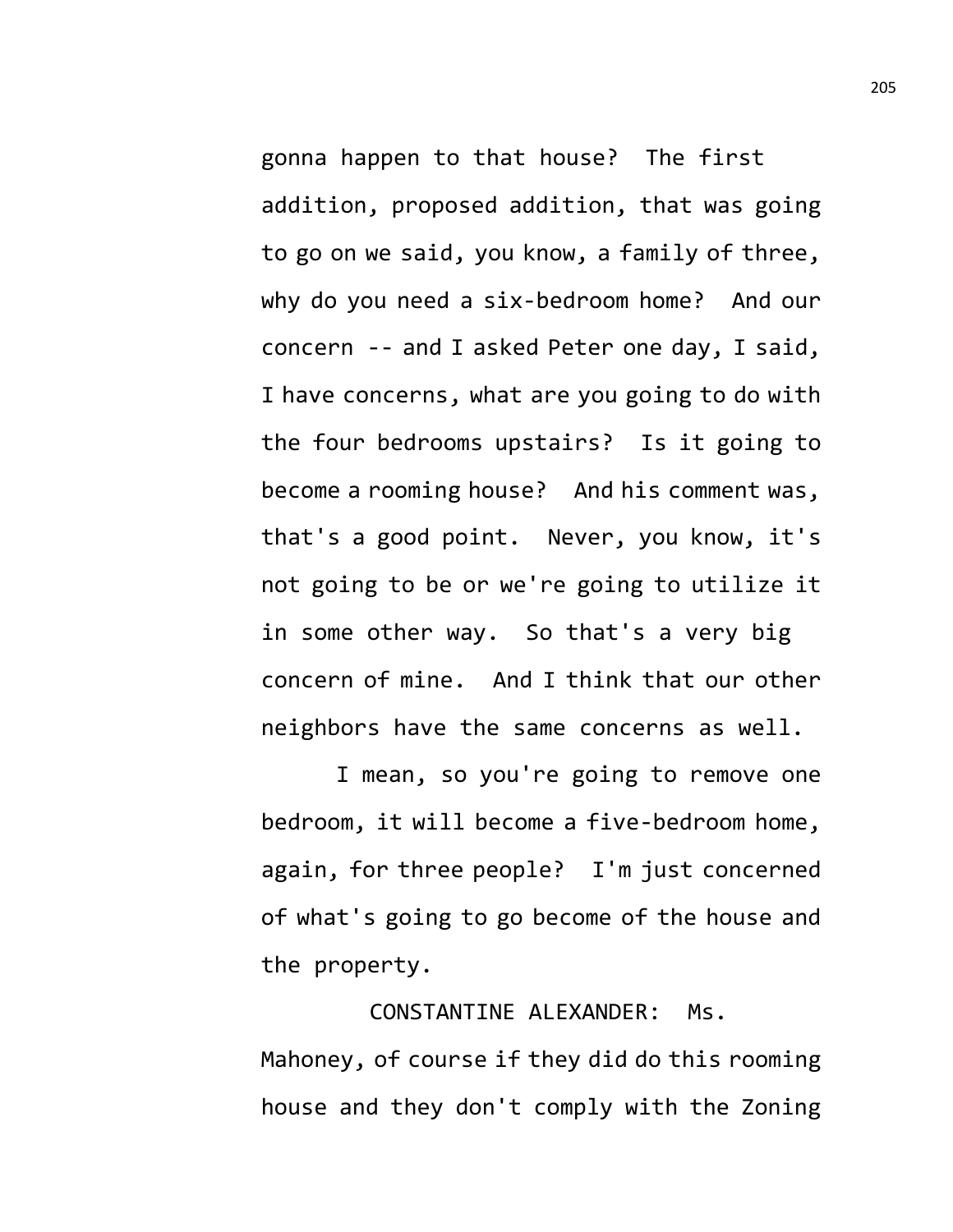By-Law, you and other neighbors would have the right to complain to Mr. O'Grady. So, you are protected, should we grant relief, against this what you seem to think is an improper use of the property thereafter.

I guess I'm going to turn it around. Why should we turn this down because of a hypothetical problem which you have a relief for if it occurs?

ANN MARIE MAHONEY: All right. I'm glad to know that. I think my husband has some additional comments to make as well.

BRENDAN SULLIVAN: Okay.

MICHAEL MAHONEY: Yes, as for that hypothetical situation --

BRENDAN SULLIVAN: Just introduce yourself.

MICHAEL MAHONEY: Yes, my name is Michael Mahoney. I also with my wife at 210 Lexington Ave., Cambridge, that's the property that abuts 208, and the one that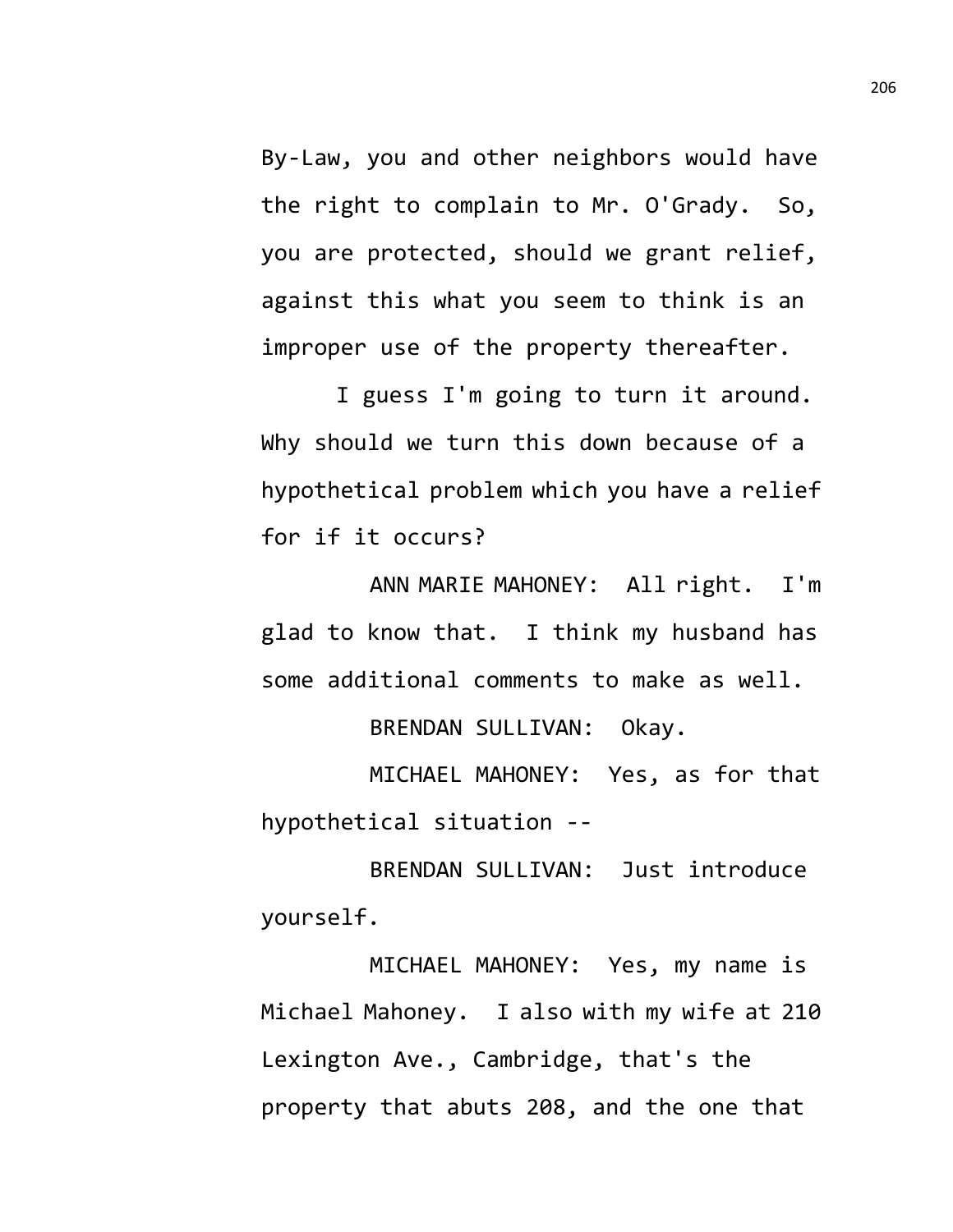would be mostly affected by this Special Permit.

Let me start, I have spoken to Mr. Wagner a few times. And I said, why are these people -- first you're going for a Variance. Dropping the Variance, now you're going for a Special Permit. I says, can't we try to negotiate something here? And I offered them to just take the deck down, leave the structure as is, bring out the house about six, seven feet, make it 10 to 12 feet long, put a nice bathroom in there to accommodate the handicapped individual. As for the slash sun room/bedroom we said that's not needed. You can do some minor renovations inside the house at the dining room area, because as they stated in their own letter, that's only going to be needed for one or two years. Then their son will be going upstairs. But obviously that fell on deaf ears, because the next thing all I received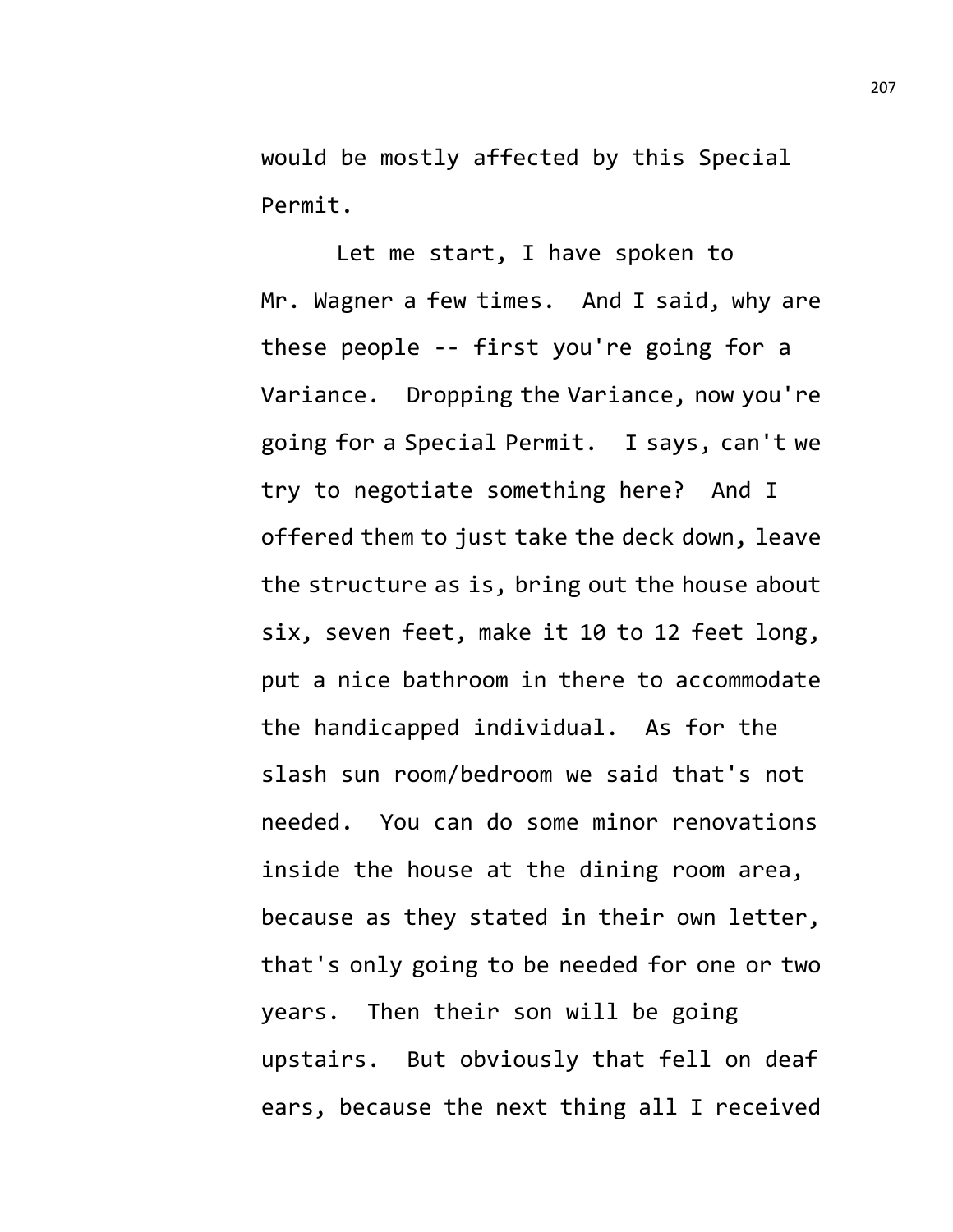from Mr. Wagner was a new set of plans for the Special Permit.

Now since this has been going on for six months, the two individuals Mary Lou Jordan and Peter Harris, have not approached me and my wife once to explain anything that they wanted to do with the house. And I must say, less than two weeks ago I went to them, they were standing in their front yard, and I approached them and said, Mary Lou and Peter, I received a new letter from the city about you going for a Special Permit. I said, if this is not a good time, is there another time when we can discuss it? Mary Lou Jordan turned to me very boldly and said, there is nothing to discuss. We have applied for a special handicap order. Whatever that is, I have no idea. And then three days later after I approached them, Mr. Harris, and Mr. Harris, my wife and I are very offended with this statement you made slash threat.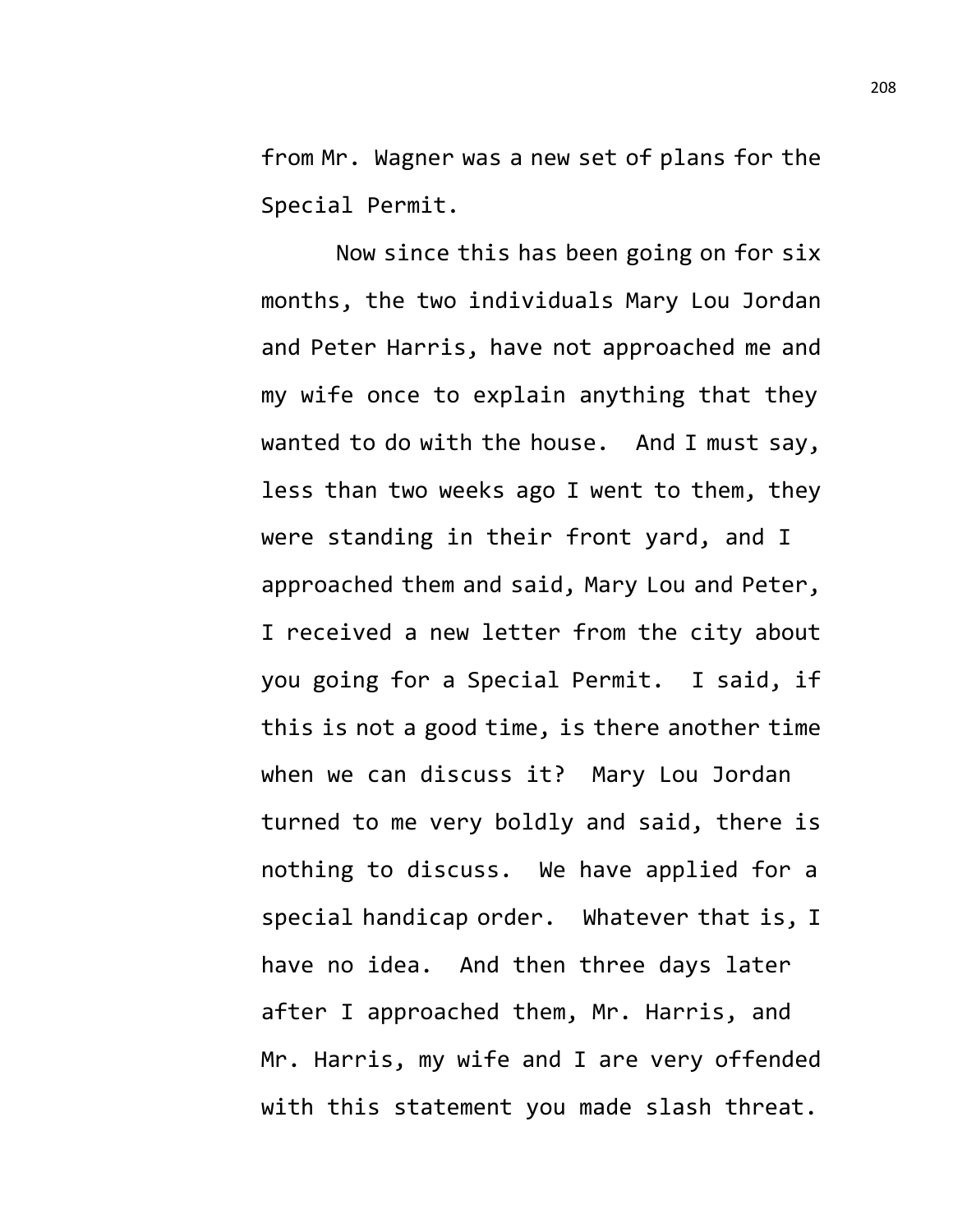He went to a neighbor and said to a neighbor if Mary Lou and I do not get this Special Permit to put this addition on, then we will be forced to move. And if we are forced to move, then we'll be forced to rent this house and this neighborhood will become quite noisy. So there's your answer about renting the house. And at the end of his statement he also said, please relay that to Michael, which is me, because I never see him. We live all of what 15 feet away from each other? So this is getting out of hand too much, and these people are just basically saying if we don't get what we want, hey, the hell with the neighbors. We'll just stick it to them.

And other than my statement, I'm going to end my statement there, but I do have two questions about if the permit is issued. If the permit is issued, must they take down the second floor structure first and have that completed outside and inside before they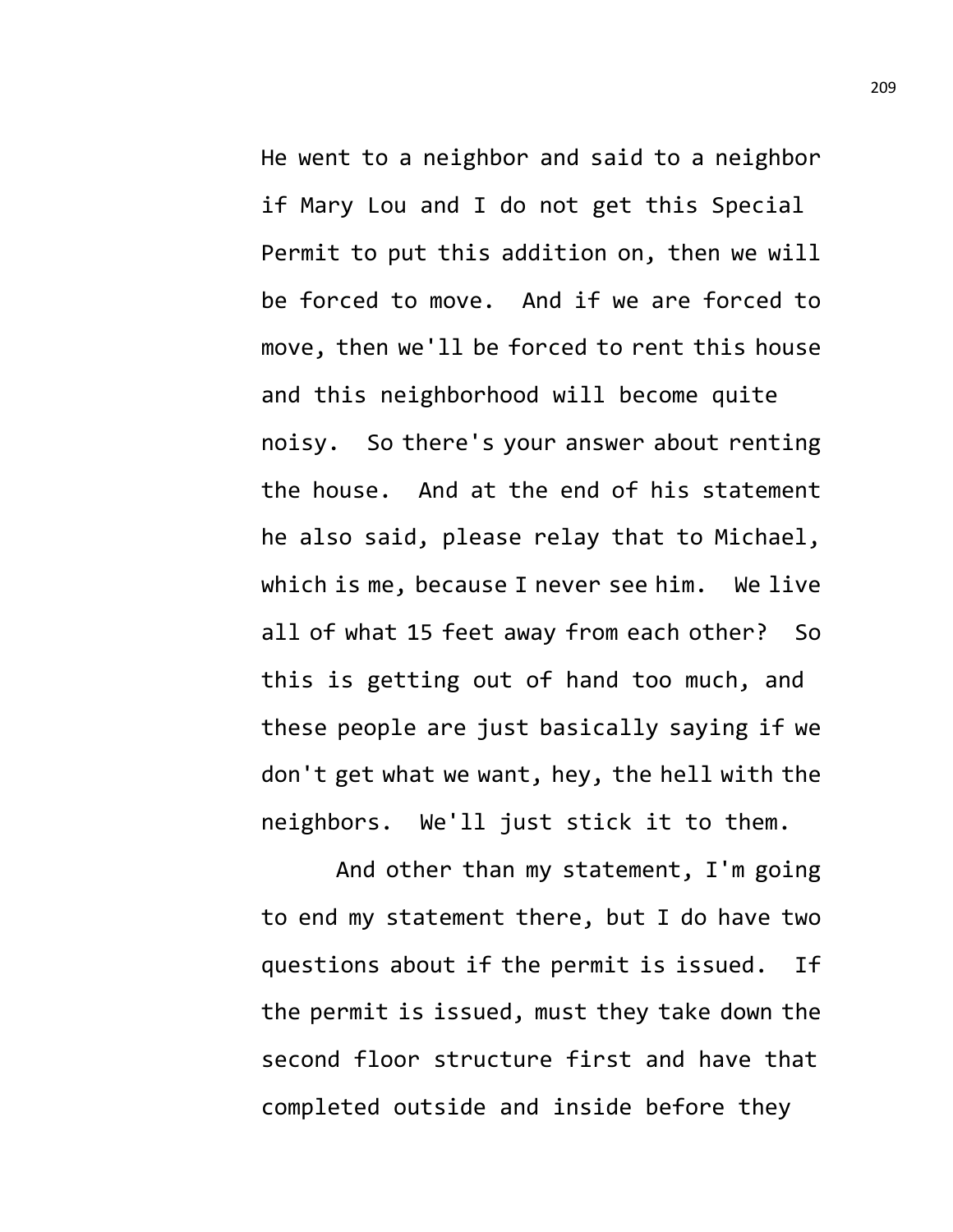would be allowed to put the addition on? BRENDAN SULLIVAN: No. I think it's part of the project.

MICHAEL MAHONEY: Part of the whole -- so they could put the addition on and then go and try to take the second floor apart?

BRENDAN SULLIVAN: Yes, that's basically a building inspector, Building Department enforcement at that point. They would pull the permit for the entire project that is before us. How it's phased, is another matter.

MICHAEL MAHONEY: And the other question I have is --

BRENDAN SULLIVAN: But they would have to do the whole thing --

MICHAEL MAHONEY: I'm sorry, I didn't mean to interrupt you.

BRENDAN SULLIVAN: -- or they would run the risk of not getting a Certificate of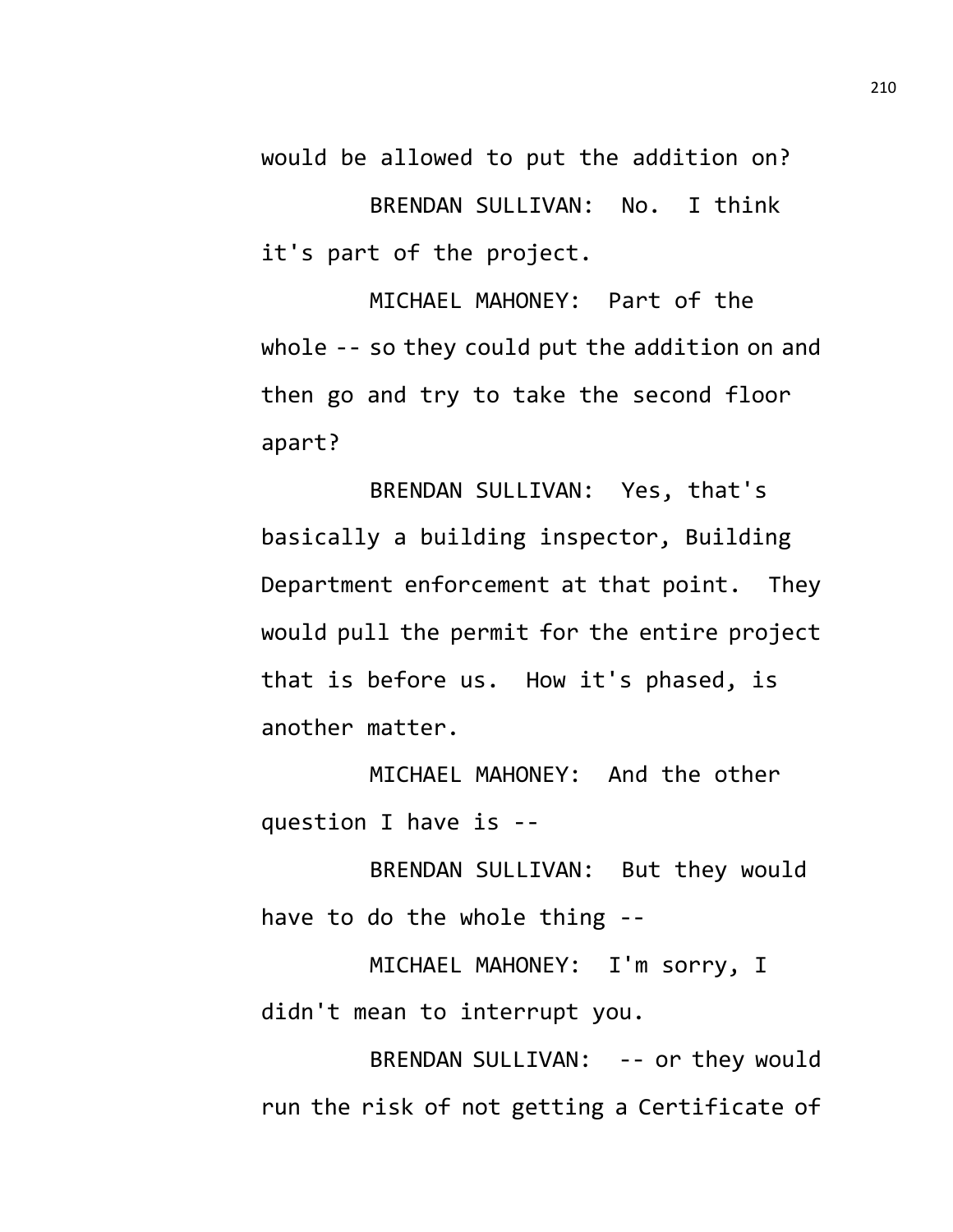Occupancy to occupy the new part.

MICHAEL MAHONEY: Well, see that's some things that some of us are afraid of, because by judging from some other projects they do, they never get finished. They start something and they never get done. And we're afraid that if they start this structure, we might be looking at it for quite a few years. It might be done on the inside for their comfort, but it's going to be plywood and Tyvek on the outside.

BRENDAN SULLIVAN: It's an enforcement issue at that point.

MICHAEL MAHONEY: And the second question, which I asked Mr. Wagner, I says what's the purpose of the trellis? And they said, well, the trellis we were going to put some hanging roses and vines there to make it look more presentable to your property. Well, if I'm only allowed to put up a six-foot fence is the max, going by his calculations,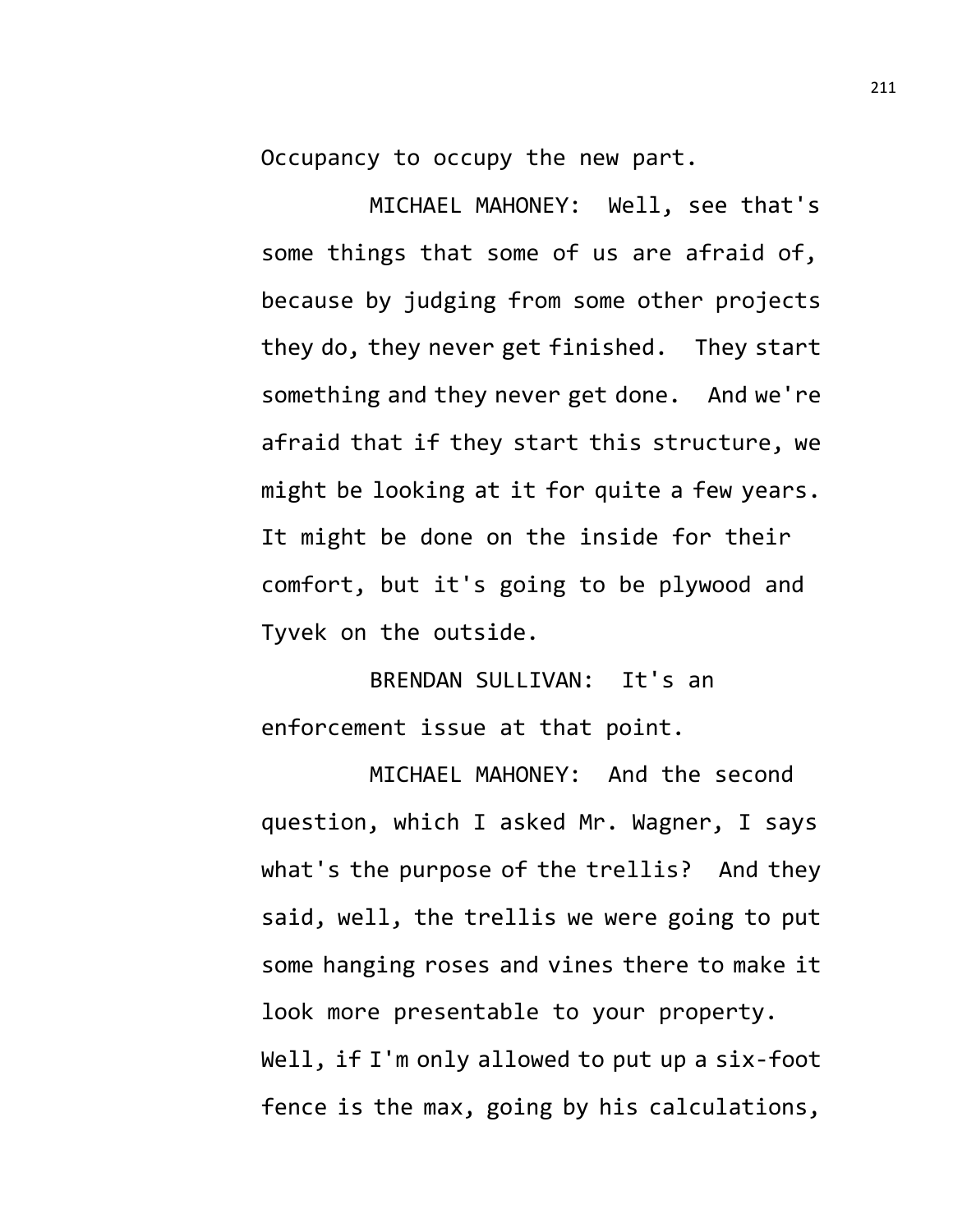these trellises are between eight and ten feet high and I would like those at a minimum at least those eliminated from this.

CONSTANTINE ALEXANDER: Why? Can I ask why?

MICHAEL MAHONEY: Yeah, well because -- well, first of all, the hanging vines they want to put up, if it's going to be like anything else they've landscaped in their yard, it's going to like another jungle. An overgrown area. It's going to look horrible.

That's all I have to say. Thank you very much.

MARY LOU JORDAN: Could I say --

BRENDAN SULLIVAN: No, let me go through public comments first.

Is there anybody else who wishes to speak on the matter Lexington Ave.?

(No Response.)

BRENDAN SULLIVAN: I see none. All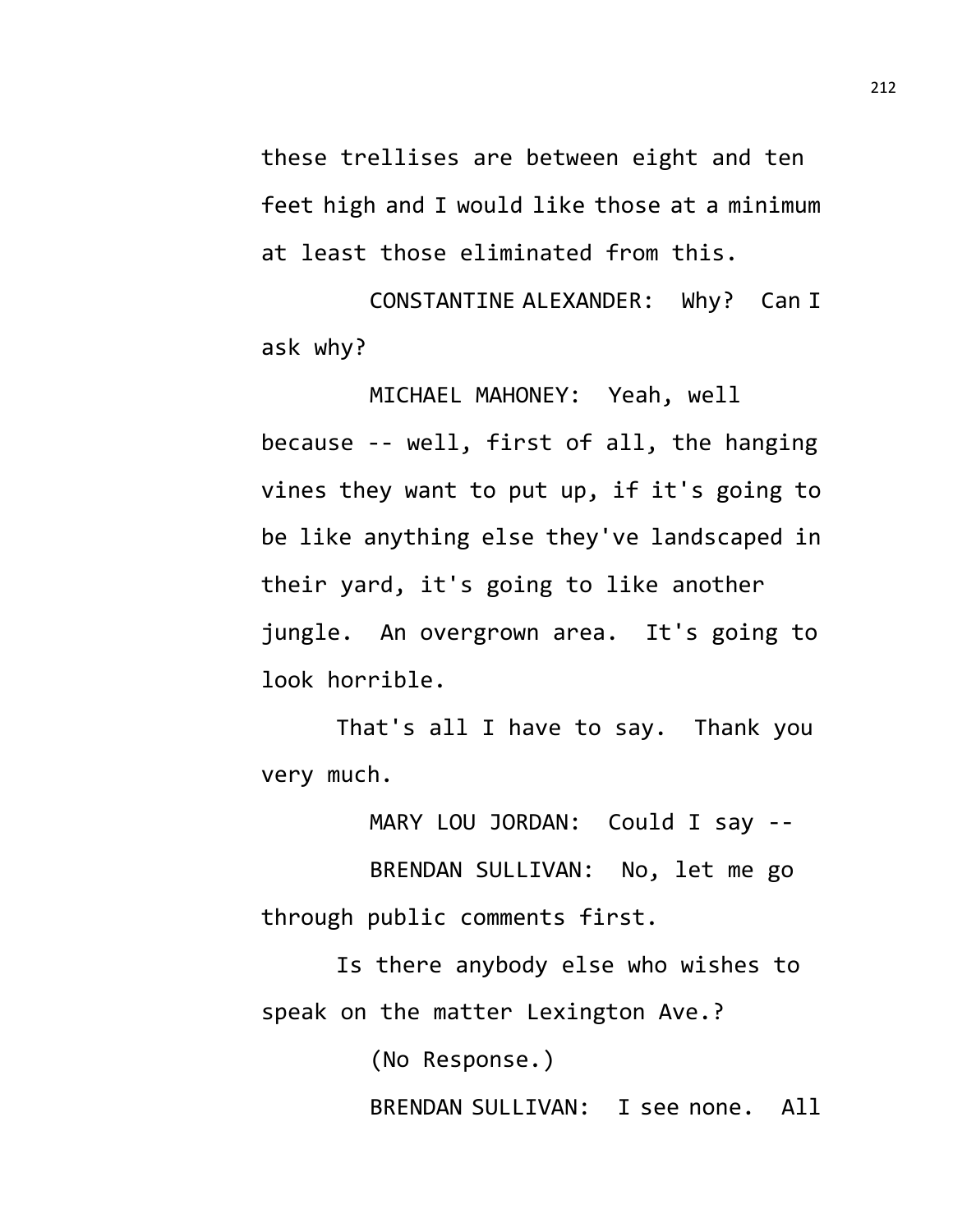right.

DOROTHY CRAWFORD: I would. BRENDAN SULLIVAN: Oh, I'm sorry. DOROTHY CRAWFORD: I was here for the last hearing and the architect said he would do his best --

BRENDAN SULLIVAN: If you could just identify yourself.

DOROTHY CRAWFORD: Oh, I'm sorry. Dorothy Crawford. I live across the street at 203 Lexington Avenue.

The architect did offer to meet with us about the plans, and I think that there wouldn't have needed to be quite so much questions if that had happened.

The other thing is they recently planted a magnolia tree I think within three feet of the house. That tree is going to grow enormous.

> BRENDAN SULLIVAN: Okay. Anybody else on Lexington Avenue?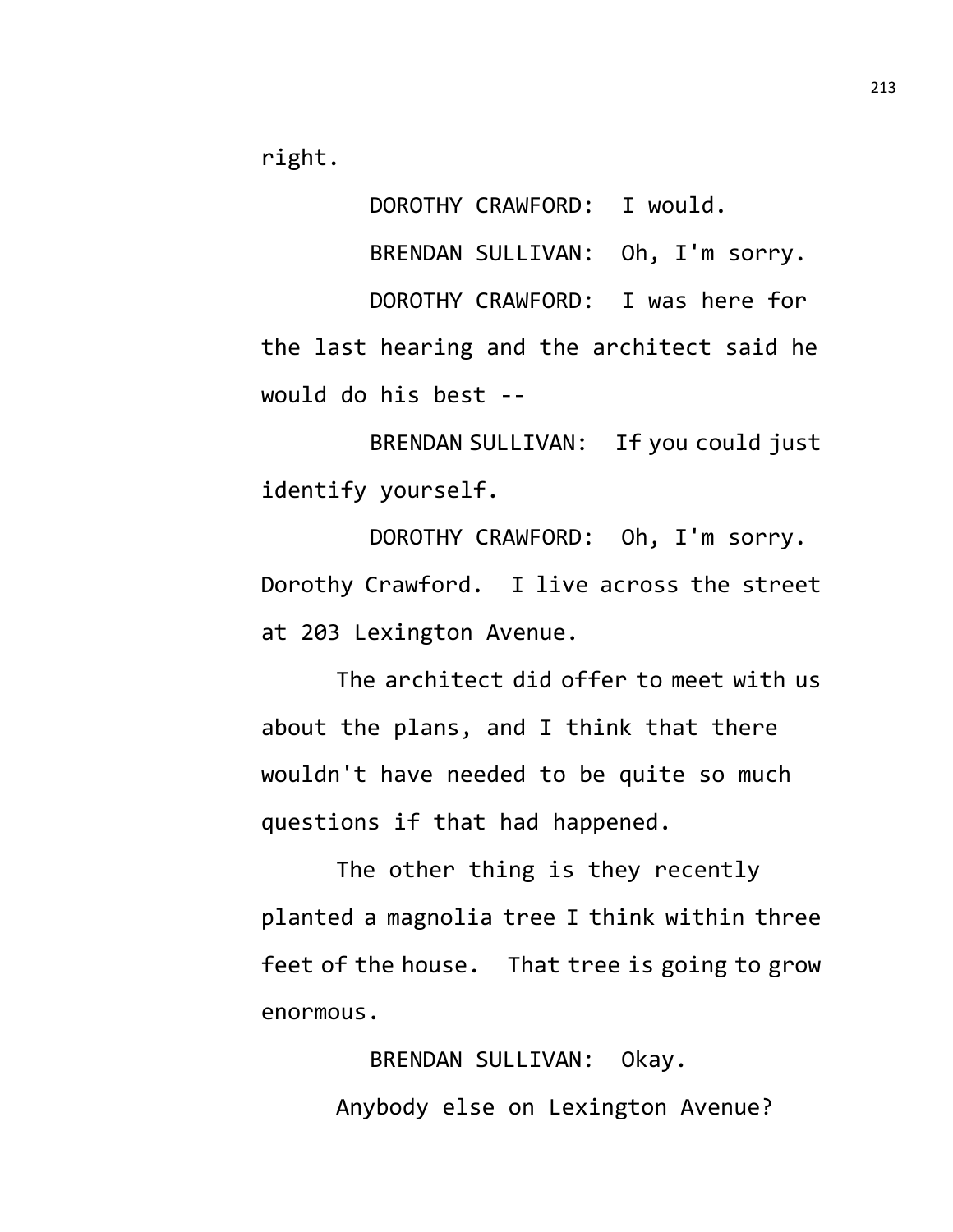ANN MARIE MAHONEY: I'd like to add. BRENDAN SULLIVAN: Briefly. Thirty words or less.

ANN MARIE MAHONEY: I really take exception to what you had said about the neighbors really being -- I'm not sure what you said, nasty or difficult.

CONSTANTINE ALEXANDER: Are you talking to him or me?

ANN MARIE MAHONEY: No, no, no. Mr. Wagner.

MARK WAGNER: Not being very nice about this.

ANN MARIE MAHONEY: Not being very nice. We have bent over backwards. On the first occasion we went to City Hall to get the plans. Nothing was shared with us. We did major renovations to our home. We actually added a third floor to our home 20-something years ago. We went, personally went to every one of our neighbors and said there's going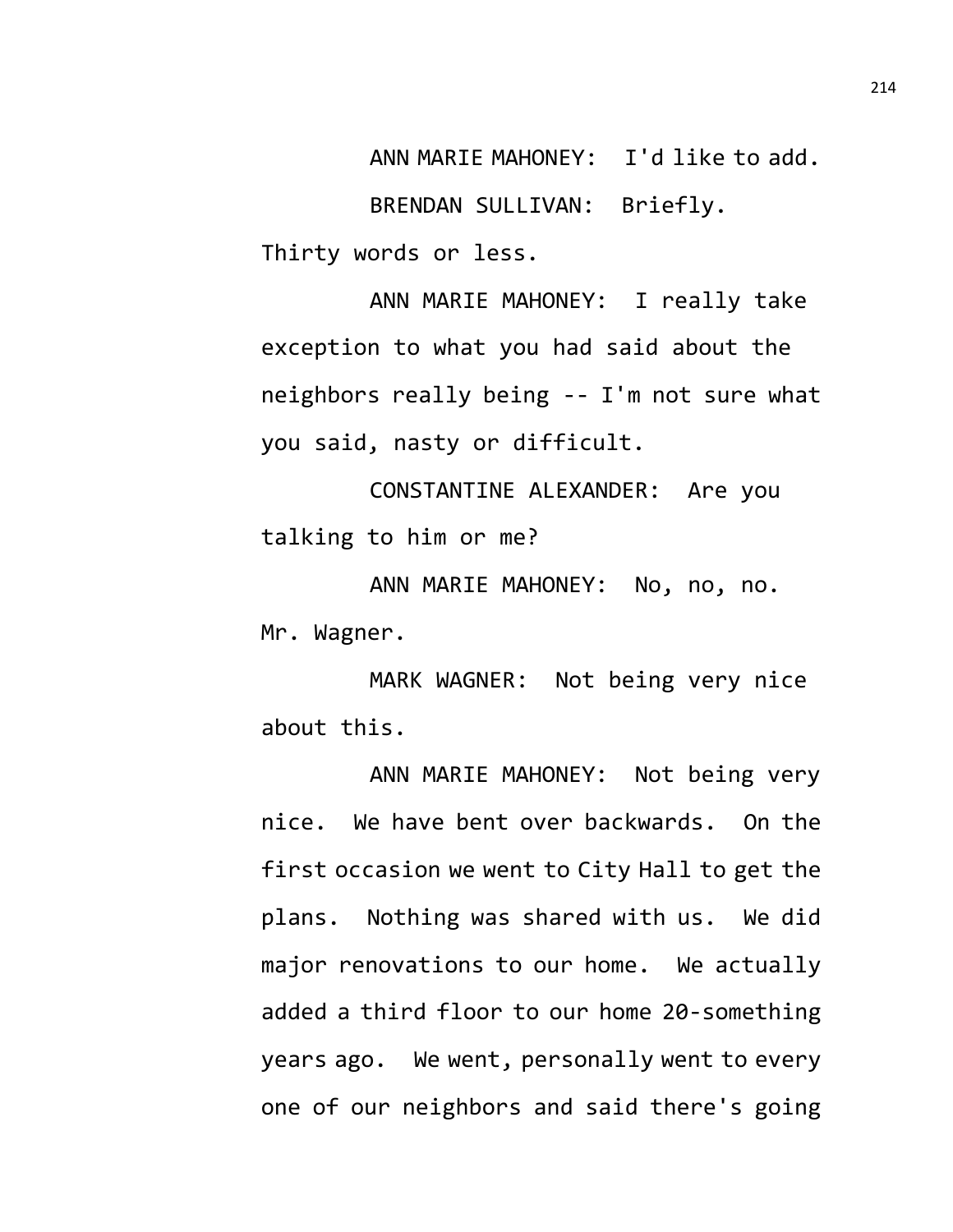to be a meeting. This is something that we're planning to do to the house. We shared our plans with neighbors. Do you have any problem with these? Any, you know, we reached out to our neighbors. None of that was done this time. So, I am really offended by you saying that we have not been very nice. I think we have bent over backwards. We have gone down to the Zoning Board. We have pulled the letters, the applications for permits. We have pulled the plans. My husband has been the one that has made phone calls to you and we -- and Peter and Mary Lou have not once come to us about it. It's been in discussion that my husband has gone to them to ask about it so I take exception to that. BRENDAN SULLIVAN: All right. Let

me close public comment and allow you to -- ATTORNEY MICHAEL ROSSI: Just two. BRENDAN SULLIVAN: Let me -- again, let me just -- I would really rather stick to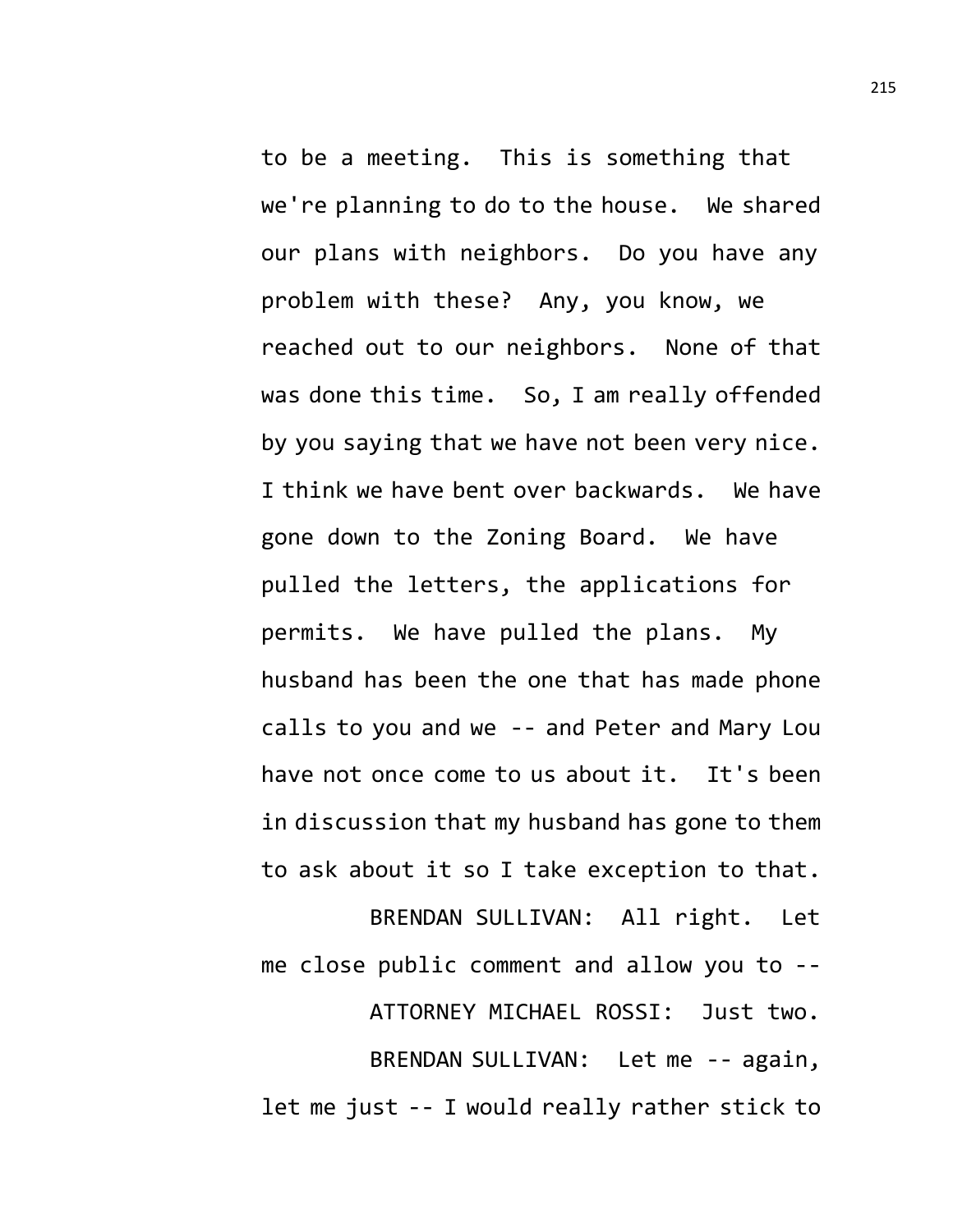the issue that's before us, and the personal stuff really doesn't really matter.

ATTORNEY MICHAEL ROSSI: I understand, Mr. Chairman. If I could just very briefly address two issues that were raised in the public comment.

First, as far as the rooming house goes, the number of bedrooms is not changing the property. One is being removed --

THE STENOGRAPHER: Hold on. You're talking way too fast. You just need to slow down.

ATTORNEY MICHAEL ROSSI: I'm sorry, I know time is precious.

The number of bedrooms in the structure is not changing. There is one that will be removed from the second floor, and one will be added on the first floor. More than that, Mary Lou is the disabled mother of a five-year-old. She really doesn't have the time or energy to be running a rooming house.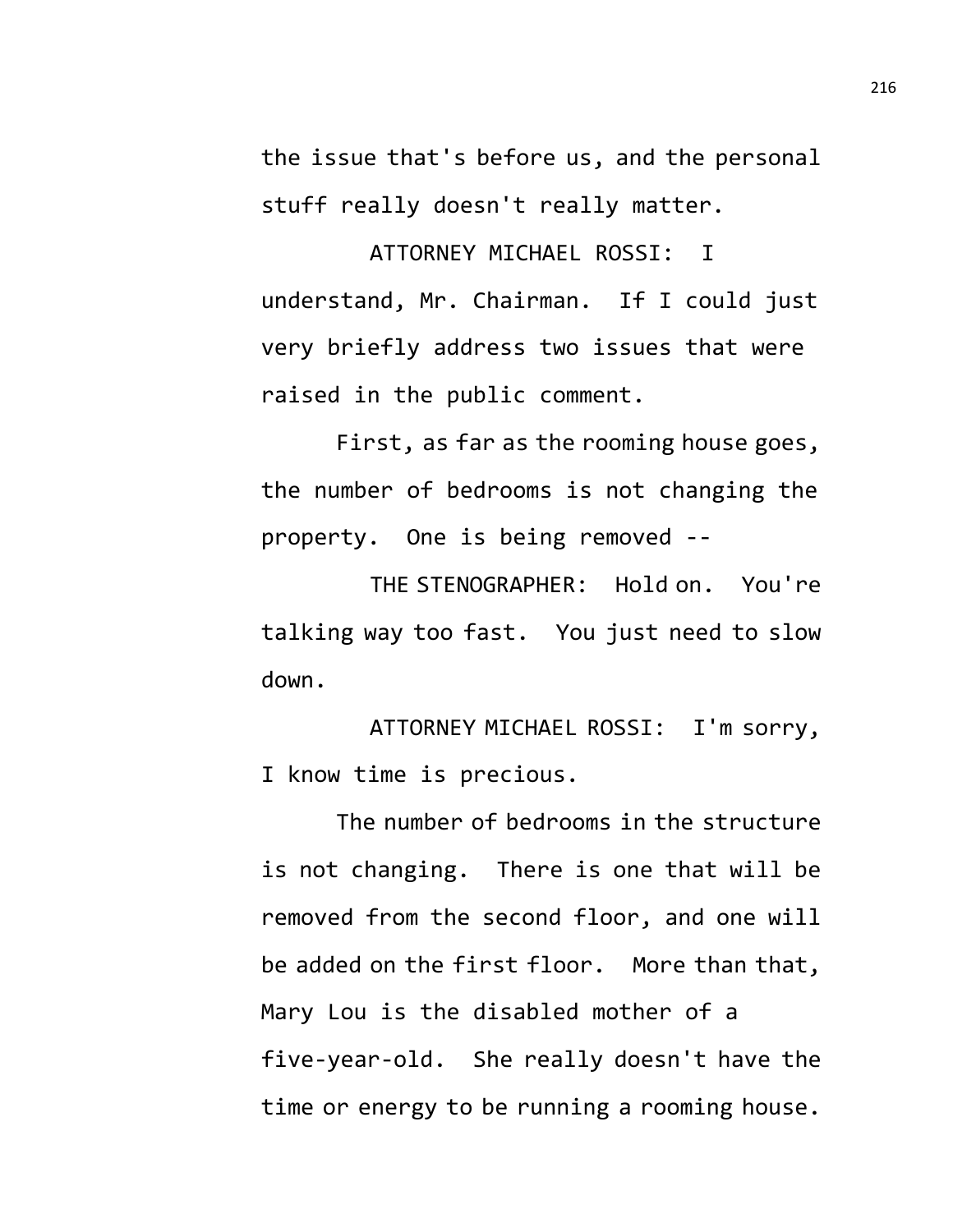And then lastly, the characterizations of one of the speakers as to a conversation with Mr. Harris about renting. I just would like to point out for the record that he vehemently disagrees with the characterization of that conversation.

BRENDAN SULLIVAN: Yes, okay.  $We11 - -$ 

MICHAEL MAHONEY: Of course he would.

BRENDAN SULLIVAN: Mike, that's it. Okay, anything else to add at all? Any questions?

CONSTANTINE ALEXANDER: No questions.

THOMAS SCOTT: No questions.

BRENDAN SULLIVAN: Mahmood, any questions?

MAHMOOD FIROUZBAKHT: No.

BRENDAN SULLIVAN: (Inaudible).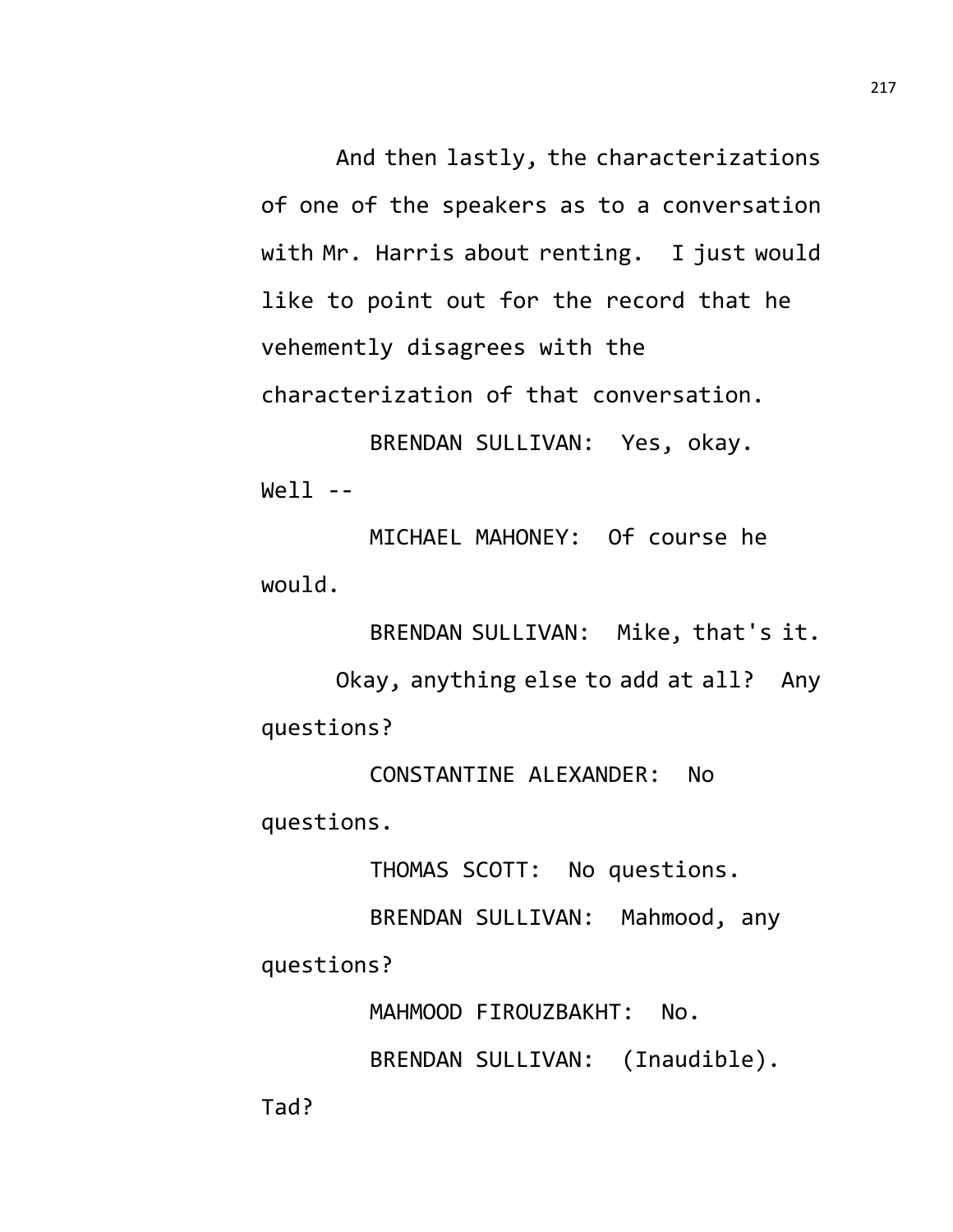TAD HEUER: Yes. What was that directed at me?

BRENDAN SULLIVAN: Yes. Any questions at all?

TAD HEUER: No.

BRENDAN SULLIVAN: All right. Let me make a motion to grant the Special Permit as per the plans. You're not going to change the plans now; right?

MARK WAGNER: No.

BRENDAN SULLIVAN: At this point you've been beaten about the head and brow, have you? As per the plans --

MARK WAGNER: I can remove the trellises if the neighbors don't want the trellises.

TAD HEUER: That can be after.

CONSTANTINE ALEXANDER: Not our concern.

TAD HEUER: I do have one question actually before we go ahead and it's a staging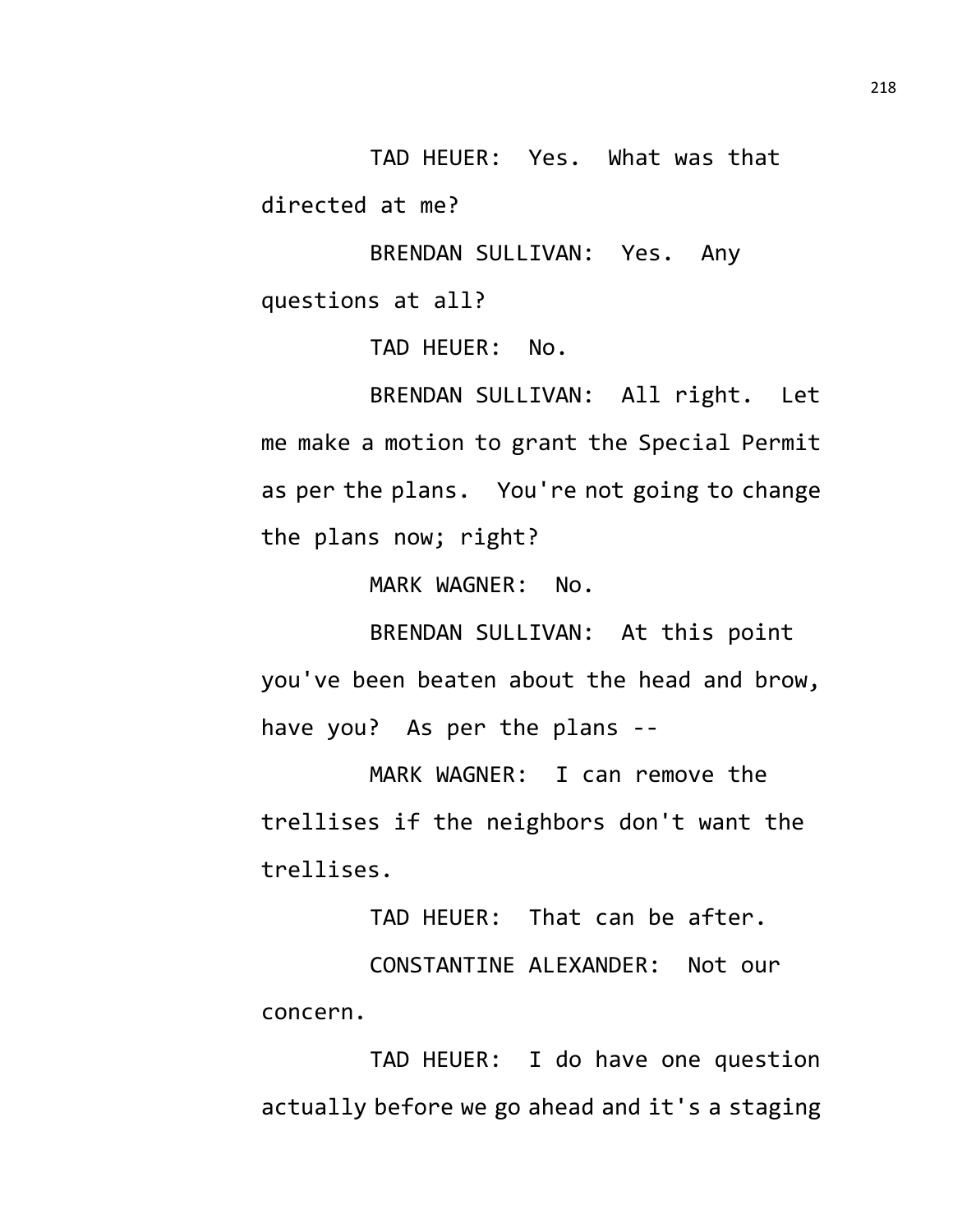question. I think the Chairman is right, that when you pull the Building Permit, you're pulling a Building Permit as the plans approved as they will ultimately be -- you tend them to be.

MARK WAGNER: Exactly.

TAD HEUER: What are your staging plans in terms of demolition first, building second; building second, demolition first?

MARK WAGNER: I'm not the contractor. I'm not exactly sure how they would do it. But the framing portion of this will probably be the same as the demolition and removing of that second floor all at the same time. That's when the framing stuff -- the first part is the foundation. Then they start doing all the framing. And all the framing will be done at that time, I'm sure, because they want to put a roof over it.

SEAN O'GRADY: I'm not sure how we treat it in this circumstance because we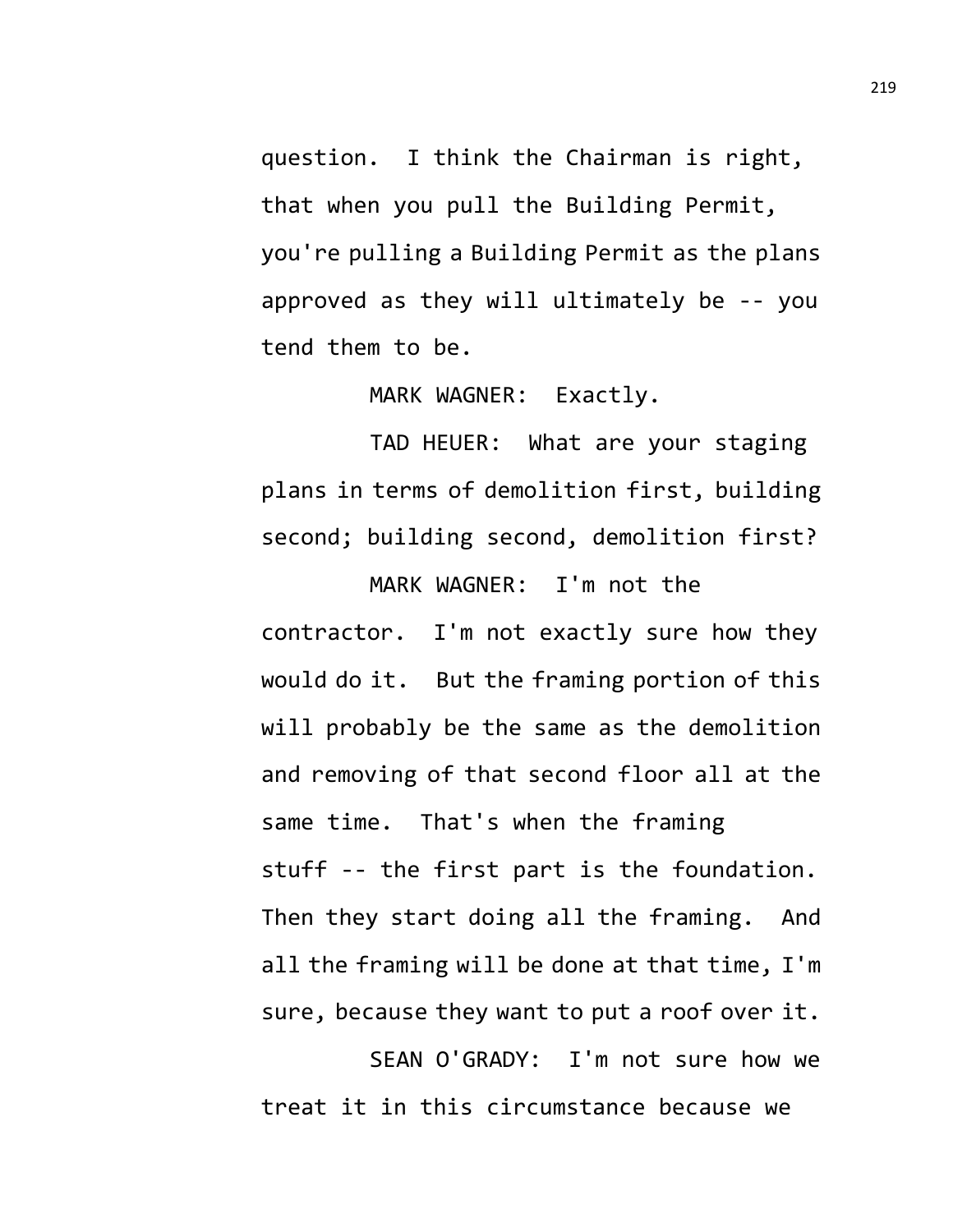don't usually see this as of right build, we would require the demolition being complete prior to any construction of new FAR.

BRENDAN SULLIVAN: So removal of to pull things underneath that number before it's added to?

SEAN O'GRADY: Yes. At no time do we want the property to be over FAR and stall.

TAD HEUER: Well, that was more of my question. Yes, going to the concerns of the neighbors, it would seem if you made the addition, you would be over FAR and out of compliance regardless of whether you have a CO or not.

SEAN O'GRADY: Regardless of the affect of the Variance, also, yes.

TAD HEUER: Right. So I would presume that the way it would need to offset the FAR demolition would need to occur in order to give you the FAR you would need to build the addition. So....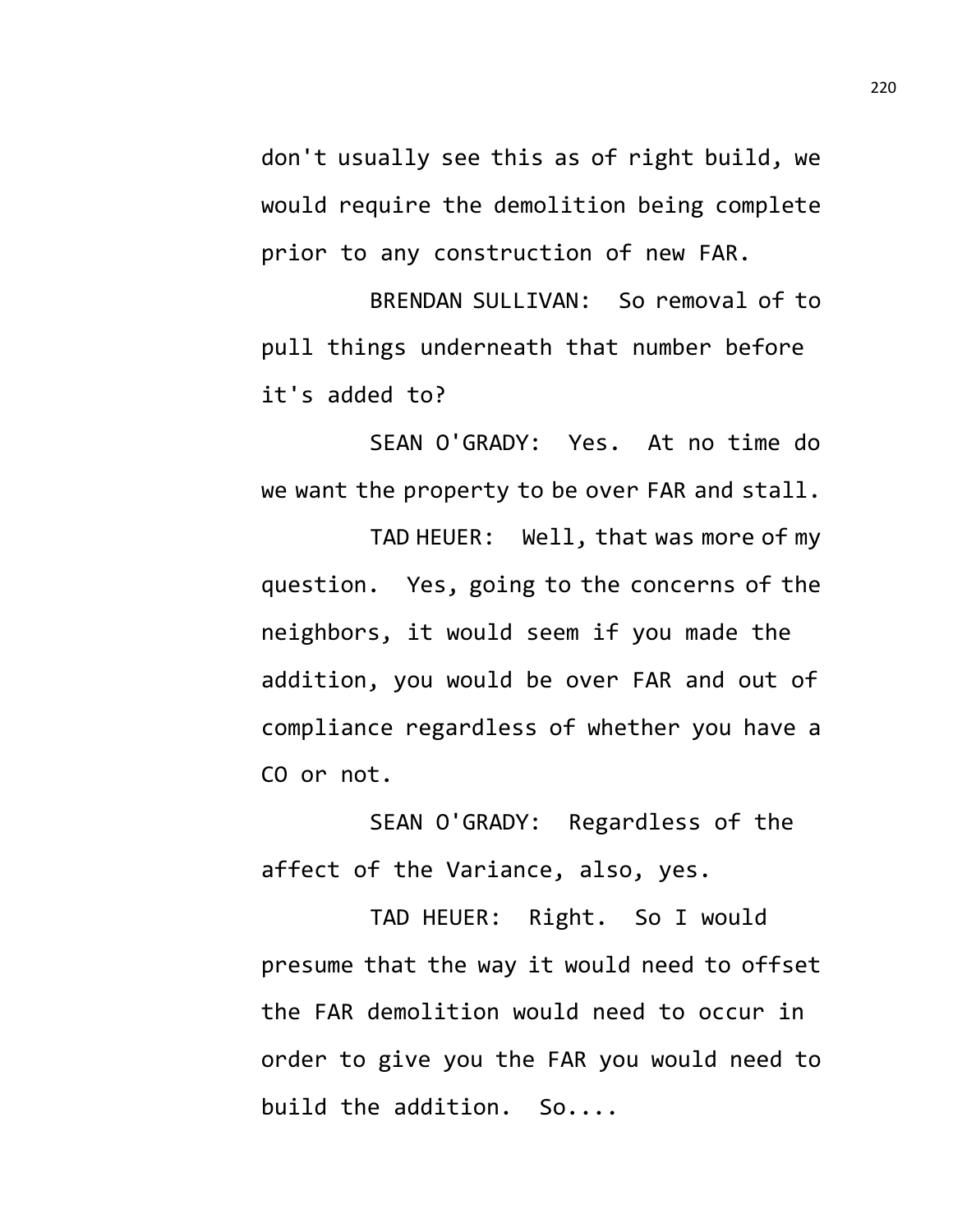MARK WAGNER: Okay, sure. We can do that.

BRENDAN SULLIVAN: Just so that you're aware of that.

TAD HEUER: I'm not proposing you make that a condition of the Variance but I'm just sort of elucidating that for the benefit of the neighbors and others.

MARK WAGNER: Okay.

BRENDAN SULLIVAN: Let me make a motion to grant the Special Permit to construct an addition of the first floor bathroom and slash sun room, remove the existing second floor rear bedroom and to remove the garage which does not require approval from this Board, but is part of the application process.

All work as per the plans submitted initialed by the Chair.

The Board finds that the requirements of the Ordinance can be met. That the house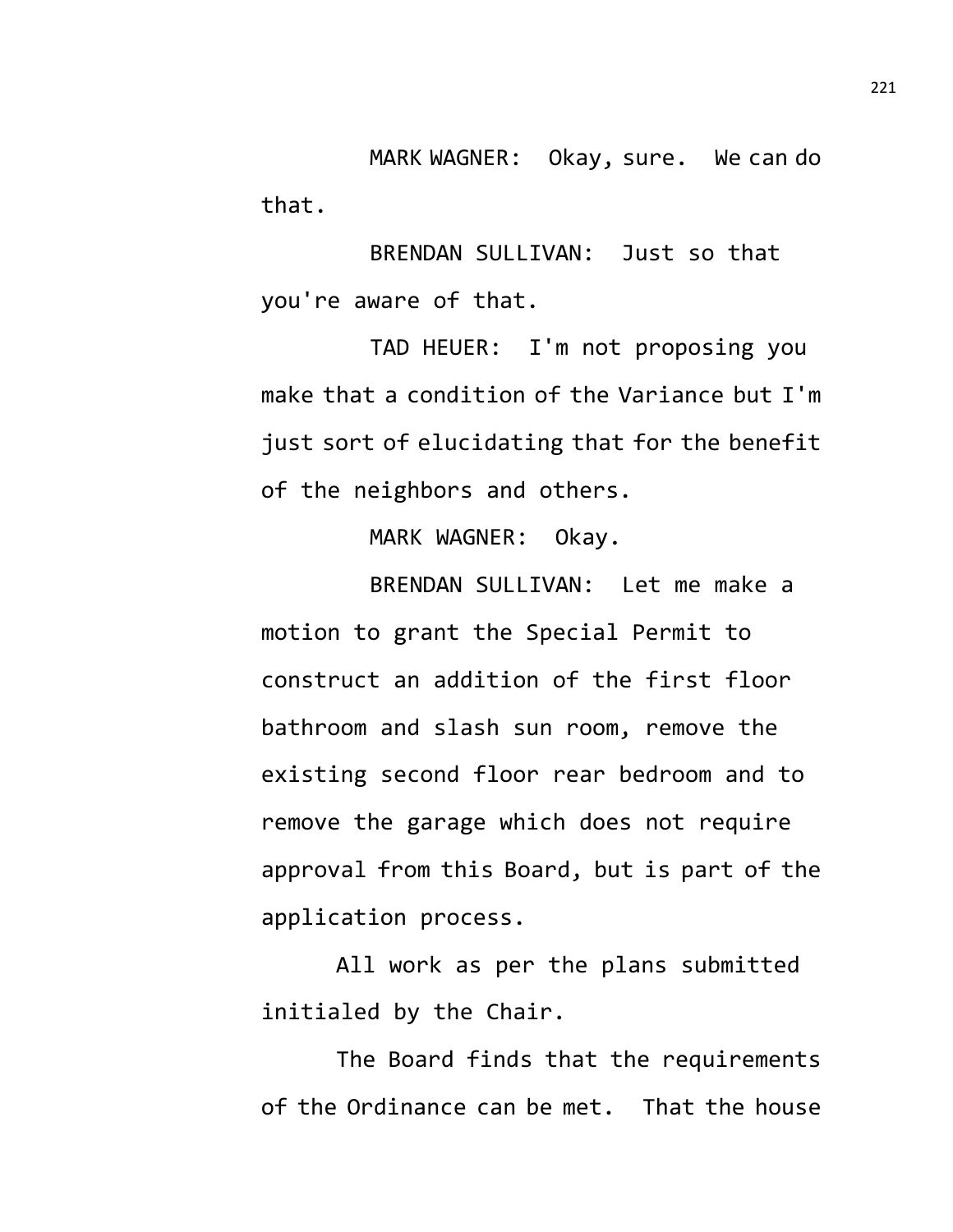is a non-conforming structure with regard to the right side yard setback.

The Board notes that the addition will be compliant in all aspects.

The Board finds that the proposed renovation of 2599 square feet is in fact 36 square feet less than what is allowed in the district.

The Board finds that traffic generated or patterns of access or egress would not cause congestion, hazard or substantial change in established neighborhood character.

The Board finds that continued operation of or development of adjacent uses as permitted in the Zoning Ordinance would not be adversely affected by the nature of the proposed use.

There would not be any nuisance, hazard created to the detriment of the health, safety, and the welfare to the occupants of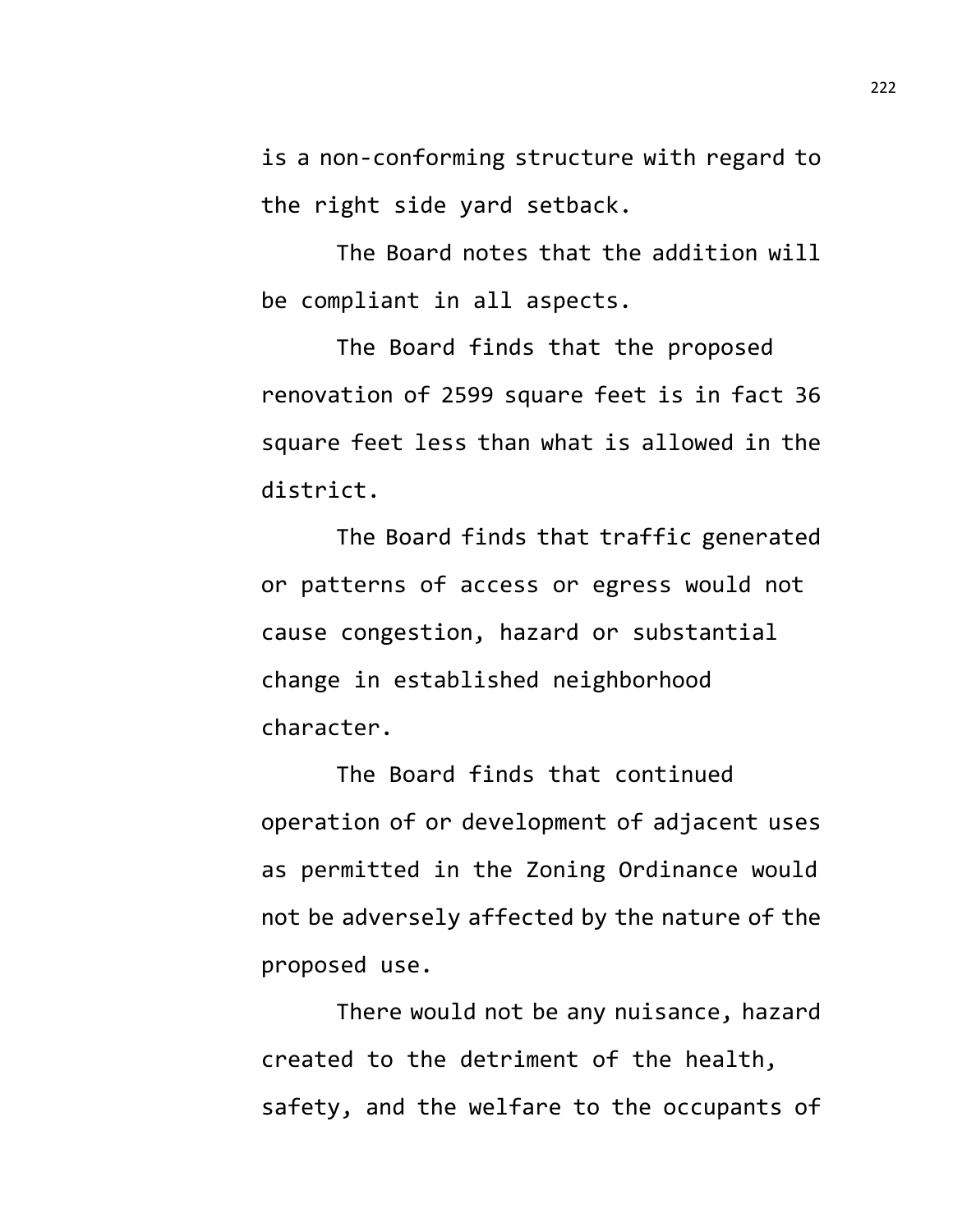the proposed use or to the citizens of the city. And the proposed use would no impair the integrity of the district or adjoining districts or otherwise derogate from the intent and purpose of the Ordinance.

You were citing a particular --

CONSTANTINE ALEXANDER: Yes, we have to make an additional finding if the motion's going to pass. Under 8.22.2 the introductory part. We have to also make a finding that the work being proposed will not be substantially or more detrimental to the neighborhood than the existing structure. So you should add that to the motion and we can vote on that basis.

BRENDAN SULLIVAN: Okay. So if you would add that in, Cathy, and then to the motion for granting relief.

Anything else to add?

All those in favor of granting the Special Permit.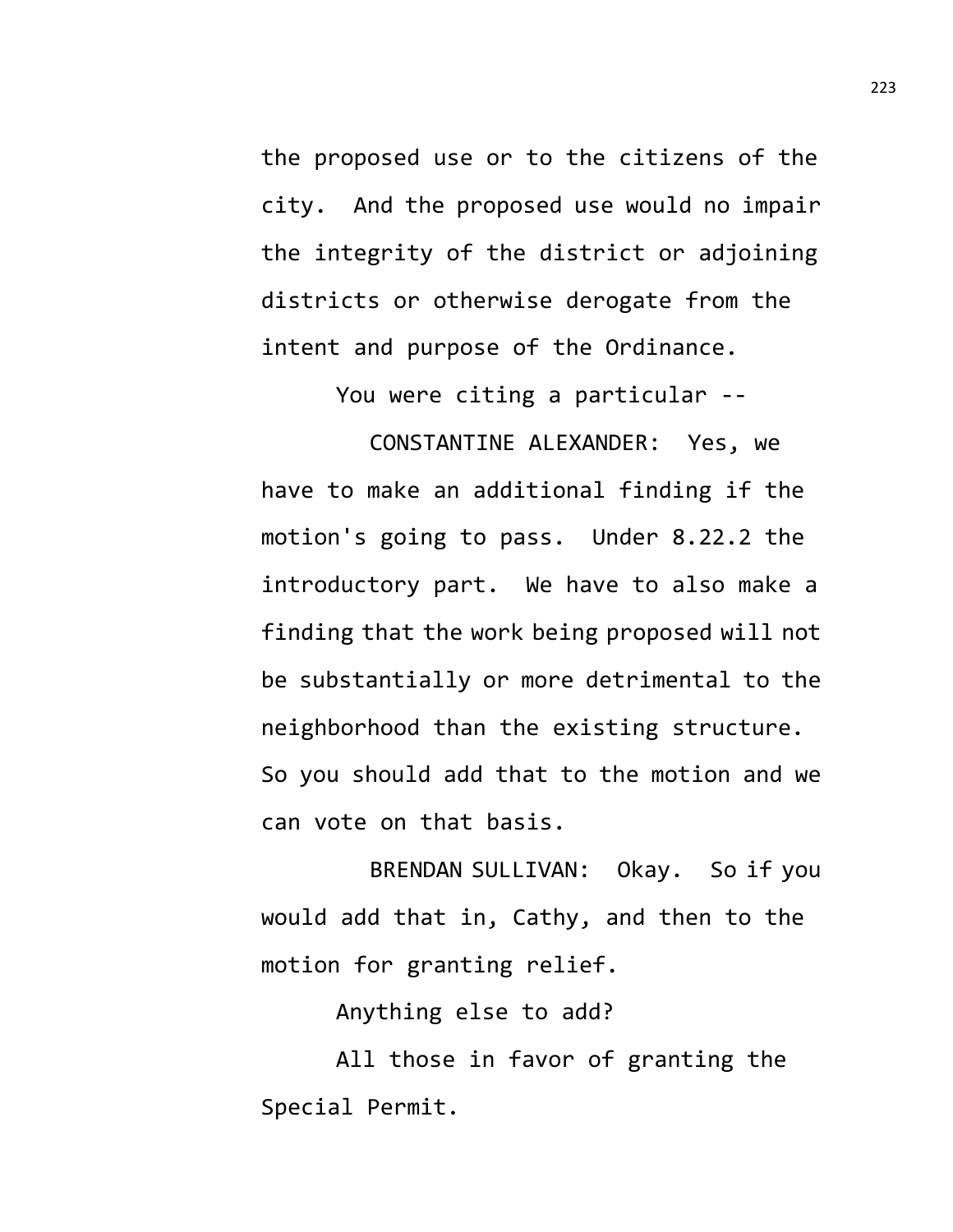(Show of hands.) BRENDAN SULLIVAN: Four in favor. (Alexander, Heuer, Scott, Firouzbakht.) BRENDAN SULLIVAN: One opposed.

(Sullivan.)

(9:55 p.m.)

(Sitting Members: Brendan Sullivan,

Constantine Alexander, Tad Heuer, Thomas

Scott, Mahmood Firouzbakht.)

BRENDAN SULLIVAN: The Board will hear case No. 10170, 87 Plymouth Street. Introduce yourself for the record.

PAUL KARNATH: Hi, my name is Paul Karnath, K-a-r-n-a-t-h, I'm a homeowner of 87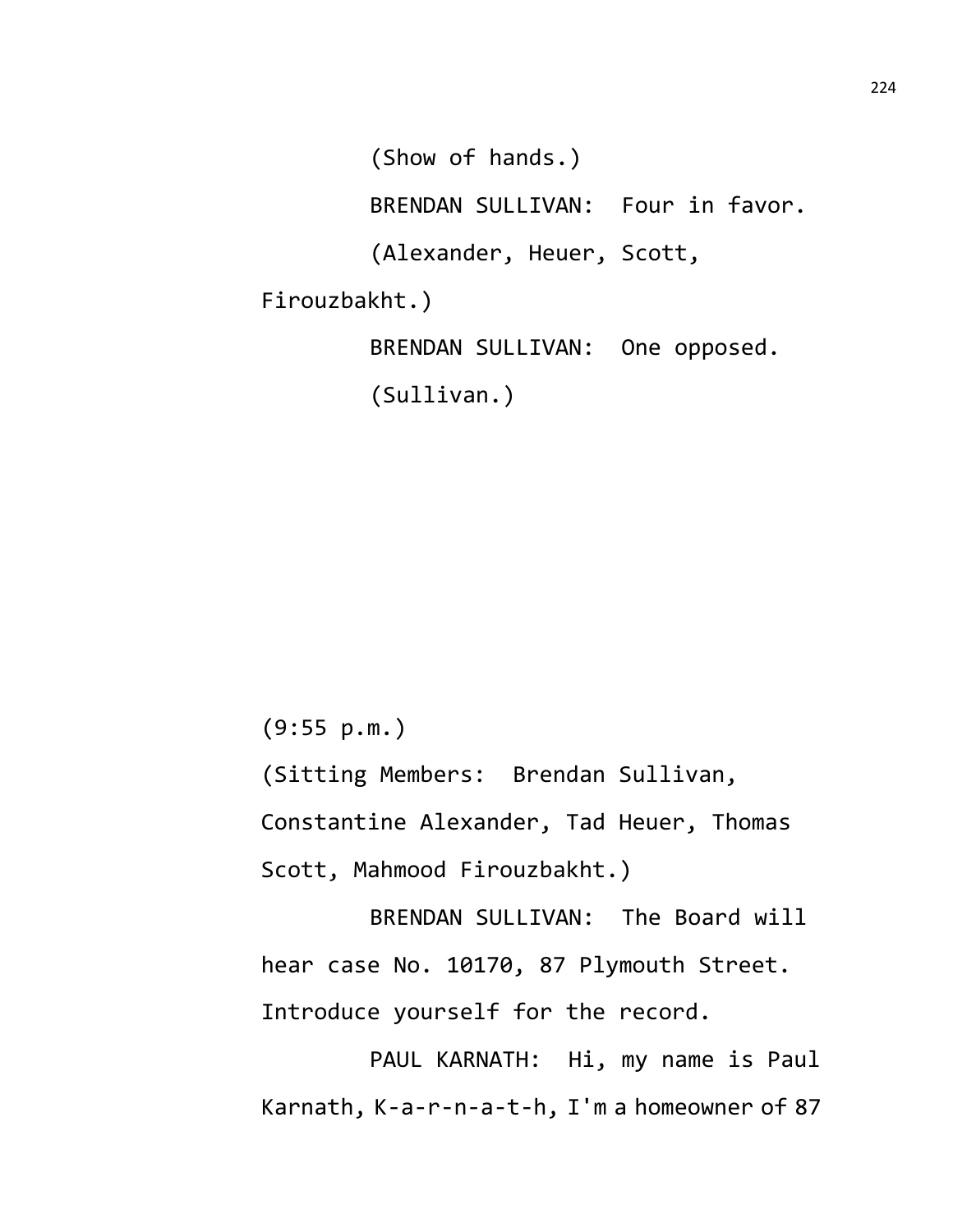Plymouth Street.

BRENDAN SULLIVAN: Tell us what you would like to do.

PAUL KARNATH: I would like to just rebuild the existing side porch. There's a mudroom in the back of the house that needs to be rebuilt. I'm going to enlarge that by just 14 square feet and replace the original roof to the stoop has been taken off at some point and replaced by something from the sixties. It's pretty ugly to be honest with you. The whole intent is we're in the process of trying to restore this. It's an 1873 Victorian mansard second empire house. We want to bring it back pretty much to where it was at one point.

BRENDAN SULLIVAN: Trying to restore some new life to it and beauty?

PAUL KARNATH: Yeah.

TAD HEUER: Yes, that porch covering is pretty ugly.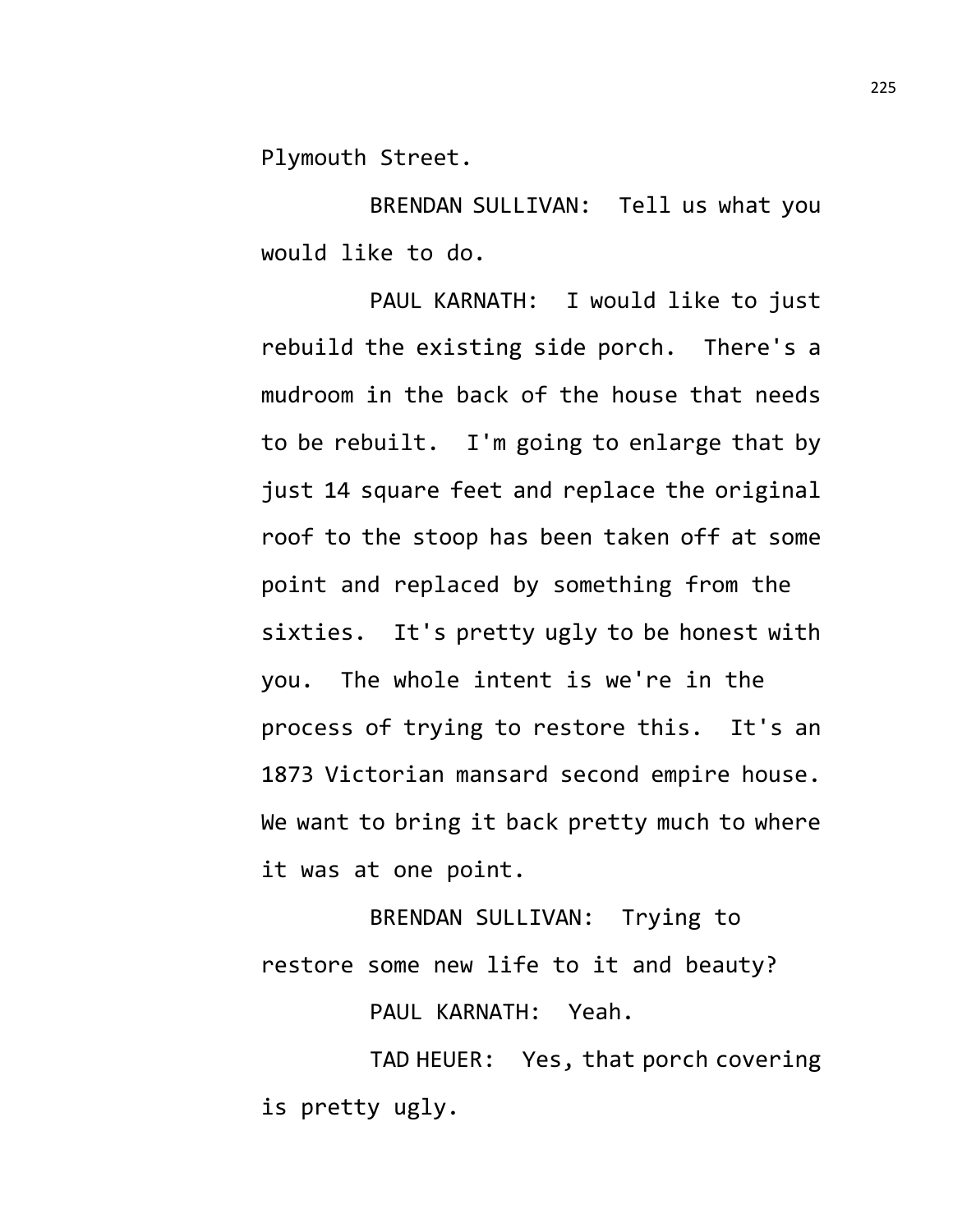BRENDAN SULLIVAN: What are the

violations, Paul, that you know of?

PAUL KARNATH: The house is basically within the setbacks.

BRENDAN SULLIVAN: So it's all setback stuff?

PAUL KARNATH: Yeah.

BRENDAN SULLIVAN: Which all predates the Ordinance except for height. You're okay for height.

PAUL KARNATH: I think FAR we're all set, too.

BRENDAN SULLIVAN: Yes. And that is very typical of the area.

PAUL KARNATH: The whole street is within the front setback.

BRENDAN SULLIVAN: Everything was front loaded.

Okay, Gus, any questions at this time?

CONSTANTINE ALEXANDER: Only that I trust your impressions your neighbors are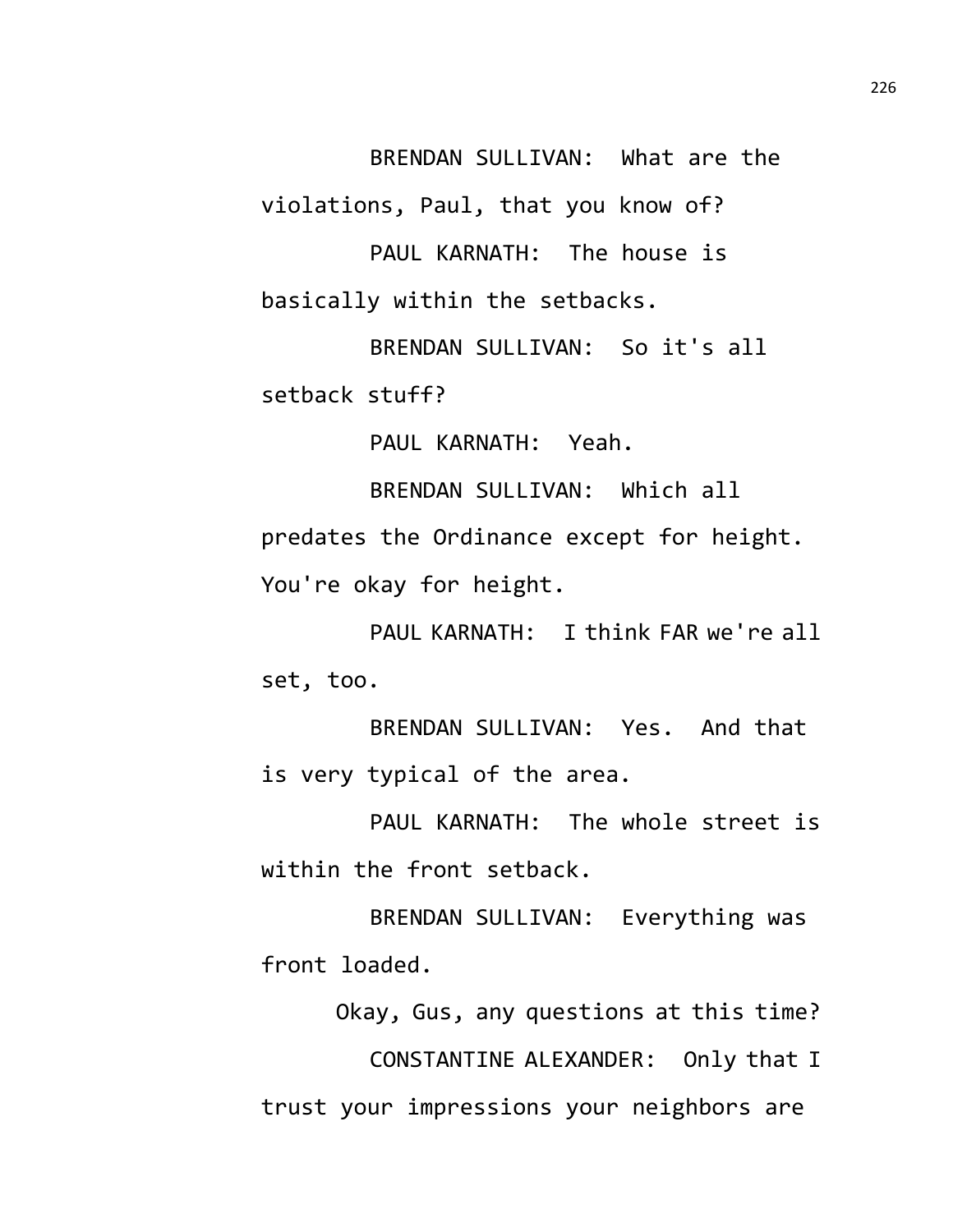better than what we just heard? Have you talked to your neighbors?

PAUL KARNATH: Absolutely, and they're all for it. We have a row of five of these Victorian mansards, and over the last six years from, you know, from, you know, five delipidated ones, two have been done by a developer. They're condominiums. The third one down has a couple that's slowly restoring it on their own. We're doing ours and then there's one more closer to Hampshire Street that's in good shape owned by an officer of the police force in Cambridge. It's starting to become a nice little row of antique houses.

BRENDAN SULLIVAN: You live there now and you're going to continue?

PAUL KARNATH: Yes. We've lived there for the last four and a half years, almost five years. And we have two young children that we plan to raise in Cambridge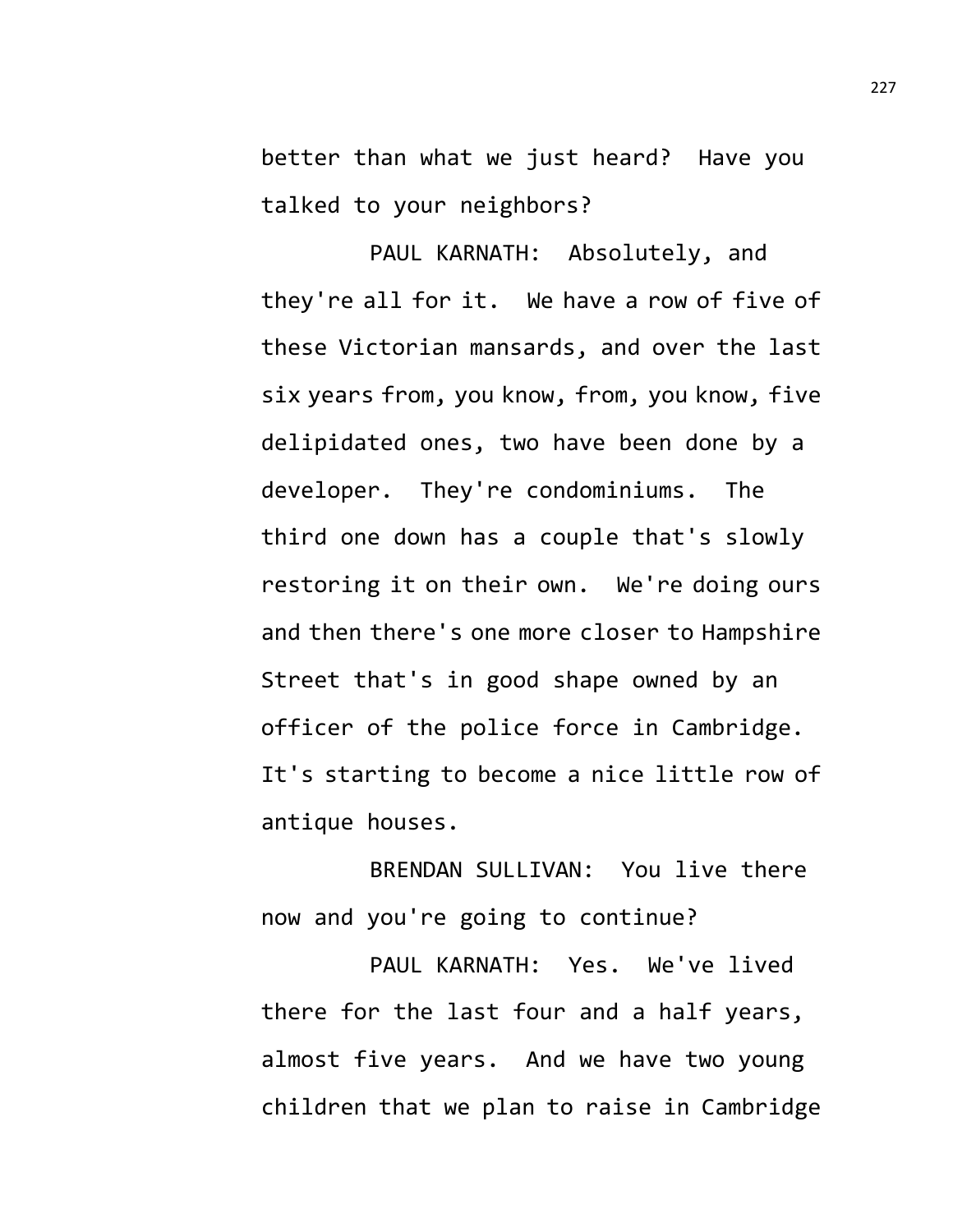and stay in that house.

BRENDAN SULLIVAN: Let me open it to public comment.

Is there anybody here who wishes to speak on the matter of 87 Plymouth Street?

BETTY HOWK: Yes, my name is Betty Howk. I live at 324 Windsor Street. And this is a three-part condo. It's a semi-detached house which is catty-corner to 87 Plymouth Street. My neighbor Lisa Monroe who is an abutter, she did not receive a notice about this evening's meeting. And I'm hearing impaired so I didn't really hear what the discussion was. I would like to, as an abutter, like to see what kind of impact the additions would have on our property.

BRENDAN SULLIVAN: Okay. There is possibly a suggestion and I'll offer is that maybe you could go in the back room, can you turn the lights on in the other room and walk her through the proposal?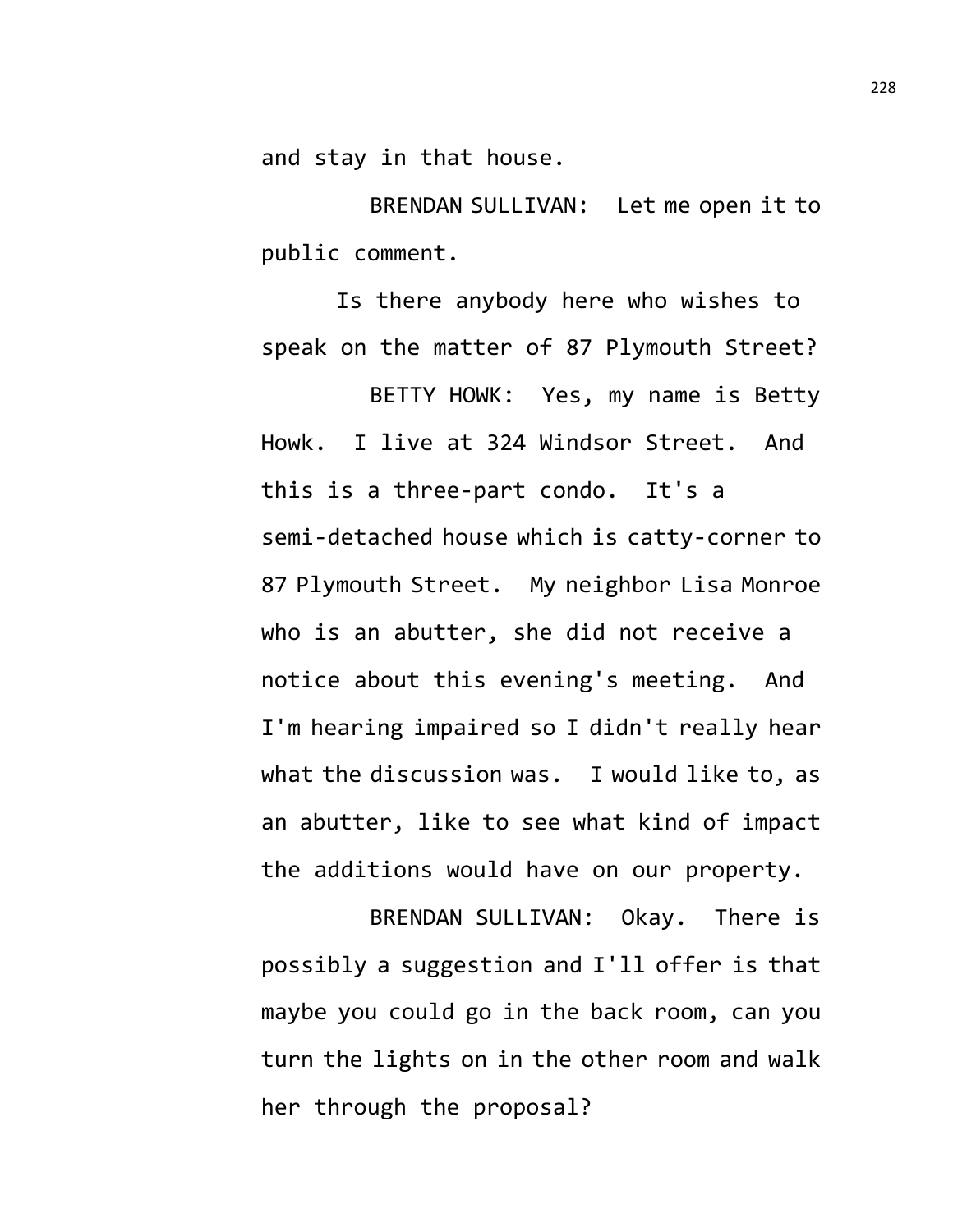PAUL KARNATH: Sure.

BRENDAN SULLIVAN: Rather than having us do it here. We'll hear the next case and when you're ready, come back in and we'll hear you.

BETTY HOWK: That would be great, thank you.

BRENDAN SULLIVAN: Who did not get notified you're saying?

BETTY HOWK: Lisa Monroe at 322 Winter Street.

BRENDAN SULLIVAN: There's a Katherine Monroe.

BETTY HOWK: Was there a notice sent out to her?

BRENDAN SULLIVAN: Yes.

BETTY HOWK: Well, she said she didn't get it. Maybe it slipped through the cracks. I don't know.

BRENDAN SULLIVAN: Okay. Well, why don't you, you have the drawings and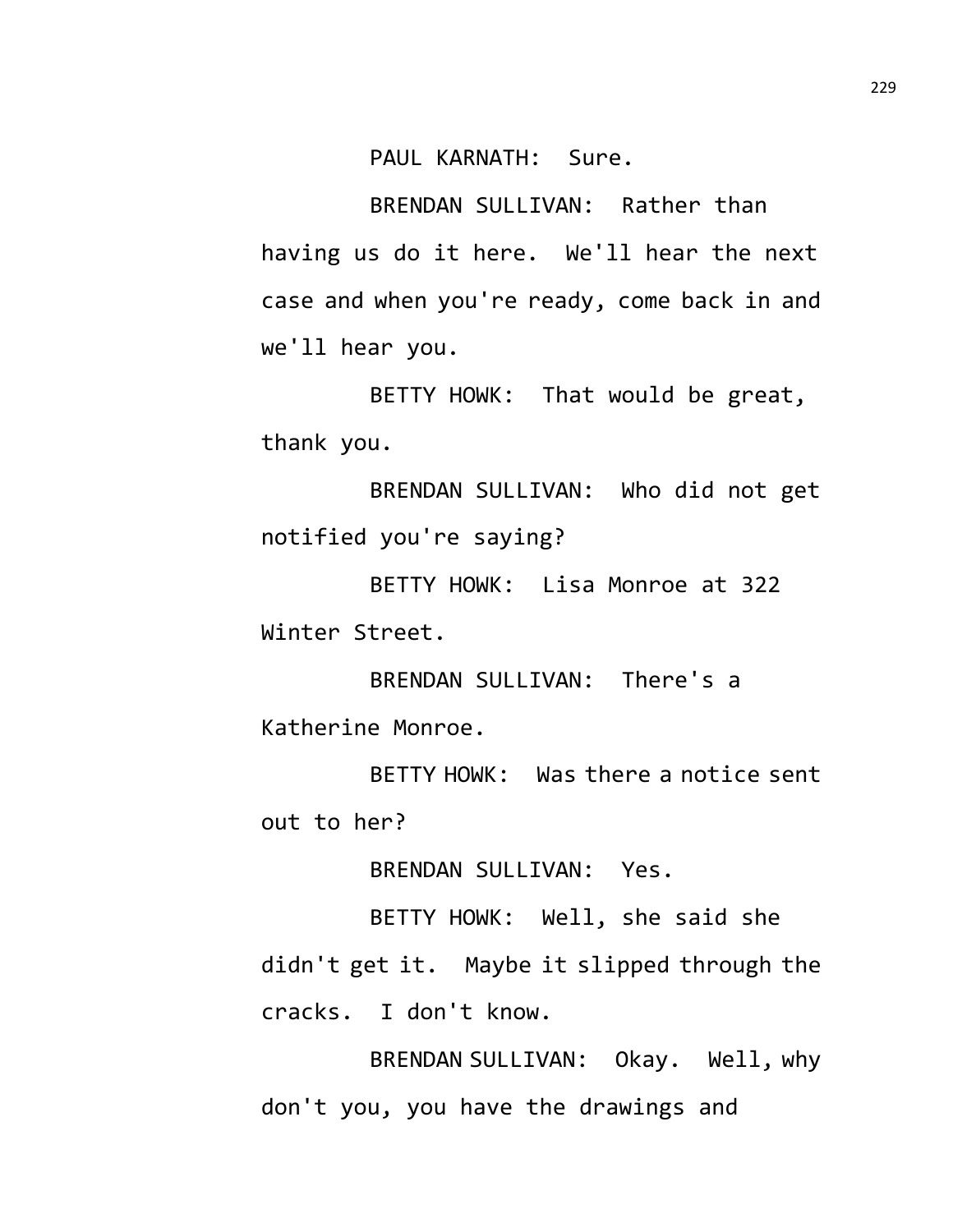everything.

PAUL KARNATH: Yes, I do?

CONSTANTINE ALEXANDER: There's a room back there.

BRENDAN SULLIVAN: Let me make a motion to suspend this particular case to allow the Petitioner time to inform the neighbor.

All those in favor of suspending.

(Show of hands.)

(Sullivan, Alexander, Heuer, Scott, Firouzbakht.)

(10:05 p.m.)

(Sitting Members: Brendan Sullivan,

Constantine Alexander, Tad Heuer, Thomas Scott, Mahmood Firouzbakht.)

BRENDAN SULLIVAN: The Board will hear case No. 10172, 820 Memorial Drive. Introduce yourself for the record.

ATTORNEY FRANK FRISOLI: Good evening, Mr. Chairman, Members of the Board,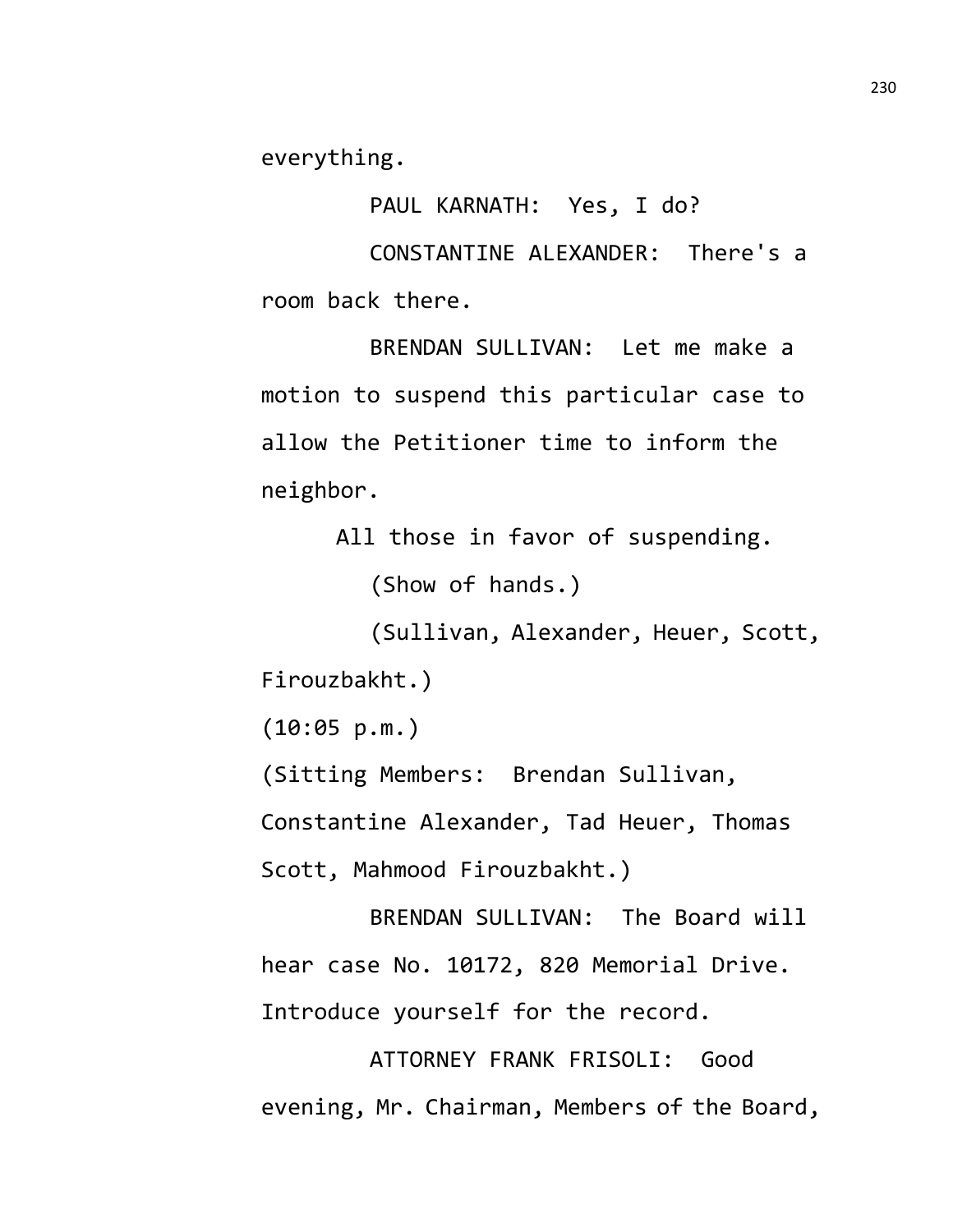I'm Frank Frisoli. I represent the

Petitioner. I'm a local attorney.

ALAN MEDNICK: Alan Mednick from 820 Memorial Drive.

CONSTANTINE ALEXANDER: You're the owner? I'm sorry.

ALAN MEDNICK: Yes.

BRENDAN SULLIVAN: Tell us what you -- I sort of read the petition, but sort of briefly run us through why you want to do what you want to do.

ATTORNEY FRANK FRISOLI: Thank you. Presently this site has a gas station with a convenience store and they sell only packaged foods. And they do this pursuant to a variance previously granted many years ago. Since that time the neighborhood has changed and the customers have changed, and his customers largely consist of people walking up to the site. There are only three parking spaces on the site. Most of the business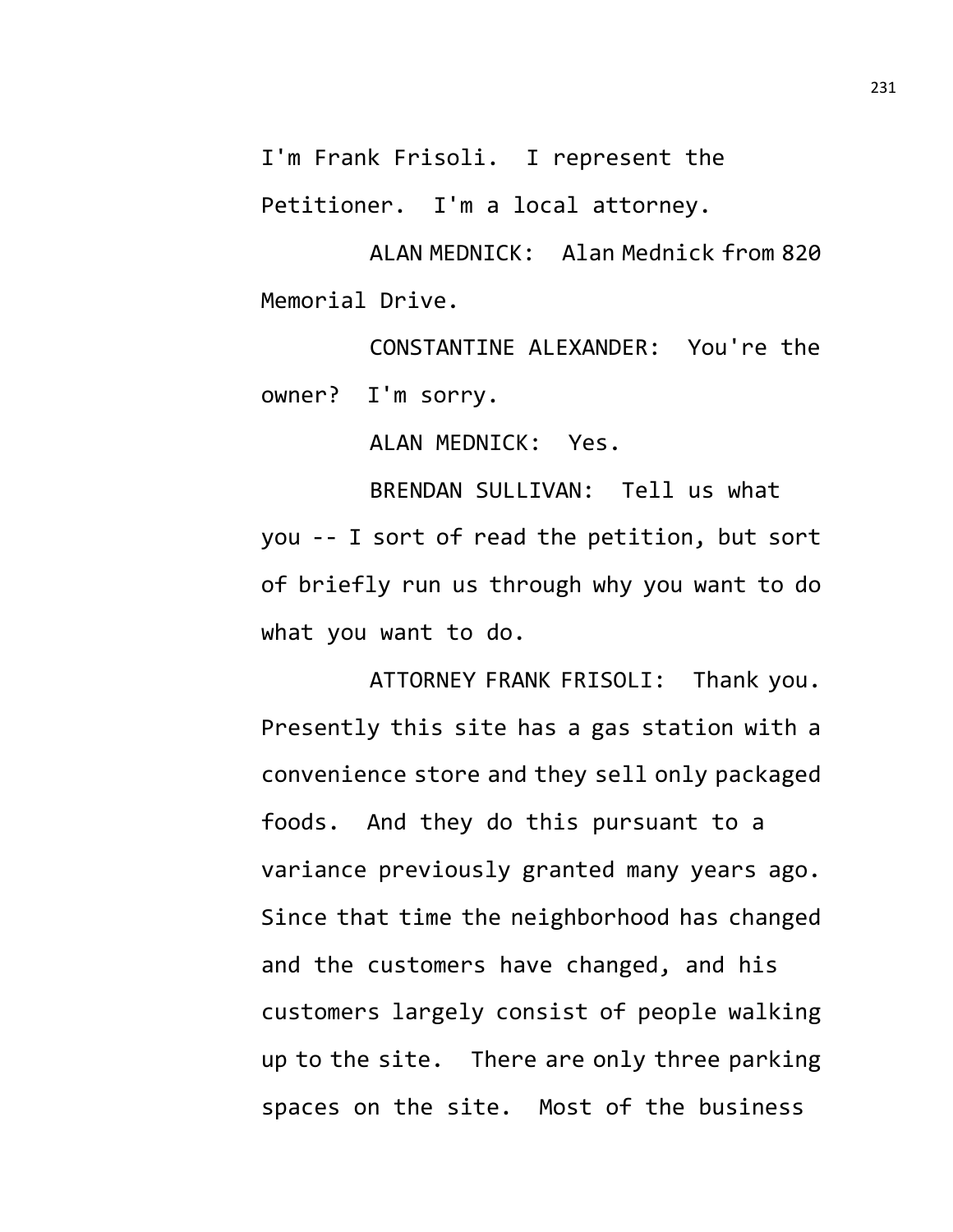that he does is people that either live in the community, work in the community nearby, and he does a fair amount of business of people walking around the Charles. Especially, you know, on good weather days. And the frequent request he's been getting is can't you sell me something that's healthier and fresher? And he looked into doing that. And the problem is basically the expansive definition in the by-law of what is a fast food operation. And as I noted, as we noted in the petition, the three reasons we believe that his operation and his proposed use is radically different than the typical fast food operation.

First, there's only three parking spaces.

Second his entire area that would be selling this and used for our production of it, is only 100 square feet.

And, third, there's no seating in or out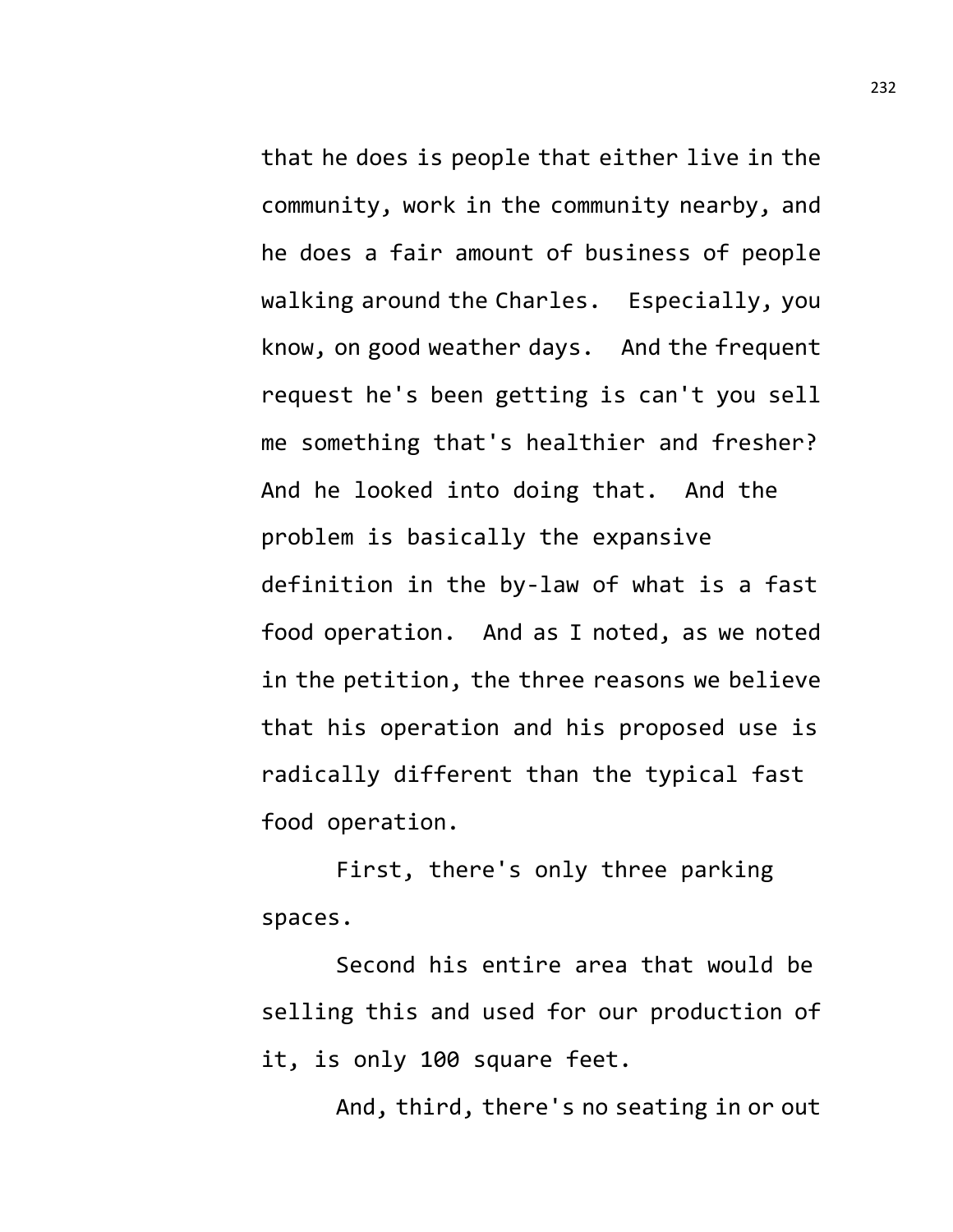for customers. This is largely people coming into the premises, buying something for off-site consumption.

So what he would like to do is better accommodate the needs of his existing customer base. And in fact, the initiative behind doing this was the frequent request from the customers, can't you do better? Why don't you do this? And we see Subways in convenience stores. We see this kind of use, you know, now more prevalent in the city. Why can't you do this?

So the first step in the process on our end was to talk to Community Development, because I understood that there was some talk of rezoning. And what I understand is that is still being discussed. In fact, I would characterize my assessment of what I heard as a probability that that will be addressed at some time in the future. But we were encouraged to come before you and seek this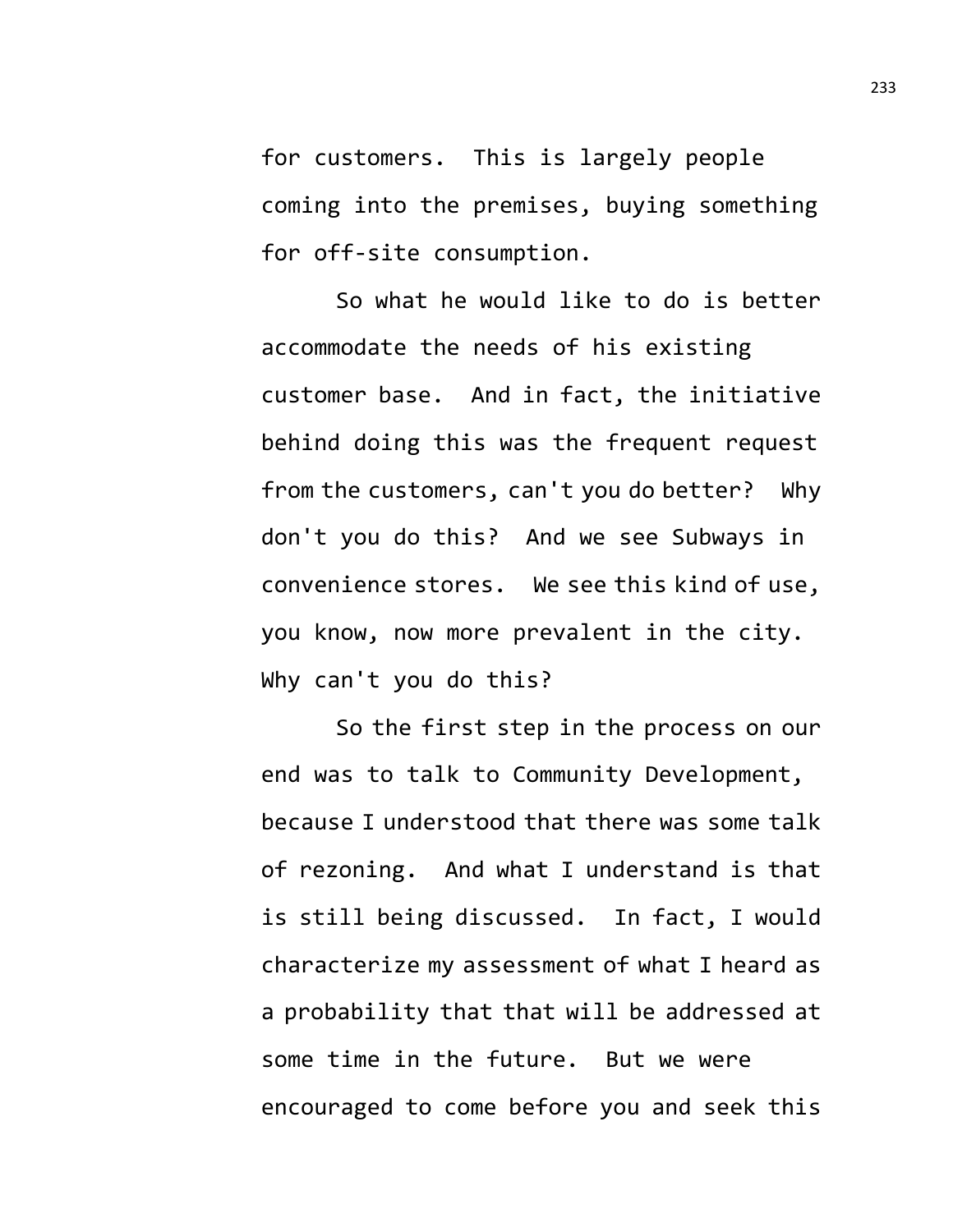Variance because there will be a time delay before that is implemented.

The equipment he's proposing to use is nothing more than you would see in a typical Dunkin' Donuts. There would be no, you know, there would be nothing that requires any venting, vents or any -- anything --

CONSTANTINE ALEXANDER: No cooking whatever?

ATTORNEY FRANK FRISOLI: No cooking other than using things like a microwave. And we have for the Board, I brought with us, if the Board would like to consider, these are just printouts of the things, the items of equipment that he's considering purchasing, and I'd just like to offer that to the Board if I may.

And the point I'm trying to make is that there is nothing that I would think the Board would consider to be a nuisance or to create any environmental issues whatsoever.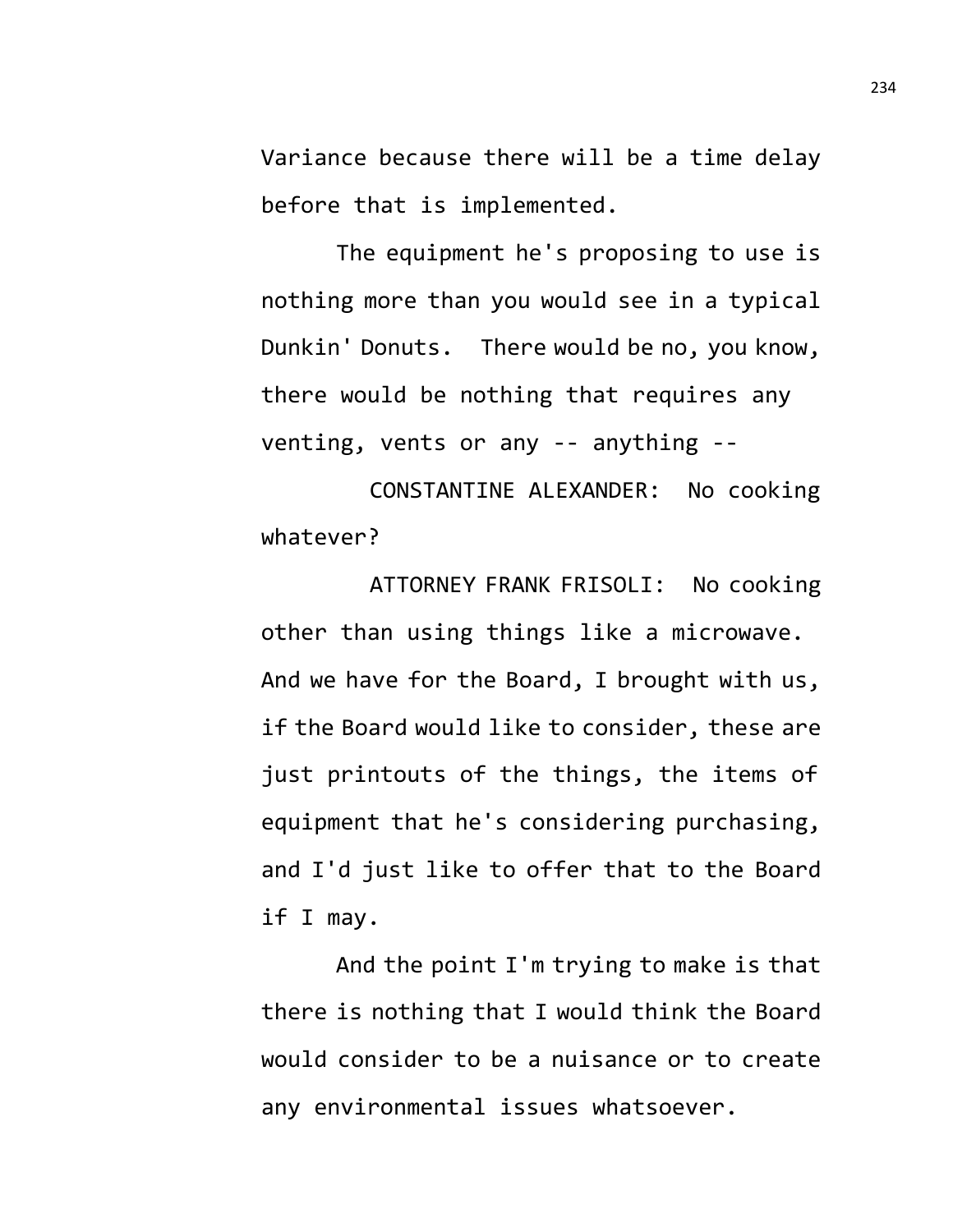CONSTANTINE ALEXANDER: Are you going to buy your supplies from the farmer's market?

ATTORNEY FRANK FRISOLI: He would certainly consider doing that. He supports local businesses and he thrives, you know, he exists because of the community, and this is an effort to better service the community.

There is, the Board has recognized characterized the change in character by permitting a Dunkin' Donuts to be open nearby, and that seems to be a good operation, a successful operation, and a benefit to the community, and we would hope that what he is planning to do here would likewise be a benefit to the community.

BRENDAN SULLIVAN: So, you're not going to have any cooking so there's no need for any fume attenuation or containment or anything like that. It's going to be a conventional oven which is probably no more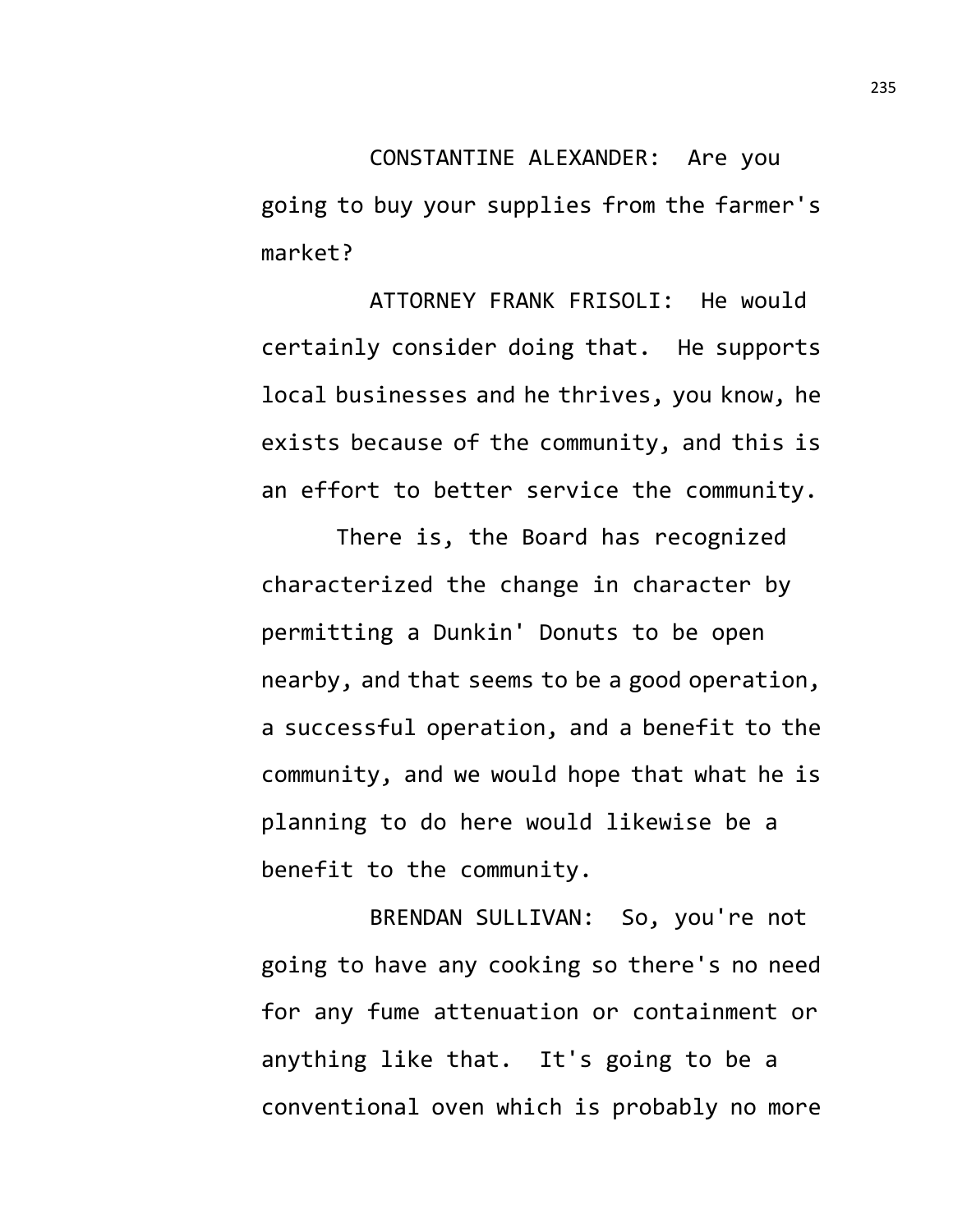or no less than any other microwave which is --

CONSTANTINE ALEXANDER: Will you need to get a license from -- are you subject to the Licensing Board or modification from what you have now? I'm just curious.

ALAN MEDNICK: No. The only thing that I understand now is from Inspectional, the division just to apply for the license for that is my understanding.

SEAN O'GRADY: You're probably going to need a common victualer's license.

ALAN MEDNICK: Obviously whatever I need to get, I would follow up.

BRENDAN SULLIVAN: Okay. I noticed that in one of the earlier hearings that granted the convenience store that there were no restrictions on that. However, a later application some three months after that, there was a request -- I'm not sure if you were the petitioner at the time, request for

236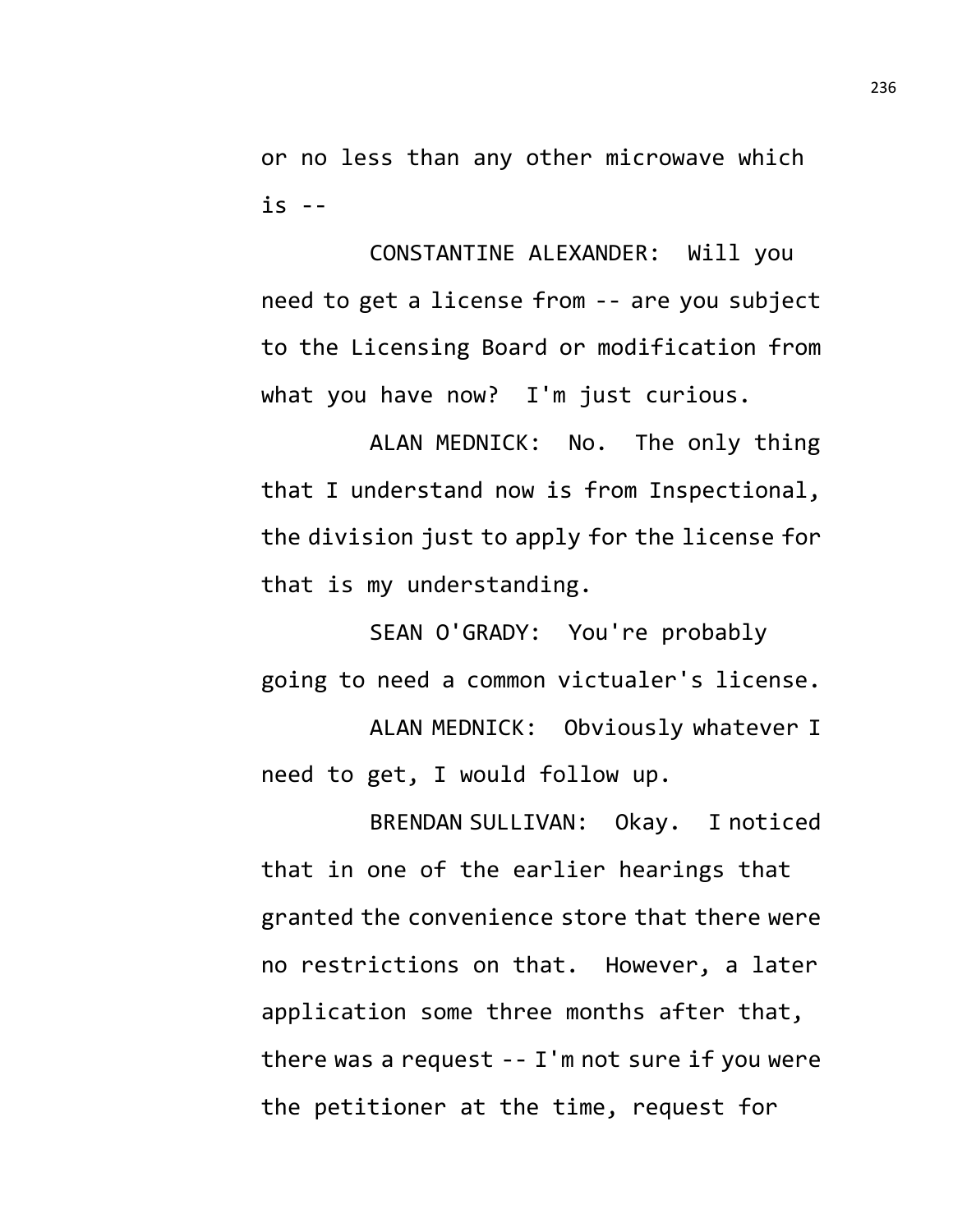a -- for the fast food permit that was denied. But that was denied because it was going to be a Dunkin' Donuts. Were you the petitioner at that time?

ALAN MEDNICK: I was not.

BRENDAN SULLIVAN: It was prior to you?

ALAN MEDNICK: Yes, it was.

BRENDAN SULLIVAN: Okay. And there was opposition to that, and the request was denied for a fast food Variance at that time.

What you're proposing now is totally different than what was proposed then obviously.

ALAN MEDNICK: It is absolutely different. And the one thing about that from what I've read,  $I$  -- my understanding is they wanted to convert the whole store and I could be wrong with that.

BRENDAN SULLIVAN: Allowing the pumps?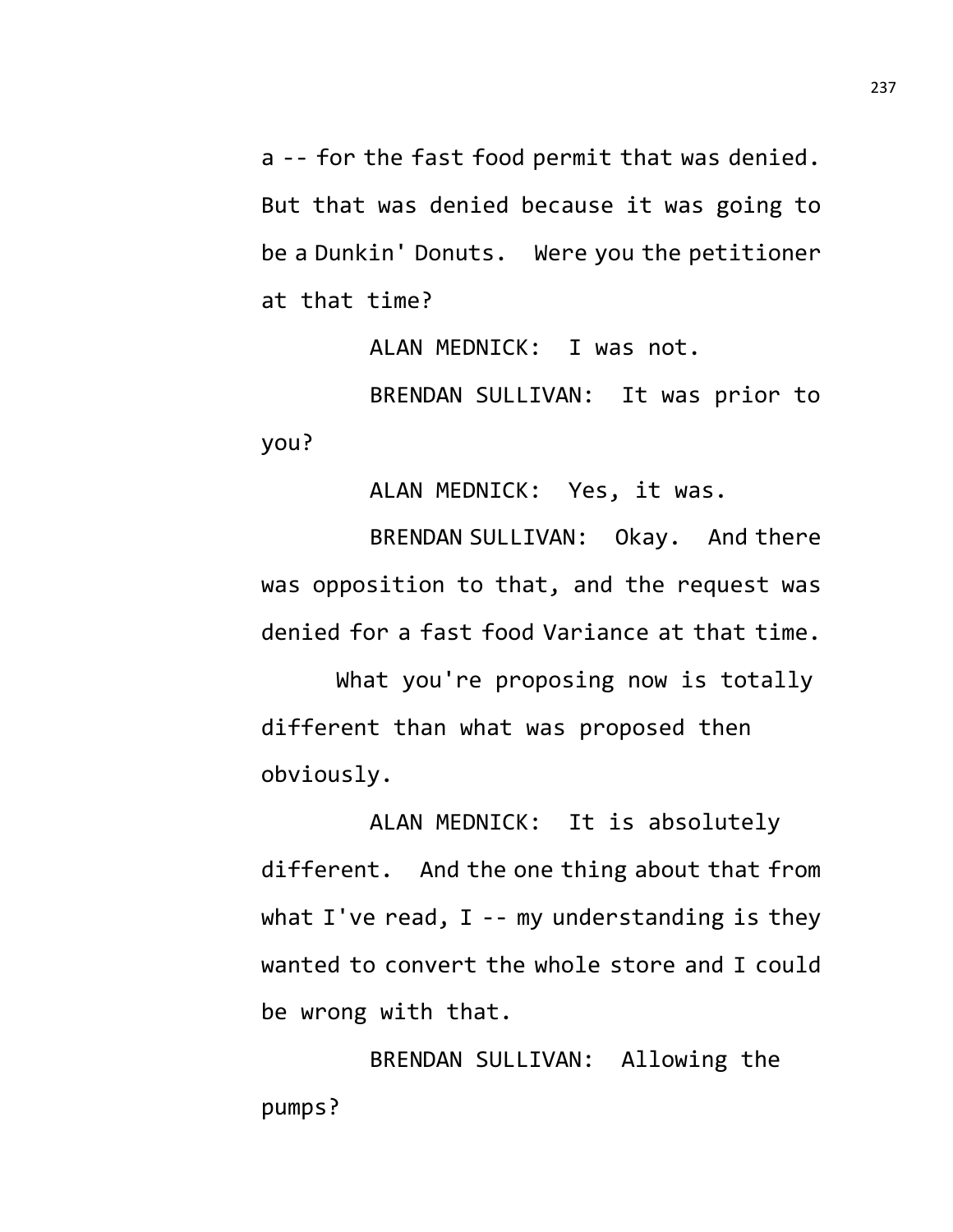ALAN MEDNICK: Of the store. No convenience. No, you know --

BRENDAN SULLIVAN: So it would strictly be a --

ALAN MEDNICK: That's my understanding when I read it. I could be wrong again.

ATTORNEY FRANK FRISOLI: I think that's correct from reviewing the file. They were going to take what used to be the bays of the gasoline station and make the entire thing a food operation. And as I noted what we're asking for here is to be using about 100 square feet which I think was only like seven percent of the floor area of the premises.

TAD HEUER: All right. I think that they said they were looking for use of 140 square feet in the corner of the store for a couple of Dunkin' Donuts. That's just what the transcript reads.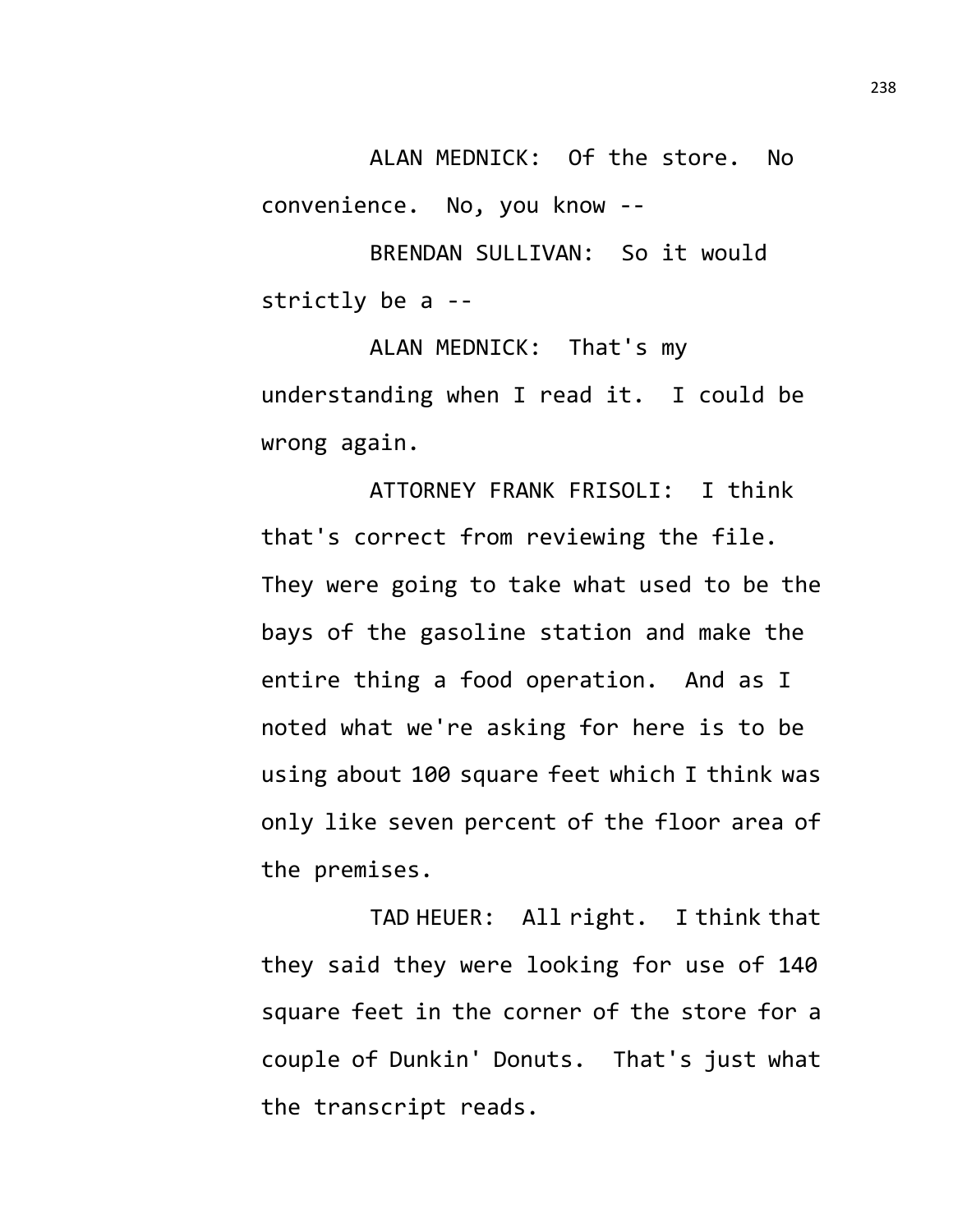## BRENDAN SULLIVAN: Which is

probably typical to what you see now, a convenience store will have a Dunkin' Donuts element to it I guess.

Is there still a convenience store at 808 Memorial Drive at all on the ground floor?

ALAN MEDNICK: That's the Mobil, yes.

BRENDAN SULLIVAN: There was one also on the ground floor of the apartment complex. Is that gone?

ALAN MEDNICK: The only thing I'm familiar with, and I apologize for that, right next-door to me there is a Mobil with a garage and a convenience store there.

CONSTANTINE ALEXANDER: Across the street from you.

ALAN MEDNICK: Yes, right across the river.

CONSTANTINE ALEXANDER: Yes, right across. Do they serve sandwiches or food?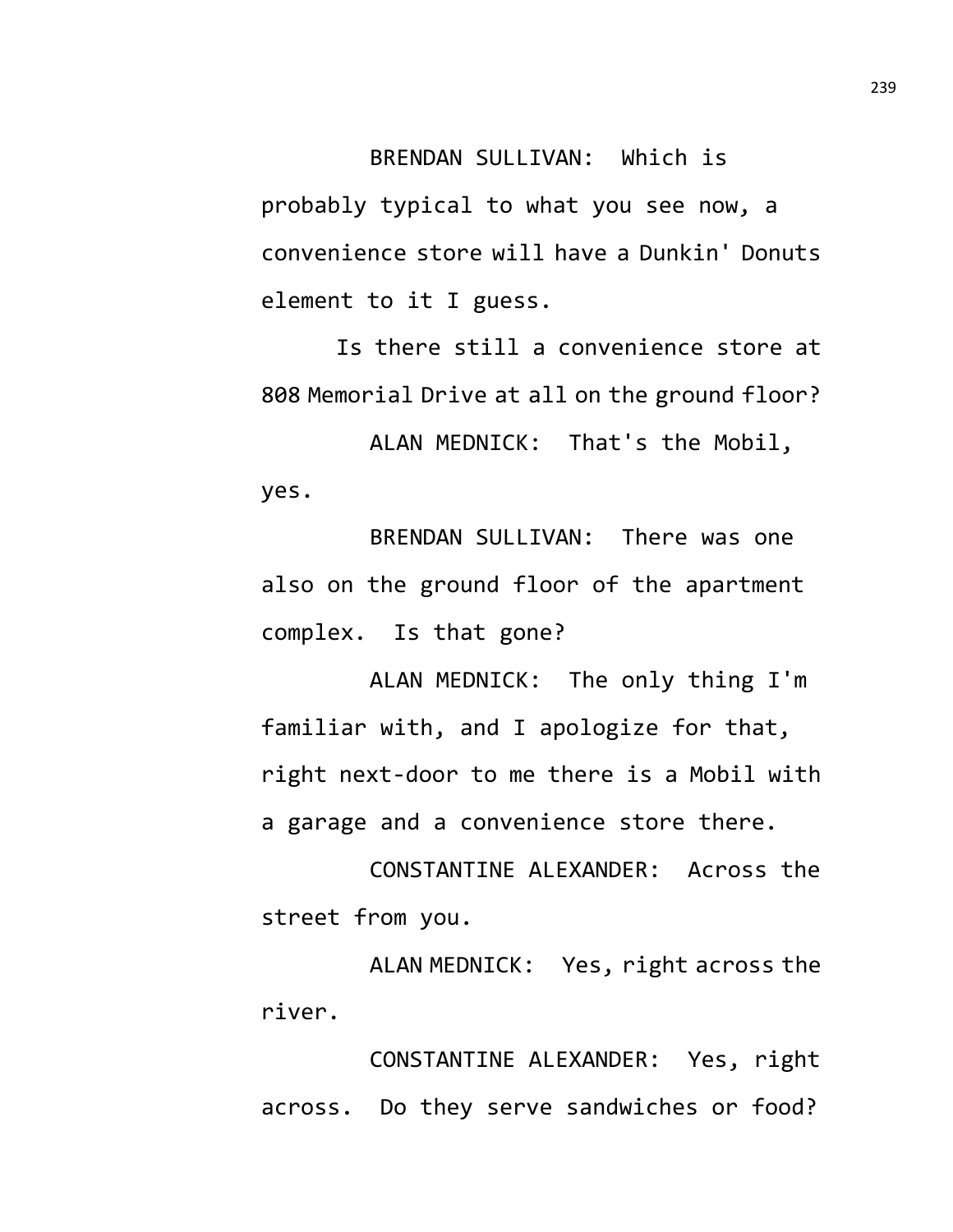ALAN MEDNICK: They do not serve -- the only thing they serve is what I do now, pre-packaged.

BRENDAN SULLIVAN: So it's like a Quick Stop type of thing like you have in some gas stations now, that have some sort of a convenience food element to it.

ALAN MEDNICK: Whatever that we have would be pre-packaged that would follow the guidelines of Inspectional Services where it would have to be right now made off site, brought in, has to be labelled, has to have the ingredients on the label.

BRENDAN SULLIVAN: You have the ability to zap something if something needs to be heated up or something like that. Other than that there was no on-site. So this is what you're requesting now is to be able to prepare fresh foods as opposed to something that comes in a package?

ALAN MEDNICK: That's correct.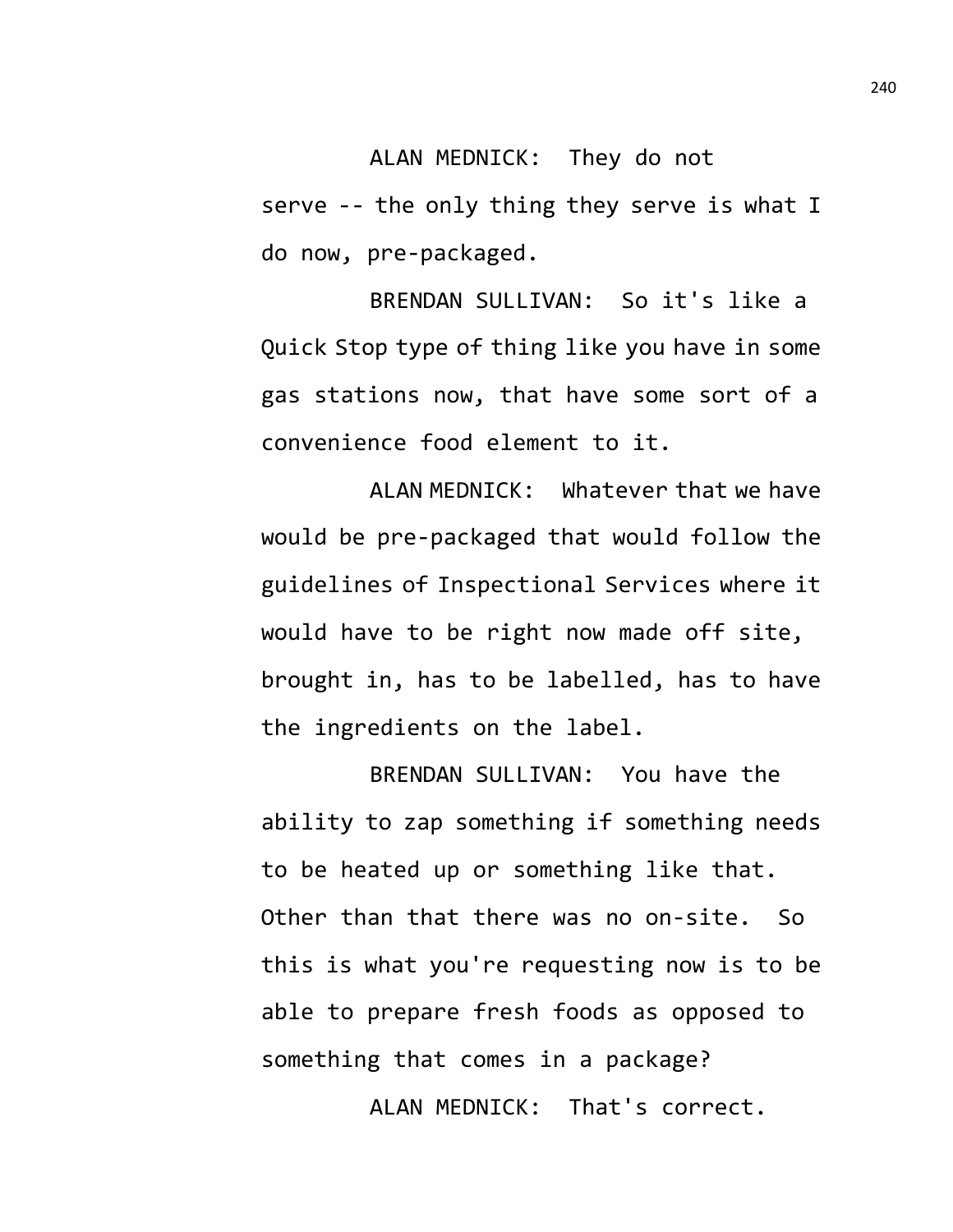MAHMOOD FIROUZBAKHT: And would you operate this yourself or would you consider subleasing or leasing that portion of the store out to a vendor like a Subway or, you know, some other operation like that, D'Angelo's or something like that?

ALAN MEDNICK: That's a good question. I would be doing it myself.

MAHMOOD FIROUZBAKHT: Okay.

ATTORNEY FRANK FRISOLI: I would like to note that we did get a petition that we posted I think in the store, and there were like 91 signatures. That is in your file. We filed that I think this morning. And since then we've had a few other signatures. We're up to 99 now.

When the Board was addressing the prior application to put a Dunkin' Donuts in there, the point, one point I would make is that Dunkin' Donuts, I think, historically has vehicle traffic associated with it. And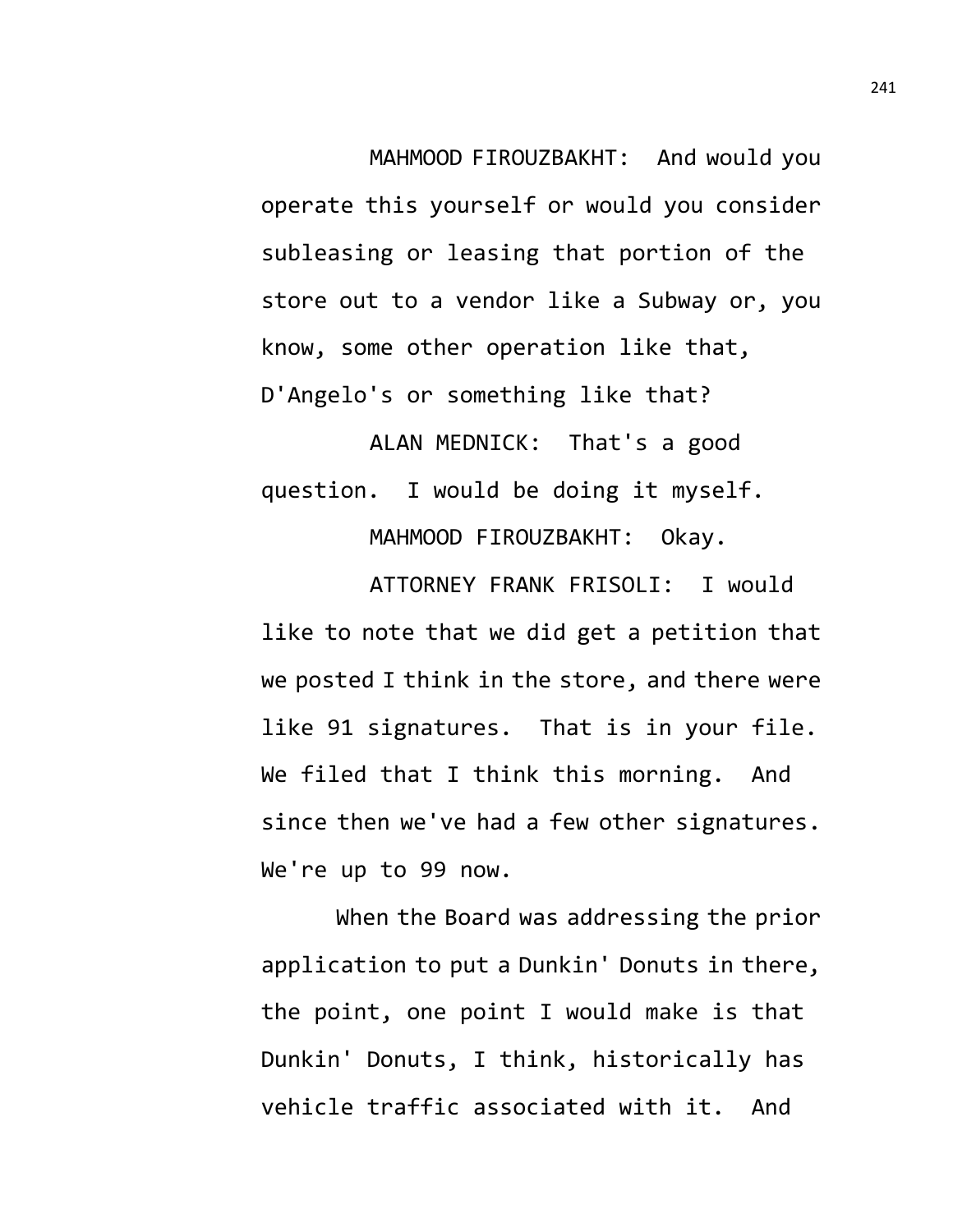almost everyone I've seen, people are driving in, they see the Dunkin' Donuts sign outside, and they pull in. It's a very popular product. He only has three parking spaces. There would be no change in exterior signage. We don't anticipate any increase at all in vehicle traffic. And that was a big concern, as I read through the historical files of the city. That was a big concern because he's on a corner by the light, and there was a lot of concern about traffic. That shouldn't be a concern here.

BRENDAN SULLIVAN: Dunkin' Donuts I think was perceived as an attractive nuisance, if you will.

ATTORNEY FRANK FRISOLI: I'm sorry, I frequent them.

BRENDAN SULLIVAN: Which is sort of -- didn't you sort of go to that territory with the Subway?

TAD HEUER: Yes.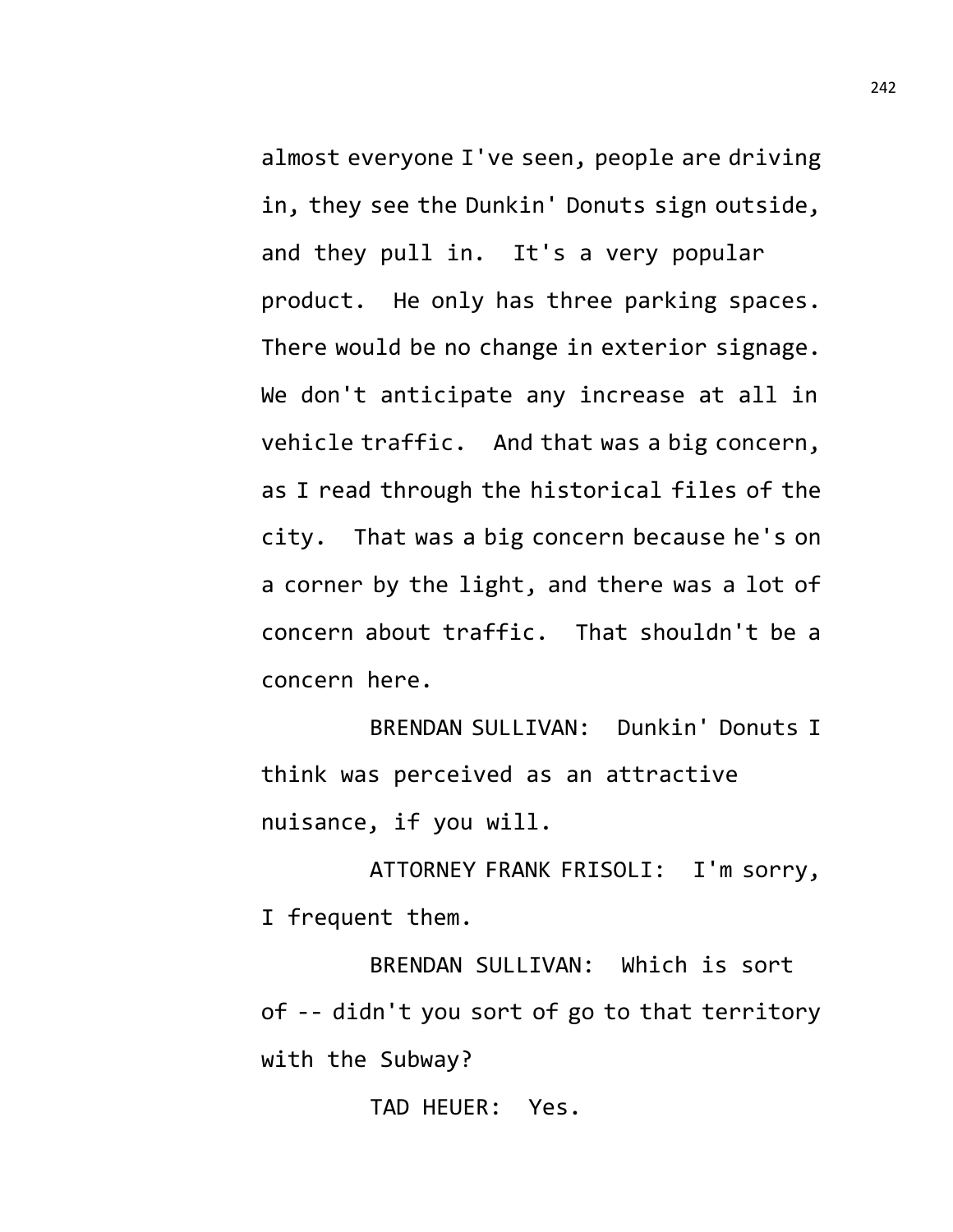MAHMOOD FIROUZBAKHT: On Cambridge Street?

TAD HEUER: Yes.

BRENDAN SULLIVAN: Very reasonable territory. Okay.

THOMAS SCOTT: So there would be no dine in? Like, no tables or chairs?

ALAN MEDNICK: None at all.

THOMAS SCOTT: Just basically buy a sandwich and you're out.

ALAN MEDNICK: That's it. I mean, a lot of the people I've been getting requests from are my neighbors across the street in the building. They would come, they would ask for, you know, sandwiches. As a matter of fact, a lot of people when I started mentioning, you know, because people said to me, and I said would you like it? And they, like, yeah, I mean, I come home at night, I got no place to go if I don't want to cook. I've had, you know, we got the hotel across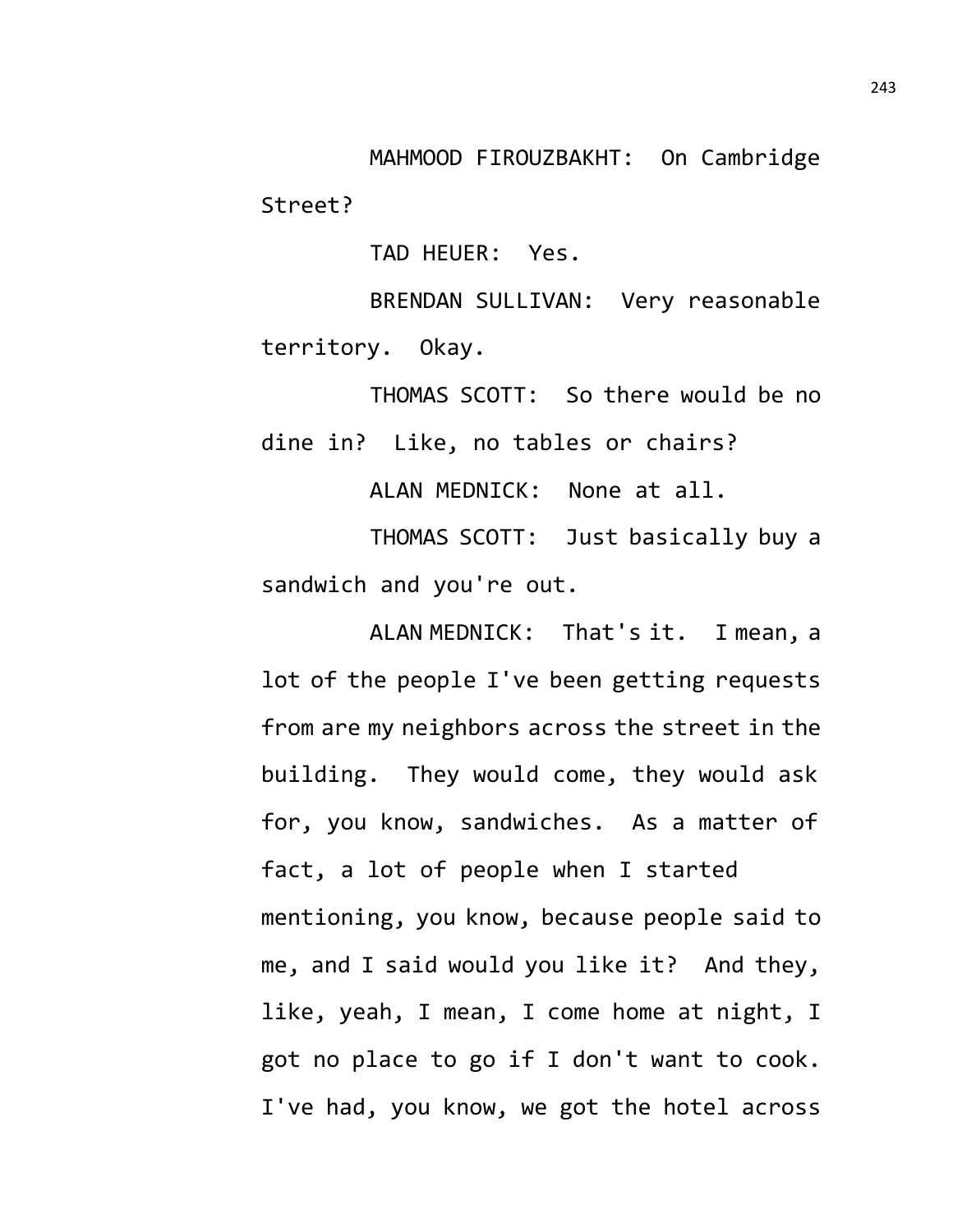the street, the Hyatt. I've got visitors from out of town. I had someone from Oregon coming in last for a wedding, their son's wedding, walking around looking for a place to eat. And, you know, they said they can't find any place to eat around there, especially later in the evening. And that's what brought on most of this.

BRENDAN SULLIVAN: What are your hours of operation?

ALAN MEDNICK: We're 24 hours.

MAHMOOD FIROUZBAKHT: So you contemplate this sandwich operation being available also?

ALAN MEDNICK: In the beginning, no. We would see how it progressed because I would like to have full control over it. In the beginning if you do grant it to me and, you know, we are able to move forward, I would have basically my wife, and then run it. And me and she has experience. And we would get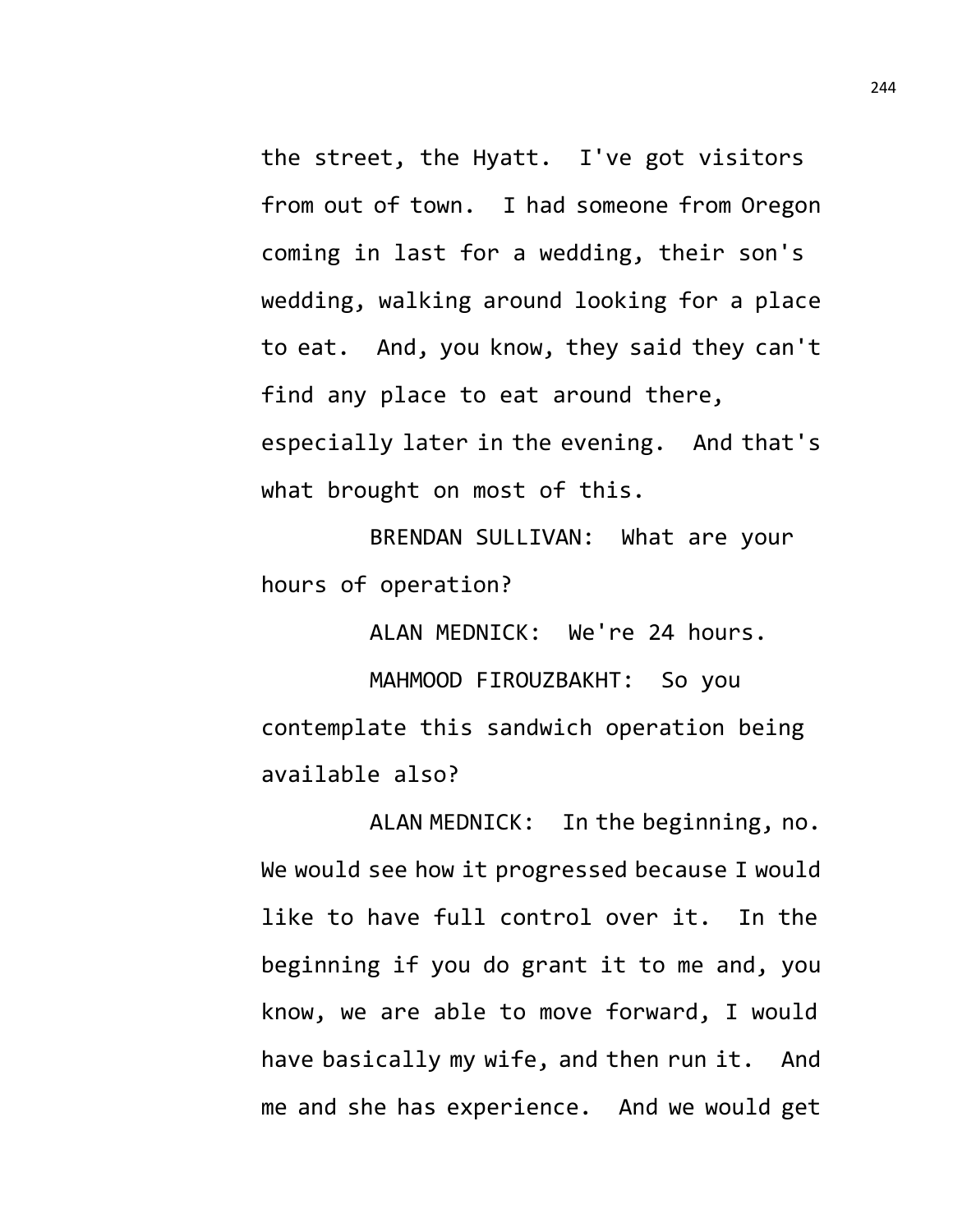to the point where we would hire somebody that is knowledgeable that has been in the industry to run it and, you know, at that point we'll see how far we can go. But obviously my first concern is make sure it's maintained in the proper order.

BRENDAN SULLIVAN: Okay. Any other questions at this time? Let me open it to public comment.

Is there anybody here who would like to speak on the matter of 820 Memorial Drive?

(No Response.)

BRENDAN SULLIVAN: I see no one. There is correspondence in the file from the Cambridge Chamber of Commerce. (Reading) Honorable Members of the Zoning Board of Appeal: We are writing to support the above-referenced Variance request at 820 Memorial Drive by Alan Mednick. Mr. Mednick has been a very active member of the Chamber and the Cambridge business community.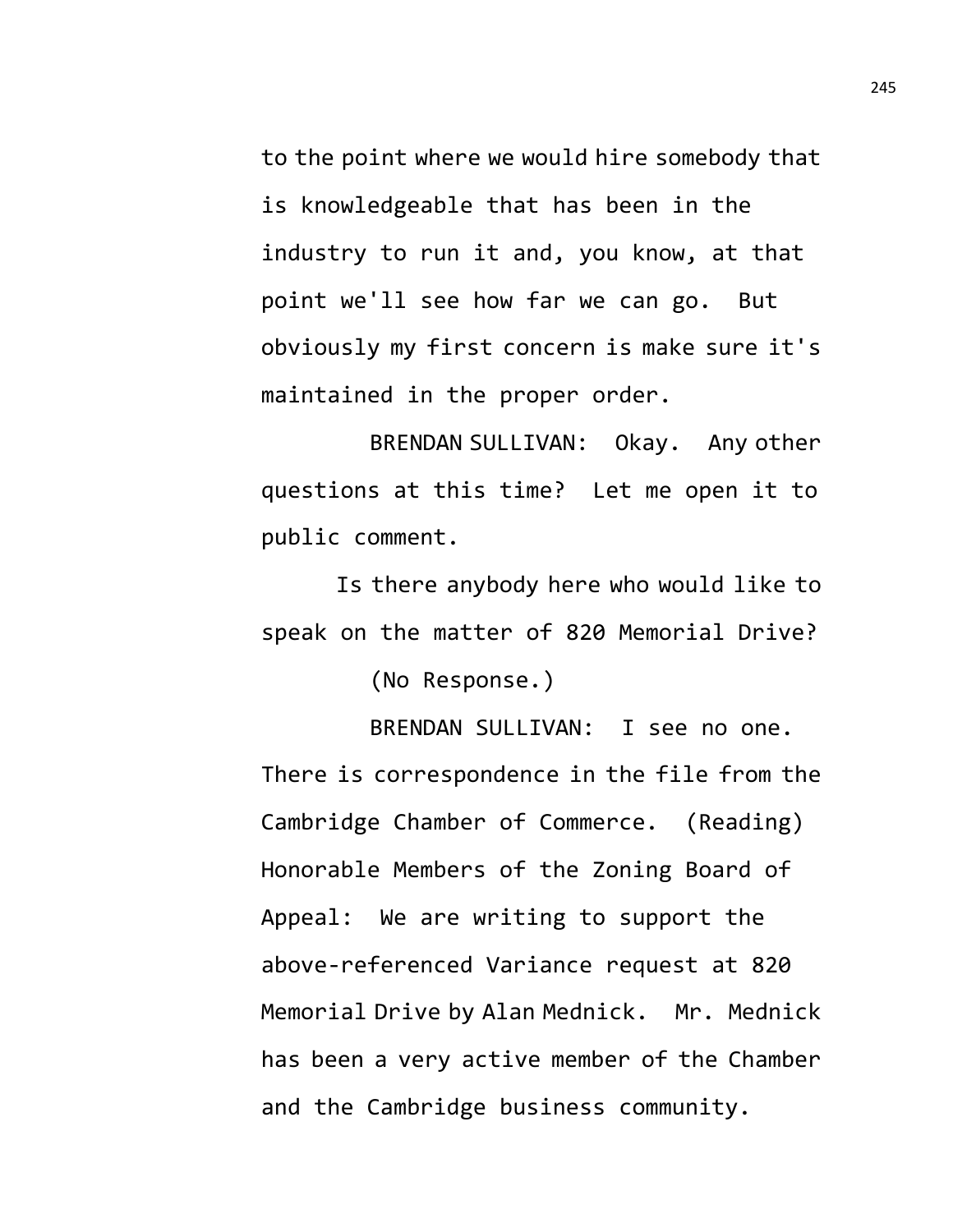Mr. Mednick currently offers pre-wrapped sandwiches at his convenience store which is a (inaudible). He is proposing to expand his offering to freshly made sandwiches which would serve a need expressed by his customers. The change would not require any change to the exterior of the building, only modest changes to the interior necessary to prepare fresh sandwiches. Approval of this application will allow a small change in the use of 820 Memorial Drive that will provide great benefits to the community looking for attractive options for healthy and fresh dining alternatives. We strongly urge you to approve this Variance. Kelly Thompson Clark, President, and Terence Smith, Director of Government Affairs.

We are in receipt of a petition, in favor of granting a use variance to Alan Mednick proprietor of Memorial Shell. (Reading) The undersigned being customers of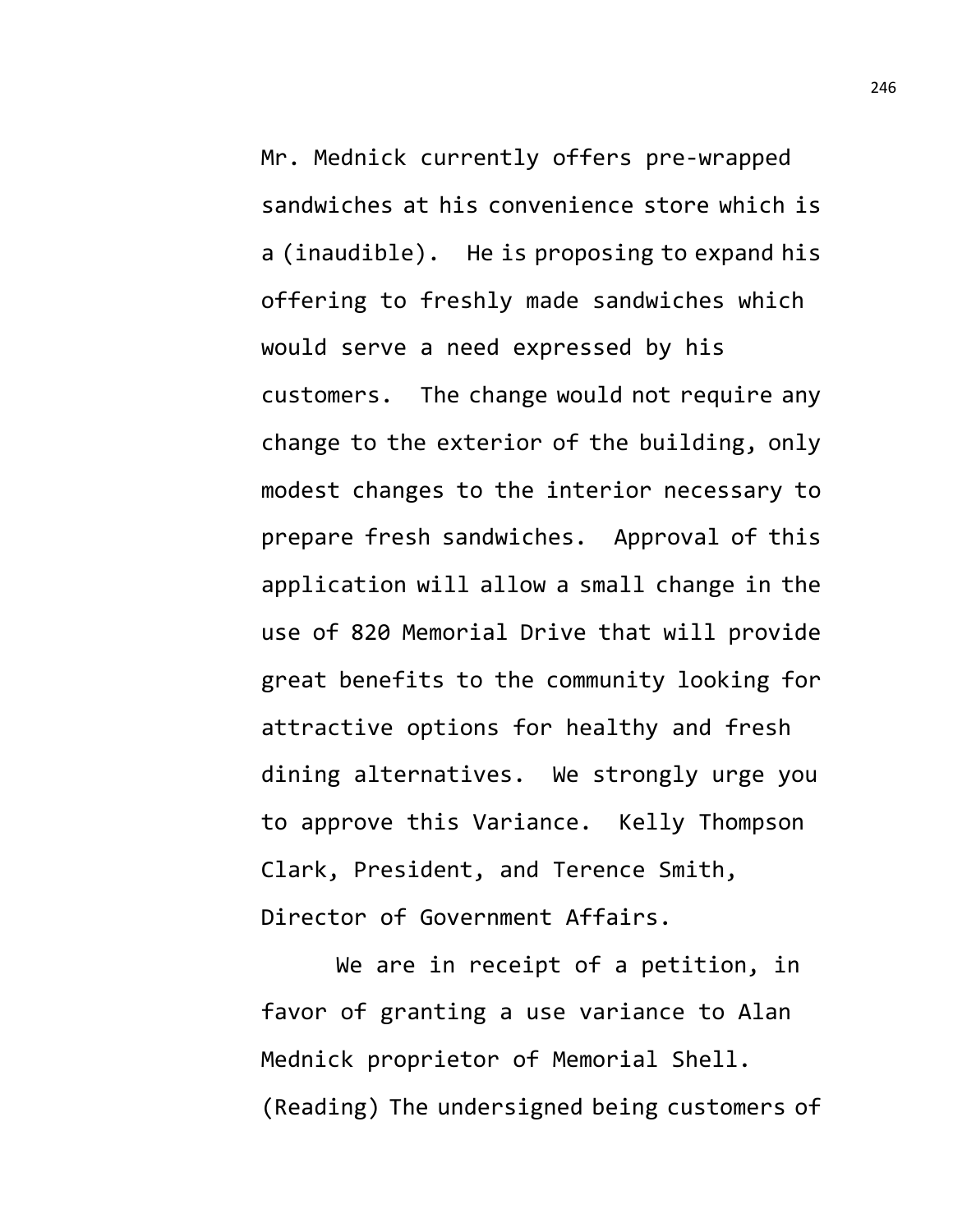the Shell Station and the convenience store, request that the city grant a Variance to allowing to sell a more extensive variety of freshly made sandwiches in the store. We feel you're providing more choice in healthier, freshly made sandwiches would benefit the neighborhood and Mr. Mednick's customers. And signed by 100 plus or minus people.

That's the sum and substance of the correspondence.

Okay, anything else to add? You've done it. Let me close the portion.

Gus, any questions?

CONSTANTINE ALEXANDER: No, only comment is I think we can expect a petition in the future from the people who own the Mobil Station across the street.

ALAN MEDNICK: Oh, I'm sorry.

CONSTANTINE ALEXANDER: That doesn't make any difference. That doesn't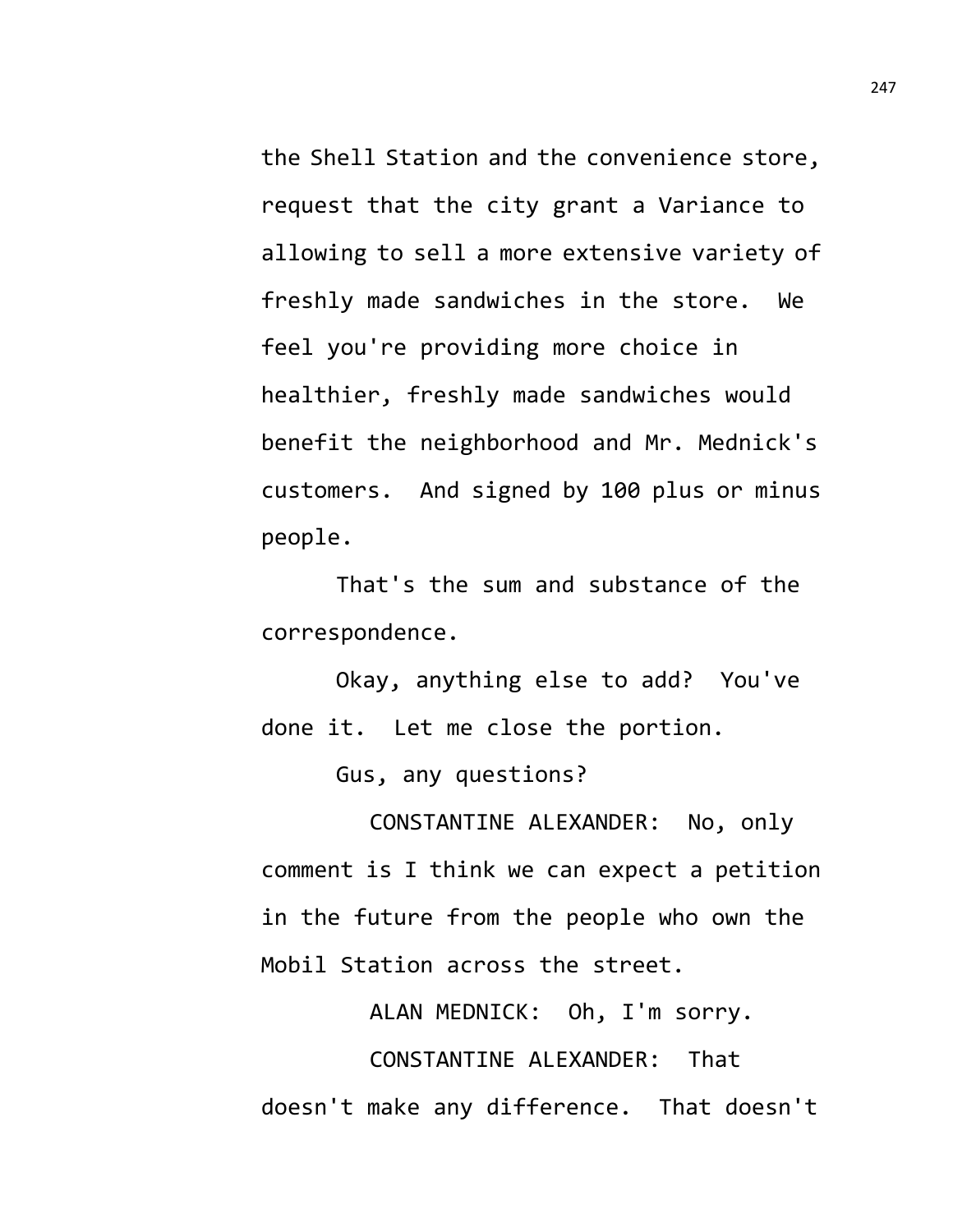make a difference how I'm going to vote on this.

BRENDAN SULLIVAN: There will be a sandwich fight. Food fight in the neighborhood.

ALAN MEDNICK: Oh, I see. I see what you mean.

CONSTANTINE ALEXANDER: No, I'm in favor of it.

BRENDAN SULLIVAN: Okay.

Mahmood?

MAHMOOD FIROUZBAKHT: I think it's appropriate.

BRENDAN SULLIVAN: Tad?

TAD HEUER: I think two things:

It's a variance. So I think that we should incorporate the Special Permit conditions that we would usually apply to a fast food Special Permit into the Variance that would automatically go into it. It would be a Special Permit. Just to add those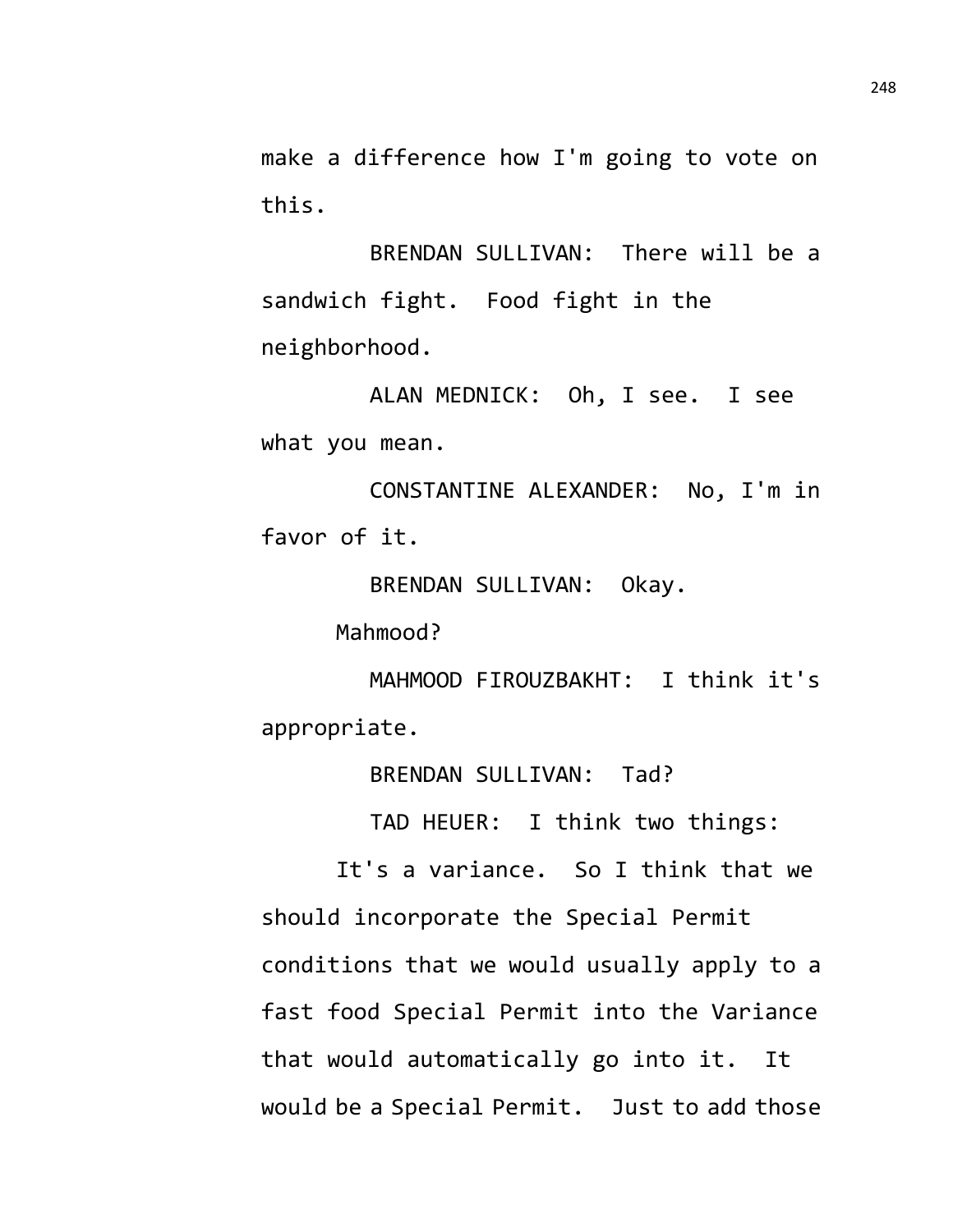in as conditions for the Variance.

And also usually our Special Permits for fast food are limited to the operator, and have to be renewed. I would also encourage limiting this Variance to the operator as though it was a Special Permit because I believe --

CONSTANTINE ALEXANDER: Can we do that?

SEAN O'GRADY: We've talked about

that. Did we determine we could? TAD HEUER: We can. BRENDAN SULLIVAN: There's language

in here to that.

CONSTANTINE ALEXANDER: Okay.

THOMAS SCOTT: That's a good idea.

CONSTANTINE ALEXANDER: That's a good idea.

TAD HEUER: I think it is, let me find my --

BRENDAN SULLIVAN: It's right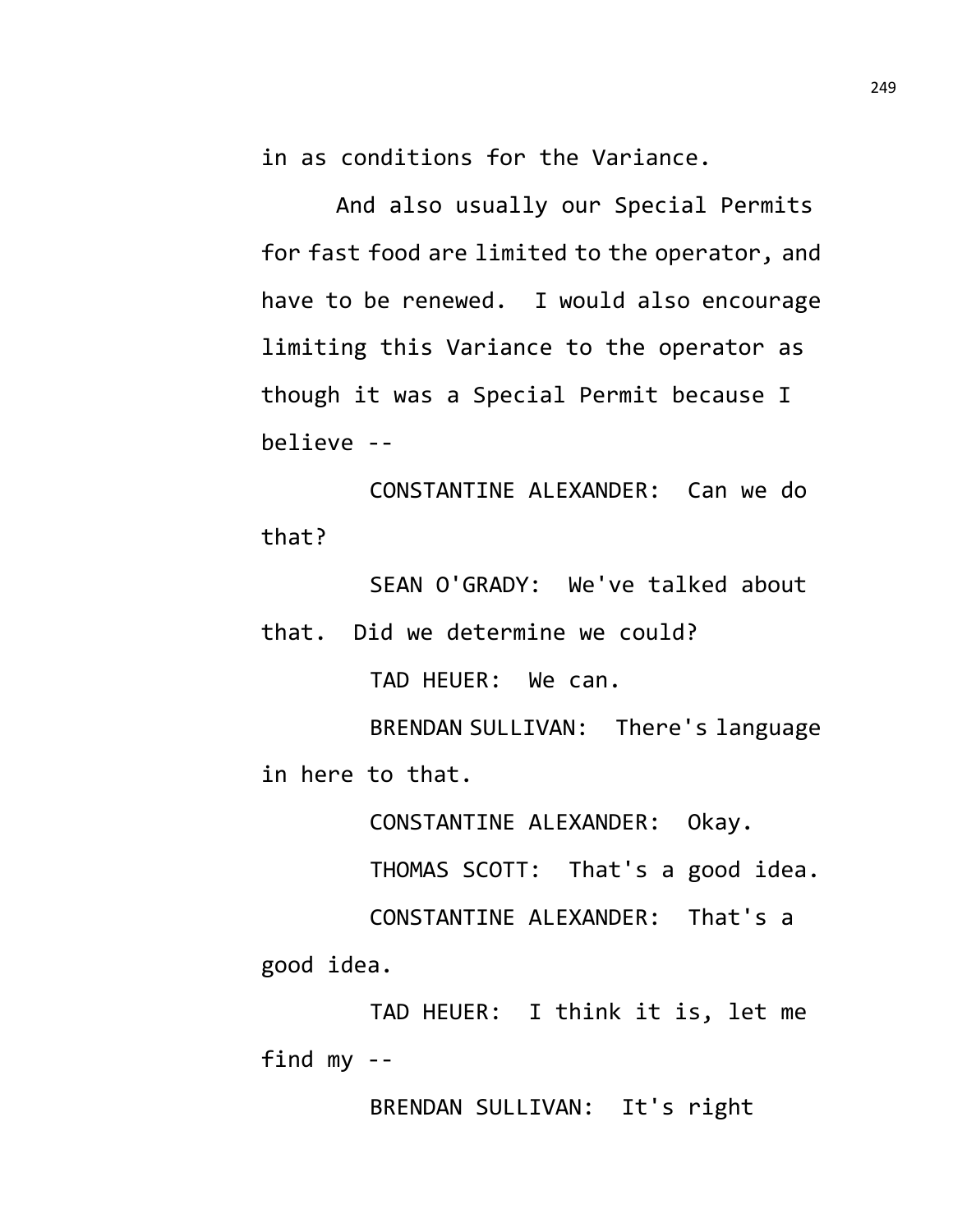in....

TAD HEUER: Yes, that's it. All right, so 10.34. (Reading) In granting a variance, the Board may attach such conditions, safeguards, and limitations of time, use and other development features, such as those listed in 10.44, as are determined to protect the surrounding neighborhood including the continued existence of any particular structure, but excluding any conditions, safeguards or limitations based upon the continued ownership of the land or structures to which the variance pertains by the applicant, petitioner or any owner.

SEAN O'GRADY: My personal opinion, and I actually sent this question across to Legal because I think it does solve it, but I believe that conditioning the operation to the operator is not the same thing as conditioning the variance to the ownership of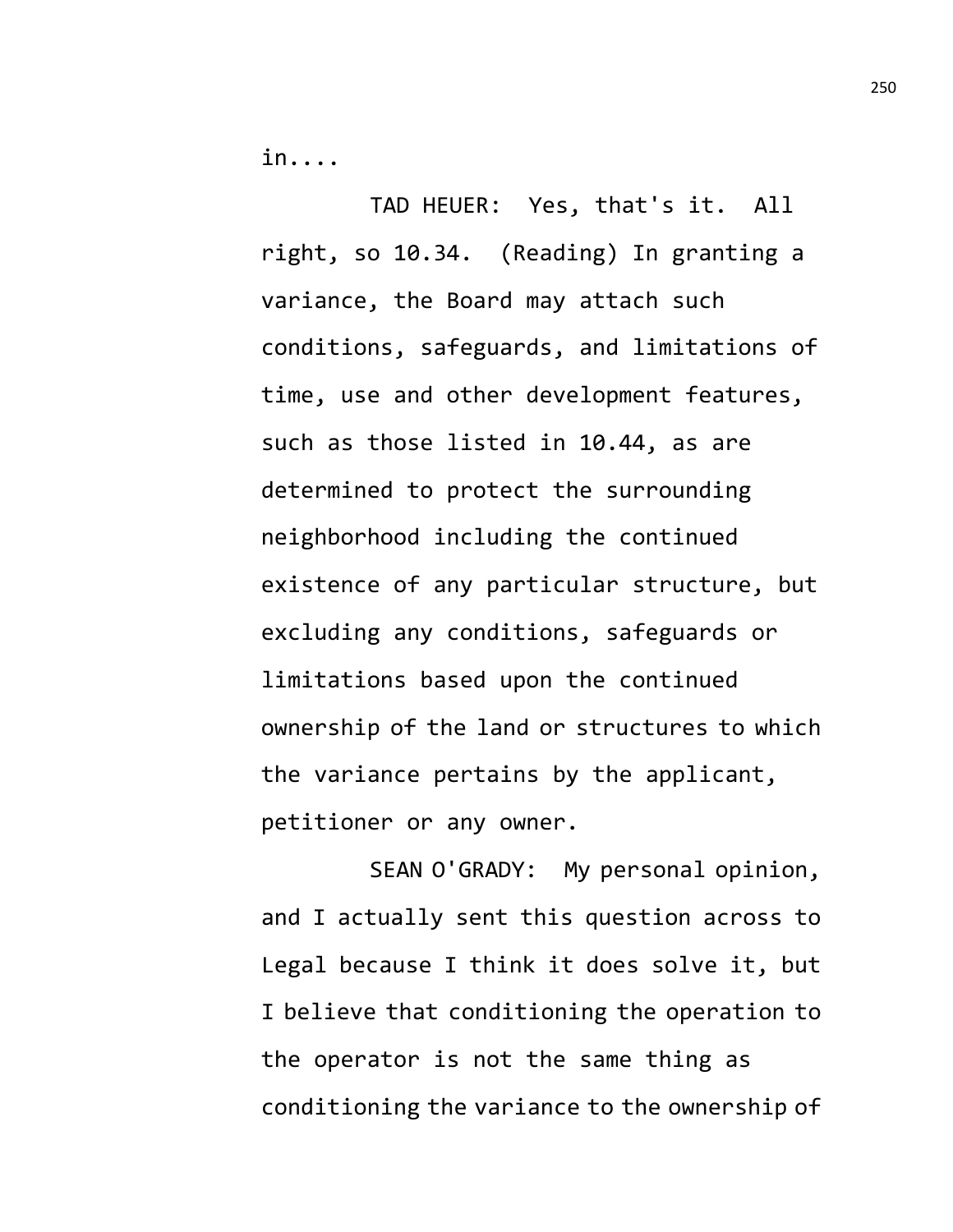the property.

BRENDAN SULLIVAN: It's actually a use, so it's an expansion of the use, hence not necessarily tied to a land as much as it is to an operation and hence to ownership. And under the fast food ordinance, we most assuredly can direct it, tie it to ownership of the establishment.

TAD HEUER: We can't go into fast food ordinance. We need to be in the variance standard; right?

SEAN O'GRADY: We are under the variance standards.

BRENDAN SULLIVAN: It's a change of use.

SEAN O'GRADY: Yes. And I think you can make the findings of a Special Permit for comfort sake, but I mean, I think the question that we're asking here is are we doing something impermissible by limiting the operation to the operator? And having not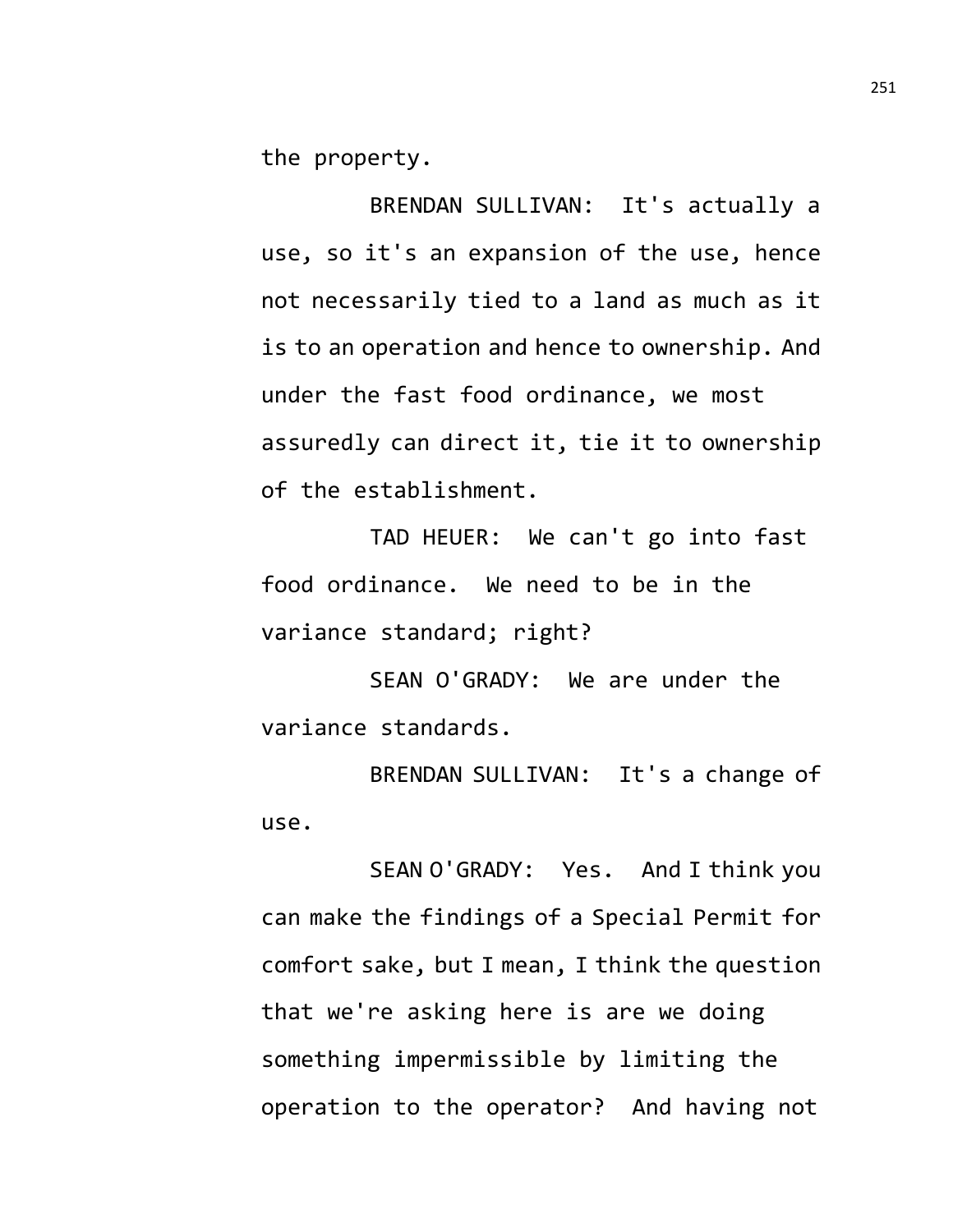heard back from Legal, I think that we can because I don't think that that's the same as limiting the variance of ownership of the property.

TAD HEUER: Correct.

SEAN O'GRADY: Right.

TAD HEUER: Yes, I would agree with that.

MAHMOOD FIROUZBAKHT: Yes, I mean --

CONSTANTINE ALEXANDER: I'm not persuaded, but by the same token, let's do it and if someone wants to challenge it -- I mean, rather than debating it.

MAHMOOD FIROUZBAKHT: I mean, I think it's, yes. I think it's stretching it -- not stretching it, it would be helpful to hear from Legal. But if the condition is the time continued ownership of the land or structures, and that's not what we're talking about. That's not our condition here.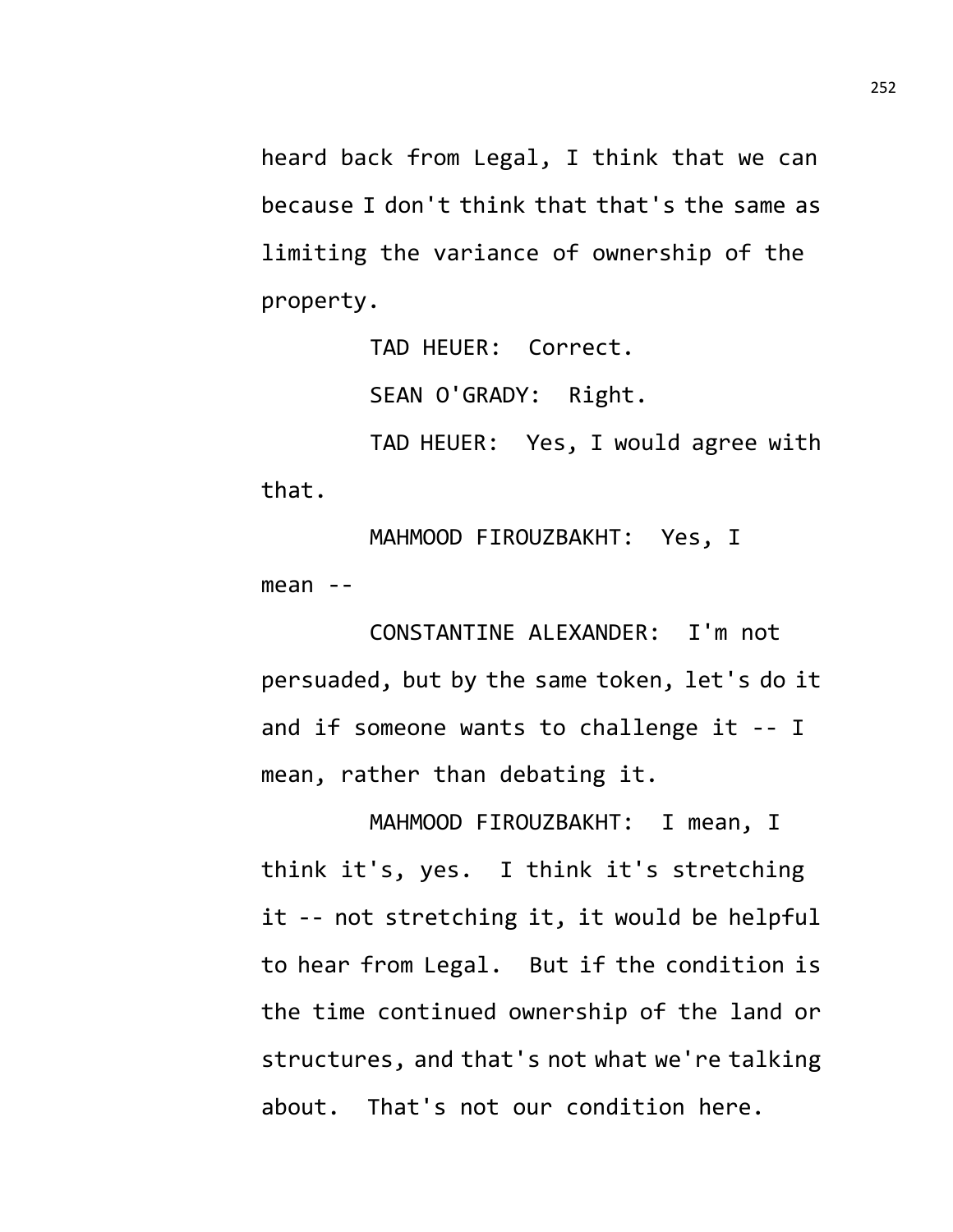We're conditioning the operation of this particular use to this operator. It has nothing to do with the ownership of the land.

TAD HEUER: The alternative is to do a --

CONSTANTINE ALEXANDER: I'm not going to debate. The hour is too late.

SEAN O'GRADY: I want to hear what you're thinking.

BRENDAN SULLIVAN: Well, I'm thinking that, yes, there are Special Permits for fast order food establishments. The request is for a variance to allow the preparation is not permitted -- fast food order establishments are not permitted as of right. Hence the question begets Article 4, does that require a Special Permit? And Article 8, 8.22, enlargement of the non-conforming use, that would require a variance.

SEAN O'GRADY: If you look in the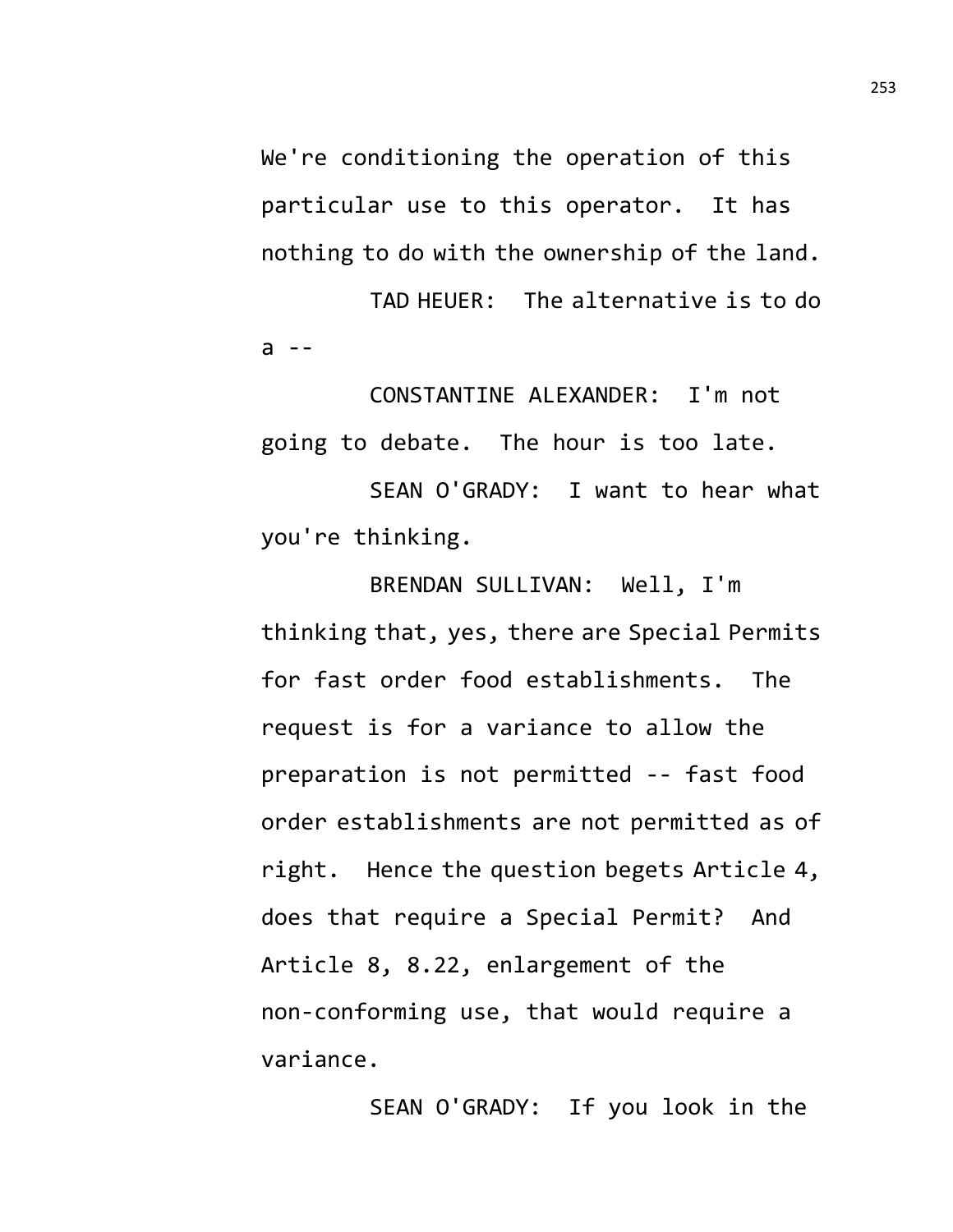Table of Uses.

TAD HEUER: Article 4 is anything not permitted. Anything expressly allowed is prohibited; right?

SEAN O'GRADY: I mean, it's not even that. It says fast food?

TAD HEUER: No.

SEAN O'GRADY: No. Yes, so it's explicitly prohibited so that's why the variance.

BRENDAN SULLIVAN: And so they probably should have applied for a Special Permit and not a Variance.

SEAN O'GRADY: They don't have the opportunity to apply for a Special Permit, because if you look at the Table, in other districts it will say SP, Special Permit. But in this one --

BRENDAN SULLIVAN: Okay. All right. So this one is no.

CONSTANTINE ALEXANDER: And the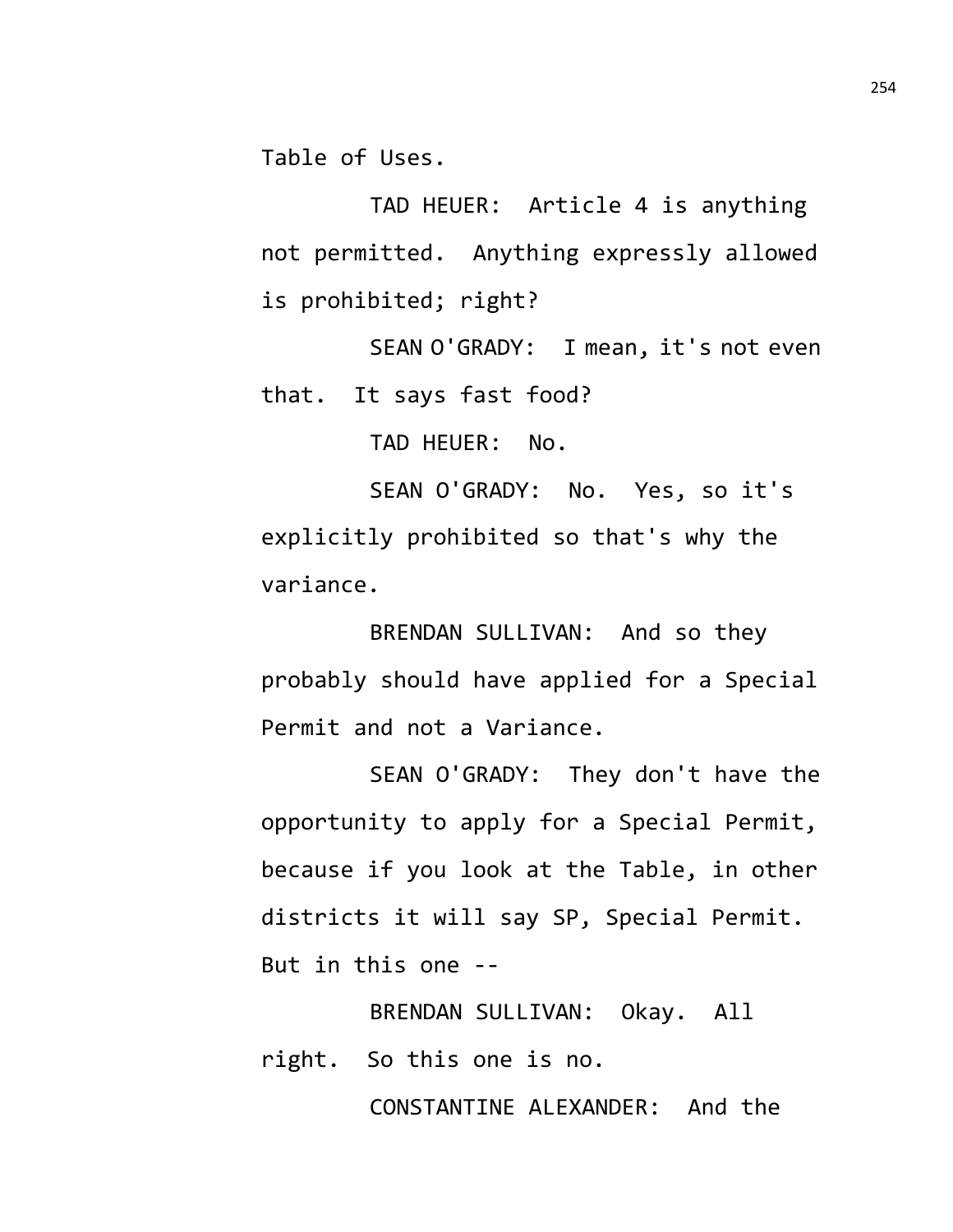fact of the matter is is that what they're really seeking is a Variance to use the land for purposes of a conducting a fast order food establishment. And, therefore, I think because it's a use the land for that purpose, I don't think we can put a condition on it that says only this person can use the land for that. But as I said before, let's do it. And if anybody wants to do it, let's see what happens.

TAD HEUER: Than the alternative limitation you do is certainly do a time limitation. It could be limited to five years.

CONSTANTINE ALEXANDER: You could do it for time. But that applies to anybody who owns the land or uses the land for that period of time.

TAD HEUER: Certainly. And as long as you make it short enough then you've essentially wired it within a rough period of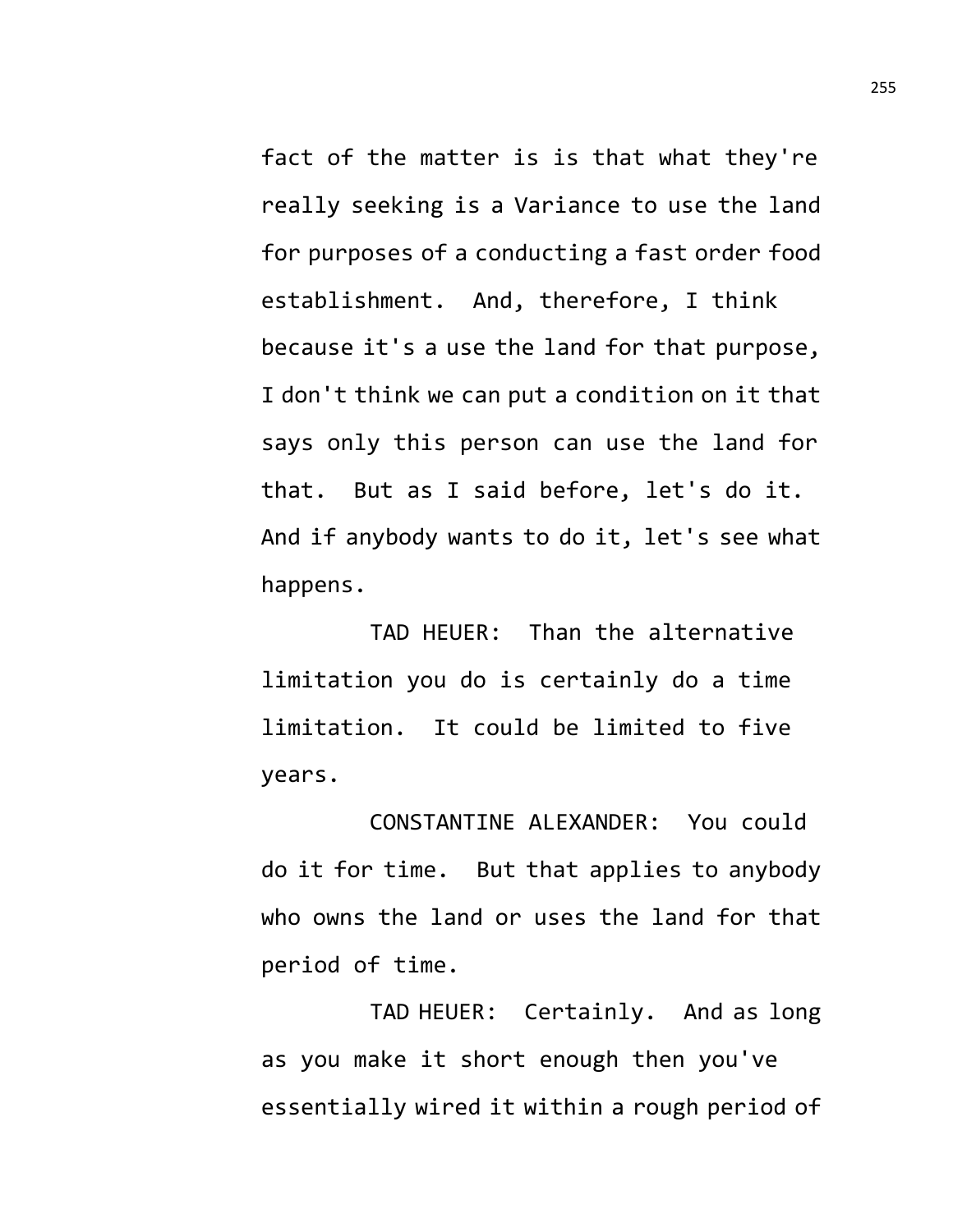time to --

ATTORNEY FRANK FRISOLI: Mr. Chairman, may I respond to that? TAD HEUER: Sure.

ATTORNEY FRANK FRISOLI: We would certainly prefer to have the restriction be on the continued operation by the present operator rather than time, because he envisions being there a number of years. He's been moderately successful. He thinks he's going to make it more successful, and he runs a good operation. I would also point out that irrespective of whether some court may sustain that restriction, anybody purchasing the place is highly likely to come back to the Board based on the restriction and challenge it. I mean, it seems kind of silly. As an attorney I would never advise somebody to go and say well, that's not enforceable, just go do it. You want to being a good citizen in the city. You want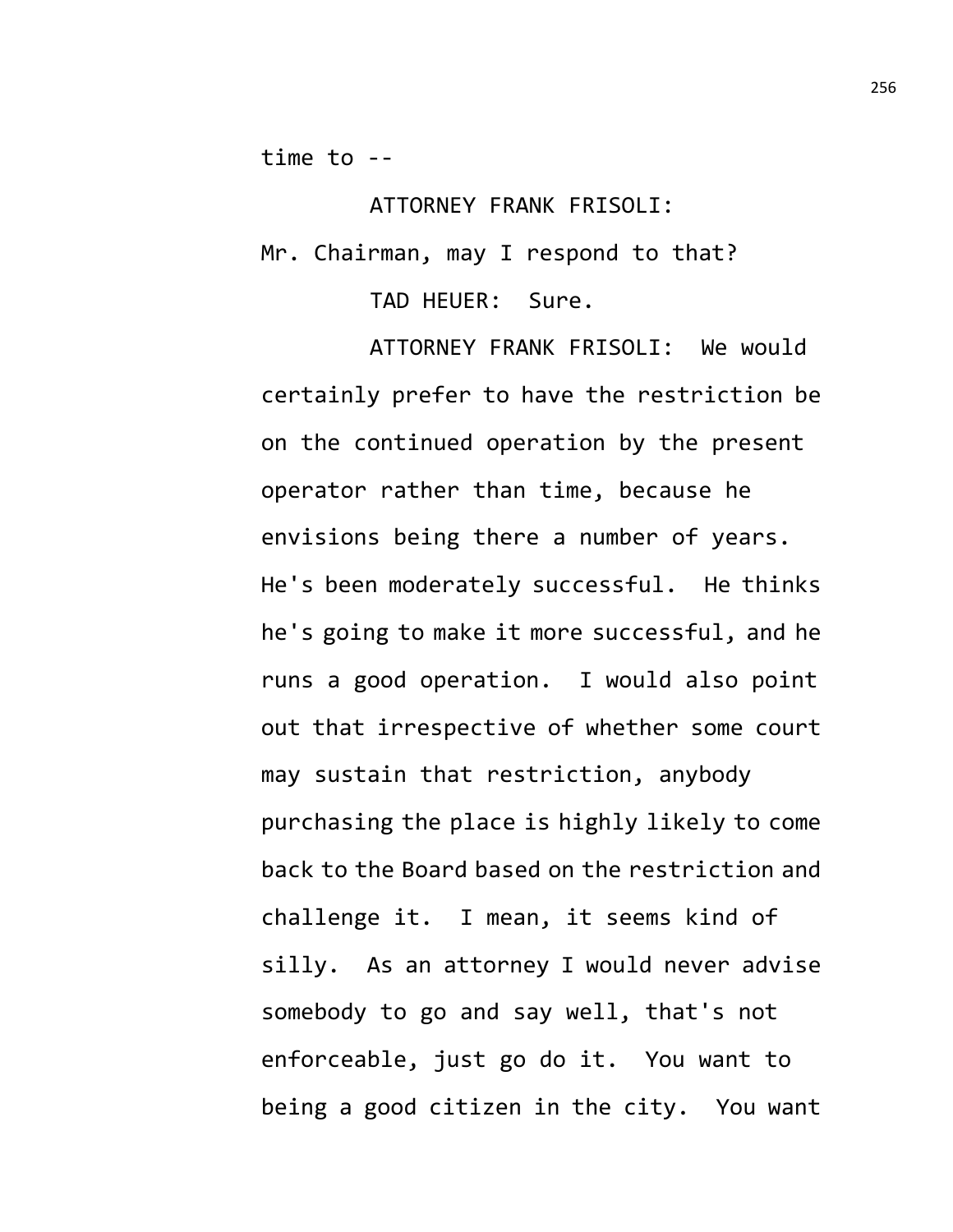to run a business. You've got to come back to the Board and apply. The issue is largely going to be if the operation has been successful, the issue is going to be your qualifications to continue it. So I would just like to note that we have no objection as to the restriction based upon his continued operation.

TAD HEUER: And nor do I. I actually like to be able to do that. My only question is whether I can by law.

SEAN O'GRADY: Five attorneys at the table.

BRENDAN SULLIVAN: It's one of those things that falls into no man's land, really. It's almost we should apply the criteria for a permit for fast food order.

SEAN O'GRADY: I think that you can. TAD HEUER: Well, my further point --

SEAN O'GRADY: You still have to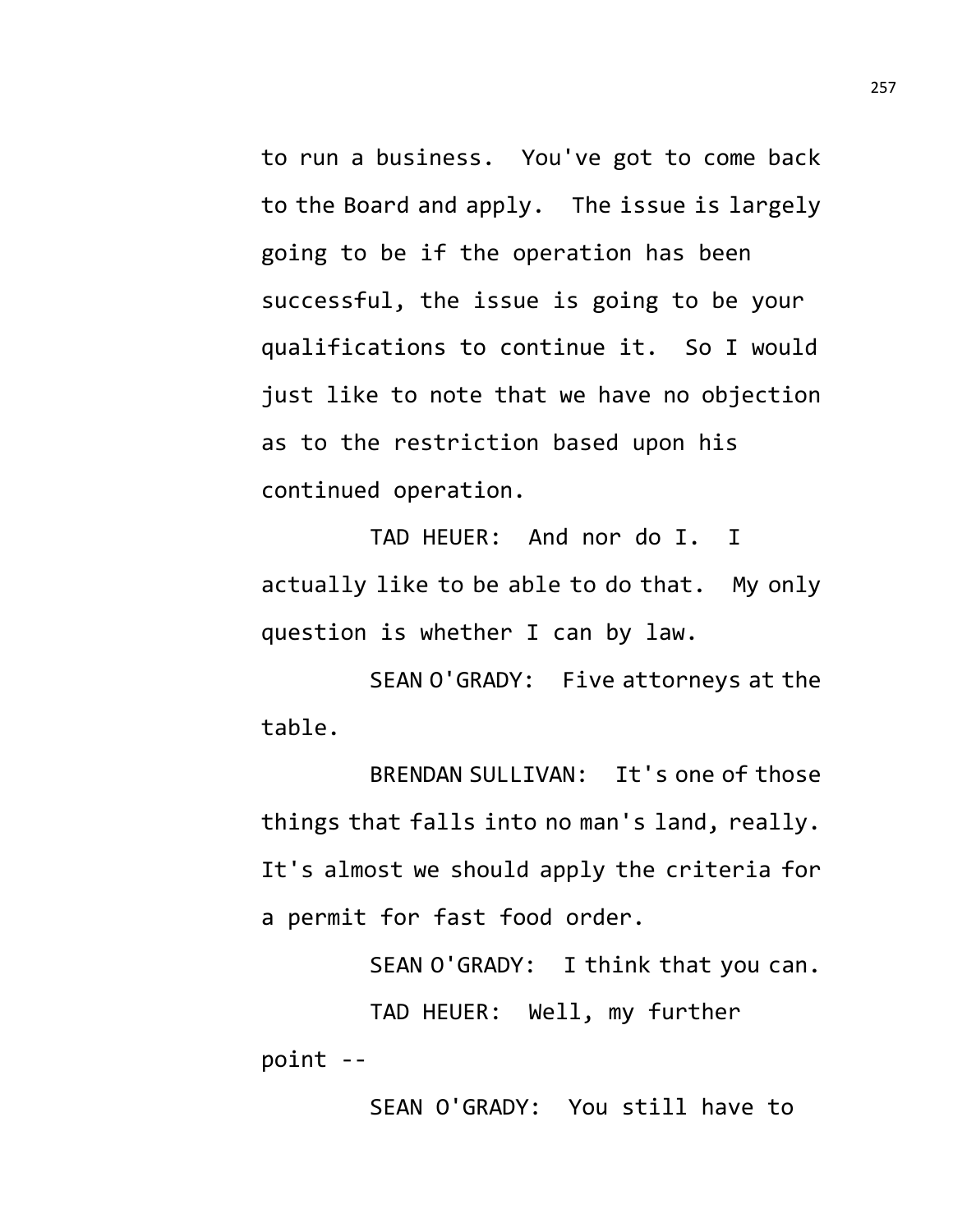find a hardship.

TAD HEUER: Right. And my further point is since this is a Variance and not a Special Permit, I'm probably going to vote against it for the same reasons that I've always have. Not because I don't agree that it's going to be a great use. I'm not sure that legally there's a hardship ancillary that we had an on Mass. Ave. with the pizza joint moving from wherever it was on Mass. Ave. four doors down to a zoning district where it was not allowed by right. So, but that's just me.

BRENDAN SULLIVAN: All right. Let me work my way through this.

Let me make a motion to grant the relief requested for -- to allow the Petitioner to operate a fast food order element to the existing structure use at 820 Memorial Drive as per the application and the plans, diagrams contained therein.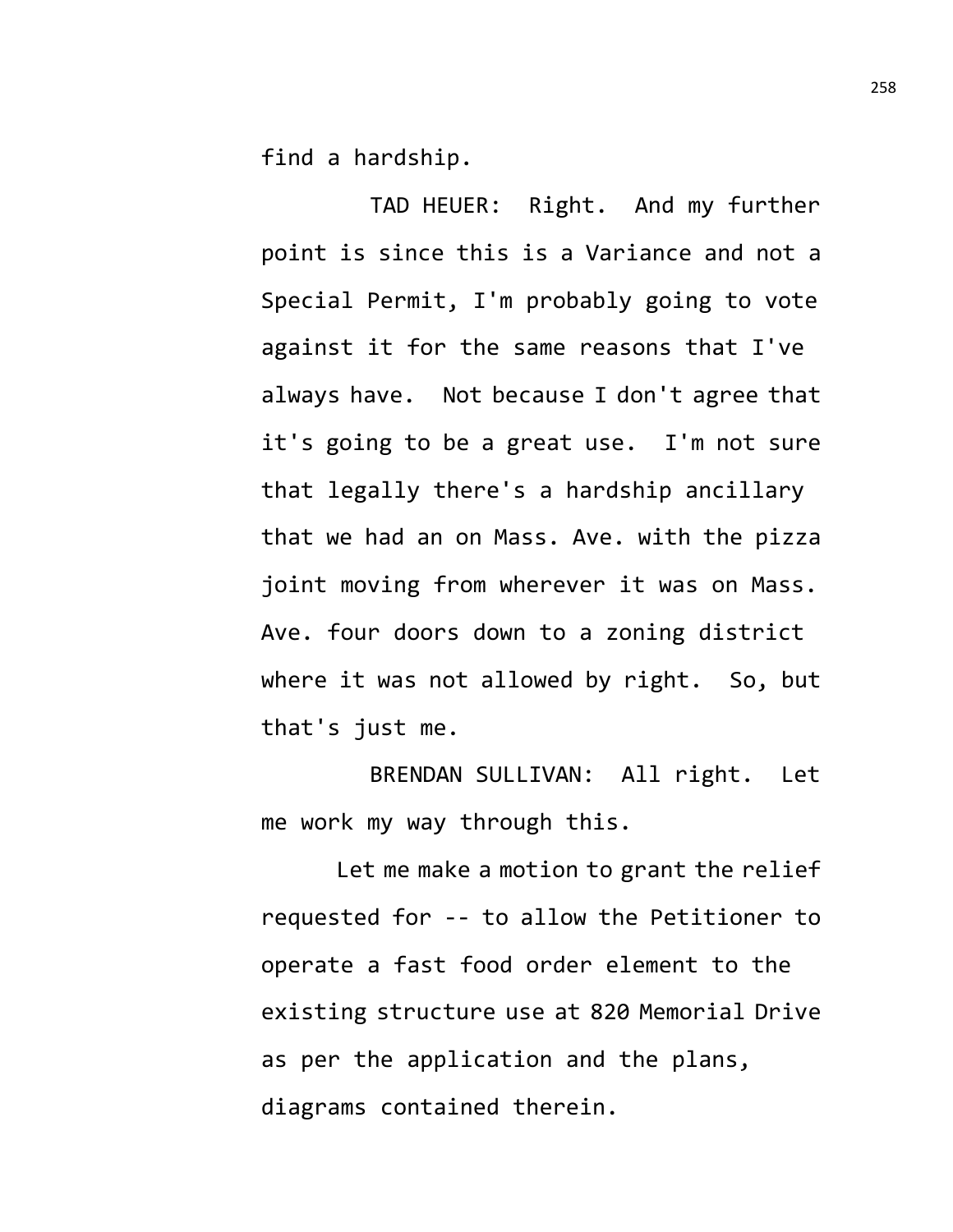Is there going to be any additional signage at all?

ALAN MEDNICK: No. We're not going to have anything, you know.

BRENDAN SULLIVAN: So there's no signage at all? Okay.

ATTORNEY FRANK FRISOLI: There will be the interior postings of the products available.

BRENDAN SULLIVAN: No exterior? ATTORNEY FRANK FRISOLI: No exterior signage.

BRENDAN SULLIVAN: Okay.

A literal enforcement of the provisions of the Ordinance would involve a substantial hardship to the Petitioner because it would severely limit him from providing to the community a fresh food element to the business which now serves packaged foods.

Petitioner will incur a financial hardship if he cannot properly and adequately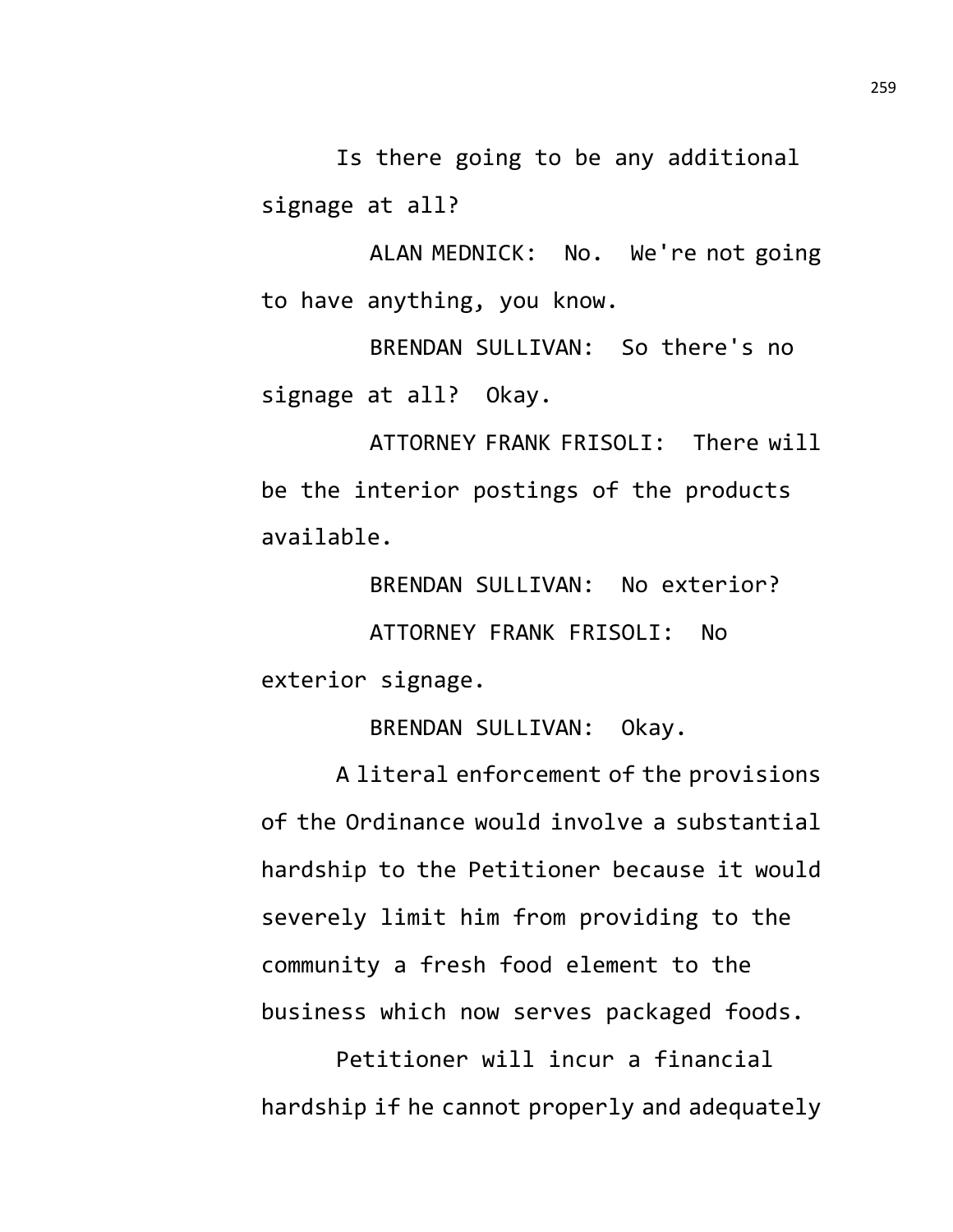use the premises to prepare such food, and to meet the requests and the needs of the expanding community.

The hardship is owing to the fact that the particular request, use of fast food, is not permitted in the zone, and as such, any introduction of this element would require some relief from this Board.

The Board finds that desirable relief may be granted without substantial detriment to the public good.

And the Board would notice the letters of support from the Chamber of Commerce and the petition signed by 100 plus customer to provide this particular type of fresh food element.

Relief may be granted without nullifying or substantially derogating from the intent or purpose of the Ordinance.

The Board finds that there will not be any adverse impact on the surrounding use.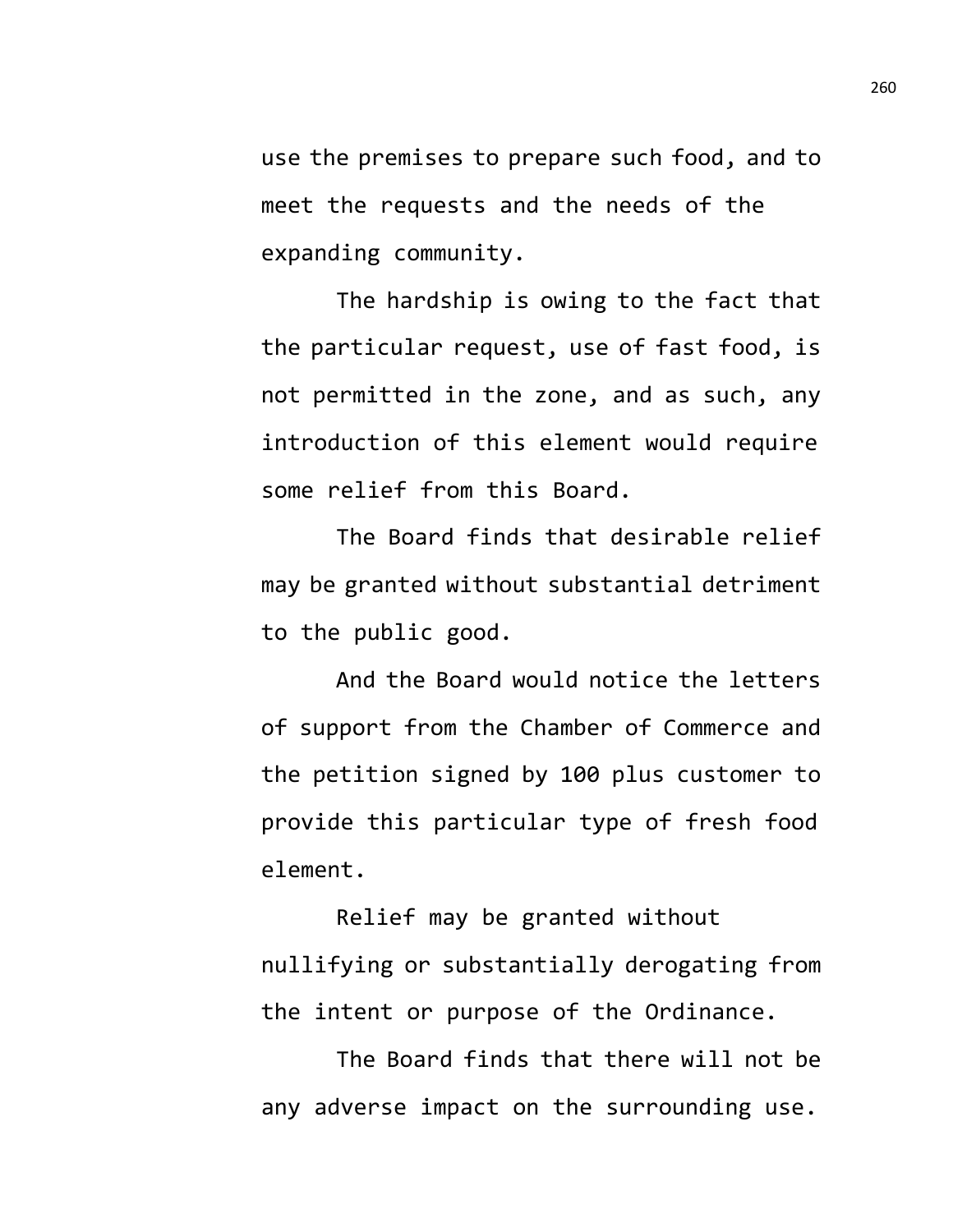And will not be any increase in traffic generated.

The Board finds that -- you want to walk through the fast food?

That the operation shall not create traffic problems. There will not be any reduction to the available parking. It will not threaten the public safety on the streets or the sidewalk. And will not encourage or produce double parking on the adjacent public streets because it's just not feasible to do that on a major thoroughfare.

The Board finds that the physical design of the establishment will not change an asset is compatible with the and sensitive to the visual and physical characteristics of other buildings, public spaces at this particular location.

The Board finds that the establishment does fulfill a feed for such a service in the neighborhood.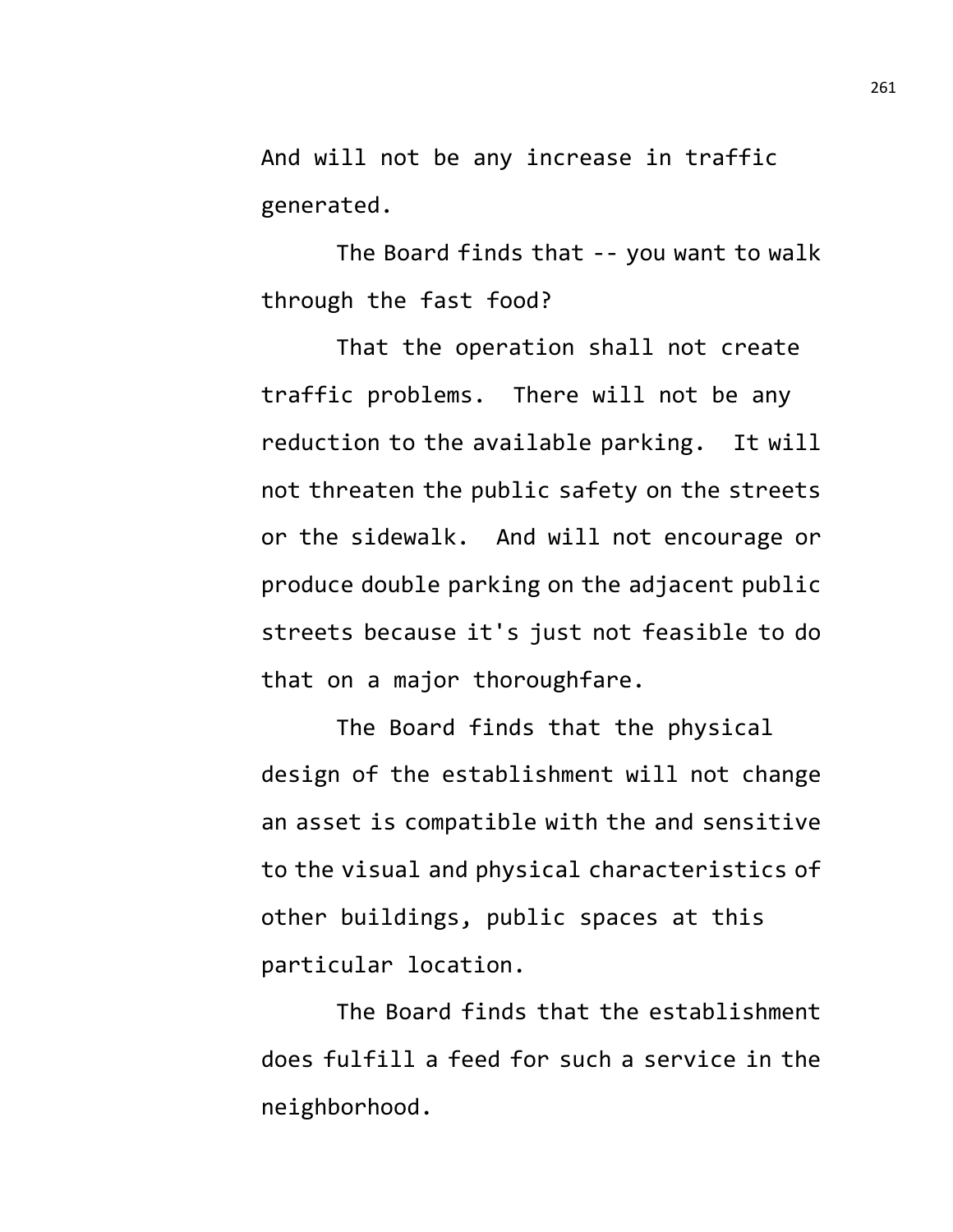And that the Board finds and the presentation of the petitioner states that they will attract patrons primarily from walk-in trade from the adjoining apartment complex, walkers along the river way and also from the adjacent businesses as opposed to someone driving to this location to partake of this added feature.

The Board finds that the establishment shall utilize biodegradable materials.

If you're going to package things.

And that also you shall provide convenient, suitable, and well marked waste receptacles outside that they can dispose of.

And that the establishment complies with all state and local requirements.

And that the Board would also impose as another condition, that this variance is being issued to the Petitioner, and that any change of ownership of the premise or the operation of the fast food element would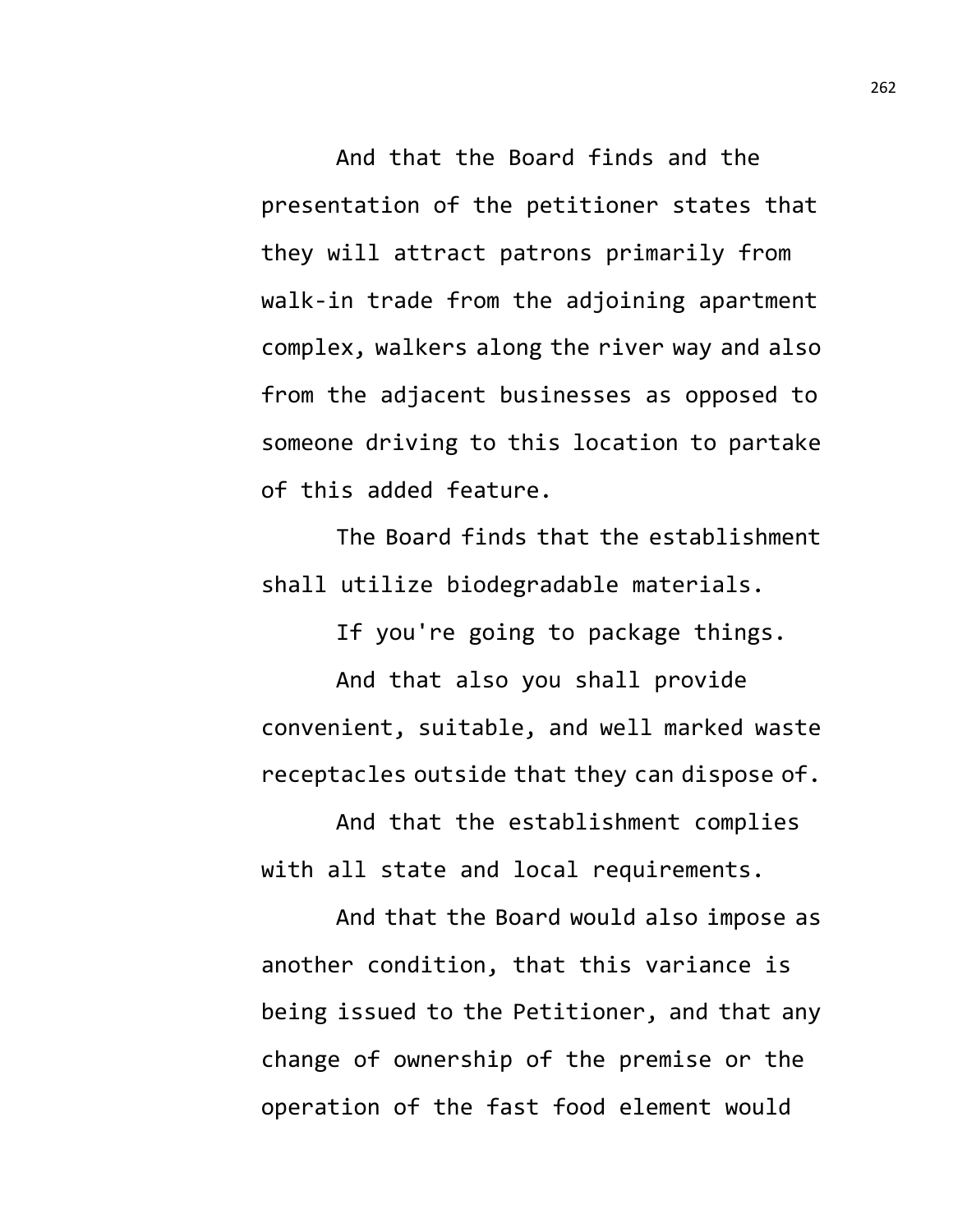require --

SEAN O'GRADY: Brendan, I'm sorry. BRENDAN SULLIVAN: Yes.

SEAN O'GRADY: You can't say change in ownership of the premises. That's the one thing we can't do. So it would be operator of operation.

BRENDAN SULLIVAN: Operation of the fast food element. Any change in the ownership or operation of --

SEAN O'GRADY: Just the operation. BRENDAN SULLIVAN: The operation. SEAN O'GRADY: Nothing about ownership.

BRENDAN SULLIVAN: All right.

So that any change to the operation of the fast food element of which this permit is being granted, changes would require another application from this Board for relief.

CONSTANTINE ALEXANDER: Don't go there.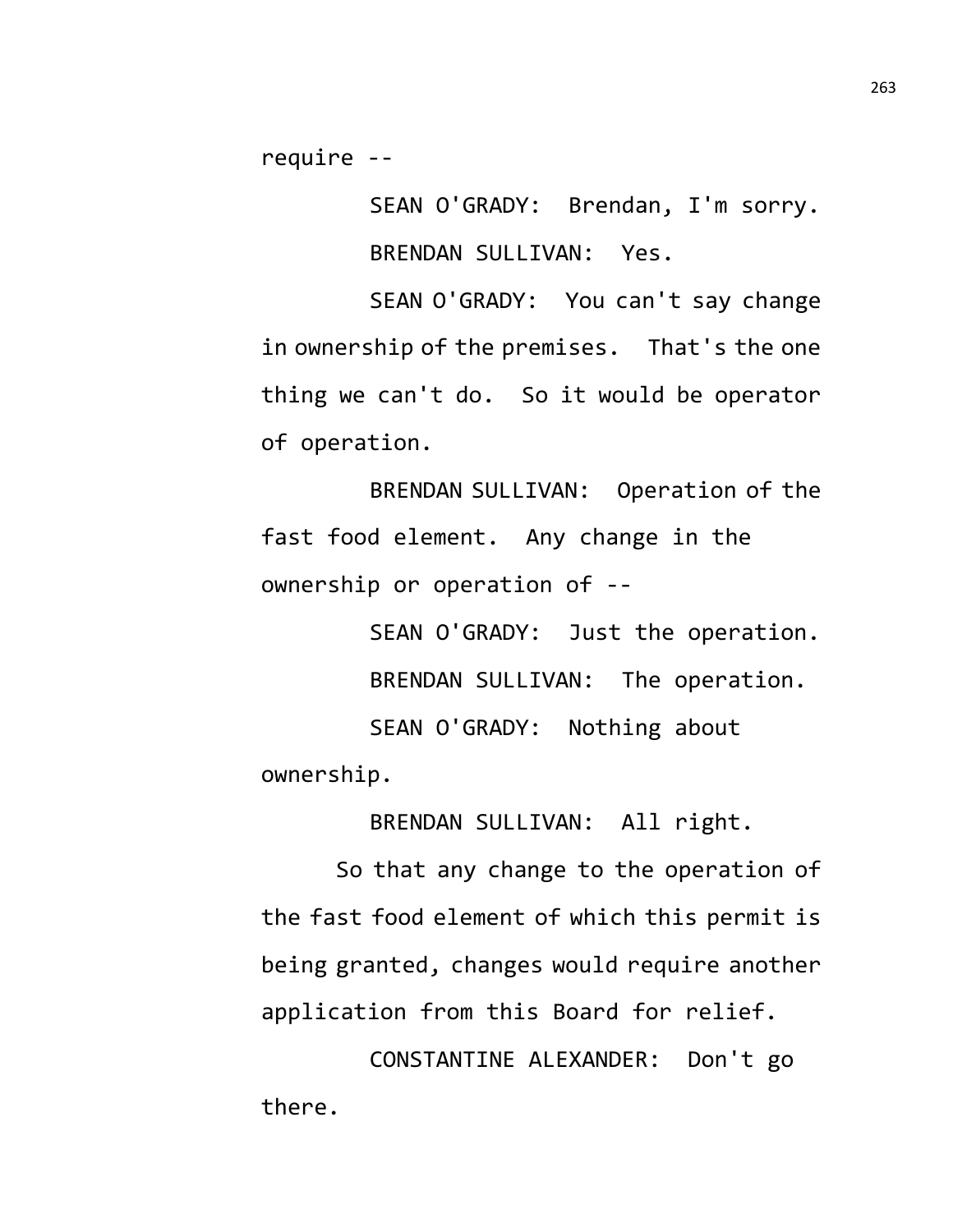TAD HEUER: Really? Mahmood and I were just discussing whether we've just created a profit-a-prendre.

CONSTANTINE ALEXANDER: A what?

TAD HEUER: A profit-a-prende in sandwiches. You have a personal interest tied to the property. Essentially like you have a mining personal interest, you have a personal interest in something tide to the profiting property. As Mahmood has just pointed out, essentially what we would be granting is that if the ownership of the property were sold, they could still operate a fast food establishment as long as Mr. Mednick himself did it.

CONSTANTINE ALEXANDER: I don't know why we're twisting ourselves in knots over the fact of continued operation or operation by this gentleman. Why don't we just grant a Variance for a fast food enterprise, subject to whatever conditions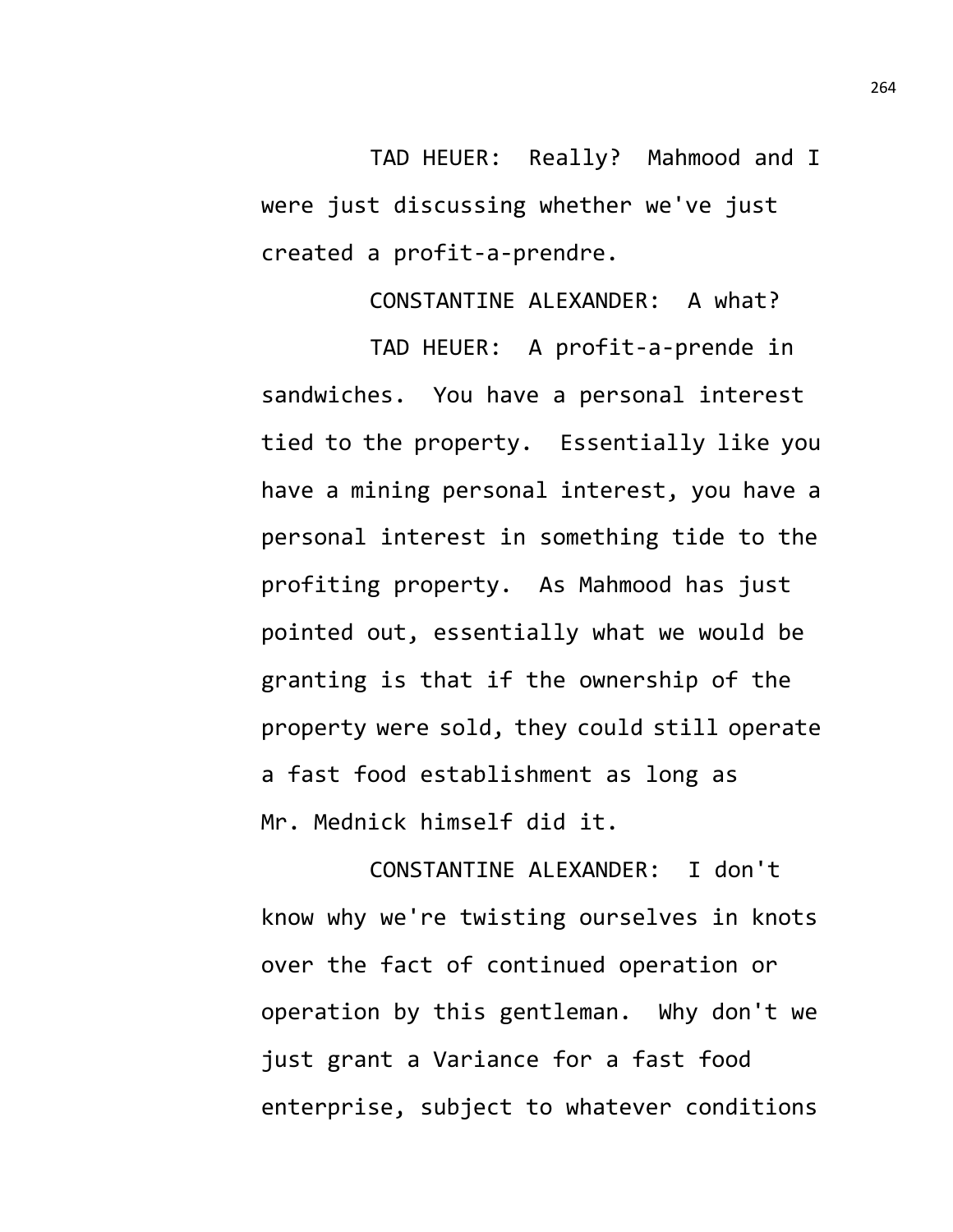you want to approve.

BRENDAN SULLIVAN: Well, because I wouldn't want to see a Subway sign go up there.

CONSTANTINE ALEXANDER: Well, you know, I don't think you mean just a Subway. You don't want to see a different fast food establishment. We can't discriminate --

BRENDAN SULLIVAN: Right. It has nothing to do with chains.

TAD HEUER: We want every any new chain owner to come before us and provide their reasoning afresh as why --

BRENDAN SULLIVAN: I think this is a local businessman providing services to the customers that he knows and we're granting him the ability to do that to his customer base. Whereas, another operator would not be probably locally run and attune to the needs and wishes of the community. That's where I'm coming from.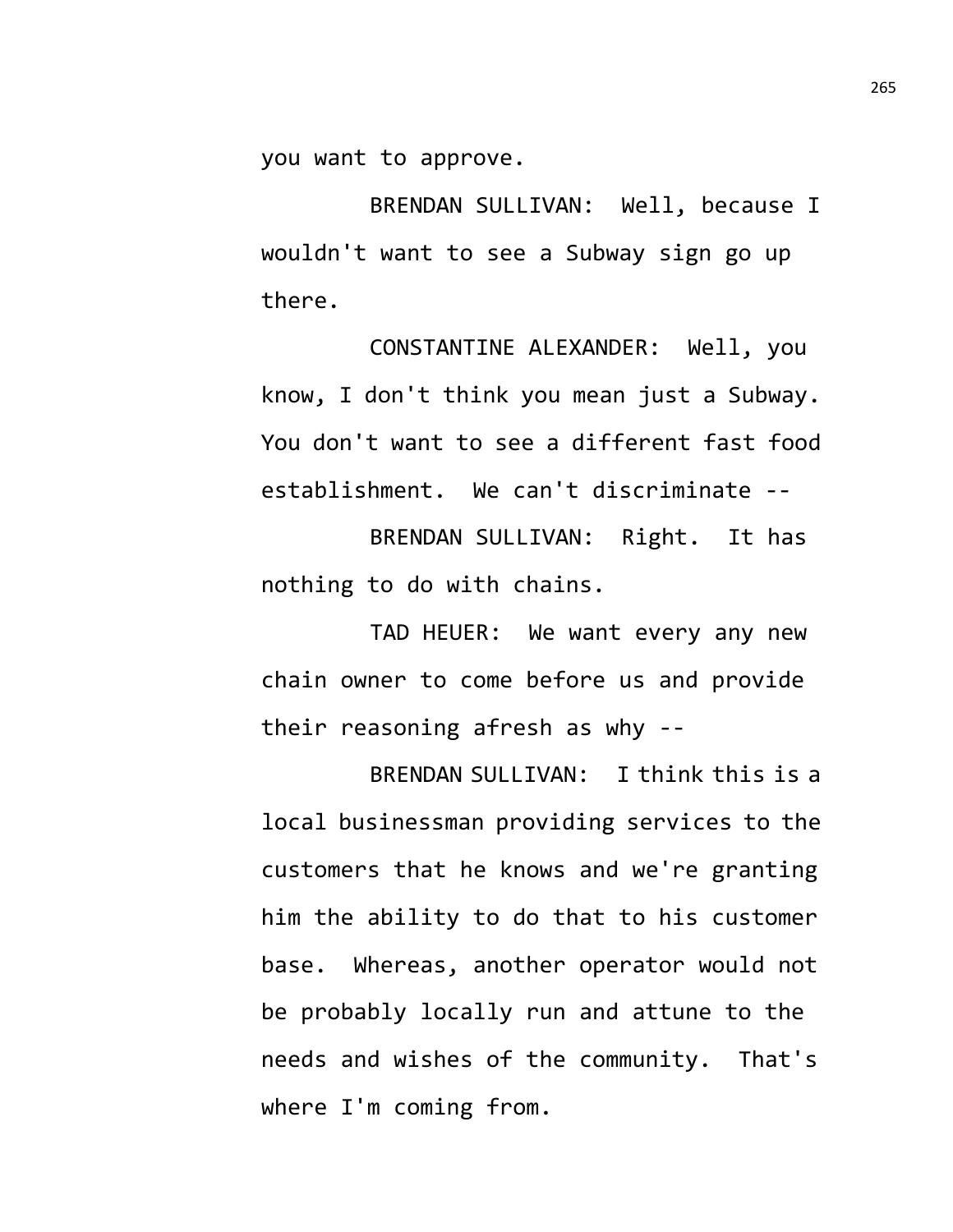CONSTANTINE ALEXANDER: I know.

The fact of the matter this local operator could do the worse job in the world and some national chain comes in and operates and exemplary operation. I think we're trying to be too controlling.

BRENDAN SULLIVAN: I think the marketplace will dictate that.

CONSTANTINE ALEXANDER: Well, then why put the condition in at all then? I mean why -- that's fine, I'll go whichever way you want, but I think we're just going too far. BRENDAN SULLIVAN: If somebody else

comes in --

CONSTANTINE ALEXANDER: I'll support it.

TAD HEUER: In which case I think you give a time limit.

MAHMOOD FIROUZBAKHT: I think, I mean, I've thought through it and discussed it a little bit more, I think our tying it to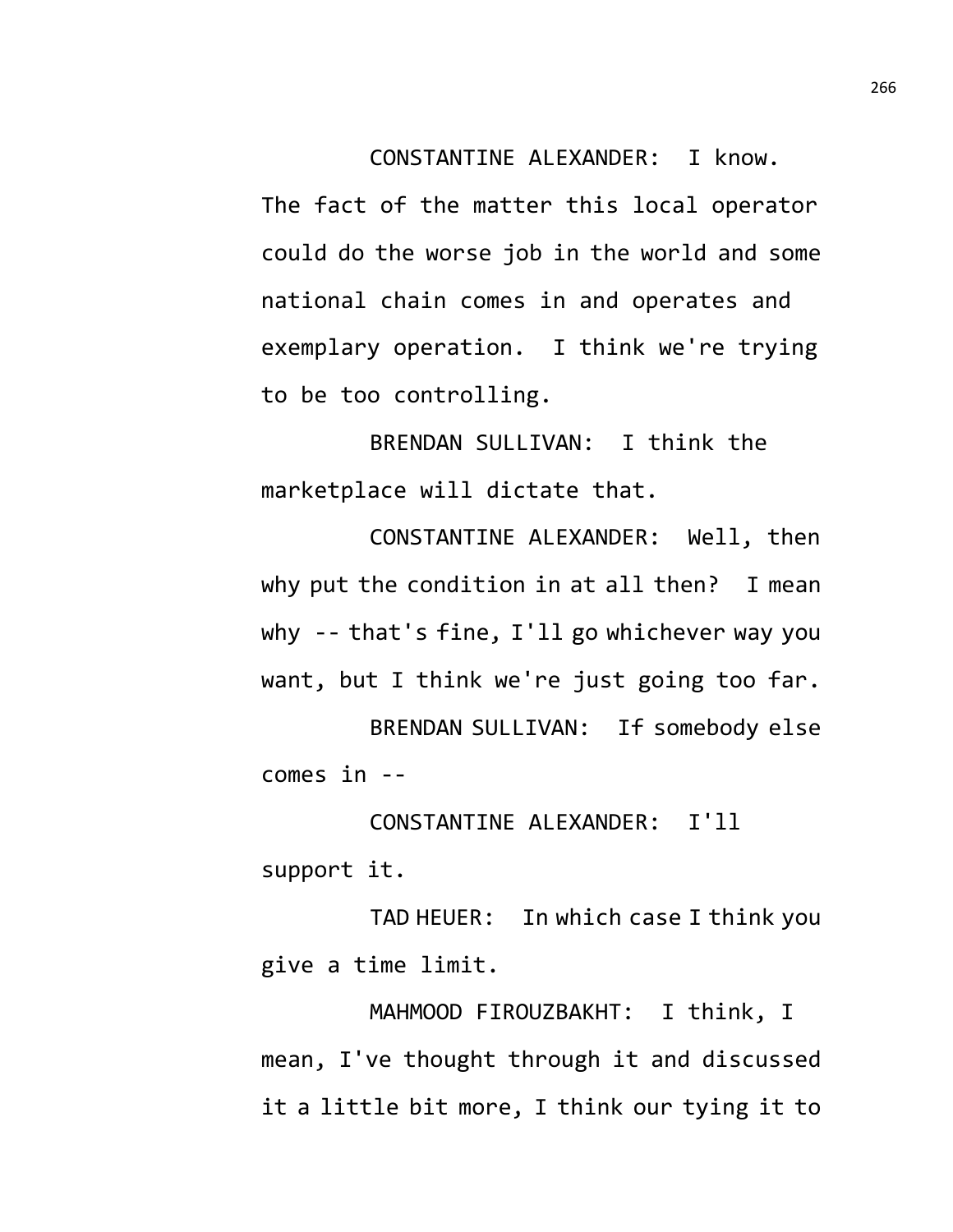the operator, I don't think it's the cleanest legal approach.

CONSTANTINE ALEXANDER: It isn't. MAHMOOD FIROUZBAKHT: Tying it to a time limit is probably more appropriate and would give us the opportunity to, you know. I mean, I'm actually -- I'm actually okay leaving it open ended. And to the extent that a Subway comes in -- I mean, if they need signage and they come back to us for approval on signage, well then that's a different story. But to the extent that that outfit is a Subway and they operate a good, you know, a store, a sandwich shop in there, I'm actually okay with that. Totally different location. Totally different location. This location, I think, is appropriate for that kind of -- this kind of a -- what you're proposing. Frankly, I don't really care if it's you or if it's Subway.

CONSTANTINE ALEXANDER: That's how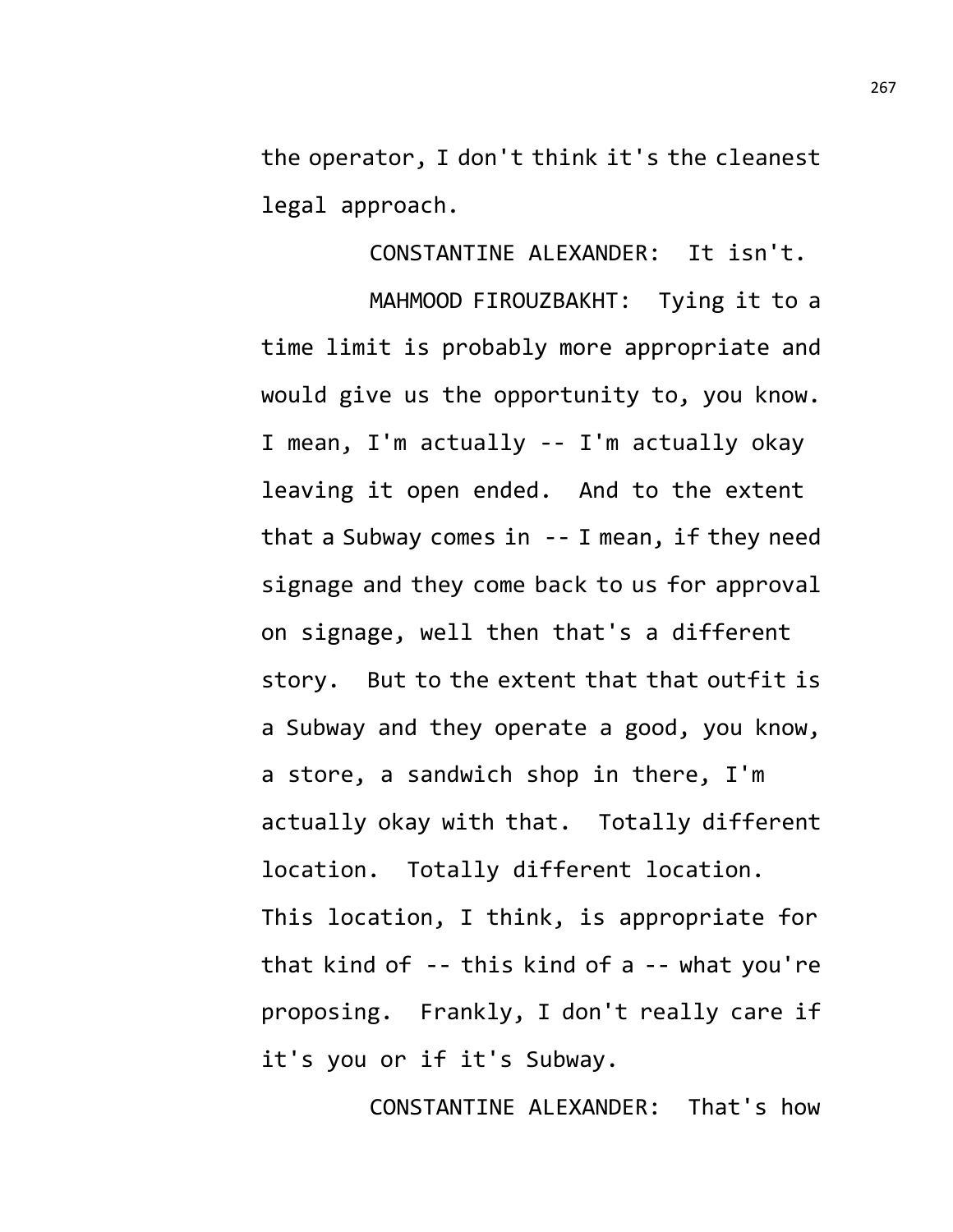I feel.

MAHMOOD FIROUZBAKHT: But if Subway is going to put a big sign outside that's lit and going to generate traffic, then I think it would be, you know, a concern. I think at that point, you know, we'd have to look at some traffic conditions.

BRENDAN SULLIVAN: All right. So how do we get it --

TAD HEUER: Five years.

MAHMOOD FIROUZBAKHT: I think five years is a fair -- that's a fair --

BRENDAN SULLIVAN: All right. So we will strike the ownership of the fast food element in the premise and instead grant the Variance for the operation and limit it to five years.

ATTORNEY FRANK FRISOLI: Thank you. BRENDAN SULLIVAN: Okay. On the motion to grant --

THOMAS SCOTT: And at the end of five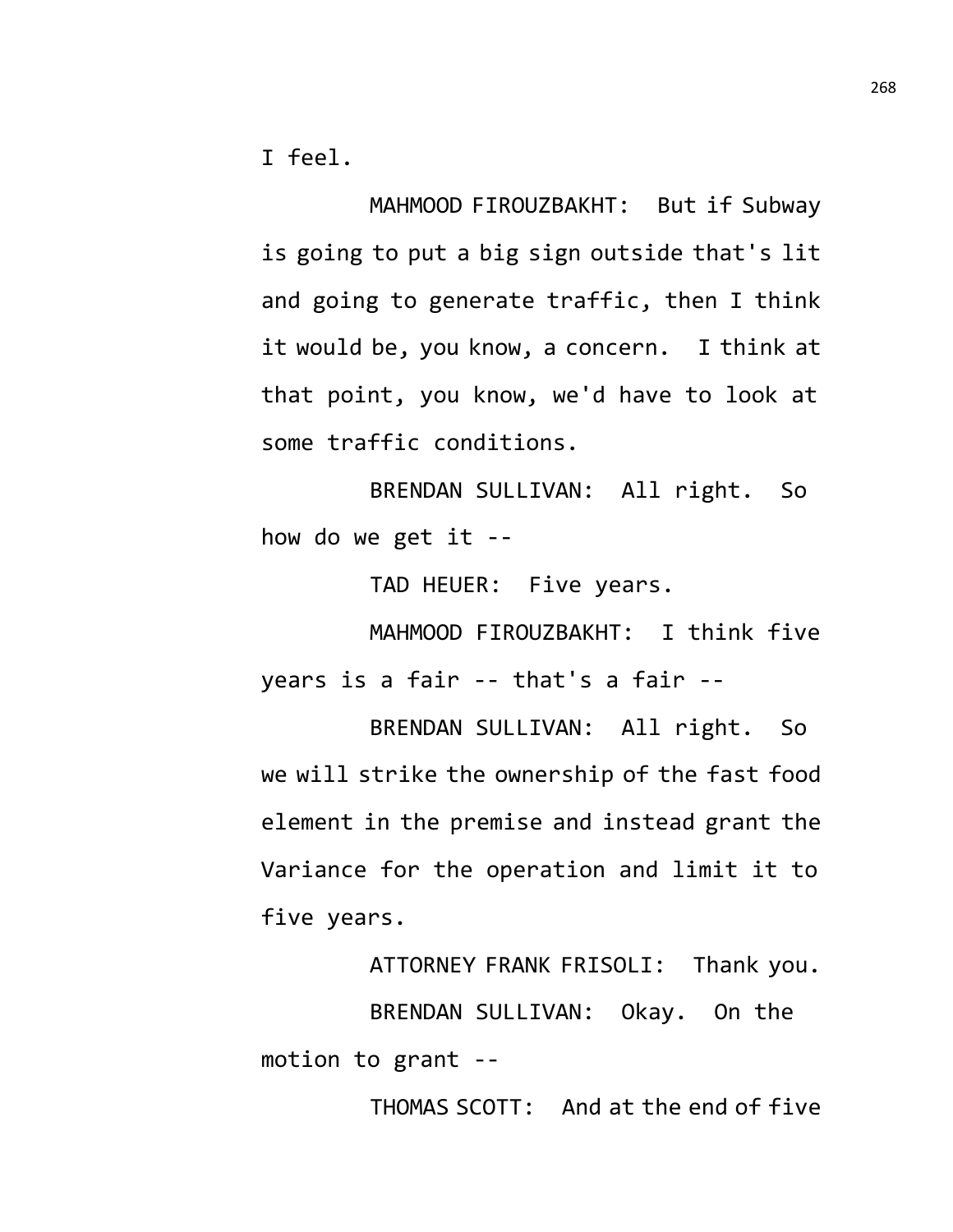years if it's doing well, you just come back before us.

CONSTANTINE ALEXANDER: We'll see you in five years.

BRENDAN SULLIVAN: On the, motion then, to grant the Variance, all in favor. (Show of hands.)

BRENDAN SULLIVAN: Four in favor.

(Sullivan, Alexander, Scott,

Firouzbakht.)

BRENDAN SULLIVAN: One objecting. (Heuer.)

ATTORNEY FRANK FRISOLI: I just want to comment, as a lifelong resident in Cambridge, I grew up here and my family, I want to thank all of you for the public service you give. The City is much more valuable because of it. We need people like you to spend these late hours. This is nothing compared to some of the things I've seen years ago.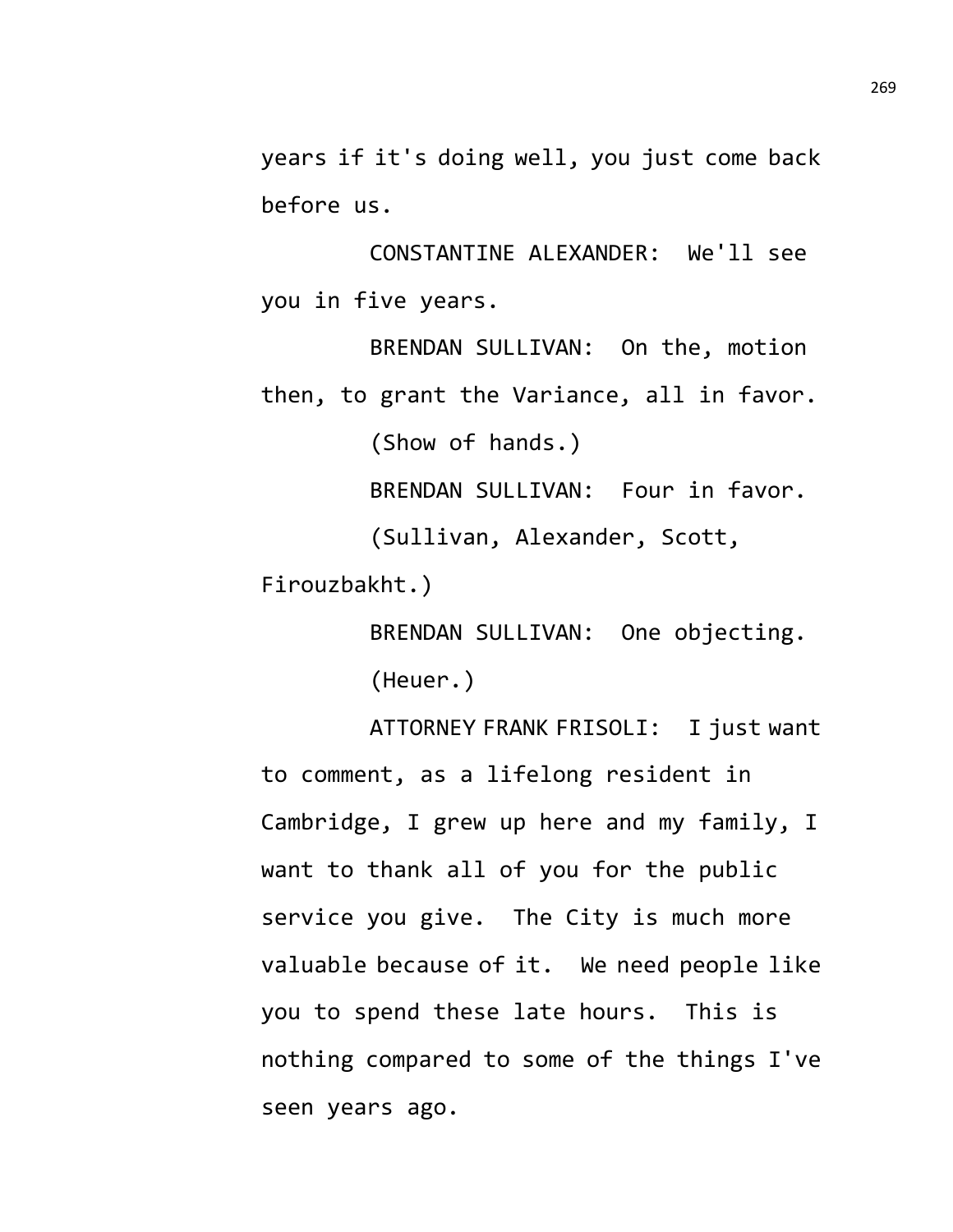TAD HEUER: We're getting out of here early tonight.

(10:35 p.m.)

(Sitting Members: Brendan Sullivan,

Constantine Alexander, Tad Heuer, Thomas

Scott, Mahmood Firouzbakht.)

BRENDAN SULLIVAN: Let me bring back case No. 10170, 87 Plymouth Street.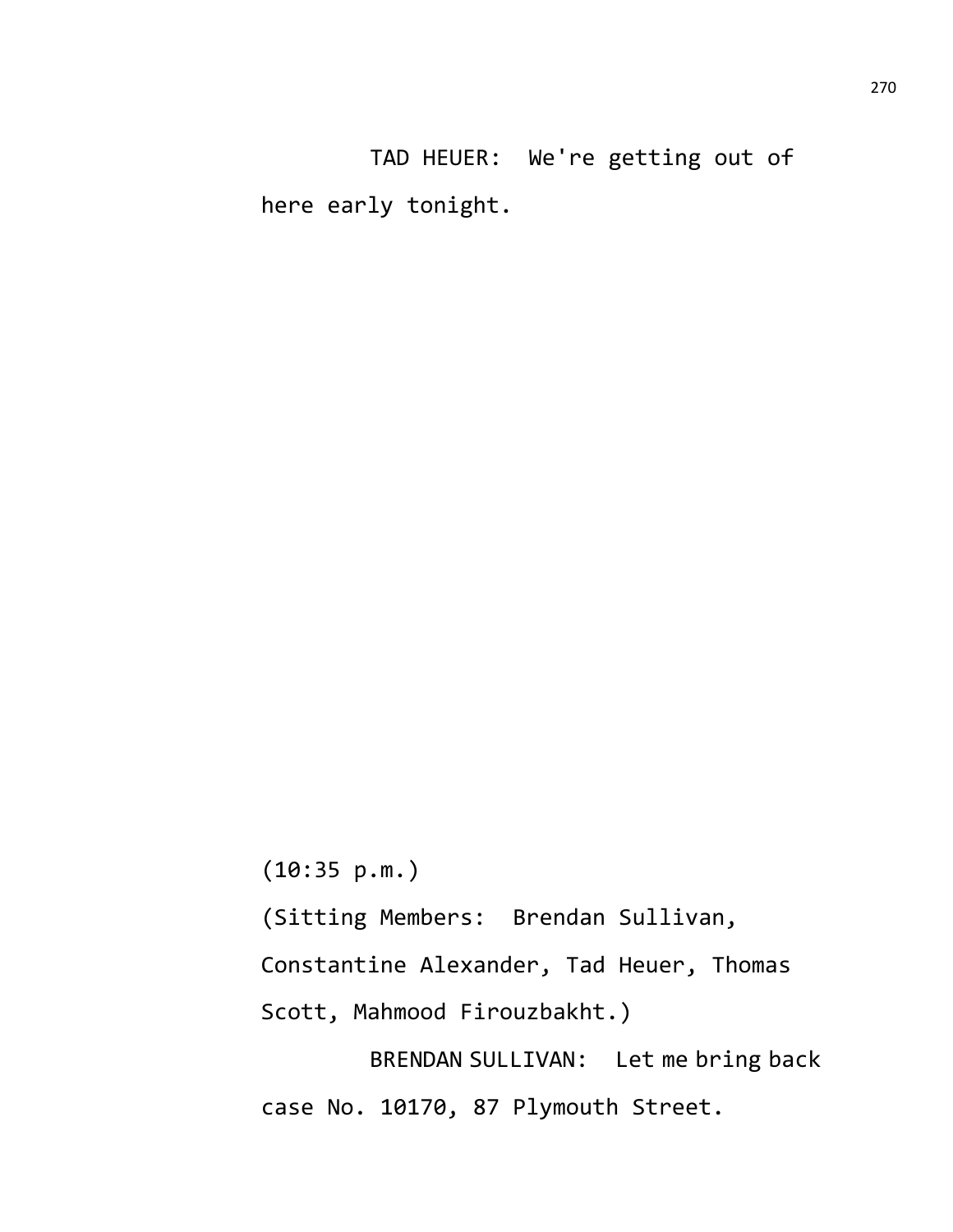And what was the fruits of your discussion?

PAUL KARNATH: Well, I won't speak for Ms. Howk.

BRENDAN SULLIVAN: Yes, do you want to come up and just reintroduce yourself for the record, please, that's all.

BETTY HOWK: My name is Betty Howk, 320 Windsor Street, unit 1. And Paul explained to me what the changes are going to be and I think it looks like a lot of improvement, and it will only enhance the neighborhood so I'm happy to know what's going to be happening.

CONSTANTINE ALEXANDER: Thank you for coming down and taking the time.

BETTY HOWK: My pleasure. I'm fascinated to see how government works. I was on a Zoning Board in a little town in New Hampshire. And so thank you.

BRENDAN SULLIVAN: And the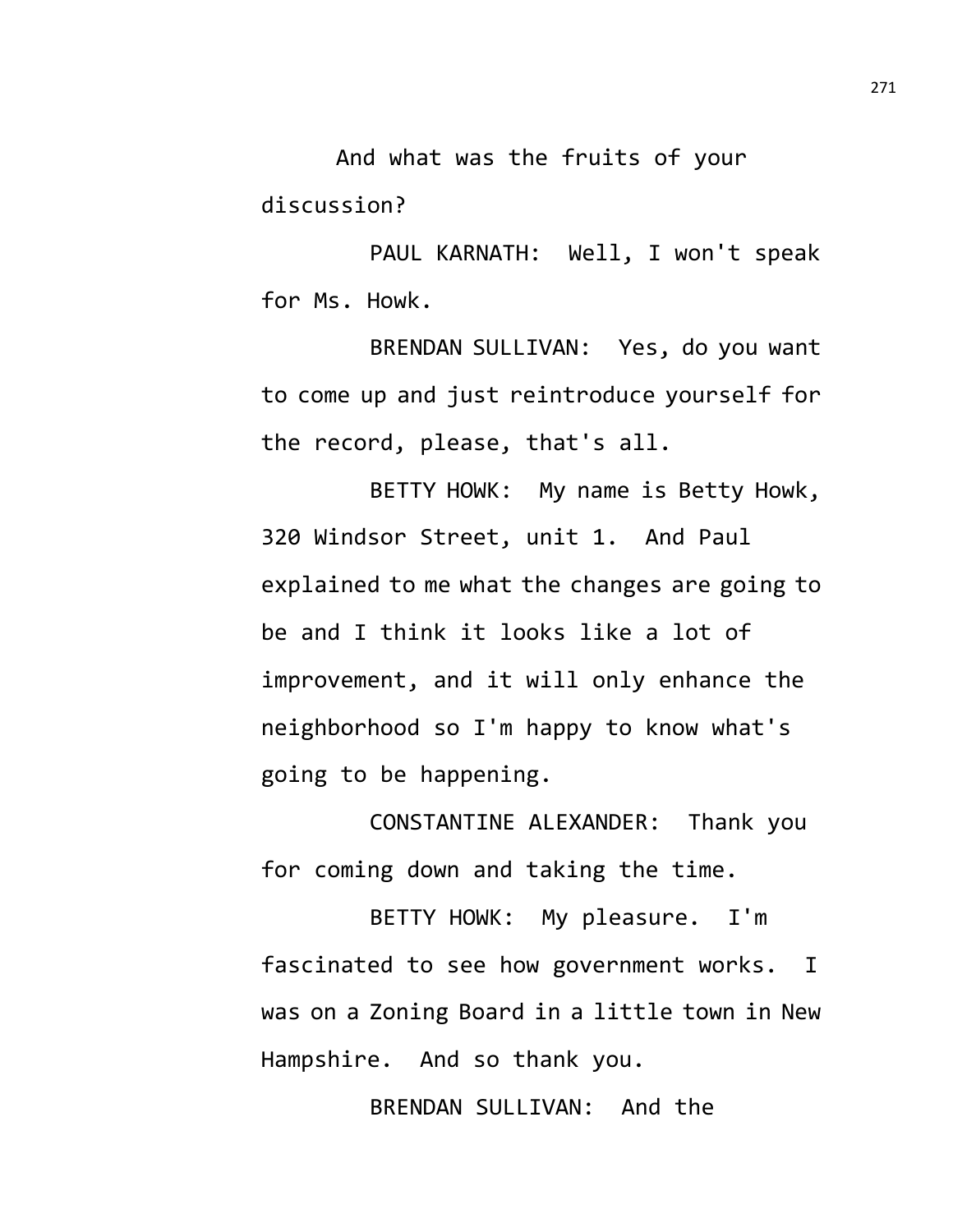comparisons?

BETTY HOWK: Oh, it's just very different. Ours was a rural town.

BRENDAN SULLIVAN: Okay. So, Paul, anything else to add?

Let me open it to public comments.

Anybody here who wishes to speak on the matter 87 Plymouth Street?

(No Response.)

BRENDAN SULLIVAN: I see none.

Nothing to add? It is what it is.

PAUL KARNATH: It is what it is, yeah.

BRENDAN SULLIVAN: Any questions anybody?

Let me make a motion to grant the request. This is what you're going to do? You're not going to change anything?

PAUL KARNATH: Correct.

BRENDAN SULLIVAN: I'll make a motion to grant relief requested to rebuild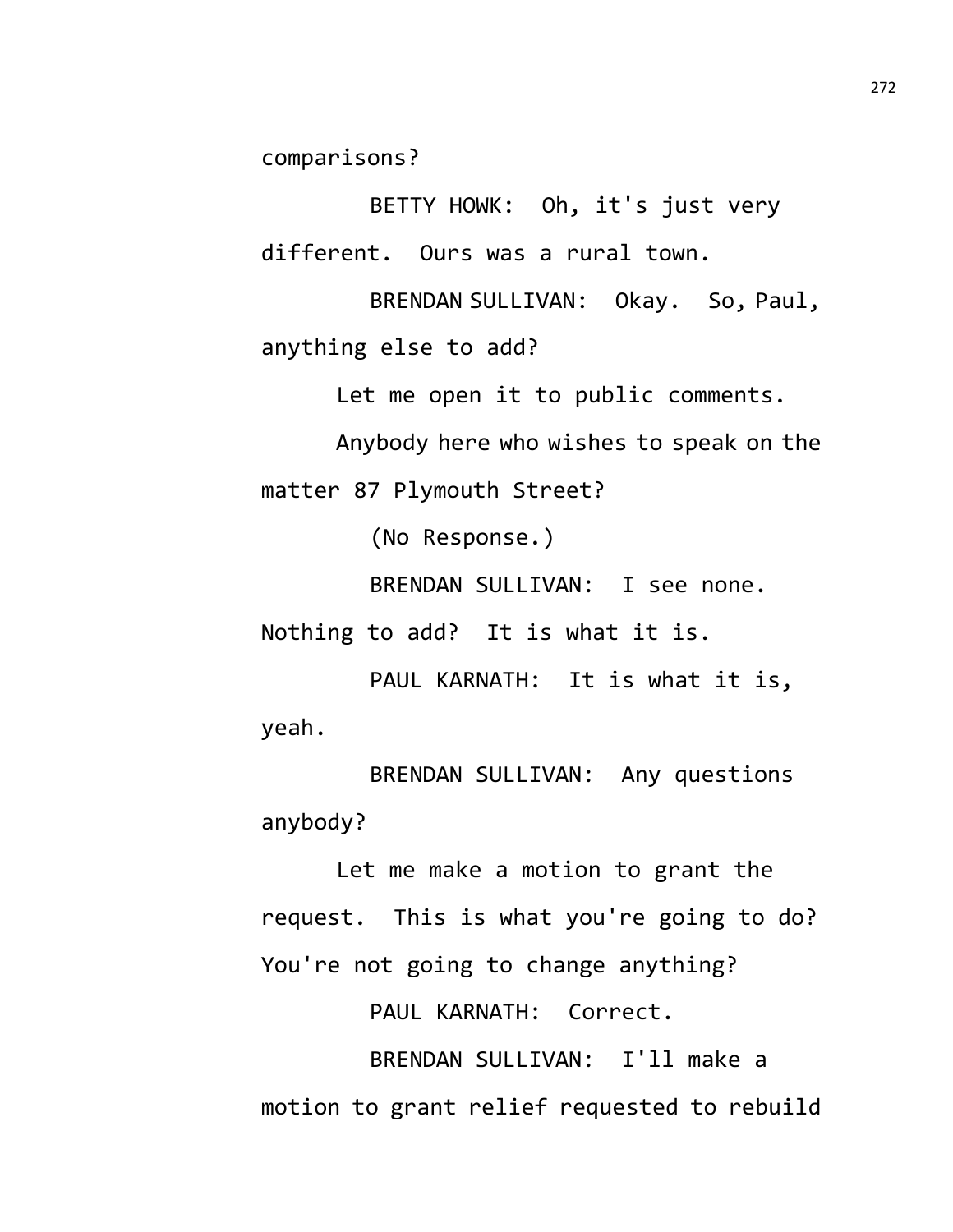the side porch, rebuild the rear mudroom, and replace the bracketed front stoop entrance roof as per the proposal and the plans contained therein, initialed by the Chair.

The Board finds that a literal enforcement of the provisions of the Ordinance would involve a substantial hardship to the Petitioner because it would preclude Petitioner from bringing the old structure back to its original design. One that is a name which is much desirable. The area that is in question is in need of repair and do not conform to the style of the house. And it is the hope of the Petitioner to do this work to restore it to its original grandeur. And because it was built prior to the enactment of Zoning, any work of this nature would require relief from this Board.

The hardship is owing to the fact that the building is non-conforming to size and also to lot size, and that any -- again, work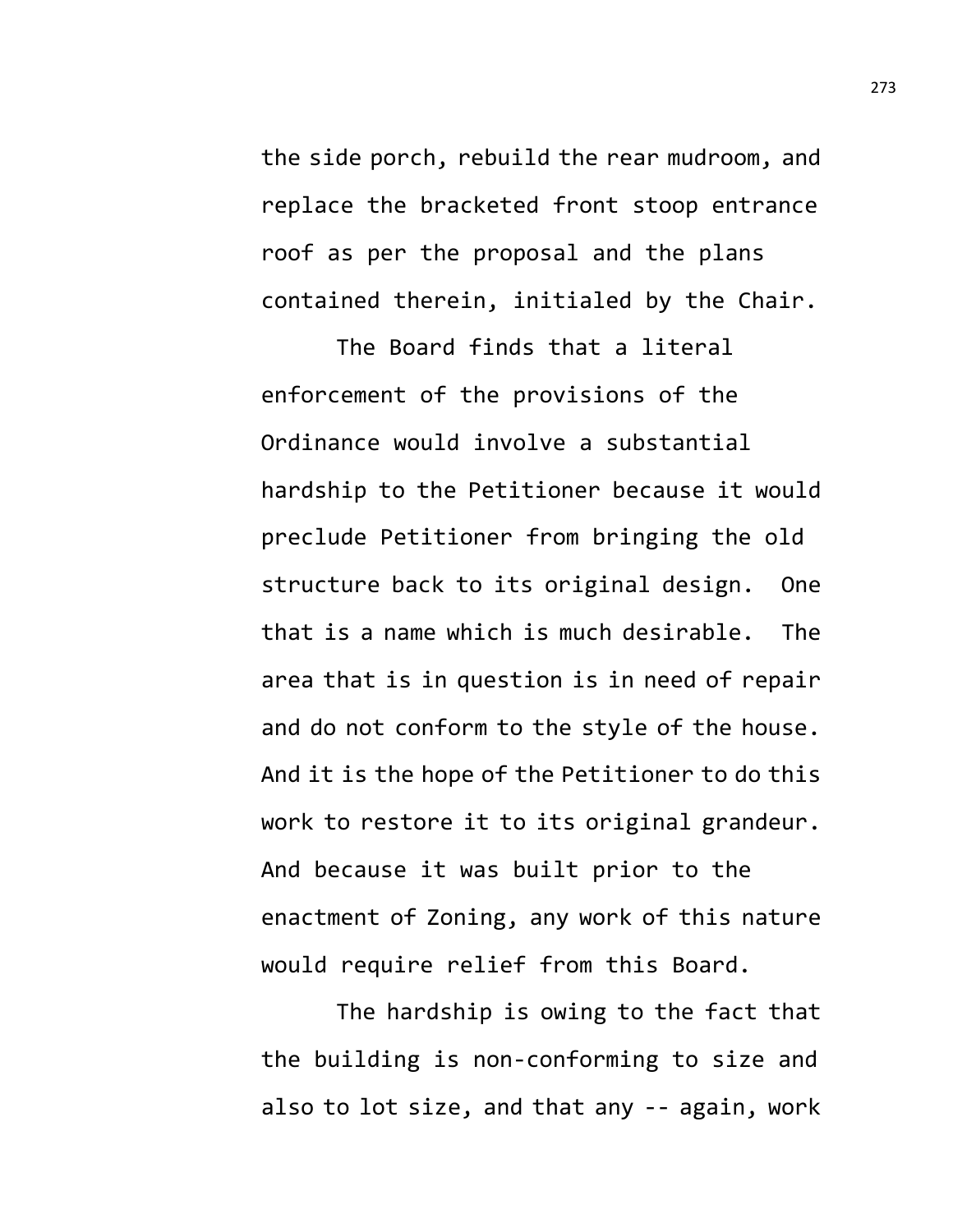would require some relief from this Board.

Desirable relief may be granted without substantial detriment to the public good. And relief may be granted without nullifying or substantially derogating from the intent and purpose of the Ordinance.

On the condition that the work comply with the plans as submitted and initialed by the Chair.

All those in favor of granting.

(Show of hands).

BRENDAN SULLIVAN: Five in favor. PAUL KARNATH: Thank you very much. CONSTANTINE ALEXANDER: Good luck. (Sullivan, Alexander, Heuer, Scott, Firouzbakht.)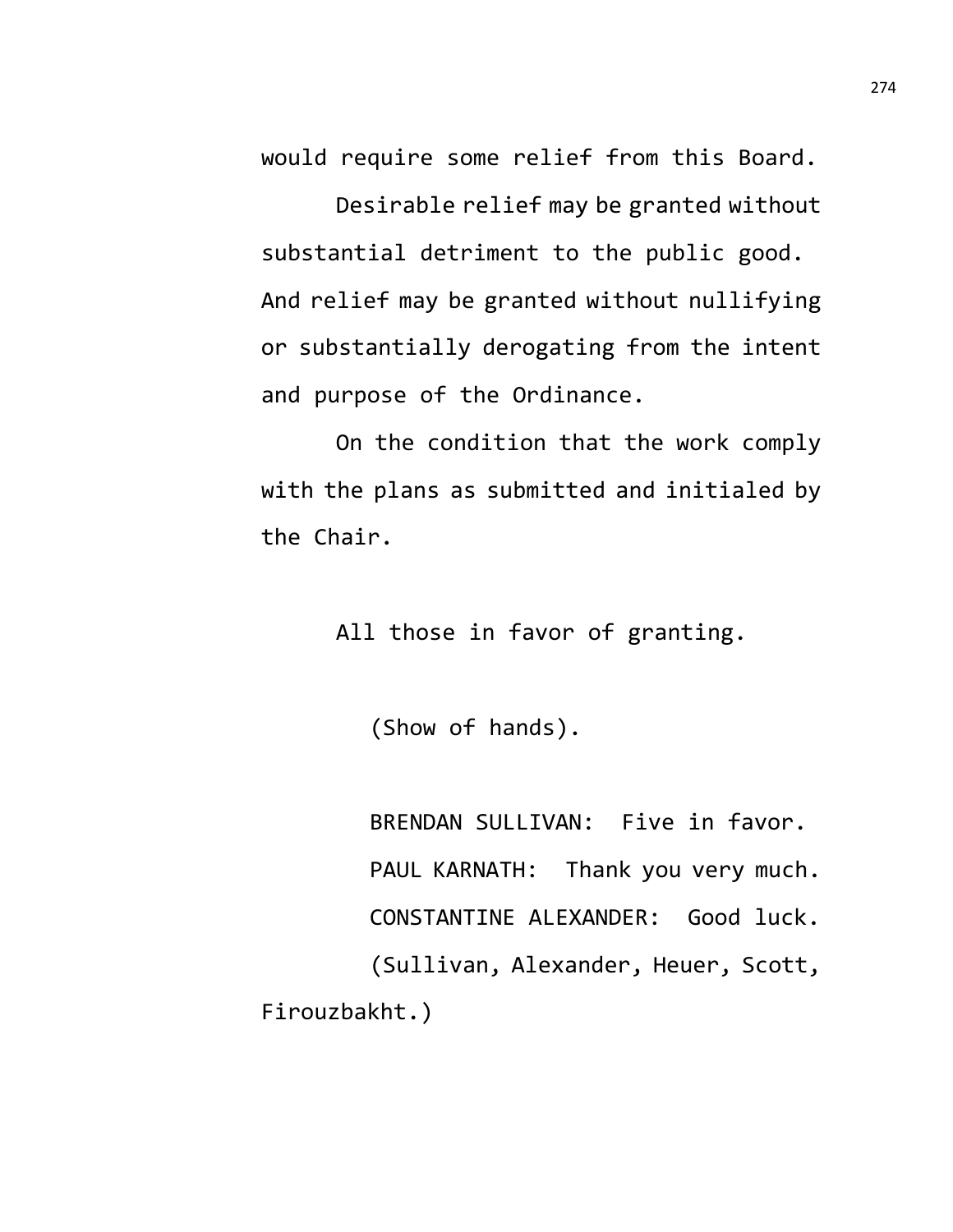(10:40 a.m.)

(Sitting Members: Brendan Sullivan,

Constantine Alexander, Tad Heuer, Thomas

Scott, Mahmood Firouzbakht.)

BRENDAN SULLIVAN: The Board will hear case No. 10173, 16 Garden Street.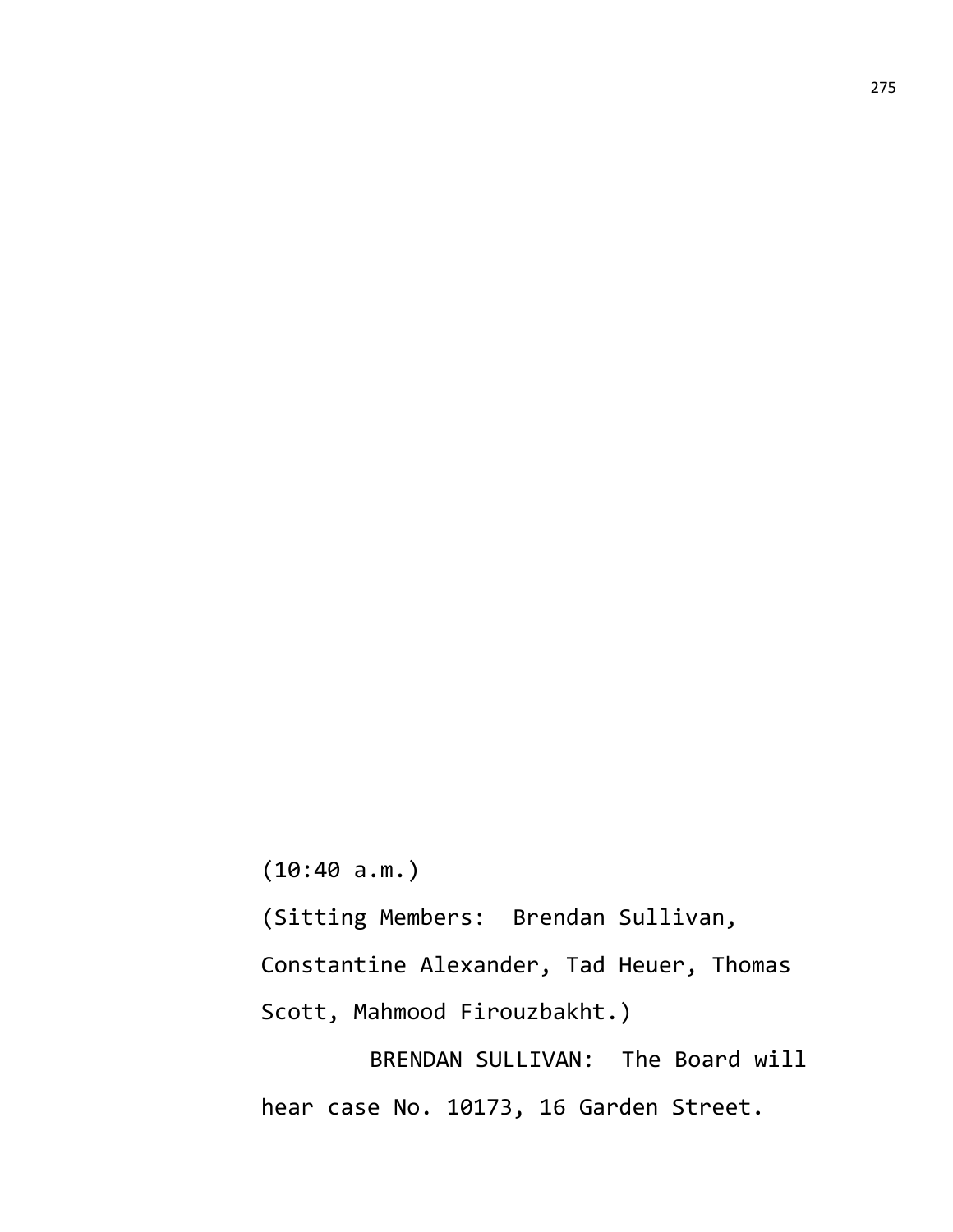So last when we spoke you said you'd be back.

MICHAEL GULESERIAN: And here we are.

> BRENDAN SULLIVAN: And you're back? MICHAEL GULESERIAN: Yes.

BRENDAN SULLIVAN: All right. If you would introduce yourself, Michael, for the record.

MICHAEL GULESERIAN: Michael Guleserian. I'm Chair of the Commander Hotel.

LAWRENCE GARRITY: Lawrence Garrity, G-a-r-r-i-t-y from Hardway Associates occupant.

BRENDAN SULLIVAN: Can you tell us briefly what you want to do there?

LAWRENCE GARRITY: In the previous hearing we were granted a Variance to add an entry to the newly renovated restaurant, and now we're back for the signs that go on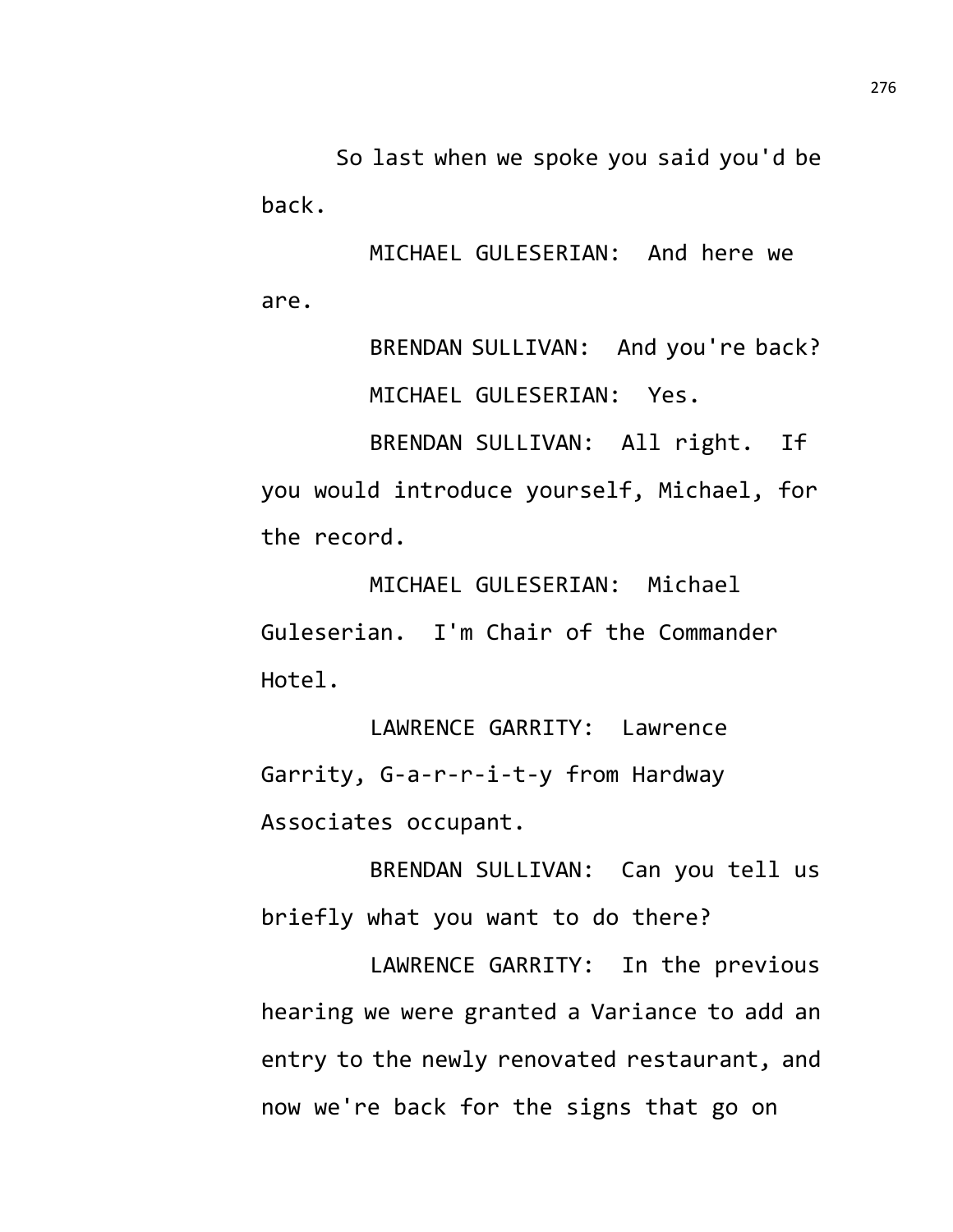that -- on two of the elevations which were presented first to the Historical Commission which approved the addition.

The Variance we're talking about is internally lit. The hotel in a residential district it says no internally lit signs. This sign basically is a disc. And the only light will be coming from those letters which are about half an inch wide. And they're LED light. It's not a glare. You know, so it's not like neon or anything else like that. Exterior signs would have been allowed, exterior lit signs.

BRENDAN SULLIVAN: How many are you going to put in?

LAWRENCE GARRITY: Two.

BRENDAN SULLIVAN: Two? One facing Garden and one facing down Garden?

LAWRENCE GARRITY: Yes.

BRENDAN SULLIVAN: So the oval is one, or the round, I should say.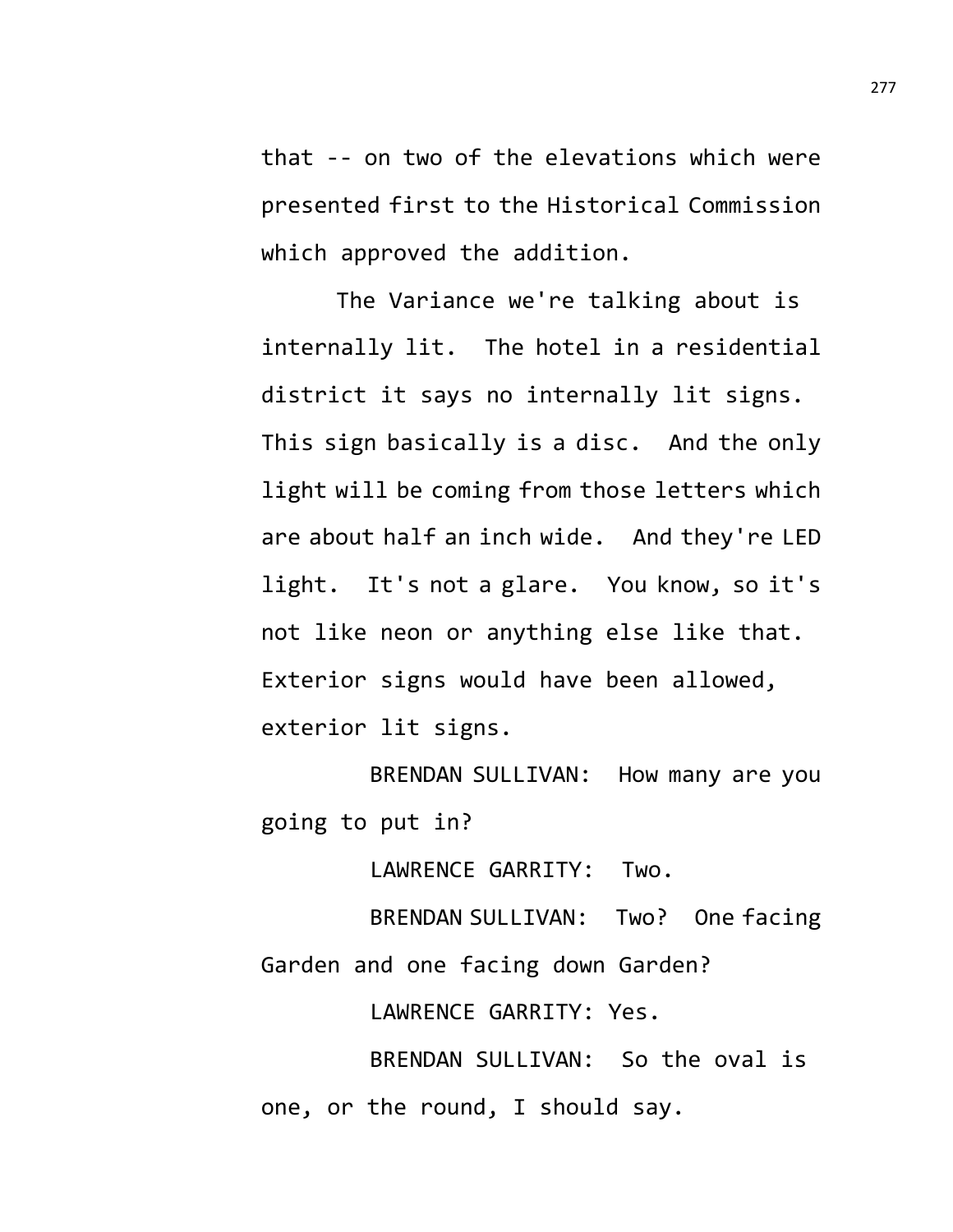LAWRENCE GARRITY: They're both round, they're just two different diameters. MICHAEL GULESERIAN: One on the side and one on the front?

LAWRENCE GARRITY: Right. BRENDAN SULLIVAN: Any questions at all?

CONSTANTINE ALEXANDER: You must like to pay filing fees to the City of Cambridge. Why are you doing two petitions? You could have done one.

MICHAEL GULESERIAN: Honestly, when we put the first petition in we actually didn't realize we needed a Variance for this. And I'm sure that -- I think that the comment was made it would have been easier if we did it all at once. I agree.

CONSTANTINE ALEXANDER: Cheaper, too.

BRENDAN SULLIVAN: Any other questions at this point?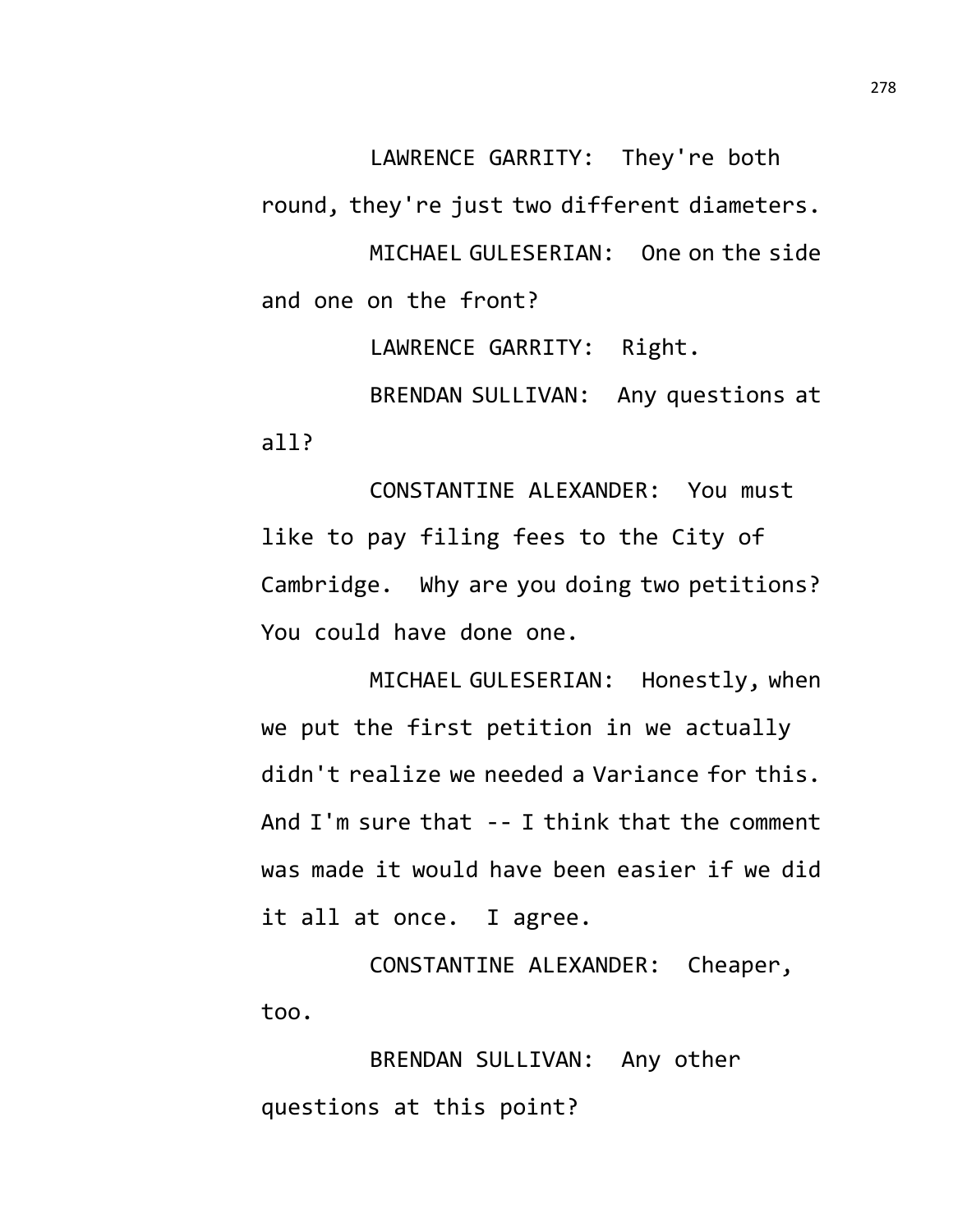TAD HEUER: Have you spoken with the neighbors across the street in the apartment complex?

MICHAEL GULESERIAN: So, I spoke to two neighbors. One of them called me, and the specific question was she asked me what exactly is an internally illuminated sign? And I actually told her. I said, I didn't know what the difference was until --

TAD HEUER: Did you say look up on the roof?

MICHAEL GULESERIAN: I didn't even know that was an internally illuminated sign until you brought it up. So I explained what it was, and I think that after -- and I invited her to come and actually see the plans and everything. But when I actually explained it over the phone, and I told her that although it is a sign that is by definition lit from inside, it's not a beacon of light and it's not, you know, the -- she knows, and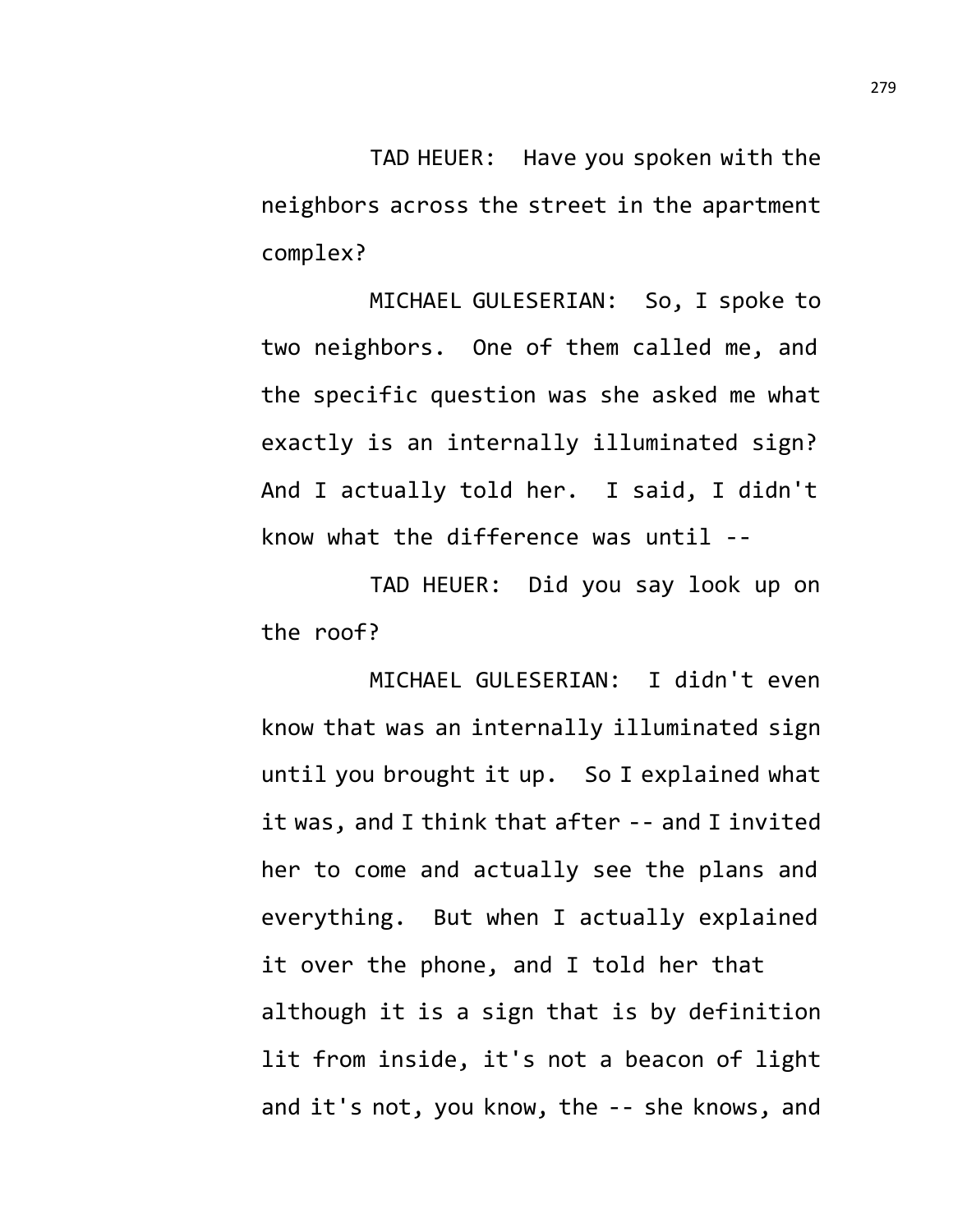she's seen the logo as the other person as well that I spoke to, and they actually felt like the look and feel of what we were going for was great.

The other person was actually, earlier today was a neighbor that I had just saw. She was actually in the restaurant at the bar, and I had my plans on my way here, and I -- and I'm not sure whether or not every individual tenant in the building across the street gets a notice or the landlord. I don't know how that works.

TAD HEUER: Is it rental or owner? MICHAEL GULESERIAN: I think it might be both.

CONSTANTINE ALEXANDER: We wouldn't have any record of the city of who the tenants are so it can't be the tenants.

TAD HEUER: It's not condo, is it? MICHAEL GULESERIAN: It might be condo.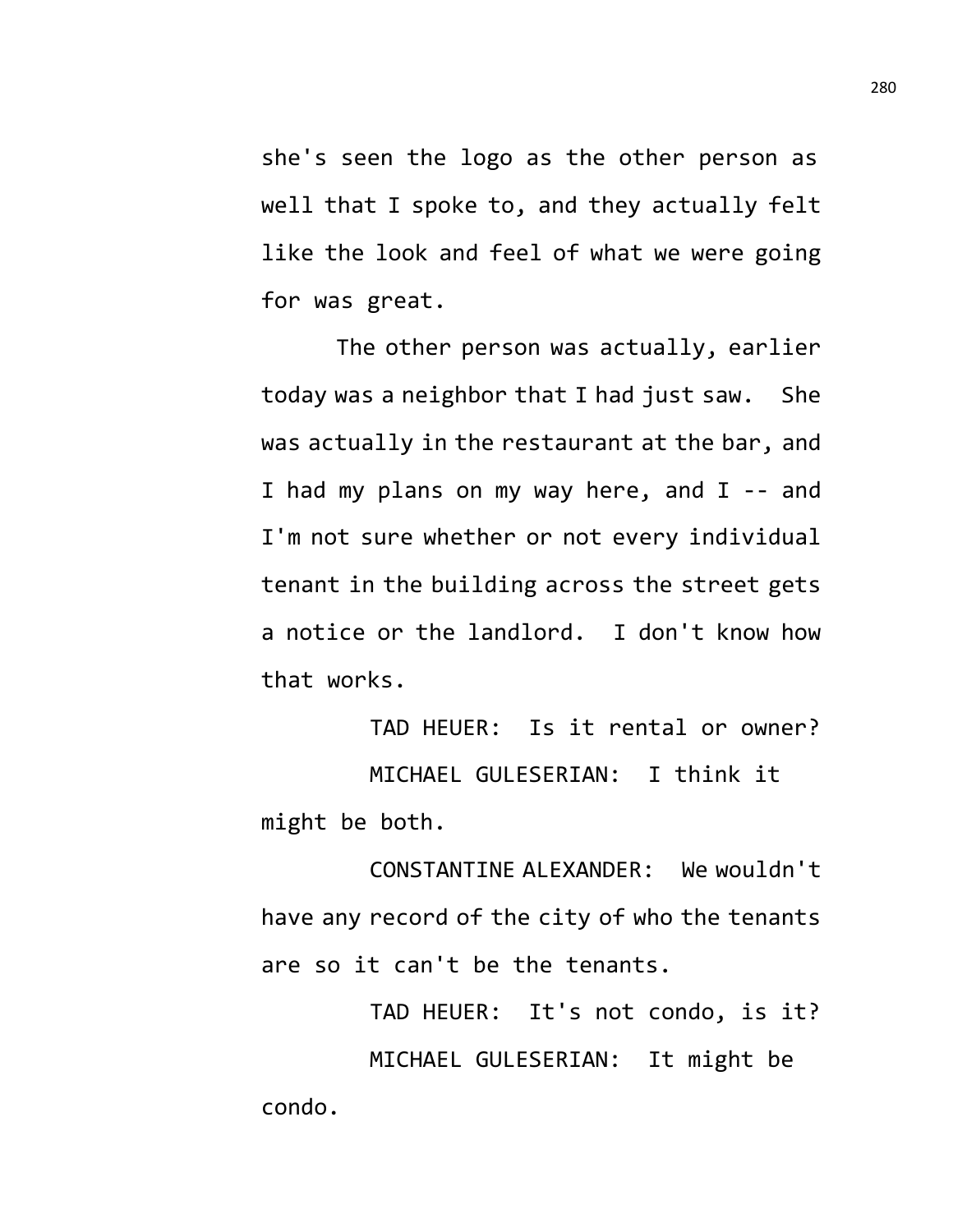CONSTANTINE ALEXANDER: Condos are different. If it's condo, then they would get it.

BRENDAN SULLIVAN: If it's condo with a rental element.

MICHAEL GULESERIAN: And I'm a neighbor as well, and I think it's a fantastic idea.

BRENDAN SULLIVAN: Niles.

MICHAEL GULESERIAN: Niles is the management company across the street.

CONSTANTINE ALEXANDER: I don't think it's condos.

TAD HEUER: I think it's rental.

MICHAEL GULESERIAN: So anyway, one of the renters, I talked to her today and I mentioned that I was going for a hearing. And she's, like, what is it for? And I was, like, you didn't get a notice? And that probably explains that answer. And I said let me show you the plans. I showed it to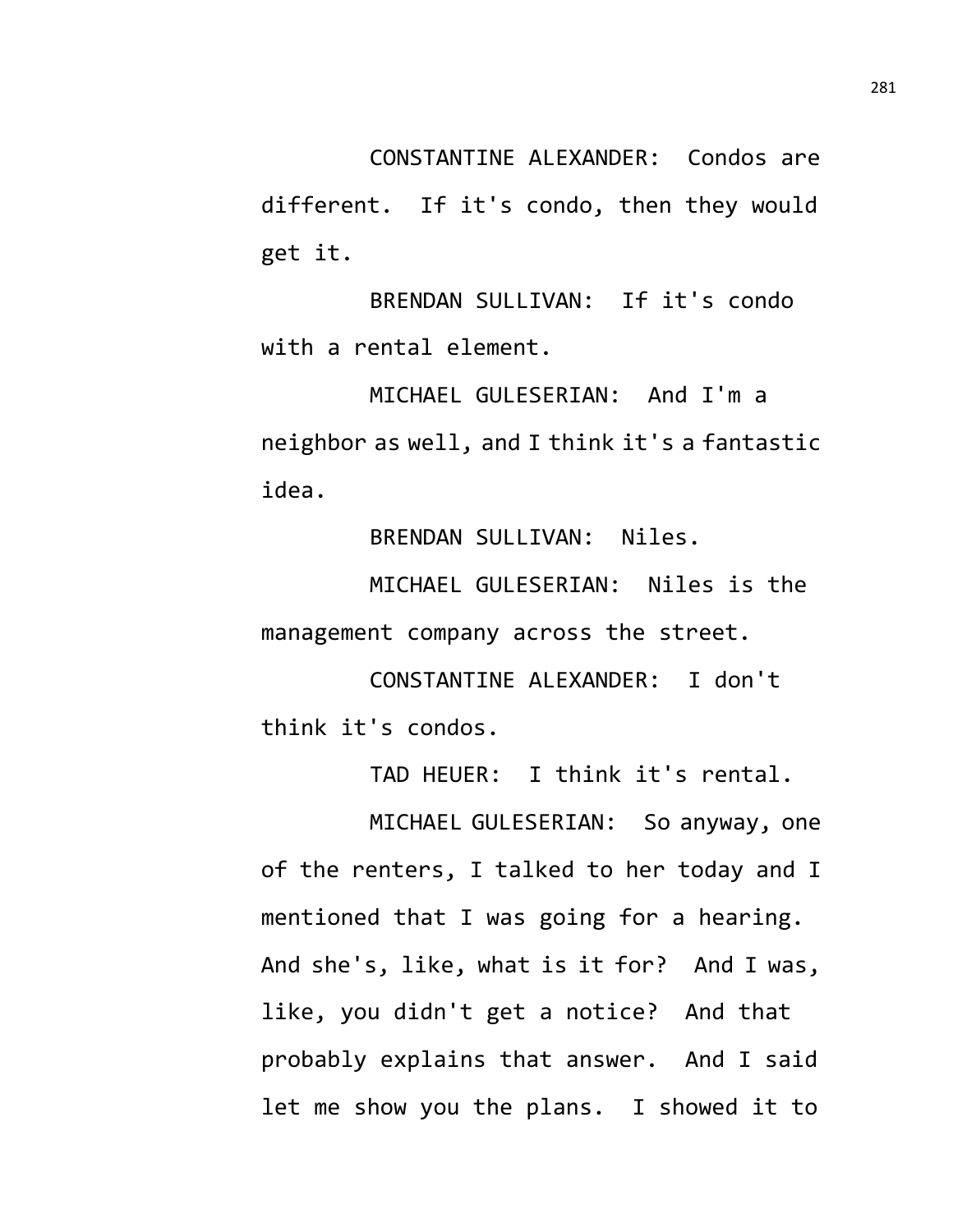her, and I explained that the light is just coming from the letters. And I showed her the actual vestibule on the plans, and she said it was great.

TAD HEUER: So is this -- so usually when we think of an internally illuminated sign, it's a light in the back and a blank face across it. Is that what you have?

MICHAEL GULESERIAN: Really what it is, how I understand it is so that the -- where you see that it's black, it's actually going to be a like a chocolate brown, that's the color. And that's going to be completely opaque. No light's going to come through the brown part. Only the letters are going to light up. And the way that it was designed is that I don't think that it was just the light that's coming through. I think that it's going to be almost like a line of almost like a some kind of a material.

LAWRENCE GARRITY: They have a like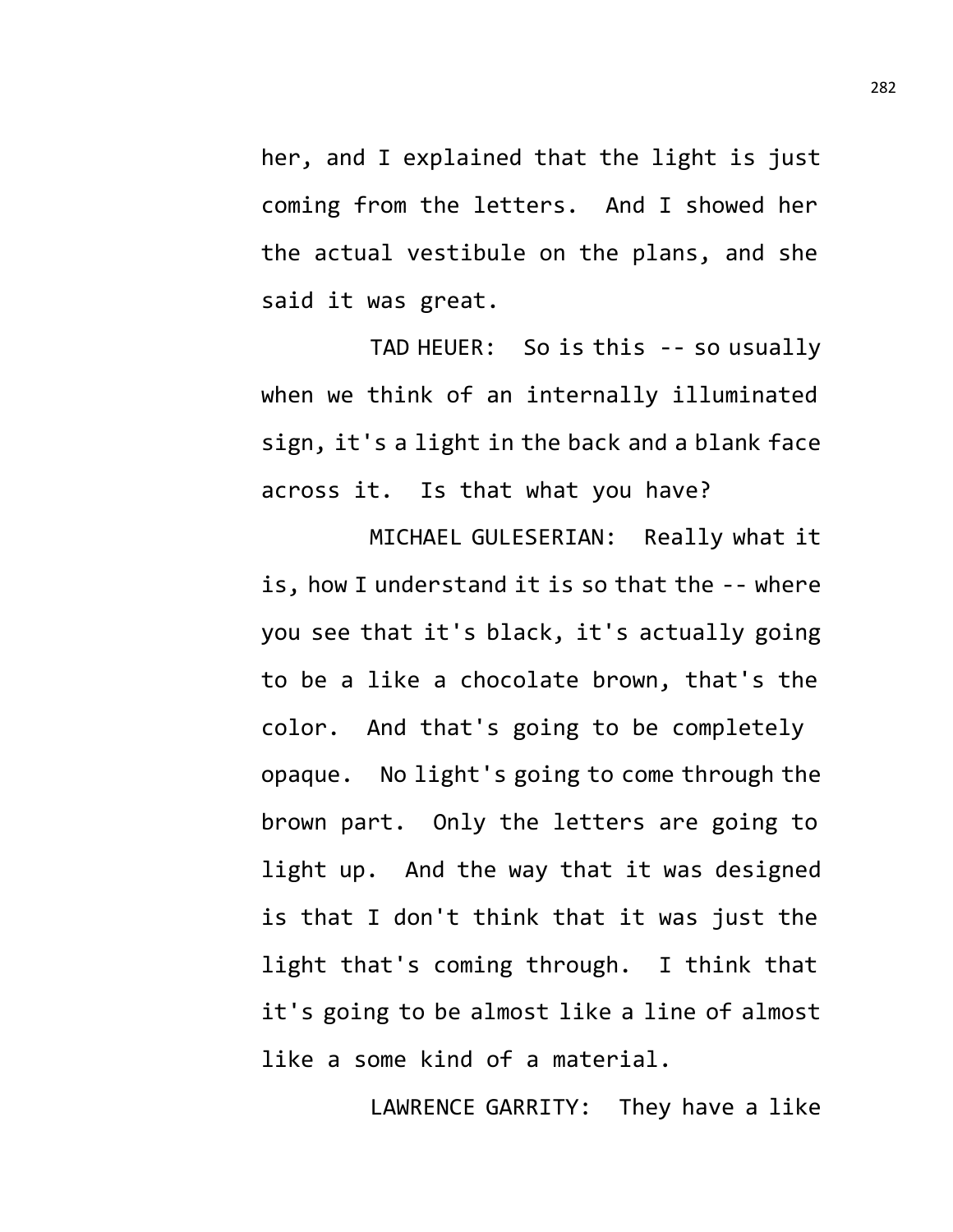a face, like a transparent face. Like a -- MICHAEL GULESERIAN: Like an exit sign. Like a frosted plastic-ish kind of thing that's like that which is going to be illuminated.

BRENDAN SULLIVAN: There's a back plate and then there is going to be an LED or some kind of a bulb or something. And then you're going to have a front plate with an acrylic, say Nubar on it and then over that you'll have a black chocolate applique. So that basically what you see is what you see Nubar and it's going to be like a pencil.

MICHAEL GULESERIAN: Right. And to the point that was brought up last time about externally illuminated, I think that the end of the day it's going to look -- the sign is the sign. And whether you have it, whether you have the light coming from the letters or from the -- from a spotlight on it, it's essentially going to be a lit sign. And we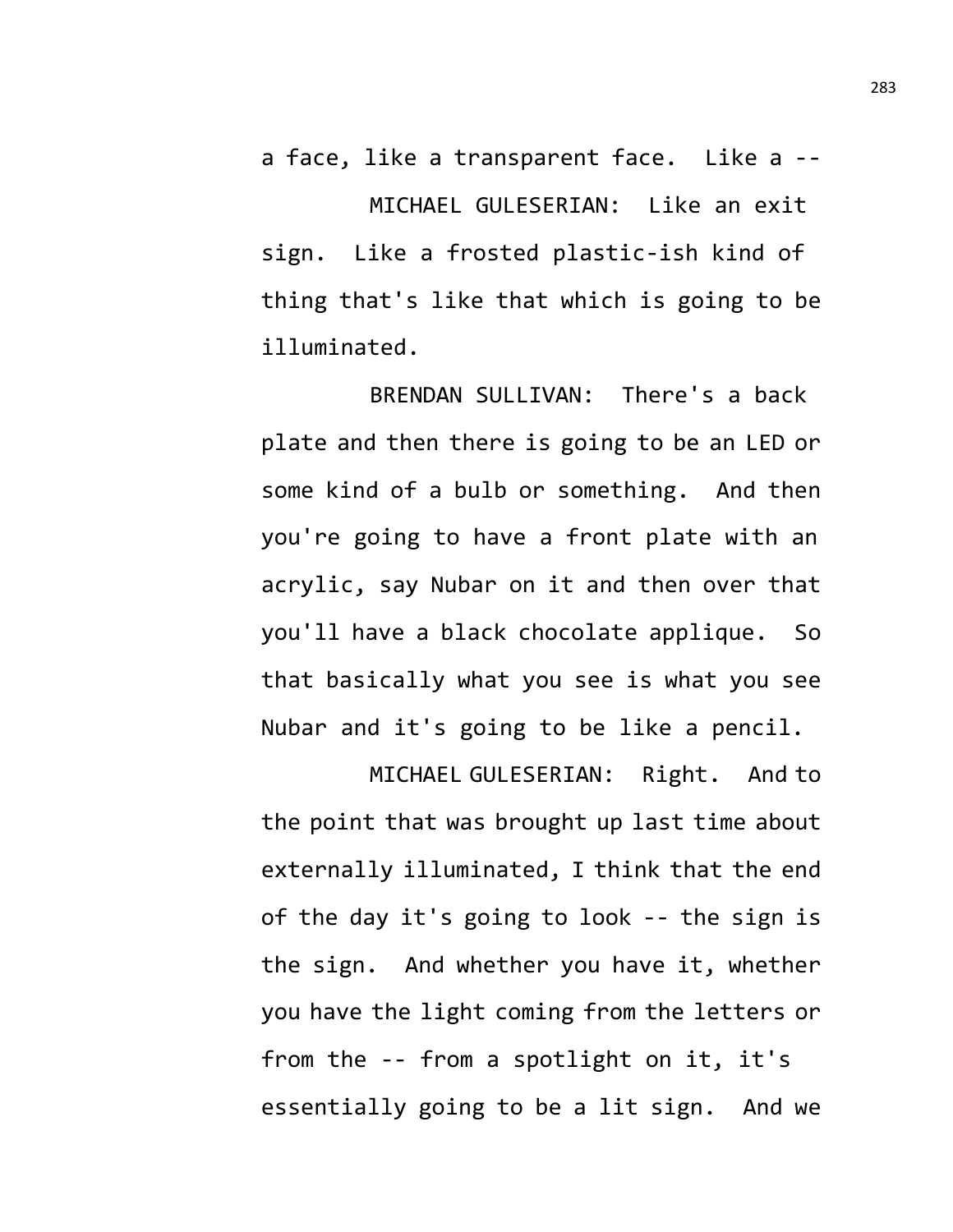felt like the look and feel being in a historic neighborhood, we felt like it would look better this way then having a boom come out with a spotlight back onto it.

BRENDAN SULLIVAN: I think that's more elegant looking.

MICHAEL GULESERIAN: That's what our thought process was, and that's how it was designed.

BRENDAN SULLIVAN: Very simple.

MICHAEL GULESERIAN: In keeping, you know, thinking about the historic nature of the neighborhood. And then when we found that actually it's non-compliant with the code -- I don't know the words I'm using, I was surprised. Because I feel like this actually looks better than, you know, like I rod or something out coming with a spotlight coming back to it.

> TAD HEUER: And did Historic -- MICHAEL GULESERIAN: They approved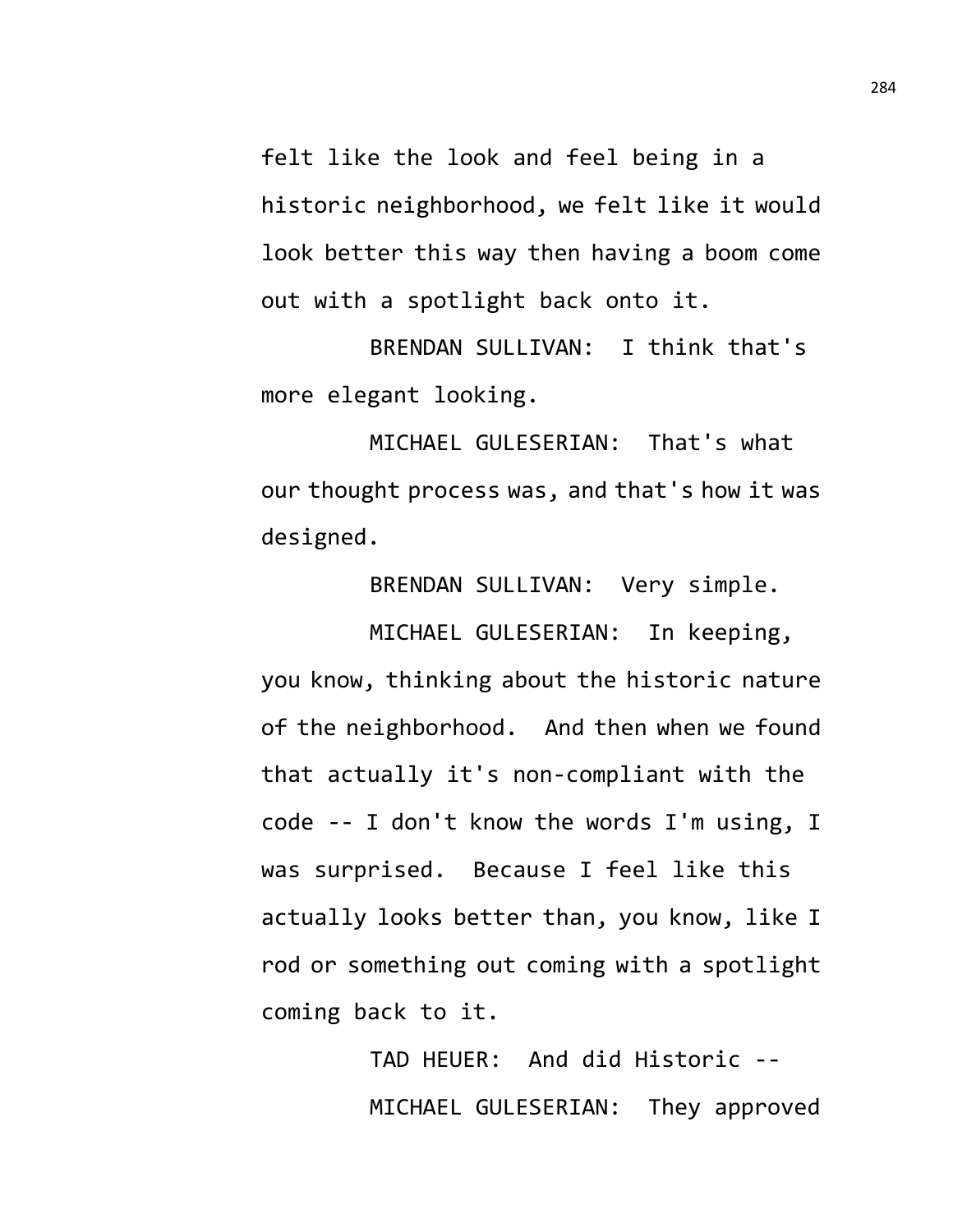it, yeah.

BRENDAN SULLIVAN: Actually, if you had externally illuminated, you would lose the lettering. You know, you see it with the big. And that is -- would be far more -- first of all, I think it's quieter and far more elegant.

MAHMOOD FIROUZBAKHT: What about the white circle, will that be illuminated? MICHAEL GULESERIAN: I think -- you know, I was thinking about that on the way over. I think that it might be.

MAHMOOD FIROUZBAKHT: Which I think would be --

MICHAEL GULESERIAN: It's part of the logo.

MAHMOOD FIROUZBAKHT: That would make more sense to me.

MICHAEL GULESERIAN: Right. So that everything saw see white, with the exception of the paper. The circle, and it's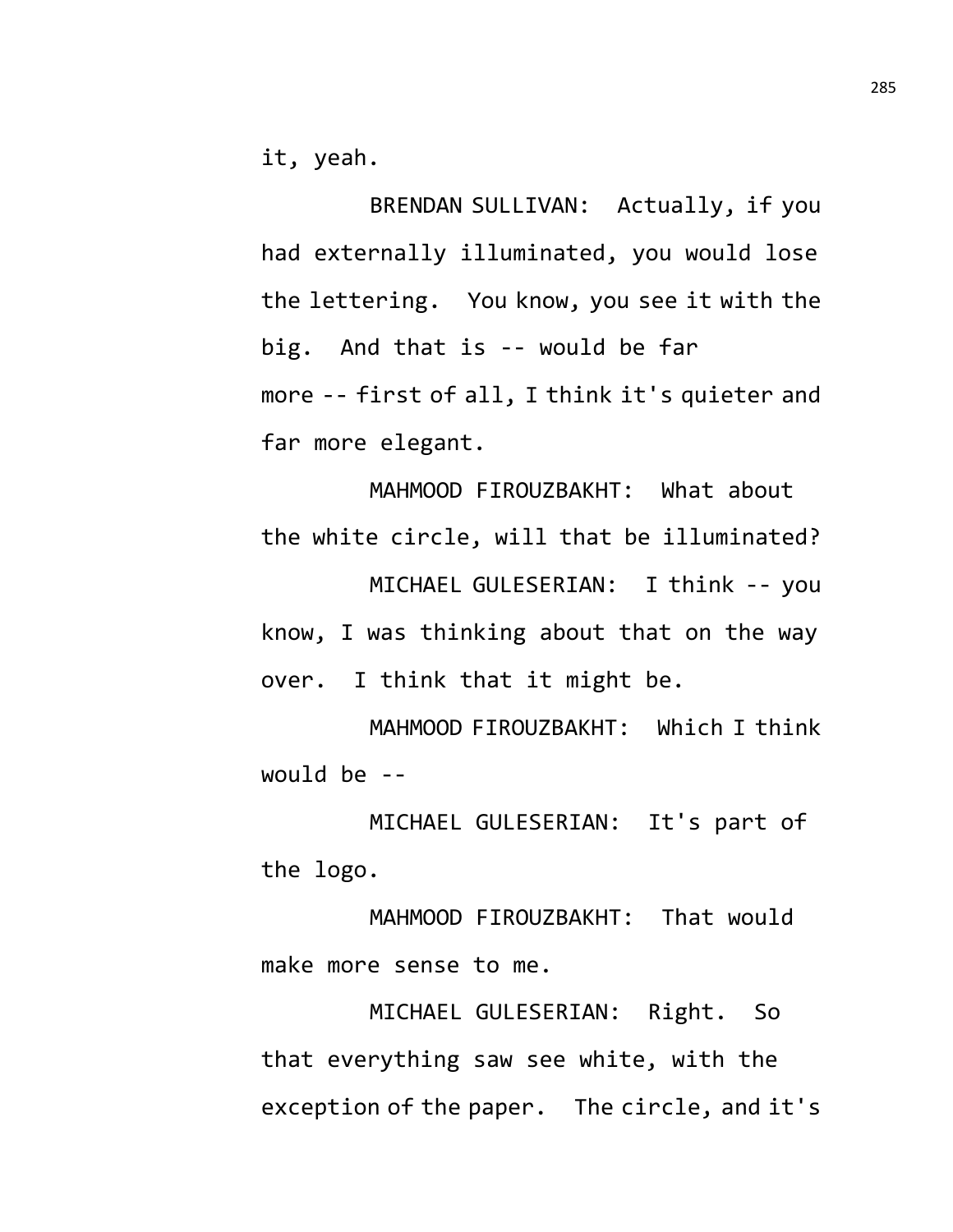all part of the logo. And this is the dimension. So however wide that would be on a 30 --

BRENDAN SULLIVAN: They're going to frame it basically.

LAWRENCE GARRITY: About five-eighths of an inch wide.

BRENDAN SULLIVAN: Let me open it up to public comment.

Is there anybody here who wishes to comment on the matter 16 Garden Street?

(No Response.)

BRENDAN SULLIVAN: I see none.

There is correspondence in the file from the Planning Board dated October 24th.

(Reading) The Planning Board reviewed the sign request for the Sheraton Commander and it has no additional comments regarding the request for internal illumination. The Planning Board refers and supports the Historical Commission review process.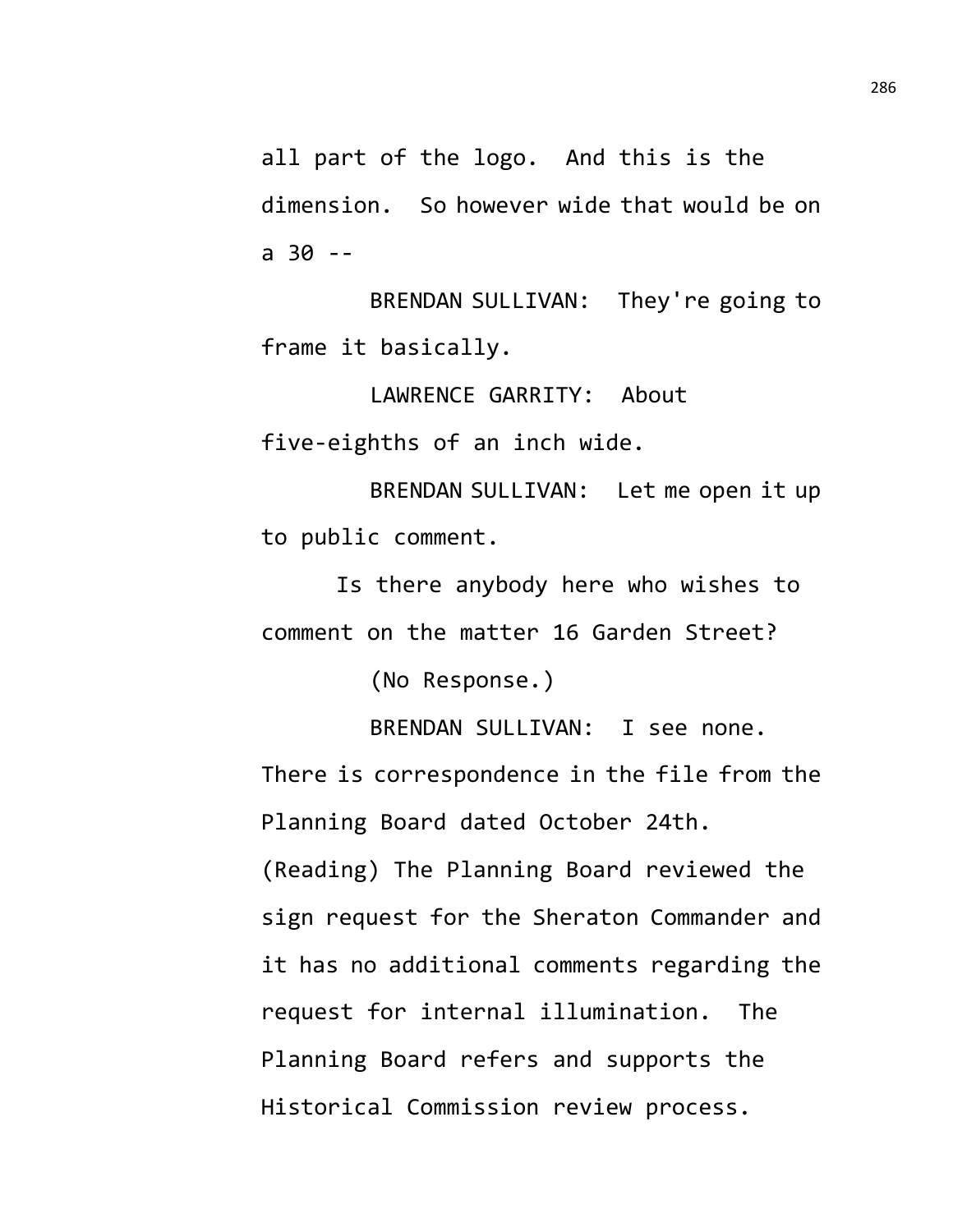There is correspondence from the Cambridge Historical Commission dated October 27th regarding case No. 10173, 16 Garden Street. (Reading) The property is located in Old Cambridge Historical District where exterior alterations are subject to review and approval at a public hearing. The Commission approved a Certificate of Appropriateness for the vestibule addition and related signage. And see the attached.

And the attached really does not address directly the signage other than the fact that they approved the plan as presented, and the signage is an integral part thereof.

LAWRENCE GARRITY: I happen to both presented and it specifically mentions the sign being lit.

BRENDAN SULLIVAN: Any other questions by the Board?

Mahmood, any?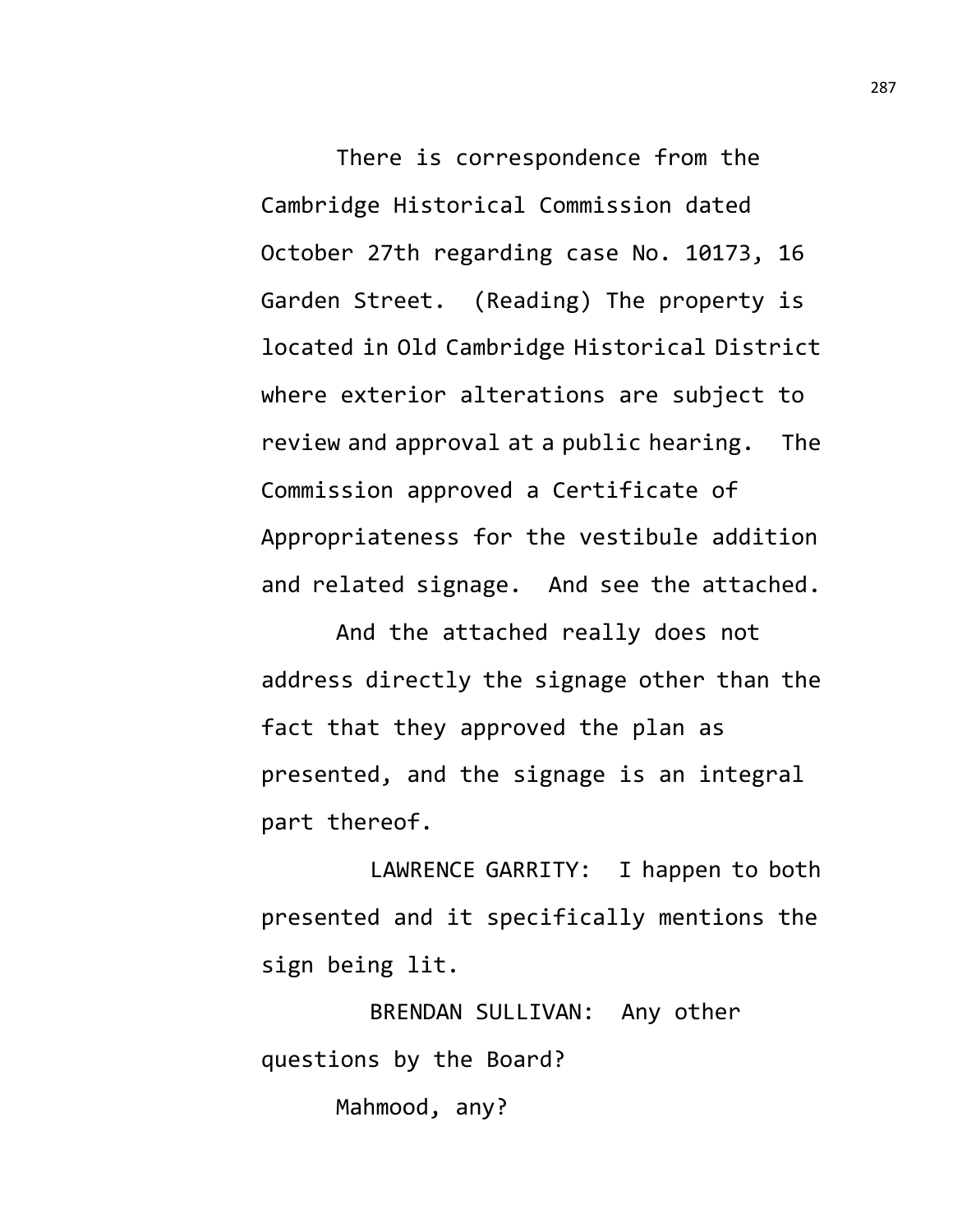MAHMOOD FIROUZBAKHT: No.

BRENDAN SULLIVAN: Let me make a motion for the variance to allow two internally illuminative wall signs as per the proposal and for the drawings contained therein.

The Board finds that a literal enforcement of the provisions of the Ordinance would involve a substantial hardship to the Petitioner because it would preclude some identification on this new entryway into the restaurant. Lacking this identification would make it very difficult for the general public, and would impair the restaurant's design image and the presence on the street both in turn would impact the business of the restaurant and hence create a severe handicap financially.

The hardship is owing to the shape of the existing land which makes it extremely difficult to locate an adequately visible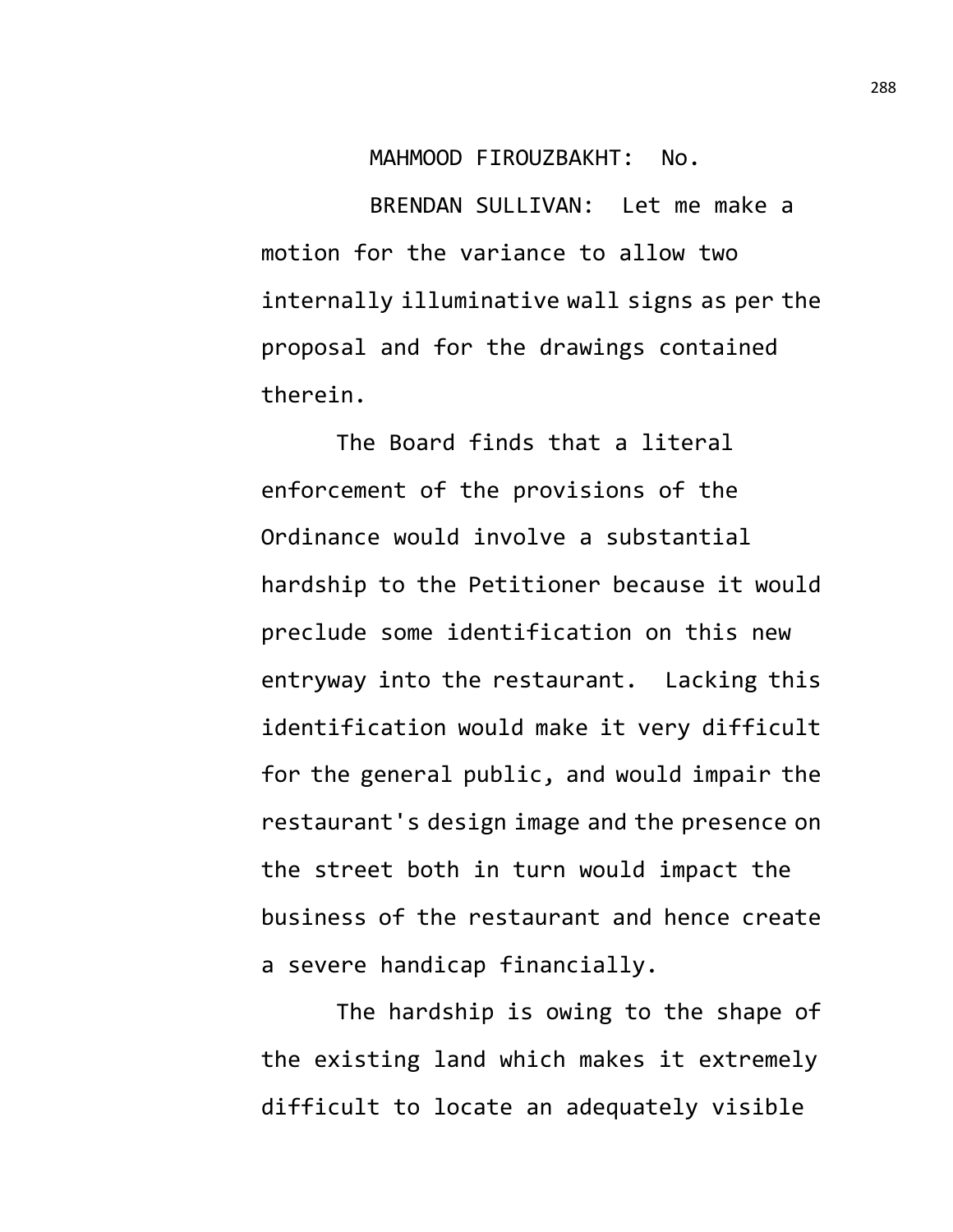sign with external lighting.

The Board notes the approval of the Cambridge Historical Commission and the Planning Board.

Desirable relief may be granted without substantial detriment to the public good. And relief may be granted without nullifying or substantially derogating from the intent and purpose of the Ordinance.

All those in favor of granting the relief.

(Show of hands.) BRENDAN SULLIVAN: Four in favor. (Sullivan, Alexander, Scott, Firouzbakht.)

BRENDAN SULLIVAN: One in opposition.

> (Heuer.) BRENDAN SULLIVAN: Okay, Granted. (Whereupon, at 10:50 p.m., the Board of Zoning Appeals meeting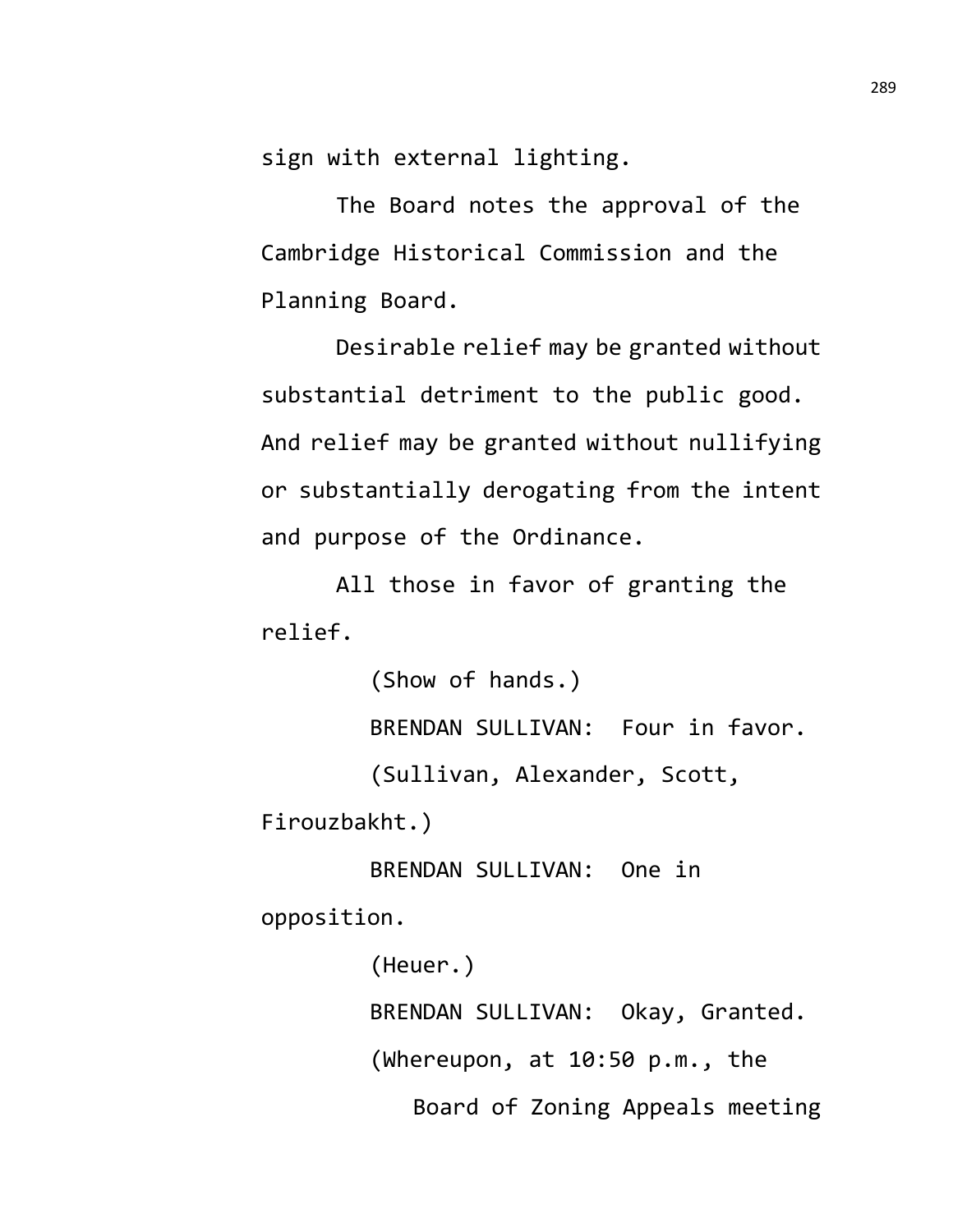adjourned.)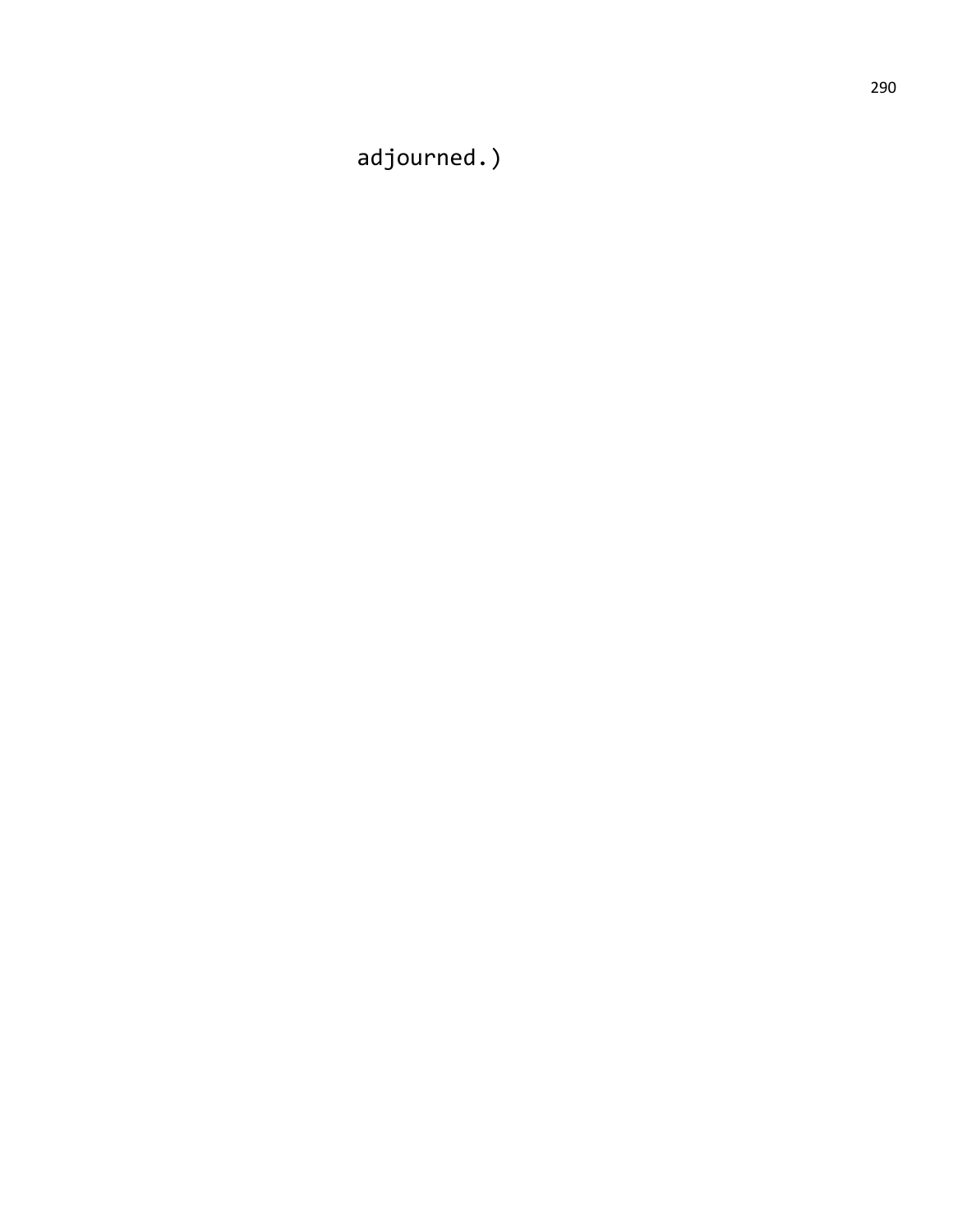#### **ERRATA SHEET AND INSTRUCTIONS**

The original of the Board of Zoning Appeals has been delivered.

When the Errata Sheet has been completed, a copy thereof should be delivered to the Inspectional Services, to whom the original transcript was delivered.

#### **INSTRUCTIONS**

After reading this volume of the transcript, indicate any corrections or changes and the reasons therefor on the Errata Sheet supplied. **DO NOT** make marks or notations on the transcript volume itself.

**REPLACE THIS PAGE OF THE TRANSCRIPT WITH THE COMPLETED AND SIGNED ERRATA SHEET WHEN RECEIVED.**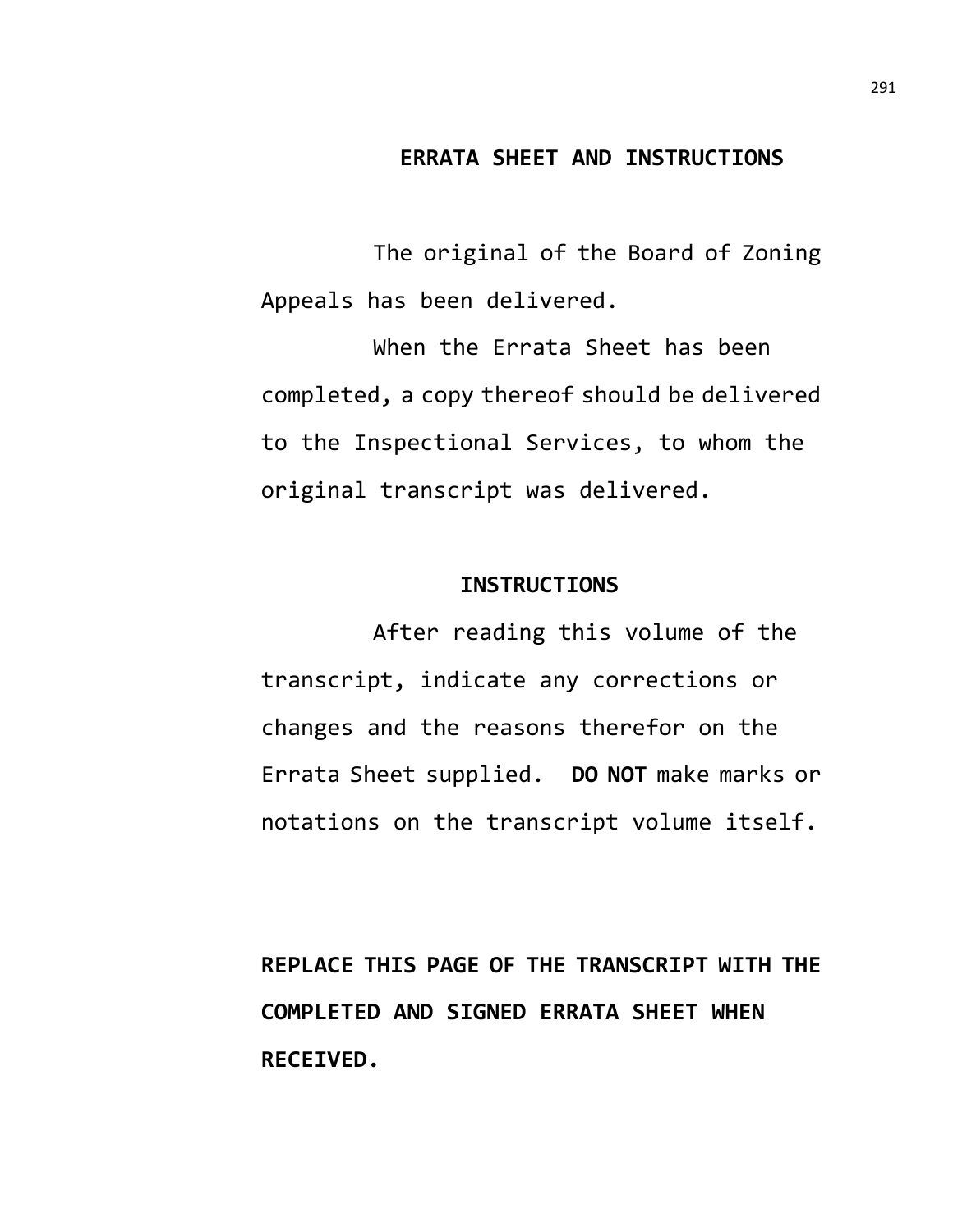# **ATTACH TO BOARD OF ZONING APPEAL DATE:** 10/27/11<br>**REP:** CAZ REP: **ERRATA SHEET**

**INSTRUCTIONS:** After reading the transcript, note any change or correction and the reason therefor on this sheet. **DO NOT** make any marks or notations on the transcript volume itself. Refer to Page 265 of the transcript for Errata Sheet distribution instructions.

| <b>PAGE</b> | <b>LINE</b> |                                  |  |
|-------------|-------------|----------------------------------|--|
|             |             | <b>CHANGE:</b>                   |  |
|             |             | <b>REASON:</b>                   |  |
|             |             | <b>CHANGE:</b>                   |  |
|             |             | <b>REASON:</b>                   |  |
|             |             | <b>CHANGE:</b>                   |  |
|             |             | <b>REASON:</b>                   |  |
|             |             | <b>CHANGE:</b>                   |  |
|             |             | <b>REASON:</b><br><b>CHANGE:</b> |  |
|             |             |                                  |  |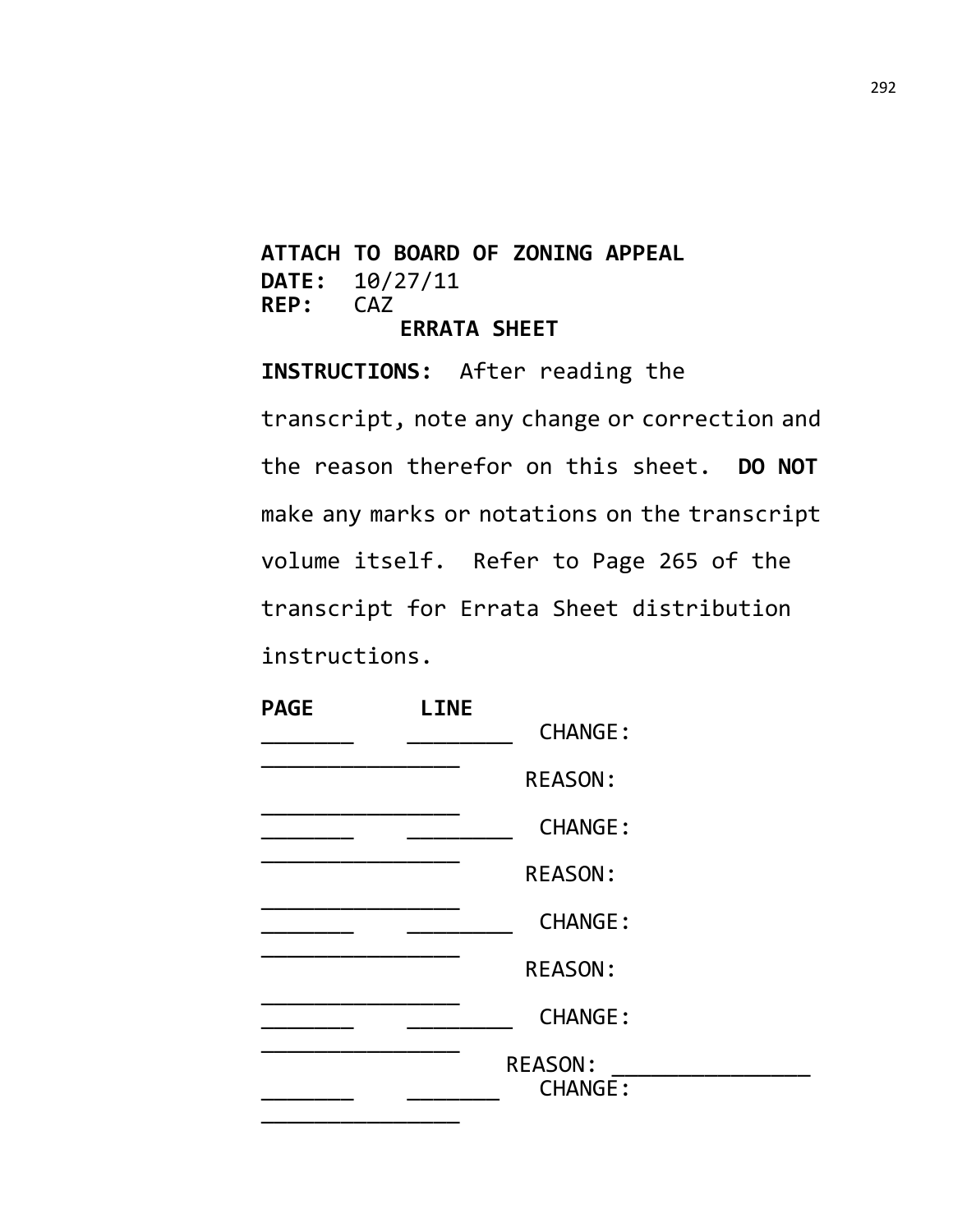| <b>REASON:</b> |
|----------------|
| <b>CHANGE:</b> |
| <b>REASON:</b> |
| <b>CHANGE:</b> |
| <b>REASON:</b> |
| <b>CHANGE:</b> |
| <b>REASON:</b> |
| <b>CHANGE:</b> |
| <b>REASON:</b> |
|                |

# **C E R T I F I C A T E**

## **COMMONWEALTH OF MASSACHUSETTS BRISTOL, SS.**

I, Catherine Lawson Zelinski, a Certified Shorthand Reporter, the undersigned Notary Public, certify that:

I am not related to any of the parties in this matter by blood or marriage and that I am in no way interested in the outcome of this matter.